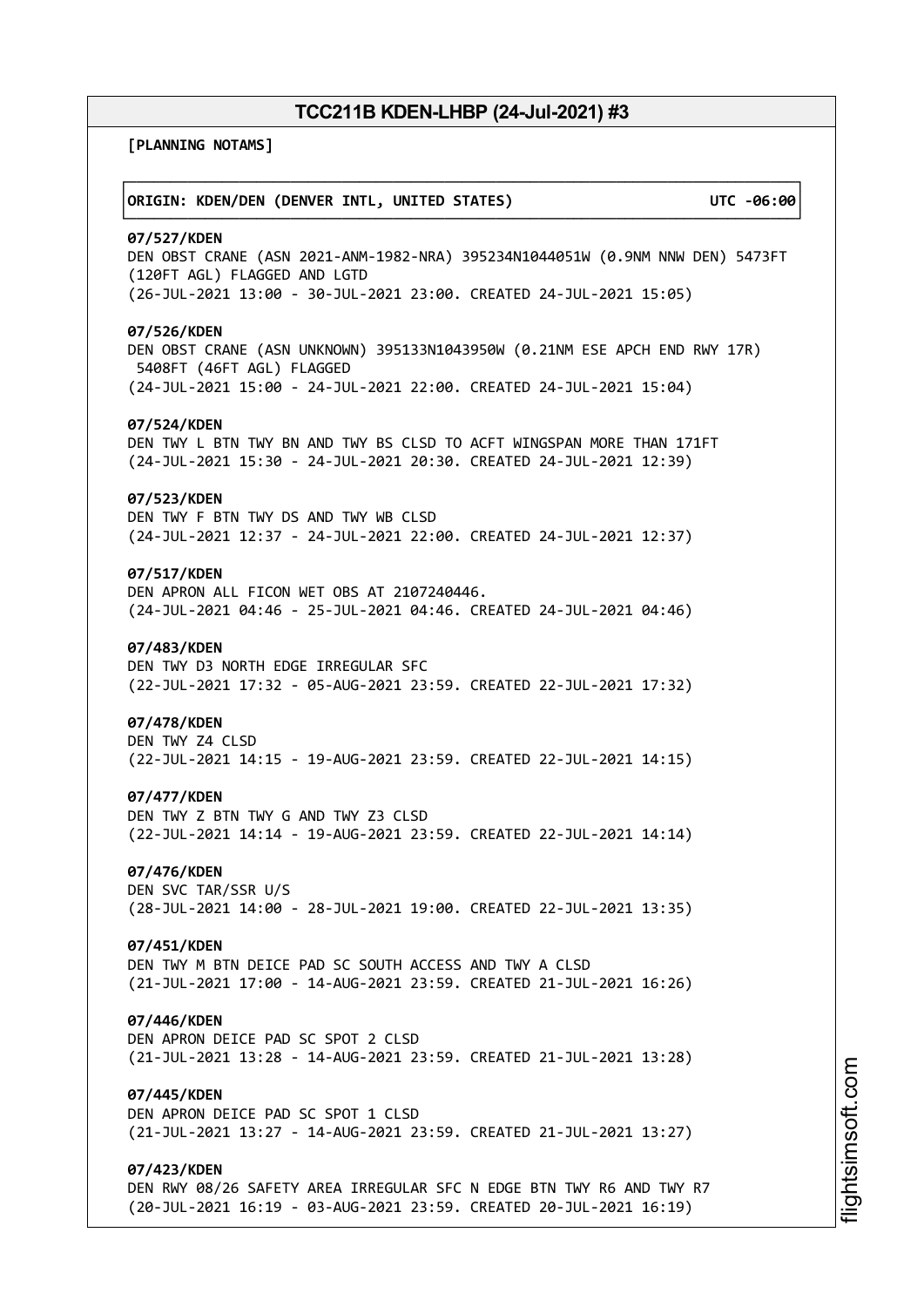**1/1807/KDEN** DEN IAP DENVER INTL, DENVER, CO. RNAV (RNP) Z RWY 34R, ORIG-C... RNP 0.10 DA 5906/ HAT 552 ALL CATS, VISIBILITY ALL CATS RVR 6000. RNP 0.20 DA 6037/ HAT 683 ALL CATS, VISIBILITY ALL CATS 1 1/2. RNP 0.30 DA 6074/ HAT 720 ALL CATS, VISIBILITY ALL CATS 1 5/8. CHANGE INOP NOTE TO READ: FOR INOPERATIVE ALSF, INCREASE RNP 0.10 ALL CATS VISIBILITY TO 1 5/8 MILE, RNP 0.20 AND RNP0.30 ALL CATS VISIBILITY TO 2 MILES. TEMPORARY CRANES 5695 MSL BEGINNING 3778FT SE OF RWY 34R (2019-ANM-1220/1221/1222/1223-NRA), TEMPORARY CRANE 5620 MSL 1.10NM SE OF RWY 34R (2018-ANM-307-NRA), TEMPORARY CRANES 5625 MSL BEGINNING 3778FT SE OF RWY 34R (2020-ANM-1605/1606/1607/1608-NRA), CRANES UP TO 5260 MSL 6685FT SE OF RWY 34R (2020-ANM-2198/2199/2200/2201-NRA). 2107191133-2112151133EST (PERM. CREATED 19-JUL-2021 11:33)

### **1/1799/KDEN**

DEN IAP DENVER INTL, DENVER, CO. ILS OR LOC RWY 34R, AMDT 3A... S-LOC 34R MDA 5860/HAT 586 ALL CATS, VISIBILITY CATS C/D 1 1/4 SM. VDP NA. CHANGE CHART NOTE TO READ: FOR INOPERATIVE ALSF, INCREASE S-LOC 34R CAT C/D VISIBILITY TO 1 3/4 SM. TEMPORARY CRANES UP TO 5549 MSL 1.86NM S OF RWY 34R (2020-ANM-1853 THRU 1871-NRA), TEMPORARY CRANES UP TO 5473 MSL BEGINNING 4453FT NE OF RWY 34R (2021-ANM-1980/1981/1982/1983-NRA). 2107191115-2112151115EST (PERM. CREATED 19-JUL-2021 11:16)

# **1/1796/KDEN**

DEN IAP DENVER INTL, DENVER, CO. ILS OR LOC RWY 8, AMDT 5A... S-ILS 8\*\* DA 5788/HAT 434 ALL CATS. VISIBILITY ALL CATS RVR 4000. S-LOC 8 MDA 5820/HAT 466 ALL CATS, VISIBILITY CATS A/B RVR 4000, CATS C/D RVR 5000. VDP AT I-FUI 1.07 DME; DISTANCE VDP TO THLD 1.25 MILES. DISREGARD NOTE: \*\* RVR 1800 AUTHORIZED WITH USE OF FD OR AP OR HUD TO DA. CHANGE INOP NOTE TO READ: FOR INOPERATIVE MALSR, INCREASE S-LOC 8 CAT A/B VISIBILITY TO RVR 5500 AND CAT C/D VISIBILITY TO 1 3/8. TEMPORARY CRANES UP TO 5503 MSL BEGINNING 4420FT W OF RWY 8 (2019-ANM-293 THRU 295-NRA), TEMPORARY CRANES UP TO 5503 MSL BEGINNING 4220FT W OF RWY 8 (2021-ANM-1339/1340/1341/1342-NRA), TEMPORARY CRANES UP TO 5473 MSL BEGINNING 3916FT W OF RWY 8 (2021-ANM-1980/1981/1982/1983-NRA). 2107191111-2112151111EST (PERM. CREATED 19-JUL-2021 11:13)

#### **1/1797/KDEN**

DEN IAP DENVER INTL, DENVER, CO. RNAV (GPS) Y RWY 8, AMDT 1C... LPV DA# NA ALL CATS. LNAV MDA 5820/ HAT 466 ALL CATS, VISIBILITY CATS A/B RVR 4000, CATS C/D RVR 5000. VDP 1.13 NM TO RW08. CHANGE INOP NOTE TO READ: FOR INOPERATIVE MALSR, INCREASE LNAV CAT C/D VISIBILITY TO 1 3/8 MILE. DISREGARD NOTE: #RVR 1800 AUTHORIZED WITH USE OF FD OR AP OR HUD TO DA. TEMPORARY CRANES UP TO 5503 MSL BEGINNING 4420FT W OF RWY 8 (2019-ANM-293 THRU 295-NRA), TEMPORARY CRANES UP TO 5503 MSL BEGINNING 4220FT W OF RWY 8 (2021-ANM-1339/1340/1341/1342-NRA),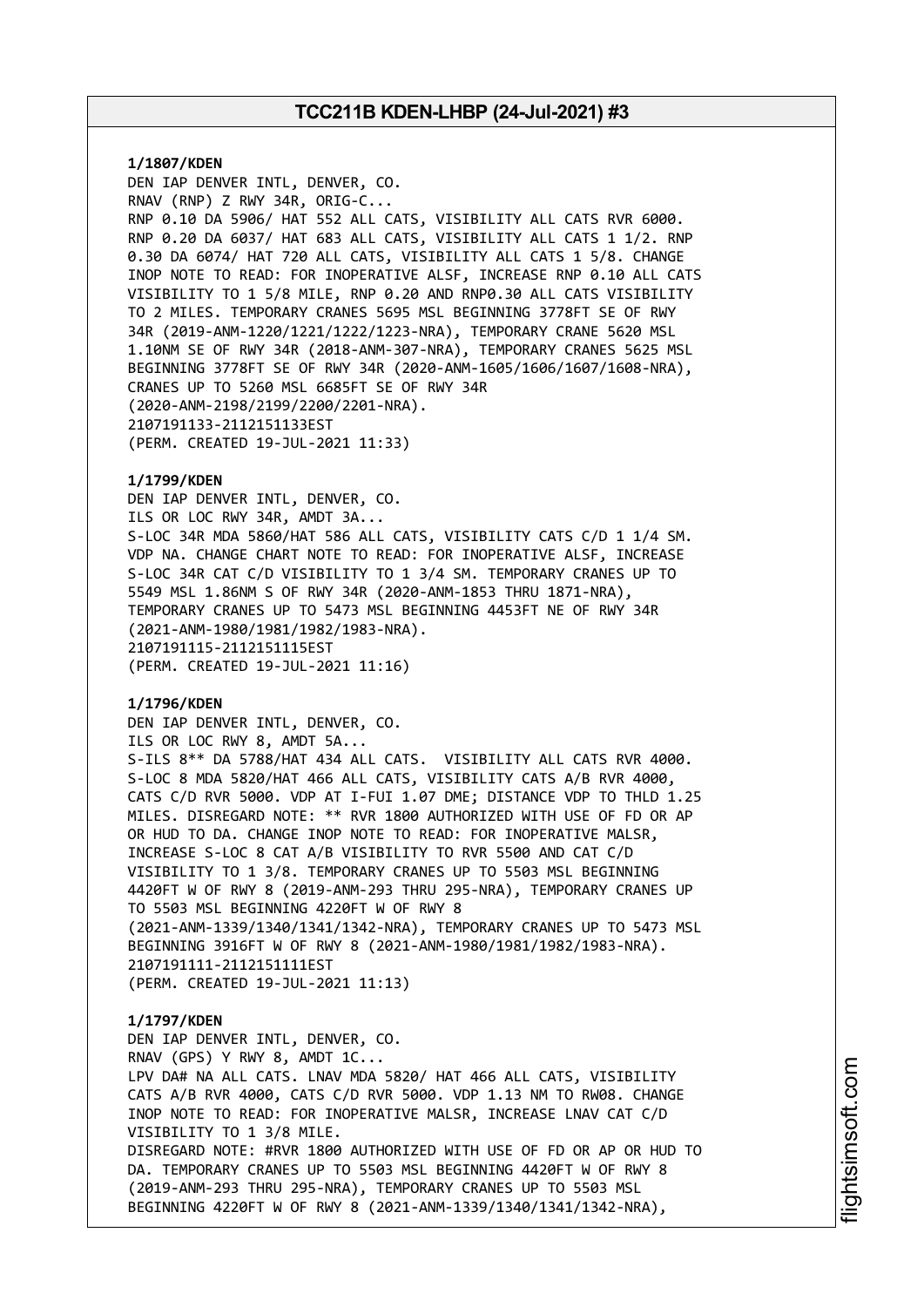TEMPORARY CRANES UP TO 5473 MSL BEGINNING 3916FT W OF RWY 8 (2021-ANM-1980/1981/1982/1983-NRA). 2107191111-2112151111EST (PERM. CREATED 19-JUL-2021 11:13) **07/392/KDEN** DEN RWY 16R/34L CL MARKINGS N 4000FT OBSC 2107182110-2107242359 (PERM. CREATED 18-JUL-2021 21:10) **07/359/KDEN** DEN OBST RIG (ASN 2018-ANM-2015-NRA) 395218N1043709W (2.6NM ENE DEN) 5389FT (105FT AGL) FLAGGED AND LGTD (23-JUL-2021 13:30 - 28-JUL-2021 22:30. CREATED 16-JUL-2021 14:34) **07/353/KDEN** DEN TWY CS SPOT 6W CLR BAR LGT U/S (16-JUL-2021 05:36 - 15-SEP-2021 23:59. CREATED 16-JUL-2021 05:36) **07/325/KDEN** DEN OBST CRANE (ASN 2020-ANM-1553-NRA) 395112N1044052W (0.6NM SW DEN) 5475FT (100FT AGL) LGTD DLY 0300-1100 (22-JUL-2021 03:00 - 29-JUL-2021 11:00. CREATED 15-JUL-2021 14:37) **07/311/KDEN** DEN TWY F7 NORTH EDGE IRREGULAR SFC (15-JUL-2021 00:46 - 31-AUG-2021 23:59. CREATED 15-JUL-2021 00:46) **07/298/KDEN** DEN OBST RIG (ASN 2013-ANM-1152-NRA) 395245N1043544W (3.7NM ENE DEN) 5391FT (105FT AGL) FLAGGED AND LGTD (19-JUL-2021 13:30 - 24-JUL-2021 22:30. CREATED 14-JUL-2021 16:21) **07/297/KDEN** DEN OBST RIG (ASN 2020-ANM-2342-NRA) 395311N1043560W (3.7NM ENE DEN) 5366FT (105FT AGL) FLAGGED AND LGTD (21-JUL-2021 13:30 - 24-JUL-2021 22:30. CREATED 14-JUL-2021 16:19) **07/263/KDEN** DEN TWY J CL LGT U/S (13-JUL-2021 09:38 - 15-SEP-2021 23:59. CREATED 13-JUL-2021 09:38) **07/192/KDEN** DEN TWY CS CL LGT BTN TWY L AND TWY G U/S (09-JUL-2021 15:31 - 15-SEP-2021 23:59. CREATED 09-JUL-2021 15:31) **07/191/KDEN** DEN TWY K BTN TWY CN AND TWY BN CLSD (09-JUL-2021 15:30 - 15-SEP-2021 23:59. CREATED 09-JUL-2021 15:30) **07/190/KDEN** DEN TWY CS BTN TWY L AND TWY K CLSD (09-JUL-2021 15:27 - 15-SEP-2021 23:59. CREATED 09-JUL-2021 15:28) **1/4829/KDEN** DEN IAP DENVER INTL, DENVER, CO. RNAV (GPS) Y RWY 17R, AMDT 1C... LPV DA NA ALL CATS. CHANGE NOTE TO READ: FOR INOPERATIVE MALSR,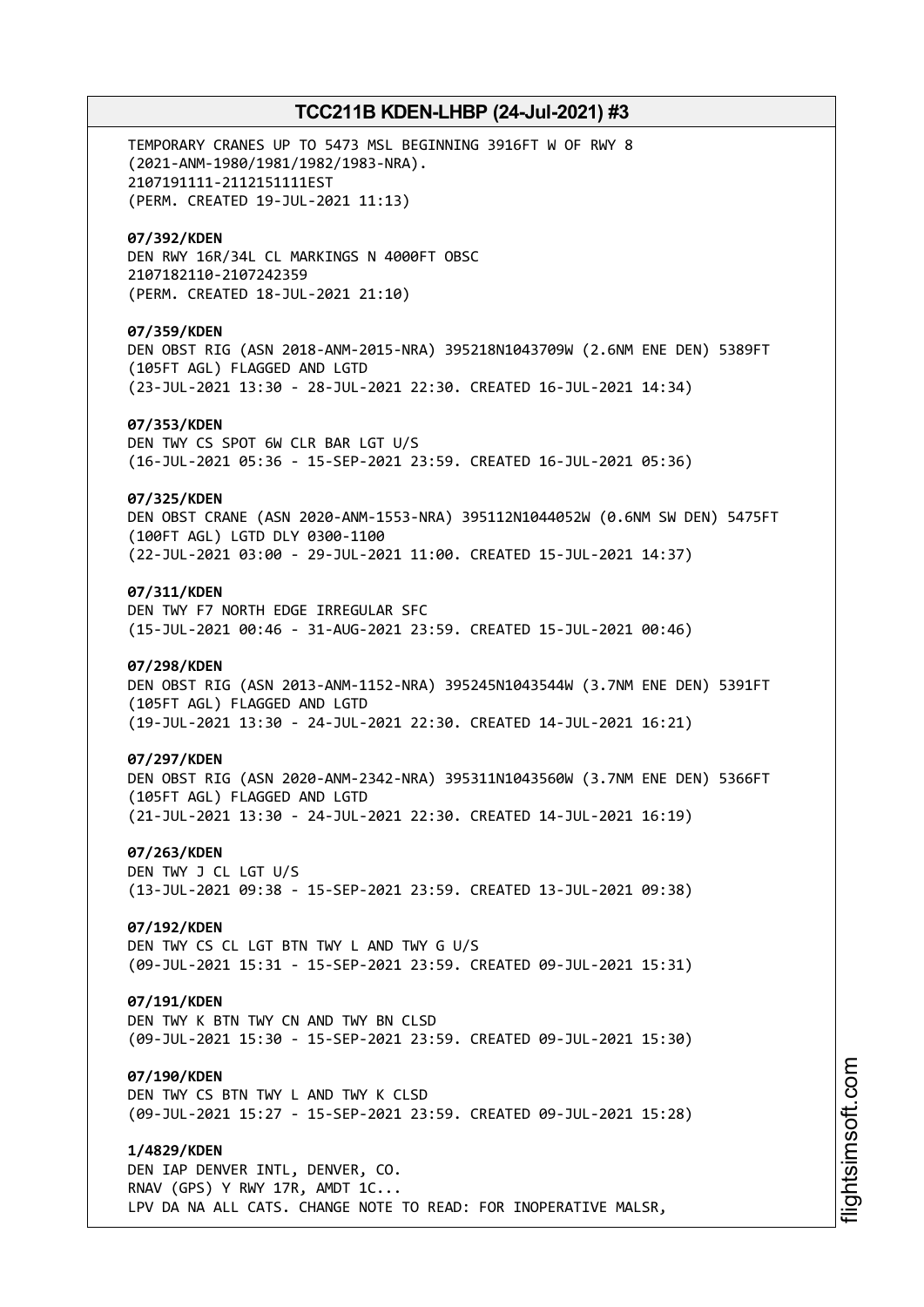INCREASE LNAV/VNAV ALL CATS VISIBILITY TO 1 1/2 MILE AND LNAV CAT C/D TO 1 1/2 MILE. TEMPORARY CRANES UP TO 5605 MSL BEGINNING 1501FT SW OF RWY 17R (2017-ANM-1601/1602/1603/1604/1698/1699/1700/1701-NRA). 2107061933-2108301933EST (PERM. CREATED 06-JUL-2021 19:34)

# **1/4828/KDEN**

DEN IAP DENVER INTL, DENVER, CO. ILS OR LOC RWY 17R, AMDT 3B... S-ILS 17R, DA 5719/HAT 327 ALL CATS, VISIBILITY ALL CATS RVR 2600. S-LOC 17R, MDA 5880/HAT 488 ALL CATS, VISIBILITY CATS C/D RVR 5000. VDP AT I-ACX 1.18 DME; DISTANCE TO THLD 1.35NM. CHANGE NOTE TO READ: FOR INOP ALS, INCREASE S-ILS 17R VISIBILITY ALL CATS TO RVR 5000 AND S-LOC 17R CATS C/D VISIBILITY TO 1 3/8 SM. TEMPORARY CRANES UP TO 5605 MSL BEGINNING 1501FT SW OF RWY 17R (2017-ANM-1601/1602/1603/1604/1698/1699/1700/1701-NRA). 2107061933-2108301933EST (PERM. CREATED 06-JUL-2021 19:34)

**1/4805/KDEN** DEN IAP DENVER INTL, DENVER, CO. ILS OR LOC RWY 34L, AMDT 2B... S-LOC 34L MDA 5700/HAT 373 ALL CATS. VISIBILITY CATS C/D RVR 3500. 2107061920-2307061920EST (PERM. CREATED 06-JUL-2021 19:22)

# **1/3687/KDEN**

DEN IAP DENVER INTL, DENVER, CO. RNAV (RNP) Z RWY 17R, ORIG-C... RNP 0.10 DA 5876/HAT 484 ALL CATS. VISIBILITY ALL CATS RVR 5000. FOR INOPERATIVE MALSR, INCREASE RNP 0.10 ALL CATS VISIBILITY TO 1 3/8 MILE AND RNP 0.30 ALL CATS VISIBILITY TO 1 5/8 MILE. TEMPORARY CRANES 5665 MSL BEGINNING 1768FT W OF RWY 17R (2019-ANM-2257 THRU 2260-NRA),, TEMPORARY CRANES, UP TO 5605 MSL BEGINNING 1501FT SW OF RWY 17R (2017-ANM-1601/1602/1603/1604/1698/1699/1700/1701-NRA). 2107021305-2108151305EST (PERM. CREATED 02-JUL-2021 13:05)

# **1/1288/KDEN**

DEN IAP DENVER INTL, DENVER, CO. RNAV (RNP) Z RWY 34L, ORIG-C... RNP 0.10 DA 5837/ HAT 510 ALL CATS, VISIBILITY ALL CATS RVR 5500. RNP 0.20 DA 5956/ HAT 629 ALL CATS, VISIBILITY ALL CATS 1 3/8. RNP 0.30 DA 5994/ HAT 667 ALL CATS, VISIBILITY ALL CATS 1 1/2. CHANGE INOP NOTE TO READ: FOR INOPERATIVE ALSF, INCREASE RNP 0.10 ALL CATS VISIBILITY TO 1 3/8 SM, RNP 0.20 ALL CATS VISIBILITY TO 1 3/4 SM, AND RNP 0.30 ALL CATS VISIBILITY TO 1 7/8 SM. TEMPORARY CRANES 5625 MSL BEGINNING 4315FT E OF RWY 34L (2020-ANM-1605/1606/1607/1608-NRA). 2106111306-2201101306EST (PERM. CREATED 11-JUN-2021 13:07)

**1/1289/KDEN** DEN IAP DENVER INTL, DENVER, CO. RNAV (GPS) Y RWY 34L, AMDT 2C... LNAV/VNAV DA 5895/ HAT 568 ALL CATS, VISIBILITY ALL CATS 1 1/4.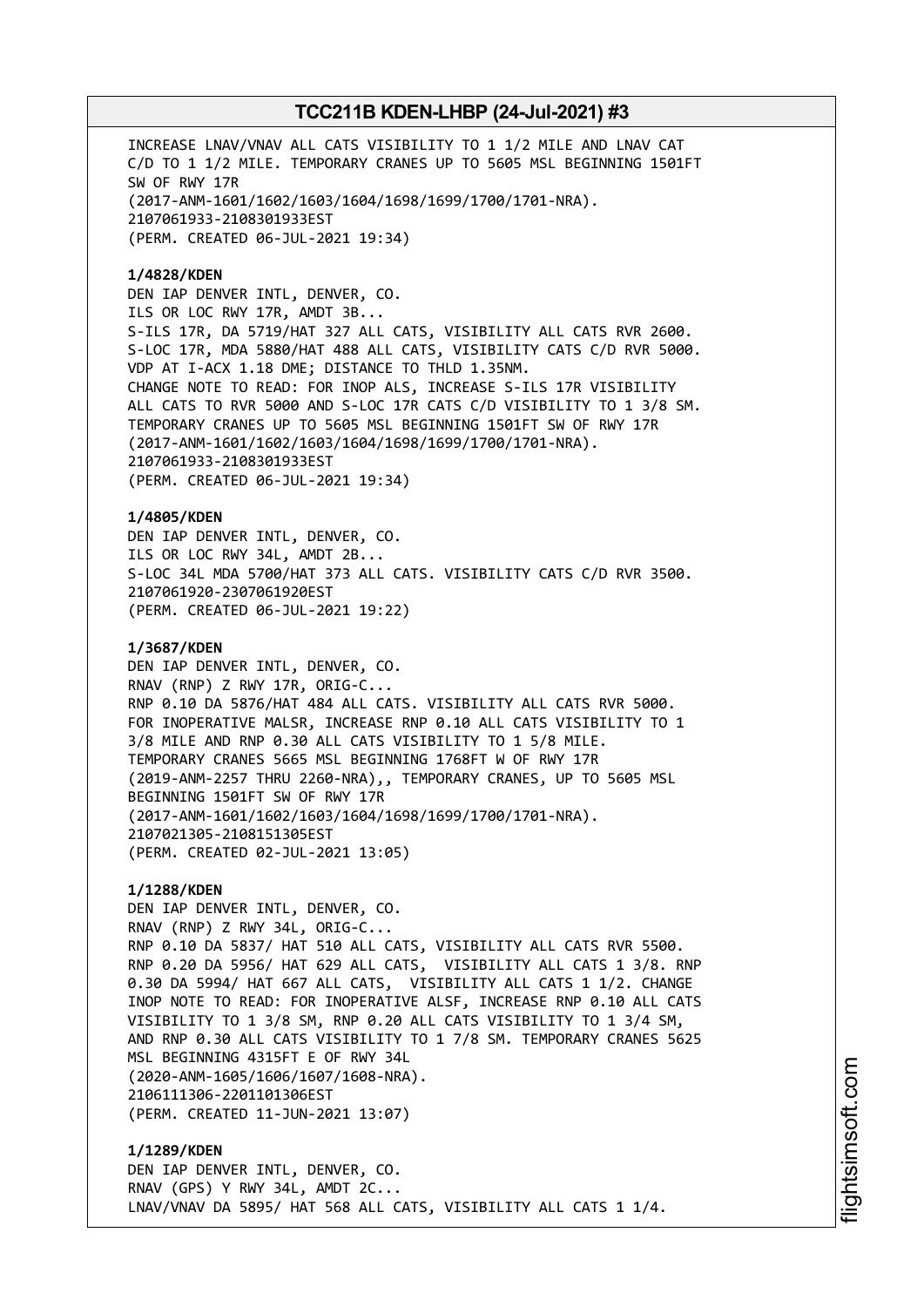LNAV MDA 5880/ HAT 553 ALL CATS, VISIBILITY CAT C/D RVR 5500. VDP 1.51NM TO RW 34L. TEMPORARY CRANES UP TO 5503 MSL BEGINNING 1.04NM SW OF RWY 34L (2020-ANM-555/556/557/558-NRA), TEMPORARY CRANES 5538 MSL 1.26NM SE OF RWY 34L (2020-ANM-1853 THRU 1860-NRA), TEMPORARY CRANES 5625 MSL BEGINNING 4315FT E OF RWY 34L (2020-ANM-1605/1606/1607/1608-NRA). 2106111306-2201101306EST (PERM. CREATED 11-JUN-2021 13:07)

# **1/1281/KDEN**

DEN IAP DENVER INTL, DENVER, CO. ILS OR LOC RWY 17L, AMDT 4A... S-LOC 17L MDA 5640/HAT 301 ALL CATS. VDP NA. TEMPORARY RIG 5376 MSL 1.38NM N OF RWY 17L (2020-ANM-2772-NRA). 2106111209-2205011208EST (PERM. CREATED 11-JUN-2021 12:09)

# **1/1254/KDEN**

DEN IAP DENVER INTL, DENVER, CO. ILS OR LOC RWY 25, AMDT 3A... S-ILS 25\*\* DA 5846/HAT 491 ALL CATS, VISIBILITY ALL CATS RVR 5000. S-LOC 25 MDA 5860/HAT 505 ALL CATS, VISIBILITY ALL CATS RVR 5000. CHANGE INOP NOTE TO READ: FOR INOPERATIVE MALSR, INCREASE S-ILS 25 VISIBILITY ALL CATS TO 1 3/8 SM, INCREASE S-LOC 25 CAT C AND D VISIBILITY TO 1 3/8 SM. DISREGARD NOTE: \*\*RVR 1800 AUTHORIZED WITH USE OF FD OR AP OR HUD TO DA. ADD NOTE: PROCEDURE NA AT NIGHT. TEMPRARY CRANES UP TO 5544FT MSL BEGINNING 3005FT E OF RWY 25 (2020-ANM-1853 THRU 1871-NRA), TEMPORARY CRANES 5620 MSL 3688FT NE OF RWY 25 (2018-ANM-307/309-NRA). TEMPORARY CRANE 5538 MSL 2569FT S OF RWY 25 (2020-ANM-1853 THRU 1860-NRA), TEMPORARY CRANES 5625 MSL BEGINNING 4634FT N OF RWY25 (2020-ANM-1605/1606/1607/1608-NRA), TEMPORARY CRANES UP TO 5620FT MSL BEGINNING 4225FT NE OF RWY 25 (2020-ANM-2198/2199/2200/2201-NRA). 2106111203-2112151203EST (PERM. CREATED 11-JUN-2021 12:03)

**1/1252/KDEN** DEN SID DENVER INTL, DENVER, CO. DENVER TWO DEPARTURE... PIKES TWO DEPARTURE... PLAINS ONE DEPARTURE... ROCKIES FIVE DEPARTURE... YELLOWSTONE FOUR DEPARTURE... NOTE: RWY 07, DEPARTURE NA. MULTIPLE TEMPORARY CRANES BEGINNING 2594FT FROM DER , 225 FT LEFT OF CENTERLINE, ON CENTERLINE AND 1116FT RIGHT OF CENTERLINE, UP TO 200FT AGL/5549FT MSL (2020-ANM-1871, 1870, 1869, 1868, 1867, 1866, 1865, 1864, 1863, 1862, 1861, 1860, 1859, 1856, 1857, 1856, 1855, 1854, 1853-NRA). TEMPORARY CRANES BEGINNING 2594FT FROM DER , 225 FT LEFT OF CENTERLINE, ON CENTERLINE AND 1116FT RIGHT OF CENTERLINE, UP TO 200FT AGL/5549FT MSL (2020-ANM-1853 THRU 1871-NRA). ALL OTHER DATA REMAINS AS PUBLISHED. (11-JUN-2021 12:03 - 15-DEC-2021 12:03 EST. CREATED 11-JUN-2021 12:03)

**1/1251/KDEN** DEN IAP DENVER INTL, DENVER, CO.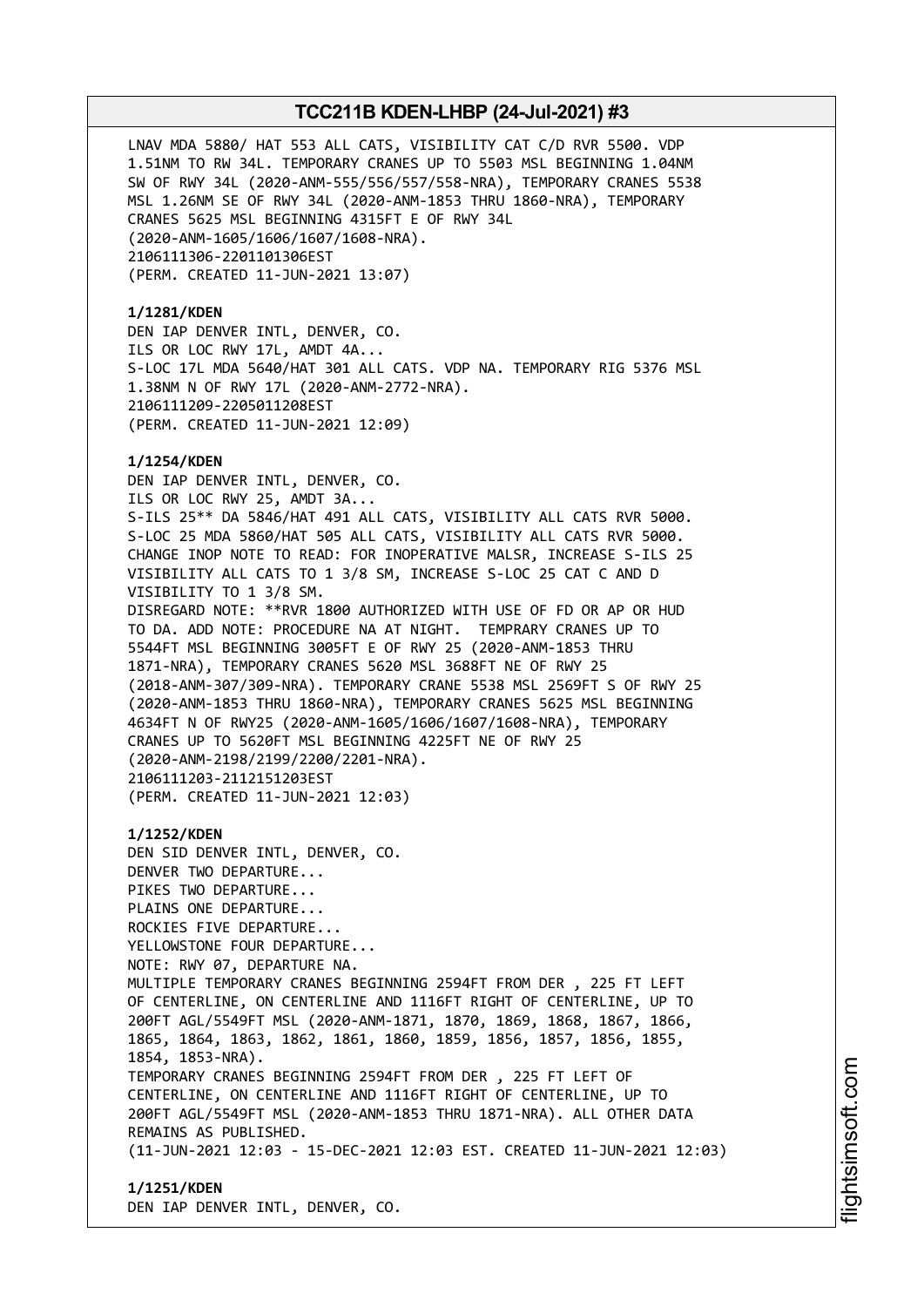RNAV (GPS) Y RWY 25, AMDT 1B... LPV DA 5896/HAT 491 ALL CATS, VISIBILITY RVR 5000 ALL CATS. LNAV/VNAV DA 5837/ HAT 482 ALL CATS, VISIBILITY ALL CATS RVR 4000. LNAV MDA 5920/ HAT 565 ALL CATS, VISIBILITY CATS C/D 1 1/4 SM. CHANGE INOP NOTE TO READ: FOR INOPERATIVE MALSR, INCREASE LPV VISIBILITY ALL CATS TO 1 3/8 SM, INCREASE LNAV/VNAV ALL CATS VISIBILITY TO 1 3/8 SM, LNAV CATS A/B VISIBILITY TO 1 SM, CATS C/D TO 1 5/8 SM. DISREGARD NOTE: # RVR 1800 AUTHORIZED WITH USE OF FD OR AP OR HUD TO DA. ADD NOTE: PROCEDURE NA AT NIGHT. TEMPORARY CRANES BEGINNING UP TO 5544 MSL BEGINNING 3005FT E OF RWY 25 (2020-ANM-1853 THRU 1871-NRA), TEMPORARY CRANES 5620 MSL 3688FT NE OF RWY 25 (2018-ANM-307/309/310-NRA). TEMPORARY CRANES 5538 MSL 2569FT S OF RWY 25 (2020-ANM-1853 THRU 1860-NRA), TEMPORARY CRANES 5625 MSL BEGINNING 4634FT N OF RWY25 (2020-ANM-1605/1606/1607/1608-NRA), TEMPORARY CRANES UP TO 5620 MSL 4225FT NE OF RWY 25 (2020-ANM-2198/2199/2200/2201-NRA). 2106111203-2112151203EST (PERM. CREATED 11-JUN-2021 12:03) **06/201/KDEN**

DEN OBST CRANE (ASN 2020-ANM-1853-NRA) 395001N1044058W (1.7NM SSW DEN) 5538FT (200FT AGL) FLAGGED AND LGTD (10-JUN-2021 20:34 - 31-JUL-2021 23:59. CREATED 10-JUN-2021 20:34)

# **06/028/KDEN**

DEN TWY Z CL LGT U/S (01-JUN-2021 17:25 - 08-SEP-2021 06:00. CREATED 01-JUN-2021 17:25)

### **05/711/KDEN**

DEN TWY BN EDGE LGT BTN TWY K AND TWY L NOT STD (31-MAY-2021 03:47 - 31-AUG-2021 23:59. CREATED 31-MAY-2021 03:48)

### **05/652/KDEN**

DEN TWY G BTN TWY CN AND TWY WC WIP CONST LGTD AND BARRICADED (27-MAY-2021 16:08 - 18-AUG-2021 23:59. CREATED 27-MAY-2021 16:08)

#### **05/651/KDEN**

DEN TWY F CL LGT BTN TWY ZN AND TWY F7 NOT STD (27-MAY-2021 16:06 - 18-SEP-2021 23:59. CREATED 27-MAY-2021 16:06)

# **05/596/KDEN**

DEN APRON DEICE PAD WA SPOT 6 CLSD (25-MAY-2021 14:07 - 31-AUG-2021 23:59. CREATED 25-MAY-2021 14:07)

### **05/479/KDEN**

DEN TWY ZN CL LGT BTN TWY F AND TWY G U/S (19-MAY-2021 07:53 - 30-JUL-2021 23:59. CREATED 19-MAY-2021 07:53)

#### **05/478/KDEN**

DEN TWY WC CL LGT BTN TWY G AND TWY F U/S (19-MAY-2021 07:51 - 30-JUL-2021 23:59. CREATED 19-MAY-2021 07:51)

#### **1/6645/KDEN**

DEN IAP DENVER INTL, DENVER, CO. RNAV (RNP) Z RWY 16R, ORIG-C... RNP 0.30 DA 5695/ HAT 369 ALL CATS. TEMPORARY CRANE 5535 MSL 4903FT SE OF RWY 16R (2019-ANM-448/449/450/451-NRA).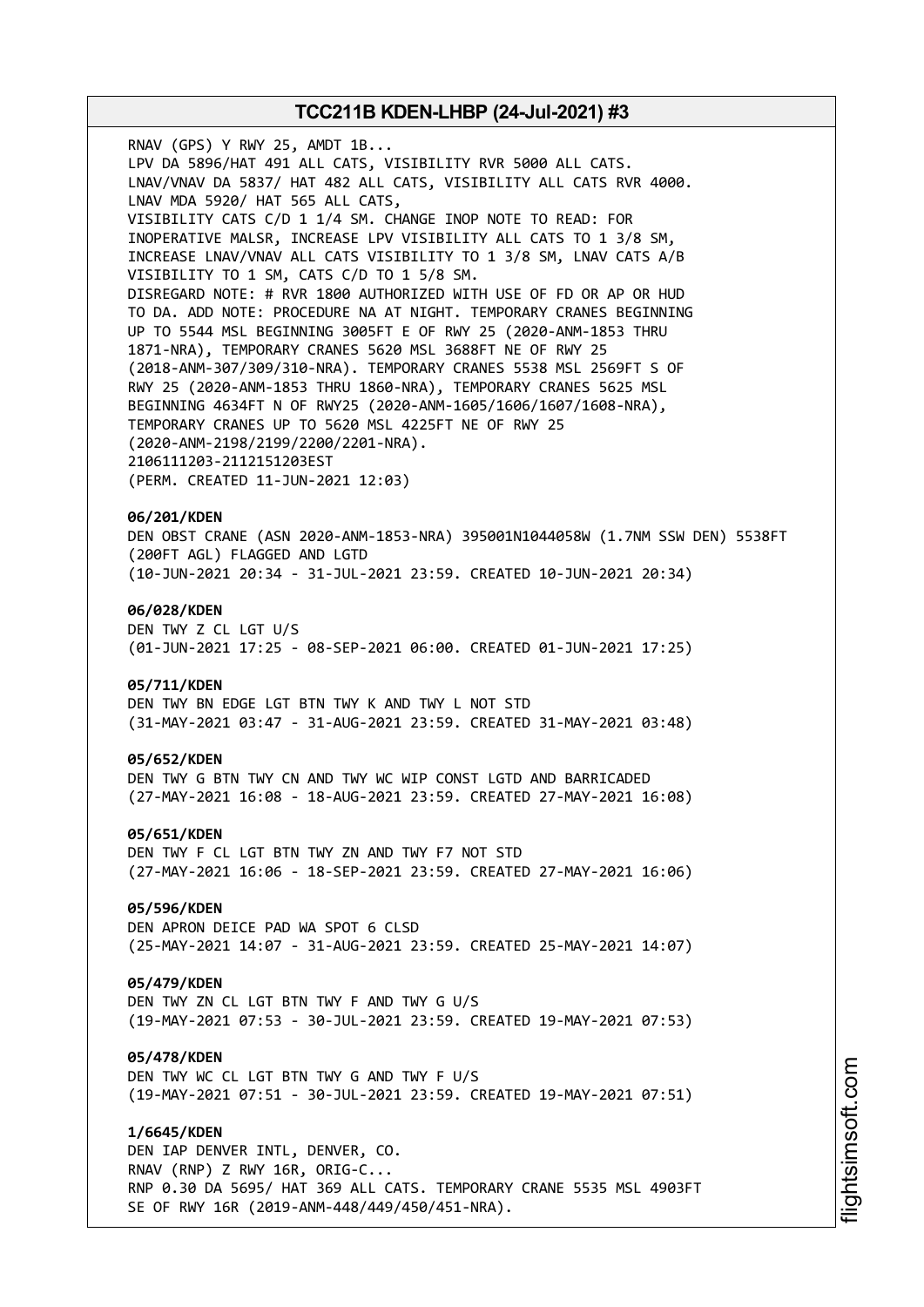2105171721-2110101721EST (PERM. CREATED 17-MAY-2021 17:21) **05/425/KDEN** DEN TWY Z BTN TWY F AND TWY G CLSD (17-MAY-2021 13:00 - 18-SEP-2021 06:00. CREATED 17-MAY-2021 13:14) **05/424/KDEN** DEN TWY DS BTN TWY F AND TWY G CLSD (17-MAY-2021 13:00 - 18-SEP-2021 06:00. CREATED 17-MAY-2021 13:14) **05/423/KDEN** DEN TWY DN BTN TWY F AND TWY G CLSD (17-MAY-2021 13:00 - 18-SEP-2021 06:00. CREATED 17-MAY-2021 13:13) **05/422/KDEN** DEN TWY ZS BTN TWY F AND TWY G CLSD (17-MAY-2021 13:00 - 18-SEP-2021 06:00. CREATED 17-MAY-2021 13:13) **05/421/KDEN** DEN TWY F12, F10, F9, F8, F6, F4, F3, F2, F1, TWY WC BTN TWY D AND TWY F, TWY WE BTN TWY F AND TWY D, TWY WD BTN TWY D AND RWY 16L/34R, TWY F BTN TWY F7 AND TWY F12 CLSD (17-MAY-2021 13:00 - 18-SEP-2021 06:00. CREATED 17-MAY-2021 13:12) **05/420/KDEN** DEN TWY F BTN TWY CN AND TWY ZN CLSD (17-MAY-2021 13:00 - 17-SEP-2021 06:00. CREATED 17-MAY-2021 13:11) **05/418/KDEN** DEN RWY 16L/34R CLSD (17-MAY-2021 13:00 - 18-SEP-2021 06:00. CREATED 17-MAY-2021 12:16) **05/238/KDEN** DEN RWY 16L ALS U/S (17-MAY-2021 14:00 - 15-SEP-2021 23:00. CREATED 10-MAY-2021 14:42) **05/237/KDEN** DEN RWY 16L PAPI U/S (17-MAY-2021 14:00 - 15-SEP-2021 23:00. CREATED 10-MAY-2021 14:41) **05/235/KDEN** DEN RWY 34R PAPI U/S (17-MAY-2021 14:00 - 15-SEP-2021 23:00. CREATED 10-MAY-2021 14:00) **05/236/KDEN** DEN RWY 34R ALS U/S (17-MAY-2021 14:00 - 15-SEP-2021 23:00. CREATED 10-MAY-2021 14:00) **05/231/KDEN** DEN NAV ILS RWY 16L U/S (17-MAY-2021 13:00 - 15-SEP-2021 23:00. CREATED 10-MAY-2021 13:01) **05/230/KDEN** DEN NAV ILS RWY 34R U/S (17-MAY-2021 13:00 - 15-SEP-2021 23:00. CREATED 10-MAY-2021 13:01) **05/229/KDEN**

m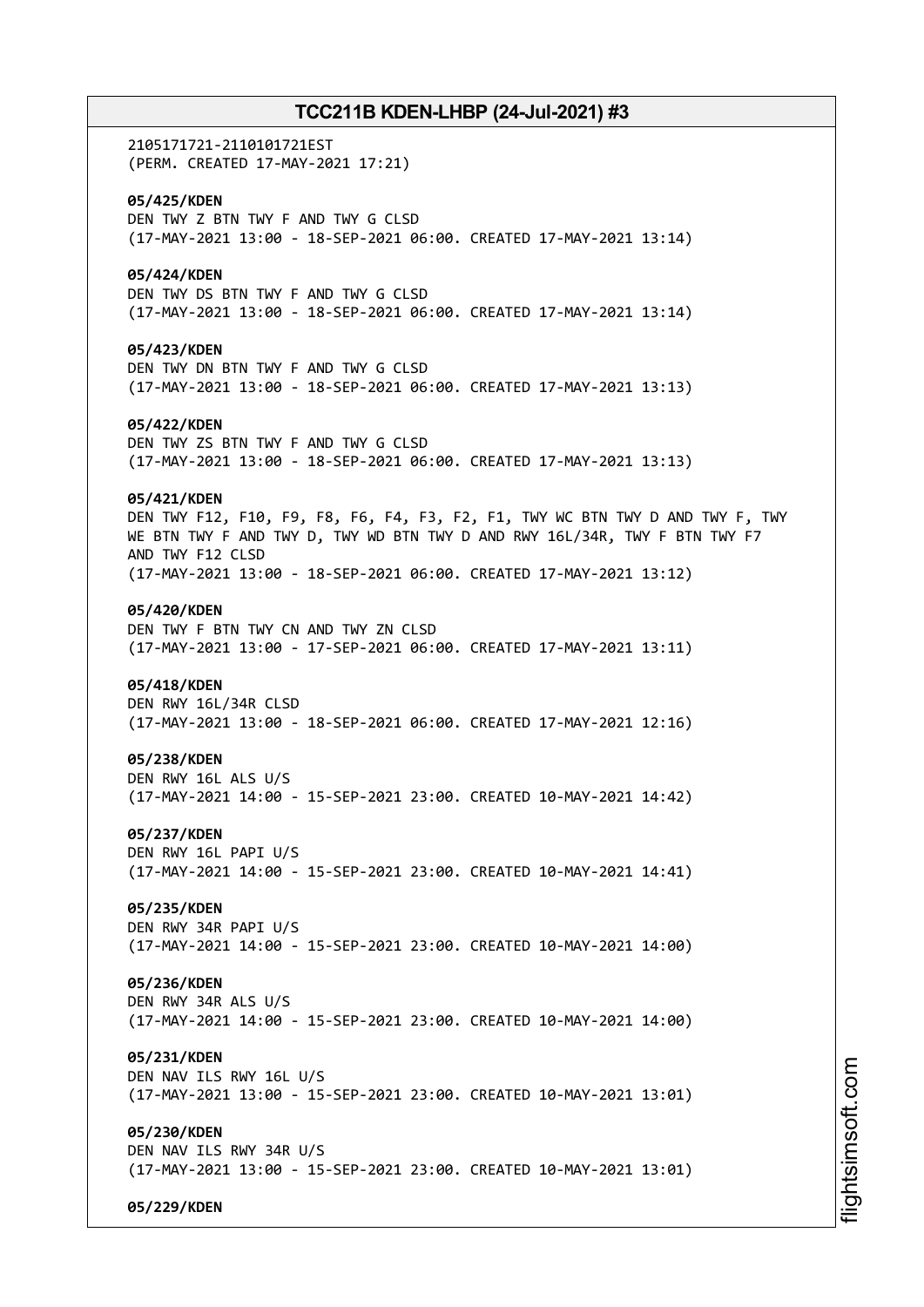DEN RWY 16L RVR U/S (17-MAY-2021 13:00 - 15-SEP-2021 23:00. CREATED 10-MAY-2021 13:01) **05/228/KDEN** DEN RWY 34R RVR U/S (17-MAY-2021 13:00 - 15-SEP-2021 23:00. CREATED 10-MAY-2021 13:01)

# **1/7432/KDEN**

DEN IAP DENVER INTL, DENVER, CO. RNAV (GPS) Y RWY 34R, AMDT 2B... LNAV/VNAV DA 5993/HAT 639 ALL CATS, VISIBILITY ALL CATS 1 3/8 SM. LNAV MDA 6000/ HAT 646 ALL CATS, VISIBILITY CATS C/D 1 3/8 SM. VDP 1.82 NM TO RW34R. ADD NOTE: FOR ALS INOP INCREASE LNAV/VNAV VISIBILITY ALL CATS TO 1 3/4 SM, INCREASE LNAV VISIBILITY CATS C/D TO 1 7/8 SM. TEMPORARY CRANES 3778FT S OF RWY 34R, 320FT AGL/ 5695FT MSL (2019-ANM-1221-NRA), 1.10 NM SE OF RWY 34R, 205FT AGL/5620FT MSL (2018-ANM-307-NRA). 2104291212-2112091212EST (PERM. CREATED 29-APR-2021 12:13)

# **04/647/KDEN**

DEN SVC CONCOURSE RAMP C S RAMP CTL 131.300 COMMISSIONED (05-MAY-2021 08:00 - PERM. CREATED 28-APR-2021 21:41)

### **04/646/KDEN**

DEN SVC CONCOURSE RAMP C S RAMP CTL 131.175 DECOMMISSIONED (05-MAY-2021 08:00 - PERM. CREATED 28-APR-2021 21:41)

### **04/020/KDEN**

BJC OBST CRANE (ASN 2020-ANM-454-NRA) 395439N1050605W (0.7NM E BJC) 5774FT (200FT AGL) NOT LGTD (06-APR-2021 14:04 - 01-SEP-2021 23:59. CREATED 06-APR-2021 14:04)

#### **02/015/KDEN**

DEN TWY K BTN TWY BN AND CONCOURSE B COMMUTER HORSESHOE APN CLSD (02-FEB-2021 14:00 - 16-SEP-2021 05:59. CREATED 02-FEB-2021 13:06)

#### **01/554/KDEN**

DEN OBST CRANE (ASN 2020-ANM-1601-NRA) 395136N1043955W (0.4NM ESE DEN) 5602FT (235FT AGL) FLAGGED AND LGTD (28-JAN-2021 21:10 - 20-NOV-2021 23:59. CREATED 28-JAN-2021 21:10)

# **01/553/KDEN**

DEN OBST CRANE (ASN 2020-ANM-1606-NRA) 395117N1044053W (0.6NM SW DEN) 5625FT (250FT AGL) FLAGGED AND LGTD (28-JAN-2021 21:05 - 21-NOV-2021 23:59. CREATED 28-JAN-2021 21:05)

#### **01/552/KDEN**

DEN OBST CRANE (ASN 2019-ANM-1220-NRA) 395112N1044053W (0.6NM SW DEN) 5695FT (320FT AGL) FLAGGED AND LGTD (28-JAN-2021 21:03 - 22-JAN-2022 23:59. CREATED 28-JAN-2021 21:03)

# **12/130/KDEN**

DEN OBST CRANE (ASN 2019-ANM-2163-NRA) 395123N1044231W (1.7NM W DEN) 5428FT (115FT AGL) FLAGGED AND LGTD (08-DEC-2020 16:36 - 20-FEB-2022 06:59. CREATED 08-DEC-2020 16:39)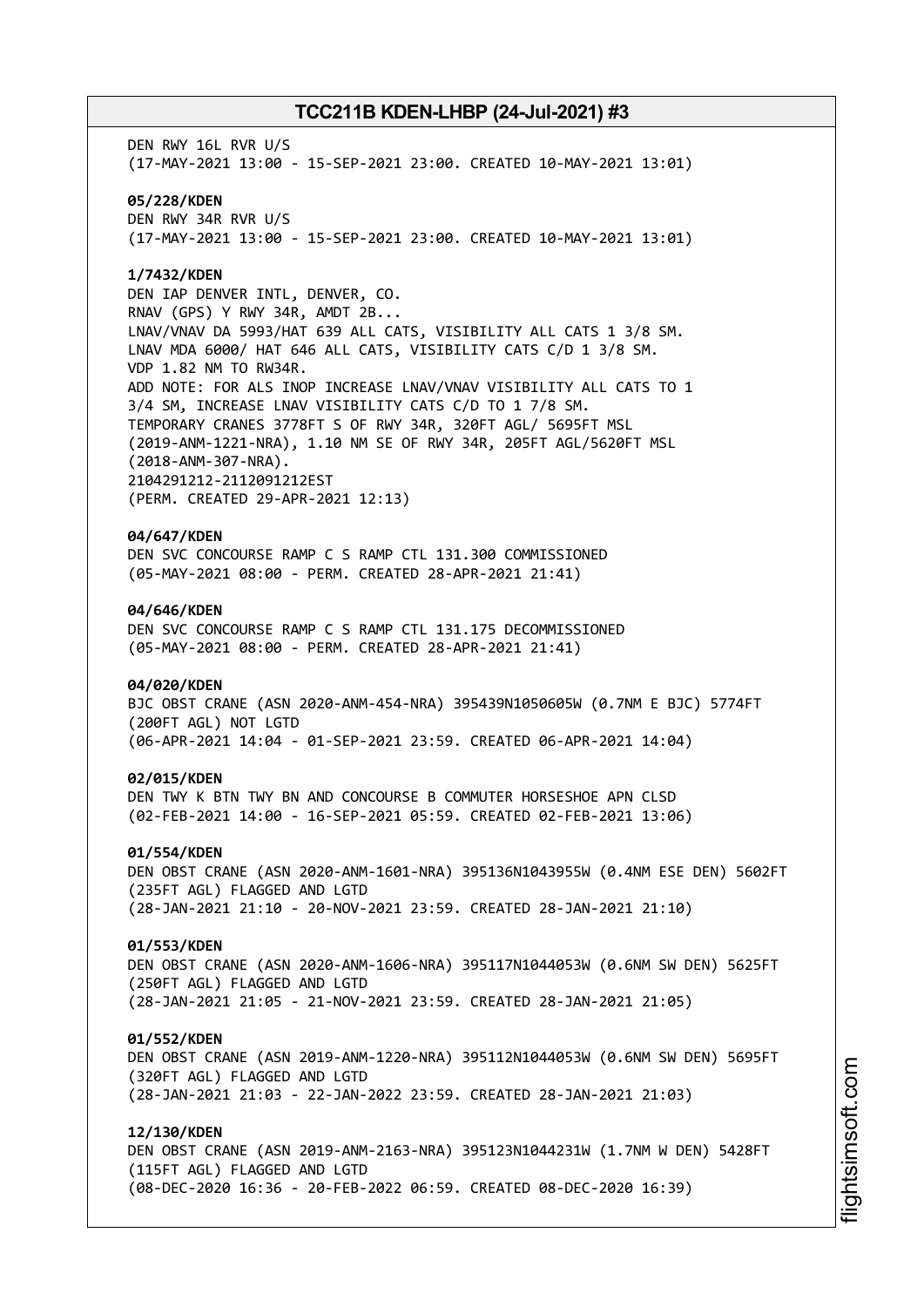#### **11/385/KDEN**

DEN APRON CONCOURSE B SOUTH GREEN TXL CLSD TO ACFT WINGSPAN MORE THAN 135FT (20-NOV-2020 19:59 - PERM. CREATED 20-NOV-2020 19:59)

# **10/260/KDEN**

DEN RWY 16L RTHL U/S (14-OCT-2020 12:39 - 07-JAN-2025 20:00 EST. CREATED 14-OCT-2020 12:39)

#### **10/084/KDEN**

DEN OBST RIG (ASN 2020-ANM-1784-NRA) 395332N1044057W (1.9NM NNW DEN) 5450FT (100FT AGL) FLAGGED AND LGTD (05-OCT-2020 12:00 - 20-JAN-2022 23:59. CREATED 03-OCT-2020 18:08)

### **09/644/KDEN**

DEN OBST CRANE (ASN 2019-ANM-448-NRA) 395331N1044046W (1.8NM N DEN) 5535FT (185FT AGL) FLAGGED AND LGTD (25-SEP-2020 19:19 - 25-SEP-2021 23:00. CREATED 25-SEP-2020 19:19)

#### **07/188/KDEN**

DEN OBST RIG (ASN 2020-ANM-81-NRA) 394934N1044040W (2.1NM S DEN) 5473FT (100FT AGL) FLAGGED AND LGTD (10-JUL-2020 21:19 - 12-AUG-2021 23:59. CREATED 10-JUL-2020 21:19)

┌──────────────────────────────────────────────────────────────────────────────┐

└──────────────────────────────────────────────────────────────────────────────┘

│**DESTINATION: LHBP/BUD (LISZT FERENC INTL, HUNGARY) UTC +02:00**│

### **A3362/21/LHBP**

RWY 13R/31L CLOSED DUE TO MAINT. (27-JUL-2021 05:00 - 27-JUL-2021 08:00. CREATED 23-JUL-2021 18:58)

# **A3361/21/LHBP**

TWY C D CLSD DUE TO MAINT. (27-JUL-2021 05:00 - 27-JUL-2021 08:00. CREATED 23-JUL-2021 18:57)

#### **A3360/21/LHBP**

TWY A2 J4 CLSD DUE TO MAINT. (27-JUL-2021 05:00 - 27-JUL-2021 08:00. CREATED 23-JUL-2021 18:56)

#### **A3359/21/LHBP**

TWY P4 CLSD DUE TO MAINT ONLY AVBL FOR LONG TERM PARKING. (26-JUL-2021 05:00 - 15-AUG-2021 14:00. CREATED 23-JUL-2021 18:56)

#### **A3358/21/LHBP**

TWY P3 CLSD ON SECTION BEHIND R278-279 DUE TO MAINT. (26-JUL-2021 05:00 - 15-AUG-2021 14:00. CREATED 23-JUL-2021 18:55)

### **A3357/21/LHBP**

ILS FOR RWY 13R OUT OF SERVICE DUE TO MAINT. (27-JUL-2021 05:00 - 27-JUL-2021 06:00. CREATED 23-JUL-2021 18:55)

### **A3141/21/LHBP**

TWY B2 CLOSED BTN RWY 13R AND TWY J4 DUE TO LONG TERM PARKING ACFT. (15-JUL-2021 06:14 - 30-SEP-2021 22:00. CREATED 15-JUL-2021 06:14)

#### **A3130/21/LHBP**

TWY P4 TAXIING ALLOWED ONLY FOR ACFT WITH MAX WINGSPAN 36.00M. ACFT WITH WINGSPAN ABOVE 36.00M SHOULD BE TOWED.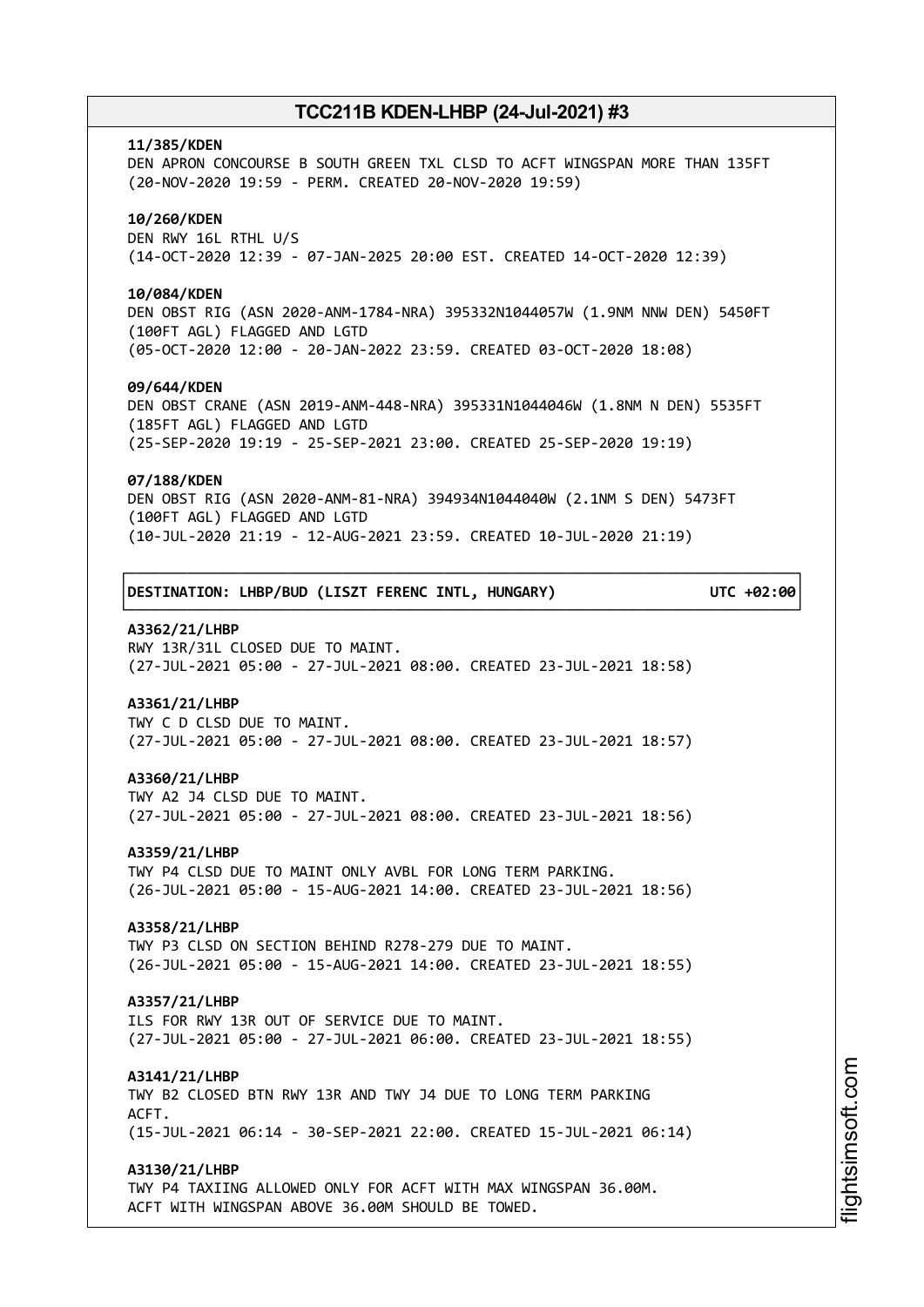(14-JUL-2021 13:50 - 31-AUG-2021 16:00. CREATED 14-JUL-2021 13:51)

### **A3109/21/LHBP**

CAMERA POLE 05 ERECTED ON THE EAST SIDE OF RWY 13R/31L. THE HEIGHT OF THE POLE 19M AGL. PSN OF THE POLE 472629.67N 0191417.68E. OBSTACLE MARKING AND LIGHTING INSTALLED ACCORDING TO ICAO ANNEX 14. (13-JUL-2021 16:00 - 10-OCT-2021 23:59. CREATED 13-JUL-2021 13:46)

### **A2864/21/LHBP**

TRIGGER NOTAM - PERM AIRAC AIP AMDT 005/2021 WEF 12 AUG 2021. GROUND HANDLING ORGANISATIONS CONTACTS UPDATED. LOCAL AD REGULATIONS UPDATED BASED ON THE NEW GRF FORMAT. UPDATED CHART: AD 2-LHBP-PATC-13R31L. (12-AUG-2021 00:00 - 25-AUG-2021 23:59. CREATED 01-JUL-2021 08:55)

### **A2854/21/LHBP**

CRANE GARDEN ERECTED 1,1NM NORTH-EAST OF TDZ 31R. NUMBER OF CRANES BTN 1-3. HEIGHT OF THE CRANES MAX 65M AGL. OBST MARKING AND LIGHTING INSTALLED ACCORDING TO ICAO ANNEX 14. CENTER PSN OF THE CRANE GARDEN IS 472635.65N 0191806.58E. RADIUS OF THE CRANE GARDEN IS 100M FROM THE CENTER PSN. 0500-1630 (01-JUL-2021 05:00 - 01-OCT-2021 16:30. CREATED 30-JUN-2021 19:33)

**A2853/21/LHBP**

CRANE GARDEN ERECTED 0,87NM NORTH-EAST OF THR 31R. NUMBER OF CRANES BTN 1-3. HEIGHT OF THE CRANES MAX 60M AGL. OBST MARKING AND LIGHTING INSTALLED ACCORDING TO ICAO ANNEX 14. CENTER PSN OF THE CRANE GARDEN IS 472545.00N 0191846.00E. RADIUS OF THE CRANE GARDEN IS 60M FROM THE CENTER PSN. 0500-1630 (01-JUL-2021 05:00 - 01-OCT-2021 16:30. CREATED 30-JUN-2021 19:30)

#### **A2640/21/LHBP**

CRANE GARDEN ERECTED 0,3NM WEST OF TDZ 31L. NUMBER OF CRANES BETWEEN 1-4. HEIGHT OF THE CRANES MAX 45M AGL. OBSTACLE MARKING AND LIGHTING INSTALLED ACCORDING TO ICAO ANNEX 14. CENTER PSN OF THE CRANE GARDEN 472547.62N 0191420.19E. RADIUS OF THE CRANE GARDEN IS 50M FROM THE CENTER PSN. 0500-1600 (19-JUN-2021 04:19 - 31-AUG-2021 16:00. CREATED 19-JUN-2021 04:21)

# **A2439/21/LHBP**

CAMERA POLE-04 ERECTED ON THE WEST SIDE TWY A9. THE HEIGHT OF THE POLE 24M AGL. PSN OF THE POLE 472521.14N 0191715.05E. OBSTACLE MARKING AND LIGHTING INSTALLED ACCORDING TO ICAO ANNEX 14. (10-JUN-2021 12:00 - 01-SEP-2021 18:00. CREATED 10-JUN-2021 10:44)

#### **A2277/21/LHBP**

CAMERA POLE-03 ERECTED ON THE SOUTH EAST SIDE TWY B2. THE HEIGHT OF

THE POLE 13M AGL. PSN OF THE POLE 472602.04N 0191500.05E. OBSTACLE MARKING AND LIGHTING INSTALLED ACCORDING TO ICAO ANNEX 14. (01-JUN-2021 18:00 - 01-SEP-2021 18:00. CREATED 01-JUN-2021 17:00)

### **A2171/21/LHBP**

CAMERA POLE-02 ERECTED 0,18NM NORTH OF TDZ 13R. THE HEIGHT OF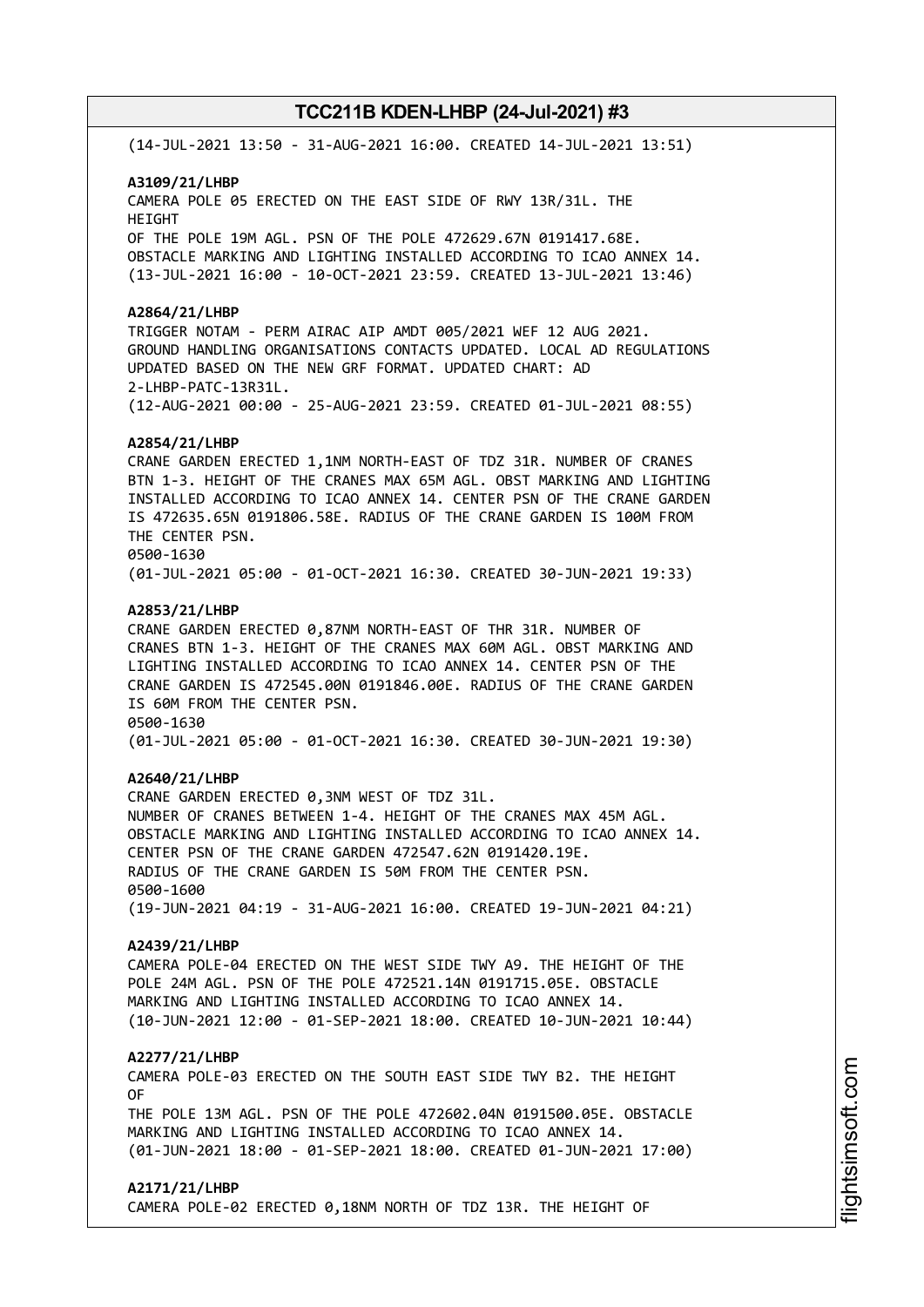THE POLE 18M AGL. PSN OF THE POLE 472650.93N 0191341.57E. OBSTACLE MARKING AND LIGHTING INSTALLED ACCORDING TO ICAO ANNEX 14. (26-MAY-2021 00:00 - 26-AUG-2021 23:59. CREATED 25-MAY-2021 19:01)

### **A2130/21/LHBP**

COMPASS CHECK POINT IS CLOSED DUE TO LONG-TERM PARKING. COMPASS CHECKS CAN BE MANAGED AT B5 HOLDING BAY. (22-MAY-2021 18:15 - 31-AUG-2021 22:00. CREATED 22-MAY-2021 18:18)

#### **A2124/21/LHBP**

TWY A1 CLOSED BETWEEN TWY B1 AND EXIT M20 DUE TO LONG-TERM PARKING. (21-MAY-2021 19:20 - 31-AUG-2021 22:00. CREATED 21-MAY-2021 19:20)

#### **A2120/21/LHBP**

TWY V CLSD DUE TO MAINT. (21-MAY-2021 18:52 - 31-AUG-2021 22:00. CREATED 21-MAY-2021 18:53)

#### **A2091/21/LHBP**

CAMERA POLE ERECTED IN FRONT OF PARKING STAND R111. THE HEIGHT OF THE POLE 26 M AGL. PSN OF THE POLE 472623.93N 0191342.86E. OBSTACLE MARKING AND LIGHTING INSTALLED ACCORDING TO ICAO ANNEX 14. (21-MAY-2021 00:00 - 21-AUG-2021 23:59. CREATED 20-MAY-2021 21:35)

### **V0199/21/LHBP**

[US DOD PROCEDURAL NOTAM] INSTRUMENT APPROACH PROCEDURE AMENDMENT RNP Z RWY 31R LNAV/VNAV DA\*\* MINIMA NOT AUTHORIZED, DUE TO OBST. (04-MAY-2021 12:51 - 30-JUL-2021 23:59. CREATED 04-MAY-2021 12:51)

### **A1681/21/LHBP**

VOR AND LNAV/VNAV PROC FOR RWY 31R ARE SUSPENDED. (01-MAY-2021 16:46 - 30-JUL-2021 23:59 EST. CREATED 01-MAY-2021 16:47)

└──────────────────────────────────────────────────────────────────────────────┘

#### │**ALTERNATE: LOWW/VIE (SCHWECHAT, AUSTRIA) UTC +02:00**│

┌──────────────────────────────────────────────────────────────────────────────┐

# **A1969/21/LOWW**

OBSTACLE LIGHTS OF ORBI TOWER WIEN OUT OF SERVICE. LOCATION : 1030 WIEN / DISTRICT WIEN COORDINATES : 481134N 0162447E ELEV: 272M/891FT AMSL MAX HEIGHT ABOVE GND: 111M/365FT AGL DAY MARKING : NO (21-JUL-2021 06:17 - 19-OCT-2021 10:00 EST. CREATED 21-JUL-2021 06:18)

# **A1798/21/LOWW**

WAGRAM VOR WGM FREQ 112.2 MHZ OUT OF SERVICE (28-JUL-2021 12:00 - 28-JUL-2021 14:00. CREATED 01-JUL-2021 09:03)

# **A1797/21/LOWW**

WAGRAM DME WGM CH59X OUT OF SERVICE (28-JUL-2021 07:00 - 28-JUL-2021 09:00. CREATED 01-JUL-2021 09:01)

**A1796/21/LOWW**

A-SMGCS (ASTOS, MDS, SMR) ADVANCED SURFACE MOVEMENT GUIDANCE AND CONTROL SYSTEM UNSERVICEABLE. EXPECT LIMITED CAPACITY ON GROUND. (28-JUL-2021 19:00 - 29-JUL-2021 03:00. CREATED 01-JUL-2021 09:01)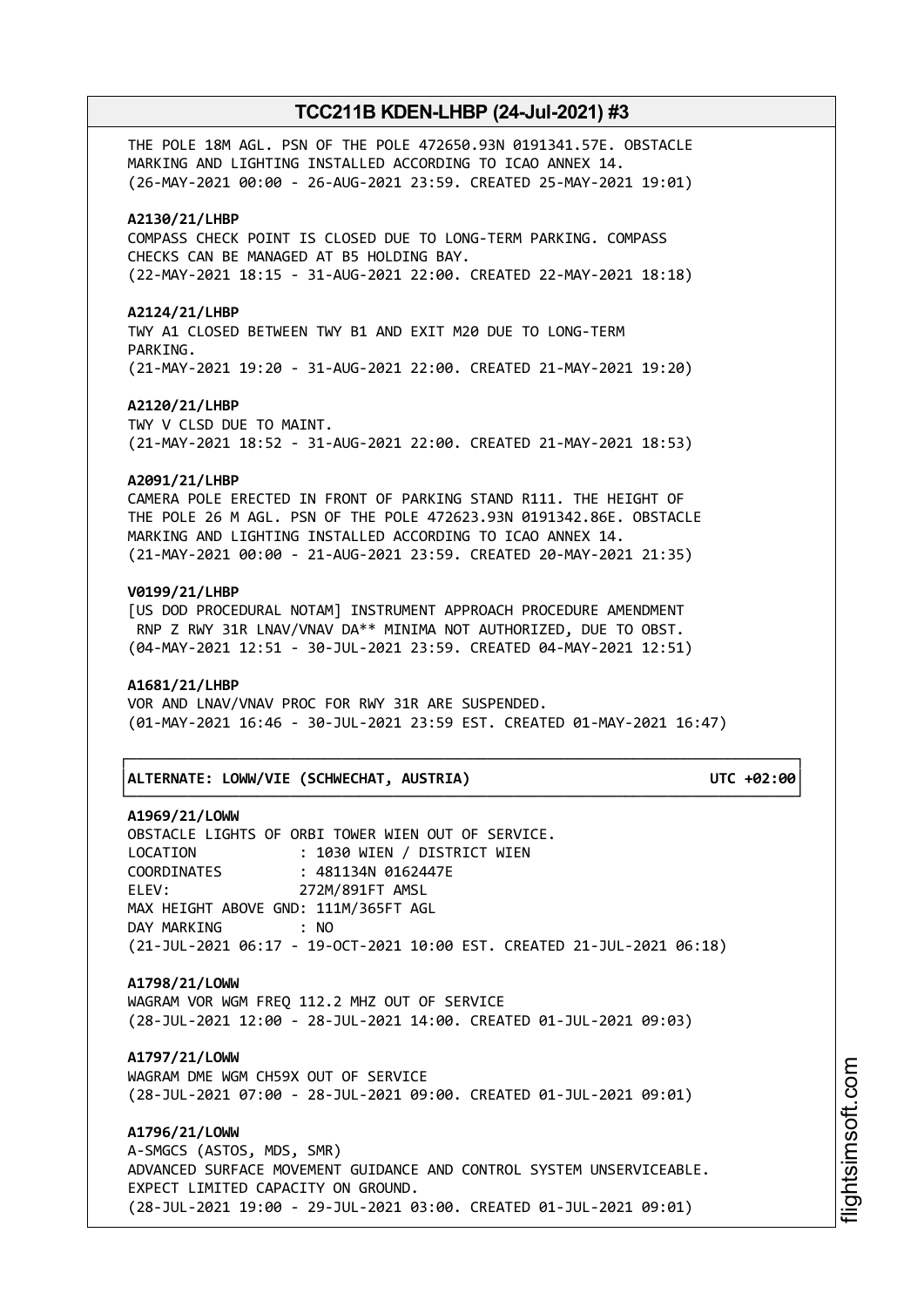**A1793/21/LOWW** SURFACE MOVEMENT RADAR NORTH OUT OF SERVICE. (26-JUL-2021 12:00 - 26-JUL-2021 14:00. CREATED 01-JUL-2021 08:41) **A1792/21/LOWW** SURFACE MOVEMENT RADAR WEST OUT OF SERVICE. (26-JUL-2021 07:00 - 26-JUL-2021 09:00. CREATED 01-JUL-2021 08:41) **A1784/21/LOWW** 3 CRANES ERECTED NEAR CAMPUS FAVORITEN (FAVORITENSTRASSE 222 1100 WIEN) PSN: 480934N 0162256E ELEVATION 302M/991FT HGT ABV GND: 68M/224 RADIUS: 120M DAY MARKDED: YES NIGHT MARKED: YES (01-JUL-2021 05:18 - 29-SEP-2021 10:00 EST. CREATED 01-JUL-2021 05:19) **A1775/21/LOWW** TRIGGER NOTAM - PERM AIRAC AIP AMDT 248/21 WEF12AUG2021. INSTRUMENT APPROACH CHART-ICAO RNP RWY 34 (12-AUG-2021 00:00 - 25-AUG-2021 23:59. CREATED 30-JUN-2021 09:42) **A1692/21/LOWW** REF AIP AUSTRIA LOWW AD 2-47 ITEM 2.2 THE FOLLOWING TIMES ARE CURRENTLY CONSIDERED IN LOWW AS RUSH HOURS: 0830-0930 1330-1430 1830-2030 (28-JUN-2021 00:00 - 10-SEP-2021 23:59. CREATED 23-JUN-2021 11:57) **A1405/21/LOWW** TRIGGER NOTAM - PERM AIRAC AIP AMDT 247/21 WEF15JUL2021. ATC SURVEILLANCE MINIMUM ALTITUDE CHART-ICAO (15-JUL-2021 00:00 - 28-JUL-2021 23:59. CREATED 01-JUN-2021 11:25) **A1289/21/LOWW** SURFACE MOVEMENT RADAR SOUTH OUT OF SERVICE. (21-MAY-2021 06:21 - 19-AUG-2021 15:00 EST. CREATED 21-MAY-2021 06:22) **V0204/21/LOWW** [US DOD PROCEDURAL NOTAM] INSTRUMENT APPROACH PROCEDURE AMENDMENT RNP RWY 34 INCREASE IFR LANDING MINIMA. CHG LNAV/VNAV DA\*\* CAT A TO READ: 806/750M 220 (300-800M), CAT B TO READ: 818/750M 232 (300-800M), CAT C TO READ: 838/750M 252 (300-800M), CAT D TO READ: 864/750M 278 (300-800M). REVISE ASSOCIATED \*\*ALS INOP NOTE TO READ: \*\*WHEN ALS INOP, INCREASE CAT AB RVR/VIS TO 1200M; CAT CD RVR/VIS TO 1300M. CHG LNAV MDA\*\*\* CAT ABCD TO READ: 950/1000M 364 (400-1000M). REVISE ASSOCIATED \*\*\*ALS INOP NOTE TO READ: \*\*\*WHEN ALS INOP, INCREASE RVR/VIS TO 1700M. (06-MAY-2021 15:15 - 11-AUG-2021 23:59. CREATED 06-MAY-2021 15:15) **A1147/21/LOWW** REF AIP AUSTRIA, LOWW AD 2 MAP 13-2-4

WITH IMMEDIATE EFFECT THE OCA/H ON RNP RWY 34 CHART SHALL READ: LNAV: 940 (360)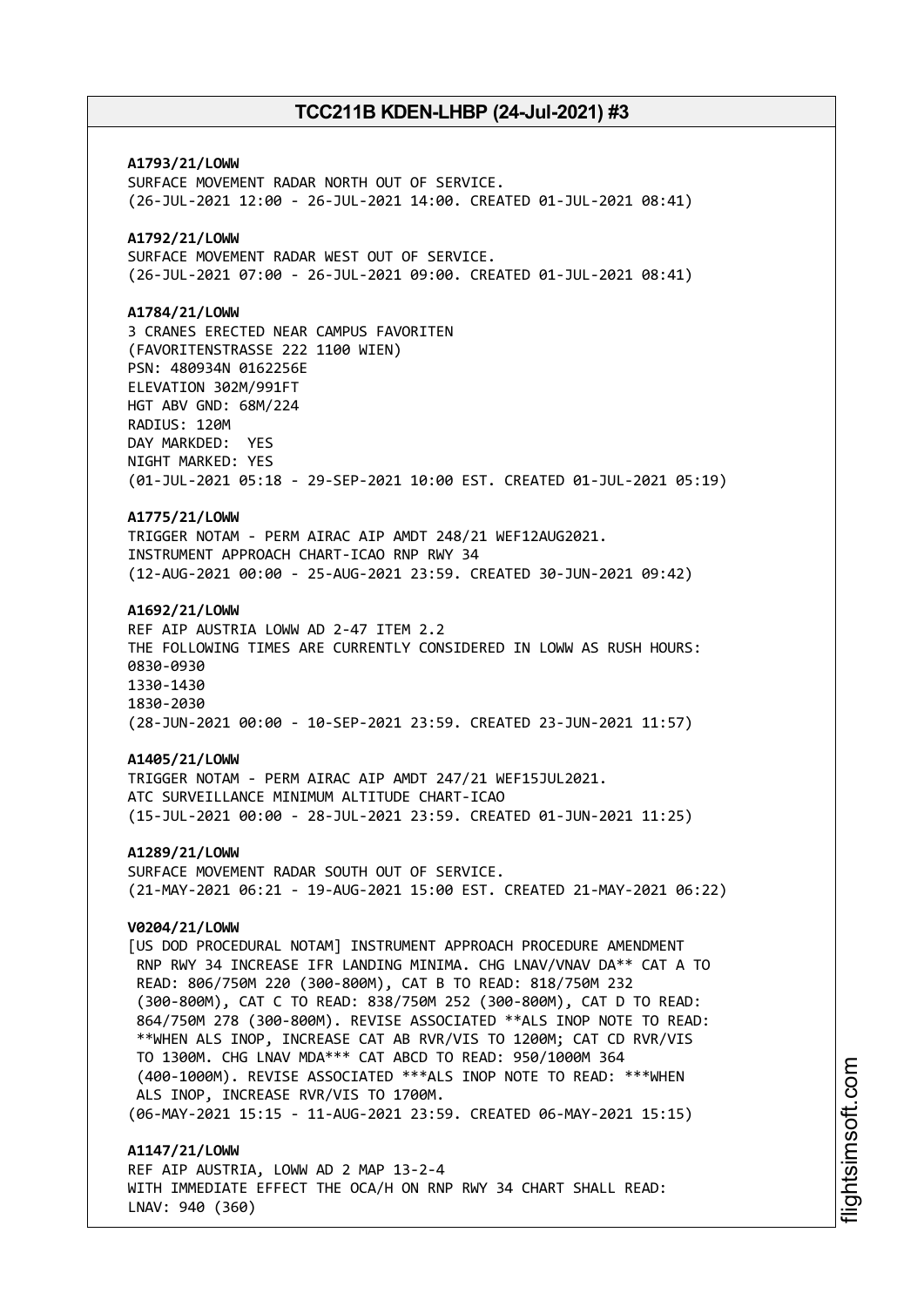LNAV/VNAV: A: 806 (220) B: 818 (232) C: 838 (252) D/DL: 864 (278) NOTE: REVISED CHART WILL BE PUBLISHED WEF 12 AUG 2021-AIRAC AMDT 248 (10-MAY-2021 00:00 - 11-AUG-2021 23:59. CREATED 06-MAY-2021 09:51) **A1049/21/LOWW** 'AIRPORT SLOT ID' FOR GENERAL/BUSINESS AVIATION FLIGHTS TO/FROM COORDINATED AIRPORTS IN AUSTRIA - SEE AIP SUP 019/13. (27-APR-2021 05:23 - 26-JUL-2021 15:00 EST. CREATED 27-APR-2021 05:24) **A1015/21/LOWW** AIRBUS A380-800 AND AN124 OPS LOWW ALL PUBLISHED APPROACH AND DEPARTURE PROCEDURES CALCULATED FOR CATEGORY DL. FOR PAPI, MEHT AND GLIDE SLOPE - CHECK AIP LOWW AD 2.14 OPERATIONAL RESTRICTIONS FOR A380-800 AND AN124: TWYS B3, B6, B8, B9 NOT AVAILABLE TWYS LIMA AND WHISKEY ARE AIRCRAFT STAND TAXILANES DUE TO REDUCED WINGTIP CLEARANCE (5.50 M AND 7.50 M). ADJUST TAXISPEED ACCORDINGLY. REF AIP AUSTRIA LOWW AD 2 MAP 2-1: MAX WINGSPANS ON PARKING STANDS NOT VALID - MNM CLEARANCE TO OBJECTS 7.5M (22-APR-2021 07:43 - PERM. CREATED 22-APR-2021 07:43) **A1014/21/LOWW** BOEING 747-8 OPS LOWW ALL PUBLISHED APPROACH AND DEPARTURE PROCEDURES CALCULATED FOR CATEGORY DL. FOR PAPI, MEHT AND GLIDE SLOPE - CHECK AIP LOWW AD 2.14 B748 MAY USE ALL RWYS, TWYS AND AIRCRAFT STAND TAXILANES WHICH ARE USEABLE UNRESTRICTED BY ICAO CODE E AIRCRAFT. PILOTS SHALL EXERCISE CAUTION WHEN TAXIING THROUGH TWYS A11 AND A12 AS MAIN GEAR TO PAVEMENT EDGE CLEARANCE MAY BE LIMITED. OVERSTEERING TECHNIQUE IS REQUIRED. TWY LIMA BETWEEN EXIT 6 AND EXIT 13 IS AN AIRCRAFT STAND TAXILANE FOR B748. RESCUE AND FIRE FIGHTING CAT 9 AVAILABLE - CAT 10 ON REQUEST VIA ATC 15 MINUTES IN ADVANCE. TAXIING ON TWYS AND AIRCRAFT STAND TAXILANES DURING NIGHT AND LOW VISIBILITY ONLY PERMITTED IF CENTER LINE LIGHTS ARE VISIBLE. OTHERWISE MARSHALLER ASSISTANCE MANDATORY. REF AIP AUSTRIA LOWW AD 2 MAP 2-1: MAX WINGSPANS ON PARKING STANDS NOT VALID FOR B748 - MNM CLEARANCE TO OBJECTS 7.5M (22-APR-2021 07:42 - PERM. CREATED 22-APR-2021 07:42)

# │**EDTO AIRPORT: CYYQ/YYQ (CHURCHILL, CANADA) UTC -05:00**│

┌──────────────────────────────────────────────────────────────────────────────┐

└──────────────────────────────────────────────────────────────────────────────┘ WARNING: CAN'T RETRIEVE NOTAMS

# │**KZDV (DENVER FIR)** │

**1/4559/KZDV** ZDV CO..AIRSPACE FORT MORGAN, CO.. TEMPORARY FLIGHT RESTRICTIONS WI AN AREA DEFINED AS 1NM RADIUS OF 401322N103404W (AKO271022.7)SFC-5000FT AGL TO PROVIDE A SAFE ENVIRONMENT FOR PUBLIC SAFETY. PURSUANT TO 14 CFR SECTION 91.137(A) (2) TEMPORARY FLIGHT

┌──────────────────────────────────────────────────────────────────────────────┐

└──────────────────────────────────────────────────────────────────────────────┘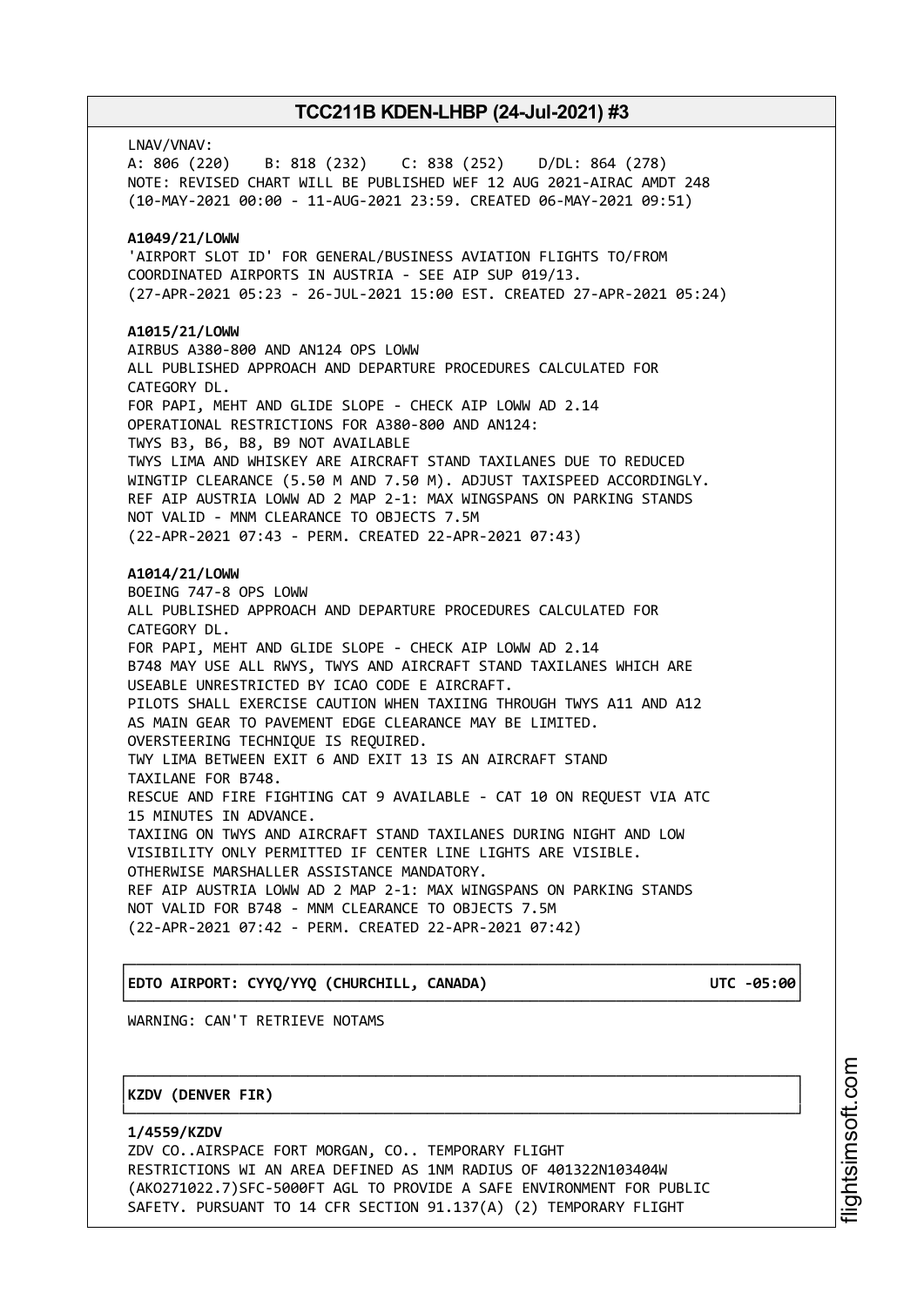RESTRICTIONS ARE IN EFFECT. ONLY ACFT PERMITTED UNDER THE PROVISIONS OF 14 CFR 91.137 (A) (2) ARE ALLOWED TO OPS IN THIS AREA. FORT MORGAN PUBLIC SAFETY 720-576-0908 IS IN CHARGE OF THE AIRPSACE. DENVER /ZDV/ ARTCC TEL 303-651-4248 IS THE FAA CDN FACILITY. MEDIA CONCERNS REGARDING THIS TFR SHOULD BE DIRECTED TO THE FAA PUBLIC AFFAIRS THRU THE WASHINGTON OPS CENTER AT 202-267-3333. 2107241820-2107260200 (PERM. CREATED 24-JUL-2021 18:18)

**07/825/KZDV** ZDV AIRSPACE R7001B ACT 8000FT-FL235 (25-JUL-2021 14:00 - 26-JUL-2021 06:00. CREATED 24-JUL-2021 14:05)

**07/823/KZDV** ZDV AIRSPACE R7001A ACT SFC-7999FT (25-JUL-2021 14:00 - 26-JUL-2021 06:00. CREATED 24-JUL-2021 14:05)

#### **1/4398/KZDV**

ZDV WY..AIRSPACE 25 NM NE OF GILLETTE, WY..TEMPORARY FLIGHT RESTRICTIONS WI AN AREA DEFINED AS 10NM RADIUS OF 443502N1050925W (GCC041021.8) SFC-10000FT. TO PROVIDE A SAFE ENVIRONMENT FOR FIRE FIGHTING ACFT OPS. PURSUANT TO 14 CFR SECTION 91.137(A)(2) TEMPORARY FLIGHT RESTRICTIONS ARE IN EFFECT. CASPER INTERAGENCY DISPATCH CENTER TEL 307-233-1149 OR FREQ 125.1750/THE MITCHELL CREEK FIRE IS IN CHARGE OF THE OPERATION. DENVER /ZDV/ ARTCC TEL 303-651-4248 IS THE FAA CDN FACILITY. DLY 1400-0400 (24-JUL-2021 14:00 - 24-SEP-2021 04:00 EST. CREATED 24-JUL-2021 02:47)

# **07/516/KZDV**

ZDV OBST WIND TURBINE FARM WI AN AREA DEFINED AS 4NM RADIUS OF 424057N1055326W (23NM WSW DGW) 6800FT (400FT AGL) NOT LGTD (24-JUL-2021 00:29 - 27-AUG-2021 03:00. CREATED 24-JUL-2021 00:29)

#### **07/770/KZDV**

ZDV AIRSPACE R2601A ACT SFC-12499FT (24-JUL-2021 06:01 - 26-JUL-2021 10:59. CREATED 24-JUL-2021 00:06)

### **07/746/KZDV**

ZDV AIRSPACE R2603 ACT SFC-9999FT (24-JUL-2021 22:00 - 24-JUL-2021 23:00. CREATED 23-JUL-2021 22:06)

# **07/716/KZDV**

ZDV AIRSPACE R7001B ACT 8000FT-FL235 (24-JUL-2021 14:00 - 25-JUL-2021 06:00. CREATED 23-JUL-2021 14:06)

### **07/717/KZDV**

ZDV AIRSPACE R7001A ACT SFC-7999FT (24-JUL-2021 14:00 - 25-JUL-2021 06:00. CREATED 23-JUL-2021 14:06)

# **07/126/KZDV**

ZDV NAV GPS (FTIRCA GPS 21-22) (INCLUDING WAAS, GBAS, AND ADS-B) MAY NOT BE AVBL WI A 271NM RADIUS CENTERED AT 352121N1163405W (HEC 336034) FL400-UNL, 221NM RADIUS AT FL250, 148NM RADIUS AT 10000FT, 121NM RADIUS AT 4000FT AGL, 89NM RADIUS AT 50FT AGL.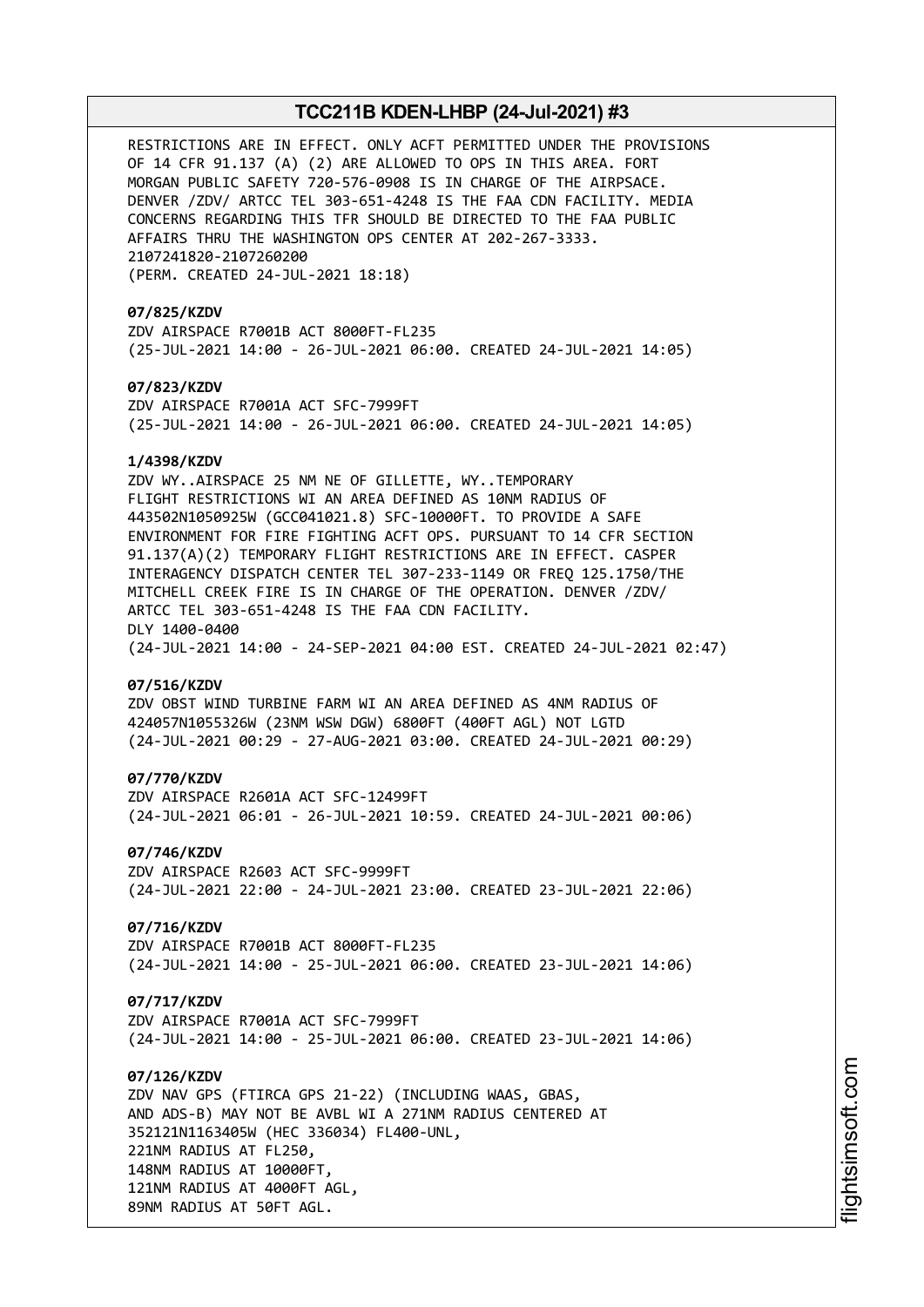2107250600-2107250759 (PERM. CREATED 21-JUL-2021 15:52)

**1/2572/KZDV**

ZDV CO..AIRSPACE MORRISON, CO LASER LGT DEMONSTRATION WI AN AREA DEFINED AS RED ROCKS AMPHITHEATER, OR 393956N1051219W (BJC181015), SFC-8356FT AGL. LASER LGT BEAM MAY BE INJURIOUS TO PILOTS/PAX EYES WI 580FT VER OR 1367FT LATERALLY OF THE LGT SOURCE. FLASH BLINDNESS OR COCKPIT ILLUMINATION MAY OCCUR BEYOND THESE DIST. DENVER TRACON /D01/ TEL 303-342-1590 IS THE FAA CDN FAC. DLY 0200-0600 (28-JUL-2021 02:00 - 29-JUL-2021 06:00. CREATED 20-JUL-2021 17:05)

### **1/1859/KZDV**

ZDV WY..AIRSPACE CHEYENNE, WY..TEMPORARY FLIGHT RESTRICTIONS. PURSUANT TO 14 CFR SECTION 91.145, MANAGEMENT OF ACFT OPS IN THE VICINITY OF AERIAL DEMONSTRATIONS AND MAJOR SPORTING EVENTS, ACFT OPS ARE PROHIBITED WI AN AREA DEFINED AS 6NM RADIUS OF 411132N1045142W (CYS242004.2) SFC-17999FT EFFECTIVE 2107261730 UTC UNTIL 2107261900 UTC, 2107262045 UTC UNTIL 2107262245 UTC, 2107271500 UTC UNTIL 2107271730 UTC, AND 2107281500 UTC UNTIL 2107281730 UTC. DUE TO HIGH SPEED AERIAL DEMONSTRATIONS. UNLESS AUTH BY ATC. DAVID SCHULTZ, TEL 610-724-3300, IS THE POINT OF CTC. THE DENVER /ZDV/ ARTCC, TEL 303-651-4248, IS THE FAA CDN FAC. (26-JUL-2021 17:30 - 28-JUL-2021 17:30. CREATED 19-JUL-2021 12:55)

#### **07/305/KZDV**

ZDV OBST WIND TURBINE (ASN UNKNOWN) 390337N1035851W (13.2NM W 5V4) 6174FT (400FT AGL) NOT LGTD (14-JUL-2021 18:38 - 04-AUG-2021 05:00. CREATED 14-JUL-2021 18:38)

# **07/304/KZDV**

ZDV AIRSPACE SMALL ARMS FIRING WI AN AREA DEFINED AS 422502N1045414W (8.2NM SE 76V) TO 422502N1045242W (9.2NM SE 76V) TO 422007N1045225W (7.6NM NW GUR) TO 422007N1045415W (8.8NM NW GUR) TO POINT OF ORIGIN SFC-8500FT AGL (14-JUL-2021 18:30 - 01-AUG-2021 06:00. CREATED 14-JUL-2021 18:30)

### **07/303/KZDV**

ZDV AIRSPACE SMALL ARMS FIRING WI AN AREA DEFINED AS 422000N1045231W (7.5NM NW GUR) TO 422000N1045438W (9NM NW GUR) TO 422907N1045437W (15.5NM NW GUR) TO 422907N1045231W (14.8NM NW GUR) TO POINT OF ORIGIN SFC-8500FT AGL (14-JUL-2021 18:29 - 01-AUG-2021 06:00. CREATED 14-JUL-2021 18:29)

#### **07/212/KZDV**

ZDV OBST WIND TURBINE FARM WI AN AREA DEFINED AS 8.35NM RADIUS OF 430402N1053059W (9NM SSE WYO7) 5996FT (499FT AGL) NOT LGTD (10-JUL-2021 08:31 - 10-AUG-2021 17:00. CREATED 10-JUL-2021 08:38)

# **1/6758/KZDV**

ZDV CO..AIRSPACE 13NM N OF STEAMBOAT SPRINGS, CO..TEMPORARY FLIGHT RESTRICTIONS WI AN AREA DEFINED AS 8NM RADIUS OF 404337N1064925W (BQZ355015.9) SFC-13000FT. TO PROVIDE A SAFE ENVIRONMENT FOR FIRE FIGHTING ACFT OPS. PURSUANT TO 14 CFR SECTION 91.137(A)(2) TEMPORARY FLIGHT RESTRICTIONS ARE IN EFFECT. CRAIG INTERAGENCY DISPATCH CENTER TEL 970-826-5037 OR FREQ 126.6000/THE MORGAN CREEK FIRE IS IN CHARGE OF THE OPERATION. DENVER / ZDV /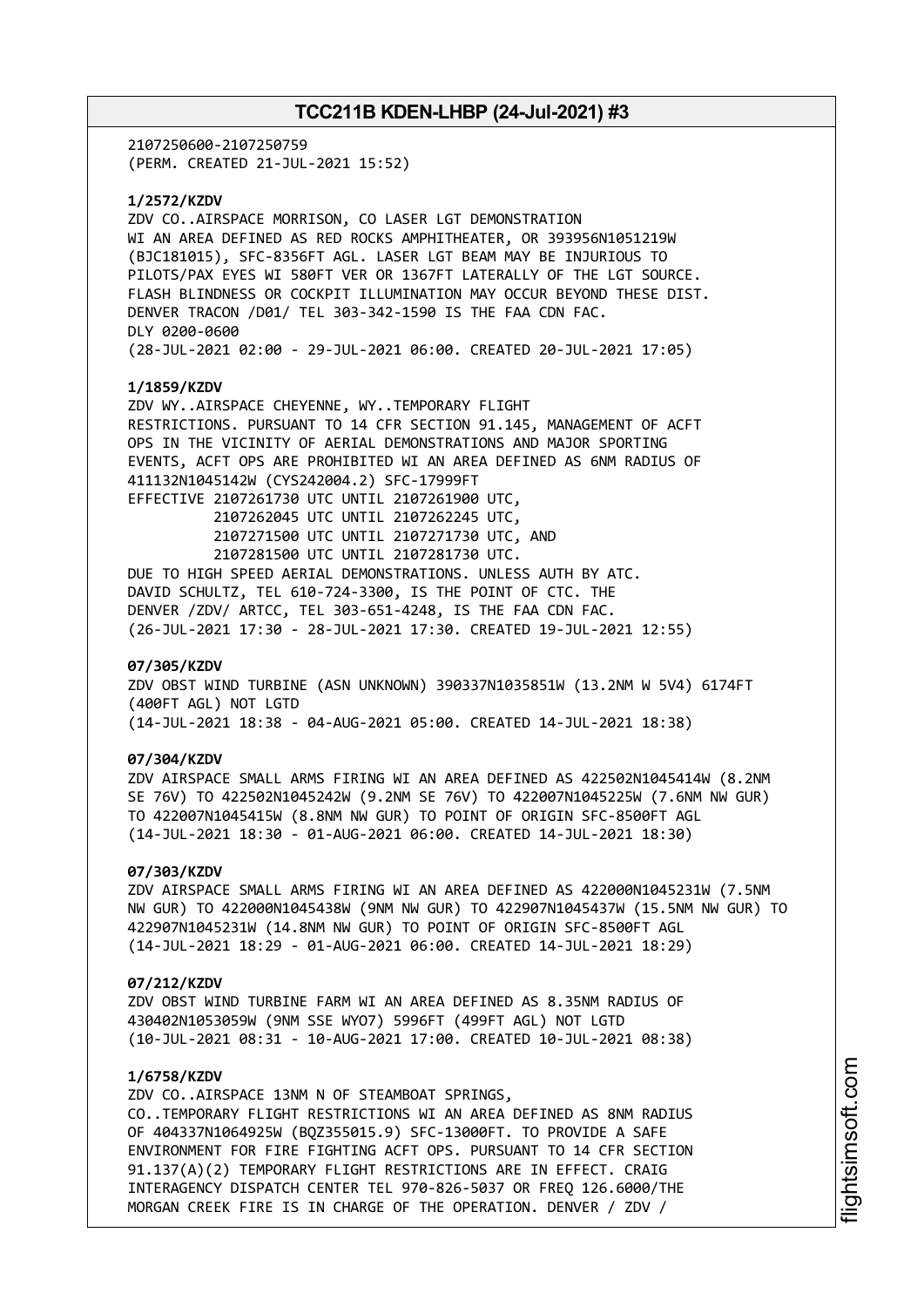ARTCC TEL 303-651-4248 IS THE FAA CDN FACILITY. DLY 1400-0500 2107101400-2109100500EST (PERM. CREATED 10-JUL-2021 03:35) **07/025/KZDV** ZDV NAV GPS (WSMRNM GPS 21-24) (INCLUDING WAAS, GBAS, AND ADS-B) MAY NOT BE AVBL WI A 352NM RADIUS CENTERED AT 333031N1063528W (TCS055037) FL400-UNL 296NM RADIUS AT FL250, 234NM RADIUS AT 10000FT, 233NM RADIUS AT 4000FT AGL, 164NM RADIUS AT 50FT AGL. DLY 1830-2230 2107141830-2107312230 (PERM. CREATED 09-JUL-2021 20:03) **1/5562/KZDV** ZDV CO..AIRSPACE 20NM SSE STEAMBOAT SPRINGS, CO..TEMPORARY FLIGHT RESTRICTIONS WI AN AREA DEFINED AS 5NM RADIUS OF 400818N1064455W (RLG286016.3) SFC-14000FT. TO PROVIDE A SAFE ENVIRONMENT FOR FIRE FIGHTING ACFT OPS. PURSUANT TO 14 CFR SECTION 91.137(A)(2) TEMPORARY FLIGHT RESTRICTIONS ARE IN EFFECT. CRAIG INTERAGENCY DISPATCH CENTER TEL 970-826-5037 OR FREQ 133.1000/THE MUDDY SLIDE FIRE IS IN CHARGE OF THE OPS. DENVER /ZDV/ ARTCC TEL 303-651-4248 IS THE FAA CDN FAC. DLY 1400-0500 2107081400-2109080500EST (PERM. CREATED 07-JUL-2021 23:17) **07/684/KZDV** ZDV AIRSPACE R2601B ACT 12500FT UP TO BUT NOT INCLUDING FL225 (07-JUL-2021 06:00 - 30-JUL-2021 06:00. CREATED 07-JUL-2021 00:05) **07/481/KZDV** ZDV AIRSPACE R2601C ACT FL225 UP TO BUT NOT INCLUDING FL350 (07-JUL-2021 06:00 - 30-JUL-2021 06:00. CREATED 06-JUL-2021 06:06) **07/070/KZDV** ZDV OBST WIND TURBINE FARM WI AN AREA DEFINED AS 1.1NM RADIUS OF 405917N1025519W (11.1NM SE SNY) 4693FT (400FT AGL) NOT LGTD (03-JUL-2021 11:49 - 03-AUG-2021 23:59 EST. CREATED 03-JUL-2021 11:49) **07/069/KZDV** ZDV OBST WIND TURBINE FARM WI AN AREA DEFINED AS 4.7NM RADIUS OF 405845N1025148W (11.1NM SE SNY) 4621FT (400FT AGL) NOT LGTD (03-JUL-2021 11:48 - 03-AUG-2021 23:59 EST. CREATED 03-JUL-2021 11:48) **07/068/KZDV** ZDV OBST WIND TURBINE FARM WI AN AREA DEFINED AS 6.61NM RADIUS OF

405841N1032416W (14.9NM SSE IBM) 5101FT (400FT AGL) NOT LGTD (03-JUL-2021 11:43 - 03-AUG-2021 23:59 EST. CREATED 03-JUL-2021 11:46)

# **07/067/KZDV**

ZDV OBST WIND TURBINE FARM WI AN AREA DEFINED AS 6.61NM RADIUS OF 405841N1032416W (11.3NM SW SNY) 5101FT (400FT AGL) NOT LGTD (03-JUL-2021 11:44 - 03-AUG-2021 23:59 EST. CREATED 03-JUL-2021 11:46)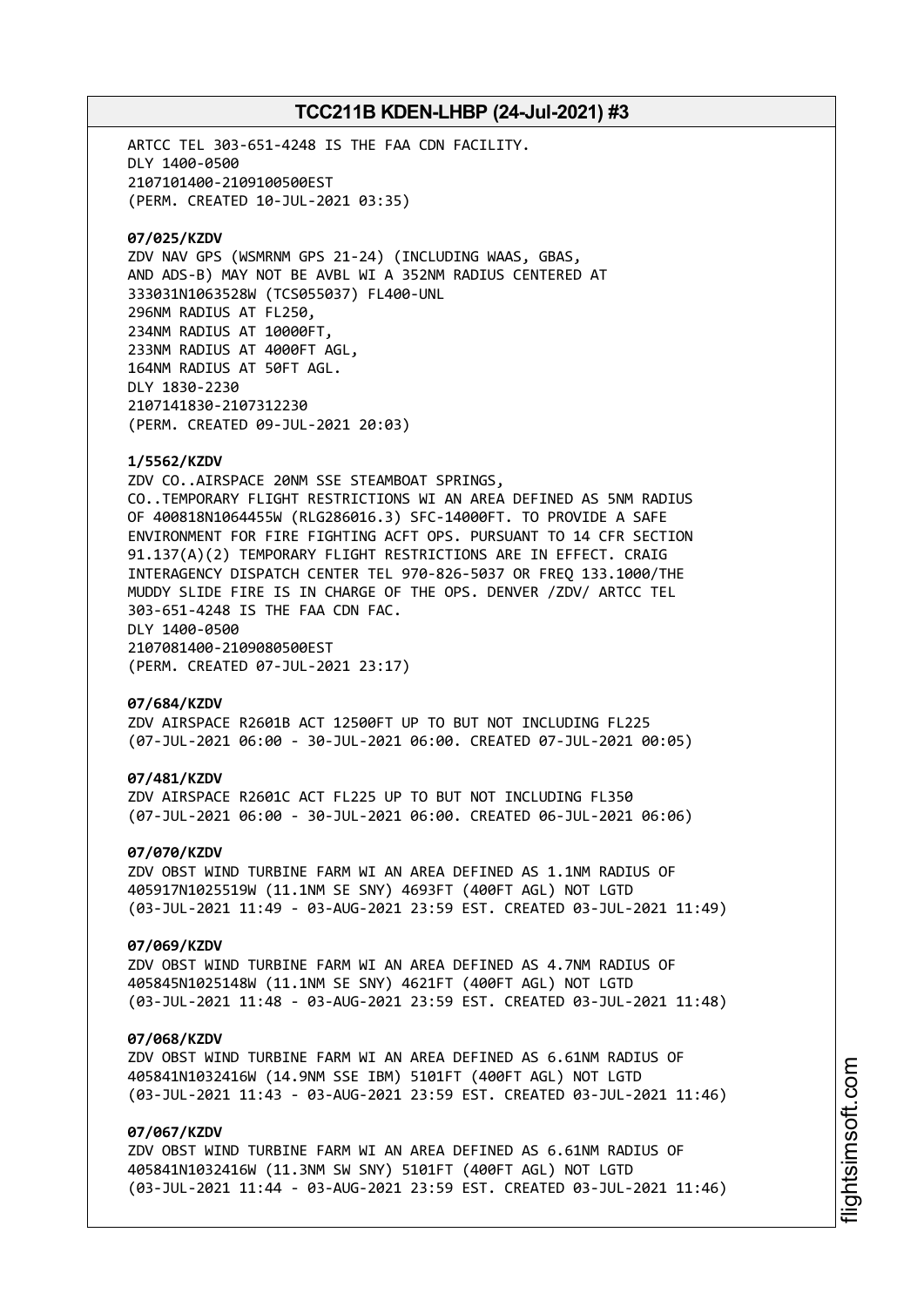#### **07/026/KZDV**

ZDV AIRSPACE SMALL ARMS FIRING WI AN AREA DEFINED AS 421538N1044515W (1.2NM S GUR) TO 421440N1044316W (1NM S GUR) TO 421014N1044529W (6.5N S GUR) TO 421022N1045208W (7.3NM SW GUR) TO 421420N1045208W (5.9NM SW GUR) TO POINT OF ORIGIN SFC-8500FT AGL DLY 1400-0559 (06-JUL-2021 14:00 - 31-JUL-2021 05:59. CREATED 01-JUL-2021 15:43)

#### **06/620/KZDV**

ZDV OBST WIND TURBINE FARM WI AN AREA DEFINED AS 5NM RADIUS OF 405445N1034909W (18.3NM SW IBM) 5666FT (410FT AGL) NOT LGTD (30-JUN-2021 21:24 - 31-DEC-2021 23:59. CREATED 30-JUN-2021 21:24)

# **06/619/KZDV**

ZDV OBST WIND TURBINE FARM WI AN AREA DEFINED AS 5NM RADIUS OF 405639N1034426W (15.5NM SSW IBM) 5543FT (389FT AGL) NOT LGTD (30-JUN-2021 21:18 - 31-DEC-2021 23:59. CREATED 30-JUN-2021 21:20)

#### **06/580/KZDV**

ZDV OBST WIND TURBINE FARM WI AN AREA DEFINED AS 8NM RADIUS OF 393725N1034032W (20.4NM N LIC) 5353FT (400FT AGL) NOT LGTD (28-JUN-2021 22:29 - 28-JUL-2021 23:59 EST. CREATED 28-JUN-2021 22:34)

# **1/5052/KZDV**

ZDV CO..ROUTE ZDV. V108 TRUEL, CO TO RED TABLE (DBL) VOR/DME, CO MOCA 14000. 2106011502-2305301502EST (PERM. CREATED 01-JUN-2021 15:03)

### **1/3092/KZDV**

ZDV SD..AIRSPACE CRAZY HORSE, SD.. LASER LGT DEMONSTRATION WILL BE CONDUCTED AT CRAZY HORSE MEMORIAL WI AN AREA DEFINED AS 435001N1033737W OR (RAP239028) SFC-500FT AGL. LASER LGT BEAMS WILL BE TERMINATED IF NON PARTICIPATING ACFT ARE DETECTED ENTERING THE AFFECTED AREA. LASER LGT BEAMS MAY BE INJUROUS TO PILOTS/PASSENGERS EYES WI 500FT VERTICALLY AND 1900FT LATERALLY OF THE LGT SOURCE. FLASH BLINDNESS OR COCKPIT ILLUMINATION MAY OCCUR BEYOND THESE DISTANCES. ELLSWORTH AFB /RCA/ TERMINAL APCH CTL TEL 605-385-6199 IS THE FAA CDN FACILITY DLY 0030-0330 (29-MAY-2021 00:30 - 30-SEP-2021 03:30. CREATED 26-MAY-2021 21:47)

#### **1/8432/KZDV**

ZDV UT..ROUTE ZDV ZLC. J196 BRYCE CANYON (BCE) VORTAC, UT TO RIFMN, UT MEA 36000. BCE VORTAC R-033 D160 36000-45000. (19-MAY-2021 18:33 - 17-MAY-2023 18:33 EST. CREATED 19-MAY-2021 18:34)

# **1/0706/KZDV**

ZDV KS..ROUTE ZDV ZKC. V17 GARDEN CITY (GCK) VORTAC, KS TO COFFE, KS MOCA 4700. 2104161846-2304141846EST (PERM. CREATED 16-APR-2021 18:46)

**1/0386/KZDV** ZDV CO..ROUTE ZDV. V211 BRAZO, NM MRA 14000 AT BRAZO WHEN USING DME. DRO DME UNUSABLE BELOW 14000 AT BRAZO. (15-APR-2021 21:03 - 15-APR-2023 21:03 EST. CREATED 15-APR-2021 21:03)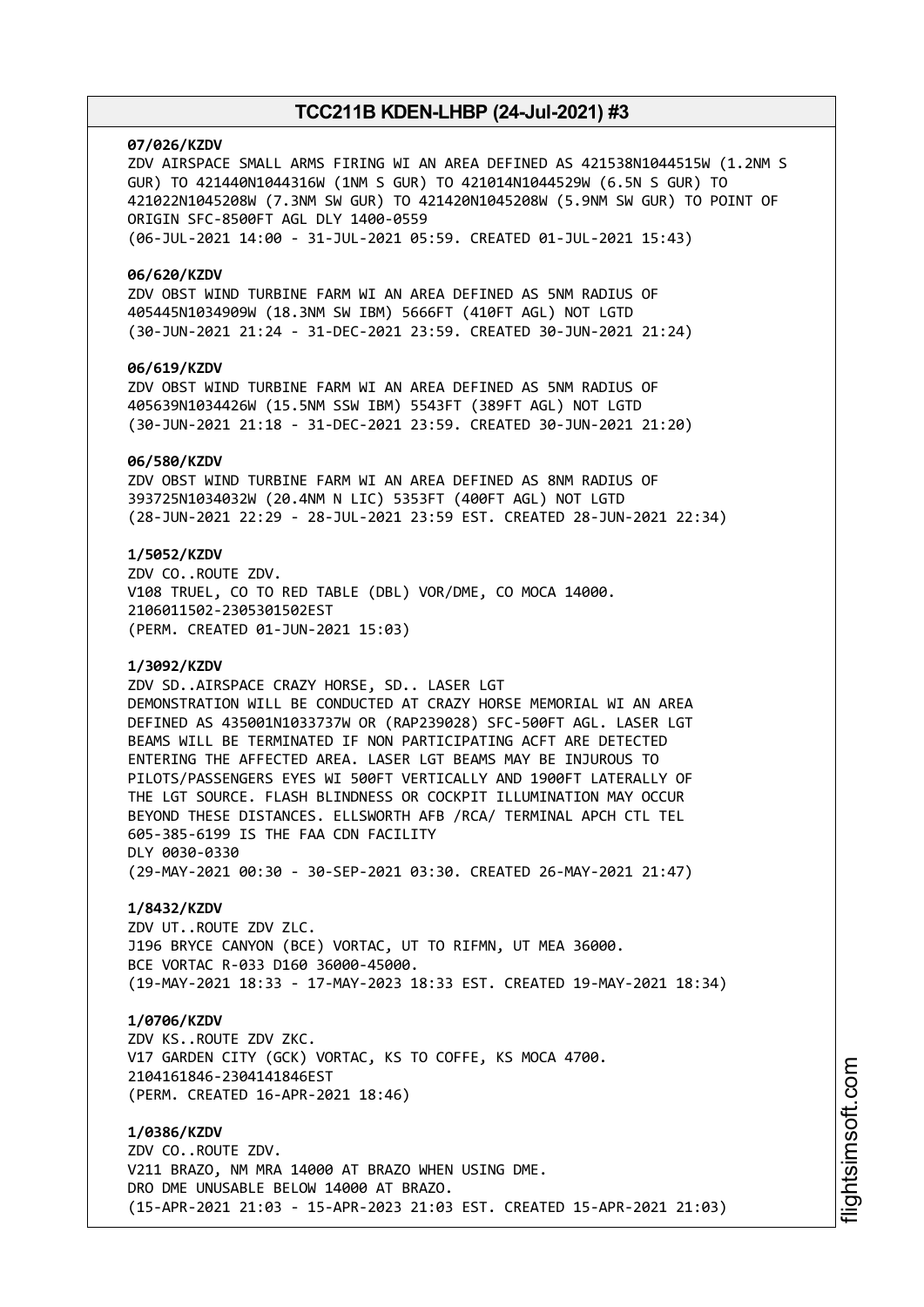# **1/0953/KZDV** ZDV CO..ROUTE ZDV. V356 FIDLE INT, CO TO ELORE INT, CO NA EXCEPT FOR ACFT EQUIPPED WITH SUITABLE RNAV SYSTEM WITH GPS. 2103041542-2303041542EST (PERM. CREATED 04-MAR-2021 15:43)

# **03/009/KZDV**

ZDV AIRSPACE AIRDROP WI AN AREA DEFINED AS 3NM EITHER SIDE OF A LINE FM HGO358021 TO HGO337012 TO HGO259010 TO HGO248012 TO HGO177019 SFC-9000FT AVOIDANCE ADZ DLY 1700-0500 (02-MAR-2021 17:00 - 02-MAR-2022 05:00. CREATED 01-MAR-2021 21:39)

# **03/008/KZDV**

ZDV AIRSPACE AIRDROP WI AN AREA DEFINED AS 3NM EITHER SIDE OF A LINE FM HGO193026 TO HGO206018 TO HGO260010 TO HGO274010 TO HGO269023 SFC-9000FT AVOIDANCE ADZ DLY 1700-0500 (02-MAR-2021 17:00 - 02-MAR-2022 05:00. CREATED 01-MAR-2021 21:39)

## **1/4254/KZDV**

ZDV WY..ROUTE ZDV ZLC. V235 BORGG, WY TO OILLY, WY MEA 11500. DDY VOR/DME R222, UNUSABLE BELOW 11500 AT COP. 2102161823-2302141823EST (PERM. CREATED 16-FEB-2021 18:24)

### **1/4251/KZDV**

ZDV WY..ROUTE ZDV ZLC. V235 MUDDY MOUNTAIN (DDY) VOR/DME, WY MCA 8100 SOUTHWESTBOUND. DDY VOR/DME R222, UNUSABLE BELOW 11500 AT COP. 2102161823-2302141823EST (PERM. CREATED 16-FEB-2021 18:24)

# **0/6595/KZDV**

ZDV NE..ROUTE ZDV. V219 HAYES CENTER (HCT) VORTAC, NE R-048 TO YOZLE INT, NE MEA 7000. 2011052227-2211052227EST (PERM. CREATED 05-NOV-2020 22:28)

# │**KZMP (MINNEAPOLIS FIR)** │

#### **07/194/KZMP**

ZMP AIRSPACE SNOOPY WEST MOA ACT 6000FT UP TO BUT NOT INCLUDING FL180 (24-JUL-2021 18:45 - 24-JUL-2021 21:15. CREATED 24-JUL-2021 12:51)

┌──────────────────────────────────────────────────────────────────────────────┐

└──────────────────────────────────────────────────────────────────────────────┘

# **07/193/KZMP**

ZMP AIRSPACE R4305 ACT SFC-FL450 (24-JUL-2021 18:45 - 24-JUL-2021 21:15. CREATED 24-JUL-2021 12:51)

# **07/192/KZMP**

ZMP AIRSPACE SNOOPY EAST MOA ACT 300FT UP TO BUT NOT INCLUDING FL180 (24-JUL-2021 18:45 - 24-JUL-2021 21:15. CREATED 24-JUL-2021 12:51)

### **07/194/KZMP**

ZMP AIRSPACE UAS WI AN AREA DEFINED AS 4.5NM RADIUS OF 430337.10N0912714.40W (5.0NM WNW 7C3) SFC-150FT AGL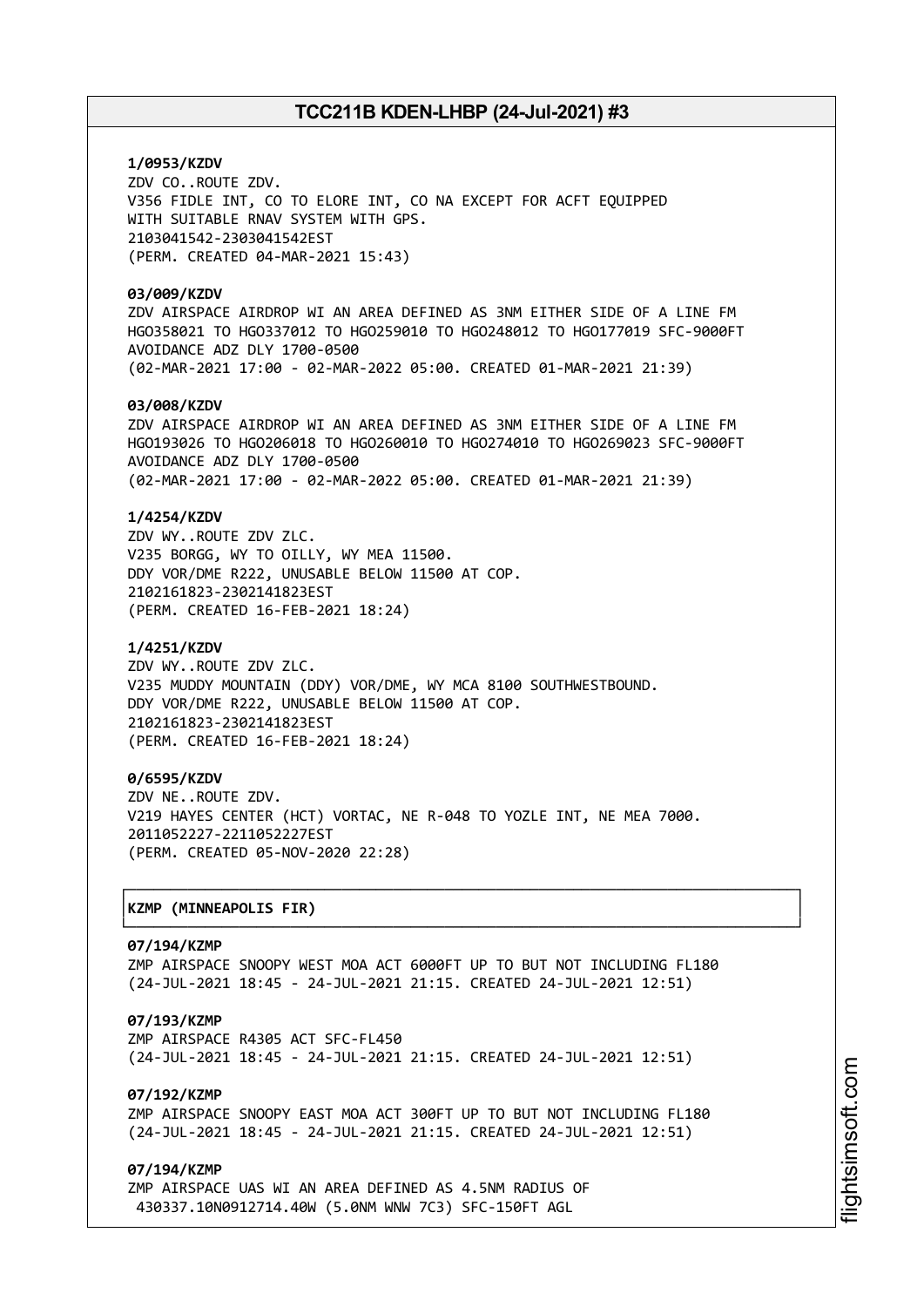(27-JUL-2021 11:00 - 28-JUL-2021 01:30. CREATED 24-JUL-2021 11:00) **07/144/KZMP** ZMP AIRSPACE R4301 ACT SFC-5000FT (25-JUL-2021 05:01 - 25-JUL-2021 12:29. CREATED 24-JUL-2021 05:06) **07/190/KZMP** ZMP OBST WIND TURBINE FARM WI AN AREA DEFINED AS 1.46NM RADIUS OF 462001N0985330W (43.1NM SSW JMS) 2341FT (400FT AGL) NOT LGTD (24-JUL-2021 02:16 - 24-AUG-2021 23:59 EST. CREATED 24-JUL-2021 02:20) **07/189/KZMP** ZMP OBST WIND TURBINE FARM WI AN AREA DEFINED AS 5NM RADIUS OF 430707N0980427W (18NM ENE AGZ) 2000FT (600FT AGL) NOT LGTD (24-JUL-2021 00:29 - 27-AUG-2021 03:00. CREATED 24-JUL-2021 00:29) **07/188/KZMP** ZMP AIRSPACE UAS WI AN AREA DEFINED AS 3.5NM RADIUS OF 430337.10N0912714.40W (5.0NM WNW 7C3) SFC-150FT AGL (26-JUL-2021 11:00 - 27-JUL-2021 01:30. CREATED 23-JUL-2021 23:55) **07/185/KZMP** ZMP AIRSPACE PYROTECHNIC DEMONSTRATION WI AN AREA DEFINED AS 1NM RADIUS OF PLN239028.5 SFC-500FT (25-JUL-2021 03:00 - 25-JUL-2021 03:30. CREATED 23-JUL-2021 16:25) **07/993/KZMP** ZMP AIRSPACE R5401 ACT SFC-5000FT (24-JUL-2021 00:00 - 24-JUL-2021 23:59. CREATED 23-JUL-2021 00:06) **07/182/KZMP** ZMP AIRSPACE AIRDROP WI AN AREA DEFINED AS 3NM EITHER SIDE OF A LINE FM AXN064050 TO AXN050035 TO AXN038040 SFC-3300FT (28-JUL-2021 23:00 - 29-JUL-2021 01:30. CREATED 22-JUL-2021 17:39) **07/181/KZMP** ZMP AIRSPACE AIRDROP WI AN AREA DEFINED AS 3NM EITHER SIDE OF A LINE FM AXN064050 TO AXN050035 TO AXN038040 SFC-3300FT (28-JUL-2021 17:00 - 28-JUL-2021 19:30. CREATED 22-JUL-2021 17:39) **07/180/KZMP** ZMP AIRSPACE AIRDROP WI AN AREA DEFINED AS 3NM EITHER SIDE OF A LINE FM AXN064050 TO AXN050035 TO AXN038040 SFC-3300FT (27-JUL-2021 23:00 - 28-JUL-2021 01:30. CREATED 22-JUL-2021 17:39) **07/179/KZMP** ZMP AIRSPACE AIRDROP WI AN AREA DEFINED AS 3NM EITHER SIDE OF A LINE FM AXN064050 TO AXN050035 TO AXN038040 SFC-3300FT (27-JUL-2021 17:00 - 27-JUL-2021 19:30. CREATED 22-JUL-2021 17:39) **07/177/KZMP** ZMP AIRSPACE UAS WI AN AREA DEFINED AS 2.5NM RADIUS OF 430354.60N0912707.70W (5.0NM WNW 7C3) SFC-150FT AGL (25-JUL-2021 11:00 - 26-JUL-2021 01:30. CREATED 22-JUL-2021 11:00) **1/3372/KZMP**

ZMP MN..AIRSPACE HIBBING, MN..TEMPORARY FLIGHT

RESTRICTIONS WI AN AREA DEFINED AS 3NM RADIUS OF 472512N0930335W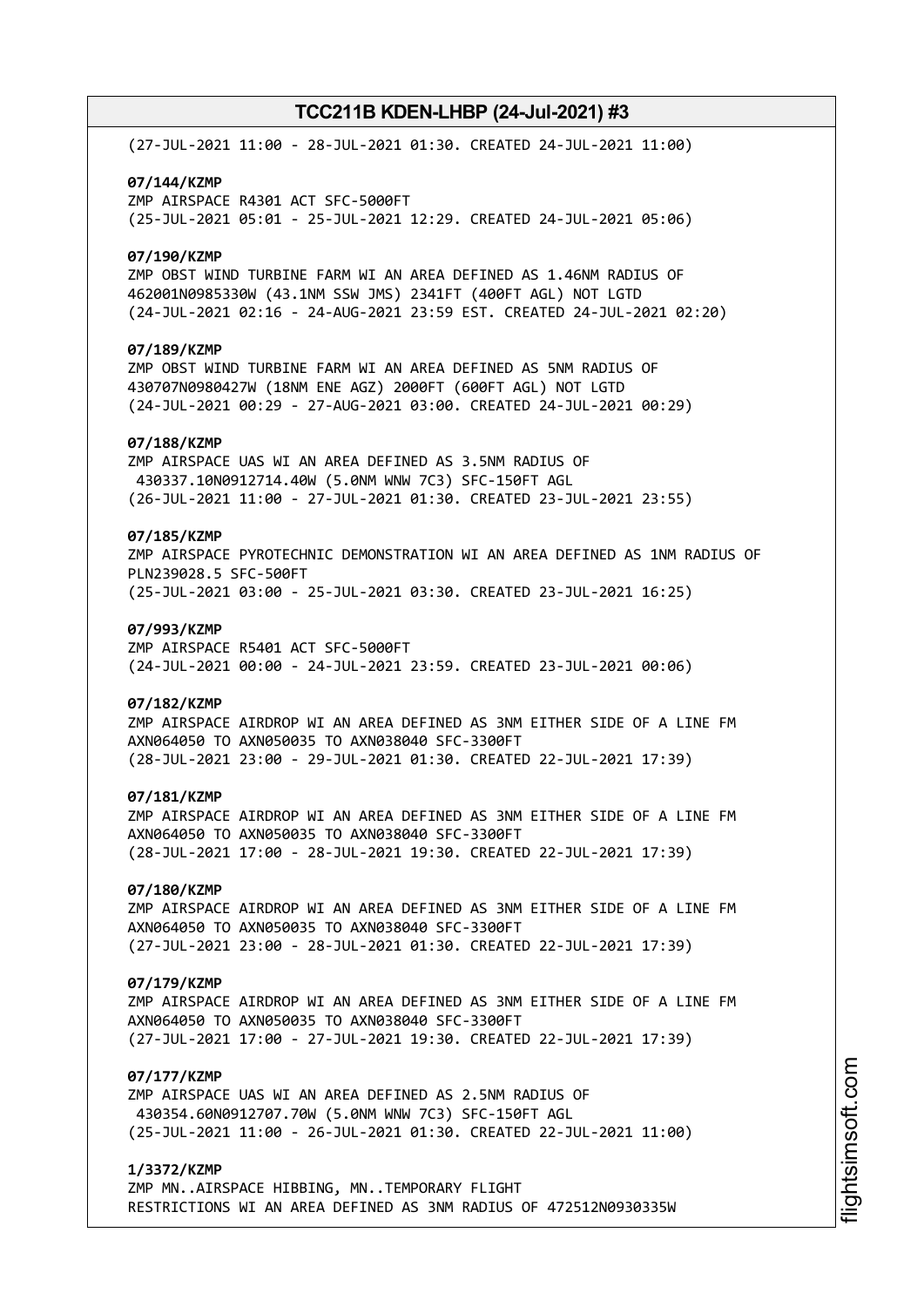(HIB294016.2) SFC-4500FT MINE BLASTING. PURSUANT TO 14 CFR SECTION 91.137(A)(1) TEMPORARY FLIGHT RESTRICTIONS ARE IN EFFECT. ONLY RELIEF ACFT OPS UNDER DIRECTION OF KEETAC MINING ARE AUTH IN THE AIRSPACE. KEETAC MINING TEL 218-778-8798 IS IN CHARGE OF ON SCENE EMERG RESPONSE ACT. MINNEAPOLIS /ZMP/ ARTCC TEL 651-463-5580 IS THE FAA CDN FACILITY. (26-JUL-2021 16:50 - 26-JUL-2021 19:00. CREATED 21-JUL-2021 18:37)

#### **07/175/KZMP**

ZMP AIRSPACE UAS WI AN AREA DEFINED AS 2.5NM RADIUS OF 430052.70N0912816.90W (5.6NM W 7C3) SFC-150FT AGL (24-JUL-2021 11:00 - 25-JUL-2021 01:30. CREATED 21-JUL-2021 16:16)

# **07/167/KZMP**

ZMP AIRSPACE PJE WI AN AREA DEFINED AS 2NM RADIUS OF OVR215025 SFC-FL180 DLY SR-SS (22-JUL-2021 11:11 - 26-JUL-2021 01:47. CREATED 20-JUL-2021 19:56)

# **07/166/KZMP**

ZMP AIRSPACE UAS WI AN AREA DEFINED AS .5NM EITHER SIDE OF A LINE FM 444533N0945345W (6.8NM ESE OVL) TO 443210N0945332W (9.4NM E RWF) TO 443210N0945203W (10.6NM E RWF) TO 443013N0945150W (11.2NM ESE RWF) TO 442237N0943347W (5.1NM NNW ULM) SFC-300FT AGL DLY 1200-2330 (22-JUL-2021 12:00 - 14-AUG-2021 23:30. CREATED 20-JUL-2021 19:19)

### **07/165/KZMP**

ZMP AIRSPACE UAS WI AN AREA DEFINED AS .5NM EITHER SIDE OF A LINE FM 452351N0924823W (8.3NM NW OEO) TO 452350N0924104W (5.9NM N OEO) TO 452443N0923941W (7.2NM NNE OEO) TO 452247N0924215W (4.9NM N OEO) SFC-300FT AGL

(22-JUL-2021 12:00 - 14-AUG-2021 23:30. CREATED 20-JUL-2021 19:19)

#### **07/164/KZMP**

ZMP AIRSPACE UAS WI AN AREA DEFINED AS .5NM EITHER SIDE OF A LINE FM 453855N0945259W (4.6NM SSE D39) TO 453235N0945153W (11.7NM SSE D39) TO 453227N0944843W (12.1NM NNW PEX) TO 453128N0944829W (10.9NM NNW PEX) TO 452947N0944242W (8.9NM NNE PEX) TO 452624N0944241W (5.1NM NNE PEX) SFC-300FT AGL DLY 1200-2330 (22-JUL-2021 12:00 - 14-AUG-2021 23:30. CREATED 20-JUL-2021 18:35)

### **07/163/KZMP**

ZMP AIRSPACE UAS WI AN AREA DEFINED AS .5NM EITHER SIDE OF A LINE FM 452958N0942154W (13.2NM WSW STC) TO 452948N0943055W (12.3NM NE PEX) TO 453035N0943057W (12.7NM NE PEX) TO 453159N0943906W (10.4NM NNE PEX) TO 453146N0944215W (9.5NM NNE PEX) TO 453823N0944134W (10.9NM SE D39) TO 453920N0944237W (9.9NM ESE D39) SFC-300FT AGL DLY 1200-2330 (22-JUL-2021 12:00 - 14-AUG-2021 23:30. CREATED 20-JUL-2021 18:34)

# **07/162/KZMP**

ZMP AIRSPACE UAS WI AN AREA DEFINED AS .5NM EITHER SIDE OF A LINE FM 452924N0941107W (6.3NM SW STC) TO 452641N0941437W (9.9NM SW STC) TO 452517N0942025W (14.0NM SW STC) TO 452515N0942525W (13.9NM ENE PEX) TO 451907N0942526W (13.8NM NNE LJF) SFC-300FT AGL DLY 1200-2330 (22-JUL-2021 12:00 - 14-AUG-2021 23:30. CREATED 20-JUL-2021 18:33)

#### **07/161/KZMP**

ZMP AIRSPACE UAS WI AN AREA DEFINED AS .5NM EITHER SIDE OF A LINE FM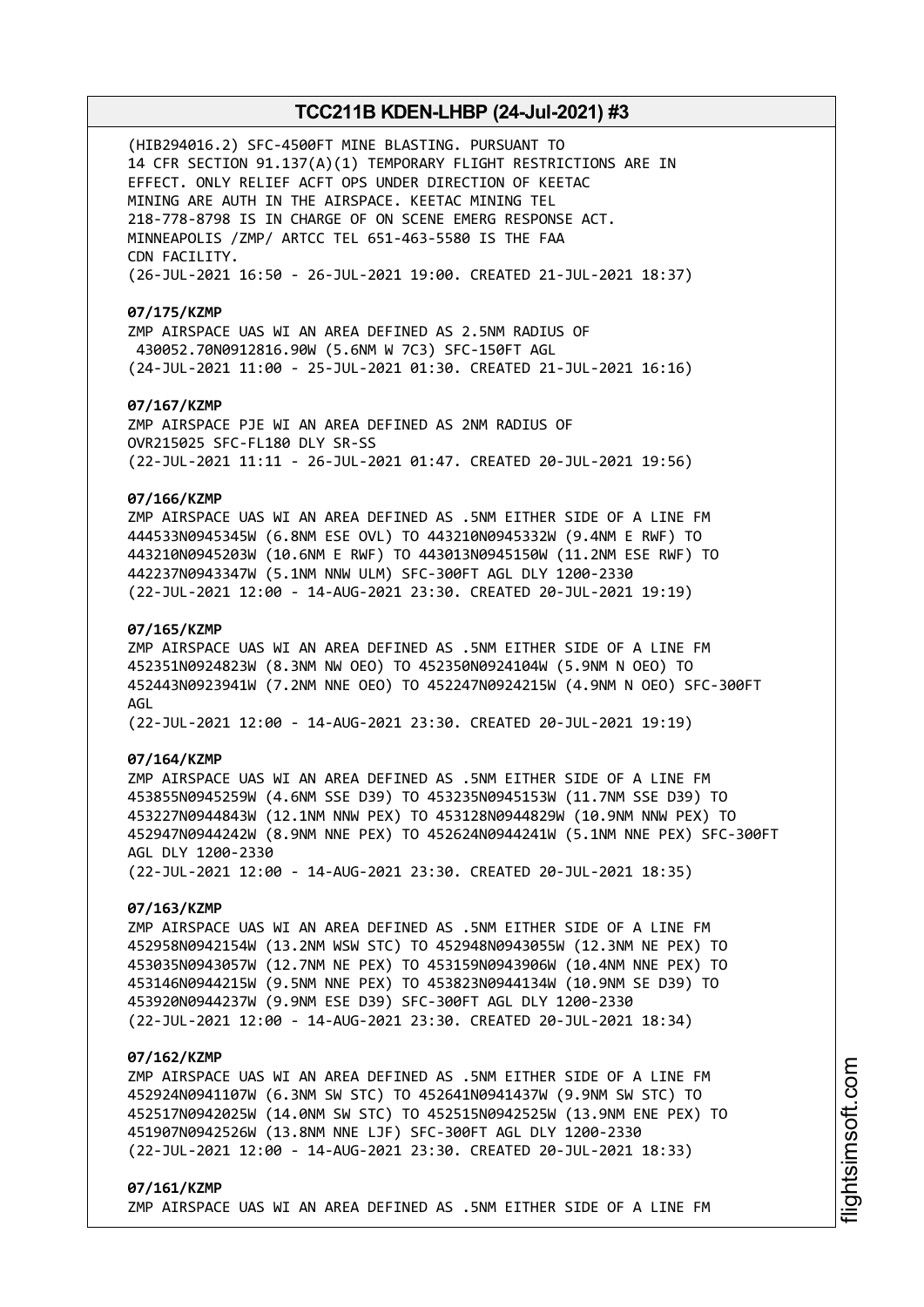444533N0945345W (6.8NM ESE OVL) TO 443210N0945332W (9.4NM E RWF) TO 443210N0945203W (10.6NM E RWF) TO 443013N0945150W (11.2NM ESE RWF) TO 442237N0943347W (5.1NM NNW ULM) SFC-300FT AGL DLY 1200-2330 (22-JUL-2021 12:00 - 14-AUG-2021 23:30. CREATED 20-JUL-2021 18:32)

### **07/160/KZMP**

ZMP AIRSPACE UAS WI AN AREA DEFINED AS .5NM EITHER SIDE OF A LINE FM 452351N0924823W (8.3NM NW OEO) TO 452350N0924104W (5.9NM N OEO) TO 452443N0923941W (7.2NM NNE OEO) TO 452247N0924215W (4.9NM N OEO) SFC-300FT AGL DLY 1200-2330 (22-JUL-2021 12:00 - 14-AUG-2021 23:30. CREATED 20-JUL-2021 18:30)

#### **07/159/KZMP**

ZMP AIRSPACE UAS WI AN AREA DEFINED AS .5NM EITHER SIDE OF A LINE FM 452022N0925844W (5.5NM N 25D) TO 452121N0925801W (6.6NM NNE 25D) TO 452139N0925508W (7.5NM NE 25D) TO 452410N0925406W (10.2NM NE 25D) TO 452740N0925448W (13.2NM NW OEO) SFC-300FT AGL DLY 1200-2330 (22-JUL-2021 12:00 - 14-AUG-2021 23:30. CREATED 20-JUL-2021 18:25)

# **07/157/KZMP**

ZMP AIRSPACE UAS WI AN AREA DEFINED AS .5NM EITHER SIDE OF A LINE FM 443059N0944937W (11.1NM ESE RWF) TO 443231N0944932W (11.0NM E RWF) TO 443238N0942800W (11.6NM NNE ULM) TO 443515N0942805W (13.6NM SE 1D6) TO 443538N0941855W (13.9NM SW GYL) TO 443630N0941326W (10.8NM SW GYL) TO 443723N0940909W (8.5NM SSW GYL) TO 443748N0935659W (9.4NM SE GYL) TO 443905N0935659W (8.5NM SE GYL) TO 443859N0934833W (13.3NM SE GYL) TO 443513N0934806W (10.0NM NE 12Y) TO 443510N0934150W (12.9NM NE 12Y) TO 443330N0934145W (11.8NM NE 12Y) TO 443318N0933925W (13.1NM NE 12Y) SFC-300FT AGL DLY 1200-2330 (22-JUL-2021 12:00 - 14-AUG-2021 23:30. CREATED 20-JUL-2021 18:25)

#### **07/156/KZMP**

ZMP AIRSPACE UAS WI AN AREA DEFINED AS .5NM EITHER SIDE OF A LINE FM 451824N0924817W (5.0NM W OEO) TO 451407N0925359W (4.0NM E 25D) SFC-300FT AGL DLY 1200-2330 (22-JUL-2021 12:00 - 14-AUG-2021 23:30. CREATED 20-JUL-2021 18:24)

#### **07/152/KZMP**

ZMP OBST WIND TURBINE FARM WI AN AREA DEFINED AS 6NM RADIUS OF 462355N0995933W (39NM SE BIS) 2100FT (660FT AGL) NOT LGTD (20-JUL-2021 14:21 - 20-AUG-2021 23:59 EST. CREATED 20-JUL-2021 14:22)

#### **07/141/KZMP**

ZMP OBST WIND TURBINE FARM WI AN AREA DEFINED AS 2.36NM RADIUS OF 432035N0935323W (15.7NM NW FXY) 1731FT (400FT AGL) NOT LGTD (19-JUL-2021 19:51 - 19-AUG-2021 23:59 EST. CREATED 19-JUL-2021 19:52)

#### **07/140/KZMP**

ZMP AIRSPACE UAS WI AN AREA DEFINED AS 7.5NM RADIUS OF 450000N0883800W (9.5NM SE 7P5) SFC-400FT AGL TUE WED THU FRI MON 1200-2030 (20-JUL-2021 12:00 - 27-AUG-2021 20:30. CREATED 19-JUL-2021 19:50)

#### **07/130/KZMP**

ZMP OBST WIND TURBINE FARM WI AN AREA DEFINED AS 40NM RADIUS OF 432554.54N0935824.88W (12NM SE SUB) 3386FT (1682FT AGL) NOT LGTD (19-JUL-2021 11:24 - 26-JUL-2021 23:59. CREATED 19-JUL-2021 11:24)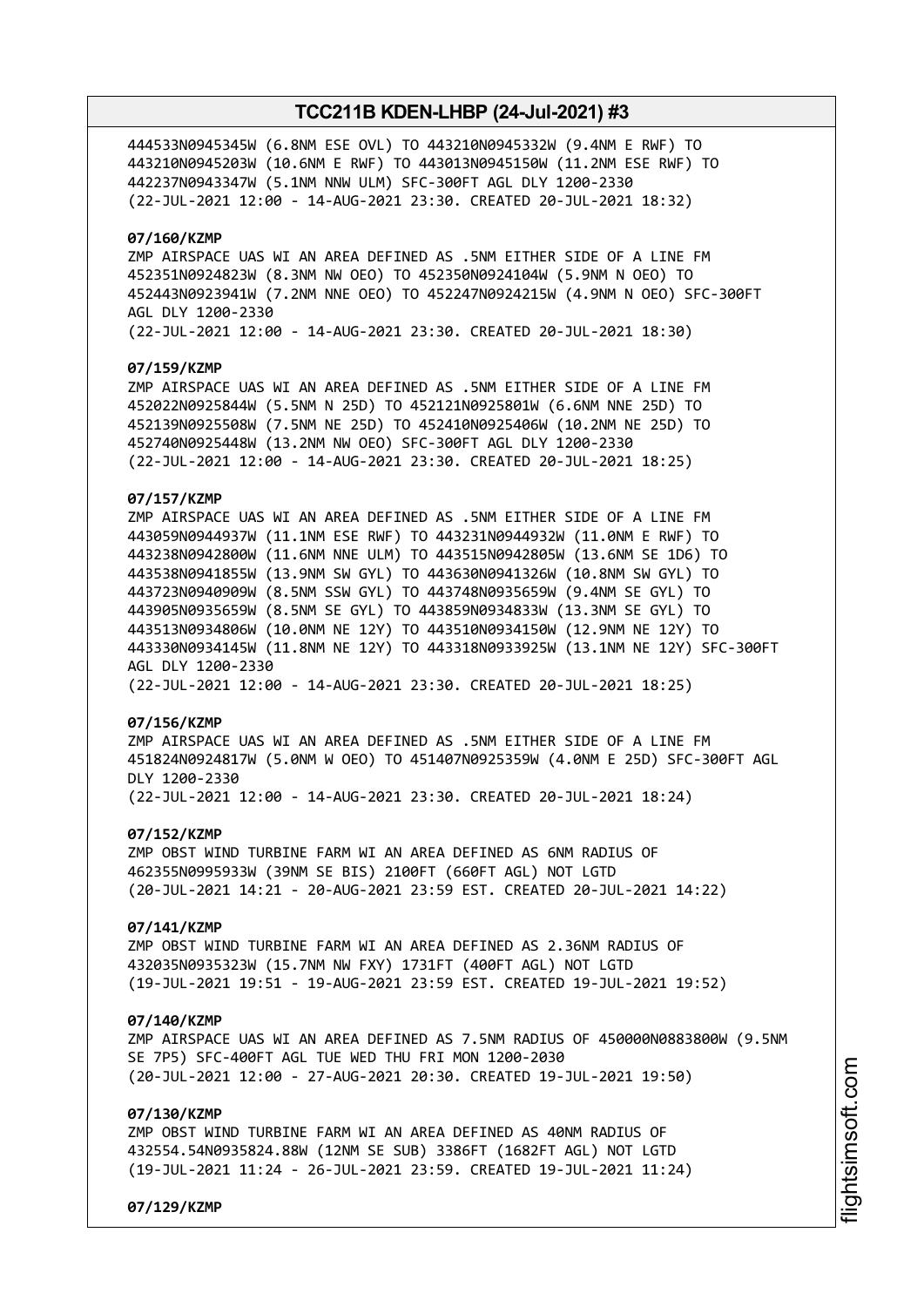ZMP OBST WIND TURBINE FARM WI AN AREA DEFINED AS 7NM RADIUS OF 424705N0932611W (8.2NM SE Y48) 1754FT (498FT AGL) NOT LGTD (19-JUL-2021 08:41 - 26-JUL-2021 23:59. CREATED 19-JUL-2021 08:42)

### **07/120/KZMP**

ZMP AIRSPACE UAS WI AN AREA DEFINED AS .5NM EITHER SIDE OF A LINE FM 434343N0954843W (11.0NM NW OTG) TO 434358N0955557W (14.3NM NE LYV) TO 435147N0955604W (9.9NM SW DVP) SFC-300FT AGL DLY 1200-2330 (17-JUL-2021 12:00 - 07-AUG-2021 23:30. CREATED 16-JUL-2021 19:46)

# **07/119/KZMP**

ZMP AIRSPACE UAS WI AN AREA DEFINED AS .5NM EITHER SIDE OF A LINE FM 433905N0973622W (20.1NM SE MHE) TO 433907N0972842W (25.6NM SE MHE) TO 433302N0972842W (24.3NM NE 8V3) TO 433301N0971604W (21.1NM NW Y14) SFC-300FT AGL DLY 1200-2330

(17-JUL-2021 12:00 - 07-AUG-2021 23:30. CREATED 16-JUL-2021 19:44)

### **07/118/KZMP**

ZMP OBST WIND TURBINE FARM WI AN AREA DEFINED AS 2.5NM RADIUS OF 475212N1005215W (21.3NM N 91N) 2183FT (495FT AGL) NOT LGTD (16-JUL-2021 18:07 - 31-JUL-2021 23:59. CREATED 16-JUL-2021 18:07)

# **07/097/KZMP**

ZMP AIRSPACE UAS WI AN AREA DEFINED AS .5NM EITHER SIDE OF A LINE FM 451040N0963017W (4.7NM SW 1D1) TO 445308N0963023W (11.9NM NE 1D1) TO 445303N0963227W (10.6NM NE 1D1) TO 444904N0963230W (7.9NM ENE 1D1) TO 444753N0963018W (9.2NM ENE 1D1) TO 444654N0963059W (8.5NM ENE 1D1) SFC-300FT AGL DLY 1200-2330 (14-JUL-2021 12:00 - 07-AUG-2021 23:30. CREATED 13-JUL-2021 15:34)

# **07/096/KZMP**

ZMP AIRSPACE UAS WI AN AREA DEFINED AS .5NM EITHER SIDE OF A LINE FM 435845N0955524W (7.0NM W DVP) TO 435844N0955301W (4.9NM W DVP) SFC-300FT AGL DLY 1200-2330

(14-JUL-2021 12:00 - 07-AUG-2021 23:30. CREATED 13-JUL-2021 15:19)

# **07/089/KZMP**

ZMP OBST WIND TURBINE FARM WI AN AREA DEFINED AS 3.8NM RADIUS OF 465722N1011010W (16.9NM NW Y19) 2263FT (400FT AGL) NOT LGTD (13-JUL-2021 14:54 - 13-AUG-2021 23:59 EST. CREATED 13-JUL-2021 14:58)

# **07/086/KZMP**

ZMP AIRSPACE UAS WI AN AREA DEFINED AS .5NM EITHER SIDE OF A LINE FM 440115N0960257W (11.2NM NNE PQN) TO 440914N0960146W (9.6NM SE 63Y) TO 440911N0955413W (14.1NM ENE DVP) TO 441442N0955349W (11.3NM NNE 63Y) TO 441507N0955239W (11.6NM W TKC) SFC-300FT AGL DLY 1200-2330 (14-JUL-2021 12:00 - 07-AUG-2021 23:30. CREATED 13-JUL-2021 14:52)

#### **07/084/KZMP**

ZMP AIRSPACE UAS WI AN AREA DEFINED AS .5NM EITHER SIDE OF A LINE FM 450506N0934936W (4.5NM S CFE) TO 450526N0941701W (9.6NM E LJF) TO 450657N0941720W (9.4NM ENE LJF) TO 450701N0942032W (7.1NM ENE LJF) TO 450841N0942354W (5.4NM NE LJF) SFC-300FT AGL DLY 1200-2330 (14-JUL-2021 12:00 - 07-AUG-2021 23:30. CREATED 13-JUL-2021 14:46)

#### **07/082/KZMP**

ZMP AIRSPACE UAS WI AN AREA DEFINED AS .5NM EITHER SIDE OF A LINE FM 440216N0962018W (3.7NM NNW PQN) (3.7NM NNW PQN) TO 441241N0961946W (9.0NM SW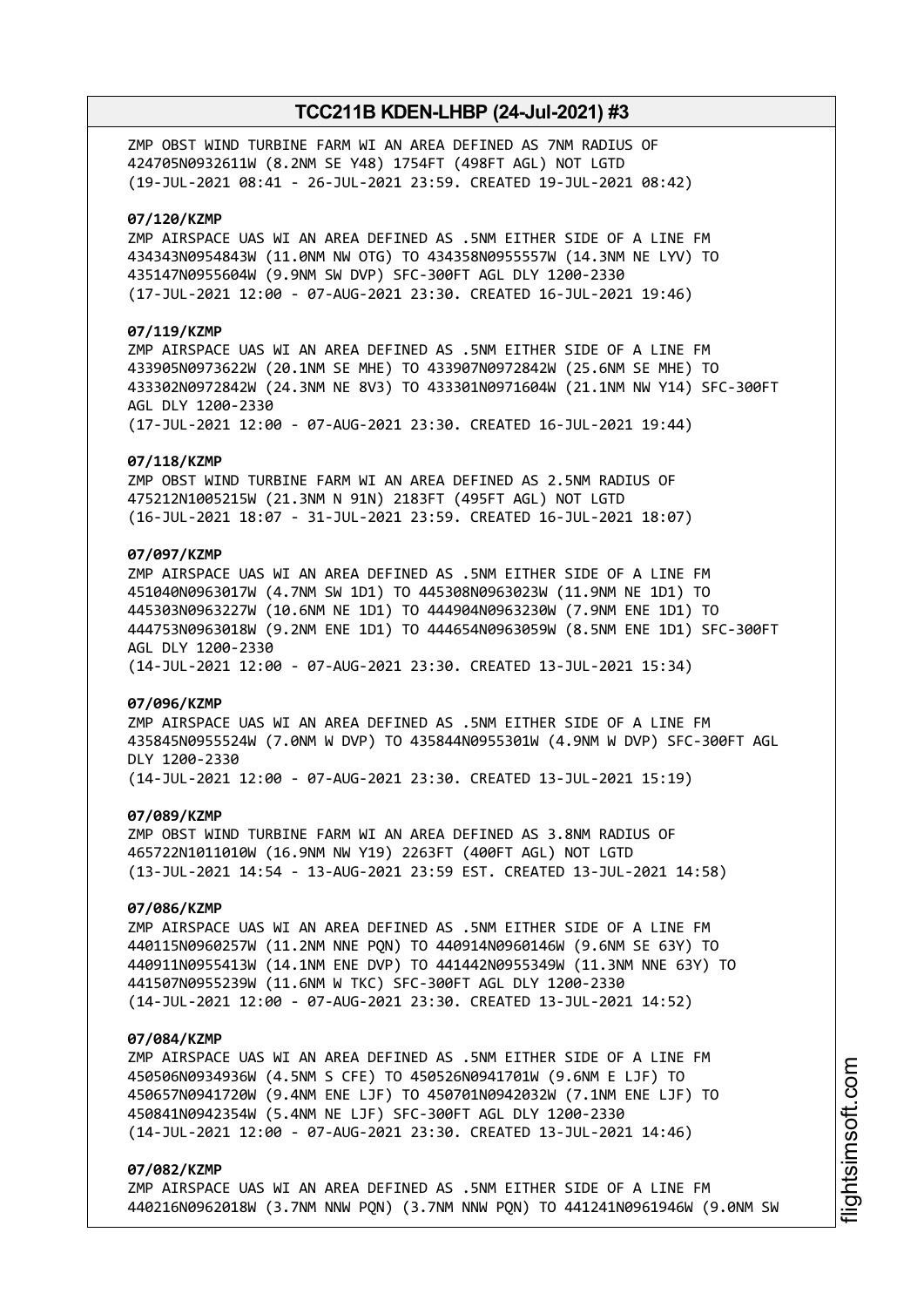63Y) (9.0NM SW 63Y) SFC-300FT AGL DLY 1200-2330 (14-JUL-2021 12:00 - 07-AUG-2021 23:30. CREATED 13-JUL-2021 14:44) **1/8208/KZMP** ZMP ND..AIRSPACE FARGO, ND..TEMPORARY FLIGHT RESTRICTIONS. PURSUANT TO 14 CFR SECTION 91.145, MANAGEMENT OF AIRCRAFT OPERATIONS IN THE VICINITY OF AERIAL DEMONSTRATIONS AND MAJOR SPORTING EVENTS. ACFT OPS ARE PROHIBITED WI AN AREA DEFINED AS 5NM RADIUS OF 465430N0964859W (FAR360009.4) SFC-16000FT EFFECTIVE 2107221700 UTC UNTIL 2107222200 UTC, 2107231500 UTC UNTIL 2107232200 UTC, 2107241600 UTC UNTIL 2107242200 UTC, AND 2107251600 UTC UNTIL 2107252200 UTC. DUE TO UNITED STATES NAVY BLUE ANGELS AND OTHER HIGH SPEED AERIAL DEMONSTRATIONS AT THE FARGO AIRSHO. UNLESS AUTH BY ATC - FARGO TOWER 133.8. DONALD S. DUCK, TEL 574-903-6596, IS THE POINT OF CTC. THE FARGO /FAR/ ATCT, TEL 701-235-8894, IS THE CDN FAC. (22-JUL-2021 17:00 - 25-JUL-2021 22:00. CREATED 13-JUL-2021 11:48) **07/046/KZMP** ZMP OBST WIND TURBINE FARM WI AN AREA DEFINED AS 7NM RADIUS OF 421936N0952509W (1.7NM SE IDG) 1300FT (500FT AGL) NOT LGTD (08-JUL-2021 14:27 - 29-JUL-2021 23:59. CREATED 08-JUL-2021 14:27) **07/028/KZMP** ZMP OBST WIND TURBINE FARM WI AN AREA DEFINED AS 5NM RADIUS OF 443709N0964117W (9.3NM S 5HE) 2500FT (550FT AGL) NOT LGTD (05-JUL-2021 01:59 - 04-AUG-2021 23:59. CREATED 05-JUL-2021 01:59) **07/021/KZMP** ZMP OBST WIND TURBINE FARM WI AN AREA DEFINED AS 7.29NM RADIUS OF 431159N0934703W (11.8NM WSW FXY) 1731FT (400FT AGL) NOT LGTD (02-JUL-2021 17:17 - 02-AUG-2021 17:00. CREATED 02-JUL-2021 17:19) **07/020/KZMP** ZMP OBST WIND TURBINE FARM WI AN AREA DEFINED AS 17NM RADIUS OF 463738N1024441W (7.5NM S DIK) 2583FT (400FT AGL) NOT LGTD (02-JUL-2021 16:27 - 03-AUG-2021 17:00. CREATED 02-JUL-2021 16:29) **07/013/KZMP** ZMP AIRSPACE UAS WI AN AREA DEFINED AS .5NM EITHER SIDE OF A LINE FM 444752N0935924W (5.2NM NE GYL) TO 444705N0935513W (8.2NM ENE GYL) TO 444903N0935060W (12.1NM NE GYL) TO 444725N0935056W (11.5NM ENE GYL) SFC-300FT AGL DLY 1200-2330 (07-JUL-2021 12:00 - 31-JUL-2021 23:30. CREATED 02-JUL-2021 01:00) **1/3469/KZMP** ZMP IA..ROUTE ZMP. V505 ALMAY, MN TO PRAGS, MN MOCA 2800. 2107012144-2306292144EST (PERM. CREATED 01-JUL-2021 21:44) **1/3468/KZMP** ZMP IA..ROUTE ZMP. V505 GUMBO, IA TO FORT DODGE (FOD) VORTAC, IA MEA 3100.

2107012142-2306292142EST (PERM. CREATED 01-JUL-2021 21:42)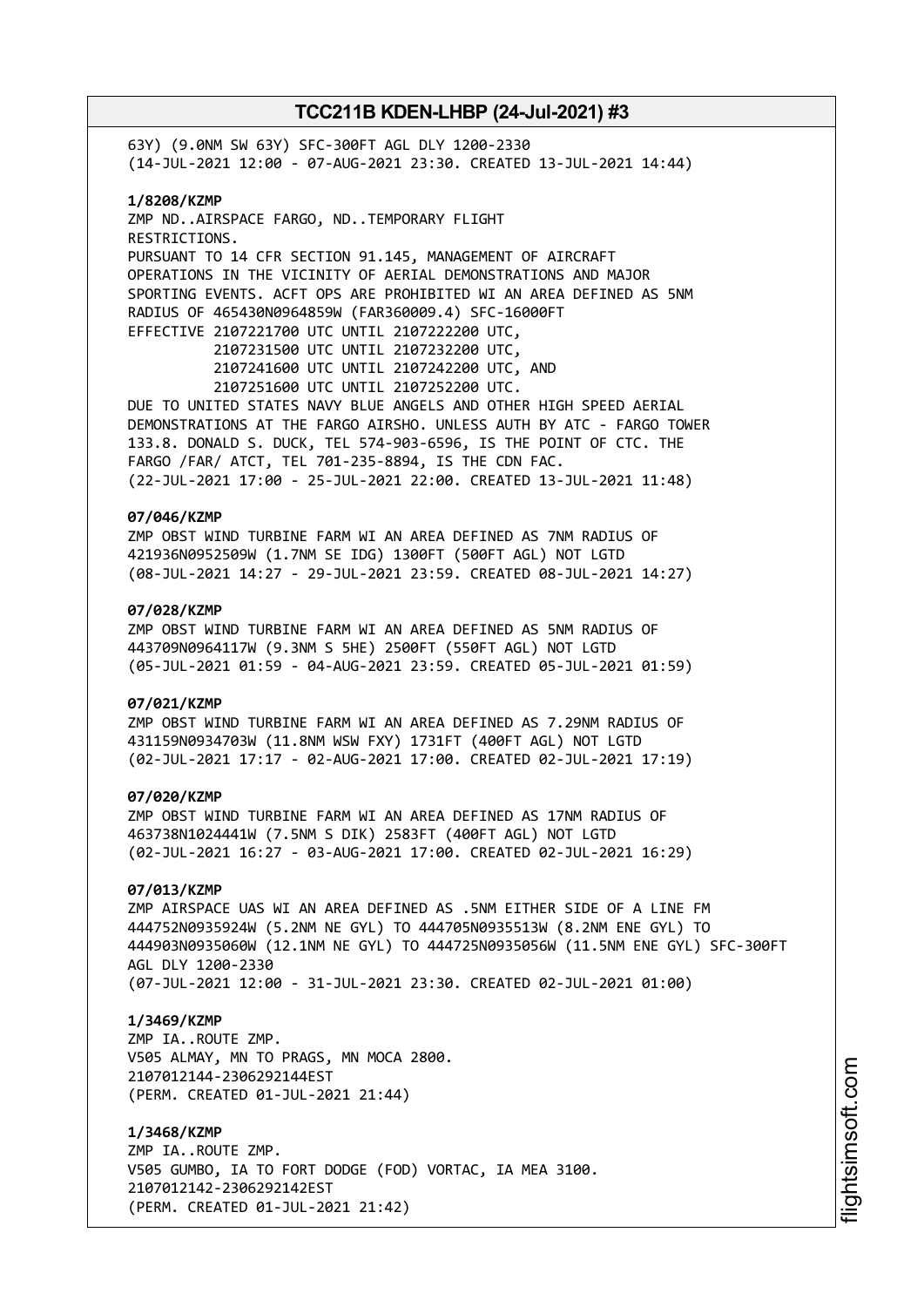### **06/245/KZMP**

ZMP OBST WIND TURBINE FARM WI AN AREA DEFINED AS 3NM RADIUS OF 442840N0990801W (8.1NM WSW MKA) 2451FT (420FT AGL) NOT LGTD (30-JUN-2021 22:00 - 31-DEC-2021 23:59. CREATED 30-JUN-2021 22:00)

# **06/207/KZMP**

ZMP OBST WIND TURBINE FARM WI AN AREA DEFINED AS 4.75NM RADIUS OF 433641N0923546W (17.3NM ESE AUM) 1805FT (400FT AGL) NOT LGTD (25-JUN-2021 08:00 - 25-JUL-2021 23:59 EST. CREATED 25-JUN-2021 08:01)

# **06/204/KZMP**

ZMP OBST WIND TURBINE FARM WI AN AREA DEFINED AS 5.97NM RADIUS OF 431806N0934647W (9.5NM NW FXY) 1731FT (400FT AGL) NOT LGTD (24-JUN-2021 20:16 - 26-JUL-2021 17:00. CREATED 24-JUN-2021 20:23)

### **06/200/KZMP**

ZMP OBST WIND TURBINE FARM WI AN AREA DEFINED AS 5NM RADIUS OF 443709N0964117W (19.6NM NNE BKX) 2500FT (550FT AGL) NOT LGTD (24-JUN-2021 08:01 - 24-JUL-2021 23:59. CREATED 24-JUN-2021 08:02)

# **1/7606/KZMP**

ZMP MN..ROUTE ZMP. V218, V505 SQEAK, MN MRA 10000. INL VOR R-176 RESTRICTIONS. (21-JUN-2021 21:22 - 19-JUN-2023 21:22 EST. CREATED 21-JUN-2021 21:22)

#### **06/157/KZMP**

ZMP OBST WIND TURBINE FARM WI AN AREA DEFINED AS 13NM RADIUS OF 394929N0970148W (7.7NM S PNC) 1152FT (354FT AGL) NOT LGTD (18-JUN-2021 19:06 - 31-JUL-2021 23:59. CREATED 18-JUN-2021 19:06)

# **06/038/KZMP**

ZMP OBST WIND TURBINE FARM WI AN AREA DEFINED AS 10NM RADIUS OF 443214.5N0962214.7W (11.8NM SE SD2) 2192FT (461FT AGL) NOT LGTD (03-JUN-2021 22:09 - 03-AUG-2021 23:59. CREATED 03-JUN-2021 22:09)

# **1/5683/KZMP**

ZMP IA..ROUTE ZMP. V172 WUNOT, IA TO LINDE, IA MOCA 3900. 2106021438-2306011438EST (PERM. CREATED 02-JUN-2021 14:39)

# **1/5617/KZMP**

ZMP MN..ROUTE ZMP. V15 MOFIT, ND TO IRIWY, ND MOCA 3700. 2106021252-2306021252EST (PERM. CREATED 02-JUN-2021 12:52)

#### **05/184/KZMP**

ZMP OBST WIND TURBINE FARM WI AN AREA DEFINED AS 15NM RADIUS OF 433110.27N0930923.76W (15NM NW AEL) 1893FT (459FT AGL) NOT LGTD (29-MAY-2021 18:22 - 30-NOV-2021 23:59. CREATED 29-MAY-2021 18:22)

# **05/170/KZMP**

ZMP AIRSPACE UAS WI AN AREA DEFINED AS 480829N0971609W (9.6NM SE D06) TO 480836N0972327W (9.5NM S D06) TO 480736N0972917W (10.3NM SSW D06) TO 480514N0973522W (14.4NM SW D06) TO 481610N0995042W (9.8NM SE RUG) TO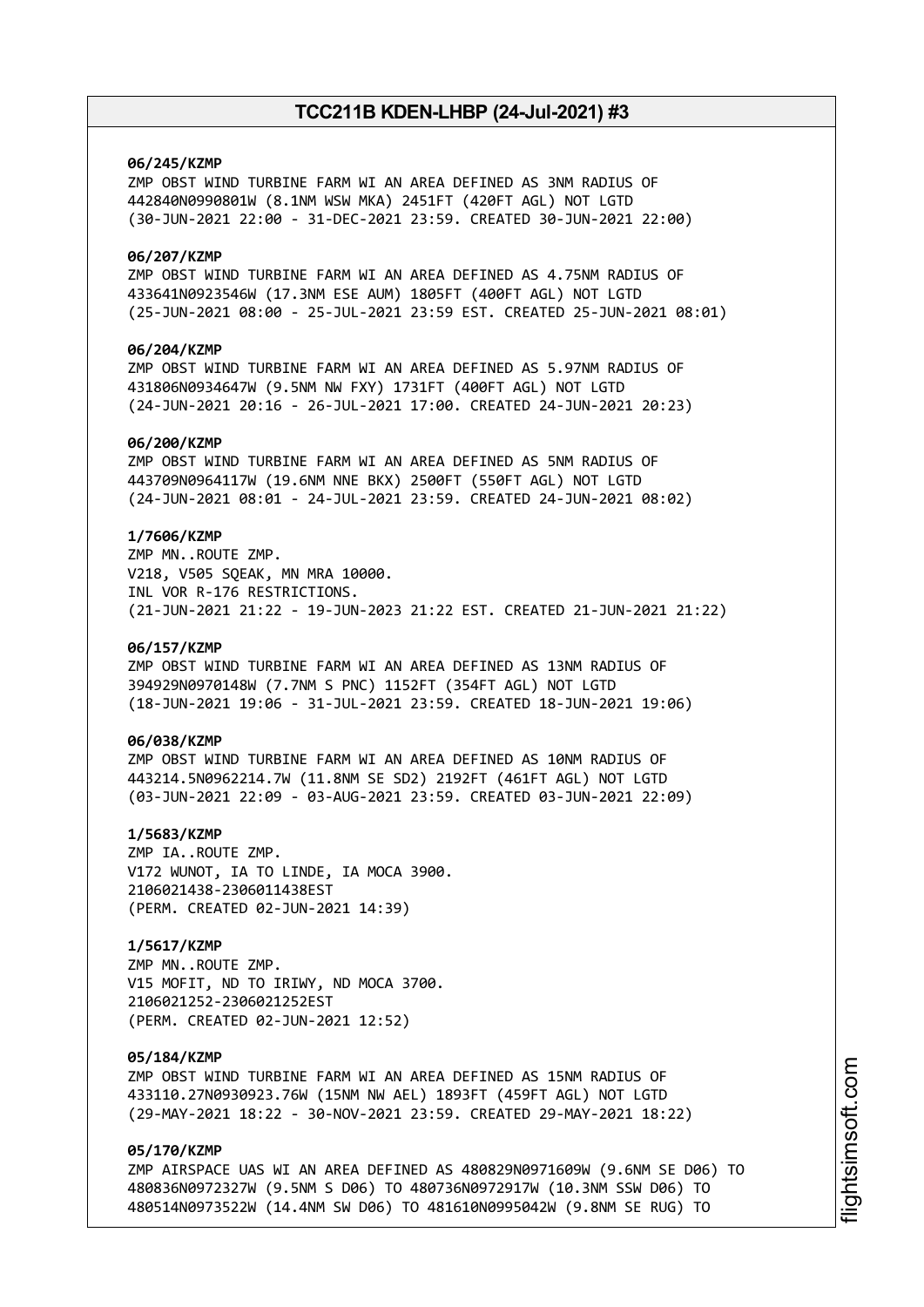483200N0994600W (8.3NM SE 2H9) TO 484600N0993600W (6.3NM S 06D) TO 485336N0992513W (7.4NM E 06D) TO 485439N0971530W (1.7NM S PMB) TO POINT OF ORIGIN SFC-FL180 (28-MAY-2021 14:48 - 25-MAY-2022 23:59. CREATED 28-MAY-2021 14:48) **05/140/KZMP** ZMP AIRSPACE UAS WI AN AREA DEFINED AS 485439N0971530W (2NM S PMB) TO 484942N0964014W (10NM NE HCO) TO 483722N0961709W (10NM NE 23D) TO 482554N0960458W (18.6NM NW 3G2) TO 480627N0955538W (10NM ENE TVF) TO 475746N0971617W (3.5NM W GFK) TO POINT OF ORIGIN 11000FT-FL180 (25-MAY-2021 14:01 - 25-MAY-2022 23:59. CREATED 25-MAY-2021 14:01) **1/7155/KZMP** ZMP MN..ROUTE ZMP. V412 REDWOOD FALLS (RWF) VOR/DME, MN TO FLYING CLOUD (FCM) VOR/DME, MN MEA 4000. 2104282016-2304282016EST (PERM. CREATED 28-APR-2021 20:17) **04/146/KZMP** ZMP SVC MINNEAPOLIS ARTCC CLASS E SERVICE AVBL WI AN AREA DEFINED AS 63NM RADIUS OF 462132.12N0872350.72W (SAW) 1200FT AGL-14500FT EXC SAWYER TWR CLASS D SFC AREA (20-APR-2021 20:35 - PERM. CREATED 20-APR-2021 20:35) **04/087/KZMP** ZMP OBST WIND TURBINE FARM WI AN AREA DEFINED AS 10NM RADIUS OF 403100N0952300W (6NM N K57) UNKNOWN (600FT AGL) NOT LGTD (12-APR-2021 15:57 - 01-AUG-2021 23:59. CREATED 12-APR-2021 15:58) **04/009/KZMP** ZMP AIRSPACE UAS WI AN AREA DEFINED AS 1NM RADIUS OF 453537.50N0931059.90W (4.0NM ENE CBG) SFC-400FT AGL SUN SAT SR-SS (04-APR-2021 11:48 - 31-OCT-2021 23:01. CREATED 01-APR-2021 19:16) **1/8045/KZMP** ZMP ROUTE ZMP. V78 WATERTOWN (ATY) VORTAC, SD TO CLAPS INT, MN MOCA 3600. 2102251413-2302251413EST (PERM. CREATED 25-FEB-2021 14:15) **1/2001/KZMP** ZMP KS..ROUTE ZMP ZKC. V551 SALINA (SLN) VORTAC, KS TO MANKATO (TKO) VORTAC, KS MEA 6000. 2101071747-2301071747EST (PERM. CREATED 07-JAN-2021 17:47) **0/2230/KZMP** ZMP MT..ROUTE ZMP ZLC. J70 LEWISTOWN (LWT) VOR/DME, MT TO DICKINSON (DIK) VORTAC, ND MEA 21000 LWT VOR/DME RESTRICTION. (25-SEP-2020 19:29 - 25-SEP-2022 19:29 EST. CREATED 25-SEP-2020 19:29) **09/105/KZMP** ZMP OBST CRANE (ASN UNKNOWN) 460421N0933943W (17.5NM N 18Y) UNKNOWN (120FT AGL) FLAGGED AND LGTD DLY 1200-2200 (21-SEP-2020 12:00 - 01-JAN-2022 22:00. CREATED 14-SEP-2020 12:02)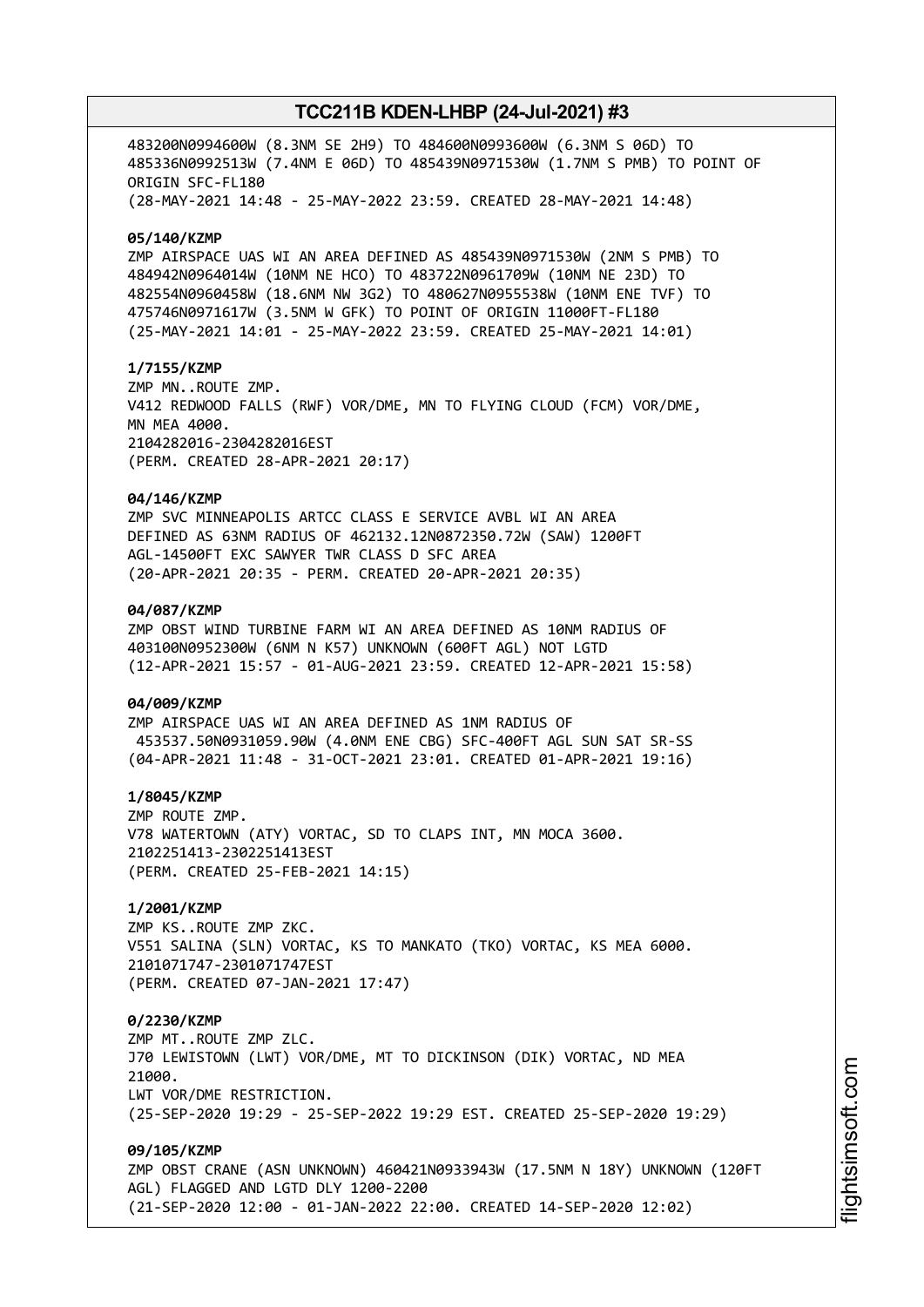**0/3546/KZMP** ZMP MN..ROUTE ZMP. V78 WATERTOWN (ATY) VORTAC, SD TO CLAPS, MN MOCA 3600. 2008172013-2208172013EST (PERM. CREATED 17-AUG-2020 20:14)

### **0/4948/KZMP**

ZMP SD..ROUTE ZMP. V78 WATERTOWN (ATY) VORTAC, SD TO CLAPS, MN MOCA 3600. 2006012022-2206012022EST (PERM. CREATED 01-JUN-2020 20:23)

#### **0/0061/KZMP**

ZMP NE..ROUTE ZMP. V71 PAWNEE CITY (PWE) VORTAC, NE R-149 TO TOPEKA (TOP) VORTAC, KS R-330 MOCA 2900. 2005111724-2205051724EST (PERM. CREATED 11-MAY-2020 17:25)

## **0/5880/KZMP**

ZMP WI..ROUTE ZMP. V129 EAU CLAIRE (EAU) VORTAC, WI R-176 TO NODINE (ODI) VORTAC, MN **MFA 4700.** EAU VORTAC R-176 UNUSABLE BELOW 4700. (22-JAN-2020 15:01 - 22-JAN-2022 14:59 EST. CREATED 22-JAN-2020 15:01)

### **0/5874/KZMP**

ZMP WI..ROUTE ZMP. V129 EAU CLAIRE (EAU) VORTAC, WI R-341 TO COP MEA 6000. EAU VORTAC R-341 UNUSABLE BEYOND 40 NM BELOW 6000. 2001221451-2201221451EST (PERM. CREATED 22-JAN-2020 14:51)

# **0/5391/KZMP**

ZMP ROUTE ZMP. V398 ALMAY, MN TO KASPR, MN MOCA 2900. 2001211612-2201211612EST (PERM. CREATED 21-JAN-2020 16:12)

# **0/5329/KZMP**

ZMP ROUTE ZMP. V24 ALMAY, MN TO KASPR, MN MOCA 2900. 2001211439-2201211439EST (PERM. CREATED 21-JAN-2020 14:40)

#### **0/3417/KZMP**

ZMP WI..ROUTE ZMP. V26 EAU CLAIRE (EAU) VORTAC, WI R-088 FROM 40 NM TO COP MEA 7500. EAU VORTAC R-088 UNUSABLE BEYOND 40 NM BELOW 7500. 2001131829-2201131824EST (PERM. CREATED 13-JAN-2020 18:29)

┌──────────────────────────────────────────────────────────────────────────────┐

└──────────────────────────────────────────────────────────────────────────────┘

# │**CZWG (WINNIPEG FIR/UIR)** │

**M1922/21/CZWG** BLASTING ACT WILL TAKE PLACE WITHIN 1NM RADIUS CENTRED ON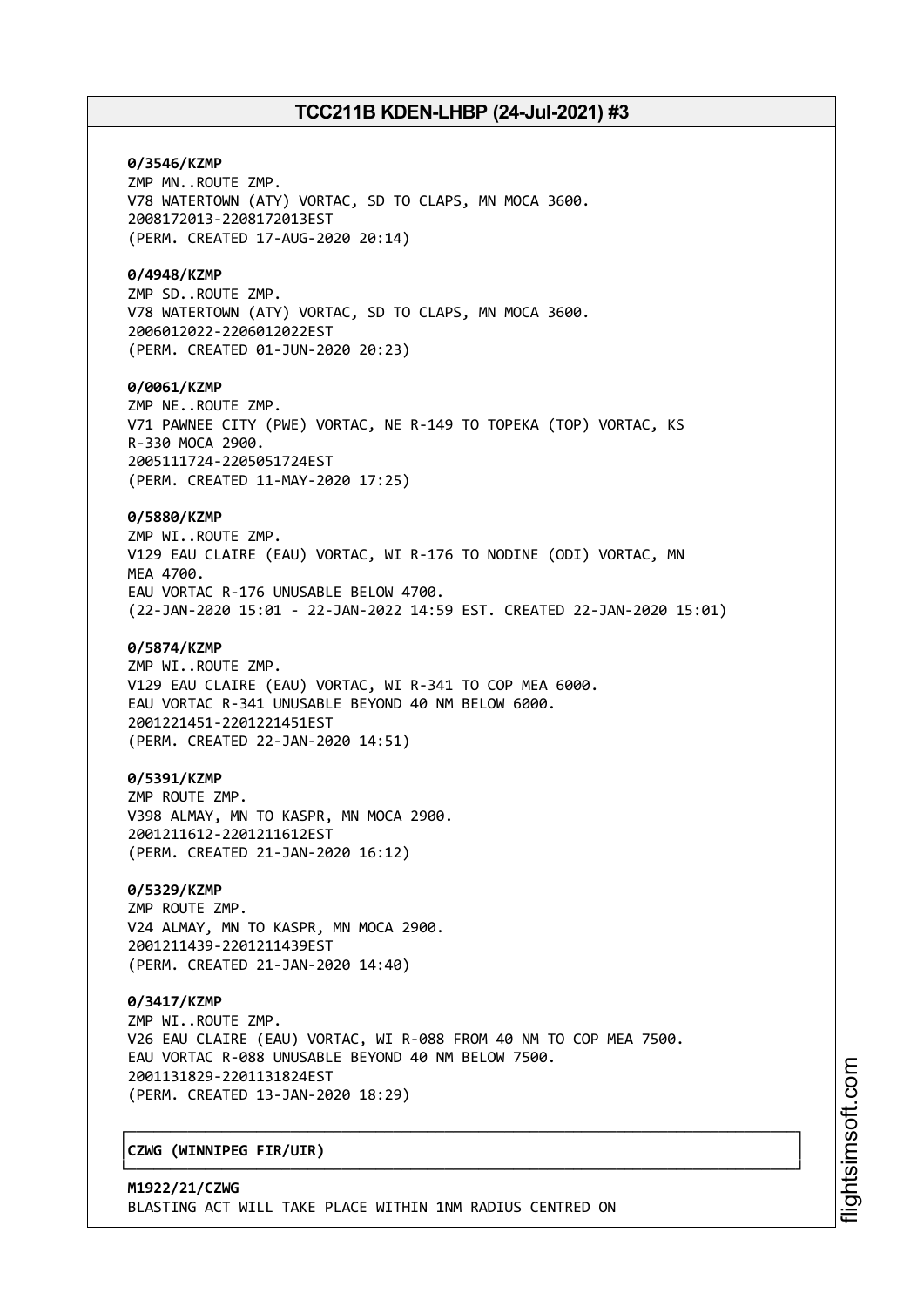564921N 1010527W (APRX 2.4NM W LYNN LAKE (ELDON LAKE)(WATER)). SFC-1000FT AGL (24-JUL-2021 21:00 - 25-JUL-2021 01:00. CREATED 23-JUL-2021 21:04) **M1917/21/CZWG** BLASTING ACT WILL TAKE PLACE WITHIN 0.1NM CENTRED ON 525936N 0971424W (APRX 1.23NM E POPLAR RIVER AD) SFC-1000FT AGL SAT-TUE 1300-2300, FRI 1930-2300 (23-JUL-2021 19:30 - 27-JUL-2021 23:00. CREATED 23-JUL-2021 19:14) **M1916/21/CZWG** PURSUANT TO CANADIAN AVIATION REGULATIONS (CAR) 601.14, 601.15(B) AND 601.16, FOREST FIRE RESTRICTED AIRSPACE IS ESTABLISHED WITHIN AREA BOUNDED BY 5544N 10430W - 5541N 10422W - 5534N 10438W - 5538N 10443W - 5544N 10430W (CENTER APRX 8NM ENE OTTER LAKE (WATER)). THE FIRE IS LOCATED WITHIN AREA BOUNDED BY 5542N 10429W - 5541N 10425W - 5536N 10439W - 5537N 10441W - 5542N 10429W. AERIAL FIRE SUPPRESSION IN PROGRESS. NO PERSON SHALL OPR AN ACFT, INCLUDING REMOTELY PILOTED ACFT (RPA-DRONE) AND MODEL ACFT, WITHIN THE AREA DESCRIBED EXC WHERE OPR UNDER CAR 601.17. SFC-4500FT AMSL (23-JUL-2021 16:40 - 26-JUL-2021 19:00 EST. CREATED 23-JUL-2021 16:40) **M1915/21/CZWG** PURSUANT TO CAR 601.14, 601.15(B) AND 601.16, FOREST FIRE RESTRICTED AIRSPACE IS ESTABLISHED WITHIN AREA BOUNDED BY 5542N 10450W - 5547N 10444W - 5542N 10437W - 5539N 10444W - 5542N 10450W (CENTRE APRX 7NM N OTTER LAKE(WATER) AD) . THE FIRE IS LOCATED WITHIN AREA BOUNDED BY 5542N 10447W - 5545N 10444W - 5542N 10440W - 5540N 10444W - 5542N 10447W. AERIAL FIRE SUPPRESSION IN PROGRESS. NO PERSON SHALL OPR AN ACFT, INCLUDING REMOTELY PILOTED ACFT (RPA-DRONE) AND MODEL ACFT, WITHIN THE AREA DESCRIBED EXC WHERE OPR UNDER CAR 601.17. SFC-4500FT AMSL (23-JUL-2021 16:40 - 26-JUL-2021 19:00 EST. CREATED 23-JUL-2021 16:40) **G1111/21/CZWG** COVID-19: CREWS/PASSENGERS REQUIREMENTS ALL FOREIGN MIL AND STATE ACFT WITH STOP OVERS IN CANADA TO CTC +OVERFLIGHT(AT)FORCES.GC.CA OR CALL (204) 227-7498 PRIOR TO FILING FLT PLAN SFC-UNL (23-JUL-2021 16:36 - 30-SEP-2021 04:00 EST. CREATED 23-JUL-2021 16:36) **M1912/21/CZWG** PURSUANT TO CANADIAN AVIATION REGULATIONS (CAR) 601.14, 601.15(B) AND 601.16, FOREST FIRE AREA WITHIN 11NM RADIUS CENTRED ON 5140N 9619W (APRX 16NM ESE BLOODVEIN RIVER AD) . RESTRICTED AIRSPACE IS ESTABLISHED WITHIN AREA BOUNDED BY 5154N 9637W - 5149N 9553W - 5131N 9554W - 5125N 9628W - 5138N 9649W - 5154N 9637W. AERIAL FIRE SUPPRESSION IN PROGRESS. NO PERSON SHALL OPR AN ACFT, INCLUDING REMOTELY PILOTED ACFT (RPA-DRONE) AND MODEL ACFT, WITHIN THE AREA DESCRIBED EXC WHERE OPR UNDER CAR 601.17. FIRE SUPRESSION ACFT MONITORING 131.37MHZ. FOR AUTH TO ENTER CTC DUTY OFFICER 204-345-1418.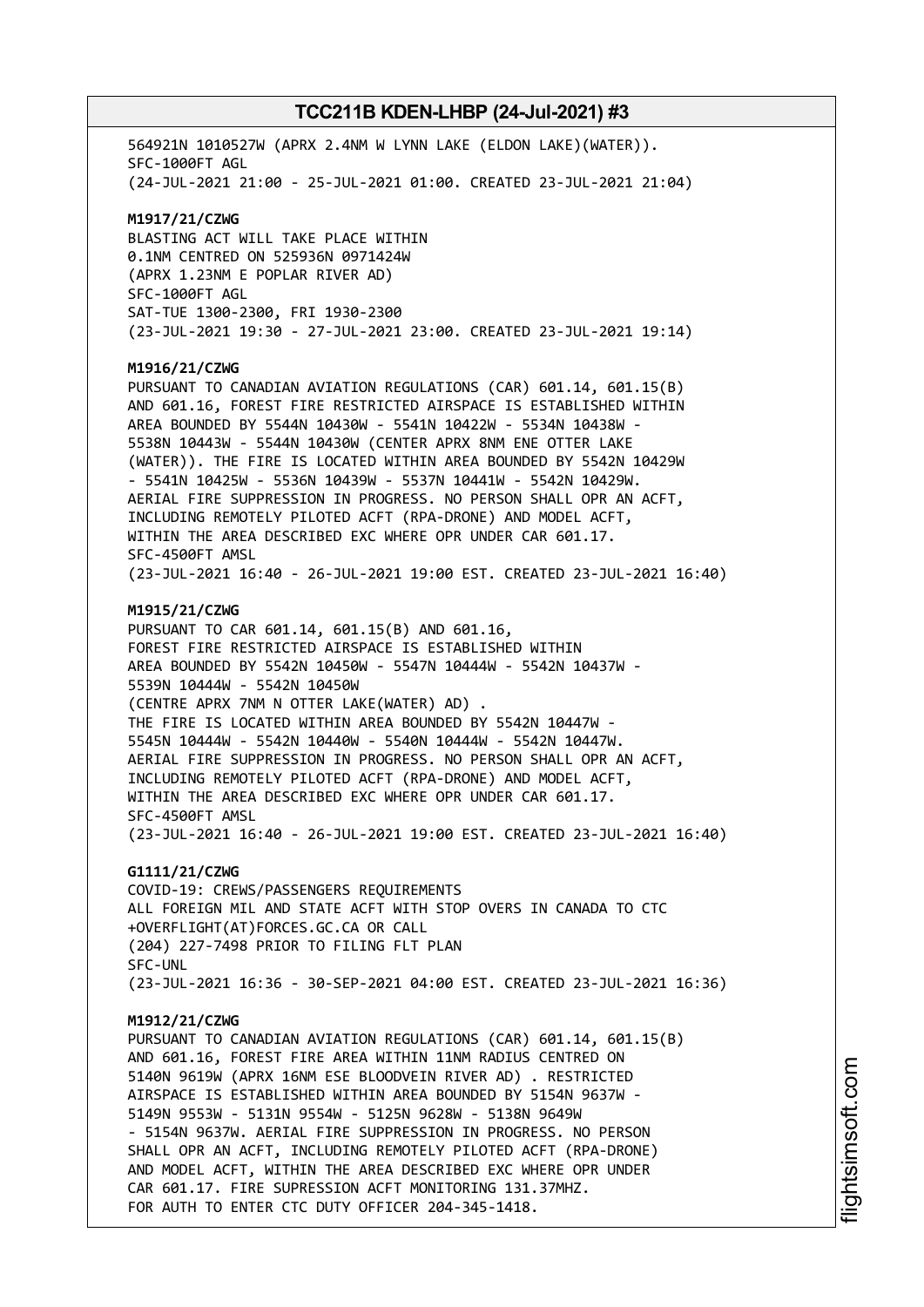SFC-4000FT AMSL (23-JUL-2021 14:45 - 28-JUL-2021 19:00 EST. CREATED 23-JUL-2021 14:45) **M1910/21/CZWG** LANGRUTH VOR/DME VLR 112.2MHZ/CH59X UNMONITORED (23-JUL-2021 14:31 - 30-JUL-2021 23:59. CREATED 23-JUL-2021 14:31) **M1904/21/CZWG** BLASTING ACT WILL TAKE PLACE WITHIN 1NM RADIUS CENTRED ON 545045N 0995711W (APRX 6NM SW SNOW LAKE AD) SFC-3000FT AGL (24-JUL-2021 18:00 - 24-JUL-2021 22:00. CREATED 23-JUL-2021 13:05) **M1903/21/CZWG** PURSUANT TO CANADIAN AVIATION REGULATIONS (CAR) 601.14, 601.15(B) AND 601.16, FOREST FIRE RESTRICTED AIRSPACE WITHIN 3NM RADIUS CENTRED ON 562400N 1031900W (CENTRE APRX 4NM NNW SOUTHEND/HANS ULRICKSEN FIELD AD) . FOREST FIRE CONTROL OPS IN PROGRESS. NO PERSON SHALL OPR AN ACFT, INCLUDING REMOTELY PILOTED ACFT (RPA-DRONE) AND MODEL ACFT, WITHIN THE AREA DESCRIBED EXC WHERE OPR UNDER CAR 601.17. SFC-4500FT AMSL (23-JUL-2021 12:40 - 26-JUL-2021 19:00 EST. CREATED 23-JUL-2021 12:40) **M1901/21/CZWG** PARAJUMPS ACT WILL TAKE PLACE 1NM RADIUS CENTRED ON 521649N 1064102W (CRF5) SFC-12500FT AMSL DAILY 1400-0300 (23-JUL-2021 14:00 - 25-JUL-2021 03:00. CREATED 23-JUL-2021 11:59) **M1894/21/CZWG** ADVISORY AREA CYA407(M) SOUTHPORT ACT SFC-8000FT AMSL (24-JUL-2021 13:00 - 24-JUL-2021 22:00. CREATED 22-JUL-2021 19:21) **G1094/21/CZWG** SASKATOON RADAR U/S. FLT WITHIN RADIUS 200NM CENTRED ON 521011N 1064227W MAY BE DENIED ROUTING AND/OR ALT REQUESTS. POSSIBLE DLA OF UP TO 30 MIN FOR ARR/DEP AT SASKATOON/JOHN G.DIEFENBAKER INTL AD. INFO CTC 204-983-8338 DLY 1600-0400 (24-JUL-2021 16:00 - 26-JUL-2021 04:00. CREATED 22-JUL-2021 03:24) **M1885/21/CZWG** DUE TO FOREST FIRE: AR7: WG - YIV: MOCA/MEA TO READ: 5000 (21-JUL-2021 22:30 - 28-JUL-2021 19:00 EST. CREATED 21-JUL-2021 22:30) **M1884/21/CZWG** ADVISORY AREA CYA306(T) DELISLE DEACTIVATED SFC-5000FT AMSL DAILY 1600-0400 (24-JUL-2021 16:00 - 26-JUL-2021 04:00. CREATED 21-JUL-2021 22:20) **M1882/21/CZWG** A13: BTN WG AND QD: MEA/MOCA TO READ: 5500FT AMSL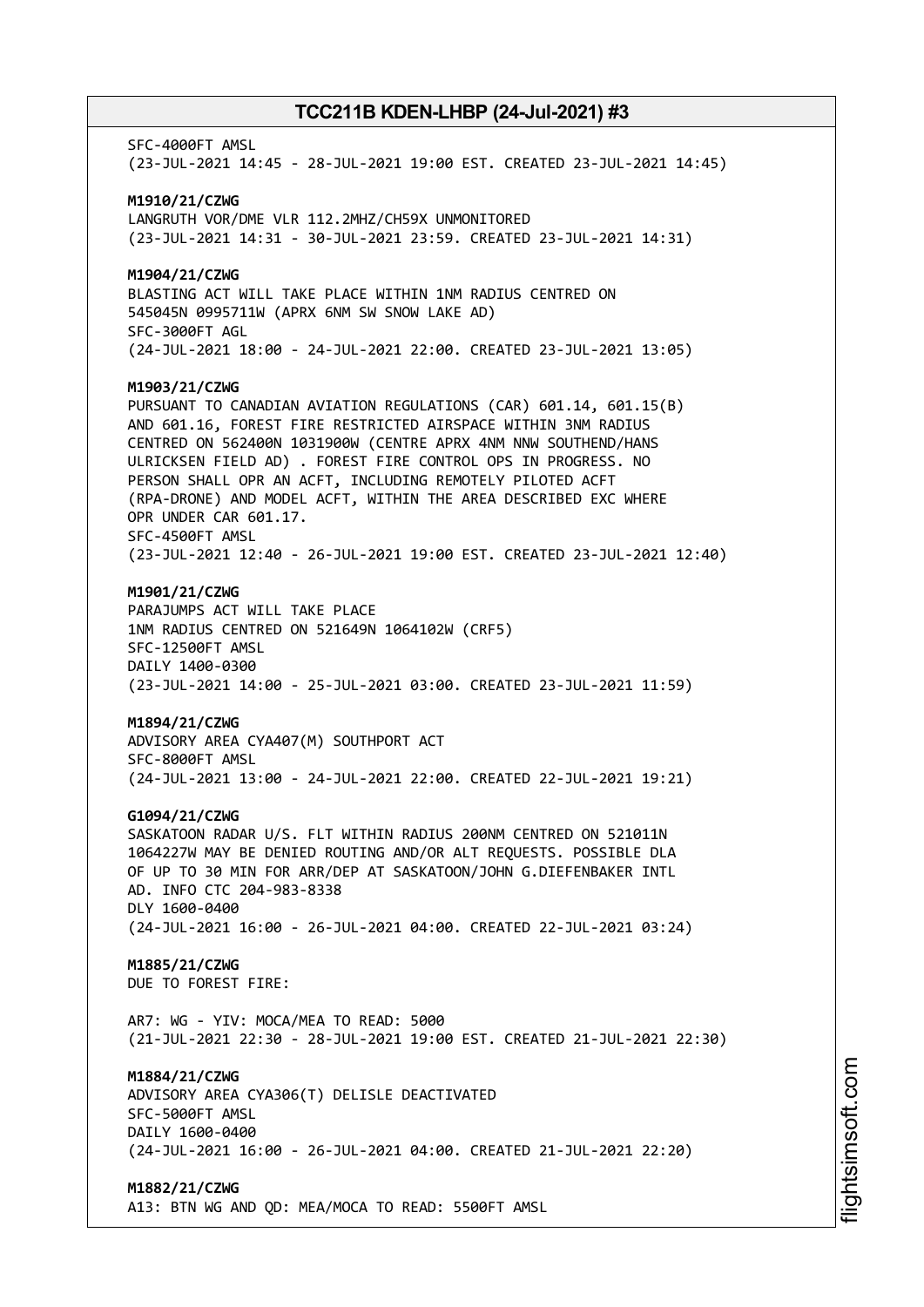(21-JUL-2021 18:00 - 29-JUL-2021 19:00 EST. CREATED 21-JUL-2021 18:00) **M1881/21/CZWG** PURSUANT TO CANADIAN AVIATION REGULATIONS (CAR) 601.14, 601.15(B) AND 601.16, FOREST FIRE WITHIN 7.5NM EITHER SIDE OF LINE 5144N 9902W - 5236N 9902W. RESTRICTED AIRSPACE IS ESTABLISHED WITHIN AREA BOUNDED BY 5240N 9925W - 5240N 9840W - 5140N 9840W - 5140N 9925W (CENTRE APRX 60NM SSE GRAND RAPIDS AD) . AERIAL FIRE SUPPRESSION IN PROGRESS. NO PERSON SHALL OPR AN ACFT, INCLUDING REMOTELY PILOTED ACFT (RPA-DRONE) AND MODEL ACFT, WITHIN THE AREA DESCRIBED EXC WHERE OPR UNDER CAR 601.17. FOR AUTH TO ENTER CTC DUTY OFFICER 204-345-1418. SFC-4500FT AMSL (21-JUL-2021 15:55 - 29-JUL-2021 19:00 EST. CREATED 21-JUL-2021 15:55) **G1063/21/CZWG** COVID-19: FLIGHT RESTRICTIONS PURSUANT TO SECTION 5.1 OF THE AERONAUTICS ACT, THE MINISTER OF TRANSPORT IS OF THE OPINION IT IS NECESSARY FOR AVIATION SAFETY AND THE PROTECTION OF THE PUBLIC, TO PROHIBIT THE OPS OF ACFT INVOLVED IN SKED AND NON SKED INTL COMMERCIAL AIR SVC FM INDIA, FOR THE TRANSPORT OF PASSENGERS ON AN INBOUND FLT TO CANADA. THIS PROHIBITION FURTHER APPLIES TO OPS OF ACFT INVOLVED IN PRIVATE AND CHARTER AIR SVC. THIS PROHIBITION DOES NOT APPLY TO ACFT OPERATED IN THE FLW CIRCUMSTANCES: - CARGO FLT - MEDEVAC FLT - FERRY FLT - FLIGHT CREW REPATRIATION FLT - TECHNICAL STOPS WHERE PASSENGERS DO NOT DISEMBARK, OR - AT ALTERNATE AP IDENTIFIED IN A FLT PLAN TO ADDRESS WX, OR - ACFT SAFETY SITUATIONS, OR - FLT EN ROUTE TO CANADA AT THE TIME THIS NOTICE TAKES EFFECT - IN THE CASE WHERE SPECIAL AUTH HAS BEEN GRANTED BY TRANSPORT CANADA: 1-613-992-6853. SFC-UNL (19-JUL-2021 18:30 - 22-AUG-2021 03:59. CREATED 19-JUL-2021 18:30) **G1061/21/CZWG** COVID-19: FLIGHT RESTRICTIONS UNTIL FURTHER NOTICE, WITH THE INTENT TO PREVENT THE SPREAD OF COVID-19 THROUGHOUT CANADA, ALL COMMERCIAL AIR SVC, PRIVATE OPR (CAR SUBPART 604) AND FOREIGN BUSINESS AVIATION, THAT ARE TRANSPORTING PASSENGERS TO CANADA MUST COMPLY WITH THE PROVISIONS OF THE INTERIM ORDER RESPECTING CERTAIN REQUIREMENTS FOR CIVIL AVIATION DUE TO COVID-19, ISSUED BY THE MINISTER OF TRANSPORT AND CURRENTLY IN FORCE. THIS INCLUDES A REQUIREMENT PASSENGERS TO WEAR FACE MASKS AND PROVIDE EVIDENCE OF A NEGATIVE RESULT FOR A COVID-19 MOLECULAR TEST PRIOR TO BOARDING. IN ADDITION TO ABV, AND PURSUANT TO SECTION 5.1 OF THE AERONAUTICS ACT, ALL COMMERCIAL AIR SVC, PRIVATE OPR

(CAR SUBPART 604) AND FOREIGN BUSINESS AVIATION, THAT ARE TRANSPORTING PASSENGERS TO CANADA MUST, FOR THE PURPOSE OF DISEMBARKING PASSENGERS, LAND AT ONE OF THE FOLLOWING AP: - AEROPORT INTL DE MONTREAL-TRUDEAU

- CALGARY INTL AIRPORT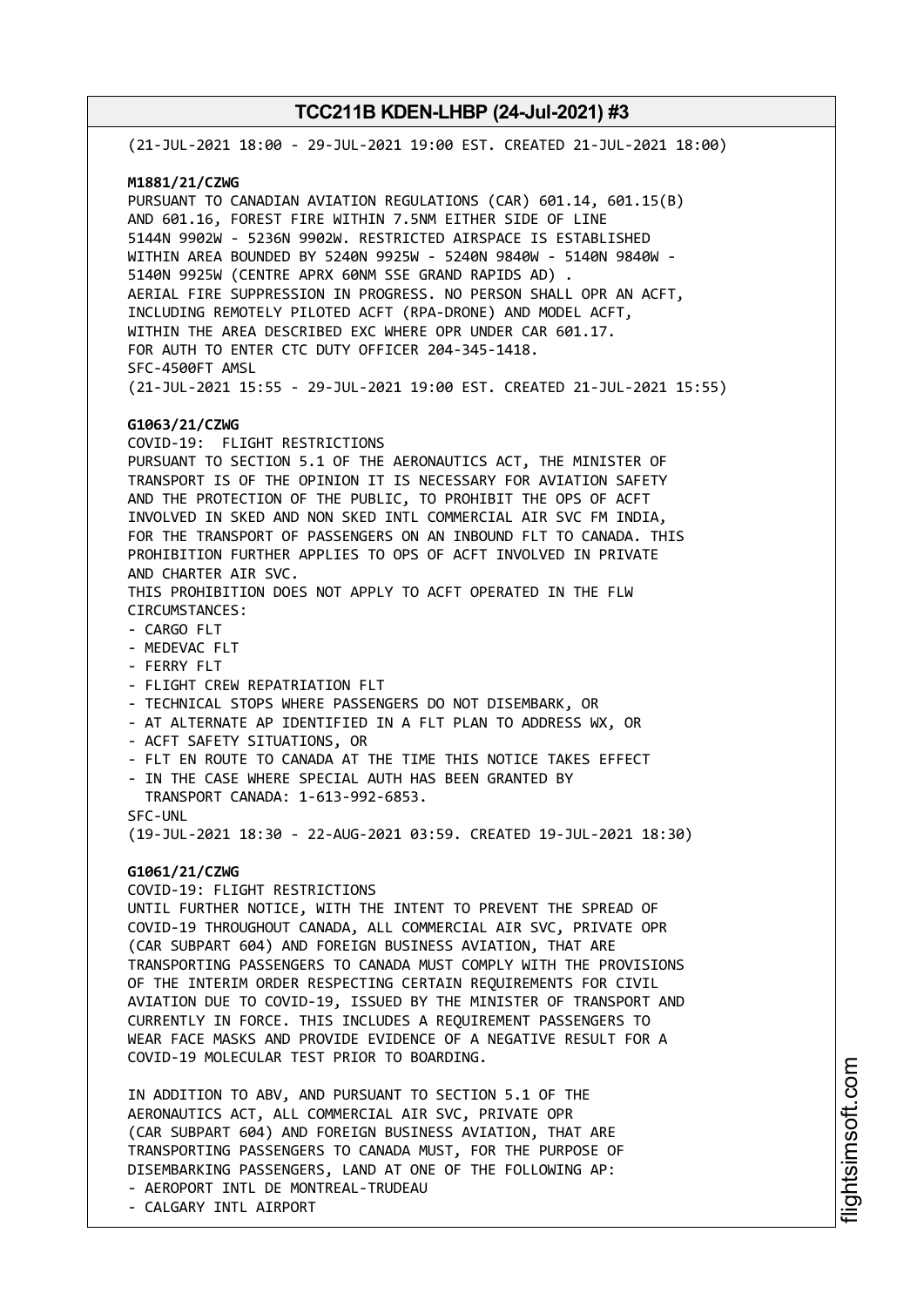- TORONTO-PEARSON INTL AIRPORT - VANCOUVER INTL AIRPORT THIS RESTRICTION DOES NOT APPLY TO ACFT OPERATED IN THE FLW CIRCUMSTANCES: - DIRECT FLT FM SAINT-PIERRE-ET-MIQUELON - MEDEVAC FLT - FERRY AND CREW REPATRIATION FLT - CARGO FLIGHTS CARRYING ONLY AIRCREW OR AIRLINE EMPLOYEES - TECHNICAL STOPS WHERE PASSENGERS DO NOT DISEMBARK - AT ALTERNATE AP IDENTIFIED IN A FLT PLAN TO ADDRESS WX - ACFT SAFETY SITUATIONS, OR - IN THE CASE WHERE SPECIAL AUTH HAS BEEN GRANTED BY TRANSPORT CANADA: 1-888-857-4003. SFC-UNL (19-JUL-2021 15:59 - 09-AUG-2021 04:00. CREATED 19-JUL-2021 15:59) **G1045/21/CZWG** EDMONTON CENTRE PERIPHERAL STATION (PAL) 133.0MHZ AT LYNN LAKE U/S (16-JUL-2021 15:56 - 30-JUL-2021 23:59. CREATED 16-JUL-2021 15:56) **M1827/21/CZWG** REGINA PSR U/S. FLT WITHIN 40NM RADIUS CENTRED ON 502559N 1044017W, 12500FT AMSL AND BLW, WILL NOT BE PROVIDED NON-TRANSPONDER EQUIPPED ACFT TFC INFO. (16-JUL-2021 04:25 - 29-AUG-2021 00:00 EST. CREATED 16-JUL-2021 04:26) **L3498/21/CZWG** BLASTING ACT WILL TAKE PLACE WITHIN 1NM RADIUS CENTRED ON 544544N 1015308W (APRX 1.95NM WNW FLIN FLON/CHANNING (WATER) AD) SFC-1500FT AGL (07-JUL-2021 16:24 - 05-OCT-2021 18:00. CREATED 07-JUL-2021 16:24) **G0959/21/CZWG** PARAJUMP ACT WILL TAKE PLACE WITHIN 2NM RADIUS CENTRED ON 494151N 1034803W (WEYBURN AD) SFC-12500FT AMSL DAILY SR - SS (07-JUL-2021 10:56 - 12-AUG-2021 02:21. CREATED 06-JUL-2021 18:39) **G0940/21/CZWG** PARAJUMPS ACT WILL TAKE PLACE WITHIN 1.5 NM RADIUS CENTRED ON GIMLI INDUSTRIAL PARK AD SFC-12500FT AMSL (05-JUL-2021 01:14 - 05-OCT-2021 01:00. CREATED 05-JUL-2021 01:14) **J3021/21/CZWG** CHECKL<sub>TST</sub> YEAR=2019 0004 0005 0011 0036 0051 0082 0088 0159 0215 0216 0418 YEAR=2020 0157 0697 2643 2644 3465 3639 4246 4916 5132 5134 5154 5193 5322 5438 5439 5888 5908 5909 6089 6090 YEAR=2021 0060 0107 0229 0241 0292 0539 0555 0613 0619 0653 0735 0746 0769 0789 0790 0967 1066 1122 1153 1182 1183 1237 1268 1269 1327 1406 1444 1453 1497 1524 1538 1547 1627 1644 1646 1664 1712 1714 1717 1719 1720 1721 1722 1723 1728 1729 1730 1749 1776 1896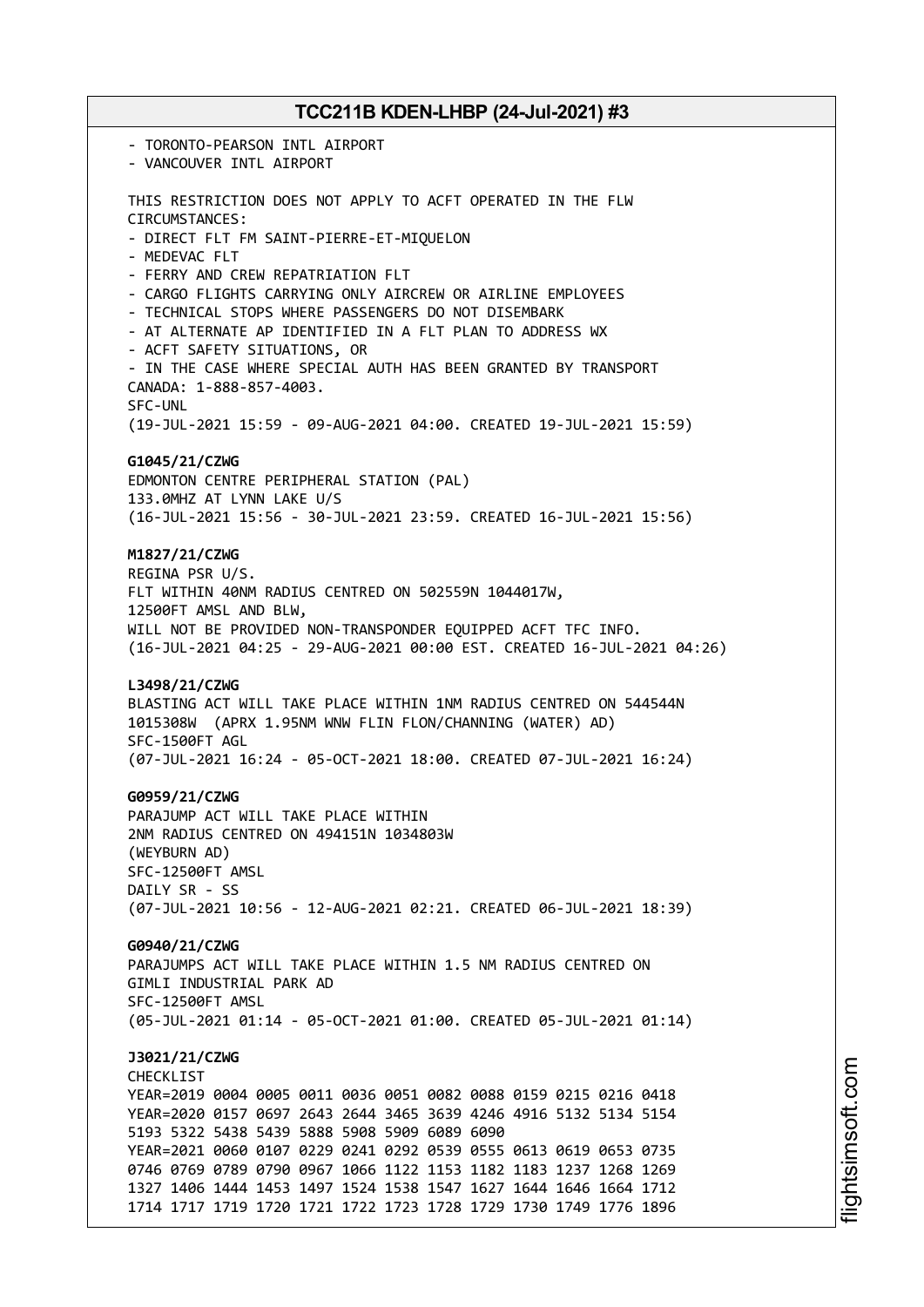**TCC211B KDEN-LHBP (24-Jul-2021) #3** 1901 1909 1941 1948 1950 1976 2000 2022 2068 2069 2077 2132 2143 2200 2201 2203 2206 2225 2228 2297 2306 2313 2332 2352 2364 2373 2382 2421 2422 2423 2424 2426 2438 2454 2461 2464 2499 2553 2554 2566 2585 2589 2594 2602 2603 2604 2605 2606 2609 2629 2631 2641 2644 2645 2646 2647 2653 2655 2665 2673 2676 2680 2686 2691 2692 2693 2695 2696 2700 2765 2766 2771 2790 2791 2792 2837 2843 2844 2849 2870 2871 2906 2913 2927 2928 2929 2930 2952 2953 2964 2966 2967 2979 2982 2989 2992 2999 3000 3001 3002 3006 3008 3009 3012 3013 3014 3016 3017 3018 3020 LATEST PUBLICATIONS AIP AMDT 3/21 EFFECTIVE 17 JUN 2021 SUP 35/21 AIC 21/21 (30-JUN-2021 23:30 - 30-JUL-2021 23:30 EST. CREATED 30-JUN-2021 23:30) **D1703/21/CZWG** CHECKLIST YEAR=2019 0063 YEAR=2020 NIL YEAR=2021 0792 0793 0802 0858 0862 0897 0914 0975 0979 1036 1104 1206 1247 1289 1307 1308 1365 1403 1440 1490 1539 1540 1550 1585 1614 1619 1660 1662 1667 1672 1678 1690 1692 1694 1695 1696 1697 1698 1699 1702 LATEST PUBLICATIONS AIP AMDT 3/21 EFFECTIVE 17 JUN 2021 SUP 35/21 AIC 21/21 (30-JUN-2021 23:30 - 30-JUL-2021 23:30 EST. CREATED 30-JUN-2021 23:30) **M1631/21/CZWG** CHECKLIST YEAR=2021 0589 0623 0667 0689 0701 0739 0742 0804 0927 0943 0945 0987 1009 1073 1116 1118 1176 1235 1294 1300 1310 1329 1331 1378 1459 1460 1495 1496 1527 1538 1540 1567 1570 1571 1572 1573 1574 1577 1582 1583 1584 1607 1609 1613 1614 1616 1617 1618 1619 1620 1623 1625 1627 1628 1629 1630 LATEST PUBLICATIONS AIP AMDT 3/21 EFFECTIVE 17 JUN 2021 SUP 35/21 AIC 21/21 (30-JUN-2021 23:30 - 30-JUL-2021 23:30 EST. CREATED 30-JUN-2021 23:30) **G0898/21/CZWG** COVID-19: FLIGHT RESTRICTIONS UNTIL FURTHER NOTICE, WITH THE INTENT TO PREVENT THE SPREAD OF THE COVID-19 VIRUS THROUGHOUT NUNAVUT ALL NON-SKED FLT ORIGINATING OUTSIDE OF NUNAVUT LDG IN NUNAVUT ARE REQUIRED TO CTC THE OFFICE OF NUNAVUT'S CHIEF PUBLIC HEALTH OFFICE IN ADVANCE CPHOTRAVELREQUESTS GOV.NU.CA OR CALL 1-867-975-5772. IT IS RECOMMENDED TO CTC 24 HR IN ADVANCE (30-JUN-2021 18:58 - 28-SEP-2021 18:00 EST. CREATED 30-JUN-2021 18:58) **M1577/21/CZWG** PURSUANT TO SECTION 5.1 OF THE AERONUCTICS ACT, THE AIRSPACE SURROUNDING MARIEVAL INDIAN RESIDENTIAL SCHOOL IS RESTRICTED WITHIN AREA BOUNDED BY 503502N 1023924W - 503459N 1023908W - 503450N 1023918W - 503456N 1023931W - 503502N 1023924W (CENTER

APRX 14.5NM NE GRENFELL AD) . NO PERSON SHALL OPR AN ACFT,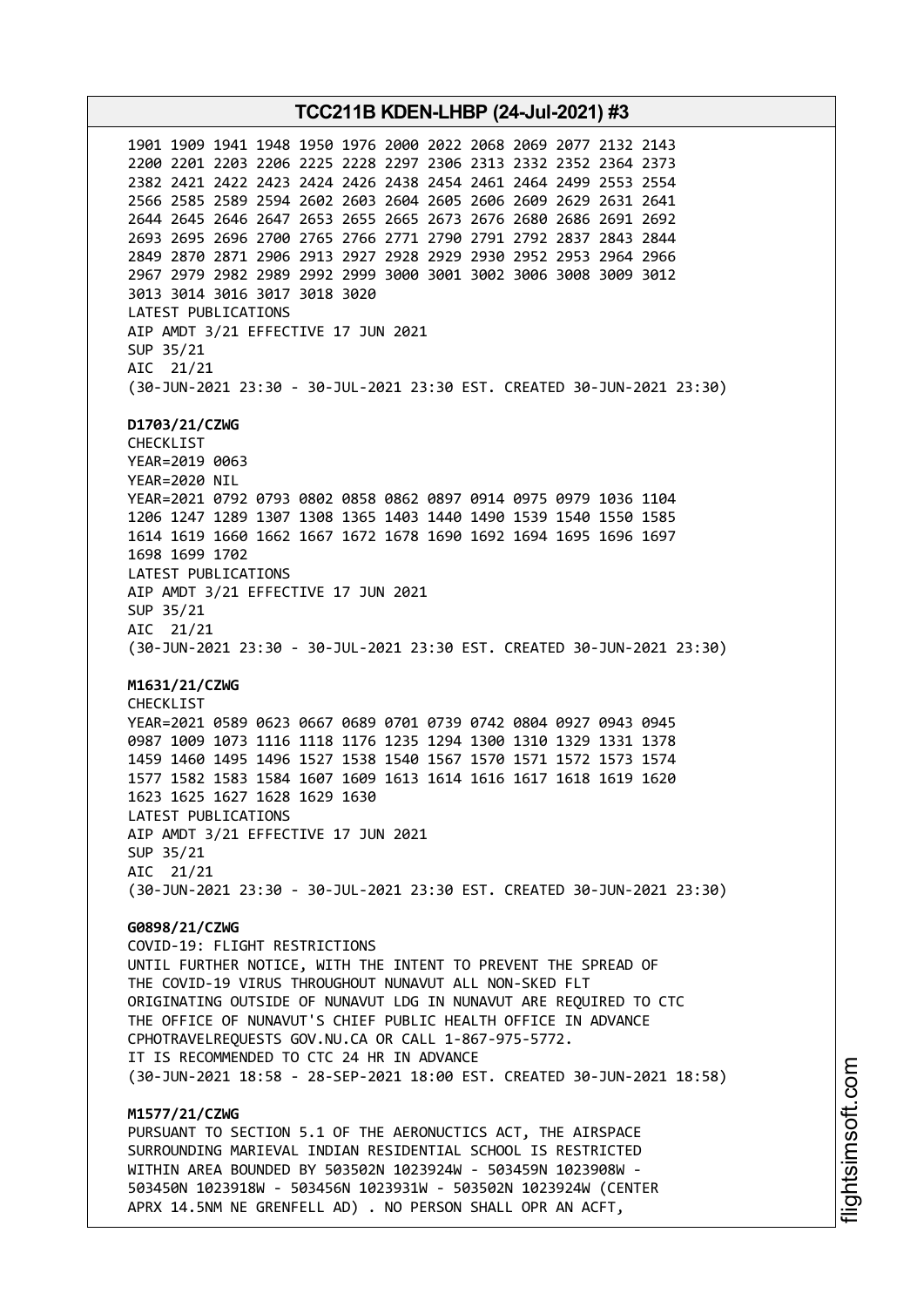INCLUDING REMOTELY PILOTED ACFT (RPA-DRONE) AND MODEL ACFT, WITHIN THE AREA DESCRIBED UNLESS THE FLT IS AUTH BY THE ADMIN NATION NAVIGATOR 639-205-7811. SFC-3000FT AMSL (25-JUN-2021 21:29 - 25-JUL-2021 23:59 EST. CREATED 25-JUN-2021 21:29)

# **M1574/21/CZWG**

ADVISORY AREA CYA407(M) SOUTHPORT ACT SFC-8000FT AMSL MON-FRI 1230-2230 (25-JUN-2021 18:39 - 30-JUL-2021 22:30. CREATED 25-JUN-2021 18:39)

### **M1573/21/CZWG**

BEECHY NDB BY 212KHZ U/S (25-JUN-2021 18:37 - 12-AUG-2021 23:59. CREATED 25-JUN-2021 18:37)

#### **M1572/21/CZWG**

ADVISORY AREA CYA413(M) SOUTHPORT ACT 5000FT AMSL-8000FT AMSL JUN 25 1840-2230, JUN 26-JUL 30 MON-FRI 1230-2230 (25-JUN-2021 18:40 - 30-JUL-2021 22:30. CREATED 25-JUN-2021 18:36)

# **G0798/21/CZWG**

WINNIPEG CENTRE PERIPHERAL STATION (PAL) 225.2MHZ AT KENORA U/S (18-JUN-2021 20:57 - 17-SEP-2021 23:59. CREATED 18-JUN-2021 20:57)

### **G0671/21/CZWG**

COVID-19: FLIGHT RESTRICTIONS UNTIL FURTHER NOTICE, WITH THE INTENT TO PREVENT THE SPREAD OF COVID-19 THROUGHOUT CANADA, AN OPERATOR OPERATING A FLIGHT BETWEEN TWO POINTS IN CANADA OR A FLIGHT TO CANADA MUST COMPLY WITH THE PROVISIONS OF THE INTERIM ORDER RESPECTING CERTAIN REQUIREMENTS FOR CIVIL AVIATION DUE TO COVID-19, ISSUED BY THE MINISTER OF TRANSPORT AND CURRENTLY IN FORCE. THIS INCLUDES A REQUIREMENT FOR PASSENGER FACE MASKS. OPERATORS ARE REQUIRED TO NOTIFY PASSENGERS OF THE LATEST MEASURES TO PREVENT THE SPREAD OF COVID-19 TAKEN BY THE TERRITORIAL AND PROVINCIAL GOVERNMENT WITH JURISDICTION AT THE DESTINATION AERODROME FOR THAT FLIGHT, OR BY THE FEDERAL GOVERNMENT. SFC-UNL

(03-JUN-2021 16:31 - 02-SEP-2021 16:00 EST. CREATED 03-JUN-2021 16:31)

#### **G0631/21/CZWG**

AIRSPACE SECURITY WARNING ISSUED BY THE DEPARTMENT OF TRANSPORT IN RESPONSE TO UNUSUAL EXCESSIVE MEASURES BY BELARUS POSING SERIOUS SAFETY AND SECURITY CONCERNS TO COMMERCIAL AVIATION. AIR OPERATORS AND OWNERS OF AIRCRAFT REGISTERED IN CANADA ARE ADVISED NOT TO ENTER MINSK (UMMV) FIR. (25-MAY-2021 20:42 - 25-AUG-2021 16:00. CREATED 25-MAY-2021 20:42)

# **D1036/21/CZWG**

BLASTING ACT WILL TAKE PLACE WITHIN 1NM RADIUS CENTRED ON 554122N 1033510W (APRX 3000FT BFR THR 23 AND 2090FT SE EXTENDED RCL SEABEE MINE AD) SFC-1000FT AGL (04-MAY-2021 23:00 - 04-AUG-2021 01:00. CREATED 04-MAY-2021 19:18)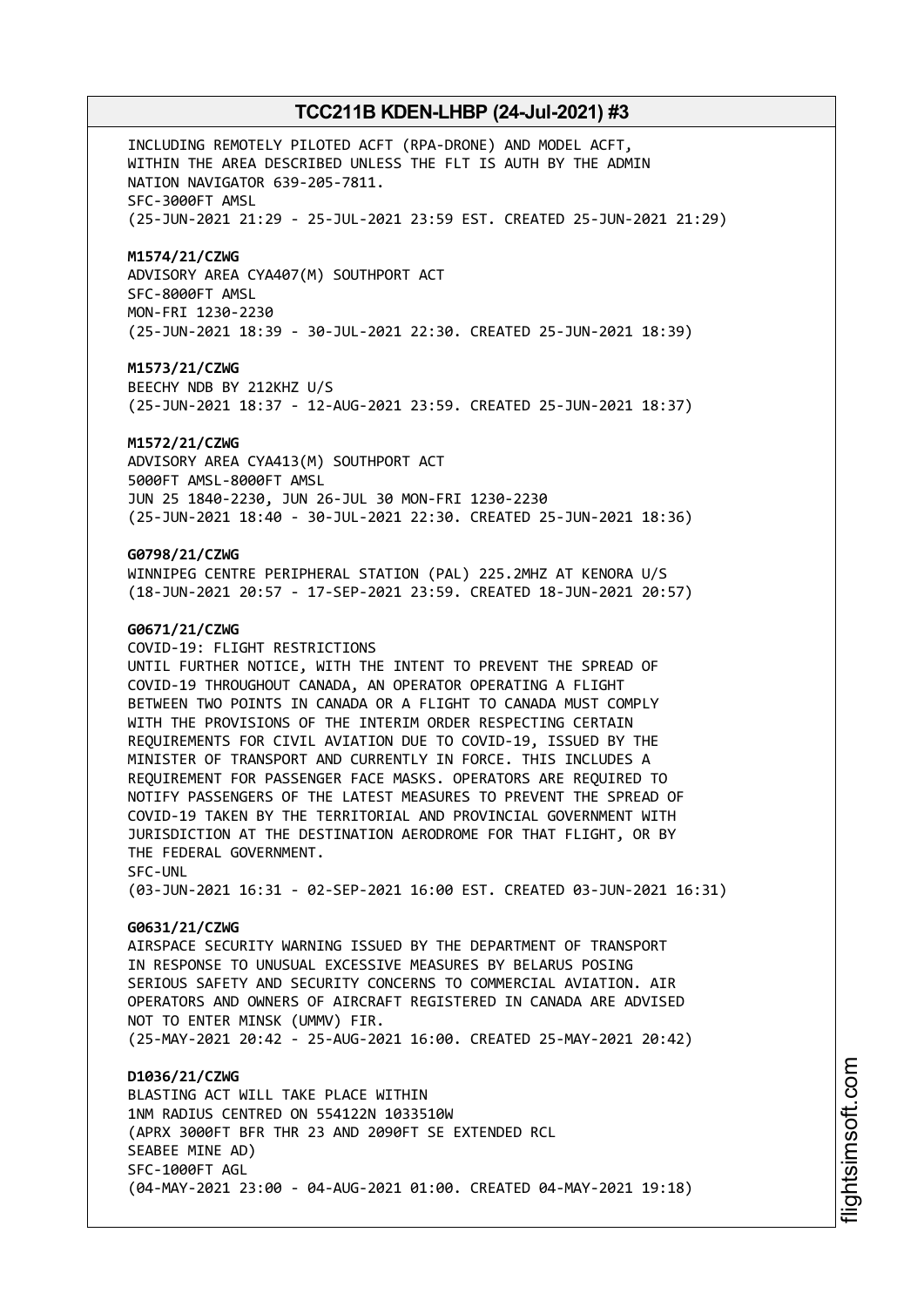# **G0491/21/CZWG** COVID 19: INFORMATION BORDER SVC ARE TEMPO SUSPENDED AT THE MAJORITY OF SMALL AIRPORTS ACROSS CANADA. FOR AN UPDATED LIST OF AUTH AIRPORTS OF ENTRY SEE THE LINK FOR OPEN PORTS OF ENTRY AT WWW.CBSA-ASFC.GC.CA/OFFICES (04-MAY-2021 12:44 - 03-AUG-2021 15:00 EST. CREATED 04-MAY-2021 12:44) ┌──────────────────────────────────────────────────────────────────────────────┐ │**CZUL (MONTREAL FIR/UIR)** │ └──────────────────────────────────────────────────────────────────────────────┘ **N2271/21/CZUL** ADVISORY AREA CYA524(S) HAWKESBURY ACT SFC-7000FT AMSL (24-JUL-2021 14:00 - 24-JUL-2021 23:30. CREATED 24-JUL-2021 13:50) **N2270/21/CZUL** ADVISORY AREA CYA528(S)(T) KEMPTVILLE ACT SFC TO BLW 4000FT AMSL SFC-4000FT AMSL (24-JUL-2021 13:45 - 25-JUL-2021 00:00. CREATED 24-JUL-2021 13:21) **N2269/21/CZUL** ADVISORY AREA CYA534(S) KARS ACT SFC TO BLW 2500FT AMSL SFC-2500FT AMSL (24-JUL-2021 13:45 - 25-JUL-2021 00:00. CREATED 24-JUL-2021 13:20) **H2253/21/CZUL** ADVISORY AREA CYA645(P) ST-ESPRIT ACT ABV 12500FT AMSL TO 16000FT AMSL 12500FT AMSL-16000FT AMSL (24-JUL-2021 12:00 - 25-JUL-2021 01:00. CREATED 24-JUL-2021 11:52) **H2252/21/CZUL** ADVISORY AREA CYA644(P) ST-ESPRIT ACT SFC-12500FT AMSL (24-JUL-2021 12:00 - 25-JUL-2021 01:00. CREATED 24-JUL-2021 11:46) **N2266/21/CZUL** ADVISORY AREA CYA633(P) JOLIETTE ACT ABV 12500FT AMSL TO 13500FT AMSL 12500FT AMSL-13500FT AMSL (24-JUL-2021 12:00 - 25-JUL-2021 01:00. CREATED 24-JUL-2021 11:41) **N2265/21/CZUL** ADVISORY AREA CYA632(P) JOLIETTE ACT SFC-12500FT AMSL (24-JUL-2021 12:00 - 25-JUL-2021 01:00. CREATED 24-JUL-2021 11:40) **G1116/21/CZUL** BLASTING ACT WILL TAKE PLACE WITHIN 0.22NM RADIUS CENTRED ON 551736N 0774312W (APRX 4240FT BFR THR 21 AND 7720FT SE EXTENDED RCL KUUJJUARAPIK AD) . SFC-636FT AGL (25-JUL-2021 21:00 - 25-JUL-2021 23:00. CREATED 24-JUL-2021 10:49) **H2242/21/CZUL**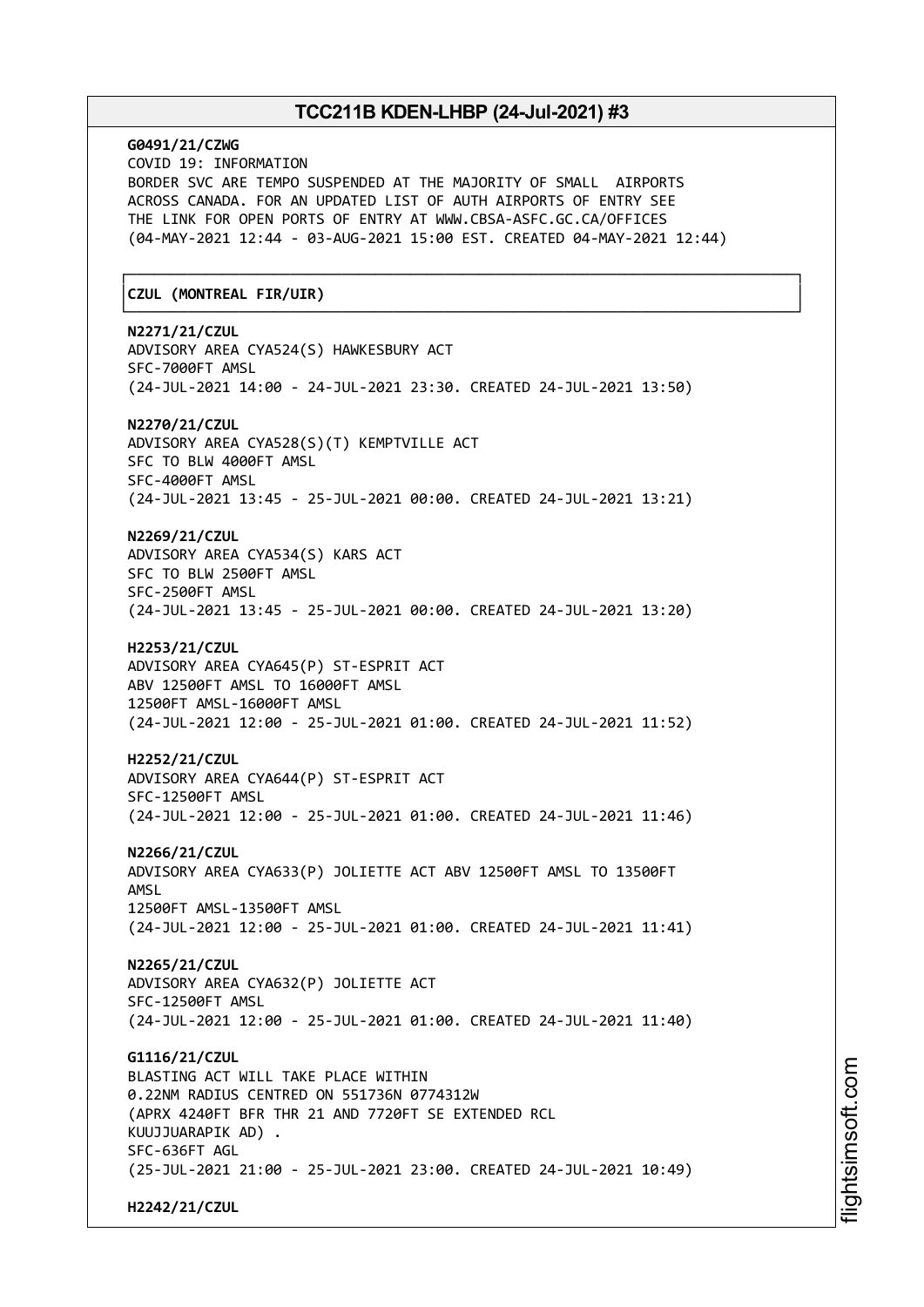COVID-19: CREWS/PASSENGERS REQUIREMENTS ALL FOREIGN MIL AND STATE ACFT WITH STOP OVERS IN CANADA TO CTC +OVERFLIGHT(AT)FORCES.GC.CA OR CALL (204) 227-7498 PRIOR TO FILING FLT PLAN SFC-UNL (23-JUL-2021 16:36 - 30-SEP-2021 04:00 EST. CREATED 23-JUL-2021 16:36) **H2236/21/CZUL** GPS INTERFERENCE EXER CENTERED ON 440854N 0753216W (APRX 30NM SE GANANOQUE(HELI)) 120NM RADIUS AT FL400-UNL 120NM RADIUS AT FL250 109NM RADIUS AT 10000FT AMSL 82NM RADIUS AT 4000FT AGL 32NM RADIUS AT 50FT AGL GNSS SIGNAL MAY BE PERIODICALLY INTERRUPTED. INFORM ATC OF ANY ADVERSE IMPACT. DAILY 1100-1700 (26-JUL-2021 11:00 - 30-JUL-2021 17:00. CREATED 23-JUL-2021 12:36) **G1105/21/CZUL** GPS INTERFERENCE EXER CENTERED ON 440854N 0753216W (APRX 30NM SE GANANOQUE(HELI)) 120NM RADIUS AT FL400-UNL 120NM RADIUS AT FL250 109NM RADIUS AT 10000FT AMSL 82NM RADIUS AT 4000FT AGL 32NM RADIUS AT 50FT AGL GNSS SIGNAL MAY BE PERIODICALLY INTERRUPTED. INFORM ATC OF ANY ADVERSE IMPACT. DAILY 1100-1700 (26-JUL-2021 11:00 - 30-JUL-2021 17:00. CREATED 23-JUL-2021 12:30) **N2252/21/CZUL** FIREWORKS ACT WILL TAKE PLACE WITHIN 328FT RADIUS CENTERED ON 451857N 0760300W (APRX 1.23NM W OTTAWA / CARP AD) SFC-525FT AMSL (25-JUL-2021 01:00 - 25-JUL-2021 02:00. CREATED 23-JUL-2021 12:09) **H2233/21/CZUL** V360 BTN YBC AND ML NDB NOT SUITABLE FOR VOR NAVIGATION (23-JUL-2021 09:56 - 22-OCT-2021 16:00 EST. CREATED 23-JUL-2021 09:56) **N2238/21/CZUL** FIREWORKS ACT WILL TAKE PLACE WITHIN 197FT RADIUS CENTRED ON 483141N 0672840W (APRX 16NM NNW CAUSAPSCAL AD) SFC-1027FT AMSL (25-JUL-2021 02:00 - 25-JUL-2021 02:30. CREATED 22-JUL-2021 12:04) **H2208/21/CZUL** FIREWORKS ACT WILL TAKE PLACE WITHIN 328FT RADIUS CENTRED ON 454059N 0735230W (APRX 2.3NM ESE MONTREAL (BELL) QC (HELI)). SFC-480FT AMSL DAILY 0045-0245 (24-JUL-2021 00:45 - 26-JUL-2021 02:45. CREATED 21-JUL-2021 12:08) **H2207/21/CZUL** J567 BTN YGL AND NM NDB NOT SUITABLE FOR VOR NAVIGATION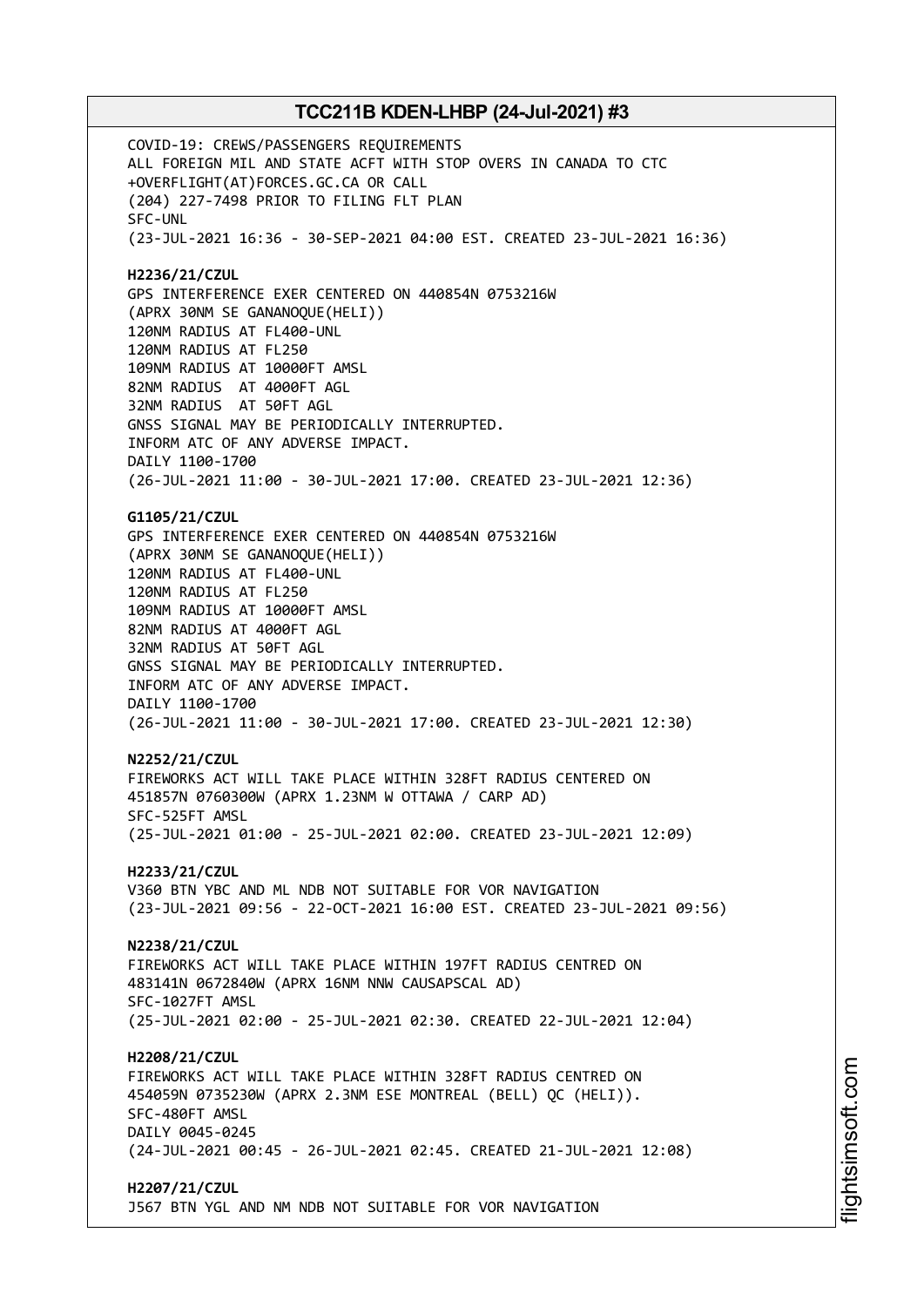(21-JUL-2021 11:39 - 20-OCT-2021 18:00 EST. CREATED 21-JUL-2021 11:39) **H2188/21/CZUL** COVID-19: FLIGHT RESTRICTIONS PURSUANT TO SECTION 5.1 OF THE AERONAUTICS ACT, THE MINISTER OF TRANSPORT IS OF THE OPINION IT IS NECESSARY FOR AVIATION SAFETY AND THE PROTECTION OF THE PUBLIC, TO PROHIBIT THE OPS OF ACFT INVOLVED IN SKED AND NON SKED INTL COMMERCIAL AIR SVC FM INDIA, FOR THE TRANSPORT OF PASSENGERS ON AN INBOUND FLT TO CANADA. THIS PROHIBITION FURTHER APPLIES TO OPS OF ACFT INVOLVED IN PRIVATE AND CHARTER AIR SVC. THIS PROHIBITION DOES NOT APPLY TO ACFT OPERATED IN THE FLW CIRCUMSTANCES: - CARGO FLT - MEDEVAC FLT - FERRY FLT - FLIGHT CREW REPATRIATION FLT - TECHNICAL STOPS WHERE PASSENGERS DO NOT DISEMBARK, OR - AT ALTERNATE AP IDENTIFIED IN A FLT PLAN TO ADDRESS WX, OR - ACFT SAFETY SITUATIONS, OR - FLT EN ROUTE TO CANADA AT THE TIME THIS NOTICE TAKES EFFECT - IN THE CASE WHERE SPECIAL AUTH HAS BEEN GRANTED BY TRANSPORT CANADA: 1-613-992-6853. SFC-UNL (19-JUL-2021 18:31 - 22-AUG-2021 03:59. CREATED 19-JUL-2021 18:31) **H2187/21/CZUL** COVID-19: FLIGHT RESTRICTIONS UNTIL FURTHER NOTICE, WITH THE INTENT TO PREVENT THE SPREAD OF COVID-19 THROUGHOUT CANADA, ALL COMMERCIAL AIR SVC, PRIVATE OPR (CAR SUBPART 604) AND FOREIGN BUSINESS AVIATION, THAT ARE TRANSPORTING PASSENGERS TO CANADA MUST COMPLY WITH THE PROVISIONS OF THE INTERIM ORDER RESPECTING CERTAIN REQUIREMENTS FOR CIVIL AVIATION DUE TO COVID-19, ISSUED BY THE MINISTER OF TRANSPORT AND CURRENTLY IN FORCE. THIS INCLUDES A REQUIREMENT PASSENGERS TO WEAR FACE MASKS AND PROVIDE EVIDENCE OF A NEGATIVE RESULT FOR A COVID-19 MOLECULAR TEST PRIOR TO BOARDING. IN ADDITION TO ABV, AND PURSUANT TO SECTION 5.1 OF THE AERONAUTICS ACT, ALL COMMERCIAL AIR SVC, PRIVATE OPR (CAR SUBPART 604) AND FOREIGN BUSINESS AVIATION, THAT ARE TRANSPORTING PASSENGERS TO CANADA MUST, FOR THE PURPOSE OF DISEMBARKING PASSENGERS, LAND AT ONE OF THE FOLLOWING AP: - AEROPORT INTL DE MONTREAL-TRUDEAU - CALGARY INTL AIRPORT - TORONTO-PEARSON INTL AIRPORT - VANCOUVER INTL AIRPORT THIS RESTRICTION DOES NOT APPLY TO ACFT OPERATED IN THE FLW CIRCUMSTANCES: - DIRECT FLT FM SAINT-PIERRE-ET-MIQUELON - MEDEVAC FLT - FERRY AND CREW REPATRIATION FLT - CARGO FLIGHTS CARRYING ONLY AIRCREW OR AIRLINE EMPLOYEES - TECHNICAL STOPS WHERE PASSENGERS DO NOT DISEMBARK - AT ALTERNATE AP IDENTIFIED IN A FLT PLAN TO ADDRESS WX - ACFT SAFETY SITUATIONS, OR

- IN THE CASE WHERE SPECIAL AUTH HAS BEEN GRANTED BY TRANSPORT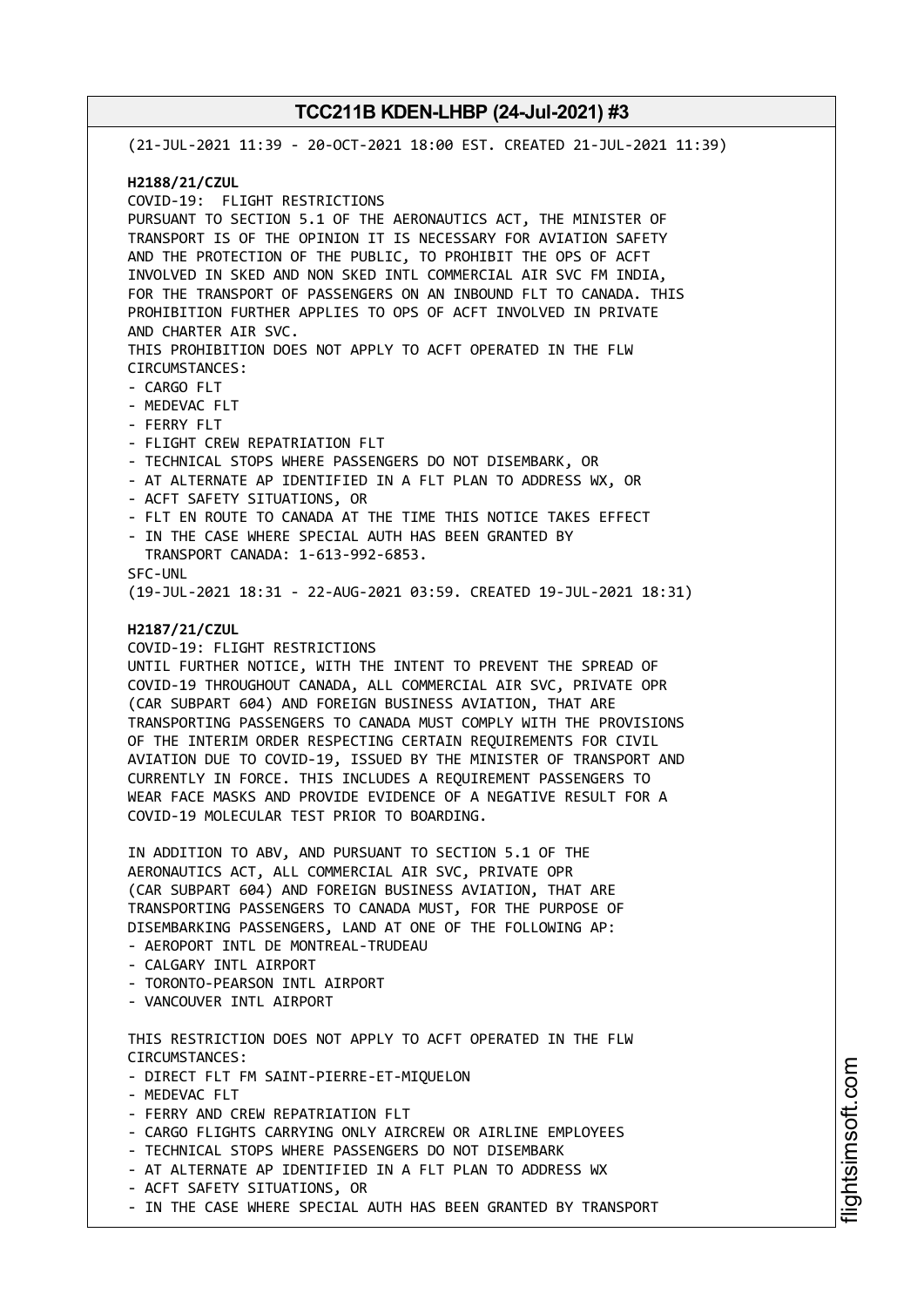CANADA: 1-888-857-4003. SFC-UNL (19-JUL-2021 16:00 - 09-AUG-2021 04:00. CREATED 19-JUL-2021 16:00)

# **N2155/21/CZUL**

BLASTING ACT WILL TAKE PLACE WITHIN 1150FT RADIUS CENTRE ON 582756N 0780434W (APRX 290FT BEYOND THR 07 AND 1810FT SOUTH RCL INUKJUAK AD) SFC-1150FT AGL DAILY 2200-0000 (17-JUL-2021 22:00 - 15-AUG-2021 00:00. CREATED 16-JUL-2021 12:53)

### **H2158/21/CZUL**

AMEND VFR NAV CHARTS (VNC): TORONTO (A5000 39TH EDITION) AND MONTREAL (A5002 32ND EDITION): MIL HELI LOW ALT TRANSIT ROUTES BTN PETAWAWA (CYWA), OTTAWA/DWYER HILL (CYDH), AND OTTAWA/MACDONALD-CARTIER INTL (CYOW) REFER TO AIP SUPP 40/21 (15-JUL-2021 12:36 - PERM. CREATED 15-JUL-2021 12:36)

# **G1034/21/CZUL**

AMEND VFR NAV CHARTS (VNC): TORONTO (A5000 39TH EDITION) AND MONTREAL (A5002 32ND EDITION): MIL HELI LOW ALT TRANSIT ROUTES BTN PETAWAWA (CYWA), OTTAWA/DWYER HILL (CYDH), AND OTTAWA/MACDONALD-CARTIER INTL (CYOW) REFER TO AIP SUPP 40/21 (15-JUL-2021 12:22 - PERM. CREATED 15-JUL-2021 12:22)

### **H2141/21/CZUL**

NOTICE OF TRIAL TO REMOVE FLT PLANNING REQUIREMENTS OF EASTBOUND NORTH AMERICAN RTE (NAR) SYSTEM:

ALL FLT OPR WITHIN THE NORTH ATLANTIC ORGANIZED TRACK STRUCTURE (OTS) ARE NOT REQUIRED TO FILE THE ASSOCIATED NAR LISTED ON THE DAILY ZBW NORTH ATLANTIC ADVISORY OR THE NAT OTS MESSAGE. ASSOCIATED NAR ARE REFERENCED UNDER THE (JFK DEP) SECTION OF THE ADVISORY.

DEP MUST STILL COMPLY WITH ANY DEP RTE, STRUCTURES, AND/OR RESTRICTIONS FM THE DEP AP. OPTIMIZED ROUTINGS CAN ONLY BEGIN FM POINTS WITHIN ZBW AIRSPACE, THE MONCTON FIR, OR BOTH. ONCE INSIDE ZBW AIRSPACE/MONCTON FIR, RANDOM ROUTINGS TO THE OEP ARE PERMITTED. FLT PATHS OF ACFT PARTICIPATING IN THE TRIAL MUST REMAIN AT OR NORTH OF A LINE VITOL-LOMPI. PLEASE REFER TO DAILY ZBW NORTH ATLANTIC ADVISORY FOR SPECIFIC INFO AND STATUS OF THIS TRIAL.

THIS TRIAL MAY BE DISCONTINUED AT ANY TIME, BASED ON OPR IMPACT.

DISPATCHERS SHALL INCLUDE (NO NARS EAST TRIAL) IN THE REMARKS SECTION OF FLT PLANS FOR PARTCIPATING ACFT.

FLT CREWS ARE EXPECTED TO CARRY APPLICABLE NAR DOCUMENTATION ON THE FLT DECK FOR ALL FLT, REGARDLESS IF PARTICIPATING IN THE TRIAL OR NOT. (14-JUL-2021 12:54 - 30-SEP-2021 23:59. CREATED 14-JUL-2021 12:55)

**N2121/21/CZUL**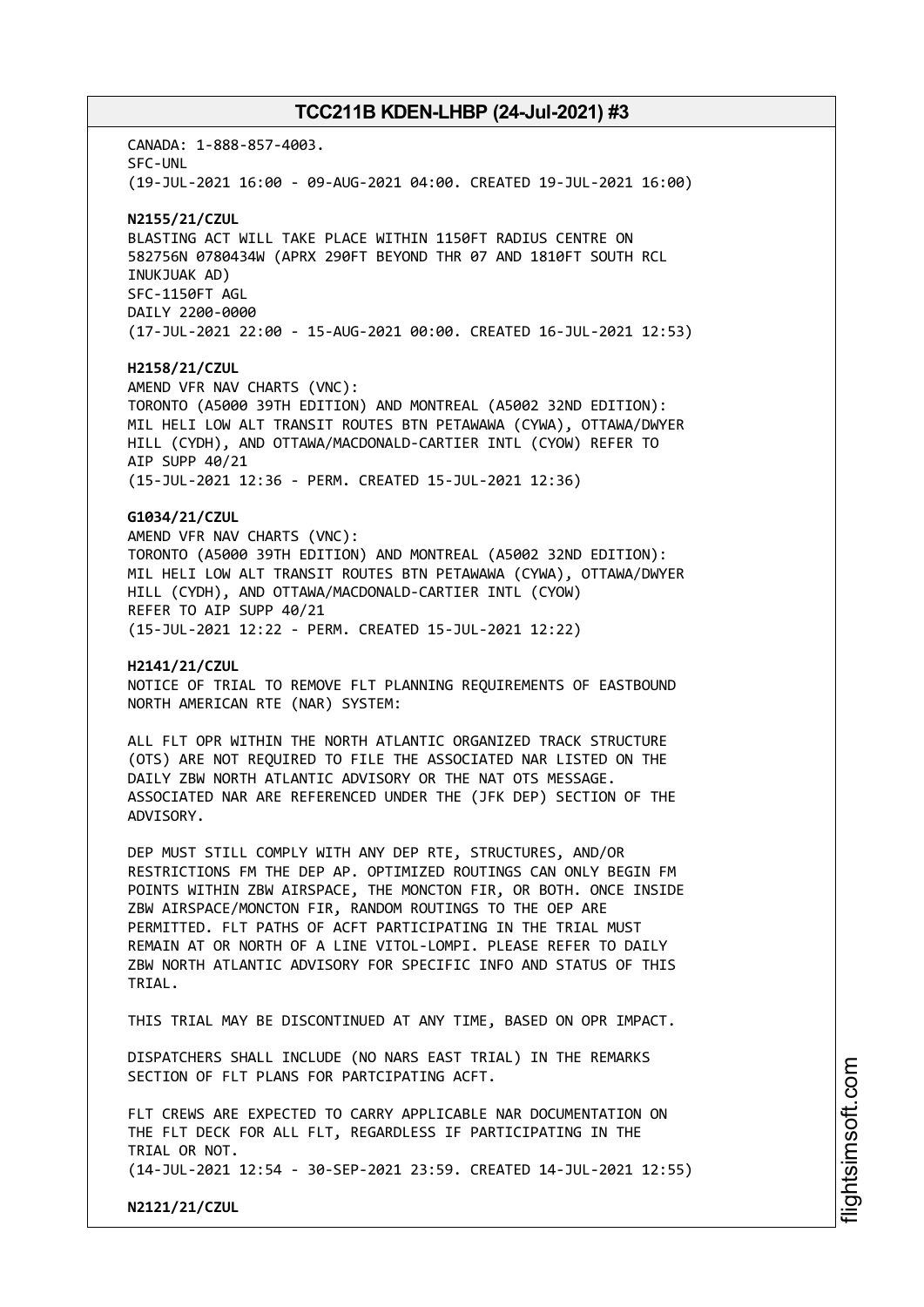BLASTING ACT WILL TAKE PLACE WITHIN 1640FT RADIUS CENTRED ON 583032N 780100W (APRX 3NM NE INUKJUAK AD) SFC TO 328FT AGL SFC-450FT AMSL (14-JUL-2021 12:44 - 13-OCT-2021 18:00 EST. CREATED 14-JUL-2021 12:44) **N2094/21/CZUL** V380 BTN YGP AND YZV: MEA/MOCA TO READ 6000 DAYLIGHT HRS (14-JUL-2021 11:00 - 13-AUG-2021 23:59. CREATED 12-JUL-2021 14:32) **N2093/21/CZUL** V382 BTN UBTEV AND YGP: MEA/MOCA TO READ 6000 DAYLIGHT HRS (14-JUL-2021 11:00 - 13-AUG-2021 23:59. CREATED 12-JUL-2021 14:28) **N2092/21/CZUL** AR3 BTN ME AND PN: MEA TO READ 6000 DAYLIGHT HRS (14-JUL-2021 11:00 - 13-AUG-2021 23:59. CREATED 12-JUL-2021 14:23) **N2091/21/CZUL** L715 BTN LEXEN AND YGP: MEA TO READ 6000 DAYLIGHT HRS (14-JUL-2021 11:00 - 13-AUG-2021 23:59. CREATED 12-JUL-2021 14:21) **N2036/21/CZUL** AMEND PUBLICATIONS: BLASTING ACT WILL TAKE PLACE 3281FT RADIUS CENTRED ON 550128N 0671659W (APRX 20NM NW SCHEFFERVILLE/SQUAW LAKE (WATER)). SFC TO 656FT AGL SFC-3084FT AMSL (09-JUL-2021 00:01 - PERM. CREATED 07-JUL-2021 13:59) **N2035/21/CZUL** AMEND PUBLICATIONS: BLASTING ACT WILL TAKE PLACE 3281FT RADIUS CENTRED ON 545909N 0671257W (APRX 17NM NW SCHEFFERVILLE/SQUAW LAKE (WATER) SFC TO 656FT AGL SFC-2756FT AMSL (09-JUL-2021 00:01 - PERM. CREATED 07-JUL-2021 13:52) **N2030/21/CZUL** PURSUANT TO SECTION 5.1 OF THE AERONAUTICS ACT, DUE DEP, ARR AND TRANSITION OF REMOTELY PILOTED ACFT (DRONE-RPAS) BASED AT GASPE (MICHEL-POULIOT) AD (CYGP) DOING WHALE MONITORING THE FLW AREAS ARE RESTRICTED: AREA MIKE: BOUNDED BY 4941N 6500W-4922N 6400W-4911N 6400W-4920N 6500W-4941N 6500W. AREA NOVEMBER: BOUNDED BY 4922N 6400W-4900N 6300W-4848N 6300W-4911N 6400W-4922N 6400W. AREA OSCAR: BOUNDED BY 4900N 6300W-4835N 6200W-4824N 6200W-4848N 6300W-4900N 6300W. NO PERSON SHALL OPR AN ACFT, INCLUDING A REMOTELY PILOTED ACFT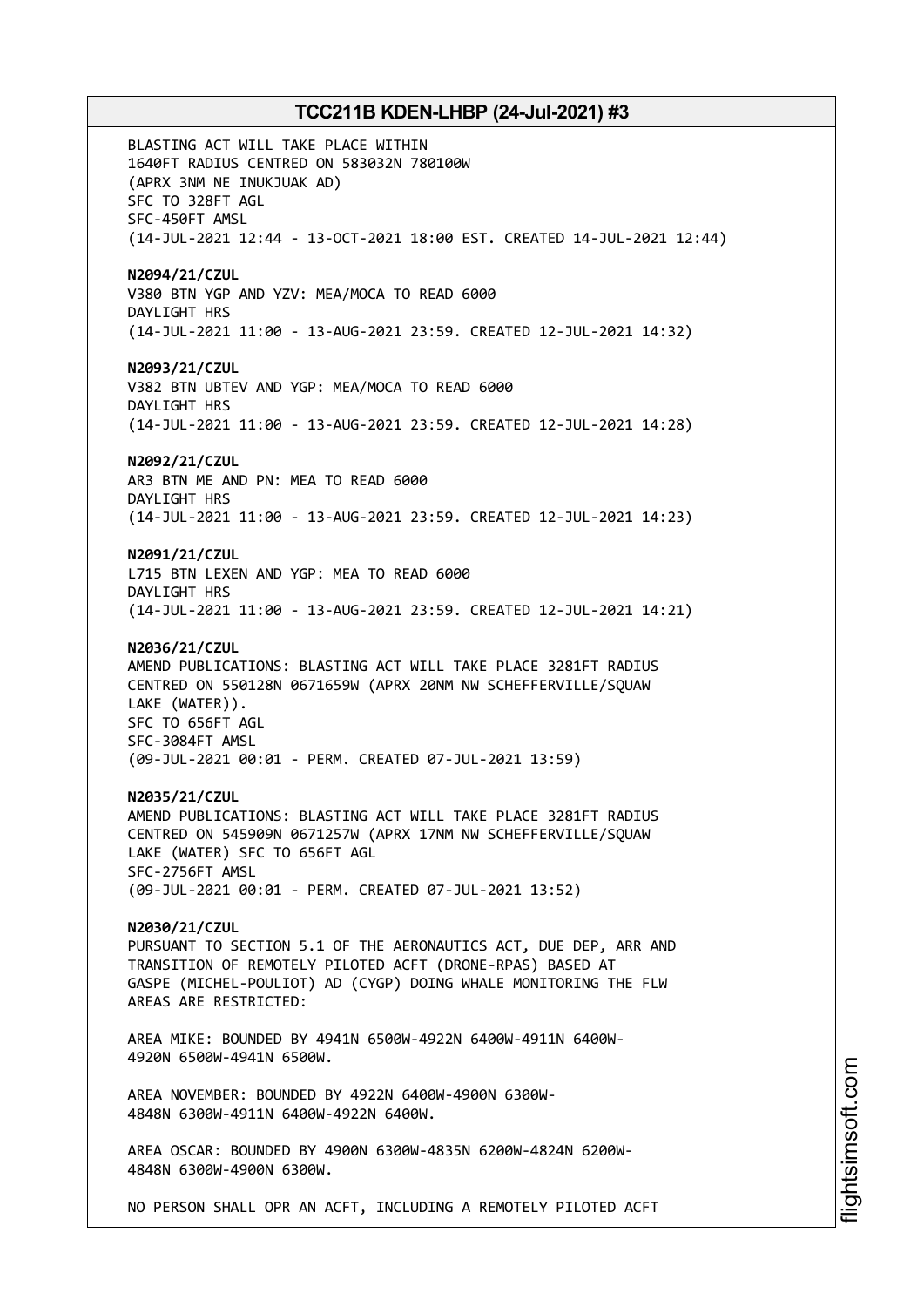(DRONE-RPA), WITHIN THE AREAS DESCRIBED UNLESS AUTH BY MONTREAL ACC 134.175 OR 1-800-633-1353 OR BY TRANSPORT CANADA ACFT SVC 613-324-1455. REF TO AIP SUP 31/21 1500FT AMSL-5000FT AMSL DAYLIGHT HRS (14-JUL-2021 11:00 - 13-AUG-2021 23:59. CREATED 07-JUL-2021 12:20)

**N2024/21/CZUL** PURSUANT TO SECTION 5.1 OF THE AERONAUTICS ACT, DUE DEP, ARR AND TRANSITION OF REMOTELY PILOTED AIRCRAFT (DRONE-RPAS) BASED AT GASPE (MICHEL-POULIOT) AD (CYGP) DOING WHALE MONITORING THE FLW AREA IS RESTRICTED:

AREA TANGO: BOUNDED BY 490742N 635118W -483027N 635045W-483023N 640000W-475000N 640000W-475000N 630000W-484800N 630000W-490742N 635118W. NO PERSON SHALL OPR AN ACFT, INCLUDING A REMOTELY PILOTED AIRCRAFT DRONE-RPAS), WITHIN THE AREA DESCRIBED UNLESS AUTH BY MONTREAL ACC 134.175 OR 1-800-633-1353 OR BY TRANSPORT CANADA ACFT SVC 613-324-1455.REF TO AIP SUP 31/21 1500FT AMSL-5000FT AMSL DAYLIGHT HRS (14-JUL-2021 11:00 - 13-AUG-2021 23:59. CREATED 06-JUL-2021 14:25)

**N2023/21/CZUL**

PURSUANT TO SECTION 5.1 OF THE AERONAUTICS ACT, DUE DEP, ARR AND TRANSITION OF REMOTELY PILOTED AIRCRAFT (DRONE-RPAS) BASED AT GASPE (MICHEL-POULIOT) AD (CYGP) DOING WHALE MONITORING THE FLW AREAS ARE RESTRICTED:

GASPE CTL ZONE AND TRANSITION AREA: 15NM RADIUS CENTRED ON 484631N 642843W (CYGP), EXCLUDING THE AREA SOUTH OF THE LINE BTN 484213N 644957W AND 484143N 640721W.

NORTH CORRIDOR: BOUNDED BY 490057N 643437W-490156N 643431W-490544N 643047W-491249N 641148W-491100N 640000W-490822N 635302W-485926N 641723W-490057N 643437W.

EAST CORRIDOR: BOUNDED BY 485146N 640733W-485155N 635104W-484157N 635055W-484147N 640718W-485146N 640733W.

NO PERSON SHALL OPR AN ACFT, INCLUDING A REMOTELY PILOTED **ATRCRAFT** (DRONE-RPAS), WITHIN THE AREAS DESCRIBED UNLESS AUTH BY MONTREAL ACC 134.175 OR 1-800-633-1353. REF TO AIP SUP 31/21 SFC-4000FT AMSL DAYLIGHT HRS (14-JUL-2021 11:00 - 13-AUG-2021 23:59. CREATED 06-JUL-2021 13:55)

# **N2021/21/CZUL**

PURSUANT TO SECTION 5.1 OF THE AERONAUTICS ACT, THE AIRSPACE WITHIN 5NM RADIUS CENTRED ON 484631N 642843W GASPE MICHEL-POULIOT AD) IS RESTRICTED DUE REMOTELY PILOTED AIRCRAFT (DRONE-RPAS) ACT. NO PERSON SHALL OPR AN ACFT, INCLUDING A REMOTELY PILOTED AIRCRAFT (DRONE-RPAS), WITHIN THE AREA DESCRIBED UNLESS AUTH BY MONTREAL ACC 134.175 OR 1-800-633-1353.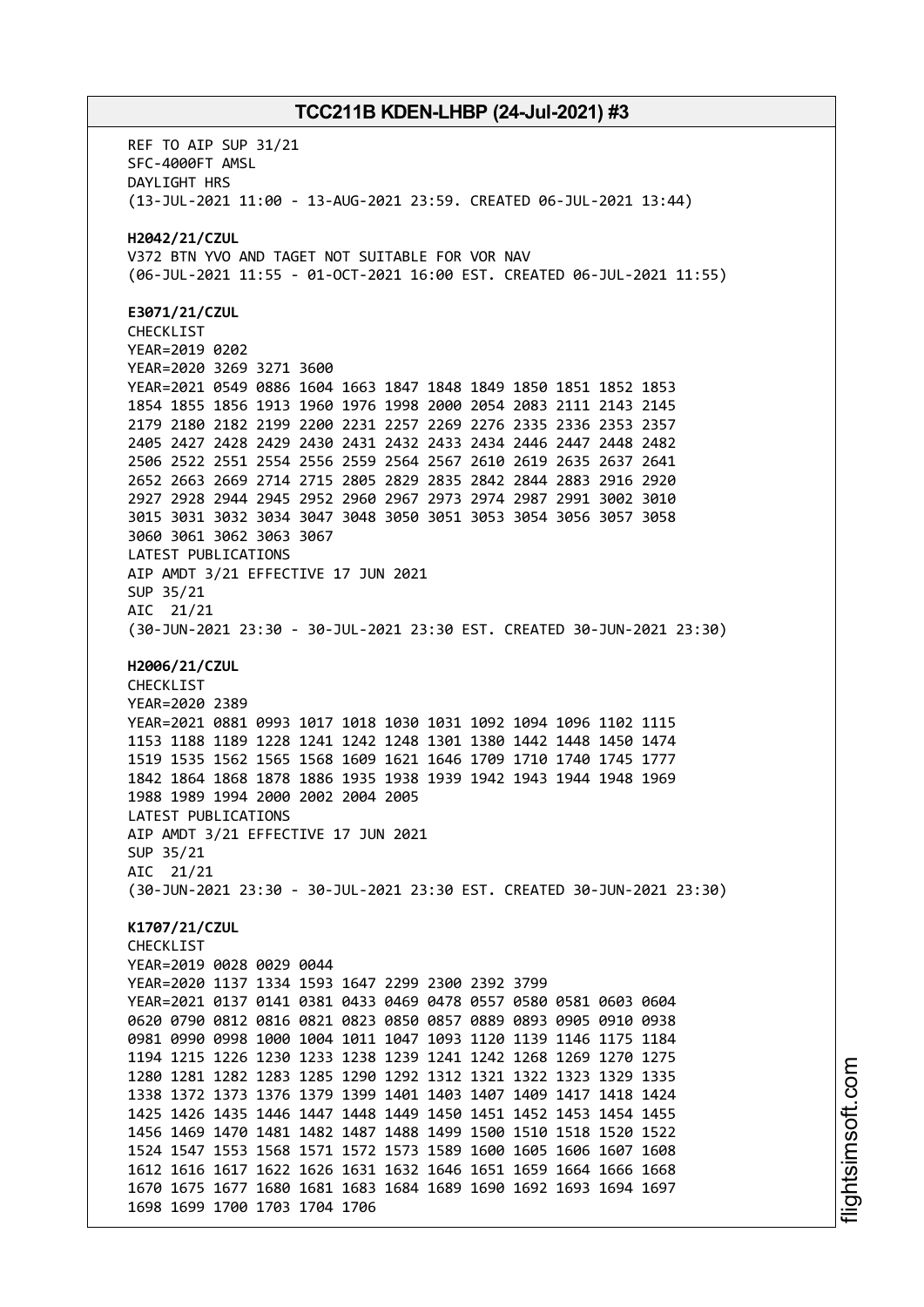LATEST PUBLICATIONS AIP AMDT 3/21 EFFECTIVE 17 JUN 2021 SUP 35/21 AIC 21/21 (30-JUN-2021 23:30 - 30-JUL-2021 23:30 EST. CREATED 30-JUN-2021 23:30) **H2004/21/CZUL** COVID-19: FLIGHT RESTRICTIONS UNTIL FURTHER NOTICE, WITH THE INTENT TO PREVENT THE SPREAD OF THE COVID-19 VIRUS THROUGHOUT NUNAVUT ALL NON-SKED FLT ORIGINATING OUTSIDE OF NUNAVUT LDG IN NUNAVUT ARE REQUIRED TO CTC THE OFFICE OF NUNAVUT'S CHIEF PUBLIC HEALTH OFFICE IN ADVANCE CPHOTRAVELREQUESTS GOV.NU.CA OR CALL 1-867-975-5772. IT IS RECOMMENDED TO CTC 24 HR IN ADVANCE (30-JUN-2021 20:30 - 29-SEP-2021 20:00 EST. CREATED 30-JUN-2021 20:30) **H1994/21/CZUL** PURSUANT TO SECTION 5.1 OF THE AERONAUTICS ACT, THE AIRSPACE WITHIN 0.5NM RADIUS CENTRED ON 453243N 734110W (BORDEAUX PRISON, APRX 5NM NE OF CYUL AD) IS RESTRICTED. NO PERSON SHALL OPR A REMOTELY PILOTED ACFT (RPAS, DRONE) WITHIN THE AREA DESCRIBED UNLESS AUTH BY THE DEPUTY DIRECTOR GENERAL OF SECURITY, CORRECTIONAL SERVICES AT 514-864-8010 EXT 50502 OR EMAIL: SOUTIEN-DGAS(A)MSP.GOUV.QC.CA. SFC-1100FT AMSL (29-JUN-2021 19:42 - 27-SEP-2021 23:59 EST. CREATED 29-JUN-2021 19:42) **N1910/21/CZUL** AMEND PUBLICATIONS: V487: BTN YVO AND YMW: MEA TO READ 13000 INSTEAD OF 7000. (28-JUN-2021 14:23 - PERM. CREATED 28-JUN-2021 14:23) **H1969/21/CZUL** AMEND PUBLICATIONS: J542: BTN YVO AND VBS: MEA TO READ 20000 (28-JUN-2021 12:02 - PERM. CREATED 28-JUN-2021 12:02) **N1853/21/CZUL** BLASTING ACT WILL TAKE PLACE 0.1NM RADIUS CENTRED ON 600220N 0771737W (APRX 1320FT BFR THR 01 AND 2150FT WEST EXTENDED RCL AT PUVIRNITUQ AD) SFC-150FT AGL DAILY 1130-2030 (25-JUN-2021 11:30 - 05-AUG-2021 20:30. CREATED 24-JUN-2021 21:14) **N1680/21/CZUL** VAL-D'OR VOR/DME YVO 113.7MHZ/CH84X UNMONITORED (18-JUN-2021 12:28 - 29-JUL-2021 23:59. CREATED 18-JUN-2021 12:28) **H1646/21/CZUL** AMEND PUBLICATIONS: BLASTING WILL TAKE PLACE WITHIN 1640FT RADIUS CENTRED ON 634556N 683321W (APRX 1980FT BEYOND THR 16 AND 2330FT EAST RCL IQALUIT AD) , 164FT AGL, 446FT AMSL SFC-446FT AMSL (12-JUN-2021 02:37 - PERM. CREATED 12-JUN-2021 02:37) **H1568/21/CZUL**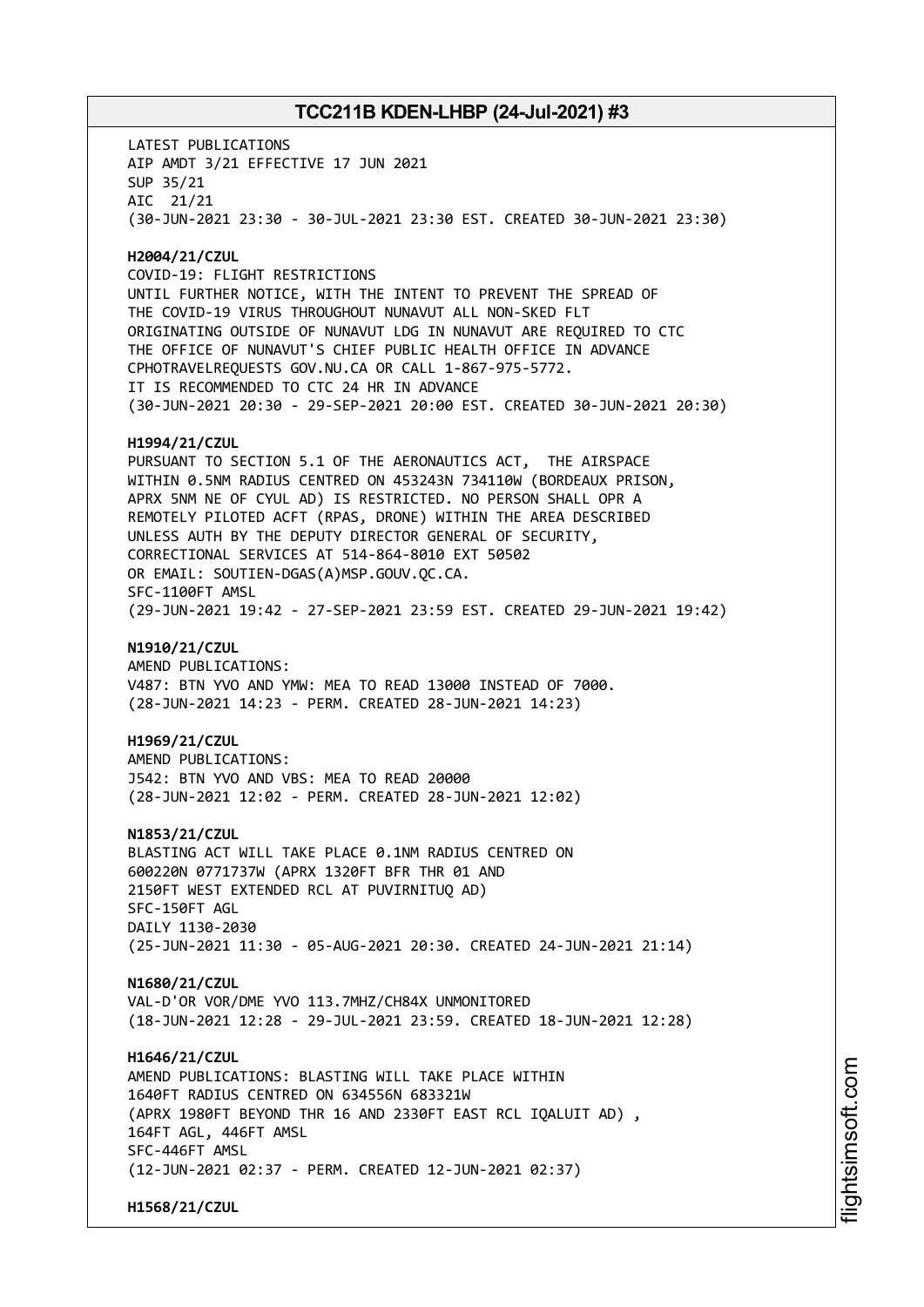AMEND PUBLICATIONS: MONTREAL CENTRE: BREVOORT PERIPHERAL STATION (PAL) FREQ 132.025 TO READ: (BLW FL290) 0730-2330Z (DT 0630-2230Z) O/T GANDER CENTRE CLNC DEL (07-JUN-2021 14:56 - PERM. CREATED 07-JUN-2021 14:56)

#### **H1519/21/CZUL**

COVID-19: FLIGHT RESTRICTIONS

UNTIL FURTHER NOTICE, WITH THE INTENT TO PREVENT THE SPREAD OF COVID-19 THROUGHOUT CANADA, AN OPERATOR OPERATING A FLIGHT BETWEEN TWO POINTS IN CANADA OR A FLIGHT TO CANADA MUST COMPLY WITH THE PROVISIONS OF THE INTERIM ORDER RESPECTING CERTAIN REQUIREMENTS FOR CIVIL AVIATION DUE TO COVID-19, ISSUED BY THE MINISTER OF TRANSPORT AND CURRENTLY IN FORCE. THIS INCLUDES A REQUIREMENT FOR PASSENGER FACE MASKS. OPERATORS ARE REQUIRED TO NOTIFY PASSENGERS OF THE LATEST MEASURES TO PREVENT THE SPREAD OF COVID-19 TAKEN BY THE TERRITORIAL AND PROVINCIAL GOVERNMENT WITH JURISDICTION AT THE DESTINATION AERODROME FOR THAT FLIGHT, OR BY THE FEDERAL GOVERNMENT. SFC-UNL (03-JUN-2021 16:32 - 02-SEP-2021 16:00 EST. CREATED 03-JUN-2021 16:32)

#### **H1380/21/CZUL**

AIRSPACE SECURITY WARNING ISSUED BY THE DEPARTMENT OF TRANSPORT IN RESPONSE TO UNUSUAL EXCESSIVE MEASURES BY BELARUS POSING SERIOUS SAFETY AND SECURITY CONCERNS TO COMMERCIAL AVIATION. AIR OPERATORS AND OWNERS OF AIRCRAFT REGISTERED IN CANADA ARE ADVISED NOT TO ENTER MINSK (UMMV) FIR. (25-MAY-2021 20:46 - 25-AUG-2021 16:00. CREATED 25-MAY-2021 20:46)

#### **N1359/21/CZUL**

BLASTING ACT WILL TAKE PLACE 0.1 NM RADIUS CENTRED ON 621100N 0754041W (APRX 2333FT NNW SALLUIT AD) SFC TO 50FT AGL FL000-855FT AMSL MAY 24 2201-0000, MAY 25 1800-2000 2200-0000, MAY 26-AUG 03 1500-1700 2200-0000 (24-MAY-2021 22:01 - 03-AUG-2021 00:00. CREATED 24-MAY-2021 22:01)

#### **H1301/21/CZUL**

INTENSIVE REMOTELY PILOTED ACFT (RPAS, DRONE) ACT WITHIN 0.5NM RADIUS CENTERED ON 454855N 731953W (APRX 12NM S JOLIETEE/ST-THOMAS AD) NON PARTICIPATING ACFT REQUESTED TO REMAIN CLR. SFC-500FT AMSL (19-MAY-2021 18:16 - 18-AUG-2021 23:59 EST. CREATED 19-MAY-2021 18:16)

#### **H1241/21/CZUL**

RESTRICTED AREA CYR666 BAGOTVILLE ACT ABV FL310 TO UNL (15-MAY-2021 14:00 - 14-AUG-2021 20:00. CREATED 14-MAY-2021 17:10)

FL310-UNL MON-FRI 1300-2300, SAT-SUN AND HOL 1400-2000

# **H1242/21/CZUL** RESTRICTED AREA CYR665 BAGOTVILLE ACT

ABV FL310 TO UNL FL310-UNL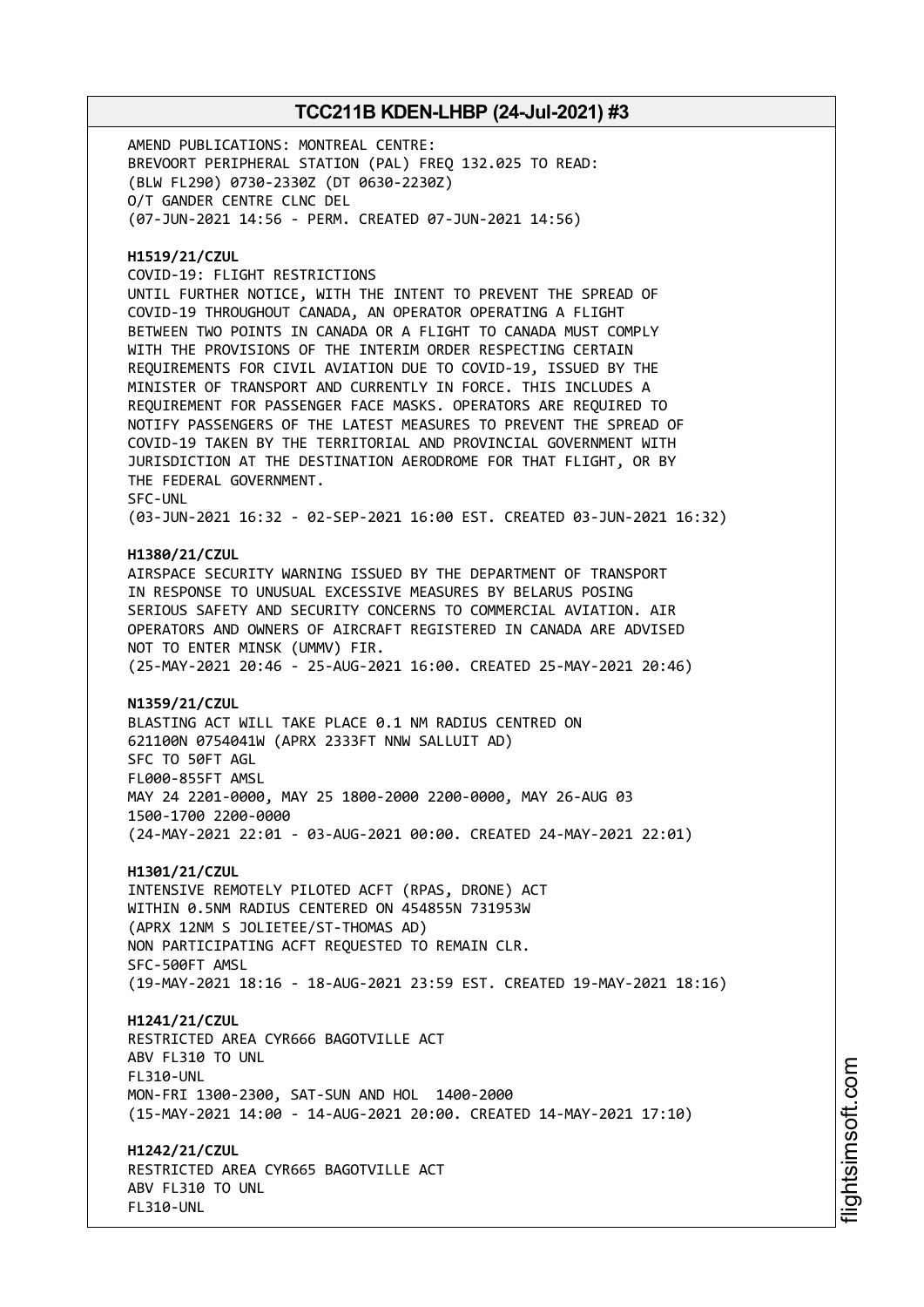MON-FRI 1300-2300 EXC HOL (17-MAY-2021 13:00 - 13-AUG-2021 23:00. CREATED 14-MAY-2021 17:10) **H1188/21/CZUL** GANDER CENTRE PERIPHERAL STATION (PAL) 123.75MHZ AT SAGLEK U/S (09-MAY-2021 23:48 - 31-JUL-2021 18:30. CREATED 09-MAY-2021 23:48) **N1140/21/CZUL** BLASTING ACT WILL TAKE PLACE WITHIN AREA BOUNDED BY 474531N 0692304W - 474146N 0691446W - 474156N 0690441N - 474037N 0685929W - 473900N 0690046W - 474104N 0690808W - 474531N 0692304W (CENTRE APRX 17NM ESE RIVIERE-DU-LOUP AD) SFC TO 394FT AGL SFC-997FT AMSL MON-FRI 1100-2300 (04-MAY-2021 15:45 - 28-JUL-2021 23:00. CREATED 04-MAY-2021 15:40) **N1139/21/CZUL** BLASTING ACT WILL TAKE PLACE WITHIN AREA BOUNDED BY 474615N 692804W-474711N 692715W-474531N 692304W-474458N 692510W-474615N 692804W (CENTRE APRX 6NM E RIVIERE-DU-LOUP AD) SFC TO 394FT AGL SFC-997FT AMSL MON-FRI 1100-2300 (04-MAY-2021 14:45 - 28-JUL-2021 23:00. CREATED 04-MAY-2021 14:37) **H1102/21/CZUL** COVID 19: INFORMATION BORDER SVC ARE TEMPO SUSPENDED AT THE MAJORITY OF SMALL AIRPORTS ACROSS CANADA. FOR AN UPDATED LIST OF AUTH AIRPORTS OF ENTRY SEE THE LINK FOR OPEN PORTS OF ENTRY AT WWW.CBSA-ASFC.GC.CA/OFFICES (04-MAY-2021 12:44 - 03-AUG-2021 15:00 EST. CREATED 04-MAY-2021 12:44) **H1094/21/CZUL** COVID-19: FLIGHT RESTRICTIONS THE PROVINCE OF NEW BRUNSWICK HAS ENACTED THE MANDATORY ORDER ISSUED UNDER THE STATE OF EMERG ISSUED BY THE MINISTER OF PUBLIC SAFETY WHICH IMPOSES RESTRICTIONS AND REQUIREMENTS TO ALL TRAVELERS ENTERING NEW BRUNSWICK. PILOTS INTENDED TO TRAVEL TO NEW BRUNSWICK MUST CONSULT THE FOLLOWING LINKS FOR MORE INFO. HTTPS://WWW2.GNB.CA/CONTENT/GNB/EN/CORPORATE/PROMO/TRAVEL-REGISTRA TION.HTML HTTPS://WWW2.GNB.CA/CONTENT/DAM/GNB/CORPORATE/PDF/EMERGENCYURGENCE 19.PDF THE NOTAM EXCLUDES ALL EMERG RELIEF FLT (MEDEVAC, POLICE OPS, FIREFIGHTING, ETC.) AS WELL AS FLT LDG IN NEW BRUNSWICK AS A RESULT OF AN IN-FLIGHT EMERG OR A DIVERSION DUE TO ACTUAL MET OR AP COND PREVENTING IT TO LAND AT ITS INTENDED DEST

(03-MAY-2021 17:51 - 03-AUG-2021 17:00 EST. CREATED 03-MAY-2021 17:51)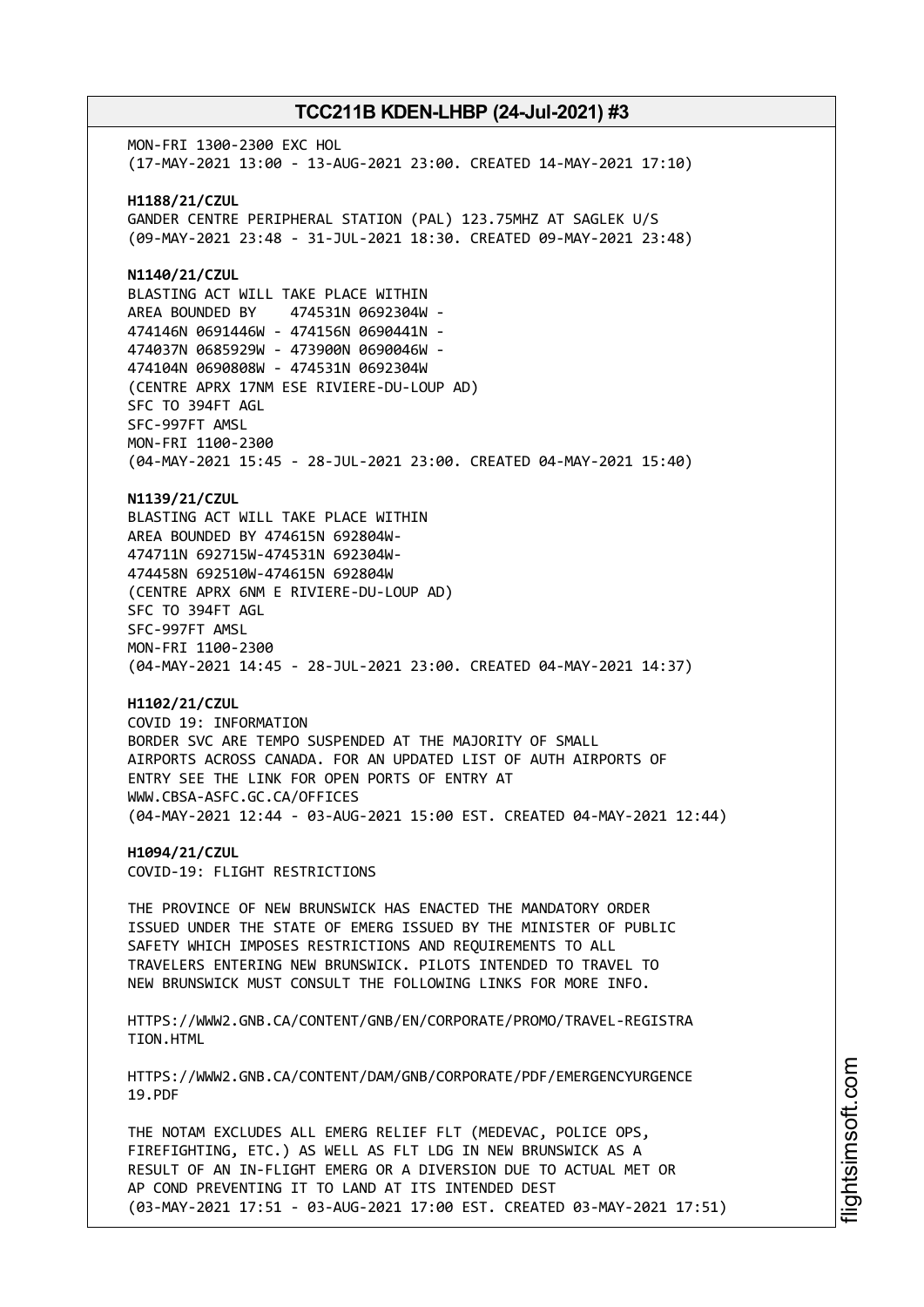┌──────────────────────────────────────────────────────────────────────────────┐

**N3944/20/CZUL** AMEND AIR5002 (MONTREAL VFR NAV CHART): RESTRICTED AIRSPACE 3NM W OF CSC3 TO READ CYR618 INSTEAD OF CYA618 SFC-900FT AMSL (19-DEC-2020 13:11 - PERM. CREATED 19-DEC-2020 13:11)

**N2348/20/CZUL** AMEND PUBLICATIONS: MULT BLASTING ACT WILL TAKE PLACE WITHIN 3293FT RADIUS CENTRED ON 550431N 671745W (APRX 23NM NNW SCHEFFERVILLE/SQUAW LAKE (WATER)). SFC TO 984FT AGL DAILY 1000-0000 (DT 1100-0100) SFC-3739FT AMSL (14-AUG-2020 10:00 - PERM. CREATED 13-AUG-2020 13:16)

#### │**CZQX (GANDER OCEANIC FIR/UIR)** │

└──────────────────────────────────────────────────────────────────────────────┘ **H2242/21/CZQX** COVID-19: CREWS/PASSENGERS REQUIREMENTS ALL FOREIGN MIL AND STATE ACFT WITH STOP OVERS IN CANADA TO CTC +OVERFLIGHT(AT)FORCES.GC.CA OR CALL (204) 227-7498 PRIOR TO FILING FLT PLAN SFC-UNL (23-JUL-2021 16:36 - 30-SEP-2021 04:00 EST. CREATED 23-JUL-2021 16:36) **H2188/21/CZQX** COVID-19: FLIGHT RESTRICTIONS PURSUANT TO SECTION 5.1 OF THE AERONAUTICS ACT, THE MINISTER OF TRANSPORT IS OF THE OPINION IT IS NECESSARY FOR AVIATION SAFETY AND THE PROTECTION OF THE PUBLIC, TO PROHIBIT THE OPS OF ACFT INVOLVED IN SKED AND NON SKED INTL COMMERCIAL AIR SVC FM INDIA, FOR THE TRANSPORT OF PASSENGERS ON AN INBOUND FLT TO CANADA. THIS PROHIBITION FURTHER APPLIES TO OPS OF ACFT INVOLVED IN PRIVATE AND CHARTER AIR SVC. THIS PROHIBITION DOES NOT APPLY TO ACFT OPERATED IN THE FLW CIRCUMSTANCES: - CARGO FLT - MEDEVAC FLT - FERRY FLT - FLIGHT CREW REPATRIATION FLT - TECHNICAL STOPS WHERE PASSENGERS DO NOT DISEMBARK, OR - AT ALTERNATE AP IDENTIFIED IN A FLT PLAN TO ADDRESS WX, OR - ACFT SAFETY SITUATIONS, OR - FLT EN ROUTE TO CANADA AT THE TIME THIS NOTICE TAKES EFFECT IN THE CASE WHERE SPECIAL AUTH HAS BEEN GRANTED BY TRANSPORT CANADA: 1-613-992-6853. SFC-UNL (19-JUL-2021 18:31 - 22-AUG-2021 03:59. CREATED 19-JUL-2021 18:31) **H2187/21/CZQX** COVID-19: FLIGHT RESTRICTIONS UNTIL FURTHER NOTICE, WITH THE INTENT TO PREVENT THE SPREAD OF COVID-19 THROUGHOUT CANADA, ALL COMMERCIAL AIR SVC, PRIVATE OPR (CAR SUBPART 604) AND FOREIGN BUSINESS AVIATION, THAT ARE TRANSPORTING PASSENGERS TO CANADA MUST COMPLY WITH THE PROVISIONS OF THE INTERIM ORDER RESPECTING CERTAIN REQUIREMENTS FOR CIVIL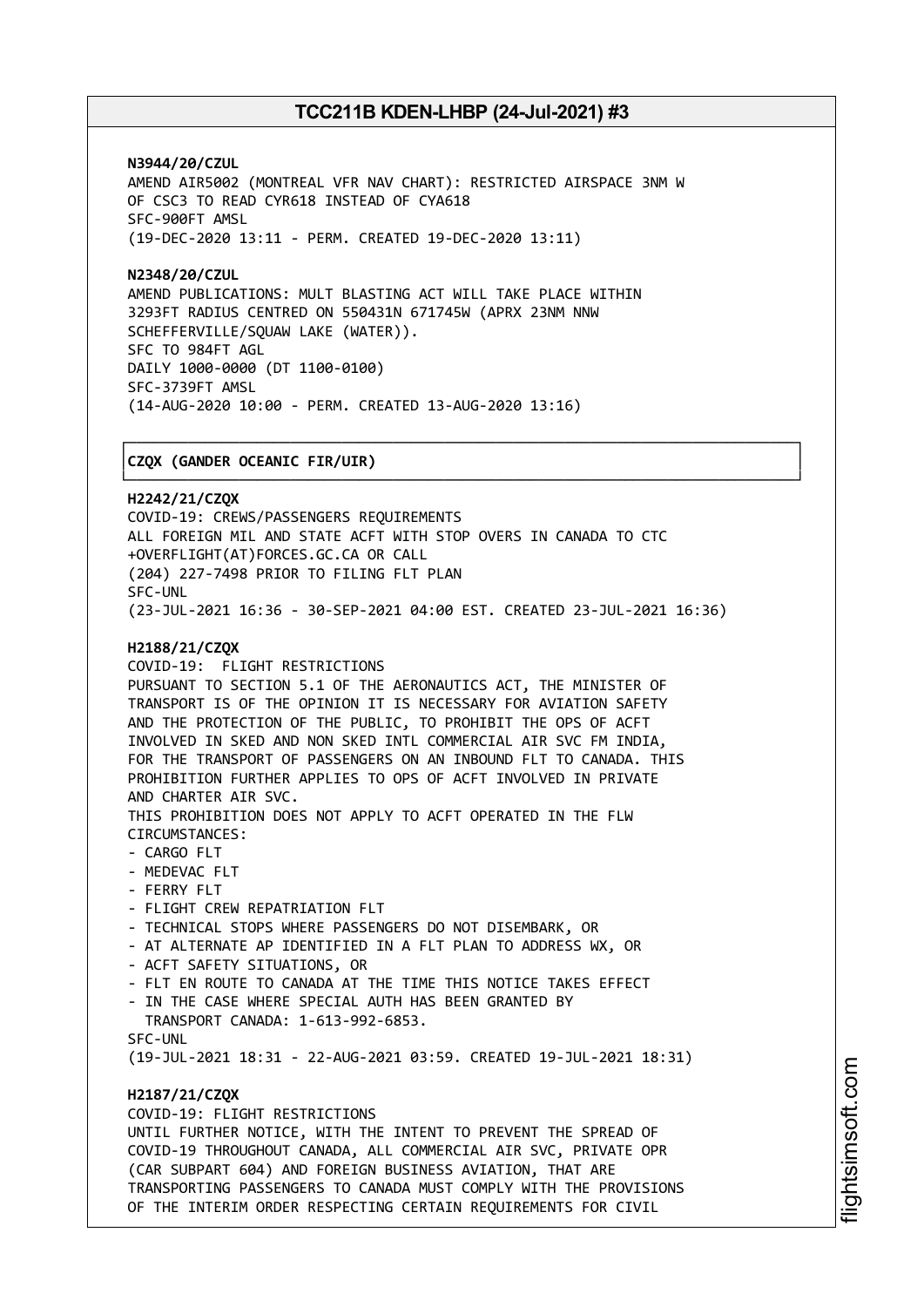AVIATION DUE TO COVID-19, ISSUED BY THE MINISTER OF TRANSPORT AND CURRENTLY IN FORCE. THIS INCLUDES A REQUIREMENT PASSENGERS TO WEAR FACE MASKS AND PROVIDE EVIDENCE OF A NEGATIVE RESULT FOR A COVID-19 MOLECULAR TEST PRIOR TO BOARDING. IN ADDITION TO ABV, AND PURSUANT TO SECTION 5.1 OF THE AERONAUTICS ACT, ALL COMMERCIAL AIR SVC, PRIVATE OPR (CAR SUBPART 604) AND FOREIGN BUSINESS AVIATION, THAT ARE TRANSPORTING PASSENGERS TO CANADA MUST, FOR THE PURPOSE OF DISEMBARKING PASSENGERS, LAND AT ONE OF THE FOLLOWING AP: - AEROPORT INTL DE MONTREAL-TRUDEAU - CALGARY INTL AIRPORT - TORONTO-PEARSON INTL AIRPORT - VANCOUVER INTL AIRPORT THIS RESTRICTION DOES NOT APPLY TO ACFT OPERATED IN THE FLW CIRCUMSTANCES: - DIRECT FLT FM SAINT-PIERRE-ET-MIQUELON - MEDEVAC FLT - FERRY AND CREW REPATRIATION FLT - CARGO FLIGHTS CARRYING ONLY AIRCREW OR AIRLINE EMPLOYEES - TECHNICAL STOPS WHERE PASSENGERS DO NOT DISEMBARK - AT ALTERNATE AP IDENTIFIED IN A FLT PLAN TO ADDRESS WX - ACFT SAFETY SITUATIONS, OR - IN THE CASE WHERE SPECIAL AUTH HAS BEEN GRANTED BY TRANSPORT CANADA: 1-888-857-4003. SFC-UNL (19-JUL-2021 16:00 - 09-AUG-2021 04:00. CREATED 19-JUL-2021 16:00) **H2181/21/CZQX** ST. JOHN'S SSR U/S. FLT WITHIN 200NM RADIUS CENTRED ON 473900N 0524825W WITHIN GANDER CTA MAY BE DENIED ROUTING AND/OR ALT REQUESTS. POSSIBLE DLA OF UP TO 15 MIN FOR ARR/DEP AT ST. JOHN'S INTL AD. (19-JUL-2021 13:04 - 30-AUG-2021 23:59. CREATED 19-JUL-2021 13:04) **H2179/21/CZQX** ST. JOHN'S PSR U/S. FLT WITHIN 40NM RADIUS CENTRED ON 473900N 0524825W, 12500FT AMSL AND BLW, WILL NOT BE PROVIDED NON-TRANSPONDER EQUIPPED ACFT INFO (19-JUL-2021 09:48 - 31-AUG-2021 23:59 EST. CREATED 19-JUL-2021 09:48) **H2141/21/CZQX** NOTICE OF TRIAL TO REMOVE FLT PLANNING REQUIREMENTS OF EASTBOUND NORTH AMERICAN RTE (NAR) SYSTEM: ALL FLT OPR WITHIN THE NORTH ATLANTIC ORGANIZED TRACK STRUCTURE (OTS) ARE NOT REQUIRED TO FILE THE ASSOCIATED NAR LISTED ON THE DAILY ZBW NORTH ATLANTIC ADVISORY OR THE NAT OTS MESSAGE. ASSOCIATED NAR ARE REFERENCED UNDER THE (JFK DEP) SECTION OF THE ADVISORY. DEP MUST STILL COMPLY WITH ANY DEP RTE, STRUCTURES, AND/OR RESTRICTIONS FM THE DEP AP. OPTIMIZED ROUTINGS CAN ONLY BEGIN FM POINTS WITHIN ZBW AIRSPACE, THE MONCTON FIR, OR BOTH. ONCE INSIDE ZBW AIRSPACE/MONCTON FIR, RANDOM ROUTINGS TO THE OEP ARE PERMITTED. FLT PATHS OF ACFT PARTICIPATING IN THE TRIAL MUST

REMAIN AT OR NORTH OF A LINE VITOL-LOMPI. PLEASE REFER TO DAILY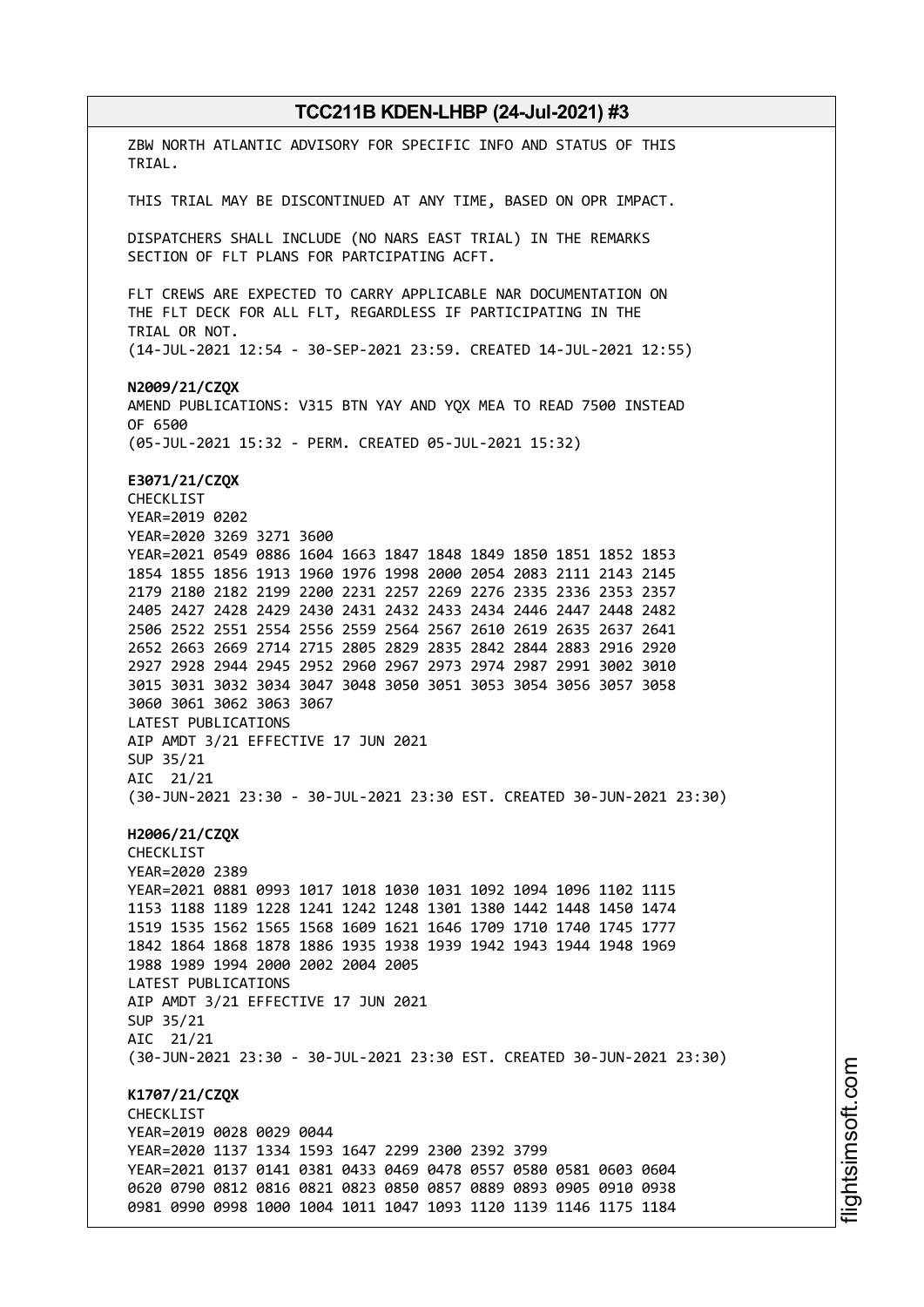1194 1215 1226 1230 1233 1238 1239 1241 1242 1268 1269 1270 1275 1280 1281 1282 1283 1285 1290 1292 1312 1321 1322 1323 1329 1335 1338 1372 1373 1376 1379 1399 1401 1403 1407 1409 1417 1418 1424 1425 1426 1435 1446 1447 1448 1449 1450 1451 1452 1453 1454 1455 1456 1469 1470 1481 1482 1487 1488 1499 1500 1510 1518 1520 1522 1524 1547 1553 1568 1571 1572 1573 1589 1600 1605 1606 1607 1608 1612 1616 1617 1622 1626 1631 1632 1646 1651 1659 1664 1666 1668 1670 1675 1677 1680 1681 1683 1684 1689 1690 1692 1693 1694 1697 1698 1699 1700 1703 1704 1706 LATEST PUBLICATIONS AIP AMDT 3/21 EFFECTIVE 17 JUN 2021 SUP 35/21 AIC 21/21 (30-JUN-2021 23:30 - 30-JUL-2021 23:30 EST. CREATED 30-JUN-2021 23:30) **H2005/21/CZQX** GANDER OCEANIC VERBAL CLR DELIVERY SVC NOT AVBL. EASTBOUND OCEANIC FLT WILL REC CLR BY MONCTON, MONTREAL OR GANDER ACC. OPR ARE TO REQUEST THEIR CLR ON CONTROL FREQ. DATA LINK CLR SERVICE UNCHANGED. (30-JUN-2021 22:51 - 30-SEP-2021 13:00. CREATED 30-JUN-2021 22:52) **H1868/21/CZQX** NOTICE OF TEMPORARY CHANGES TO NORTH AMERICAN ROUTES (NARS) FOR KJFK AND KEWR ARR: INLAND NAVIGATION FIXES (INFS) WILL BE OPTIONAL FOR KJFK AND KEWR ARR AND ACFT WILL BE ABLE TO PROCEED DIRECT FM THE OCEANIC ENTRY POINT (OEP) FOR THE FOLLOWING ROUTES: ACFT FLT PLANNED TO KJFK AND KEWR VIA KJOHN MAY FILE DIRECT KJOHN FM THE OEP. ACFT FLT PLANNED TO KJFK VIA PLYMM/ENE MAY FILE DIRECT PLYMM/ENE FM THE OEP. ACFT FLT PLANNED TO KEWR VIA COPLY MAY FILE DIRECT COPLY FM THE OEP (21-JUN-2021 13:45 - 20-SEP-2021 23:59. CREATED 21-JUN-2021 13:45) **H1777/21/CZQX** ALL FLT TO/FM AIRPORTS OF GREENLAND, OR OVERFLYING GREENLANDIC TERRITORY FM BELARUSSIAN AIRSPACE, ARE NOT ALLOWED IF ACFT ARE OPERATED BY BELARUSSIAN AIR CARRIERS AND/OR REGISTRATED IN BELARUS EXC FOR ACFT IN EMERG OR HUMANITARIAN FLT. (18-JUN-2021 13:09 - 04-AUG-2021 16:00 EST. CREATED 18-JUN-2021 13:09) **H1745/21/CZQX** RESTRICTED AREA CYR727 (AREA 1) GOOSE BAY DEACTIVATED 5000FT AMSL TO 12500FT AMSL 5000FT AMSL-12500FT AMSL (16-JUN-2021 13:29 - 16-AUG-2021 23:59. CREATED 16-JUN-2021 13:29) **N1576/21/CZQX** CHARLOTTETOWN NDB 1D 346KHZ U/S (10-JUN-2021 12:37 - 03-SEP-2021 16:00 EST. CREATED 10-JUN-2021 12:37) **H1568/21/CZQX** AMEND PUBLICATIONS: MONTREAL CENTRE: BREVOORT PERIPHERAL STATION (PAL) FREQ 132.025 TO READ: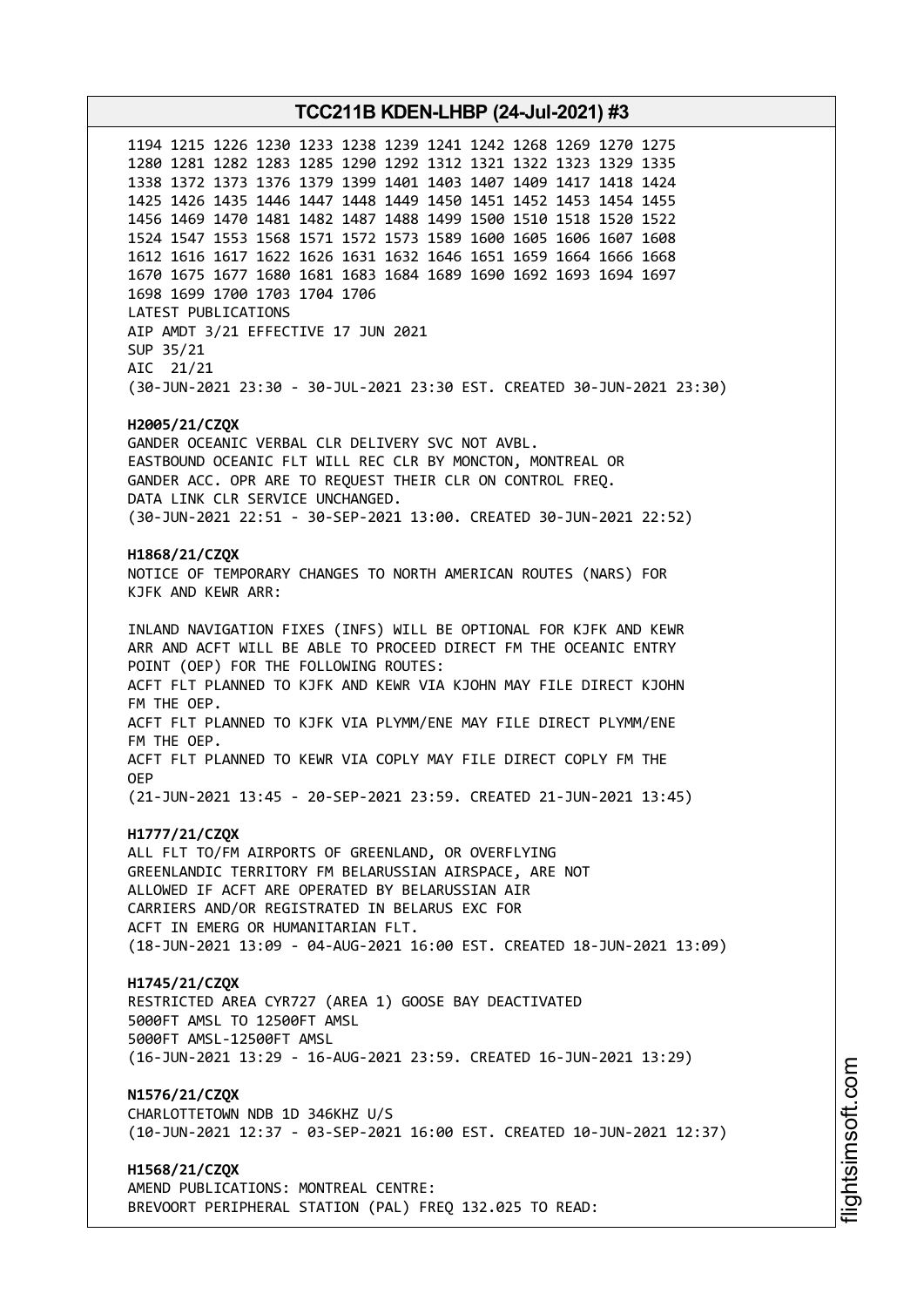(BLW FL290) 0730-2330Z (DT 0630-2230Z) O/T GANDER CENTRE CLNC DEL (07-JUN-2021 14:56 - PERM. CREATED 07-JUN-2021 14:56)

### **H1519/21/CZQX**

COVID-19: FLIGHT RESTRICTIONS UNTIL FURTHER NOTICE, WITH THE INTENT TO PREVENT THE SPREAD OF COVID-19 THROUGHOUT CANADA, AN OPERATOR OPERATING A FLIGHT BETWEEN TWO POINTS IN CANADA OR A FLIGHT TO CANADA MUST COMPLY WITH THE PROVISIONS OF THE INTERIM ORDER RESPECTING CERTAIN REQUIREMENTS FOR CIVIL AVIATION DUE TO COVID-19, ISSUED BY THE MINISTER OF TRANSPORT AND CURRENTLY IN FORCE. THIS INCLUDES A REQUIREMENT FOR PASSENGER FACE MASKS. OPERATORS ARE REQUIRED TO NOTIFY PASSENGERS OF THE LATEST MEASURES TO PREVENT THE SPREAD OF COVID-19 TAKEN BY THE TERRITORIAL AND PROVINCIAL GOVERNMENT WITH JURISDICTION AT THE DESTINATION AERODROME FOR THAT FLIGHT, OR BY THE FEDERAL GOVERNMENT. SFC-UNL (03-JUN-2021 16:32 - 02-SEP-2021 16:00 EST. CREATED 03-JUN-2021 16:32)

#### **H1380/21/CZQX**

AIRSPACE SECURITY WARNING ISSUED BY THE DEPARTMENT OF TRANSPORT IN RESPONSE TO UNUSUAL EXCESSIVE MEASURES BY BELARUS POSING SERIOUS SAFETY AND SECURITY CONCERNS TO COMMERCIAL AVIATION. AIR OPERATORS AND OWNERS OF AIRCRAFT REGISTERED IN CANADA ARE ADVISED NOT TO ENTER MINSK (UMMV) FIR. (25-MAY-2021 20:46 - 25-AUG-2021 16:00. CREATED 25-MAY-2021 20:46)

#### **H1188/21/CZQX**

GANDER CENTRE PERIPHERAL STATION (PAL) 123.75MHZ AT SAGLEK U/S (09-MAY-2021 23:48 - 31-JUL-2021 18:30. CREATED 09-MAY-2021 23:48)

#### **H1102/21/CZQX**

COVID 19: INFORMATION BORDER SVC ARE TEMPO SUSPENDED AT THE MAJORITY OF SMALL AIRPORTS ACROSS CANADA. FOR AN UPDATED LIST OF AUTH AIRPORTS OF ENTRY SEE THE LINK FOR OPEN PORTS OF ENTRY AT WWW.CBSA-ASFC.GC.CA/OFFICES (04-MAY-2021 12:44 - 03-AUG-2021 15:00 EST. CREATED 04-MAY-2021 12:44)

┌──────────────────────────────────────────────────────────────────────────────┐

└──────────────────────────────────────────────────────────────────────────────┘

## **H2389/20/CZQX**

AMEND AIP CANADA (ICAO): PART 2. ENR 7.3.3 (J): TO READ: OZN - 5900N 05000W - CUDDY (FL290-FL600) - PORGY (10-OCT-2020 09:01 - PERM. CREATED 09-SEP-2020 19:37)

#### │**BGGL (NUUK FIR/UIR)** │

**A0449/21/BGGL**

TRIGGER NOTAM - PERM AIP GREENLAND AIRAC AMDT 07/21 WEF 09 SEP 2021. REF GEN 1.1: CHANGE OF CAA NAME AND EMAIL. REF GEN 2.2: ROD - RATE OF DESCENT ADDED. REF ENR 2.1: CHANGE TO NUUK SECTOR NORTH: PSN HF ANTENNA FREQ 5526 KHZ LOCATION KULUSUK CHANGED AND ASTERISK WITHDRAWN AS COORDINATES HAS BEEN WGS-84 VERIFIED AND LOCATION CHANGED TO TASIILAQ. KANGERLUSSUAQ HF ANTENNA NOW SHOWN CORRECTLY WITH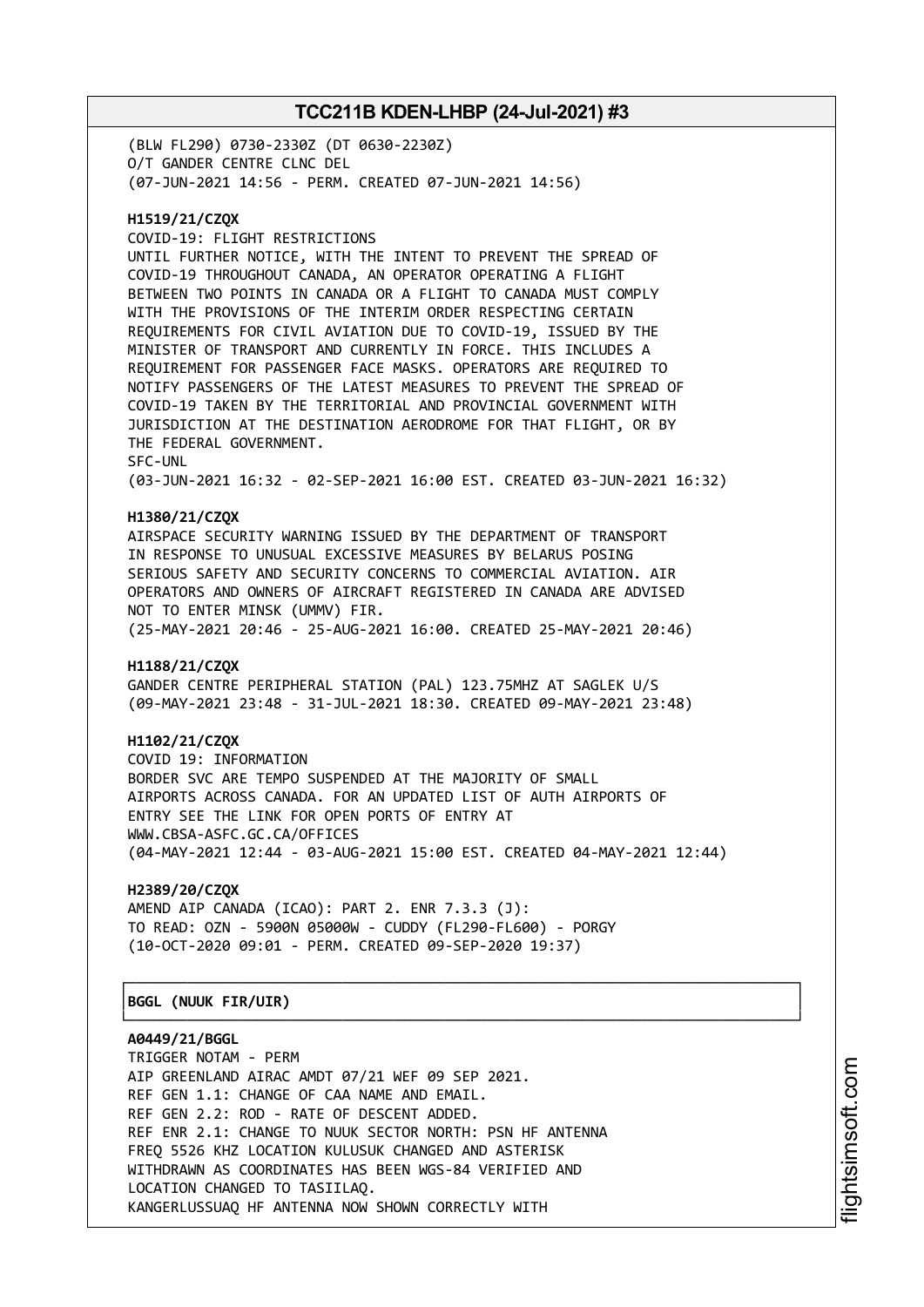FREQ 5526/8945/10042 KHZ. (09-SEP-2021 00:00 - 22-SEP-2021 23:59. CREATED 12-JUL-2021 08:50) **A0441/21/BGGL** COVID-19: FLIGHT RESTRICTION. ALL AIRCRAFT OPERATORS CARRYING PASSENGERS TO GREENLAND MUST RECEIVE A PERMISSION FROM THE CORONA SECRETARIAT BEFORE COMMENCING THE FLIGHT TOWARDS GREENLAND. APPLICATION MUST BE SENT TO CORONA AT NANOQ.GL EXEMPTION: AIRCRAFT OPERATORS WITH REGULAR SCHEDULED FLIGHTS TO GREENLAND CAN BRING PASSENGERS ACCORDING TO THE LIMIT SET BY THE CORONA SECRETARIAT. (02-JUL-2021 19:59 - 01-SEP-2021 01:59. CREATED 02-JUL-2021 19:59) **C0095/21/BGGL** CHECKLIST YEAR=2019 0133 YEAR=2020 0157 0158 0187 0188 0189 0190 0191 0192 0193 0194 0195 0196 0197 0198 0199 0200 0201 0202 0203 0204 0205 0207 0208 0209 0210 0211 0212 0213 0214 0215 0216 0217 0218 0219 0220 0221 0222 YEAR=2021 0087 0091 0092 0093 0094 LATEST AIS PUBLICATIONS ISSUED: AIP AIRAC AMDT IFR 006/2021 EFFECTIVE DATE 12 AUG 21 AIP AMDT IFR 003/2018 EFFECTIVE DATE 15 MAR 18 AIP SUP IFR 002/2019 EFFECTIVE DATE 08 NOV 19 AIC IFR A001/2020 EFFECTIVE DATE 18 JUN 20 AIRAC EFFECTIVE DATE 15 JUL 2021 NIL AIC CHECKLIST AIP IFR A001/2016 A002/2016 A001/2017 A002/2017 A002/2018 A003/2018 A004/2018 A001/2019 SUP CHECKLIST AIP IFR NIL (01-JUL-2021 00:39 - 01-AUG-2021 00:00 EST. CREATED 01-JUL-2021 00:39) **B0818/21/BGGL** CHECKLIST YEAR=2020 1208 1468 YEAR=2021 0128 0482 0586 0590 0655 0656 0657 0672 0676 0688 0689 0690 0691 0702 0750 0783 0798 0804 0805 0806 0807 0808 0809 0810 0811 0812 0813 0814 0815 0817 LATEST AIS PUBLICATIONS ISSUED: AIP AIRAC AMDT IFR 006/2021 EFFECTIVE DATE 12 AUG 21 AIP AMDT IFR 003/2018 EFFECTIVE DATE 15 MAR 18 AIP SUP IFR 002/2019 EFFECTIVE DATE 08 NOV 19 AIC IFR A001/2020 EFFECTIVE DATE 18 JUN 20 AIRAC EFFECTIVE DATE 15 JUL 2021 NIL AIC CHECKLIST AIP IFR A001/2016 A002/2016 A001/2017 A002/2017 A002/2018 A003/2018 A004/2018 A001/2019 SUP CHECKLIST AIP IFR **NTI** (01-JUL-2021 00:27 - 01-AUG-2021 00:00 EST. CREATED 01-JUL-2021 00:27)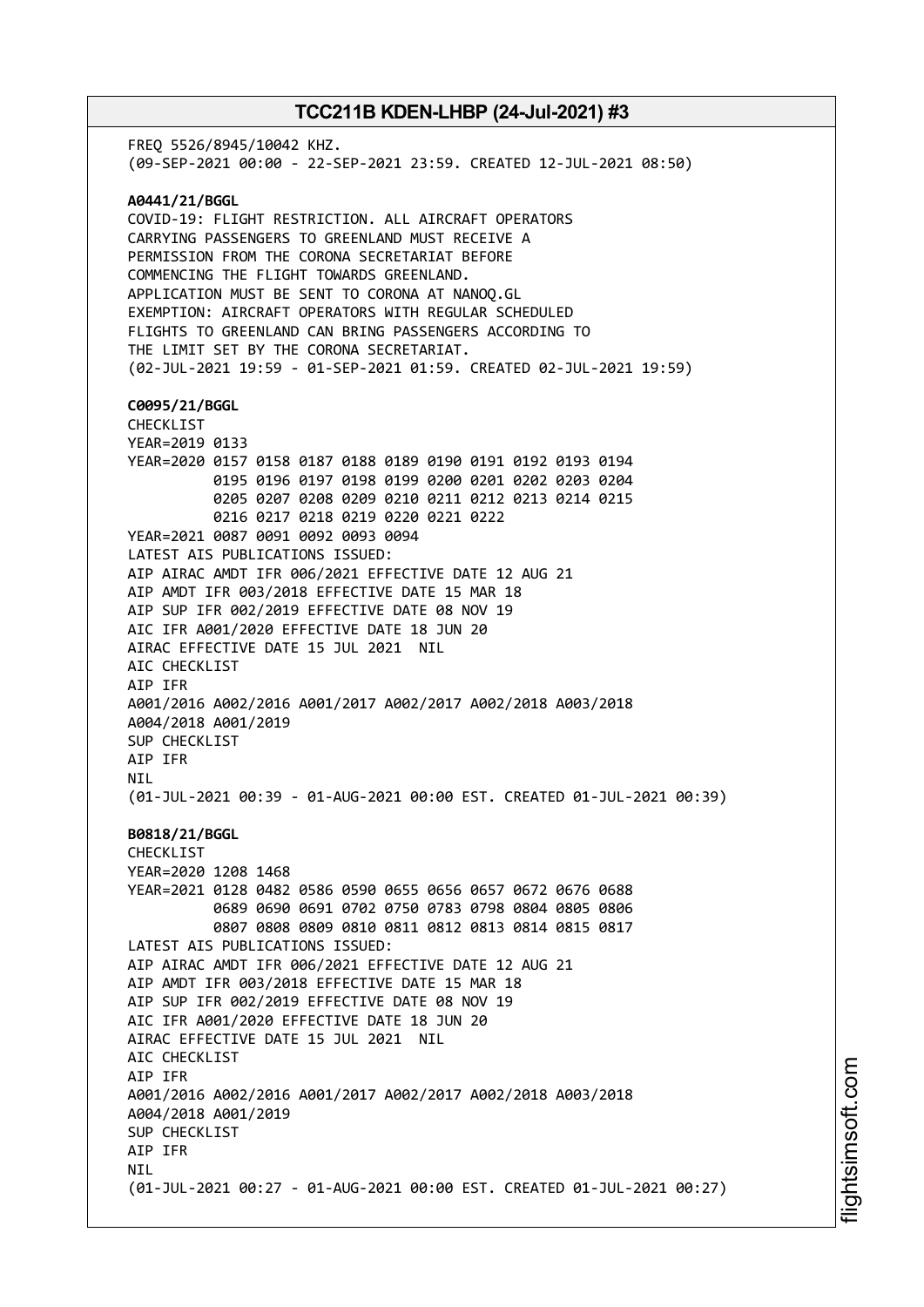**A0433/21/BGGL** CHECKLIST YEAR=2018 0199 YEAR=2021 0314 0315 0358 0368 0387 0418 0419 0420 0421 0423 0424 0425 0430 0431 0432 LATEST AIS PUBLICATIONS ISSUED: AIP AIRAC AMDT IFR 006/2021 EFFECTIVE DATE 12 AUG 21 AIP AMDT IFR 003/2018 EFFECTIVE DATE 15 MAR 18 AIP SUP IFR 002/2019 EFFECTIVE DATE 08 NOV 19 AIC IFR A001/2020 EFFECTIVE DATE 18 JUN 20 AIRAC EFFECTIVE DATE 15 JUL 2021 NIL AIC CHECKLIST AIP IFR A001/2016 A002/2016 A001/2017 A002/2017 A002/2018 A003/2018 A004/2018 A001/2019 SUP CHECKLIST AIP IFR NIL (01-JUL-2021 00:24 - 01-AUG-2021 00:00 EST. CREATED 01-JUL-2021 00:24)

#### **A0387/21/BGGL**

ALL FLIGHTS TO/FROM AIRPORTS OF GREENLAND, OR OVERFLYING GREENLANDIC AIRSPACE FROM BELARUSSIAN AIRSPACE, ARE NOT ALLOWED IF AIRCRAFT ARE OPERATED BY BELARUSSIAN AIR CARRIERS AND/OR REGISTRATED IN BELARUS EXCEPT FOR AIRCRAFT IN EMERGENCY OR HUMANITARIAN FLIGHTS. (10-JUN-2021 08:08 - 01-AUG-2021 21:59. CREATED 10-JUN-2021 08:10)

#### **A0315/21/BGGL**

DIRECTION OF CRUISING LEVELS FOR RNP-ROUTE UT596 IS CHANGED FROM ODD FLIGHT LEVELS TO EVEN FLIGHT LEVELS SECTION GH-SUBUD (18-MAY-2021 07:12 - PERM. CREATED 18-MAY-2021 07:14)

#### **A0314/21/BGGL**

DIRECTION OF CRUISING LEVELS FOR RNP-ROUTE UW30 IS CHANGED FROM ODD FLIGHT LEVELS TO EVEN FLIGHT LEVELS DIRECTION AA-HB AND FROM EVEN FLIGHT LEVELS TO ODD FLIGHT LEVELS DIRECTION HB-AA (18-MAY-2021 07:03 - PERM. CREATED 18-MAY-2021 07:12)

┌──────────────────────────────────────────────────────────────────────────────┐

└──────────────────────────────────────────────────────────────────────────────┘

# │**BIRD (REYKJAVIK FIR/UIR)** │

**A0444/21/BIRD** BIRD CTA. AIRSPACE RESERVATION BOXTOP EUREKA CORRIDOR IS ACTIVE BETWEEN THULE AND EUREKA. THT TO 7750N07328W (HARVE) TO 7808N07444W (CZEG/BGGL BDRY) FL195-FL260 (26-JUL-2021 11:00 - 31-JUL-2021 21:00. CREATED 18-JUL-2021 20:52) **A0443/21/BIRD** RTRD CTA AIRSPACE RESERVATION BOXTOP ALERT CORRIDOR IS ACTIVE BETWEEN THULE AND ALERT. THT TO 7812N06742W (FRINI) TO 8015N06555W (HENRY) TO 8100N06516W (APSIN). FL195-FL260 (26-JUL-2021 11:00 - 31-JUL-2021 21:00. CREATED 18-JUL-2021 20:50)

i⊒<br>⊫

htsim soft.c o

m

**A0413/21/BIRD**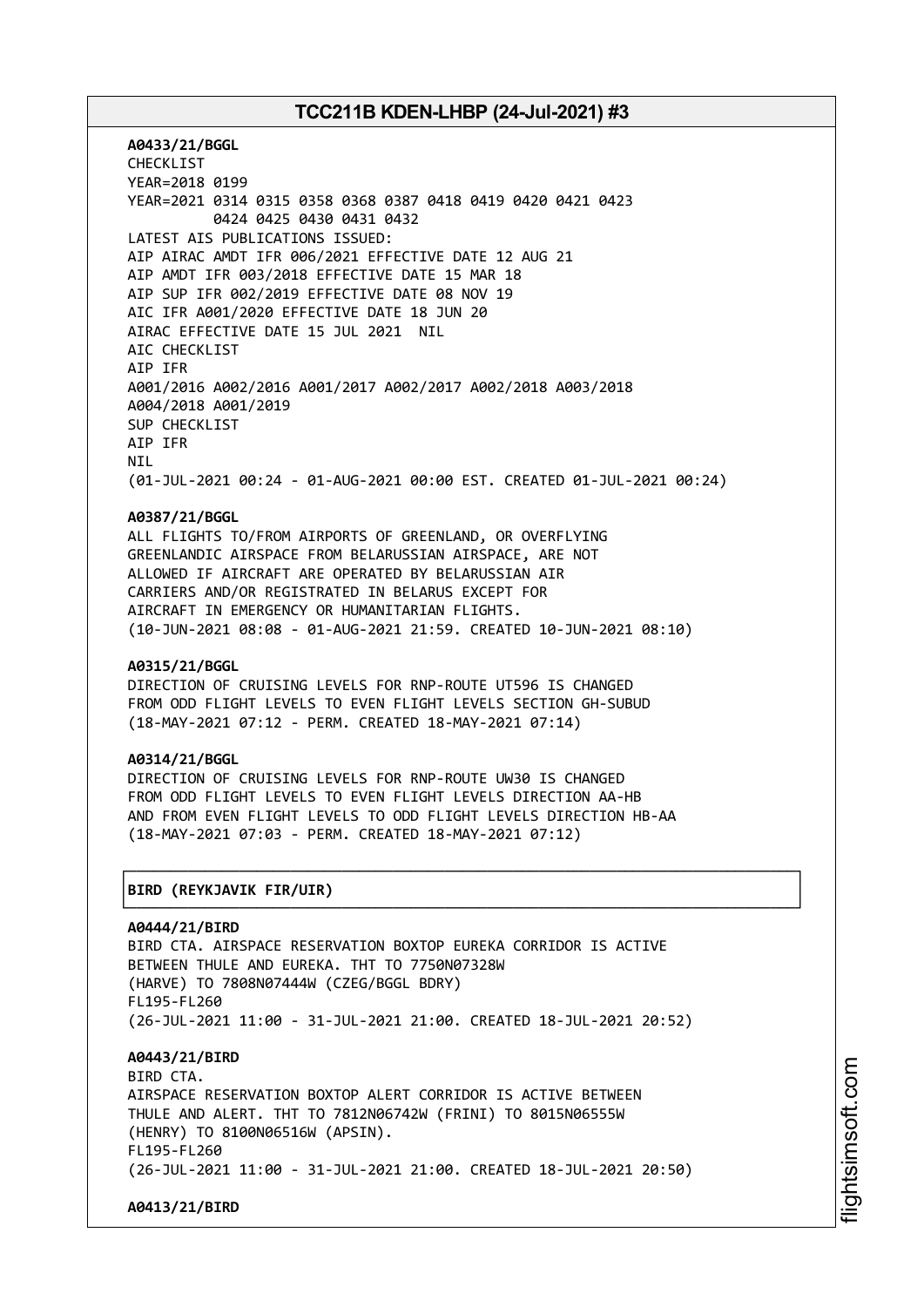WHILE THE VOLCANIC ERUPTION AT KRYSUVIK IS ONGOING THE RESTRICTIONS REGARDING AREA BIR2 AND BIR3 WHEN RWY28 AT BIKF IS ACTIVE, ARE NOT VALID. FOR FURHTER INFORMATION SEE AIC A016/2021 REF AIP ICELAND ENR 5.1 SFC-2500FT AMSL (09-JUL-2021 12:41 - 12-AUG-2021 23:59. CREATED 09-JUL-2021 12:42)

#### **A0412/21/BIRD**

DUE TO VOLCANIC ERUPTION ON REYKJANES, AND AS REQUESTED BY THE DEPARTMENT OF CIVIL PROTECTION AND EMERGENCY MANAGEMENT, ICETRA HAS DECIDED TO RESTRICT THE NUMBER OF FIXED WING AIRCRAFT AND ULTRALIGHTS WITHIN BIR2 (VESTURSVAEDI) TO 4. CONTACT KEFLAVIK TOWER FOR PERMISSION TO ENTER OR PASS THROUGH THE AREA. FOR FURTHER INFORMATION SEE AIC A016/2021. REF AIP ICELAND ENR 5. 1 SFC-2500FT AMSL (09-JUL-2021 12:38 - 12-AUG-2021 23:59. CREATED 09-JUL-2021 12:39)

#### **A0411/21/BIRD**

VOLCANIC ERUPTION IN VOLCANO KRYSUVIK 371030 6353N02216W. BIRD AREAS OF ASH CONTAMINATION ARE PUBLISHED BY SIGMET. SEE FOLLOWING WEBSITES FOR FURTHER INFORMATION: HTTP://EN.VEDUR.IS/EARTHQUAKES-AND-VOLCANISM/VOLCANIC-ERUPTIONS/ NETWORK MANAGER NETWORK OPERATIONAL PORTAL WEBSITE LONDON VAAC VOLCANIC ASH ADVISORY WEBSITE SFC-UNL (09-JUL-2021 12:36 - 12-AUG-2021 23:59. CREATED 09-JUL-2021 12:37)

#### **A0410/21/BIRD**

DUE TO AN ON GOING VOLCANIC ERUPTION AT KRYSUVIK, THE ICELANDIC TRANSPORT AUTHORITY, IN COOPERATION WITH ISAVIA ANS, HAS DECIDED ON A PLAN TO BE FOLLOWED TO MAINTAIN SAFETY OF FLIGHT WITHIN THE AREA. FOR FURTHER INFORMATION SEE AIC A016/2021 REF AIP ICELAND ENR 5.1 SFC-2500FT AMSL (09-JUL-2021 12:34 - 12-AUG-2021 23:59. CREATED 09-JUL-2021 12:35)

**A0398/21/BIRD** TRIGGER NOTAM - AIRAC AMDT 004/2021 - EFFECTIVE DATE 12 AUG 2021 MULTIPLE CHANGES, SEE COVER SHEET FOR FULL DETAILS (12-AUG-2021 00:00 - 26-AUG-2021 23:59. CREATED 05-JUL-2021 10:42)

**A0388/21/BIRD** DURING AIR POLICING MISSION FROM JUL 06TH UNTIL JUL 31ST 2021, MILITARY AIRSPACE ITA W AND ITA W HIGH AS DEFINED IN AIP ICELAND ENR 5.2 MAY BE USED MONDAY TO FRIDAY. SPECIAL NOTAM WILL BE ISSUED FOR ACTIVATION OF THESE AIRSPACES WITH AT LEAST 12 HOUR NOTICE TEL.+354 424 4141 OR E-MAIL ACC(AT)ISAVIA.IS 3000FT AMSL TO FL500 MON-FRI 0830-1900 (06-JUL-2021 08:30 - 31-JUL-2021 19:00. CREATED 02-JUL-2021 13:43)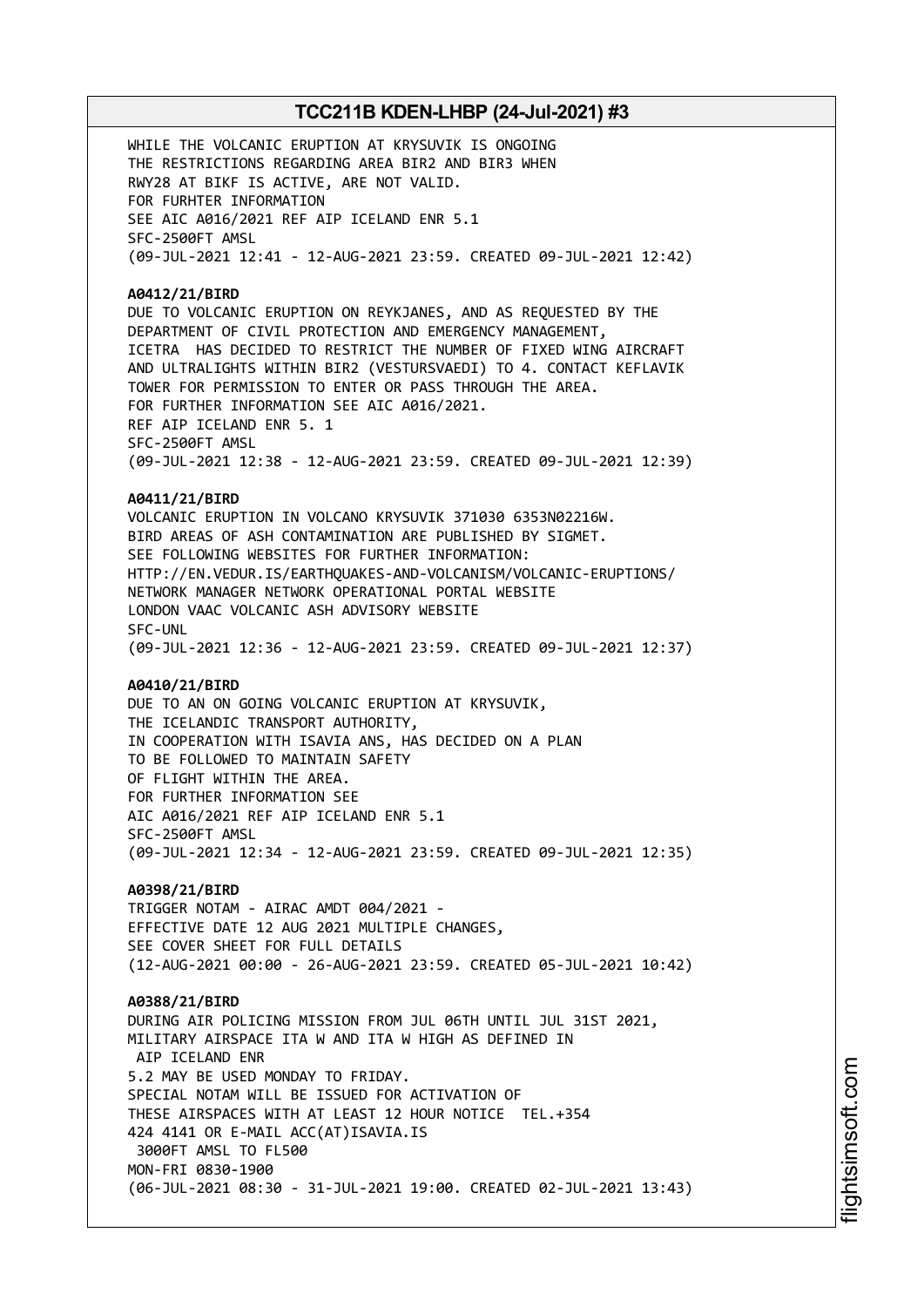**A0386/21/BIRD** DURING AIR POLICING MISSION FROM JUL 06TH UNTIL JUL 31ST 2021, MILITARY AIRSPACE AS DEFINED IN AIP ICELAND ENR 5.2 WILL BE USED MONDAY TO FRIDAY TWICE DAILY FOR TWO HOUR PERIOD BETWEEN 0830-1900: ITA NW, ITA S INFORMATION ON ACTIVATION TIME OF THESE AIRSPACES CAN BE OBTAINED FROM REYKJAVIK SHIFT MANAGER, TEL.+354 424 4141 OR E-MAIL ACC(AT)ISAVIA.IS LEVEL 3000FT AMSL TO FL290 MON-FRI 0830 - 1900 (06-JUL-2021 08:30 - 31-JUL-2021 19:00. CREATED 02-JUL-2021 13:32) **A0385/21/BIRD** DURING AIR POLICING MISSION FROM JUL 06TH UNTIL JUL 31ST 2021, MILITARY AIRSPACE AS DEFINED IN AIP ICELAND ENR 5.2 MAY BE USED MONDAY TO FRIDAY TWICE DAILY FOR TWO HOUR PERIOD BETWEEN 0830-1900: ITA C, ITA N. INFORMATION ON ACTIVATION TIME OF THESE AIRSPACES CAN BE OBTAINED FROM REYKJAVIK SHIFT MANAGER, TEL.+354 424 4141 OR E-MAIL ACC(AT)ISAVIA.IS MON-FRI 0830-1900 (06-JUL-2021 08:30 - 31-JUL-2021 19:00. CREATED 02-JUL-2021 13:27) **A0384/21/BIRD** MILITARY AIRCRAFT AUTHORIZED IAS UP TO 450 KTS BELOW FL100 AND ABOVE 5000FT AMSL OR 3000FT AGL WHICHEVER IS HIGHER, WITHIN ICELAND 12NM SOVEREIGN AIRSPACE (06-JUL-2021 08:30 - 31-JUL-2021 19:00. CREATED 02-JUL-2021 13:19) **B0058/21/BIRD** CHECKLIST YEAR=2021 0043 0044 0045 0046 0047 0048 0054 AIRAC AMDT: 004/2021 EFFECTIVE 12 AUGUST 2021 AIP SUP: 007/2021 008/2021 AIC SERIES A: NIL AIC SERIES B: NIL VALID AIP SUP: 009/2021 008/2021 007/2021 005/2021 004/2021 003/2021 002/2021 015/2020 013/2020 012/2020, 004/2020 (01-JUL-2021 14:46 - 01-AUG-2021 23:59. CREATED 01-JUL-2021 14:49) **A0380/21/BIRD CHECKLIST** YEAR=2021 0226 0250 0266 0301 0313 0314 0316 0324 0326 0327 0347 0356 0357 0358 0359 0360 0361 0362 0363 0364 0366 0367 0368 0370 0371 0375 0376 0377 0379 AIRAC AMDT: 004/2021 EFFECTIVE 12 AUGUST 2021 AIP SUP: 007/2021 008/2021 AIC SERIES A: NIL AIC SERIES B: NIL VALID AIP SUP: 009/2021 008/2021 007/2021 005/2021 004/2021 003/2021 002/2021 015/2020 013/2020 012/2020, 004/2020 (01-JUL-2021 14:33 - 01-AUG-2021 23:59 EST. CREATED 01-JUL-2021 14:44)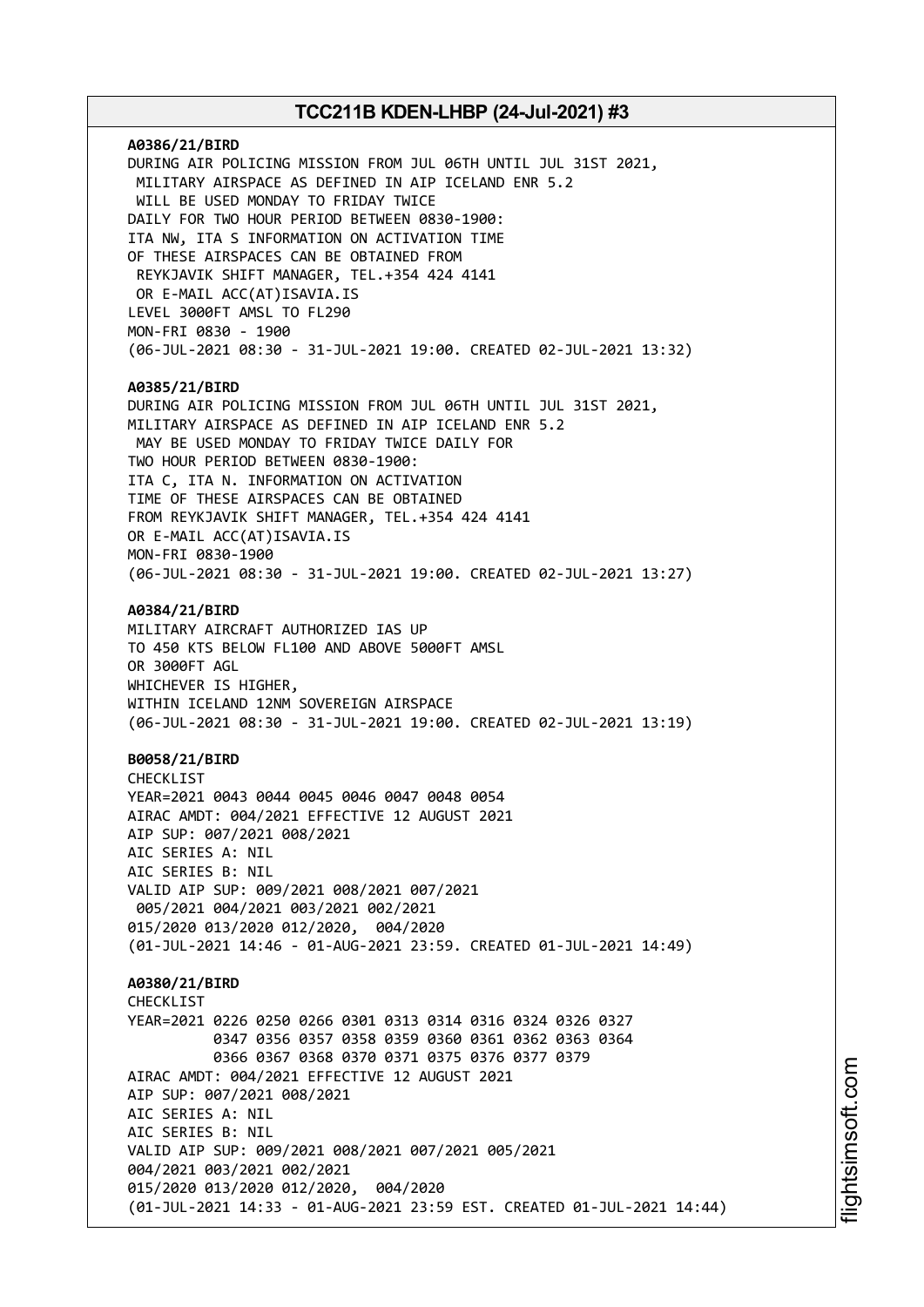**C0017/21/BIRD** CHECKLIST YEAR=2021 AIRAC AMDT: 004/2021 EFFECTIVE 12 AUGUST 2021 AIP SUP: 007/2021 008/2021 AIC SERIES A: NIL AIC SERIES B: NIL VALID AIP SUP: 009/2021 008/2021 007/2021 005/2021 004/2021 003/2021 002/2021 015/2020 013/2020 012/2020, 004/2020 (01-JUL-2021 14:00 - 01-AUG-2021 23:59. CREATED 01-JUL-2021 14:05)

#### **A0347/21/BIRD**

AIP AIRAC EFFECTIVE DATE 15 JULY 2021 - NIL (15-JUL-2021 00:00 - 01-AUG-2021 23:59. CREATED 21-JUN-2021 09:58)

#### **A0327/21/BIRD**

ALL FLIGHTS TO/FROM AIRPORTS OF THE FAROE ISLANDS, OR OVERFLYING FAROES TERRITORY FROM BELARUSSIAN AIRSPACE, ARE NOT ALLOWED IF AIRCRAFT ARE OPERATED BY BELARUSSIAN AIR CARRIERS AND/OR REGISTRATED IN BELARUS EXCEPT FOR AIRCRAFT IN EMERGENCY OR HUMANITARIAN FLIGHTS. (11-JUN-2021 17:19 - 01-AUG-2021 21:59. CREATED 11-JUN-2021 17:20)

#### **A0326/21/BIRD**

ALL FLIGHTS TO/FROM AIRPORTS OF GREENLAND, OR OVERFLYING GREENLANDIC TERRITORY FROM BELARUSSIAN AIRSPACE, ARE NOT ALLOWED IF AIRCRAFT ARE OPERATED BY BELARUSSIAN AIR CARRIERS AND/OR REGISTRATED IN BELARUS EXCEPT FOR AIRCRAFT IN EMERGENCY OR HUMANITARIAN FLIGHTS. (11-JUN-2021 17:17 - 01-AUG-2021 21:59. CREATED 11-JUN-2021 17:19)

## **A0316/21/BIRD**

COVID-19: PASSENGER RESTRICTIONS ARE IN EFFECT FOR TRAVEL TO ICELAND. AIRCRAFT OPERATORS CARRYING PASSENGERS TO ICELAND SHALL CHECK, BEFORE PASSENGERS BOARD AN AIRCRAFT, WHETHER THEIR PASSENGERS HAVE FILLED OUT A PRE-REGISTRATION FORM ON WWW.COVID.IS AND HAVE THE REQUIRED CERTIFICATE OR ATTESTATION OF EITHER (A) VACCINATION AGAINST COVID-19 (SARS-COV-2), OR (B) PREVIOUS COVID-19 INFECTION (SARS-COV-2) AND ARE NO LONGER INFECTED, OR (C) A NEGATIVE OUTCOME FROM A COVID-19 (SARS-COV-2) TEST (NEGATIVE PCR-TEST). FOR FURTHER DETAILS, GUIDANCE AND INFORMATION REFER TO HTTPS://WWW.LANDLAEKNIR.IS/KORONAVEIRA/ LATEST-INFORMATION/ AND WWW.COVID.IS (05-JUN-2021 00:00 - 04-SEP-2021 23:59. CREATED 04-JUN-2021 12:02)

#### **A0301/21/BIRD**

THE ICELANDIC TRANSPORT AUTHORITY AGREES WITH EASA SD NO 2021-02. ICELANDIC AIR CARRIERS AND CAPTAINS OF ACFT IN CHARGE OF AIR SERVICE MANAGED BY CARRIERS HOLDERS OF OPERATING LICENCE ISSUED BY ICELAND, WHETHER THEY ARE CONTRACTUAL CARRIERS AND/OR DE FACTO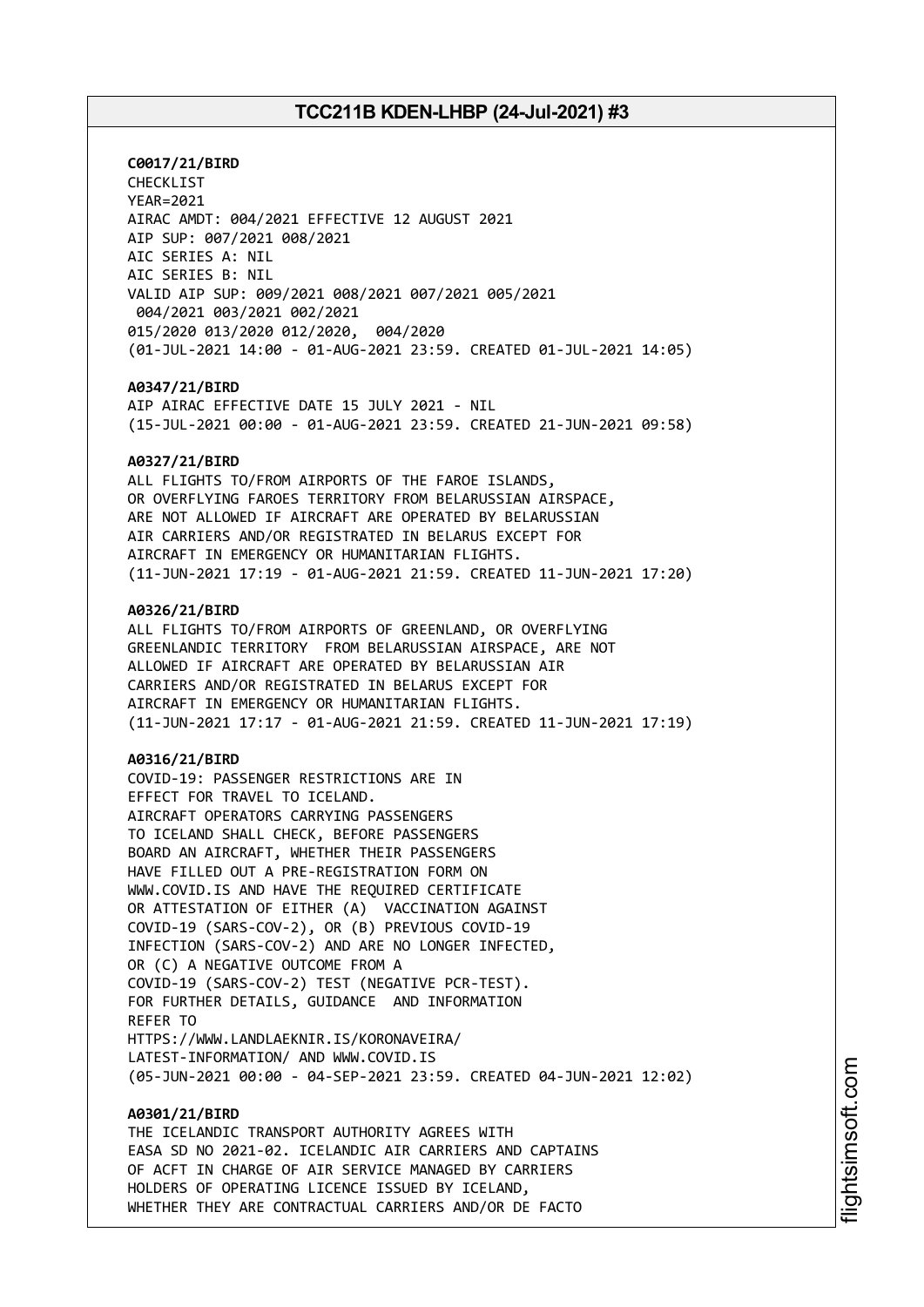┌──────────────────────────────────────────────────────────────────────────────┐

└──────────────────────────────────────────────────────────────────────────────┘

CARRIERS , OR PERFORMING AIR SERVICE WITH COMMERCIAL CHARTER AGREEMENT OR WITH CODE SHARING AND TO ALL FLIGHT PERFORMED WITH ICELANDIC ACFT REGISTRATION ARE REQUIRED TO AVOID MINSK FIR (UMMV) UNLESS THE USE OF THAT AIRSPACE IS DEEMED NECESSARY TO ENSURE SAFE OPERATION IN CASE OF UNFORESEEN CIRCUMSTANCES. FOREIGN AIR CARRIERS INBOUND EU ARE RECOMMENDED TO AVOID BELARUS MINSK FIR (UMMV (03-JUN-2021 00:00 - 02-AUG-2021 00:00. CREATED 02-JUN-2021 16:19)

## │**EGGX (SHANWICK OCEANIC FIR/UIR)** │

#### **V0012/21/EGGX**

AIRSPACE SECURITY WARNINGS ISSUED BY THE DEPARTMENT FOR TRANSPORT IN RESPONSE TO HAZARDOUS SITUATIONS WITHIN THE TERRITORY AND/OR AIRSPACE OF AFGHANISTAN, EGYPT, IRAN, IRAQ, KENYA, LIBYA, MALI, NORTH KOREA, PAKISTAN, SOMALIA, SOUTH SUDAN, SYRIA, UP TO 200NM OUTSIDE THE DAMASCUS FIR, UKRAINE AND YEMEN. ALL OPERATORS ARE TO REFER TO THE TABLE IN UK AIP AT ENR 1.1 SECTION 1.4 FOR FURTHER DETAILS. FOR INFORMATION CONTACT UK DEPARTMENT FOR TRANSPORT +44 (0)207 944 6322 OR +44 (0)207 944 5999 OUT OF HOURS. 2018-03-0229-AS6 SFC-UNL (19-JUL-2021 14:14 - 16-OCT-2021 23:59 EST. CREATED 19-JUL-2021 14:18) **J2476/21/EGGX** THE FOLLOWING AIC HAS BEEN CANCELLED - M 046/2021 RESTRICTION OF FLYING REGULATIONS: SYWELL FLYING LEGENDS AIRSHOW, 10-11 JULY 2021. (02-JUL-2021 13:44 - 28-JUL-2021 22:59. CREATED 02-JUL-2021 13:47) **M2438/21/EGGX** CHECKLIST YEAR=2021 2416 2417 2418 2419 2420 2421 2422 2423 2424 2425 2426 2427 2428 2429 2430 2431 2432 2433 LATEST PUBLICATIONS AIP AIRAC AMDT IFR 007/2021 EFFECTIVE DATE 15 JUL 21 AIP AMDT IFR 005/2021 EFFECTIVE DATE 20 MAY 21 AIP SUP IFR 027/2021 EFFECTIVE DATE 03 JUN 21 AIC IFR W043/2021 EFFECTIVE DATE 03 JUN 21 AIC IFR P026/2021 EFFECTIVE DATE 06 MAY 21 AIC IFR Y041/2021 EFFECTIVE DATE 03 JUN 21 AIC IFR M042/2021 EFFECTIVE DATE 03 JUN 21 AIC IFR G097/2009 EFFECTIVE DATE 31 DEC 09 AIC CHECKLIST AIP IFR P127/2006 P008/2008 P064/2008 P086/2008 P077/2009 P070/2010 P062/2012 P138/2012 Y009/2014 P002/2018 P053/2018 Y104/2018 Y031/2019 Y055/2019 Y117/2019 Y135/2019 P136/2019 P137/2019 P138/2019 P139/2019 Y140/2019 Y141/2019 Y142/2019 Y001/2020 P003/2020 W008/2020 Y011/2020 Y012/2020 Y017/2020 W018/2020 Y024/2020 Y028/2020 Y031/2020 P034/2020 W035/2020 Y036/2020 Y039/2020 Y040/2020 Y041/2020 Y042/2020 Y043/2020 P044/2020 Y045/2020 P046/2020 Y051/2020 Y052/2020 P053/2020 P056/2020 P060/2020 P083/2020 Y085/2020 Y086/2020 Y087/2020 Y002/2021

Y008/2021 Y010/2021 Y011/2021 M012/2021 P017/2021 P018/2021 P026/2021 Y027/2021 Y028/2021 Y029/2021 M036/2021 Y037/2021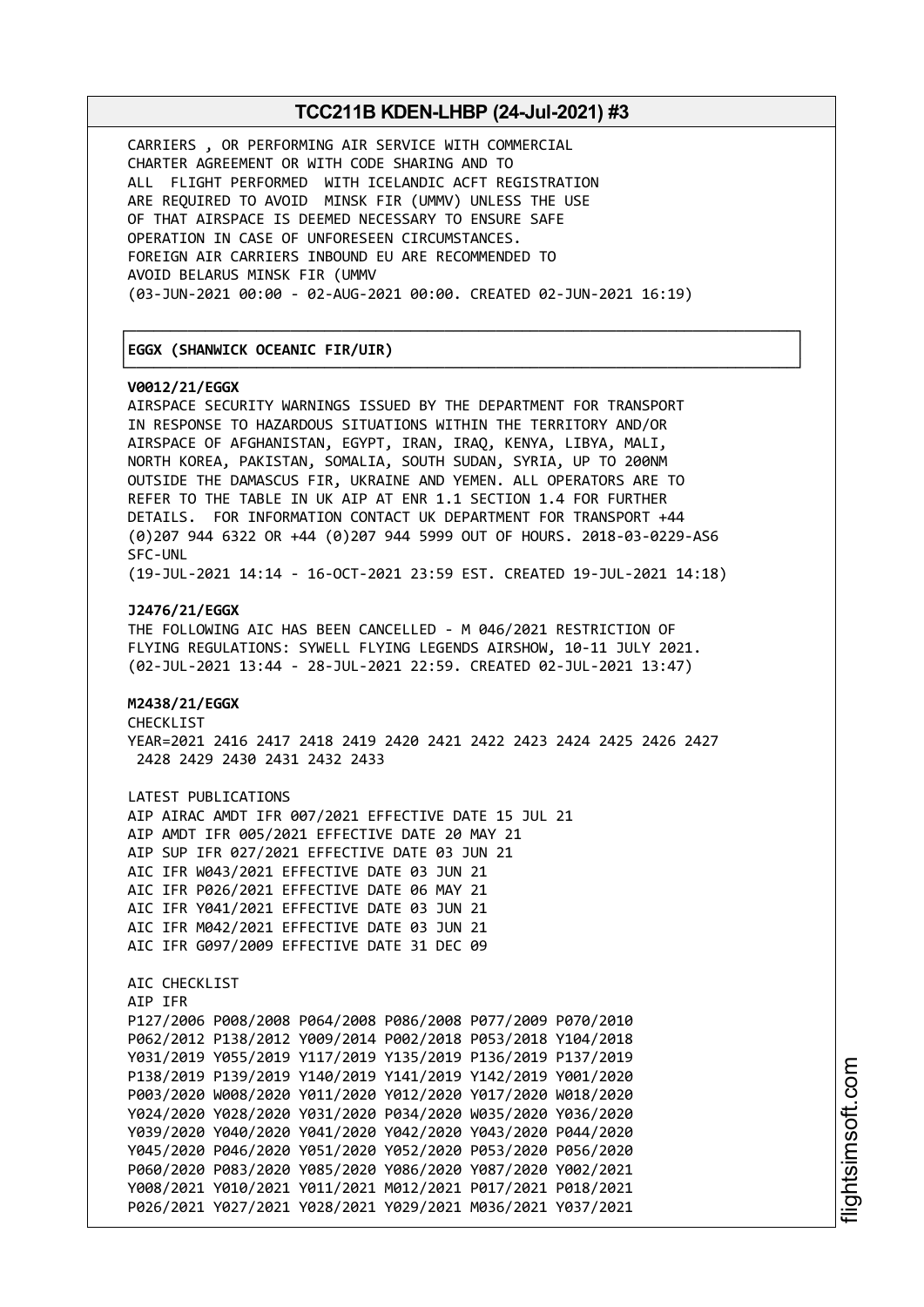Y041/2021 M042/2021 END PART 1 OF 2 (01-JUL-2021 00:05 - 01-AUG-2021 00:05 EST. CREATED 01-JUL-2021 05:47) **M2438/21/EGGX** SUP CHECKLIST AIP IFR 053/2018 060/2018 011/2019 023/2019 025/2019 003/2020 017/2020 019/2020 023/2020 030/2020 031/2020 032/2020 033/2020 037/2020 038/2020 039/2020 045/2020 046/2020 048/2020 049/2020 052/2020 002/2021 003/2021 007/2021 008/2021 012/2021 014/2021 017/2021 018/2021 019/2021 020/2021 022/2021 023/2021 024/2021 025/2021 026/2021 END PART 2 OF 2 (01-JUL-2021 00:05 - 01-AUG-2021 00:05 EST. CREATED 01-JUL-2021 05:47) **Q0383/21/EGGX** CHECKLIST YEAR=2021 0338 0347 0358 0365 0373 0374 0376 0377 0378 LATEST PUBLICATIONS AIP AIRAC AMDT IFR 007/2021 EFFECTIVE DATE 15 JUL 21 AIP AMDT IFR 005/2021 EFFECTIVE DATE 20 MAY 21 AIP SUP IFR 027/2021 EFFECTIVE DATE 03 JUN 21 AIC IFR W043/2021 EFFECTIVE DATE 03 JUN 21 AIC IFR P026/2021 EFFECTIVE DATE 06 MAY 21 AIC IFR Y041/2021 EFFECTIVE DATE 03 JUN 21 AIC IFR M042/2021 EFFECTIVE DATE 03 JUN 21 AIC IFR G097/2009 EFFECTIVE DATE 31 DEC 09 AIC CHECKLIST AIP IFR P127/2006 P008/2008 P064/2008 P086/2008 P077/2009 P070/2010 P062/2012 P138/2012 Y009/2014 P002/2018 P053/2018 Y104/2018 Y031/2019 Y055/2019 Y117/2019 Y135/2019 P136/2019 P137/2019 P138/2019 P139/2019 Y140/2019 Y141/2019 Y142/2019 Y001/2020 P003/2020 W008/2020 Y011/2020 Y012/2020 Y017/2020 W018/2020 Y024/2020 Y028/2020 Y031/2020 P034/2020 W035/2020 Y036/2020 Y039/2020 Y040/2020 Y041/2020 Y042/2020 Y043/2020 P044/2020 Y045/2020 P046/2020 Y051/2020 Y052/2020 P053/2020 P056/2020 P060/2020 P083/2020 Y085/2020 Y086/2020 Y087/2020 Y002/2021 Y008/2021 Y010/2021 Y011/2021 M012/2021 P017/2021 P018/2021 P026/2021 Y027/2021 Y028/2021 Y029/2021 M036/2021 Y037/2021 Y041/2021 M042/2021 (01-JUL-2021 00:05 - 01-AUG-2021 00:05 EST. CREATED 01-JUL-2021 02:04) **Q0383/21/EGGX** AIP VFR NIL AIP MIL NIL SUP CHECKLIST AIP IFR 053/2018 060/2018 011/2019 023/2019 025/2019 003/2020 017/2020 019/2020 023/2020 030/2020 031/2020 032/2020 033/2020 037/2020 038/2020 039/2020 045/2020 046/2020 048/2020 049/2020 052/2020 002/2021 003/2021 007/2021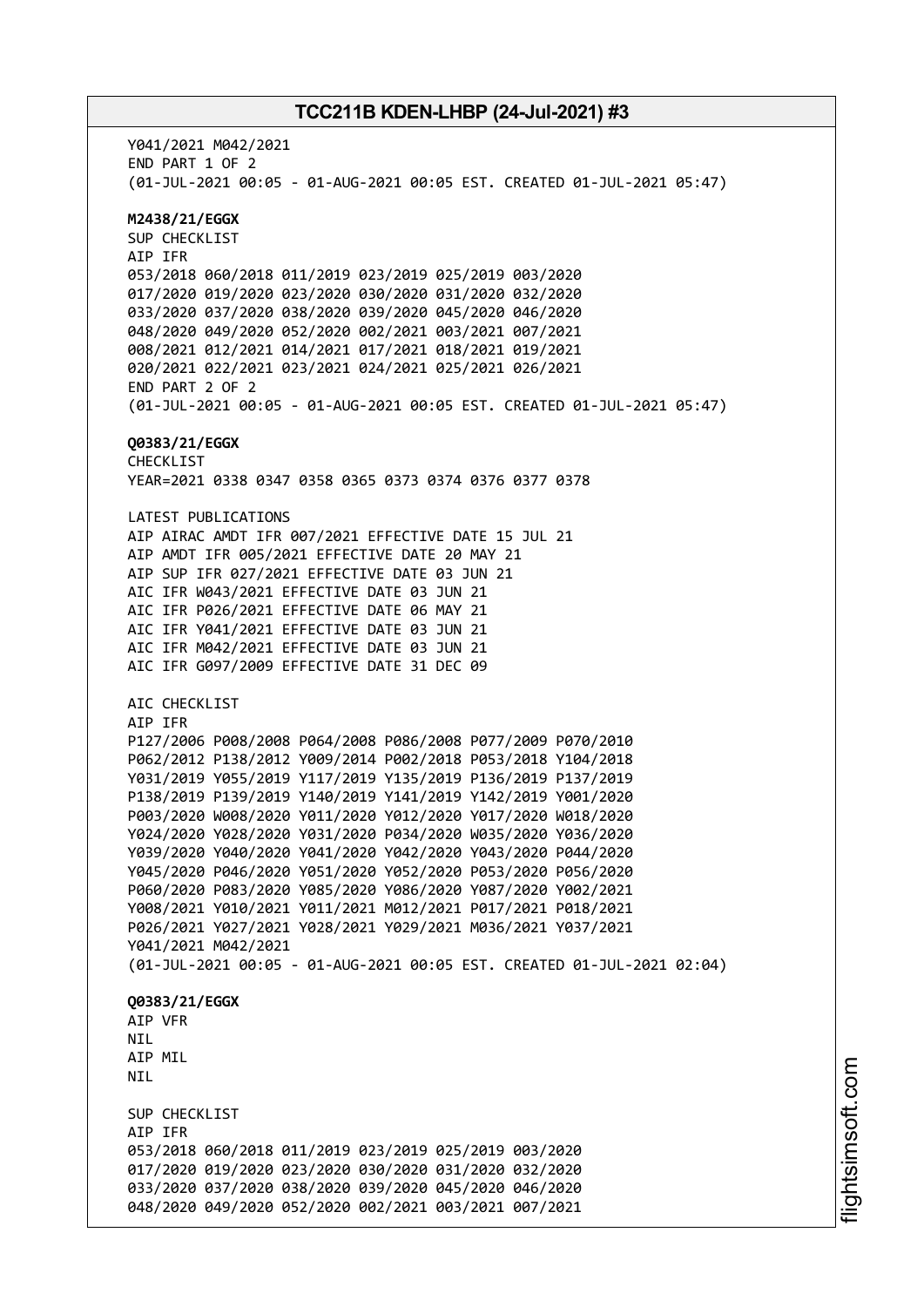008/2021 012/2021 014/2021 017/2021 018/2021 019/2021 020/2021 022/2021 023/2021 024/2021 025/2021 026/2021 AIP MIL NIL (01-JUL-2021 00:05 - 01-AUG-2021 00:05 EST. CREATED 01-JUL-2021 02:04) **N0137/21/EGGX** CHECKLIST YEAR=2021 0081 0085 0090 0091 0095 0097 0100 0101 0111 0112 0113 0116 0118 0119 0122 0123 0124 0125 0126 0127 0134 0136 LATEST PUBLICATIONS AIP AIRAC AMDT IFR 007/2021 EFFECTIVE DATE 15 JUL 21 AIP AMDT IFR 005/2021 EFFECTIVE DATE 20 MAY 21 AIP SUP IFR 027/2021 EFFECTIVE DATE 03 JUN 21 AIC IFR W043/2021 EFFECTIVE DATE 03 JUN 21 AIC IFR P026/2021 EFFECTIVE DATE 06 MAY 21 AIC IFR Y041/2021 EFFECTIVE DATE 03 JUN 21 AIC IFR M042/2021 EFFECTIVE DATE 03 JUN 21 AIC IFR G097/2009 EFFECTIVE DATE 31 DEC 09 AIC CHECKLIST AIP IFR P127/2006 P008/2008 P064/2008 P086/2008 P077/2009 P070/2010 P062/2012 P138/2012 Y009/2014 P002/2018 P053/2018 Y104/2018 Y031/2019 Y055/2019 Y117/2019 Y135/2019 P136/2019 P137/2019 P138/2019 P139/2019 Y140/2019 Y141/2019 Y142/2019 Y001/2020 P003/2020 W008/2020 Y011/2020 Y012/2020 Y017/2020 W018/2020 Y024/2020 Y028/2020 Y031/2020 P034/2020 W035/2020 Y036/2020 (01-JUL-2021 00:05 - 01-AUG-2021 00:05 EST. CREATED 01-JUL-2021 01:56) **N0137/21/EGGX** 008/2021 012/2021 014/2021 017/2021 018/2021 019/2021 UNKNOWN NOTAM FORMAT; UNEXPECTED 'A'. (LINE: 1, COLUMN: 9) CNN003E PARSE FAILED (01-JUL-2021 00:05 - 01-AUG-2021 00:05 EST. CREATED 01-JUL-2021 01:56) **U3954/21/EGGX** CHECKLIST YEAR=2021 1424 2067 2069 2071 2072 2089 2090 2353 2396 2401 2609 2703 2705 2706 2707 2755 2758 2802 2854 2895 2920 2921 2942 2964 2980 2981 3029 3040 3091 3095 3099 3102 3103 3121 3126 3136 3140 3187 3203 3204 3208 3210 3225 3253 3254 3259 3260 3261 3262 3263 3272 3274 3305 3332 3342 3353 3362 3363 3367 3368 3369 3391 3393 3395 3397 3402 3411 3415 3417 3418 3424 3433 3434 3461 3474 3503 3504 3516 3562 3569 3573 3579 3583 3584 3588 3594 3595 3597 3598 3609 3623 3627 3628 3645 3649 3669 3671 3678 3684 3687 3700 3702 3720 3728 3729 3749 3755 3756 3758 3759 3760 3762 3764 3772 3773 3775 3778 3779 3781 3788 3789 3794 3795 3796 3797 3798 3799 3806 3816 3818 3822 3831 3836 3837 3840 3846 3850 3851 3852 3857 3862 3863 3864 3865 3874 3875 3876 3878 3880 3887 3898 3902 3903 3907 3910 3919 3923 3925 3926 3927 3928 3929 3930 3932 3933 3934 3937 3938 3939 3940 3944 3946 3948 3949 3951 3953 PART 1 OF 3 (01-JUL-2021 00:05 - 01-AUG-2021 00:05 EST. CREATED 01-JUL-2021 01:55)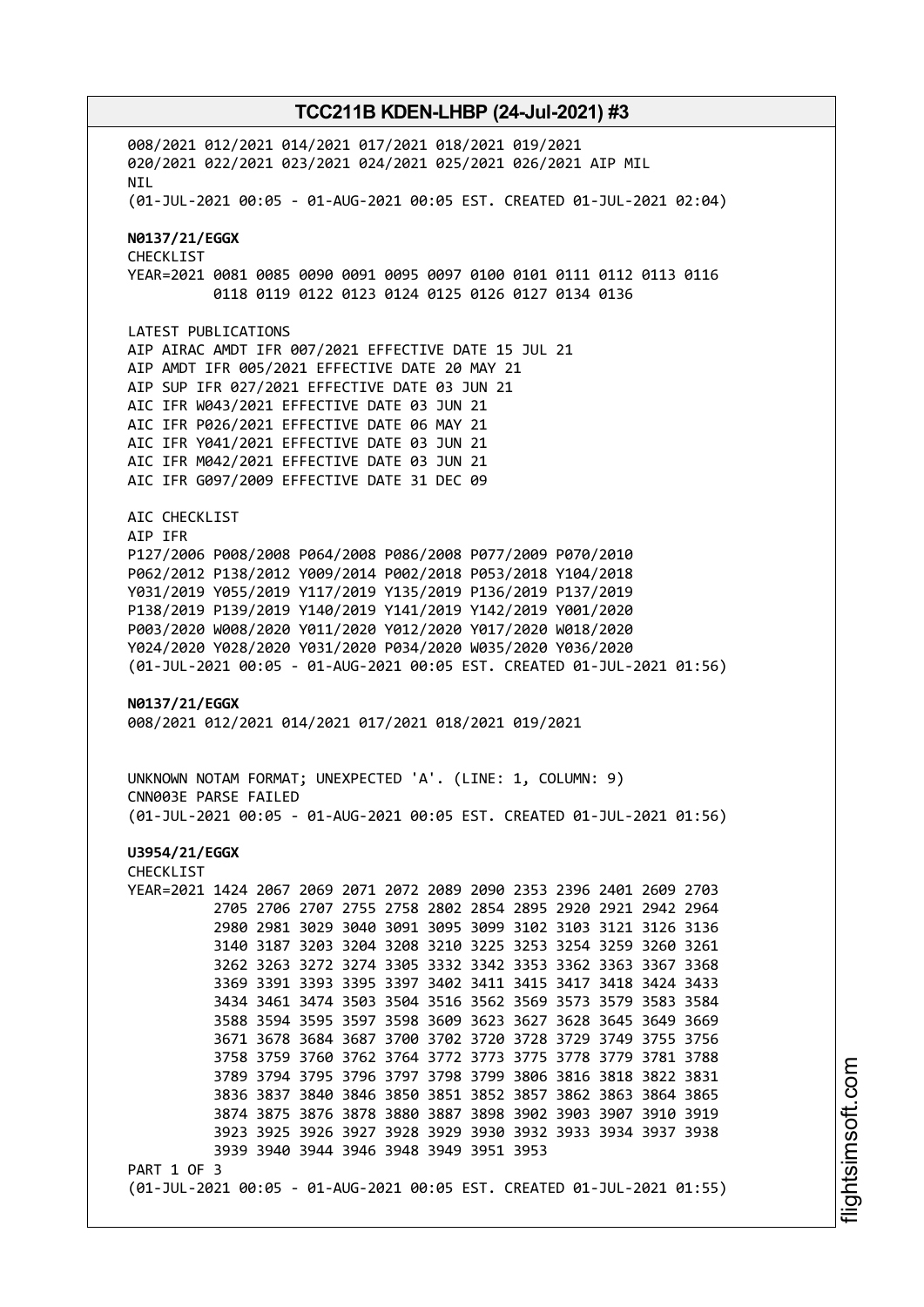**U3954/21/EGGX** LATEST PUBLICATIONS AIP AIRAC AMDT IFR 007/2021 EFFECTIVE DATE 15 JUL 21 AIP AMDT IFR 005/2021 EFFECTIVE DATE 20 MAY 21 AIP SUP IFR 027/2021 EFFECTIVE DATE 03 JUN 21 AIC IFR W043/2021 EFFECTIVE DATE 03 JUN 21 AIC IFR P026/2021 EFFECTIVE DATE 06 MAY 21 AIC IFR Y041/2021 EFFECTIVE DATE 03 JUN 21 AIC IFR M042/2021 EFFECTIVE DATE 03 JUN 21 AIC IFR G097/2009 EFFECTIVE DATE 31 DEC 09 AIC CHECKLIST AIP IFR P127/2006 P008/2008 P064/2008 P086/2008 P077/2009 P070/2010 P062/2012 P138/2012 Y009/2014 P002/2018 P053/2018 Y104/2018 Y031/2019 Y055/2019 Y117/2019 Y135/2019 P136/2019 P137/2019 P138/2019 P139/2019 Y140/2019 Y141/2019 Y142/2019 Y001/2020 P003/2020 W008/2020 Y011/2020 Y012/2020 Y017/2020 W018/2020 Y024/2020 Y028/2020 Y031/2020 P034/2020 W035/2020 Y036/2020 Y039/2020 Y040/2020 Y041/2020 Y042/2020 Y043/2020 P044/2020 Y045/2020 P046/2020 Y051/2020 Y052/2020 P053/2020 P056/2020 P060/2020 P083/2020 Y085/2020 Y086/2020 Y087/2020 Y002/2021 PART 2 OF 3 (01-JUL-2021 00:05 - 01-AUG-2021 00:05 EST. CREATED 01-JUL-2021 01:55) **U3954/21/EGGX** Y008/2021 Y010/2021 Y011/2021 M012/2021 P017/2021 P018/2021 P026/2021 Y027/2021 Y028/2021 Y029/2021 M036/2021 Y037/2021 Y041/2021 M042/2021 AIP VFR NIL AIP MIL **NTI** SUP CHECKLIST AIP IFR 053/2018 060/2018 011/2019 023/2019 025/2019 003/2020 017/2020 019/2020 023/2020 030/2020 031/2020 032/2020 033/2020 037/2020 038/2020 039/2020 045/2020 046/2020 048/2020 049/2020 052/2020 002/2021 003/2021 007/2021 008/2021 012/2021 014/2021 017/2021 018/2021 019/2021 020/2021 022/2021 023/2021 024/2021 025/2021 026/2021 AIP VFR **NTL** AIP MIL **NTI** PART 3 OF 3 (01-JUL-2021 00:05 - 01-AUG-2021 00:05 EST. CREATED 01-JUL-2021 01:55) **B1581/21/EGGX CHECKLIST** YEAR=2021 0837 0911 0950 0962 0989 1036 1040 1041 1100 1101 1142 1175 1194 1205 1206 1207 1209 1226 1238 1363 1372 1378 1401 1402 1403 1404 1405 1406 1413 1431 1508 1528 1537 1539 1540 1543 1546 1558 1562 1568 1569 1570 1571 1572 1575 1579 LATEST PUBLICATIONS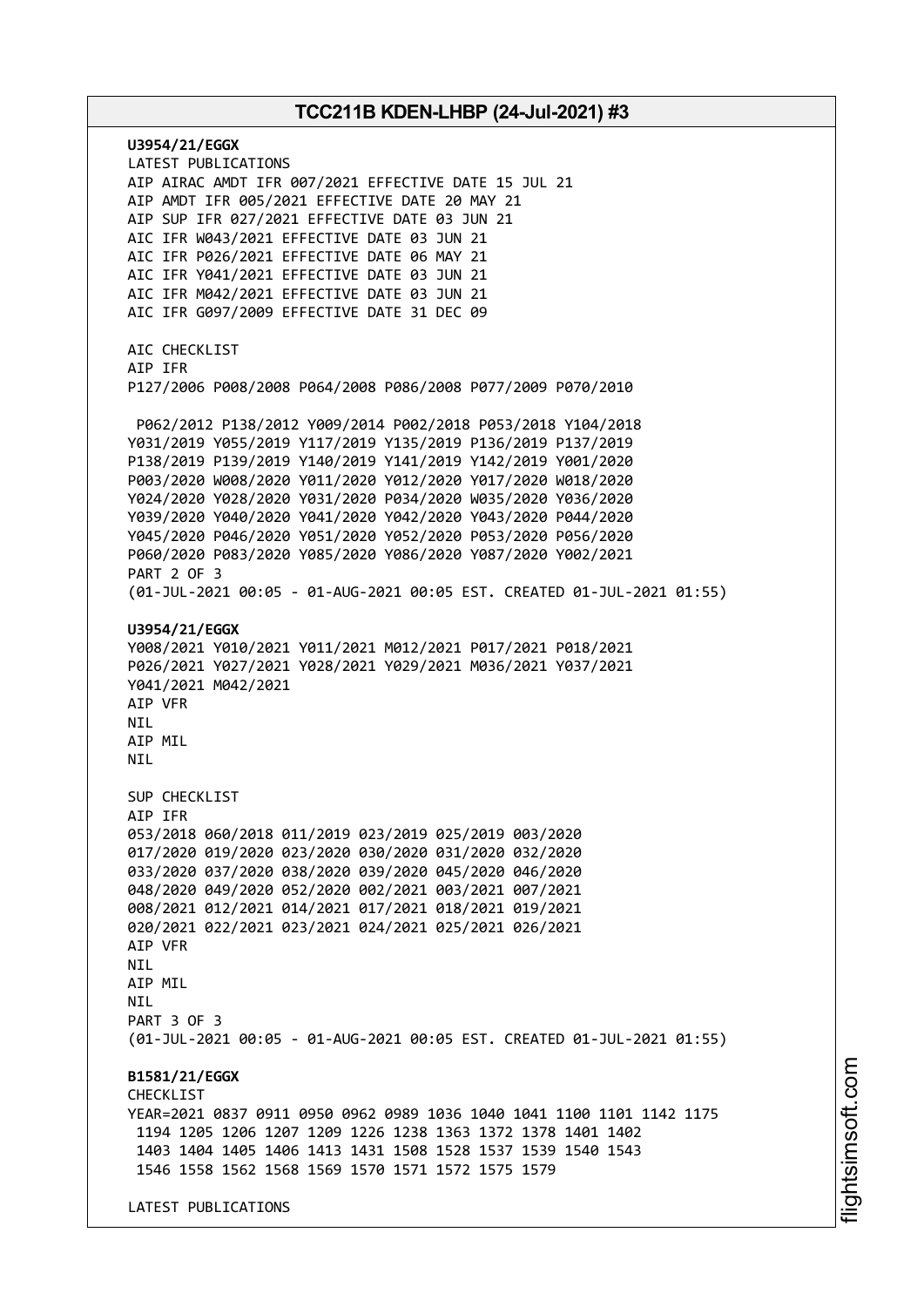AIP AIRAC AMDT IFR 007/2021 EFFECTIVE DATE 15 JUL 21 AIP AMDT IFR 005/2021 EFFECTIVE DATE 20 MAY 21 AIP SUP IFR 027/2021 EFFECTIVE DATE 03 JUN 21 AIC IFR W043/2021 EFFECTIVE DATE 03 JUN 21 AIC IFR P026/2021 EFFECTIVE DATE 06 MAY 21 AIC IFR Y041/2021 EFFECTIVE DATE 03 JUN 21 AIC IFR M042/2021 EFFECTIVE DATE 03 JUN 21 AIC IFR G097/2009 EFFECTIVE DATE 31 DEC 09 END PART 1 OF 2 (01-JUL-2021 00:05 - 01-AUG-2021 00:05 EST. CREATED 01-JUL-2021 01:53) **B1581/21/EGGX** AIC CHECKLIST AIP IFR P127/2006 P008/2008 P064/2008 P086/2008 P077/2009 P070/2010 P062/2012 P138/2012 Y009/2014 P002/2018 P053/2018 Y104/2018 Y031/2019 Y055/2019 Y117/2019 Y135/2019 P136/2019 P137/2019 P138/2019 P139/2019 Y140/2019 Y141/2019 Y142/2019 Y001/2020 P003/2020 W008/2020 Y011/2020 Y012/2020 Y017/2020 W018/2020 Y024/2020 Y028/2020 Y031/2020 P034/2020 W035/2020 Y036/2020 Y039/2020 Y040/2020 Y041/2020 Y042/2020 Y043/2020 P044/2020 Y045/2020 P046/2020 Y051/2020 Y052/2020 P053/2020 P056/2020 P060/2020 P083/2020 Y085/2020 Y086/2020 Y087/2020 Y002/2021 Y008/2021 Y010/2021 Y011/2021 M012/2021 P017/2021 P018/2021 P026/2021 Y027/2021 Y028/2021 Y029/2021 M036/2021 Y037/2021 Y041/2021 M042/2021 SUP CHECKLIST AIP IFR 053/2018 060/2018 011/2019 023/2019 025/2019 003/2020 017/2020 019/2020 023/2020 030/2020 031/2020 032/2020 033/2020 037/2020 038/2020 039/2020 045/2020 046/2020 048/2020 049/2020 052/2020 002/2021 003/2021 007/2021 008/2021 012/2021 014/2021 017/2021 018/2021 019/2021 020/2021 022/2021 023/2021 024/2021 025/2021 026/2021 END PART 2 OF 2 (01-JUL-2021 00:05 - 01-AUG-2021 00:05 EST. CREATED 01-JUL-2021 01:53) **H3767/21/EGGX** Y039/2020 Y040/2020 Y041/2020 Y042/2020 Y043/2020 P044/2020 Y045/2020 P046/2020 Y051/2020 Y052/2020 P053/2020 P056/2020 P060/2020 P083/2020 Y085/2020 Y086/2020 Y087/2020 Y002/2021 Y008/2021 Y010/2021 Y011/2021 M012/2021 P017/2021 P018/2021 P026/2021 Y027/2021 Y028/2021 Y029/2021 M036/2021 Y037/2021 Y041/2021 M042/2021 AIP VFR **NTL** AIP MIL **NTI** SUP CHECKLIST AIP IFR 053/2018 060/2018 011/2019 023/2019 025/2019 003/2020 017/2020 019/2020 023/2020 030/2020 031/2020 032/2020 033/2020 037/2020 038/2020 039/2020 045/2020 046/2020 048/2020 049/2020 052/2020 002/2021 003/2021 007/2021 008/2021 012/2021 014/2021 017/2021 018/2021 019/2021 020/2021 022/2021 023/2021 024/2021 025/2021 026/2021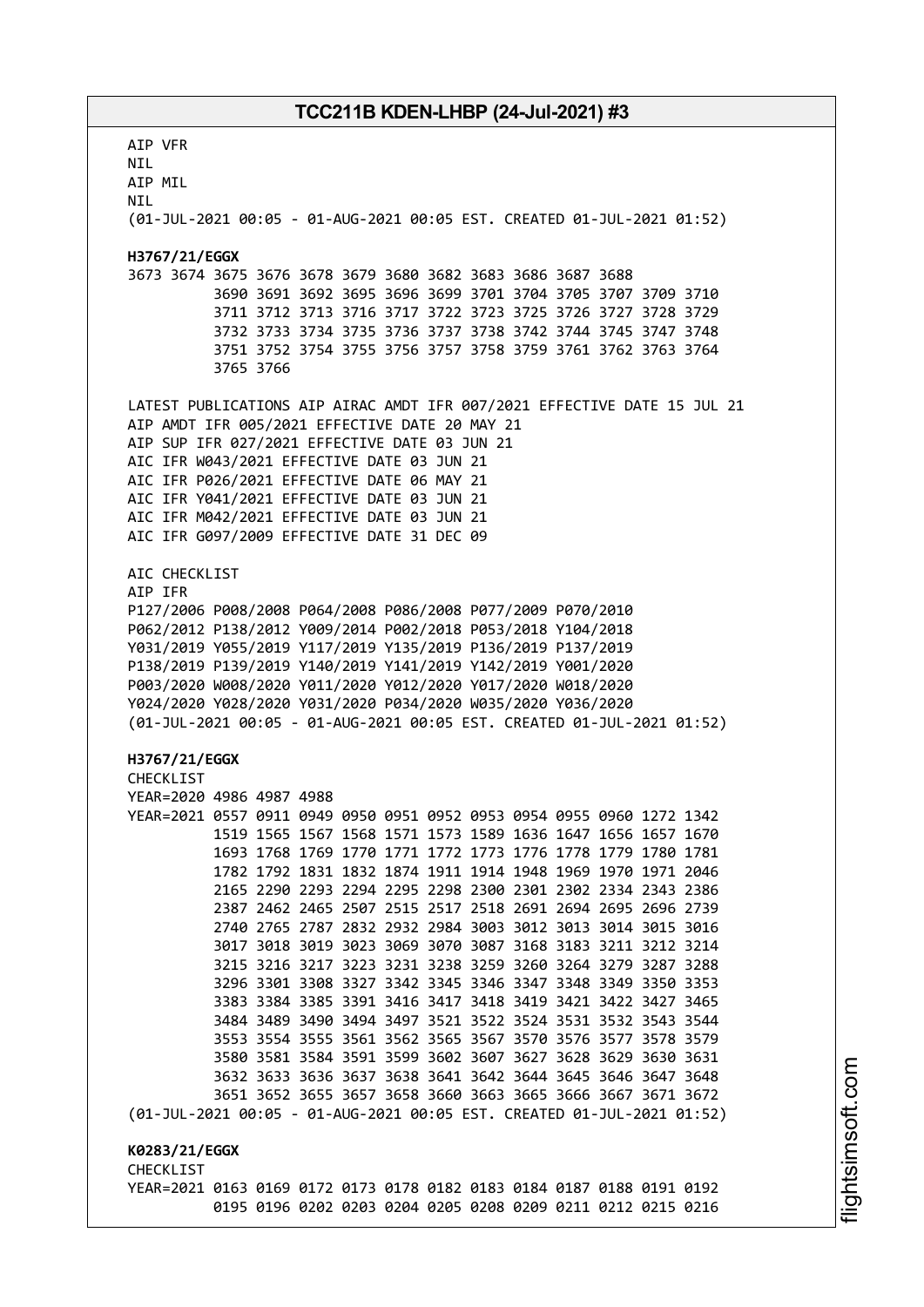0217 0219 0220 0221 0222 0223 0224 0225 0227 0228 0229 0230 0231 0233 0235 0236 0237 0238 0241 0242 0245 0246 0250 0251 0252 0253 0254 0255 0257 0259 0260 0261 0262 0263 0269 0271 0275 0276 0277 0278 0279 0280 0281 0282 LATEST PUBLICATIONS AIP AIRAC AMDT IFR 007/2021 EFFECTIVE DATE 15 JUL 21 AIP AMDT IFR 005/2021 EFFECTIVE DATE 20 MAY 21 AIP SUP IFR 027/2021 EFFECTIVE DATE 03 JUN 21 AIC IFR W043/2021 EFFECTIVE DATE 03 JUN 21 AIC IFR P026/2021 EFFECTIVE DATE 06 MAY 21 AIC IFR Y041/2021 EFFECTIVE DATE 03 JUN 21 AIC IFR M042/2021 EFFECTIVE DATE 03 JUN 21 AIC IFR G097/2009 EFFECTIVE DATE 31 DEC 09 PART 1 OF 2 (01-JUL-2021 00:05 - 01-AUG-2021 00:05 EST. CREATED 01-JUL-2021 01:48) **K0283/21/EGGX** AIC CHECKLIST AIP IFR P127/2006 P008/2008 P064/2008 P086/2008 P077/2009 P070/2010 P062/2012 P138/2012 Y009/2014 P002/2018 P053/2018 Y104/2018 Y031/2019 Y055/2019 Y117/2019 Y135/2019 P136/2019 P137/2019 P138/2019 P139/2019 Y140/2019 Y141/2019 Y142/2019 Y001/2020 P003/2020 W008/2020 Y011/2020 Y012/2020 Y017/2020 W018/2020 Y024/2020 Y028/2020 Y031/2020 P034/2020 W035/2020 Y036/2020 Y039/2020 Y040/2020 Y041/2020 Y042/2020 Y043/2020 P044/2020 Y045/2020 P046/2020 Y051/2020 Y052/2020 P053/2020 P056/2020 P060/2020 P083/2020 Y085/2020 Y086/2020 Y087/2020 Y002/2021 Y008/2021 Y010/2021 Y011/2021 M012/2021 P017/2021 P018/2021 P026/2021 Y027/2021 Y028/2021 Y029/2021 M036/2021 Y037/2021 Y041/2021 M042/2021 AIP VFR **NTI** AIP MIL **NTL** 053/2018 060/2018 011/2019 023/2019 025/2019 003/2020 017/2020 019/2020 023/2020 030/2020 031/2020 032/2020 033/2020 037/2020 038/2020 039/2020 045/2020 046/2020 048/2020 049/2020 052/2020 002/2021 003/2021 007/2021 008/2021 012/2021 014/2021 017/2021 018/2021 019/2021 020/2021 022/2021 023/2021 024/2021 025/2021 026/2021 AIP VFR NIL AIP MIL **NTI** PART 2 OF 2 (01-JUL-2021 00:05 - 01-AUG-2021 00:05 EST. CREATED 01-JUL-2021 01:48) **D0992/21/EGGX** CHECKL<sub>IST</sub> YEAR=2021 0726 0902 0903 0965 0970 0971 0979 0980 0981 0982 0983 0988 0989 0990 0991 0992 LATEST PUBLICATIONS AIP AIRAC AMDT IFR 007/2021 EFFECTIVE DATE 15 JUL 21 AIP AMDT IFR 005/2021 EFFECTIVE DATE 20 MAY 21 AIP SUP IFR 027/2021 EFFECTIVE DATE 03 JUN 21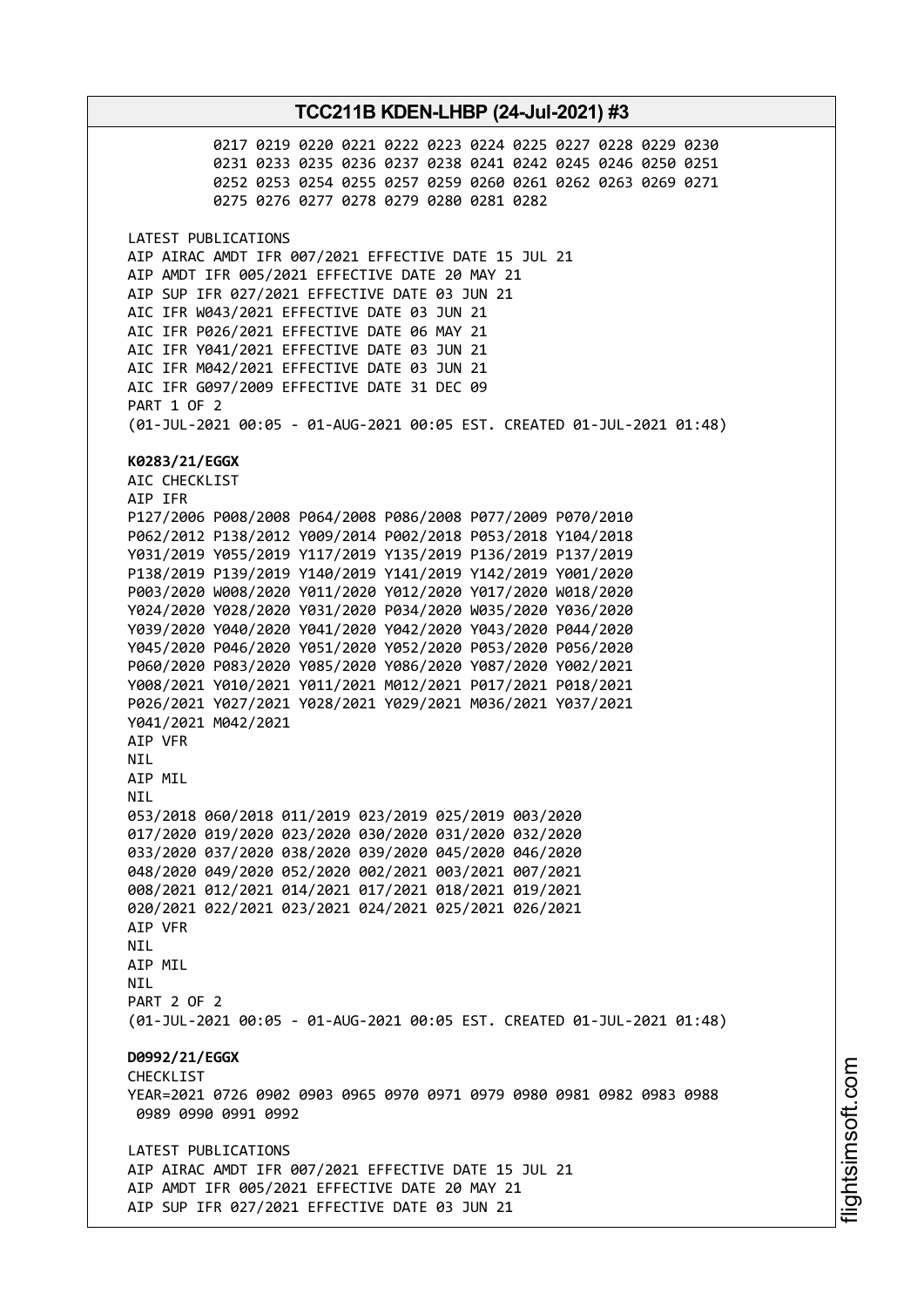AIC IFR W043/2021 EFFECTIVE DATE 03 JUN 21 AIC IFR P026/2021 EFFECTIVE DATE 06 MAY 21 AIC IFR Y041/2021 EFFECTIVE DATE 03 JUN 21 AIC IFR M042/2021 EFFECTIVE DATE 03 JUN 21 AIC IFR G097/2009 EFFECTIVE DATE 31 DEC 09 AIC CHECKLIST AIP IFR P127/2006 P008/2008 P064/2008 P086/2008 P077/2009 P070/2010 P062/2012 P138/2012 Y009/2014 P002/2018 P053/2018 Y104/2018 Y031/2019 Y055/2019 Y117/2019 Y135/2019 P136/2019 P137/2019 P138/2019 P139/2019 Y140/2019 Y141/2019 Y142/2019 Y001/2020 END PART 1 OF 2 (01-JUL-2021 00:05 - 01-AUG-2021 00:05 EST. CREATED 01-JUL-2021 01:45) **D0992/21/EGGX** P003/2020 W008/2020 Y011/2020 Y012/2020 Y017/2020 W018/2020 Y024/2020 Y028/2020 Y031/2020 P034/2020 W035/2020 Y036/2020 Y039/2020 Y040/2020 Y041/2020 Y042/2020 Y043/2020 P044/2020 Y045/2020 P046/2020 Y051/2020 Y052/2020 P053/2020 P056/2020 P060/2020 P083/2020 Y085/2020 Y086/2020 Y087/2020 Y002/2021 Y008/2021 Y010/2021 Y011/2021 M012/2021 P017/2021 P018/2021 P026/2021 Y027/2021 Y028/2021 Y029/2021 M036/2021 Y037/2021 Y041/2021 M042/2021 SUP CHECKLIST AIP IFR 053/2018 060/2018 011/2019 023/2019 025/2019 003/2020 017/2020 019/2020 023/2020 030/2020 031/2020 032/2020 033/2020 037/2020 038/2020 039/2020 045/2020 046/2020 048/2020 049/2020 052/2020 002/2021 003/2021 007/2021 008/2021 012/2021 014/2021 017/2021 018/2021 019/2021 020/2021 022/2021 023/2021 024/2021 025/2021 026/2021 END PART 2 OF 2 (01-JUL-2021 00:05 - 01-AUG-2021 00:05 EST. CREATED 01-JUL-2021 01:45) **J2415/21/EGGX** CHECKLIST YEAR=2021 1948 1990 2272 2308 2312 2384 2385 2386 2387 2388 2389 2390 2392 2404 2405 2406 2407 2408 2409 2410 2411 2412 LATEST PUBLICATIONS AIP AIRAC AMDT IFR 007/2021 EFFECTIVE DATE 15 JUL 21 AIP AMDT IFR 005/2021 EFFECTIVE DATE 20 MAY 21 AIP SUP IFR 027/2021 EFFECTIVE DATE 03 JUN 21 AIC IFR W043/2021 EFFECTIVE DATE 03 JUN 21 AIC IFR P026/2021 EFFECTIVE DATE 06 MAY 21 AIC IFR Y041/2021 EFFECTIVE DATE 03 JUN 21 AIC IFR M042/2021 EFFECTIVE DATE 03 JUN 21 AIC IFR G097/2009 EFFECTIVE DATE 31 DEC 09 AIC CHECKLIST AIP IFR P127/2006 P008/2008 P064/2008 P086/2008 P077/2009 P070/2010 P062/2012 P138/2012 Y009/2014 P002/2018 P053/2018 Y104/2018 Y031/2019 Y055/2019 Y117/2019 Y135/2019 P136/2019 P137/2019 PART 1 OF 2 (01-JUL-2021 00:05 - 01-AUG-2021 00:05 EST. CREATED 01-JUL-2021 01:38)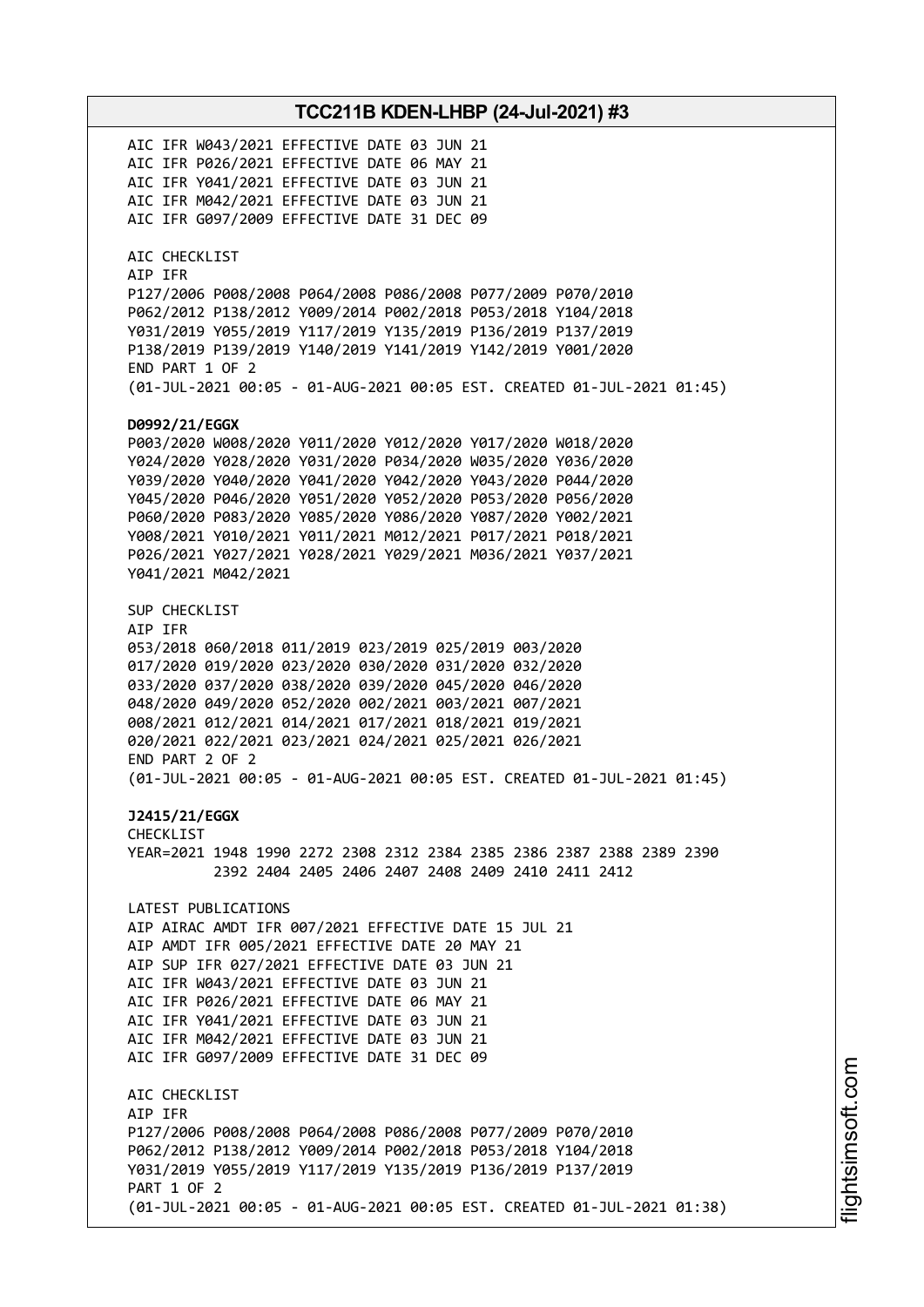**J2415/21/EGGX** P138/2019 P139/2019 Y140/2019 Y141/2019 Y142/2019 Y001/2020 P003/2020 W008/2020 Y011/2020 Y012/2020 Y017/2020 W018/2020 Y024/2020 Y028/2020 Y031/2020 P034/2020 W035/2020 Y036/2020 Y039/2020 Y040/2020 Y041/2020 Y042/2020 Y043/2020 P044/2020 Y045/2020 P046/2020 Y051/2020 Y052/2020 P053/2020 P056/2020 P060/2020 P083/2020 Y085/2020 Y086/2020 Y087/2020 Y002/2021 Y008/2021 Y010/2021 Y011/2021 M012/2021 P017/2021 P018/2021 P026/2021 Y027/2021 Y028/2021 Y029/2021 M036/2021 Y037/2021 Y041/2021 M042/2021 AIP VFR **NTI** AIP MIL NIL SUP CHECKLIST AIP IFR 053/2018 060/2018 011/2019 023/2019 025/2019 003/2020 017/2020 019/2020 023/2020 030/2020 031/2020 032/2020 033/2020 037/2020 038/2020 039/2020 045/2020 046/2020 048/2020 049/2020 052/2020 002/2021 003/2021 007/2021 (01-JUL-2021 00:05 - 01-AUG-2021 00:05 EST. CREATED 01-JUL-2021 01:38) **A2313/21/EGGX** CHECKLIST YEAR=2021 0796 0961 1163 1221 1233 1263 1282 1341 1424 1425 1439 1453 1460 1471 1473 1502 1566 1576 1577 1596 1600 1650 1662 1674 1675 1709 1713 1740 1747 1798 1834 1845 1857 1887 1938 1940 1959 1960 1961 1970 2002 2020 2025 2032 2033 2034 2060 2061 2065 2078 2101 2111 2138 2140 2145 2148 2159 2160 2167 2168 2201 2207 2211 2212 2213 2214 2215 2224 2225 2228 2230 2233 2236 2242 2244 2245 2254 2255 2259 2268 2270 2275 2279 2282 2283 2285 2287 2288 2290 2294 2295 2297 2298 2299 2300 2309 2310 LATEST PUBLICATIONS AIP AIRAC AMDT IFR 007/2021 EFFECTIVE DATE 15 JUL 21 AIP AMDT IFR 005/2021 EFFECTIVE DATE 20 MAY 21 PART 1 OF 3 (01-JUL-2021 00:05 - 01-AUG-2021 00:05 EST. CREATED 01-JUL-2021 01:27) **A2313/21/EGGX** AIP SUP IFR 027/2021 EFFECTIVE DATE 03 JUN 21 AIC IFR W043/2021 EFFECTIVE DATE 03 JUN 21 AIC IFR P026/2021 EFFECTIVE DATE 06 MAY 21 AIC IFR Y041/2021 EFFECTIVE DATE 03 JUN 21 AIC IFR M042/2021 EFFECTIVE DATE 03 JUN 21 AIC IFR G097/2009 EFFECTIVE DATE 31 DEC 09 AIC CHECKLIST AIP IFR P127/2006 P008/2008 P064/2008 P086/2008 P077/2009 P070/2010 P062/2012 P138/2012 Y009/2014 P002/2018 P053/2018 Y104/2018 Y031/2019 Y055/2019 Y117/2019 Y135/2019 P136/2019 P137/2019 P138/2019 P139/2019 Y140/2019 Y141/2019 Y142/2019 Y001/2020 P003/2020 W008/2020 Y011/2020 Y012/2020 Y017/2020 W018/2020 Y024/2020 Y028/2020 Y031/2020 P034/2020 W035/2020 Y036/2020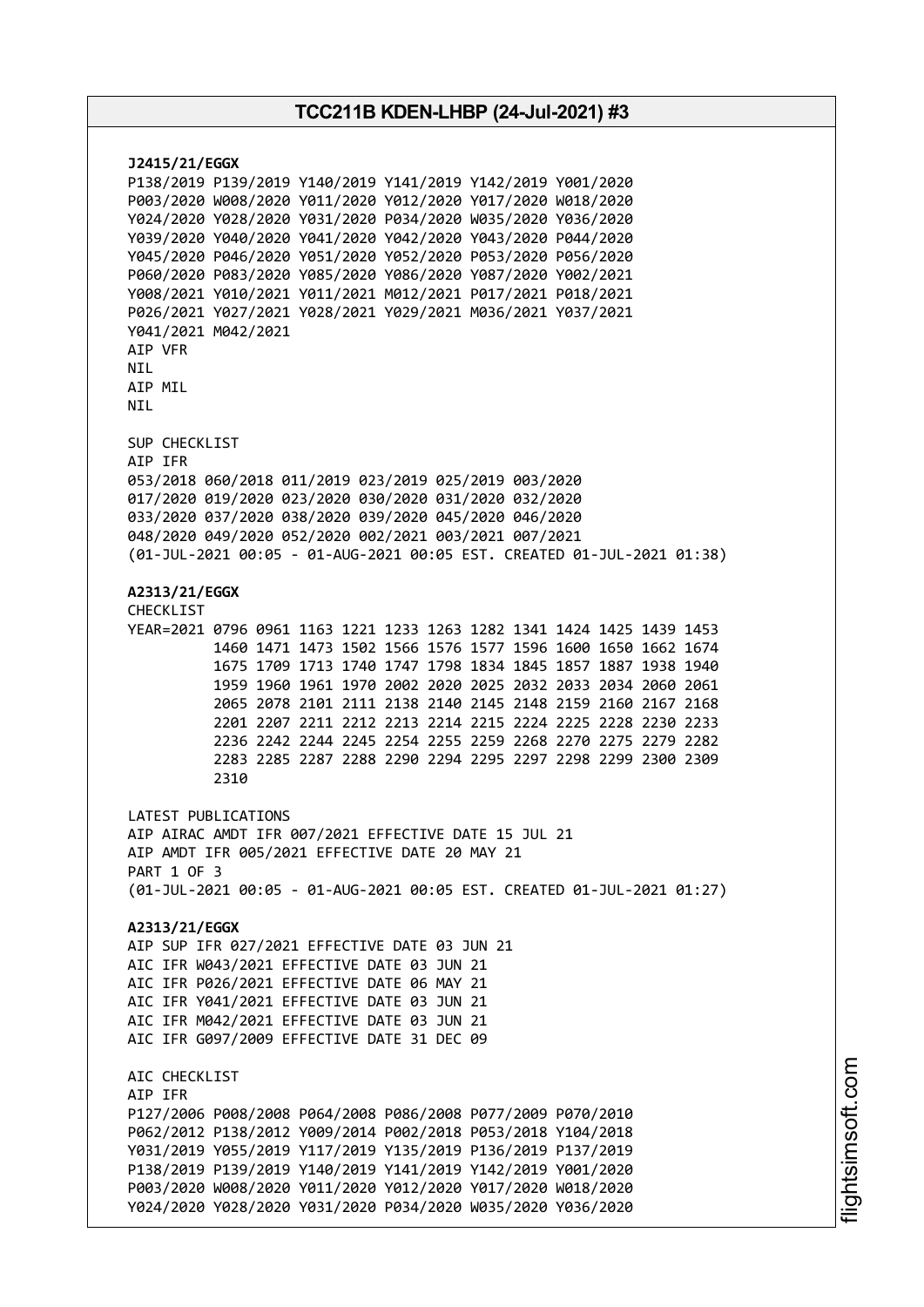Y039/2020 Y040/2020 Y041/2020 Y042/2020 Y043/2020 P044/2020 Y045/2020 P046/2020 Y051/2020 Y052/2020 P053/2020 P056/2020 P060/2020 P083/2020 Y085/2020 Y086/2020 Y087/2020 Y002/2021 PART 2 OF 3 (01-JUL-2021 00:05 - 01-AUG-2021 00:05 EST. CREATED 01-JUL-2021 01:27) **A2313/21/EGGX** Y008/2021 Y010/2021 Y011/2021 M012/2021 P017/2021 P018/2021 P026/2021 Y027/2021 Y028/2021 Y029/2021 M036/2021 Y037/2021 Y041/2021 M042/2021 AIP VFR **NTI** AIP MIL NIL SUP CHECKLIST AIP IFR 053/2018 060/2018 011/2019 023/2019 025/2019 003/2020 017/2020 019/2020 023/2020 030/2020 031/2020 032/2020 033/2020 037/2020 038/2020 039/2020 045/2020 046/2020 048/2020 049/2020 052/2020 002/2021 003/2021 007/2021 008/2021 012/2021 014/2021 017/2021 018/2021 019/2021 020/2021 022/2021 023/2021 024/2021 025/2021 026/2021 AIP VFR NIL AIP MIL NIL PART 3 OF 3 (01-JUL-2021 00:05 - 01-AUG-2021 00:05 EST. CREATED 01-JUL-2021 01:27) **C6518/21/EGGX** CHECKLIST YEAR=2021 1934 2012 2062 2124 2190 2192 2232 2233 2394 2395 2525 2526 2530 2562 2802 2877 3048 3078 3092 3157 3262 3667 3670 3741 3904 3976 4001 4064 4070 4072 4165 4325 4334 4345 4346 4347 4408 4500 4629 4642 4657 4668 4711 4837 4892 4937 5013 5014 5015 5069 5127 5129 5143 5155 5232 5250 5276 5280 5282 5283 5290 5294 5295 5303 5317 5320 5346 5429 5432 5454 5455 5456 5457 5459 5460 5461 5466 5468 5494 5514 5519 5608 5613 5614 5615 5623 5655 5656 5657 5658 5659 5660 5661 5672 5753 5756 5757 5815 5823 5824 5897 5922 5933 5952 5958 5971 6001 6004 6007 6025 6044 6046 6047 6055 6061 6074 6075 6076 6077 6078 6079 6091 6174 6181 6193 6196 6197 6198 6201 6218 6255 6256 6258 6259 6260 6285 6286 6292 6297 6298 6299 6303 6304 6305 6306 6311 6325 6326 6329 6361 6367 6368 6370 6384 6389 6396 6398 6411 6415 6416 6417 6419 6421 6422 6425 6426 6433 6438 6439 6440 6447 6448 6454 6467 6468 6469 6470 6472 6473 6476 6478 6479 6480 6481 6482 6483 6484 6485 6486 6491 6493 6494 6495 6496 6499 6500 6502 6504 6506 6507 6508 6509 6510 6512 6513 6514 6515 6516 6517 LATEST PUBLICATIONS AIP AIRAC AMDT IFR 007/2021 EFFECTIVE DATE 15 JUL 21 AIP AMDT IFR 005/2021 EFFECTIVE DATE 20 MAY 21 AIP SUP IFR 027/2021 EFFECTIVE DATE 03 JUN 21 AIC IFR W043/2021 EFFECTIVE DATE 03 JUN 21 AIC IFR P026/2021 EFFECTIVE DATE 06 MAY 21 AIC IFR Y041/2021 EFFECTIVE DATE 03 JUN 21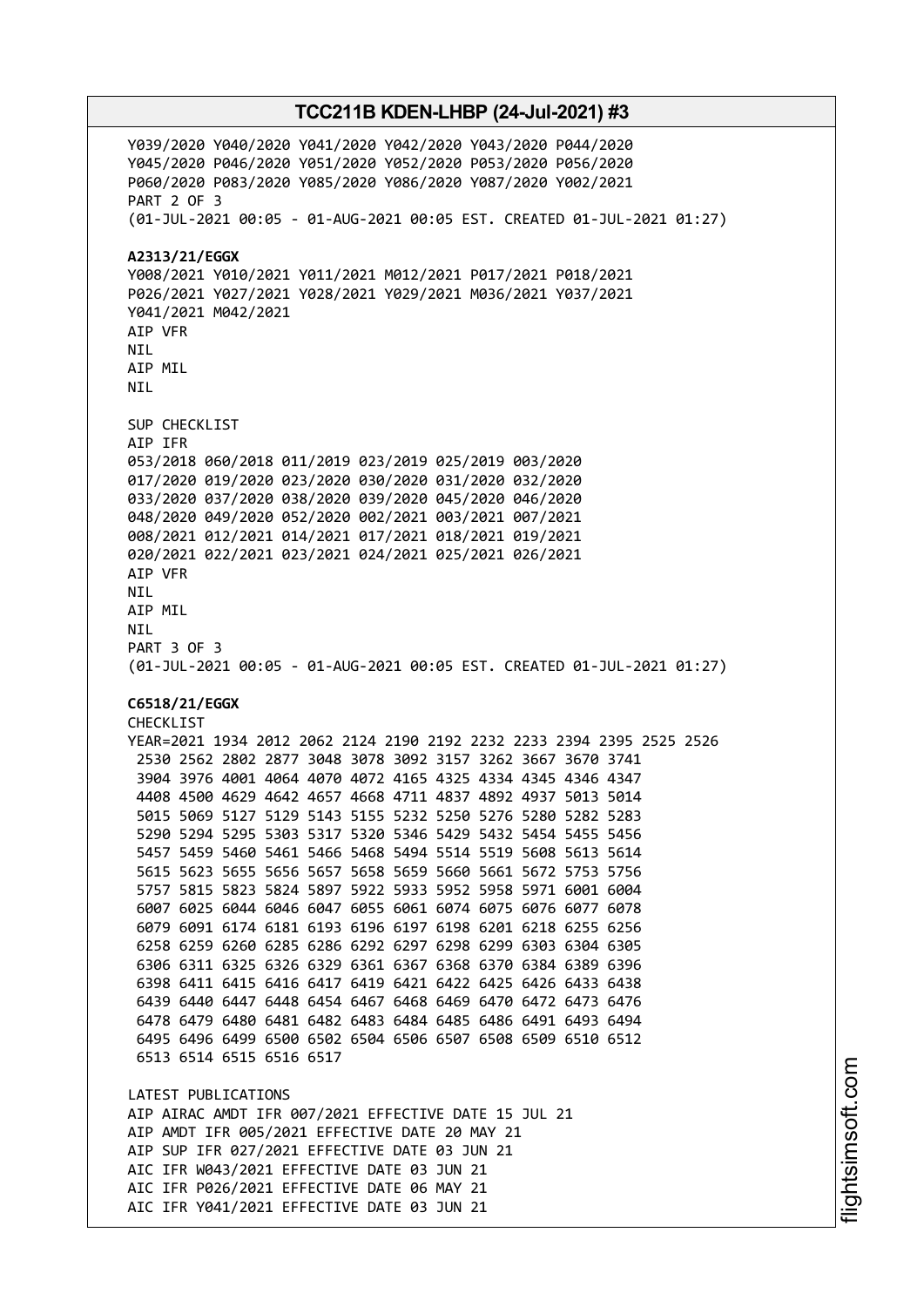END PART 1 OF 2 (01-JUL-2021 00:05 - 01-AUG-2021 00:05 EST. CREATED 01-JUL-2021 01:27) **C6518/21/EGGX** AIC IFR M042/2021 EFFECTIVE DATE 03 JUN 21 AIC IFR G097/2009 EFFECTIVE DATE 31 DEC 09 AIC CHECKLIST AIP IFR P127/2006 P008/2008 P064/2008 P086/2008 P077/2009 P070/2010 P062/2012 P138/2012 Y009/2014 P002/2018 P053/2018 Y104/2018 Y031/2019 Y055/2019 Y117/2019 Y135/2019 P136/2019 P137/2019 P138/2019 P139/2019 Y140/2019 Y141/2019 Y142/2019 Y001/2020 P003/2020 W008/2020 Y011/2020 Y012/2020 Y017/2020 W018/2020 Y024/2020 Y028/2020 Y031/2020 P034/2020 W035/2020 Y036/2020 Y039/2020 Y040/2020 Y041/2020 Y042/2020 Y043/2020 P044/2020 Y045/2020 P046/2020 Y051/2020 Y052/2020 P053/2020 P056/2020 P060/2020 P083/2020 Y085/2020 Y086/2020 Y087/2020 Y002/2021 Y008/2021 Y010/2021 Y011/2021 M012/2021 P017/2021 P018/2021 P026/2021 Y027/2021 Y028/2021 Y029/2021 M036/2021 Y037/2021 Y041/2021 M042/2021 SUP CHECKLIST AIP IFR 053/2018 060/2018 011/2019 023/2019 025/2019 003/2020 017/2020 019/2020 023/2020 030/2020 031/2020 032/2020 033/2020 037/2020 038/2020 039/2020 045/2020 046/2020 048/2020 049/2020 052/2020 002/2021 003/2021 007/2021 008/2021 012/2021 014/2021 017/2021 018/2021 019/2021 020/2021 022/2021 023/2021 024/2021 025/2021 026/2021 END PART 2 OF 2 (01-JUL-2021 00:05 - 01-AUG-2021 00:05 EST. CREATED 01-JUL-2021 01:27) **I1819/21/EGGX** CHECKL<sub>IST</sub> YEAR=2021 1087 1117 1221 1299 1309 1339 1454 1558 1580 1581 1582 1632 1633 1634 1635 1636 1637 1638 1687 1700 1722 1727 1740 1763 1782 1786 1788 1789 1795 1811 1813 1814 1818 LATEST PUBLICATIONS AIP AIRAC AMDT IFR 007/2021 EFFECTIVE DATE 15 JUL 21 AIP AMDT IFR 005/2021 EFFECTIVE DATE 20 MAY 21 AIP SUP IFR 027/2021 EFFECTIVE DATE 03 JUN 21 AIC IFR W043/2021 EFFECTIVE DATE 03 JUN 21 AIC IFR P026/2021 EFFECTIVE DATE 06 MAY 21 AIC IFR Y041/2021 EFFECTIVE DATE 03 JUN 21 AIC IFR M042/2021 EFFECTIVE DATE 03 JUN 21 AIC IFR G097/2009 EFFECTIVE DATE 31 DEC 09 AIC CHECKLIST AIP IFR P127/2006 P008/2008 P064/2008 P086/2008 P077/2009 P070/2010 P062/2012 P138/2012 Y009/2014 P002/2018 P053/2018 Y104/2018 Y031/2019 Y055/2019 Y117/2019 Y135/2019 P136/2019 P137/2019 P138/2019 P139/2019 Y140/2019 Y141/2019 Y142/2019 Y001/2020 P003/2020 W008/2020 Y011/2020 Y012/2020 Y017/2020 W018/2020 Y024/2020 Y028/2020 Y031/2020 P034/2020 W035/2020 Y036/2020 Y039/2020 Y040/2020 Y041/2020 Y042/2020 Y043/2020 P044/2020 Y045/2020 P046/2020 Y051/2020 Y052/2020 P053/2020 P056/2020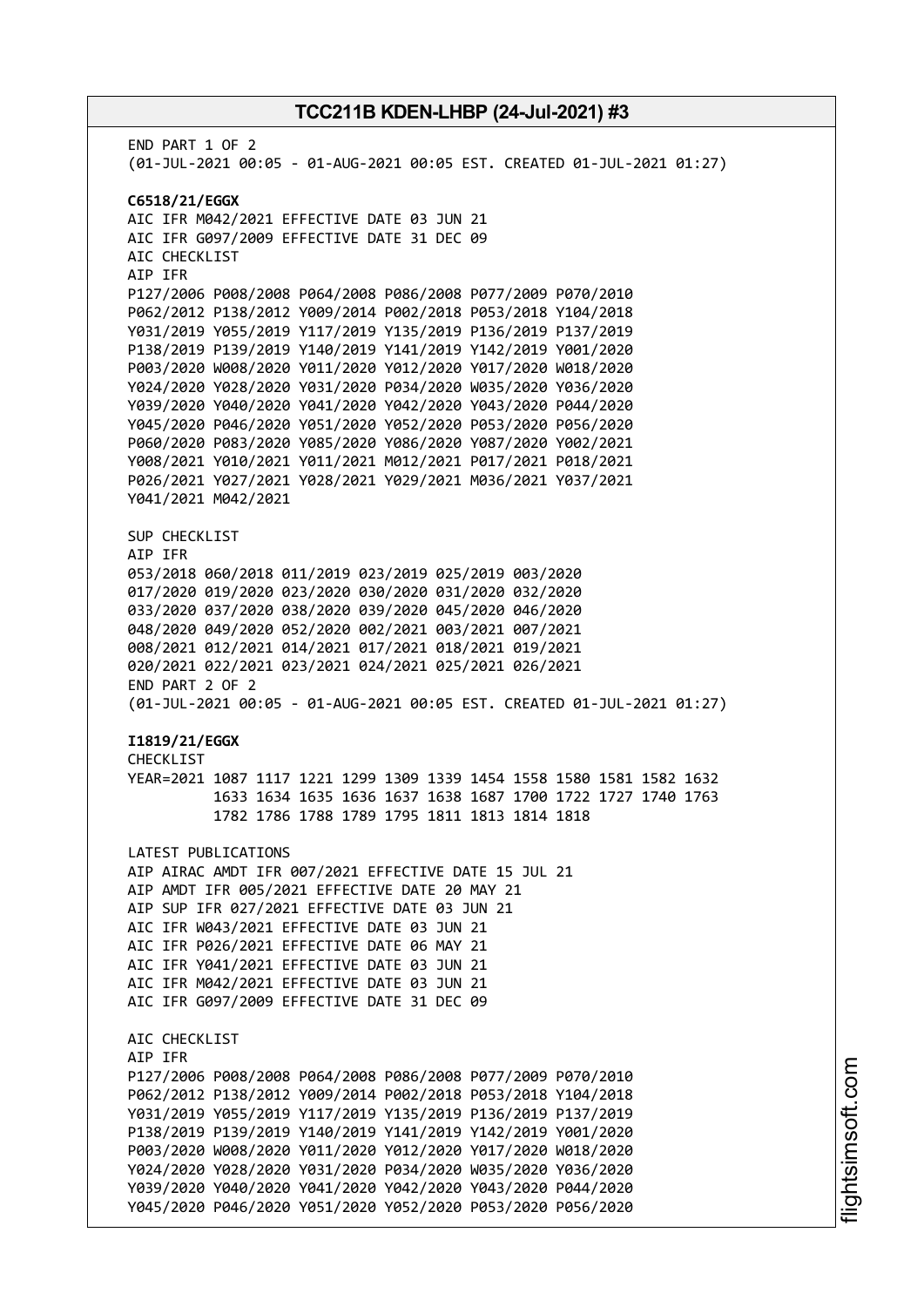**TCC211B KDEN-LHBP (24-Jul-2021) #3** (01-JUL-2021 00:05 - 01-AUG-2021 00:05 EST. CREATED 01-JUL-2021 01:24) **I1819/21/EGGX** P060/2020 P083/2020 Y085/2020 Y086/2020 Y087/2020 Y002/2021 Y008/2021 Y010/2021 Y011/2021 M012/2021 P017/2021 P018/2021 P026/2021 Y027/2021 Y028/2021 Y029/2021 M036/2021 Y037/2021 Y041/2021 M042/2021 AIP VFR NIL AIP MIL NIL SUP CHECKLIST AIP IFR 053/2018 060/2018 011/2019 023/2019 025/2019 003/2020 017/2020 019/2020 023/2020 030/2020 031/2020 032/2020 033/2020 037/2020 038/2020 039/2020 045/2020 046/2020 048/2020 049/2020 052/2020 002/2021 003/2021 007/2021 008/2021 012/2021 014/2021 017/2021 018/2021 019/2021 020/2021 022/2021 023/2021 024/2021 025/2021 026/2021 AIP VFR NIL AIP MIL NIL (01-JUL-2021 00:05 - 01-AUG-2021 00:05 EST. CREATED 01-JUL-2021 01:24) **F0692/21/EGGX** CHECKLIST YEAR=2021 0681 LATEST PUBLICATIONS AIP AIRAC AMDT IFR 007/2021 EFFECTIVE DATE 15 JUL 21 AIP AMDT IFR 005/2021 EFFECTIVE DATE 20 MAY 21 AIP SUP IFR 027/2021 EFFECTIVE DATE 03 JUN 21 AIC IFR W043/2021 EFFECTIVE DATE 03 JUN 21 AIC IFR P026/2021 EFFECTIVE DATE 06 MAY 21 AIC IFR Y041/2021 EFFECTIVE DATE 03 JUN 21 AIC IFR M042/2021 EFFECTIVE DATE 03 JUN 21 AIC IFR G097/2009 EFFECTIVE DATE 31 DEC 09 AIC CHECKLIST AIP IFR P127/2006 P008/2008 P064/2008 P086/2008 P077/2009 P070/2010 P062/2012 P138/2012 Y009/2014 P002/2018 P053/2018 Y104/2018 Y031/2019 Y055/2019 Y117/2019 Y135/2019 P136/2019 P137/2019 P138/2019 P139/2019 Y140/2019 Y141/2019 Y142/2019 Y001/2020 P003/2020 W008/2020 Y011/2020 Y012/2020 Y017/2020 W018/2020 Y024/2020 Y028/2020 Y031/2020 P034/2020 W035/2020 Y036/2020 Y039/2020 Y040/2020 Y041/2020 Y042/2020 Y043/2020 P044/2020 Y045/2020 P046/2020 Y051/2020 Y052/2020 P053/2020 P056/2020 P060/2020 P083/2020 Y085/2020 Y086/2020 Y087/2020 Y002/2021 Y008/2021 Y010/2021 Y011/2021 M012/2021 P017/2021 P018/2021 P026/2021 Y027/2021 Y028/2021 Y029/2021 M036/2021 Y037/2021 Y041/2021 M042/2021 AIP VFR **NTL** AIP MIL

NIL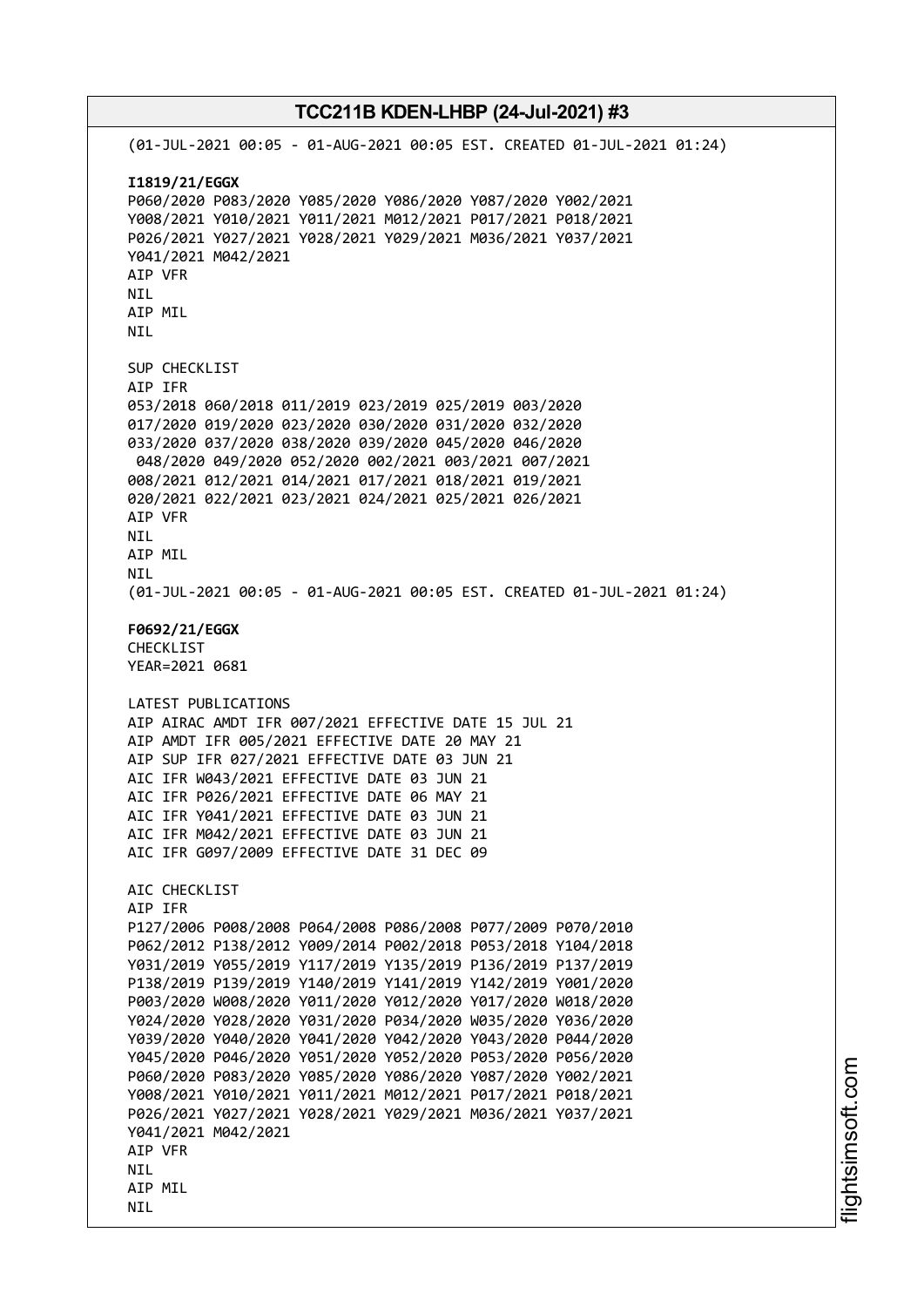SUP CHECKLIST AIP IFR 053/2018 060/2018 011/2019 023/2019 025/2019 003/2020 017/2020 019/2020 023/2020 030/2020 031/2020 032/2020 033/2020 037/2020 038/2020 039/2020 045/2020 046/2020 048/2020 049/2020 052/2020 002/2021 003/2021 007/2021 008/2021 012/2021 014/2021 017/2021 018/2021 019/2021 020/2021 022/2021 023/2021 024/2021 025/2021 026/2021 AIP VFR NIL AIP MIL NIL (01-JUL-2021 00:05 - 01-AUG-2021 00:05 EST. CREATED 01-JUL-2021 00:19) **G0245/21/EGGX** CHECKLIST YEAR=2021 NIL LATEST PUBLICATIONS AIP AIRAC AMDT IFR 007/2021 EFFECTIVE DATE 15 JUL 21 AIP AMDT IFR 005/2021 EFFECTIVE DATE 20 MAY 21 AIP SUP IFR 027/2021 EFFECTIVE DATE 03 JUN 21 AIC IFR W043/2021 EFFECTIVE DATE 03 JUN 21 AIC IFR P026/2021 EFFECTIVE DATE 06 MAY 21 AIC IFR Y041/2021 EFFECTIVE DATE 03 JUN 21 AIC IFR M042/2021 EFFECTIVE DATE 03 JUN 21 AIC IFR G097/2009 EFFECTIVE DATE 31 DEC 09 AIC CHECKLIST AIP IFR P127/2006 P008/2008 P064/2008 P086/2008 P077/2009 P070/2010 P062/2012 P138/2012 Y009/2014 P002/2018 P053/2018 Y104/2018 Y031/2019 Y055/2019 Y117/2019 Y135/2019 P136/2019 P137/2019 P138/2019 P139/2019 Y140/2019 Y141/2019 Y142/2019 Y001/2020 P003/2020 W008/2020 Y011/2020 Y012/2020 Y017/2020 W018/2020 Y024/2020 Y028/2020 Y031/2020 P034/2020 W035/2020 Y036/2020 Y039/2020 Y040/2020 Y041/2020 Y042/2020 Y043/2020 P044/2020 Y045/2020 P046/2020 Y051/2020 Y052/2020 P053/2020 P056/2020 P060/2020 P083/2020 Y085/2020 Y086/2020 Y087/2020 Y002/2021 Y008/2021 Y010/2021 Y011/2021 M012/2021 P017/2021 P018/2021 P026/2021 Y027/2021 Y028/2021 Y029/2021 M036/2021 Y037/2021 Y041/2021 M042/2021 AIP VFR **NTI** AIP MIL **NTI** SUP CHECKLIST AIP IFR 053/2018 060/2018 011/2019 023/2019 025/2019 003/2020 017/2020 019/2020 023/2020 030/2020 031/2020 032/2020 033/2020 037/2020 038/2020 039/2020 045/2020 046/2020 048/2020 049/2020 052/2020 002/2021 003/2021 007/2021 008/2021 012/2021 014/2021 017/2021 018/2021 019/2021 020/2021 022/2021 023/2021 024/2021 025/2021 026/2021 AIP VFR NIL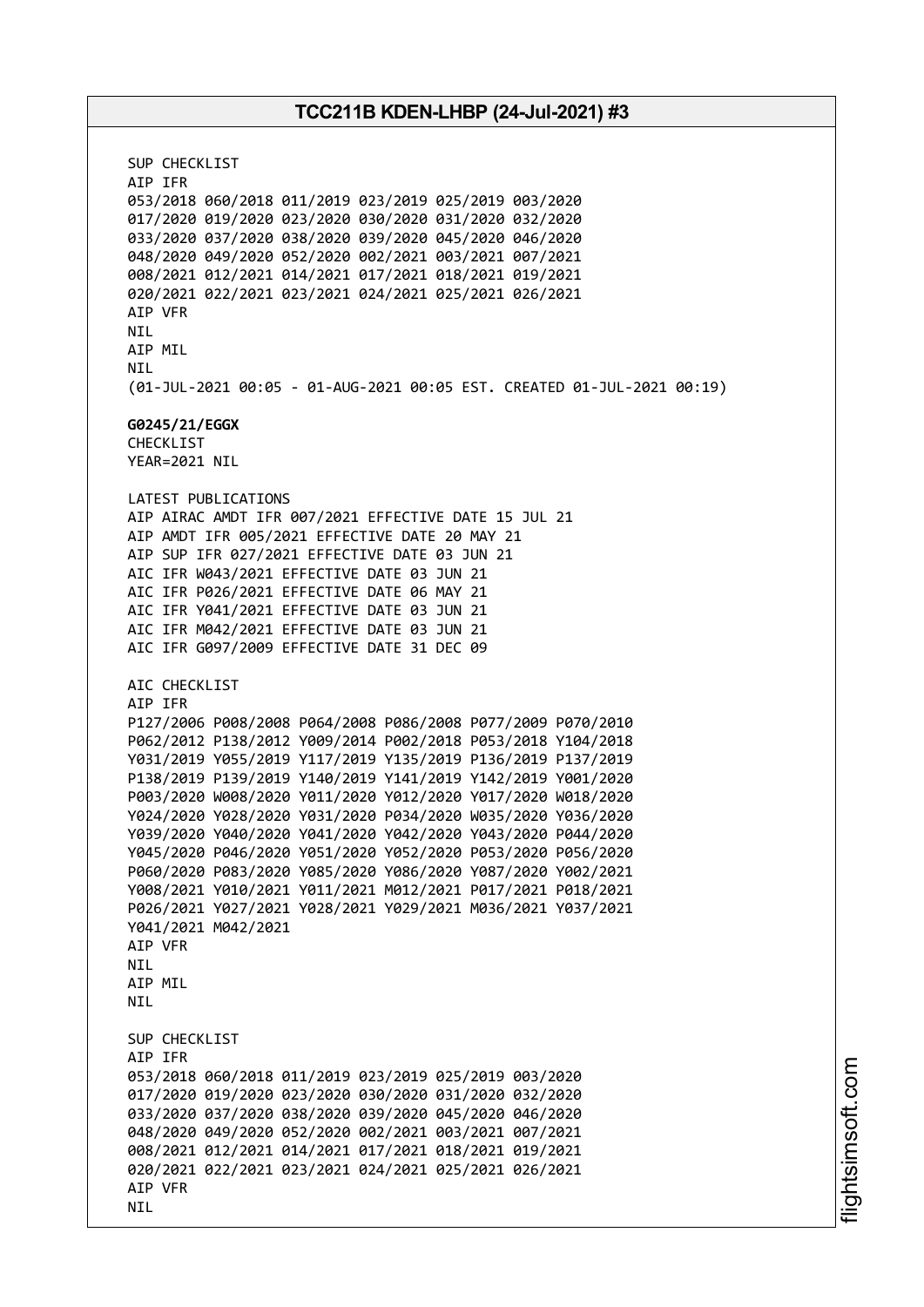AIP MIL NIL (01-JUL-2021 00:05 - 01-AUG-2021 00:05 EST. CREATED 01-JUL-2021 00:18) **V0011/21/EGGX** CHECKLIST YEAR=2021 0007 0009 LATEST PUBLICATIONS AIP AIRAC AMDT IFR 007/2021 EFFECTIVE DATE 15 JUL 21 AIP AMDT IFR 005/2021 EFFECTIVE DATE 20 MAY 21 AIP SUP IFR 027/2021 EFFECTIVE DATE 03 JUN 21 AIC IFR W043/2021 EFFECTIVE DATE 03 JUN 21 AIC IFR P026/2021 EFFECTIVE DATE 06 MAY 21 AIC IFR Y041/2021 EFFECTIVE DATE 03 JUN 21 AIC IFR M042/2021 EFFECTIVE DATE 03 JUN 21 AIC IFR G097/2009 EFFECTIVE DATE 31 DEC 09 AIC CHECKLIST AIP IFR P127/2006 P008/2008 P064/2008 P086/2008 P077/2009 P070/2010 P062/2012 P138/2012 Y009/2014 P002/2018 P053/2018 Y104/2018 Y031/2019 Y055/2019 Y117/2019 Y135/2019 P136/2019 P137/2019 P138/2019 P139/2019 Y140/2019 Y141/2019 Y142/2019 Y001/2020 P003/2020 W008/2020 Y011/2020 Y012/2020 Y017/2020 W018/2020 Y024/2020 Y028/2020 Y031/2020 P034/2020 W035/2020 Y036/2020 Y039/2020 Y040/2020 Y041/2020 Y042/2020 Y043/2020 P044/2020 Y045/2020 P046/2020 Y051/2020 Y052/2020 P053/2020 P056/2020 P060/2020 P083/2020 Y085/2020 Y086/2020 Y087/2020 Y002/2021 Y008/2021 Y010/2021 Y011/2021 M012/2021 P017/2021 P018/2021 P026/2021 Y027/2021 Y028/2021 Y029/2021 M036/2021 Y037/2021 Y041/2021 M042/2021 AIP VFR **NTI** AIP MIL **NTI** SUP CHECKLIST AIP IFR 053/2018 060/2018 011/2019 023/2019 025/2019 003/2020 017/2020 019/2020 023/2020 030/2020 031/2020 032/2020 033/2020 037/2020 038/2020 039/2020 045/2020 046/2020 048/2020 049/2020 052/2020 002/2021 003/2021 007/2021 008/2021 012/2021 014/2021 017/2021 018/2021 019/2021 020/2021 022/2021 023/2021 024/2021 025/2021 026/2021 AIP VFR **NTL** AIP MIL **NTI** (01-JUL-2021 00:05 - 01-AUG-2021 00:05 EST. CREATED 01-JUL-2021 00:12) **B1579/21/EGGX** TRIGGER NOTAM - PERM AIRAC AIP AMDT 08/21 WEF 12 AUG 21. MULTIPLE ENR CHANGES, SEE COVER SHEET FOR FULL DETAILS (12-AUG-2021 00:00 - 25-AUG-2021 23:59. CREATED 01-JUL-2021 00:05) **B1431/21/EGGX** COVID-19: EMERGENCY DIVERSIONS. THE ABILITY FOR AERODROMES TO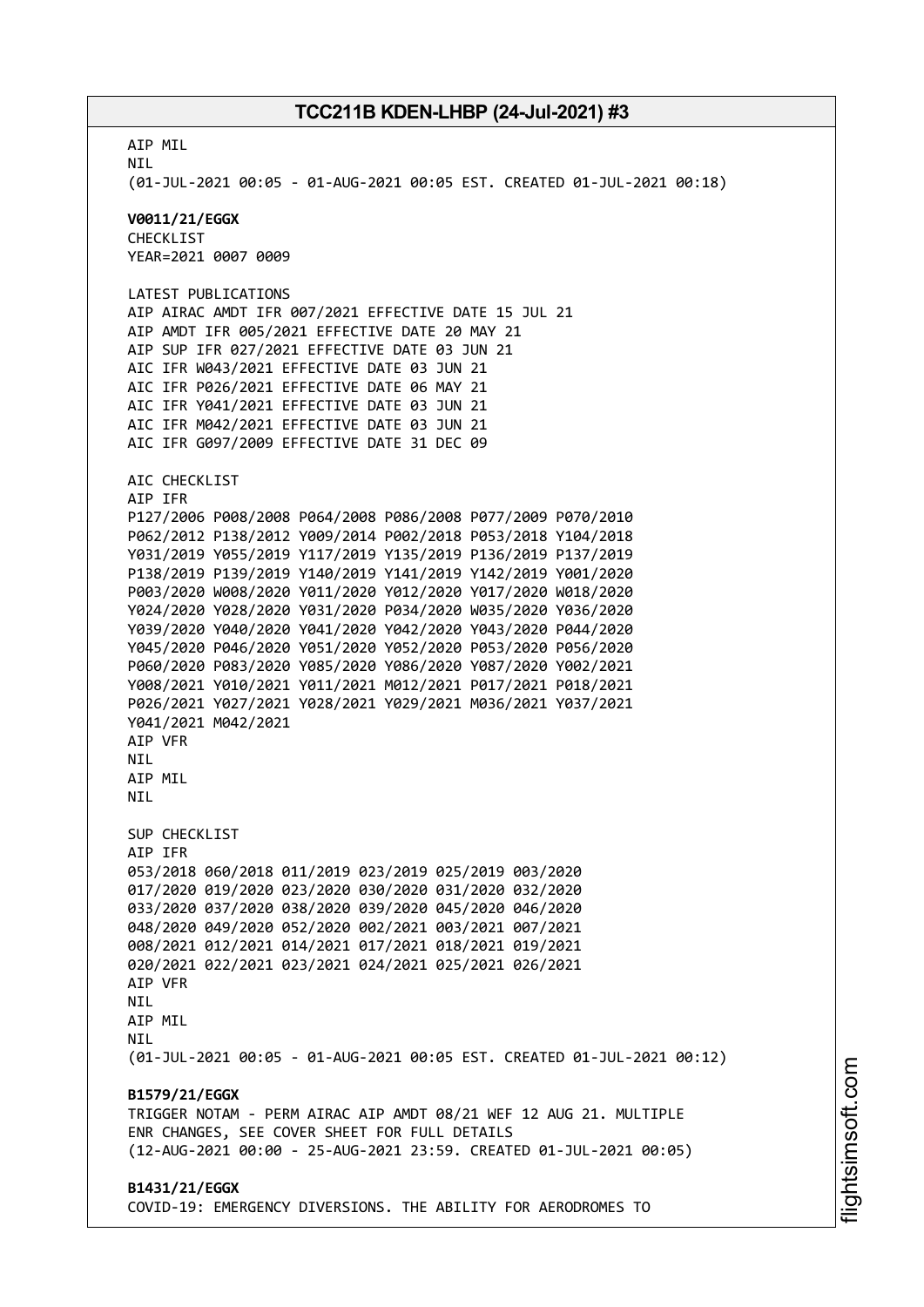ACCEPT NON-EMERGENCY DIVERSIONS MAY BE LIMITED DURING COVID-19. NON-EMERGENCY DIVERSION REQUESTS WILL TAKE TIME TO COORDINATE AND OPERATORS SHOULD BE AWARE THAT THE EXPECTED ALTERNATE MAY NOT BE ABLE TO ACCEPT THE REQUEST AND ALTERNATE OPTIONS MAY NEED TO BE CONSIDERED IN ADVANCE. SHOULD A DIVERSION EXPECT TO ARRIVE WITH LESS THAN THE FINAL RESERVE FUEL THE COMMANDER SHALL IMMEDIATELY INFORM ATC AND DECLARE AN EMERGENCY. AIRCRAFT EMERGENCIES WILL BE OFFERED ANY SUITABLE AND AVAILABLE AERODROME. 2001-05-0459/AS3). (09-JUN-2021 09:15 - 27-AUG-2021 23:59. CREATED 09-JUN-2021 09:29)

#### **B1363/21/EGGX**

TRIGGER NOTAM - PERM AIRAC AIP AMDT 07/21 WEF 15 JUL 2021. MULTIPLE ENR CHANGES, SEE COVER SHEET FOR FULL DETAILS ENR SECTION (15-JUL-2021 00:00 - 29-JUL-2021 23:59. CREATED 03-JUN-2021 00:14)

#### **V0009/21/EGGX**

AIRSPACE SECURITY WARNING ISSUED BY THE DEPARTMENT FOR TRANSPORT - RISK TO CIVIL AVIATION IN BELARUS. OPERATORS ARE ADVISED NOT TO ENTER THE TERRITORY AND AIRSPACE OF BELARUS DUE TO SERIOUS SAFETY AND SECURITY CONCERNS POSED TO COMMERCIAL AVIATION. OPERATORS ARE ADVISED TO TAKE THIS INFORMATION INTO ACCOUNT IN THEIR OWN RISK ASSESSMENTS AND ROUTING DECISIONS. CONTACT UK DEPARTMENT FOR TRANSPORT +44(0)207 082 6639 OR +44(0)207 944 5999 OUT OF HOURS. FOR FURTHER DETAILS. 2021-05-0542/AS6 SFC-UNL (25-MAY-2021 06:36 - 22-AUG-2021 16:00 EST. CREATED 25-MAY-2021 06:36)

┌──────────────────────────────────────────────────────────────────────────────┐

└──────────────────────────────────────────────────────────────────────────────┘

#### │**EGPX (SCOTTISH FIR/UIR)** │

**M2800/21/EGPX** THE FOLLOWING SOUTHERN MANAGED DANGER AREAS ARE ACTIVATED: EG D323A 0745-0915 FL050-FL660 EG D323A 0915-1030 FL050-FL660 EG D323A 1300-1415 FL050-FL660 EG D323A 1515-1700 FL050-FL660 EG D323G 0745-0915 FL150-FL660 EG D323G 0915-1030 FL150-FL660 EG D323G 1300-1415 FL150-FL660 EG D323G 1515-1700 FL150-FL660 EG D323L 0745-0915 FL100-FL660 EG D323L 0915-1030 FL100-FL660 EG D323L 1300-1415 FL100-FL660 EG D323L 1515-1700 FL100-FL660 EG D323Q 0745-0915 FL100-FL660 EG D323Q 0915-1030 FL100-FL660 EG D323Q 1300-1415 FL100-FL660 EG D323Q 1515-1700 FL100-FL660 FL050-FL660 (26-JUL-2021 07:45 - 26-JUL-2021 17:00. CREATED 23-JUL-2021 13:33) **M2798/21/EGPX** THE FOLLOWING LUCE BAY DANGER AREAS ARE ACTIVATED: EG D402A 0800-1700 SFC-5000FT AMSL EXCLUDING AIRWAYS P600 AND P620 SFC-5000FT AMSL (26-JUL-2021 08:00 - 26-JUL-2021 17:00. CREATED 23-JUL-2021 13:30)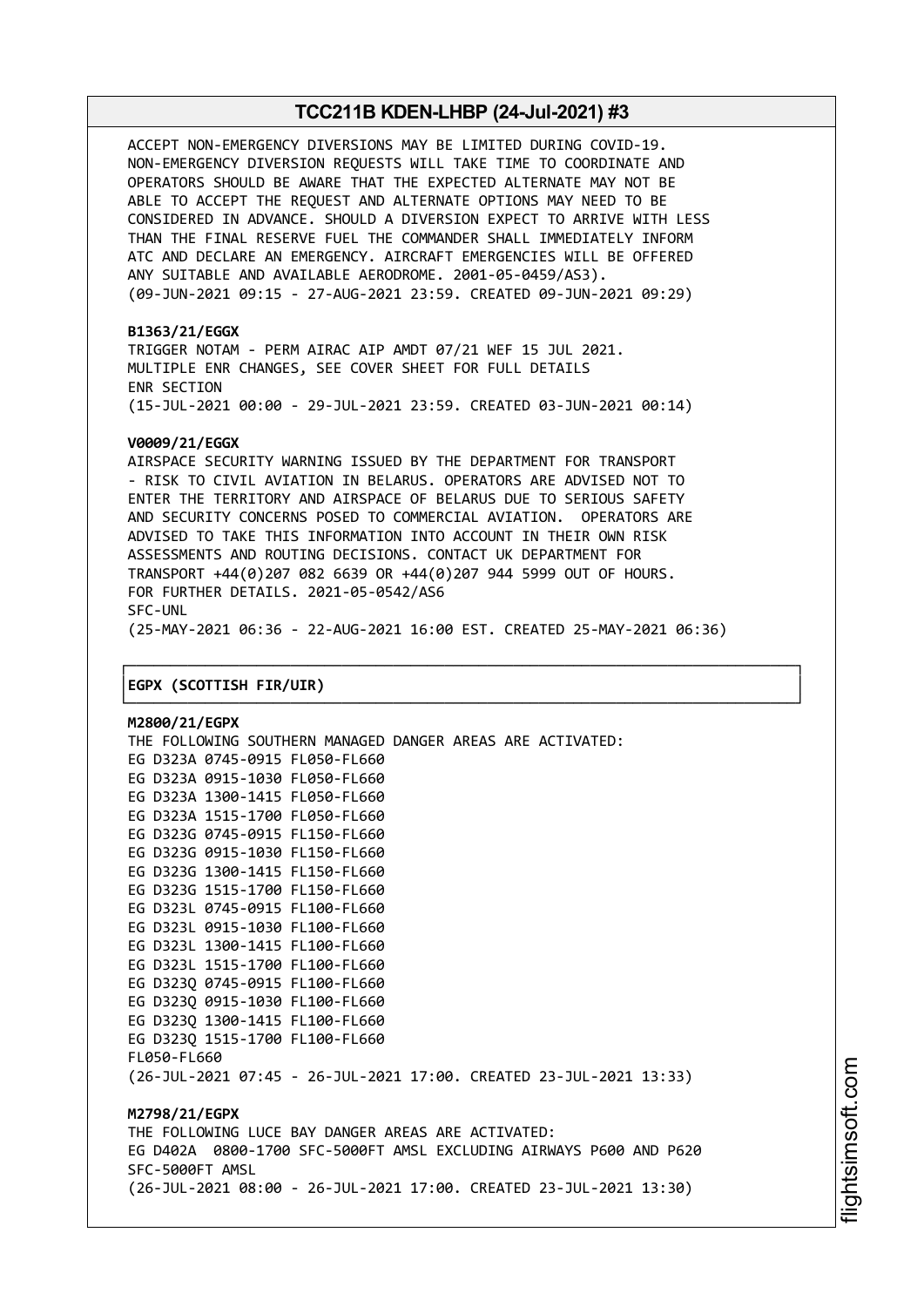| M2788/21/EGPX<br>THE FOLLOWING SOUTHERN MANAGED DANGER AREAS ARE ACTIVATED:<br>EG D323B 0745-0915 FL050-FL660<br>EG D323B 0915-1030 FL050-FL660<br>EG D323B 1300-1415 FL050-FL660<br>EG D323B 1515-1700 FL050-FL660<br>EG D323H 0745-0915 FL150-FL660<br>EG D323H 0915-1030 FL150-FL660<br>EG D323H 1300-1415 FL150-FL660<br>EG D323H 1515-1700 FL150-FL660<br>EG D323M 0745-0915 FL100-FL660<br>EG D323M 0915-1030 FL100-FL660<br>EG D323M 1300-1415 FL100-FL660<br>EG D323M 1515-1700 FL100-FL660<br>EG D323R 0745-0915 FL100-FL660<br>EG D323R 0915-1030 FL100-FL660<br>EG D323R 1300-1415 FL100-FL660<br>EG D323R 1515-1700 FL100-FL660<br>FL050-FL660<br>(26-JUL-2021 07:45 - 26-JUL-2021 17:00. CREATED 23-JUL-2021 13:16) |  |
|----------------------------------------------------------------------------------------------------------------------------------------------------------------------------------------------------------------------------------------------------------------------------------------------------------------------------------------------------------------------------------------------------------------------------------------------------------------------------------------------------------------------------------------------------------------------------------------------------------------------------------------------------------------------------------------------------------------------------------|--|
|                                                                                                                                                                                                                                                                                                                                                                                                                                                                                                                                                                                                                                                                                                                                  |  |
| H4614/21/EGPX<br>PIPELINE INSPECTION NOTIFICATION PROCEDURE SYSTEM (PINS)<br>WILL TAKE PLACE IN THE FOLLOWING LOW FLYING AREAS -1,2,4,5,6,<br>7N, 7S, 8, 9, 10, 11N, 11S, 12, 13, 14W, 14E, 16, 17,<br>18,20T AND THE THAMES VALLEY AVOIDANCE AREA.<br>MAX HEIGHT 2000FT AGL.                                                                                                                                                                                                                                                                                                                                                                                                                                                    |  |
| UK AIP ENR 6 (PINS AREAS AND UK DAY LOW FLYING SYSTEM (DLFS))                                                                                                                                                                                                                                                                                                                                                                                                                                                                                                                                                                                                                                                                    |  |
| REFERS. 21/07/229/LFBC<br>SFC-6500FT AMSL                                                                                                                                                                                                                                                                                                                                                                                                                                                                                                                                                                                                                                                                                        |  |
| (26-JUL-2021 06:00 - 26-JUL-2021 16:00. CREATED 23-JUL-2021 13:08)                                                                                                                                                                                                                                                                                                                                                                                                                                                                                                                                                                                                                                                               |  |
| H4610/21/EGPX                                                                                                                                                                                                                                                                                                                                                                                                                                                                                                                                                                                                                                                                                                                    |  |
| UAS OPR BEYOND VISUAL LINE OF SIGHT (BVLOS) WITHOUT VISUAL<br>OBSERVERS WI 3NM RADIUS OF 574113N 0041001W (INVERGORDON, CROMARTY<br>FIRTH) MAX HGT 800FT AGL. FOR INFO 07743 719366. 2021-07-0681/AS2<br>SFC-1300FT AMSL                                                                                                                                                                                                                                                                                                                                                                                                                                                                                                         |  |
| (25-JUL-2021 06:00 - 25-JUL-2021 11:00. CREATED 23-JUL-2021 12:59)                                                                                                                                                                                                                                                                                                                                                                                                                                                                                                                                                                                                                                                               |  |
| D1077/21/EGPX                                                                                                                                                                                                                                                                                                                                                                                                                                                                                                                                                                                                                                                                                                                    |  |
| DANGER AREA EG D710 RAASAY ACTIVATED<br>SFC-1500FT AMSL                                                                                                                                                                                                                                                                                                                                                                                                                                                                                                                                                                                                                                                                          |  |
| (29-JUL-2021 08:00 - 29-JUL-2021 16:00. CREATED 22-JUL-2021 09:33)                                                                                                                                                                                                                                                                                                                                                                                                                                                                                                                                                                                                                                                               |  |
| H4533/21/EGPX                                                                                                                                                                                                                                                                                                                                                                                                                                                                                                                                                                                                                                                                                                                    |  |
| MODEL ROCKET FIRING WI 2NM LOCATION 554300N 0044800W (FAIRLIE<br>MOOR, NORTH AYRSHIRE). LAUNCH SBJ TO ATC CLEARANCE. FOR INFO 07733<br>250135. 2021-08-0160/AS2<br>SFC-16000FT AMSL<br>1100-1800                                                                                                                                                                                                                                                                                                                                                                                                                                                                                                                                 |  |
| (25-AUG-2021 11:00 - 30-AUG-2021 18:00. CREATED 22-JUL-2021 09:19)                                                                                                                                                                                                                                                                                                                                                                                                                                                                                                                                                                                                                                                               |  |
| B1790/21/EGPX                                                                                                                                                                                                                                                                                                                                                                                                                                                                                                                                                                                                                                                                                                                    |  |
| COVID-19 INFORMATION: NEWCASTLE LOWER AIRSPACE RADAR SERVICE                                                                                                                                                                                                                                                                                                                                                                                                                                                                                                                                                                                                                                                                     |  |
| OPERATING HOURS : 0500-2200<br>(26-JUL-2021 00:00 - 02-AUG-2021 23:59. CREATED 21-JUL-2021 15:17)                                                                                                                                                                                                                                                                                                                                                                                                                                                                                                                                                                                                                                |  |
| C7342/21/EGPX                                                                                                                                                                                                                                                                                                                                                                                                                                                                                                                                                                                                                                                                                                                    |  |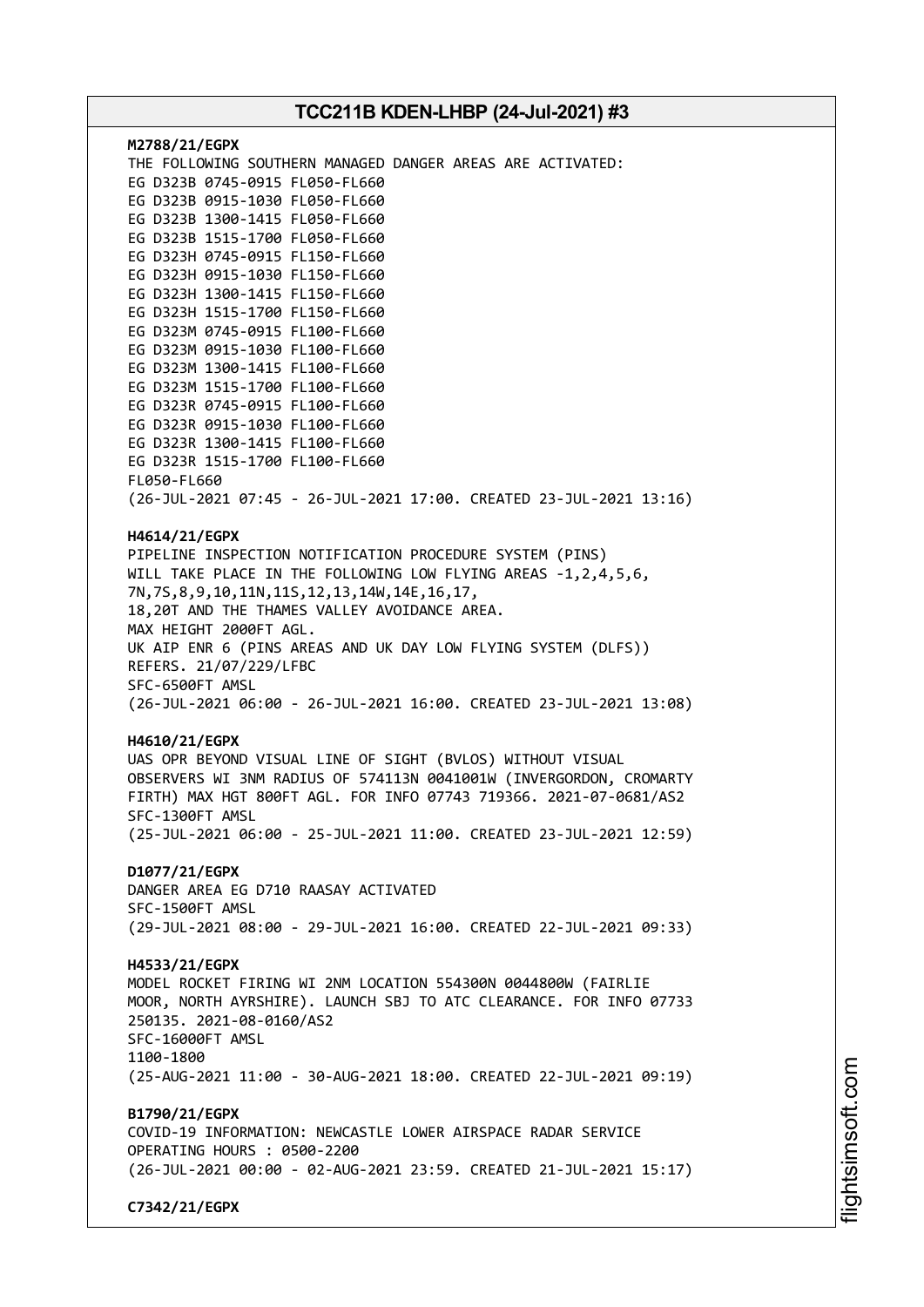COVID-19 INFORMATION : NEWCASTLE CTA/CTR/ATZ HOURS ACTIVE JUL 0445-2359 JUL 0000-0130 AND 0445-2359 JUL 0000-0130 AND 0445-2359 JUL 0000-0130 AND 0445-2359 JUL 0000-0130 AND 0445-2359 JUL 0000-0130 AND 0500-2359 AUG 0000-0230 AND 0500-2359 AUG 0000-0130 (26-JUL-2021 00:00 - 02-AUG-2021 23:59. CREATED 21-JUL-2021 15:12)

#### **K0320/21/EGPX**

UNLIT CRANE POSITION 555307N 0041228W (GLASGOW, LANARKSHIRE) IN LOW FLYING AREA 16, NIGHT SECTOR 2B AND THE GLASGOW AND PRESTWICK AVOIDANCE AREA HGT 175FT AMSL (154FT AGL). 21/07/068/LFTP (27-JUL-2021 00:01 - 27-JUL-2021 23:59. CREATED 21-JUL-2021 12:07)

#### **V0012/21/EGPX**

AIRSPACE SECURITY WARNINGS ISSUED BY THE DEPARTMENT FOR TRANSPORT IN RESPONSE TO HAZARDOUS SITUATIONS WITHIN THE TERRITORY AND/OR AIRSPACE OF AFGHANISTAN, EGYPT, IRAN, IRAQ, KENYA, LIBYA, MALI, NORTH KOREA, PAKISTAN, SOMALIA, SOUTH SUDAN, SYRIA, UP TO 200NM OUTSIDE THE DAMASCUS FIR, UKRAINE AND YEMEN. ALL OPERATORS ARE TO REFER TO THE TABLE IN UK AIP AT ENR 1.1 SECTION 1.4 FOR FURTHER DETAILS. FOR INFORMATION CONTACT UK DEPARTMENT FOR TRANSPORT +44 (0)207 944 6322 OR +44 (0)207 944 5999 OUT OF HOURS. 2018-03-0229-AS6 SFC-UNL

(19-JUL-2021 14:14 - 16-OCT-2021 23:59 EST. CREATED 19-JUL-2021 14:18)

#### **N0145/21/EGPX**

AIR NAV OBST LGT UK28145585F RTM KNOCKMOR SE OF ELGIN L14 U/S. PSN 573156.49N 0030806.35W, ELEV 1544FT/HGT 387FT (18-JUL-2021 04:14 - 18-AUG-2021 23:59. CREATED 18-JUL-2021 04:21)

#### **B1753/21/EGPX**

COVID 19 INFORMATION:

COMMERCIAL AND PRIVATE PASSENGER FLIGHTS WHERE THE LAST POINT OF DEPATURE WAS ARGENTINA, BAHRAIN, BANGLADESH, BRAZIL, CAPE VERDE, CHILE, CUBA, DOMINICAN REPUBLIC, EGYPT, ETHIOPIA, INDIA, INDONESIA, KENYA, THE MALDIVES, OMAN, PAKISTAN, QATAR, SOUTH AFRICA, SRI LANKA, TUNISIA, TURKEY OR UNITED ARAB EMIRATES WILL BE PERMITTED TO LAND IN ENGLAND ONLY IF THEY LAND AT LONDON HEATHROW (LHR/EGLL) OR BIRMINGHAM INTERNATIONAL (BHX/EGBB) AND DISEMBARK PASSENGERS THROUGH DEDICATED TERMINALS. THIS REGULATION DOES NOT APPLY TO AIR AMBULANCE ACFT WHERE THE LANDING IS FOR THE PURPOSE OF TRANSPORTING A PERSON FOR MEDICAL TREATMENT. ALL FLIGHTS LANDING TO SECURE THE SAFETY OF THE AIRCRAFT OR FOR HEALTH AND SAFETY OF ANY PERSON ABOARD WILL CONTINUE TO BE PERMITTED. 2020-10-0279 AS6 (19-JUL-2021 03:00 - 15-OCT-2021 11:59. CREATED 16-JUL-2021 21:11)

## **B1751/21/EGPX**

COVID-19 THE FOLLOWING ON-BOARD MESSAGE MUST BE DELIVERED BY ALL FLIGHTS INTO SCOTLAND PRIOR TO DISEMBARKATION. THIS SHOULD BE COMPLETED IN ENGLISH AND AN OFFICIALLY RECOGNISED LANGUAGE OF THE COUNTRY OF DEPARTURE. -ANNOUNCEMENT STARTS- THE FOLLOWING IS A PUBLIC HEALTH MESSAGE ON BEHALF OF THE UK PUBLIC HEALTH AGENCIES. HOWEVER LONG YOU INTEND TO STAY IN THE UK, EVERYONE MUST TAKE A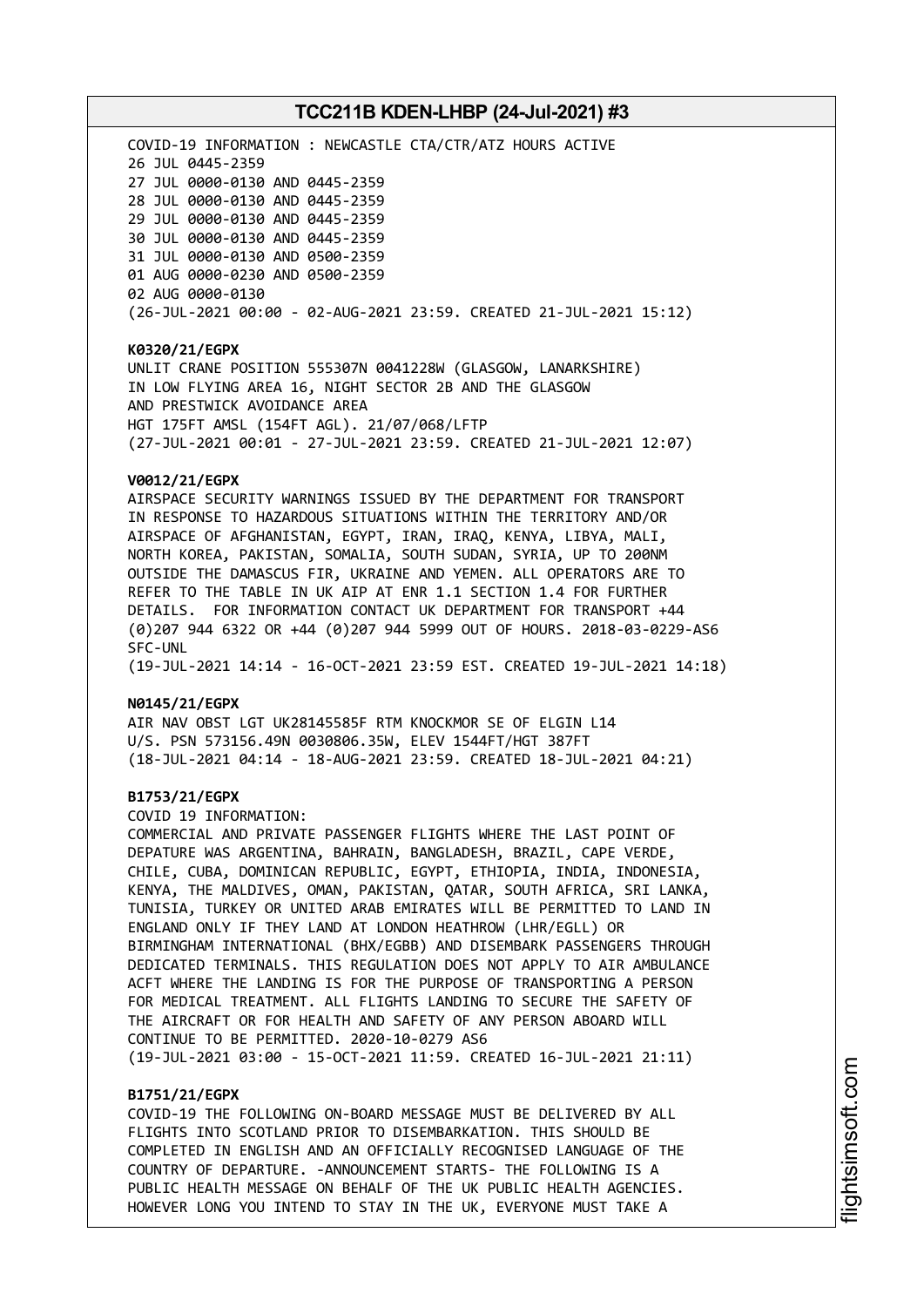PRE-BOOKED COVID-19 TEST WITHIN THE FIRST TWO DAYS AFTER YOU ARRIVE, EVEN IF YOU HAVE BEEN FULLY VACCINATED. FOR THOSE NOT FULLY VACCINATED: IF YOU HAVE BEEN IN OR TRANSITED THROUGH ANY COUNTRIES ON THE RED OR AMBER LIST YOU MUST ALSO TAKE ANOTHER PRE-BOOKED TEST 8 DAYS AFTER ARRIVAL AND IF YOU HAVE BEEN IN OR TRANSITED THROUGH AN AMBER OR RED COUNTRY WITHIN THE PREVIOUS 10 DAYS, YOU MUST QUARANTINE FOR THE FIRST 10 DAYS AFTER YOU ARRIVE. THE SYMPTOMS OF CORONAVIRUS ARE A NEW CONTINUOUS COUGH, A HIGH TEMPERATURE OR A LOSS OF, OR CHANGE IN, NORMAL SENSE OF TASTE OR SMELL. IF YOU EXPERIENCE ANY OF THESE SYMPTOMS, HOWEVER MILD, YOU ARE ADVISED TO MAKE YOURSELF KNOWN TO THE CREW. PLEASE FOLLOW THE PUBLIC HEALTH GUIDANCE FOR THE AREA YOU ARE LIVING OR TRAVELLING IN. VISIT GOV.UK/CORONAVIRUS FOR MORE ADVICE. 2020-10-0279/AS6 (19-JUL-2021 03:00 - 15-OCT-2021 11:59. CREATED 16-JUL-2021 21:06)

#### **B1750/21/EGPX**

COVID-19 THE FOLLOWING ON-BOARD MESSAGE MUST BE DELIVERED BY ALL FLIGHTS INTO ENGLAND, WALES AND NORTHERN IRELAND PRIOR TO DISEMBARKATION. THIS SHOULD BE COMPLETED IN ENGLISH AND AN OFFICIALLY RECOGNISED LANGUAGE OF THE COUNTRY OF DEPARTURE. -ANNOUNCEMENT STARTS- THE FOLLOWING IS A PUBLIC HEALTH MESSAGE ON BEHALF OF THE UK PUBLIC HEALTH AGENCIES. HOWEVER LONG YOU INTEND TO STAY IN THE UK, EVERYONE MUST TAKE A PRE-BOOKED COVID-19 TEST WITHIN THE FIRST TWO DAYS AFTER YOU ARRIVE, EVEN IF YOU HAVE BEEN FULLY VACCINATED. IF YOU HAVE BEEN IN OR TRANSITED THROUGH ANY COUNTRIES ON THE RED OR AMBER LIST YOU MUST ALSO TAKE ANOTHER PRE-BOOKED TEST 8 DAYS AFTER ARRIVAL. IF YOU HAVE BEEN IN OR TRANSITED THROUGH AN AMBER OR RED COUNTRY WITHIN THE PREVIOUS 10 DAYS YOU MUST QUARANTINE FOR THE FIRST 10 DAYS AFTER YOU ARRIVE. THE SYMPTOMS OF CORONAVIRUS ARE A NEW CONTINUOUS COUGH, A HIGH TEMPERATURE OR A LOSS OF, OR CHANGE IN, NORMAL SENSE OF TASTE OR SMELL. IF YOU EXPERIENCE ANY OF THESE SYMPTOMS, HOWEVER MILD, YOU ARE ADVISED TO MAKE YOURSELF KNOWN TO THE CREW. PLEASE FOLLOW THE PUBLIC HEALTH GUIDANCE FOR THE AREA YOU ARE LIVING OR TRAVELLING IN. VISIT GOV.UK/CORONAVIRUS FOR MORE ADVICE. 2020-10-0279/AS6

(19-JUL-2021 03:00 - 15-OCT-2021 11:59. CREATED 16-JUL-2021 21:03)

**C7105/21/EGPX**

COVID-19 INFORMATION : NEWCASTLE CTA/CTR/ATZ HOURS ACTIVE 19-20 0500-2330 21-25 0500-0130 (19-JUL-2021 00:00 - 26-JUL-2021 23:59. CREATED 15-JUL-2021 10:19)

#### **B1725/21/EGPX**

GNSS(GPS) SIGNAL AND RADIO FREQUENCY JAMMING (UAV CONTROL FREQUENCIES). JAMMERS LOCATED WI 2.6NM RADIUS PSN 545021N 0045550W (WEST FREUGH, DUMFRIES AND GALLOWAY). ACTIVITY MAY AFFECT ACFT WI 52NM UP TO 40,000FT AMSL OR ABOVE (ALL DIRECTIONS). MAY ALSO AFFECT AIRBORNE ELECTRONIC SITUATIONAL AWARENESS DEVICES AND UAV CONTROL. NOT TO EXCEED 2 MINUTE DURATION. GNSS(GPS) RECEIVERS MAY SUFFER INTERMITTENT / TOTAL FAILURE OR GIVE INCORRECT POSITION INFO. SOME ELECTRONIC SITUATIONAL AWARENESS DEVICES AND UAV SYSTEMS MAY SUFFER INTERMITTENT / TOTAL FAILURE OR GIVE INCORRECT NOTIFICATION. FOR INFO/CEASE JAMMING 01776 888932 / 01776 888930. 2021-07-0496/AS4 0730-1500

(19-JUL-2021 07:30 - 13-AUG-2021 15:00. CREATED 15-JUL-2021 09:48)

**B1719/21/EGPX**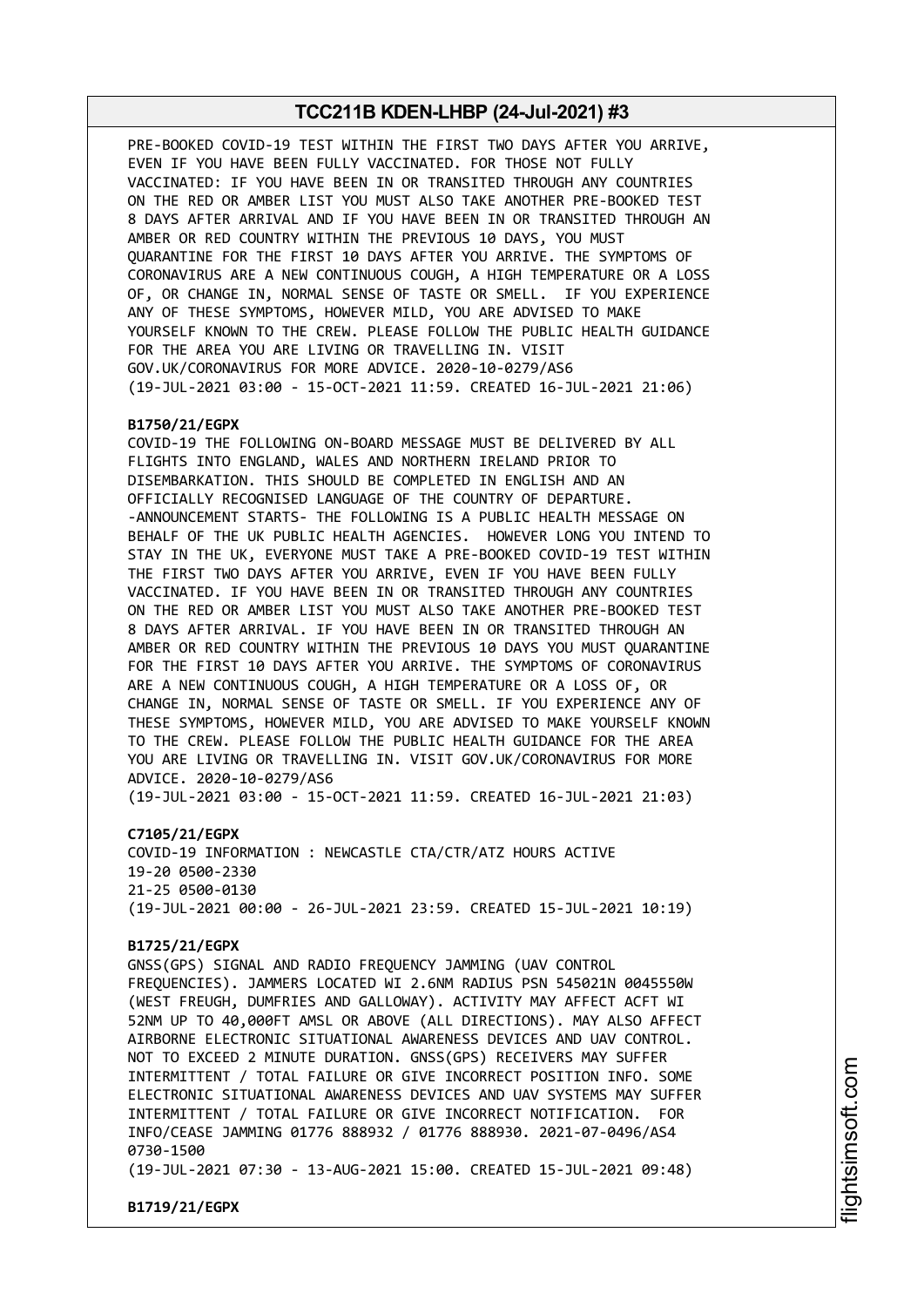COVID-19 INFORMATION: NEWCASTLE LOWER AIRSPACE RADAR SERVICE OPERATING HOURS: 0500-2200 (19-JUL-2021 00:00 - 25-JUL-2021 23:59. CREATED 15-JUL-2021 08:38) **H4158/21/EGPX** FLYING OF LARGE MODEL ACFT WI 0.5NM RADIUS OF 560050N 0024738W (DREM, EAST LOTHIAN). FOR INFO CONTACT 07770 746850. 2021-07-0497/AS2. SFC-1700FT AMSL 0900-SS PLUS30 (13-JUL-2021 09:00 - 10-OCT-2021 17:53. CREATED 12-JUL-2021 13:02) **J2476/21/EGPX** THE FOLLOWING AIC HAS BEEN CANCELLED - M 046/2021 RESTRICTION OF FLYING REGULATIONS: SYWELL FLYING LEGENDS AIRSHOW, 10-11 JULY 2021. (02-JUL-2021 13:44 - 28-JUL-2021 22:59. CREATED 02-JUL-2021 13:47) **M2438/21/EGPX** CHECKLIST YEAR=2021 2416 2417 2418 2419 2420 2421 2422 2423 2424 2425 2426 2427 2428 2429 2430 2431 2432 2433 LATEST PUBLICATIONS AIP AIRAC AMDT IFR 007/2021 EFFECTIVE DATE 15 JUL 21 AIP AMDT IFR 005/2021 EFFECTIVE DATE 20 MAY 21 AIP SUP IFR 027/2021 EFFECTIVE DATE 03 JUN 21 AIC IFR W043/2021 EFFECTIVE DATE 03 JUN 21 AIC IFR P026/2021 EFFECTIVE DATE 06 MAY 21 AIC IFR Y041/2021 EFFECTIVE DATE 03 JUN 21 AIC IFR M042/2021 EFFECTIVE DATE 03 JUN 21 AIC IFR G097/2009 EFFECTIVE DATE 31 DEC 09 AIC CHECKLIST AIP IFR P127/2006 P008/2008 P064/2008 P086/2008 P077/2009 P070/2010 P062/2012 P138/2012 Y009/2014 P002/2018 P053/2018 Y104/2018 Y031/2019 Y055/2019 Y117/2019 Y135/2019 P136/2019 P137/2019 P138/2019 P139/2019 Y140/2019 Y141/2019 Y142/2019 Y001/2020 P003/2020 W008/2020 Y011/2020 Y012/2020 Y017/2020 W018/2020 Y024/2020 Y028/2020 Y031/2020 P034/2020 W035/2020 Y036/2020 Y039/2020 Y040/2020 Y041/2020 Y042/2020 Y043/2020 P044/2020 Y045/2020 P046/2020 Y051/2020 Y052/2020 P053/2020 P056/2020 P060/2020 P083/2020 Y085/2020 Y086/2020 Y087/2020 Y002/2021 Y008/2021 Y010/2021 Y011/2021 M012/2021 P017/2021 P018/2021 P026/2021 Y027/2021 Y028/2021 Y029/2021 M036/2021 Y037/2021 Y041/2021 M042/2021 END PART 1 OF 2 (01-JUL-2021 00:05 - 01-AUG-2021 00:05 EST. CREATED 01-JUL-2021 05:47) **M2438/21/EGPX** SUP CHECKLIST AIP IFR 053/2018 060/2018 011/2019 023/2019 025/2019 003/2020 017/2020 019/2020 023/2020 030/2020 031/2020 032/2020 033/2020 037/2020 038/2020 039/2020 045/2020 046/2020 048/2020 049/2020 052/2020 002/2021 003/2021 007/2021 008/2021 012/2021 014/2021 017/2021 018/2021 019/2021 020/2021 022/2021 023/2021 024/2021 025/2021 026/2021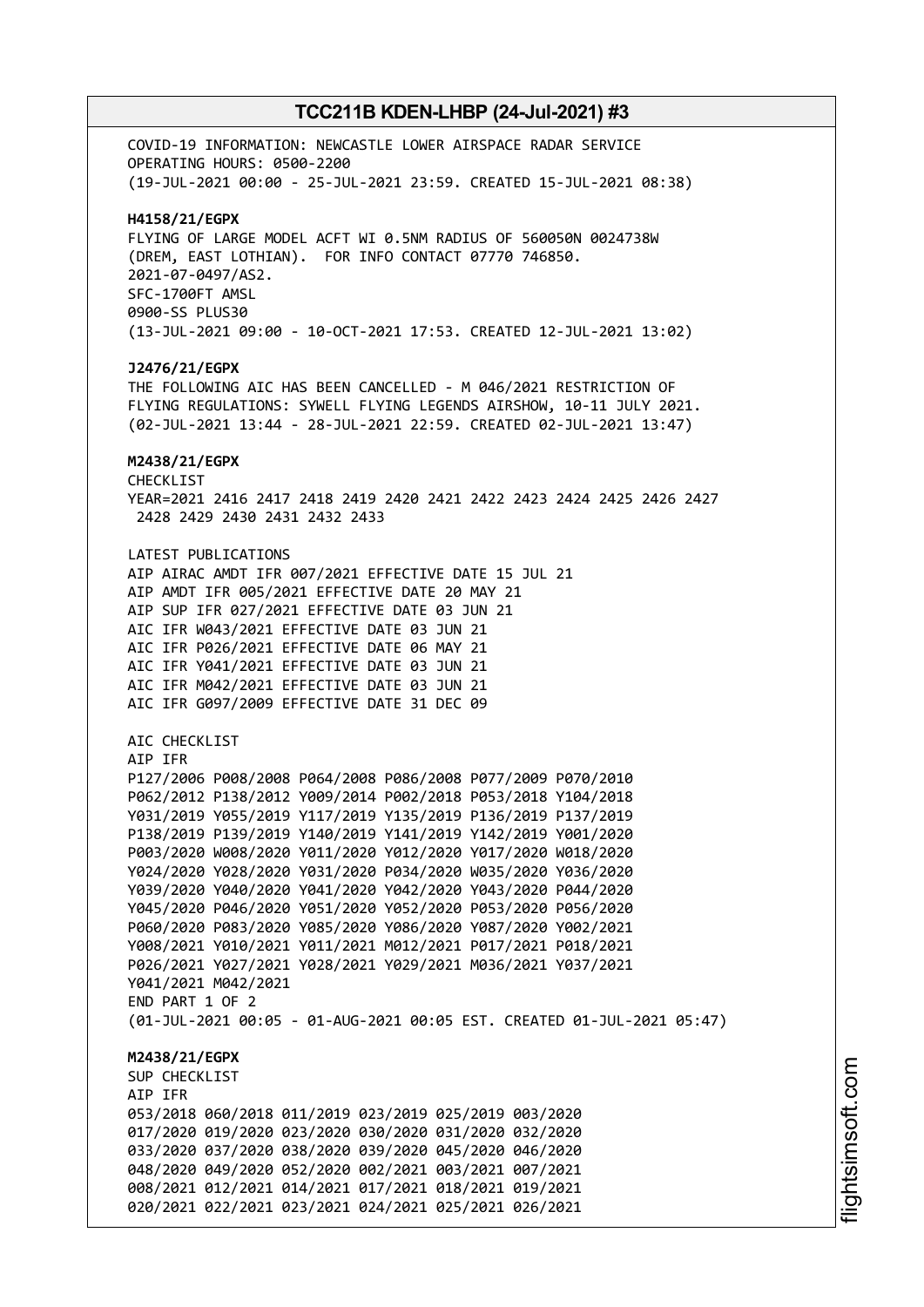END PART 2 OF 2 (01-JUL-2021 00:05 - 01-AUG-2021 00:05 EST. CREATED 01-JUL-2021 05:47) **Q0383/21/EGPX** CHECKLIST YEAR=2021 0338 0347 0358 0365 0373 0374 0376 0377 0378 LATEST PUBLICATIONS AIP AIRAC AMDT IFR 007/2021 EFFECTIVE DATE 15 JUL 21 AIP AMDT IFR 005/2021 EFFECTIVE DATE 20 MAY 21 AIP SUP IFR 027/2021 EFFECTIVE DATE 03 JUN 21 AIC IFR W043/2021 EFFECTIVE DATE 03 JUN 21 AIC IFR P026/2021 EFFECTIVE DATE 06 MAY 21 AIC IFR Y041/2021 EFFECTIVE DATE 03 JUN 21 AIC IFR M042/2021 EFFECTIVE DATE 03 JUN 21 AIC IFR G097/2009 EFFECTIVE DATE 31 DEC 09 AIC CHECKLIST AIP IFR P127/2006 P008/2008 P064/2008 P086/2008 P077/2009 P070/2010 P062/2012 P138/2012 Y009/2014 P002/2018 P053/2018 Y104/2018 Y031/2019 Y055/2019 Y117/2019 Y135/2019 P136/2019 P137/2019 P138/2019 P139/2019 Y140/2019 Y141/2019 Y142/2019 Y001/2020 P003/2020 W008/2020 Y011/2020 Y012/2020 Y017/2020 W018/2020 Y024/2020 Y028/2020 Y031/2020 P034/2020 W035/2020 Y036/2020 Y039/2020 Y040/2020 Y041/2020 Y042/2020 Y043/2020 P044/2020 Y045/2020 P046/2020 Y051/2020 Y052/2020 P053/2020 P056/2020 P060/2020 P083/2020 Y085/2020 Y086/2020 Y087/2020 Y002/2021 Y008/2021 Y010/2021 Y011/2021 M012/2021 P017/2021 P018/2021 P026/2021 Y027/2021 Y028/2021 Y029/2021 M036/2021 Y037/2021 Y041/2021 M042/2021 (01-JUL-2021 00:05 - 01-AUG-2021 00:05 EST. CREATED 01-JUL-2021 02:04) **Q0383/21/EGPX** AIP VFR **NTL** AIP MIL NIL SUP CHECKLIST AIP IFR 053/2018 060/2018 011/2019 023/2019 025/2019 003/2020 017/2020 019/2020 023/2020 030/2020 031/2020 032/2020 033/2020 037/2020 038/2020 039/2020 045/2020 046/2020 048/2020 049/2020 052/2020 002/2021 003/2021 007/2021 008/2021 012/2021 014/2021 017/2021 018/2021 019/2021 020/2021 022/2021 023/2021 024/2021 025/2021 026/2021 AIP MIL **NTI** (01-JUL-2021 00:05 - 01-AUG-2021 00:05 EST. CREATED 01-JUL-2021 02:04) **N0137/21/EGPX** 008/2021 012/2021 014/2021 017/2021 018/2021 019/2021 UNKNOWN NOTAM FORMAT; UNEXPECTED 'A'. (LINE: 1, COLUMN: 9) CNN003E PARSE FAILED (01-JUL-2021 00:05 - 01-AUG-2021 00:05 EST. CREATED 01-JUL-2021 01:56)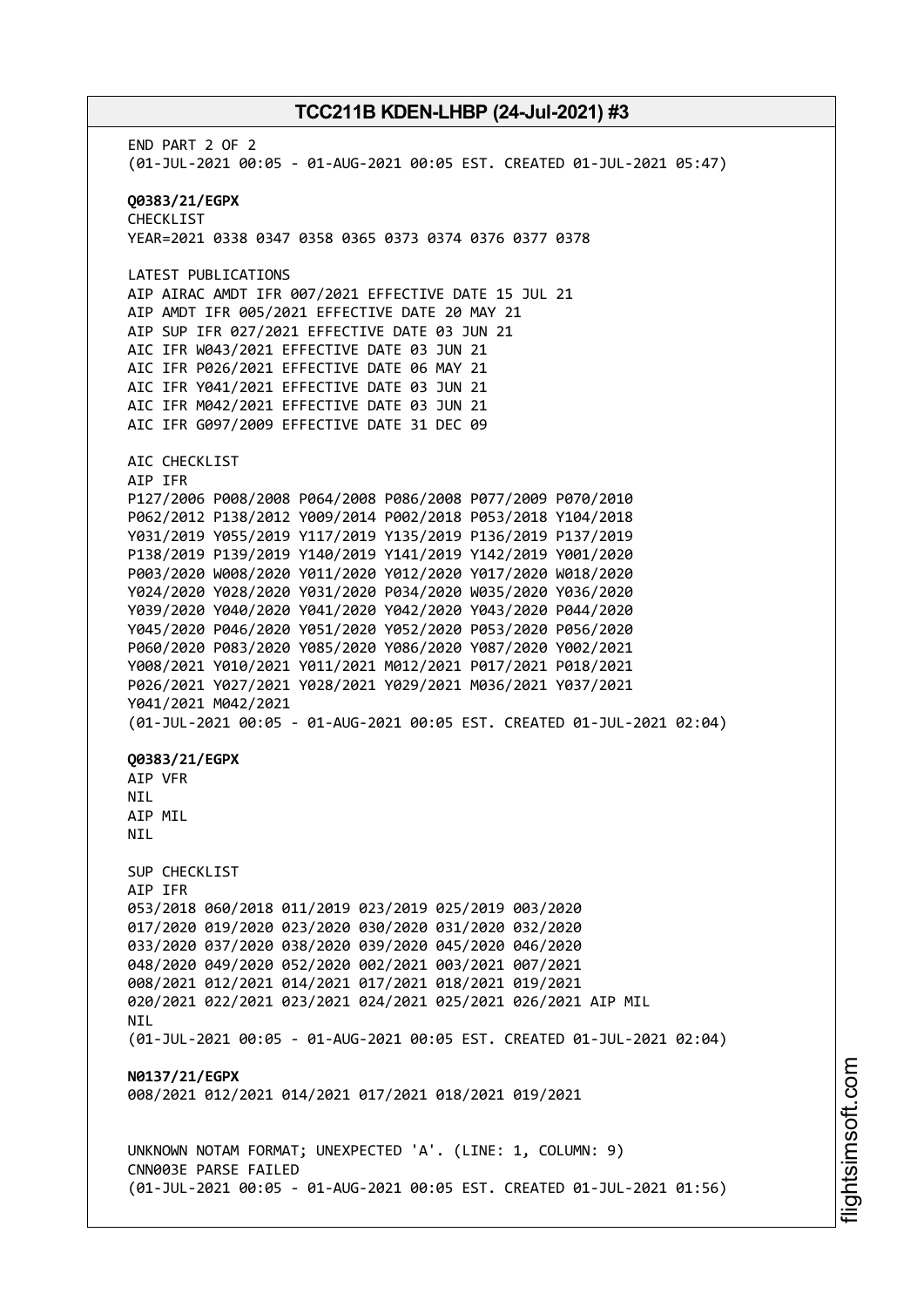**N0137/21/EGPX** CHECKLIST YEAR=2021 0081 0085 0090 0091 0095 0097 0100 0101 0111 0112 0113 0116 0118 0119 0122 0123 0124 0125 0126 0127 0134 0136 LATEST PUBLICATIONS AIP AIRAC AMDT IFR 007/2021 EFFECTIVE DATE 15 JUL 21 AIP AMDT IFR 005/2021 EFFECTIVE DATE 20 MAY 21 AIP SUP IFR 027/2021 EFFECTIVE DATE 03 JUN 21 AIC IFR W043/2021 EFFECTIVE DATE 03 JUN 21 AIC IFR P026/2021 EFFECTIVE DATE 06 MAY 21 AIC IFR Y041/2021 EFFECTIVE DATE 03 JUN 21 AIC IFR M042/2021 EFFECTIVE DATE 03 JUN 21 AIC IFR G097/2009 EFFECTIVE DATE 31 DEC 09 AIC CHECKLIST AIP IFR P127/2006 P008/2008 P064/2008 P086/2008 P077/2009 P070/2010 P062/2012 P138/2012 Y009/2014 P002/2018 P053/2018 Y104/2018 Y031/2019 Y055/2019 Y117/2019 Y135/2019 P136/2019 P137/2019 P138/2019 P139/2019 Y140/2019 Y141/2019 Y142/2019 Y001/2020 P003/2020 W008/2020 Y011/2020 Y012/2020 Y017/2020 W018/2020 Y024/2020 Y028/2020 Y031/2020 P034/2020 W035/2020 Y036/2020 (01-JUL-2021 00:05 - 01-AUG-2021 00:05 EST. CREATED 01-JUL-2021 01:56) **U3954/21/EGPX** CHECKLIST YEAR=2021 1424 2067 2069 2071 2072 2089 2090 2353 2396 2401 2609 2703 2705 2706 2707 2755 2758 2802 2854 2895 2920 2921 2942 2964 2980 2981 3029 3040 3091 3095 3099 3102 3103 3121 3126 3136 3140 3187 3203 3204 3208 3210 3225 3253 3254 3259 3260 3261 3262 3263 3272 3274 3305 3332 3342 3353 3362 3363 3367 3368 3369 3391 3393 3395 3397 3402 3411 3415 3417 3418 3424 3433 3434 3461 3474 3503 3504 3516 3562 3569 3573 3579 3583 3584 3588 3594 3595 3597 3598 3609 3623 3627 3628 3645 3649 3669 3671 3678 3684 3687 3700 3702 3720 3728 3729 3749 3755 3756 3758 3759 3760 3762 3764 3772 3773 3775 3778 3779 3781 3788 3789 3794 3795 3796 3797 3798 3799 3806 3816 3818 3822 3831 3836 3837 3840 3846 3850 3851 3852 3857 3862 3863 3864 3865 3874 3875 3876 3878 3880 3887 3898 3902 3903 3907 3910 3919 3923 3925 3926 3927 3928 3929 3930 3932 3933 3934 3937 3938 3939 3940 3944 3946 3948 3949 3951 3953 PART 1 OF 3 (01-JUL-2021 00:05 - 01-AUG-2021 00:05 EST. CREATED 01-JUL-2021 01:55) **U3954/21/EGPX** LATEST PUBLICATIONS AIP AIRAC AMDT IFR 007/2021 EFFECTIVE DATE 15 JUL 21 AIP AMDT IFR 005/2021 EFFECTIVE DATE 20 MAY 21 AIP SUP IFR 027/2021 EFFECTIVE DATE 03 JUN 21 AIC IFR W043/2021 EFFECTIVE DATE 03 JUN 21 AIC IFR P026/2021 EFFECTIVE DATE 06 MAY 21 AIC IFR Y041/2021 EFFECTIVE DATE 03 JUN 21 AIC IFR M042/2021 EFFECTIVE DATE 03 JUN 21 AIC IFR G097/2009 EFFECTIVE DATE 31 DEC 09 AIC CHECKLIST AIP IFR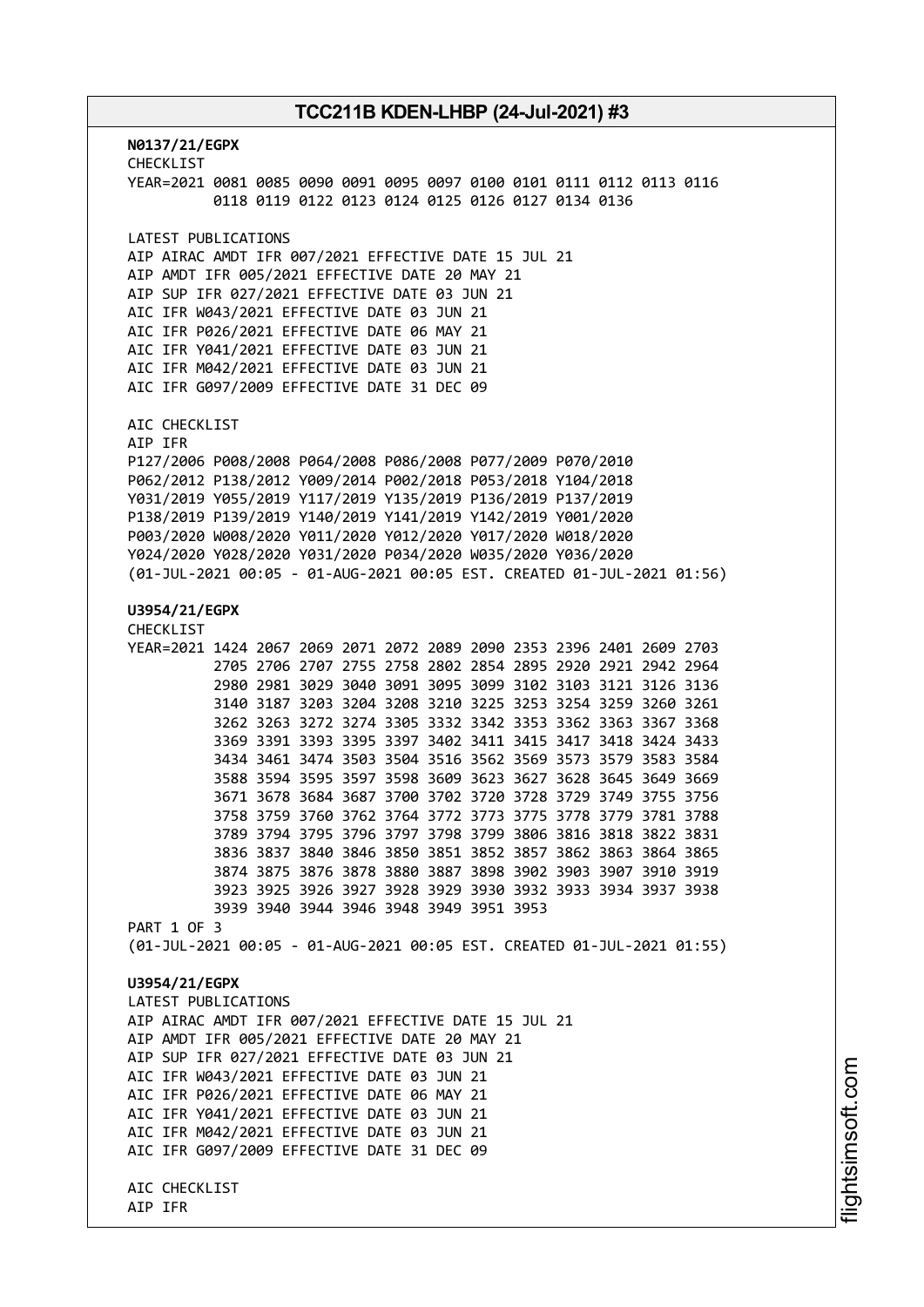**TCC211B KDEN-LHBP (24-Jul-2021) #3** P127/2006 P008/2008 P064/2008 P086/2008 P077/2009 P070/2010 P062/2012 P138/2012 Y009/2014 P002/2018 P053/2018 Y104/2018 Y031/2019 Y055/2019 Y117/2019 Y135/2019 P136/2019 P137/2019 P138/2019 P139/2019 Y140/2019 Y141/2019 Y142/2019 Y001/2020 P003/2020 W008/2020 Y011/2020 Y012/2020 Y017/2020 W018/2020 Y024/2020 Y028/2020 Y031/2020 P034/2020 W035/2020 Y036/2020 Y039/2020 Y040/2020 Y041/2020 Y042/2020 Y043/2020 P044/2020 Y045/2020 P046/2020 Y051/2020 Y052/2020 P053/2020 P056/2020 P060/2020 P083/2020 Y085/2020 Y086/2020 Y087/2020 Y002/2021 PART 2 OF 3 (01-JUL-2021 00:05 - 01-AUG-2021 00:05 EST. CREATED 01-JUL-2021 01:55) **U3954/21/EGPX** Y008/2021 Y010/2021 Y011/2021 M012/2021 P017/2021 P018/2021 P026/2021 Y027/2021 Y028/2021 Y029/2021 M036/2021 Y037/2021 Y041/2021 M042/2021 AIP VFR NIL AIP MIL NIL SUP CHECKLIST AIP IFR 053/2018 060/2018 011/2019 023/2019 025/2019 003/2020 017/2020 019/2020 023/2020 030/2020 031/2020 032/2020 033/2020 037/2020 038/2020 039/2020 045/2020 046/2020 048/2020 049/2020 052/2020 002/2021 003/2021 007/2021 008/2021 012/2021 014/2021 017/2021 018/2021 019/2021 020/2021 022/2021 023/2021 024/2021 025/2021 026/2021 AIP VFR NIL AIP MIL NIL PART 3 OF 3 (01-JUL-2021 00:05 - 01-AUG-2021 00:05 EST. CREATED 01-JUL-2021 01:55) **B1581/21/EGPX** CHECKLIST YEAR=2021 0837 0911 0950 0962 0989 1036 1040 1041 1100 1101 1142 1175 1194 1205 1206 1207 1209 1226 1238 1363 1372 1378 1401 1402 1403 1404 1405 1406 1413 1431 1508 1528 1537 1539 1540 1543 1546 1558 1562 1568 1569 1570 1571 1572 1575 1579 LATEST PUBLICATIONS AIP AIRAC AMDT IFR 007/2021 EFFECTIVE DATE 15 JUL 21 AIP AMDT IFR 005/2021 EFFECTIVE DATE 20 MAY 21 AIP SUP IFR 027/2021 EFFECTIVE DATE 03 JUN 21 AIC IFR W043/2021 EFFECTIVE DATE 03 JUN 21 AIC IFR P026/2021 EFFECTIVE DATE 06 MAY 21 AIC IFR Y041/2021 EFFECTIVE DATE 03 JUN 21 AIC IFR M042/2021 EFFECTIVE DATE 03 JUN 21 AIC IFR G097/2009 EFFECTIVE DATE 31 DEC 09 END PART 1 OF 2 (01-JUL-2021 00:05 - 01-AUG-2021 00:05 EST. CREATED 01-JUL-2021 01:53) **B1581/21/EGPX** AIC CHECKLIST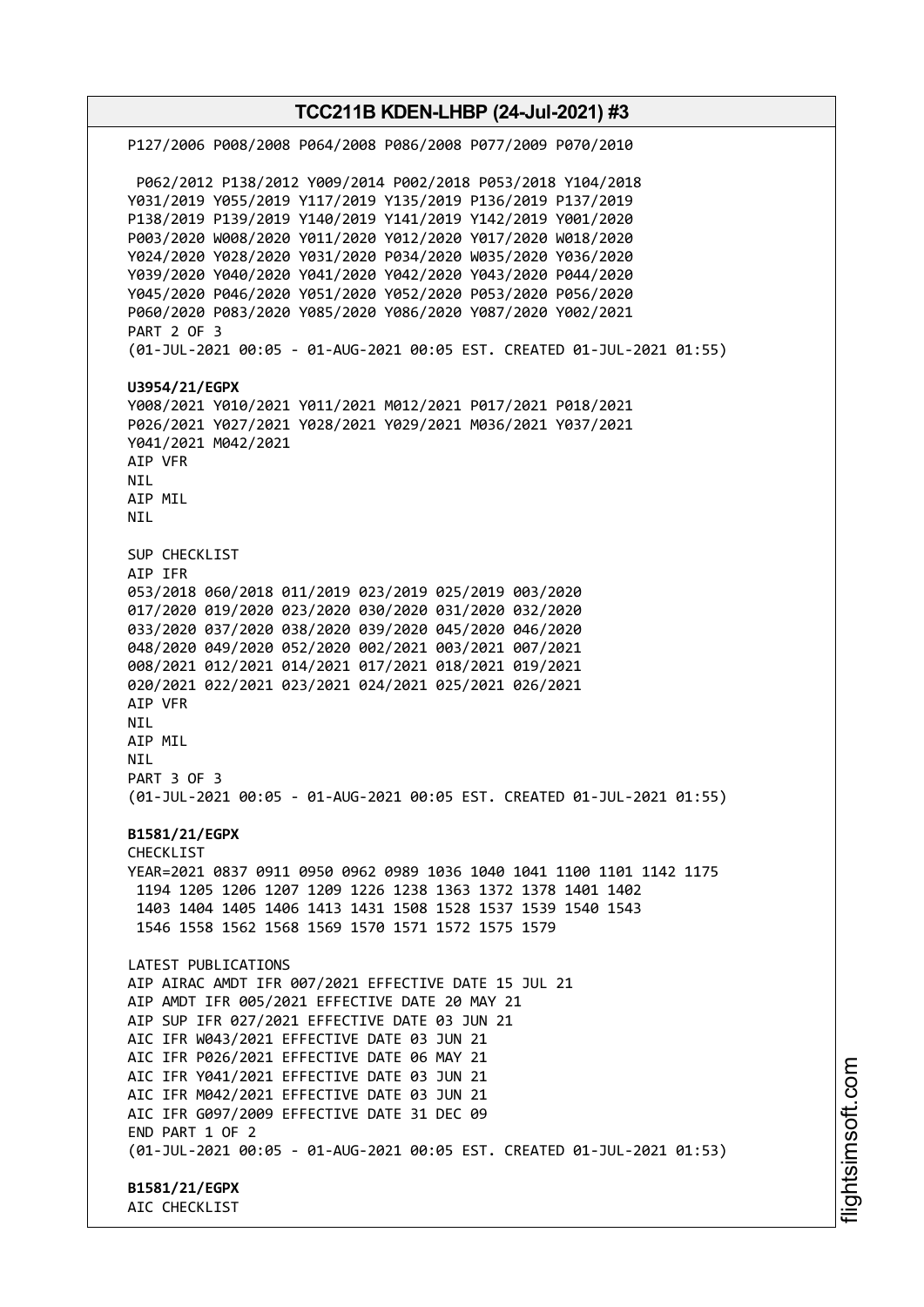| TCC211B KDEN-LHBP (24-Jul-2021) #3 |                                                                                                                                                                                                                                                                                                                                                                                                                                                                                                                                                                                                                                                                                                                                                     |  |  |
|------------------------------------|-----------------------------------------------------------------------------------------------------------------------------------------------------------------------------------------------------------------------------------------------------------------------------------------------------------------------------------------------------------------------------------------------------------------------------------------------------------------------------------------------------------------------------------------------------------------------------------------------------------------------------------------------------------------------------------------------------------------------------------------------------|--|--|
|                                    | AIP IFR<br>P127/2006 P008/2008 P064/2008 P086/2008 P077/2009 P070/2010<br>P062/2012 P138/2012 Y009/2014 P002/2018 P053/2018 Y104/2018<br>Y031/2019 Y055/2019 Y117/2019 Y135/2019 P136/2019 P137/2019<br>P138/2019 P139/2019 Y140/2019 Y141/2019 Y142/2019 Y001/2020<br>P003/2020 W008/2020 Y011/2020 Y012/2020 Y017/2020 W018/2020<br>Y024/2020 Y028/2020 Y031/2020 P034/2020 W035/2020 Y036/2020<br>Y039/2020 Y040/2020 Y041/2020 Y042/2020 Y043/2020 P044/2020<br>Y045/2020 P046/2020 Y051/2020 Y052/2020 P053/2020 P056/2020<br>P060/2020 P083/2020 Y085/2020 Y086/2020 Y087/2020 Y002/2021<br>Y008/2021 Y010/2021 Y011/2021 M012/2021 P017/2021 P018/2021<br>P026/2021 Y027/2021 Y028/2021 Y029/2021 M036/2021 Y037/2021<br>Y041/2021 M042/2021 |  |  |
|                                    | SUP CHECKLIST<br>AIP IFR<br>053/2018 060/2018 011/2019 023/2019 025/2019 003/2020<br>017/2020 019/2020 023/2020 030/2020 031/2020 032/2020<br>033/2020 037/2020 038/2020 039/2020 045/2020 046/2020<br>048/2020 049/2020 052/2020 002/2021 003/2021 007/2021<br>008/2021 012/2021 014/2021 017/2021 018/2021 019/2021<br>020/2021 022/2021 023/2021 024/2021 025/2021 026/2021<br>END PART 2 OF 2<br>(01-JUL-2021 00:05 - 01-AUG-2021 00:05 EST. CREATED 01-JUL-2021 01:53)                                                                                                                                                                                                                                                                         |  |  |
|                                    | H3767/21/EGPX<br>3673 3674 3675 3676 3678 3679 3680 3682 3683 3686 3687 3688<br>3690 3691 3692 3695 3696 3699 3701 3704 3705 3707 3709 3710<br>3711 3712 3713 3716 3717 3722 3723 3725 3726 3727 3728 3729<br>3732 3733 3734 3735 3736 3737 3738 3742 3744 3745 3747 3748<br>3751 3752 3754 3755 3756 3757 3758 3759 3761 3762 3763 3764<br>3765 3766                                                                                                                                                                                                                                                                                                                                                                                               |  |  |
|                                    | LATEST PUBLICATIONS AIP AIRAC AMDT IFR 007/2021 EFFECTIVE DATE 15 JUL 21<br>AIP AMDT IFR 005/2021 EFFECTIVE DATE 20 MAY 21<br>AIP SUP IFR 027/2021 EFFECTIVE DATE 03 JUN 21<br>AIC IFR W043/2021 EFFECTIVE DATE 03 JUN 21<br>AIC IFR P026/2021 EFFECTIVE DATE 06 MAY 21<br>AIC IFR Y041/2021 EFFECTIVE DATE 03 JUN 21<br>AIC IFR M042/2021 EFFECTIVE DATE 03 JUN 21<br>AIC IFR G097/2009 EFFECTIVE DATE 31 DEC 09                                                                                                                                                                                                                                                                                                                                   |  |  |
|                                    | AIC CHECKLIST<br>AIP IFR<br>P127/2006 P008/2008 P064/2008 P086/2008 P077/2009 P070/2010<br>P062/2012 P138/2012 Y009/2014 P002/2018 P053/2018 Y104/2018<br>Y031/2019 Y055/2019 Y117/2019 Y135/2019 P136/2019 P137/2019<br>P138/2019 P139/2019 Y140/2019 Y141/2019 Y142/2019 Y001/2020<br>P003/2020 W008/2020 Y011/2020 Y012/2020 Y017/2020 W018/2020<br>Y024/2020 Y028/2020 Y031/2020 P034/2020 W035/2020 Y036/2020<br>(01-JUL-2021 00:05 - 01-AUG-2021 00:05 EST. CREATED 01-JUL-2021 01:52)                                                                                                                                                                                                                                                        |  |  |
|                                    | H3767/21/EGPX<br>Y039/2020 Y040/2020 Y041/2020 Y042/2020 Y043/2020 P044/2020<br>Y045/2020 P046/2020 Y051/2020 Y052/2020 P053/2020 P056/2020<br>P060/2020 P083/2020 Y085/2020 Y086/2020 Y087/2020 Y002/2021<br>Y008/2021 Y010/2021 Y011/2021 M012/2021 P017/2021 P018/2021<br>P026/2021 Y027/2021 Y028/2021 Y029/2021 M036/2021 Y037/2021                                                                                                                                                                                                                                                                                                                                                                                                            |  |  |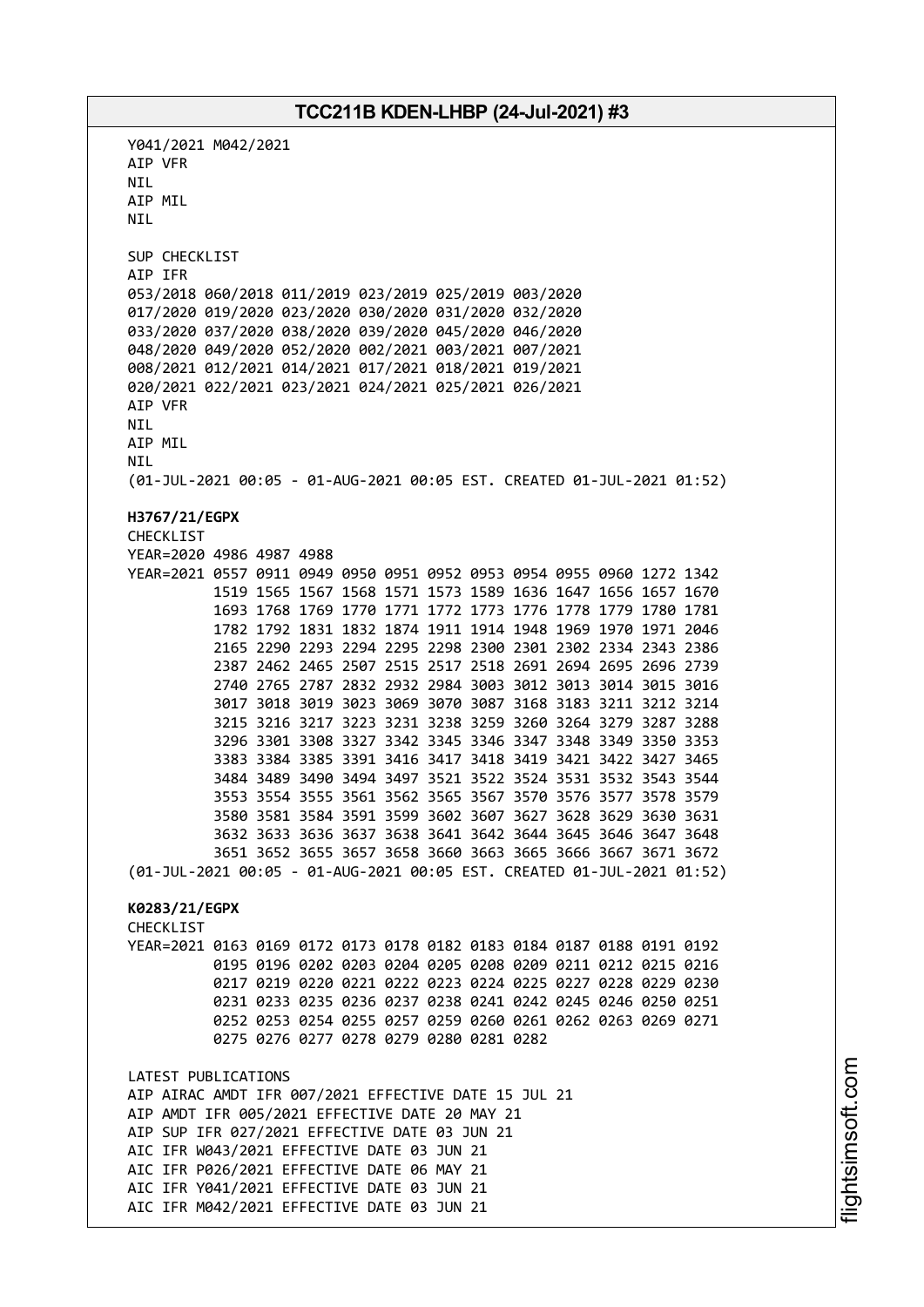AIC IFR G097/2009 EFFECTIVE DATE 31 DEC 09 PART 1 OF 2 (01-JUL-2021 00:05 - 01-AUG-2021 00:05 EST. CREATED 01-JUL-2021 01:48) **K0283/21/EGPX** AIC CHECKLIST AIP IFR P127/2006 P008/2008 P064/2008 P086/2008 P077/2009 P070/2010 P062/2012 P138/2012 Y009/2014 P002/2018 P053/2018 Y104/2018 Y031/2019 Y055/2019 Y117/2019 Y135/2019 P136/2019 P137/2019 P138/2019 P139/2019 Y140/2019 Y141/2019 Y142/2019 Y001/2020 P003/2020 W008/2020 Y011/2020 Y012/2020 Y017/2020 W018/2020 Y024/2020 Y028/2020 Y031/2020 P034/2020 W035/2020 Y036/2020 Y039/2020 Y040/2020 Y041/2020 Y042/2020 Y043/2020 P044/2020 Y045/2020 P046/2020 Y051/2020 Y052/2020 P053/2020 P056/2020 P060/2020 P083/2020 Y085/2020 Y086/2020 Y087/2020 Y002/2021 Y008/2021 Y010/2021 Y011/2021 M012/2021 P017/2021 P018/2021 P026/2021 Y027/2021 Y028/2021 Y029/2021 M036/2021 Y037/2021 Y041/2021 M042/2021 AIP VFR NIL AIP MIL **NTI** 053/2018 060/2018 011/2019 023/2019 025/2019 003/2020 017/2020 019/2020 023/2020 030/2020 031/2020 032/2020 033/2020 037/2020 038/2020 039/2020 045/2020 046/2020 048/2020 049/2020 052/2020 002/2021 003/2021 007/2021 008/2021 012/2021 014/2021 017/2021 018/2021 019/2021 020/2021 022/2021 023/2021 024/2021 025/2021 026/2021 AIP VFR NIL AIP MIL NIL PART 2 OF 2 (01-JUL-2021 00:05 - 01-AUG-2021 00:05 EST. CREATED 01-JUL-2021 01:48) **D0992/21/EGPX** CHECKL<sub>TST</sub> YEAR=2021 0726 0902 0903 0965 0970 0971 0979 0980 0981 0982 0983 0988 0989 0990 0991 0992 LATEST PUBLICATIONS AIP AIRAC AMDT IFR 007/2021 EFFECTIVE DATE 15 JUL 21 AIP AMDT IFR 005/2021 EFFECTIVE DATE 20 MAY 21 AIP SUP IFR 027/2021 EFFECTIVE DATE 03 JUN 21 AIC IFR W043/2021 EFFECTIVE DATE 03 JUN 21 AIC IFR P026/2021 EFFECTIVE DATE 06 MAY 21 AIC IFR Y041/2021 EFFECTIVE DATE 03 JUN 21 AIC IFR M042/2021 EFFECTIVE DATE 03 JUN 21 AIC IFR G097/2009 EFFECTIVE DATE 31 DEC 09 AIC CHECKLIST AIP IFR P127/2006 P008/2008 P064/2008 P086/2008 P077/2009 P070/2010 P062/2012 P138/2012 Y009/2014 P002/2018 P053/2018 Y104/2018 Y031/2019 Y055/2019 Y117/2019 Y135/2019 P136/2019 P137/2019 P138/2019 P139/2019 Y140/2019 Y141/2019 Y142/2019 Y001/2020 END PART 1 OF 2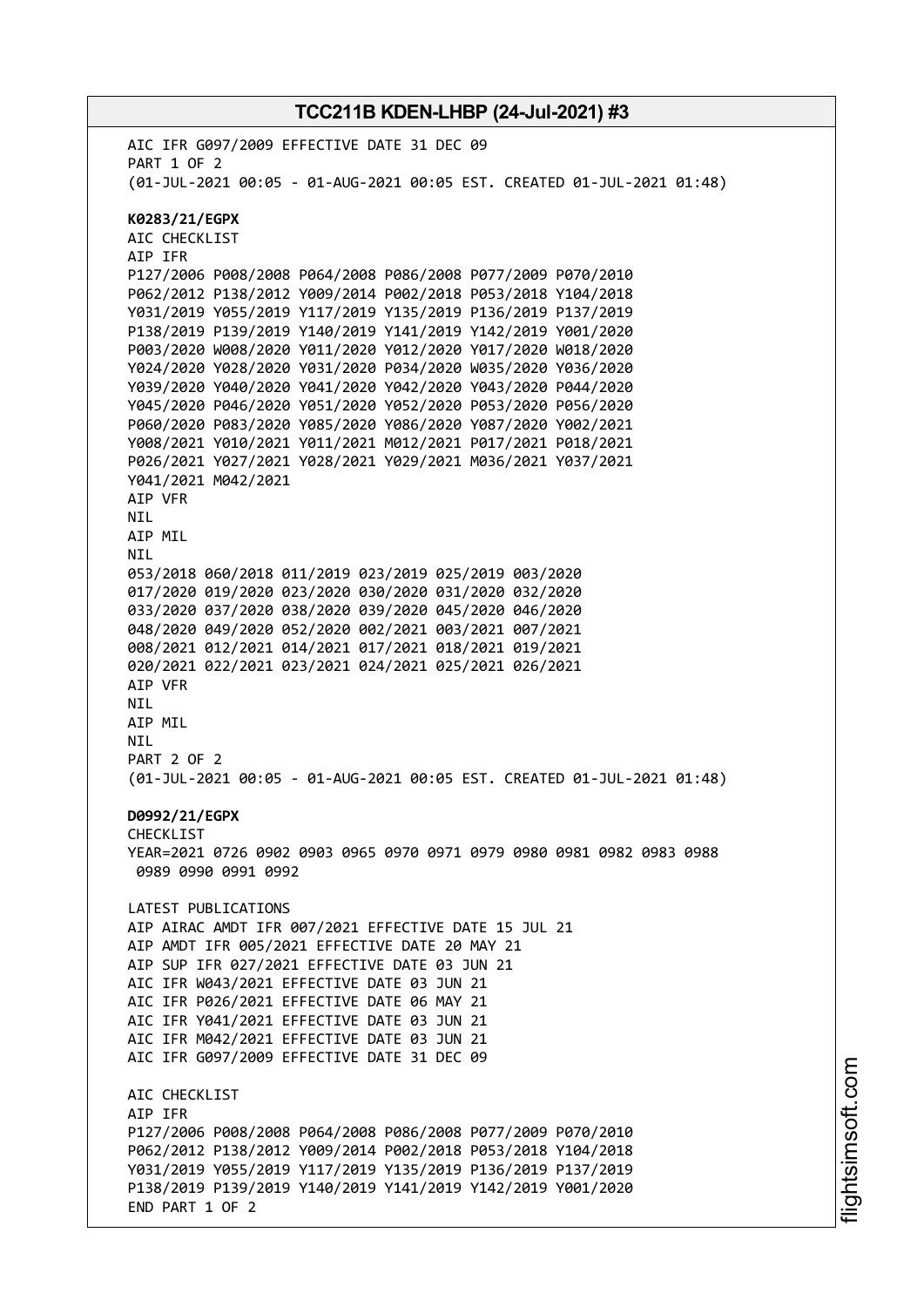**TCC211B KDEN-LHBP (24-Jul-2021) #3** (01-JUL-2021 00:05 - 01-AUG-2021 00:05 EST. CREATED 01-JUL-2021 01:45) **D0992/21/EGPX** P003/2020 W008/2020 Y011/2020 Y012/2020 Y017/2020 W018/2020 Y024/2020 Y028/2020 Y031/2020 P034/2020 W035/2020 Y036/2020 Y039/2020 Y040/2020 Y041/2020 Y042/2020 Y043/2020 P044/2020 Y045/2020 P046/2020 Y051/2020 Y052/2020 P053/2020 P056/2020 P060/2020 P083/2020 Y085/2020 Y086/2020 Y087/2020 Y002/2021 Y008/2021 Y010/2021 Y011/2021 M012/2021 P017/2021 P018/2021 P026/2021 Y027/2021 Y028/2021 Y029/2021 M036/2021 Y037/2021 Y041/2021 M042/2021 SUP CHECKLIST AIP IFR 053/2018 060/2018 011/2019 023/2019 025/2019 003/2020 017/2020 019/2020 023/2020 030/2020 031/2020 032/2020 033/2020 037/2020 038/2020 039/2020 045/2020 046/2020 048/2020 049/2020 052/2020 002/2021 003/2021 007/2021 008/2021 012/2021 014/2021 017/2021 018/2021 019/2021 020/2021 022/2021 023/2021 024/2021 025/2021 026/2021 END PART 2 OF 2 (01-JUL-2021 00:05 - 01-AUG-2021 00:05 EST. CREATED 01-JUL-2021 01:45) **J2415/21/EGPX** P138/2019 P139/2019 Y140/2019 Y141/2019 Y142/2019 Y001/2020 P003/2020 W008/2020 Y011/2020 Y012/2020 Y017/2020 W018/2020 Y024/2020 Y028/2020 Y031/2020 P034/2020 W035/2020 Y036/2020 Y039/2020 Y040/2020 Y041/2020 Y042/2020 Y043/2020 P044/2020 Y045/2020 P046/2020 Y051/2020 Y052/2020 P053/2020 P056/2020 P060/2020 P083/2020 Y085/2020 Y086/2020 Y087/2020 Y002/2021 Y008/2021 Y010/2021 Y011/2021 M012/2021 P017/2021 P018/2021 P026/2021 Y027/2021 Y028/2021 Y029/2021 M036/2021 Y037/2021 Y041/2021 M042/2021 AIP VFR NIL AIP MIL NIL SUP CHECKLIST AIP IFR 053/2018 060/2018 011/2019 023/2019 025/2019 003/2020 017/2020 019/2020 023/2020 030/2020 031/2020 032/2020 033/2020 037/2020 038/2020 039/2020 045/2020 046/2020 048/2020 049/2020 052/2020 002/2021 003/2021 007/2021 (01-JUL-2021 00:05 - 01-AUG-2021 00:05 EST. CREATED 01-JUL-2021 01:38) **J2415/21/EGPX CHECKLIST** YEAR=2021 1948 1990 2272 2308 2312 2384 2385 2386 2387 2388 2389 2390 2392 2404 2405 2406 2407 2408 2409 2410 2411 2412 LATEST PUBLICATIONS AIP AIRAC AMDT IFR 007/2021 EFFECTIVE DATE 15 JUL 21 AIP AMDT IFR 005/2021 EFFECTIVE DATE 20 MAY 21 AIP SUP IFR 027/2021 EFFECTIVE DATE 03 JUN 21 AIC IFR W043/2021 EFFECTIVE DATE 03 JUN 21 AIC IFR P026/2021 EFFECTIVE DATE 06 MAY 21 AIC IFR Y041/2021 EFFECTIVE DATE 03 JUN 21

m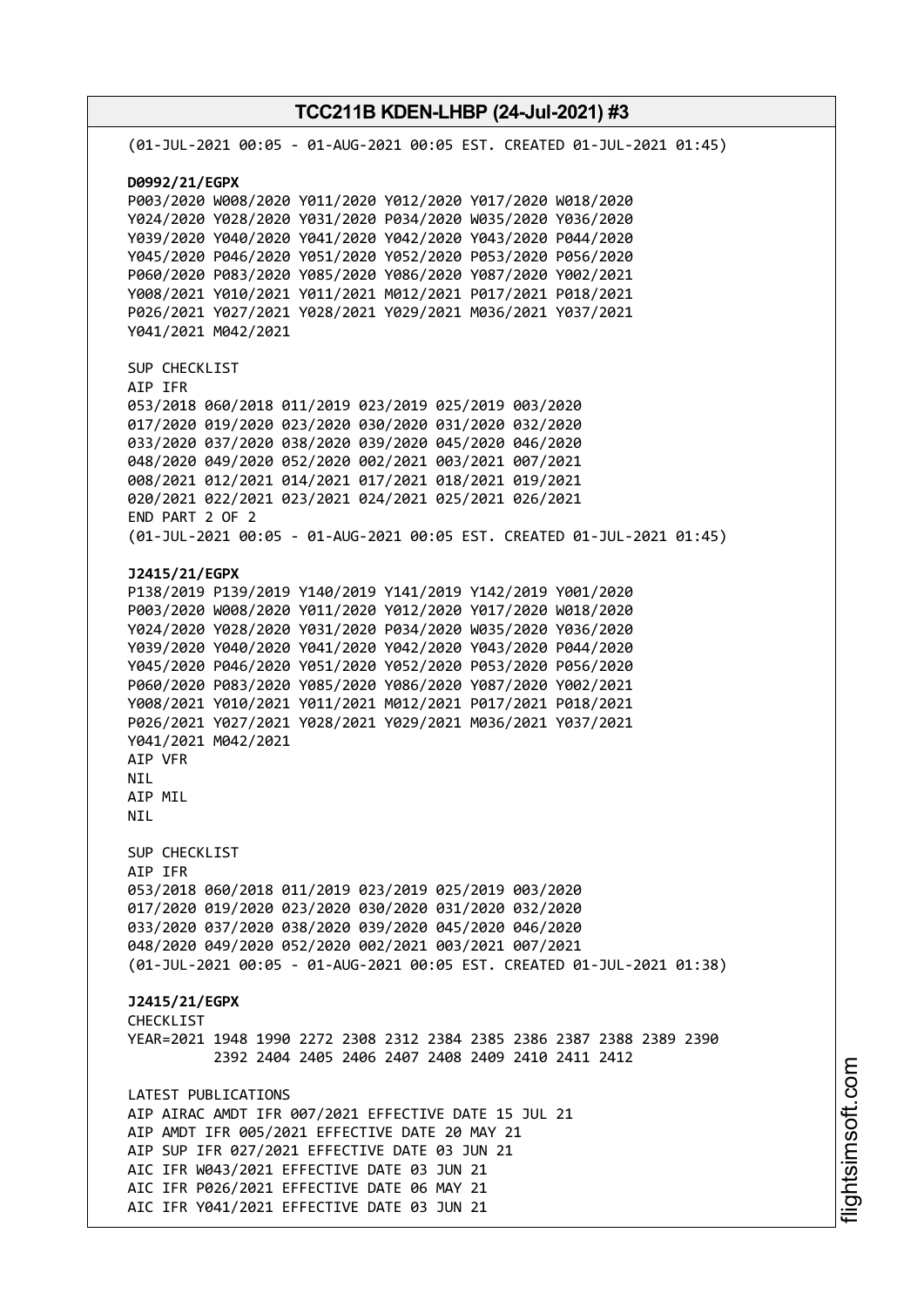AIC IFR M042/2021 EFFECTIVE DATE 03 JUN 21 AIC IFR G097/2009 EFFECTIVE DATE 31 DEC 09 AIC CHECKLIST AIP IFR P127/2006 P008/2008 P064/2008 P086/2008 P077/2009 P070/2010 P062/2012 P138/2012 Y009/2014 P002/2018 P053/2018 Y104/2018 Y031/2019 Y055/2019 Y117/2019 Y135/2019 P136/2019 P137/2019 PART 1 OF 2 (01-JUL-2021 00:05 - 01-AUG-2021 00:05 EST. CREATED 01-JUL-2021 01:38) **A2313/21/EGPX** CHECKLIST YEAR=2021 0796 0961 1163 1221 1233 1263 1282 1341 1424 1425 1439 1453 1460 1471 1473 1502 1566 1576 1577 1596 1600 1650 1662 1674 1675 1709 1713 1740 1747 1798 1834 1845 1857 1887 1938 1940 1959 1960 1961 1970 2002 2020 2025 2032 2033 2034 2060 2061 2065 2078 2101 2111 2138 2140 2145 2148 2159 2160 2167 2168 2201 2207 2211 2212 2213 2214 2215 2224 2225 2228 2230 2233 2236 2242 2244 2245 2254 2255 2259 2268 2270 2275 2279 2282 2283 2285 2287 2288 2290 2294 2295 2297 2298 2299 2300 2309 2310 LATEST PUBLICATIONS AIP AIRAC AMDT IFR 007/2021 EFFECTIVE DATE 15 JUL 21 AIP AMDT IFR 005/2021 EFFECTIVE DATE 20 MAY 21 PART 1 OF 3 (01-JUL-2021 00:05 - 01-AUG-2021 00:05 EST. CREATED 01-JUL-2021 01:27) **A2313/21/EGPX** AIP SUP IFR 027/2021 EFFECTIVE DATE 03 JUN 21 AIC IFR W043/2021 EFFECTIVE DATE 03 JUN 21 AIC IFR P026/2021 EFFECTIVE DATE 06 MAY 21 AIC IFR Y041/2021 EFFECTIVE DATE 03 JUN 21 AIC IFR M042/2021 EFFECTIVE DATE 03 JUN 21 AIC IFR G097/2009 EFFECTIVE DATE 31 DEC 09 AIC CHECKLIST AIP IFR P127/2006 P008/2008 P064/2008 P086/2008 P077/2009 P070/2010 P062/2012 P138/2012 Y009/2014 P002/2018 P053/2018 Y104/2018 Y031/2019 Y055/2019 Y117/2019 Y135/2019 P136/2019 P137/2019 P138/2019 P139/2019 Y140/2019 Y141/2019 Y142/2019 Y001/2020 P003/2020 W008/2020 Y011/2020 Y012/2020 Y017/2020 W018/2020 Y024/2020 Y028/2020 Y031/2020 P034/2020 W035/2020 Y036/2020 Y039/2020 Y040/2020 Y041/2020 Y042/2020 Y043/2020 P044/2020 Y045/2020 P046/2020 Y051/2020 Y052/2020 P053/2020 P056/2020 P060/2020 P083/2020 Y085/2020 Y086/2020 Y087/2020 Y002/2021 PART 2 OF 3 (01-JUL-2021 00:05 - 01-AUG-2021 00:05 EST. CREATED 01-JUL-2021 01:27) **A2313/21/EGPX** Y008/2021 Y010/2021 Y011/2021 M012/2021 P017/2021 P018/2021 P026/2021 Y027/2021 Y028/2021 Y029/2021 M036/2021 Y037/2021 Y041/2021 M042/2021 AIP VFR NIL AIP MIL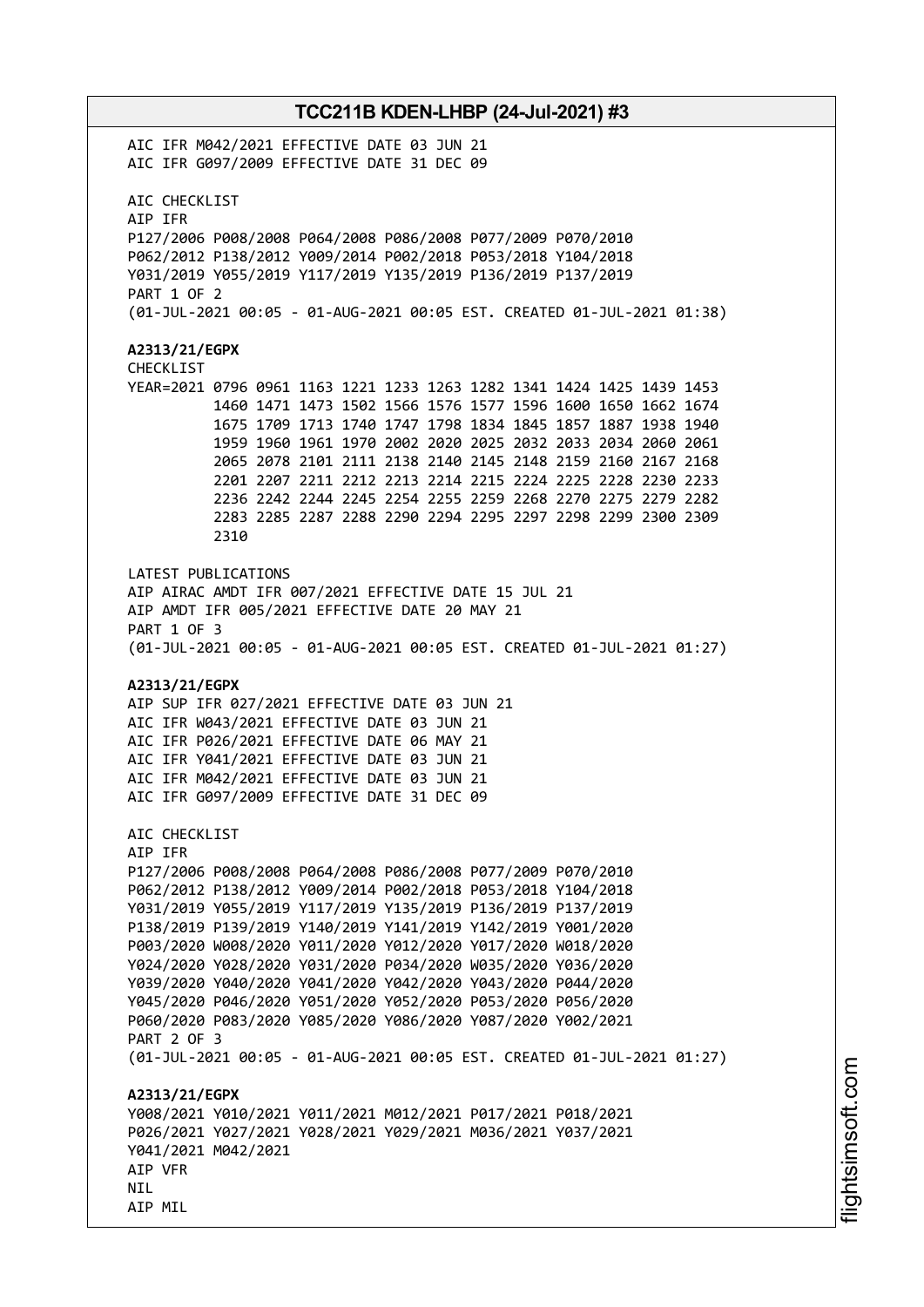NIL SUP CHECKLIST AIP IFR 053/2018 060/2018 011/2019 023/2019 025/2019 003/2020 017/2020 019/2020 023/2020 030/2020 031/2020 032/2020 033/2020 037/2020 038/2020 039/2020 045/2020 046/2020 048/2020 049/2020 052/2020 002/2021 003/2021 007/2021 008/2021 012/2021 014/2021 017/2021 018/2021 019/2021 020/2021 022/2021 023/2021 024/2021 025/2021 026/2021 AIP VFR NIL AIP MIL NIL PART 3 OF 3 (01-JUL-2021 00:05 - 01-AUG-2021 00:05 EST. CREATED 01-JUL-2021 01:27) **C6518/21/EGPX** AIC IFR M042/2021 EFFECTIVE DATE 03 JUN 21 AIC IFR G097/2009 EFFECTIVE DATE 31 DEC 09 AIC CHECKLIST AIP IFR P127/2006 P008/2008 P064/2008 P086/2008 P077/2009 P070/2010 P062/2012 P138/2012 Y009/2014 P002/2018 P053/2018 Y104/2018 Y031/2019 Y055/2019 Y117/2019 Y135/2019 P136/2019 P137/2019 P138/2019 P139/2019 Y140/2019 Y141/2019 Y142/2019 Y001/2020 P003/2020 W008/2020 Y011/2020 Y012/2020 Y017/2020 W018/2020 Y024/2020 Y028/2020 Y031/2020 P034/2020 W035/2020 Y036/2020 Y039/2020 Y040/2020 Y041/2020 Y042/2020 Y043/2020 P044/2020 Y045/2020 P046/2020 Y051/2020 Y052/2020 P053/2020 P056/2020 P060/2020 P083/2020 Y085/2020 Y086/2020 Y087/2020 Y002/2021 Y008/2021 Y010/2021 Y011/2021 M012/2021 P017/2021 P018/2021 P026/2021 Y027/2021 Y028/2021 Y029/2021 M036/2021 Y037/2021 Y041/2021 M042/2021 SUP CHECKLIST AIP IFR 053/2018 060/2018 011/2019 023/2019 025/2019 003/2020 017/2020 019/2020 023/2020 030/2020 031/2020 032/2020 033/2020 037/2020 038/2020 039/2020 045/2020 046/2020 048/2020 049/2020 052/2020 002/2021 003/2021 007/2021 008/2021 012/2021 014/2021 017/2021 018/2021 019/2021 020/2021 022/2021 023/2021 024/2021 025/2021 026/2021 END PART 2 OF 2 (01-JUL-2021 00:05 - 01-AUG-2021 00:05 EST. CREATED 01-JUL-2021 01:27) **C6518/21/EGPX** CHECKLIST YEAR=2021 1934 2012 2062 2124 2190 2192 2232 2233 2394 2395 2525 2526 2530 2562 2802 2877 3048 3078 3092 3157 3262 3667 3670 3741 3904 3976 4001 4064 4070 4072 4165 4325 4334 4345 4346 4347 4408 4500 4629 4642 4657 4668 4711 4837 4892 4937 5013 5014 5015 5069 5127 5129 5143 5155 5232 5250 5276 5280 5282 5283 5290 5294 5295 5303 5317 5320 5346 5429 5432 5454 5455 5456 5457 5459 5460 5461 5466 5468 5494 5514 5519 5608 5613 5614 5615 5623 5655 5656 5657 5658 5659 5660 5661 5672 5753 5756 5757 5815 5823 5824 5897 5922 5933 5952 5958 5971 6001 6004 6007 6025 6044 6046 6047 6055 6061 6074 6075 6076 6077 6078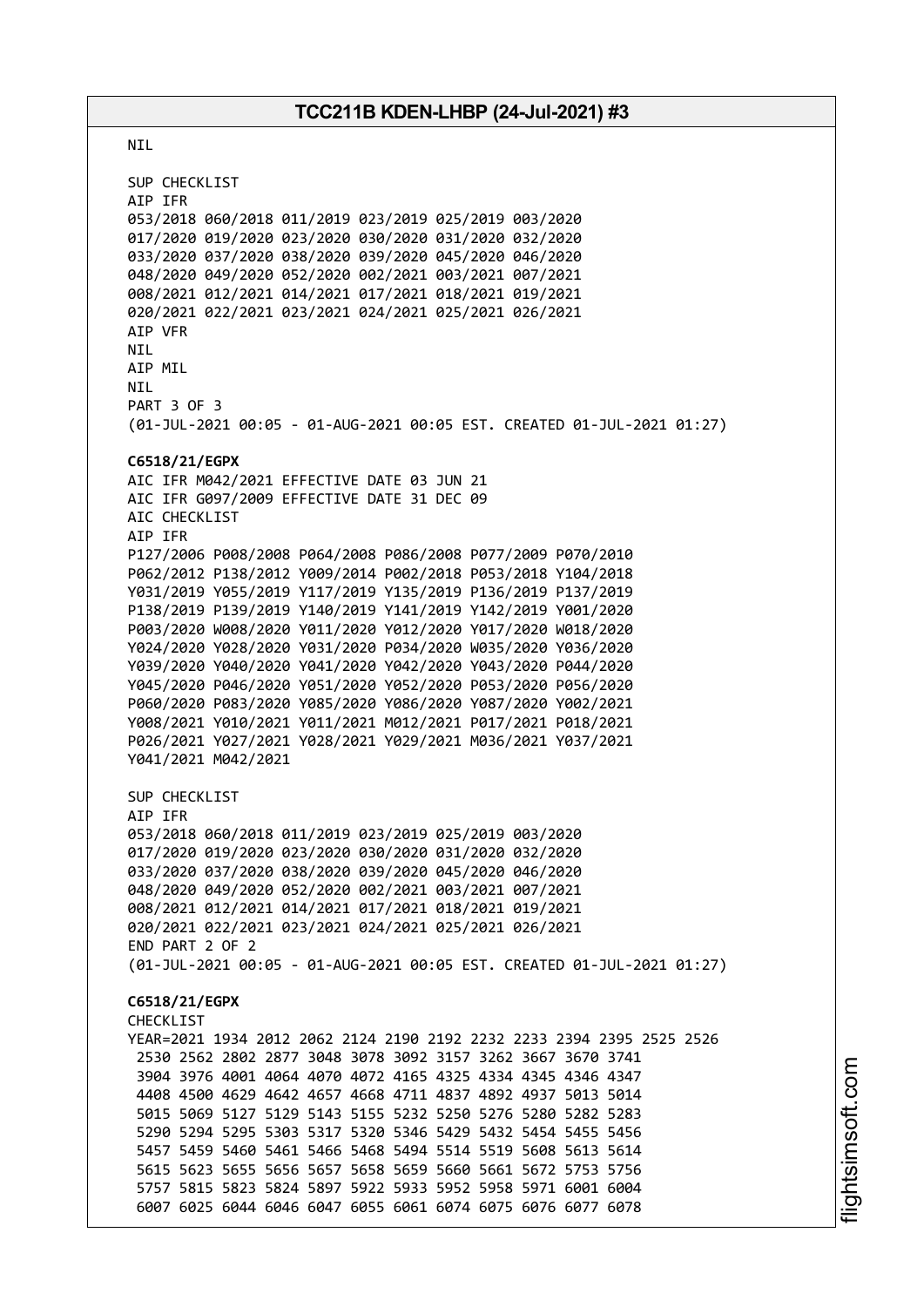6079 6091 6174 6181 6193 6196 6197 6198 6201 6218 6255 6256 6258 6259 6260 6285 6286 6292 6297 6298 6299 6303 6304 6305 6306 6311 6325 6326 6329 6361 6367 6368 6370 6384 6389 6396 6398 6411 6415 6416 6417 6419 6421 6422 6425 6426 6433 6438 6439 6440 6447 6448 6454 6467 6468 6469 6470 6472 6473 6476 6478 6479 6480 6481 6482 6483 6484 6485 6486 6491 6493 6494 6495 6496 6499 6500 6502 6504 6506 6507 6508 6509 6510 6512 6513 6514 6515 6516 6517 LATEST PUBLICATIONS AIP AIRAC AMDT IFR 007/2021 EFFECTIVE DATE 15 JUL 21 AIP AMDT IFR 005/2021 EFFECTIVE DATE 20 MAY 21 AIP SUP IFR 027/2021 EFFECTIVE DATE 03 JUN 21 AIC IFR W043/2021 EFFECTIVE DATE 03 JUN 21 AIC IFR P026/2021 EFFECTIVE DATE 06 MAY 21 AIC IFR Y041/2021 EFFECTIVE DATE 03 JUN 21 END PART 1 OF 2 (01-JUL-2021 00:05 - 01-AUG-2021 00:05 EST. CREATED 01-JUL-2021 01:27) **F0692/21/EGPX** CHECKLIST YEAR=2021 0681 LATEST PUBLICATIONS AIP AIRAC AMDT IFR 007/2021 EFFECTIVE DATE 15 JUL 21 AIP AMDT IFR 005/2021 EFFECTIVE DATE 20 MAY 21 AIP SUP IFR 027/2021 EFFECTIVE DATE 03 JUN 21 AIC IFR W043/2021 EFFECTIVE DATE 03 JUN 21 AIC IFR P026/2021 EFFECTIVE DATE 06 MAY 21 AIC IFR Y041/2021 EFFECTIVE DATE 03 JUN 21 AIC IFR M042/2021 EFFECTIVE DATE 03 JUN 21 AIC IFR G097/2009 EFFECTIVE DATE 31 DEC 09 AIC CHECKLIST AIP IFR P127/2006 P008/2008 P064/2008 P086/2008 P077/2009 P070/2010 P062/2012 P138/2012 Y009/2014 P002/2018 P053/2018 Y104/2018 Y031/2019 Y055/2019 Y117/2019 Y135/2019 P136/2019 P137/2019 P138/2019 P139/2019 Y140/2019 Y141/2019 Y142/2019 Y001/2020 P003/2020 W008/2020 Y011/2020 Y012/2020 Y017/2020 W018/2020 Y024/2020 Y028/2020 Y031/2020 P034/2020 W035/2020 Y036/2020 Y039/2020 Y040/2020 Y041/2020 Y042/2020 Y043/2020 P044/2020 Y045/2020 P046/2020 Y051/2020 Y052/2020 P053/2020 P056/2020 P060/2020 P083/2020 Y085/2020 Y086/2020 Y087/2020 Y002/2021 Y008/2021 Y010/2021 Y011/2021 M012/2021 P017/2021 P018/2021 P026/2021 Y027/2021 Y028/2021 Y029/2021 M036/2021 Y037/2021 Y041/2021 M042/2021 AIP VFR **NTI** AIP MIL NIL SUP CHECKLIST AIP IFR 053/2018 060/2018 011/2019 023/2019 025/2019 003/2020 017/2020 019/2020 023/2020 030/2020 031/2020 032/2020 033/2020 037/2020 038/2020 039/2020 045/2020 046/2020 048/2020 049/2020 052/2020 002/2021 003/2021 007/2021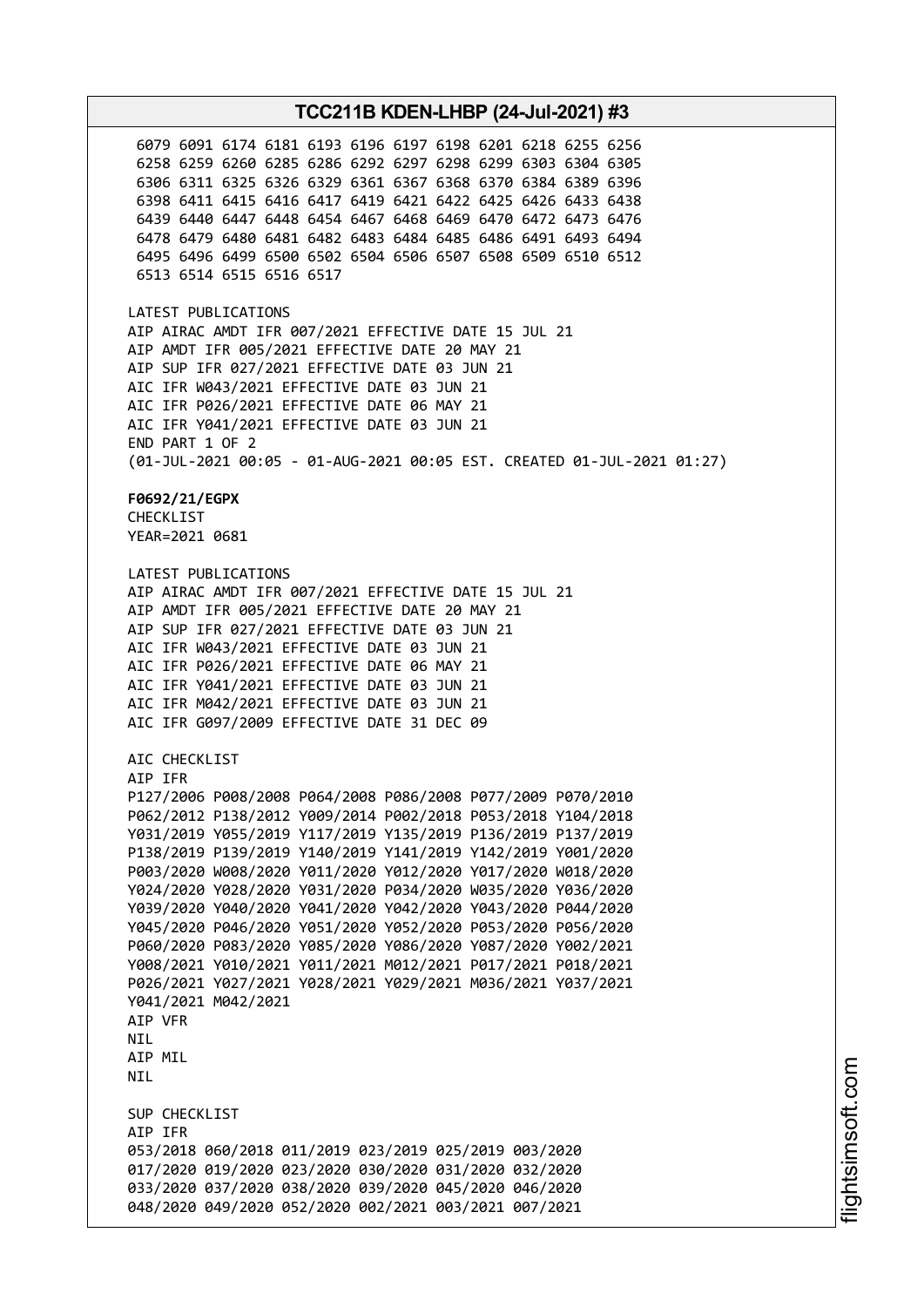008/2021 012/2021 014/2021 017/2021 018/2021 019/2021 020/2021 022/2021 023/2021 024/2021 025/2021 026/2021 AIP VFR NIL AIP MIL NIL (01-JUL-2021 00:05 - 01-AUG-2021 00:05 EST. CREATED 01-JUL-2021 00:19) **G0245/21/EGPX** CHECKLIST YEAR=2021 NIL LATEST PUBLICATIONS AIP AIRAC AMDT IFR 007/2021 EFFECTIVE DATE 15 JUL 21 AIP AMDT IFR 005/2021 EFFECTIVE DATE 20 MAY 21 AIP SUP IFR 027/2021 EFFECTIVE DATE 03 JUN 21 AIC IFR W043/2021 EFFECTIVE DATE 03 JUN 21 AIC IFR P026/2021 EFFECTIVE DATE 06 MAY 21 AIC IFR Y041/2021 EFFECTIVE DATE 03 JUN 21 AIC IFR M042/2021 EFFECTIVE DATE 03 JUN 21 AIC IFR G097/2009 EFFECTIVE DATE 31 DEC 09 AIC CHECKLIST AIP IFR P127/2006 P008/2008 P064/2008 P086/2008 P077/2009 P070/2010 P062/2012 P138/2012 Y009/2014 P002/2018 P053/2018 Y104/2018 Y031/2019 Y055/2019 Y117/2019 Y135/2019 P136/2019 P137/2019 P138/2019 P139/2019 Y140/2019 Y141/2019 Y142/2019 Y001/2020 P003/2020 W008/2020 Y011/2020 Y012/2020 Y017/2020 W018/2020 Y024/2020 Y028/2020 Y031/2020 P034/2020 W035/2020 Y036/2020 Y039/2020 Y040/2020 Y041/2020 Y042/2020 Y043/2020 P044/2020 Y045/2020 P046/2020 Y051/2020 Y052/2020 P053/2020 P056/2020 P060/2020 P083/2020 Y085/2020 Y086/2020 Y087/2020 Y002/2021 Y008/2021 Y010/2021 Y011/2021 M012/2021 P017/2021 P018/2021 P026/2021 Y027/2021 Y028/2021 Y029/2021 M036/2021 Y037/2021 Y041/2021 M042/2021 AIP VFR NIL AIP MIL NIL SUP CHECKLIST AIP IFR 053/2018 060/2018 011/2019 023/2019 025/2019 003/2020 017/2020 019/2020 023/2020 030/2020 031/2020 032/2020 033/2020 037/2020 038/2020 039/2020 045/2020 046/2020 048/2020 049/2020 052/2020 002/2021 003/2021 007/2021 008/2021 012/2021 014/2021 017/2021 018/2021 019/2021 020/2021 022/2021 023/2021 024/2021 025/2021 026/2021 AIP VFR NIL AIP MIL NIL (01-JUL-2021 00:05 - 01-AUG-2021 00:05 EST. CREATED 01-JUL-2021 00:18) **V0011/21/EGPX** CHECKLIST YEAR=2021 0007 0009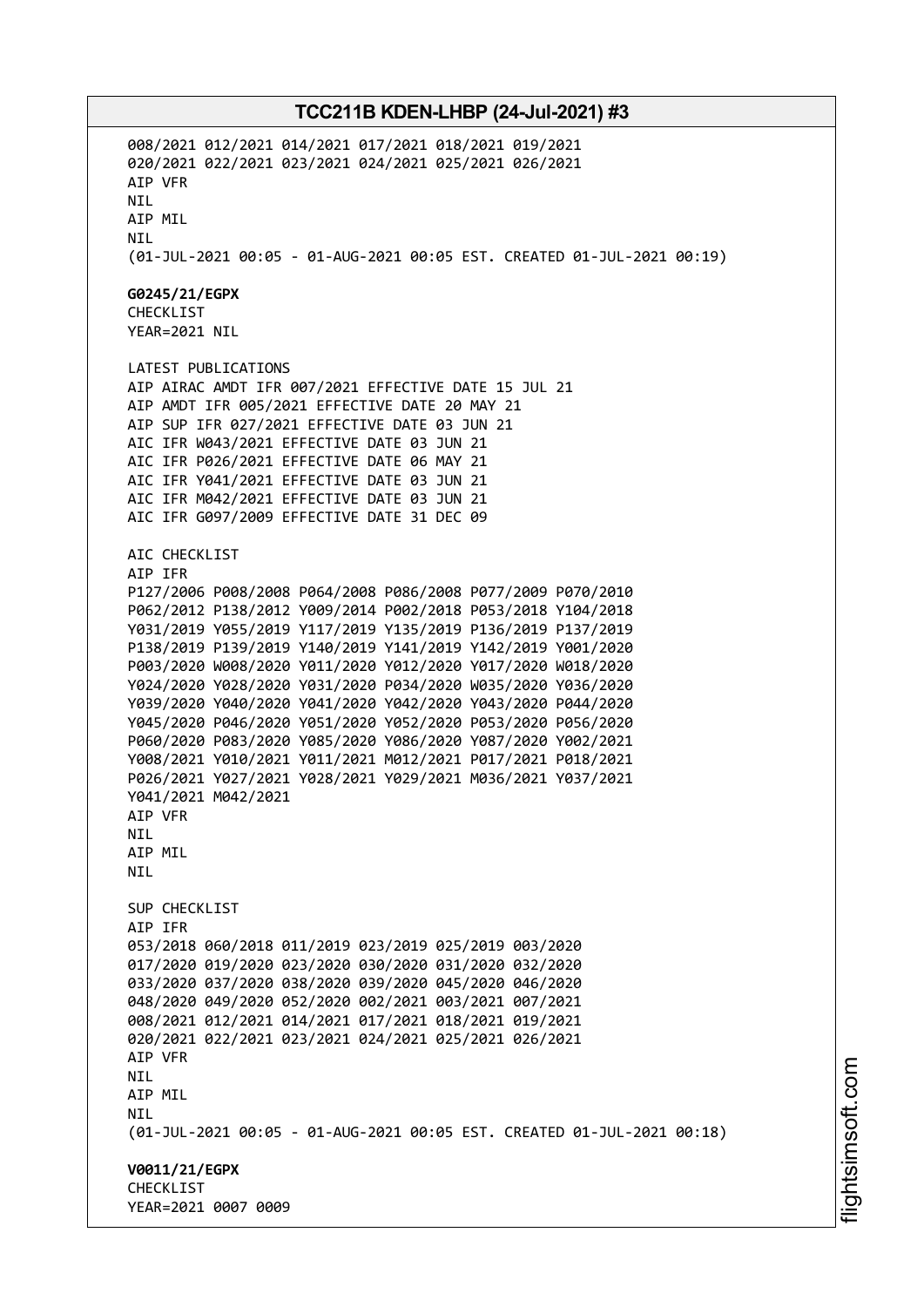LATEST PUBLICATIONS AIP AIRAC AMDT IFR 007/2021 EFFECTIVE DATE 15 JUL 21 AIP AMDT IFR 005/2021 EFFECTIVE DATE 20 MAY 21 AIP SUP IFR 027/2021 EFFECTIVE DATE 03 JUN 21 AIC IFR W043/2021 EFFECTIVE DATE 03 JUN 21 AIC IFR P026/2021 EFFECTIVE DATE 06 MAY 21 AIC IFR Y041/2021 EFFECTIVE DATE 03 JUN 21 AIC IFR M042/2021 EFFECTIVE DATE 03 JUN 21 AIC IFR G097/2009 EFFECTIVE DATE 31 DEC 09 AIC CHECKLIST AIP IFR P127/2006 P008/2008 P064/2008 P086/2008 P077/2009 P070/2010 P062/2012 P138/2012 Y009/2014 P002/2018 P053/2018 Y104/2018 Y031/2019 Y055/2019 Y117/2019 Y135/2019 P136/2019 P137/2019 P138/2019 P139/2019 Y140/2019 Y141/2019 Y142/2019 Y001/2020 P003/2020 W008/2020 Y011/2020 Y012/2020 Y017/2020 W018/2020 Y024/2020 Y028/2020 Y031/2020 P034/2020 W035/2020 Y036/2020 Y039/2020 Y040/2020 Y041/2020 Y042/2020 Y043/2020 P044/2020 Y045/2020 P046/2020 Y051/2020 Y052/2020 P053/2020 P056/2020 P060/2020 P083/2020 Y085/2020 Y086/2020 Y087/2020 Y002/2021 Y008/2021 Y010/2021 Y011/2021 M012/2021 P017/2021 P018/2021 P026/2021 Y027/2021 Y028/2021 Y029/2021 M036/2021 Y037/2021 Y041/2021 M042/2021 AIP VFR NIL AIP MIL NIL SUP CHECKLIST AIP IFR 053/2018 060/2018 011/2019 023/2019 025/2019 003/2020 017/2020 019/2020 023/2020 030/2020 031/2020 032/2020 033/2020 037/2020 038/2020 039/2020 045/2020 046/2020 048/2020 049/2020 052/2020 002/2021 003/2021 007/2021 008/2021 012/2021 014/2021 017/2021 018/2021 019/2021 020/2021 022/2021 023/2021 024/2021 025/2021 026/2021 AIP VFR NIL AIP MIL **NTI** (01-JUL-2021 00:05 - 01-AUG-2021 00:05 EST. CREATED 01-JUL-2021 00:12) **B1579/21/EGPX** TRIGGER NOTAM - PERM AIRAC AIP AMDT 08/21 WEF 12 AUG 21. MULTIPLE ENR CHANGES, SEE COVER SHEET FOR FULL DETAILS (12-AUG-2021 00:00 - 25-AUG-2021 23:59. CREATED 01-JUL-2021 00:05) **H3562/21/EGPX** D BAND HIGH INTENSITY RADIO TRANSMISSION AREA (HIRTA) IN LOW FLYING AREA 14 AND NIGHT SECTOR 1A AT 562213N 0025259W, (LEUCHARS, FIFE) RADIUS 0.5NM. MAX HEIGHT 512FT AGL. 21/06/079/LFTP SAFE DISTANCES CIVILIAN ACFT 0.069NM 115FT AGL MIL ACFT SUSCEPTIBILITY VERY LOW SAFE SAFE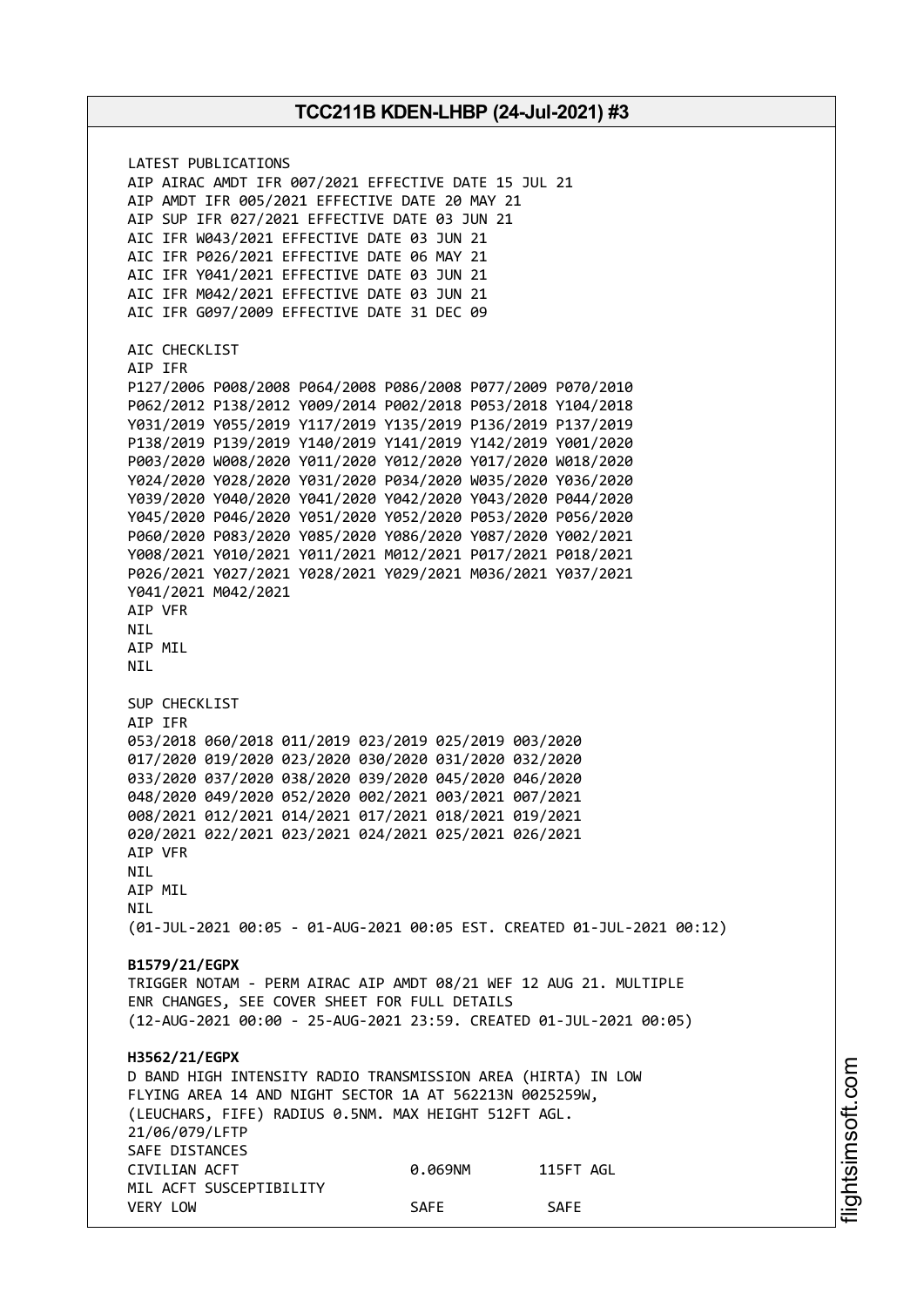| LOW                                                                | 0.0843NM | 170FT AGL |  |
|--------------------------------------------------------------------|----------|-----------|--|
| MEDIUM                                                             | 0.1107NM | 262FT AGL |  |
| HIGH                                                               | 0.1825NM | 512FT AGL |  |
| PULSE LOW                                                          | 0.0438NM | 28FT AGL  |  |
| PULSE MEDIUM                                                       | 0.0488NM | 46FT AGL  |  |
| PULSE HIGH                                                         | 0.0587NM | 81FT AGL  |  |
| SFC-535FT AMSL                                                     |          |           |  |
| (24-JUN-2021 09:45 - 09-SEP-2021 22:59. CREATED 24-JUN-2021 10:01) |          |           |  |

#### **B1537/21/EGPX**

ATS ROUTES UP60 BETWEEN VAXIT AND LAMRO, UN581 BETWEEN VAXIT AND GIBSU AND UN603 BETWEEN AKIVO AND SUM ARE UNAVAILABLE FOR FLIGHT PLANNING DUE MAINTENANCE AT SUMBURGH RADAR. CONTACT:00441294655300 (05-AUG-2021 17:00 - 05-AUG-2021 19:00. CREATED 23-JUN-2021 16:30)

#### **H3391/21/EGPX**

STATIONARY TRANSPONDER TESTING. TEST TRANSPONDER LOCATED WI 0.5NM: 572027N 0072125W (SOUTH UIST, OUTER HEBRIDES). VIRTUAL STATIONARY - AIRCRAFT INDICATIONS MAY OCCUR ABOVE THE SITE AT 50NM OR 100NM. FOR INFO 07876 200320. 2021-06-0254/AS3. SFC-UNL JUN 22 0800-2359, JUN 23-30 0001-2359, JUL 01-31 0001-2359 (22-JUN-2021 08:00 - 31-JUL-2021 23:59. CREATED 18-JUN-2021 11:28)

#### **H3353/21/EGPX**

CIVIL AIRCRAFT NOTIFICATION PROCEDURE - UNDERSLUNG LOADS WILL OPERATE LOW FLYING AREA 14 WI 2NM RADIUS OF PSN 570807N 0034019W, (AVIEMORE, HIGHLANDS). MAX HEIGHT 500FT AGL. ACFT MAY BE RESTRICTED IN ABILITY TO MANOEUVRE AND UNABLE TO COMPLY WITH RAC OPS CTC 07442 502437. 21/06/137/LFC SFC-4500FT AMSL 0800-1700 (17-JUN-2021 13:10 - 31-JUL-2021 17:00. CREATED 17-JUN-2021 13:13)

#### **B1508/21/EGPX**

THE FOLLOWING DETAILS IN AIC M042/2021 RESTRICTION OF FLYING REGULATIONS: JET FORMATION DISPLAY TEAM SITES, 4 JUNE - 25 JULY 20211 ARE INCORRECT. USERS ARE REQUESTED TO REPLACE MOD.UK WITH MOD.GOV.UK IN PARA 8(A) AND (B), DELETE CLEETHORPES AND HONINGTON FROM THE TABLE IN PARAGRAPH 9 AND ADD THE 26 AND 27 JUNE 2021 TO COLUMN 4 FOR HEADCORN.

(17-JUN-2021 11:00 - 25-JUL-2021 22:59. CREATED 17-JUN-2021 11:35)

#### **H3211/21/EGPX**

UNMANNED CAPTIVE BALLOON IN LOW FLYING AREA 14 WI 1NM RADIUS OF PSN 562756N 0025709W (DUNDEE, DUNDEE CITY) MAX HGT 200FT AGL. 21/06/039/LFTP SFC-600FT AMSL SR - SS (15-JUN-2021 03:21 - 14-SEP-2021 18:32. CREATED 14-JUN-2021 12:33)

#### **B1431/21/EGPX**

COVID-19: EMERGENCY DIVERSIONS. THE ABILITY FOR AERODROMES TO ACCEPT NON-EMERGENCY DIVERSIONS MAY BE LIMITED DURING COVID-19. NON-EMERGENCY DIVERSION REQUESTS WILL TAKE TIME TO COORDINATE AND OPERATORS SHOULD BE AWARE THAT THE EXPECTED ALTERNATE MAY NOT BE ABLE TO ACCEPT THE REQUEST AND ALTERNATE OPTIONS MAY NEED TO BE CONSIDERED IN ADVANCE. SHOULD A DIVERSION EXPECT TO ARRIVE WITH LESS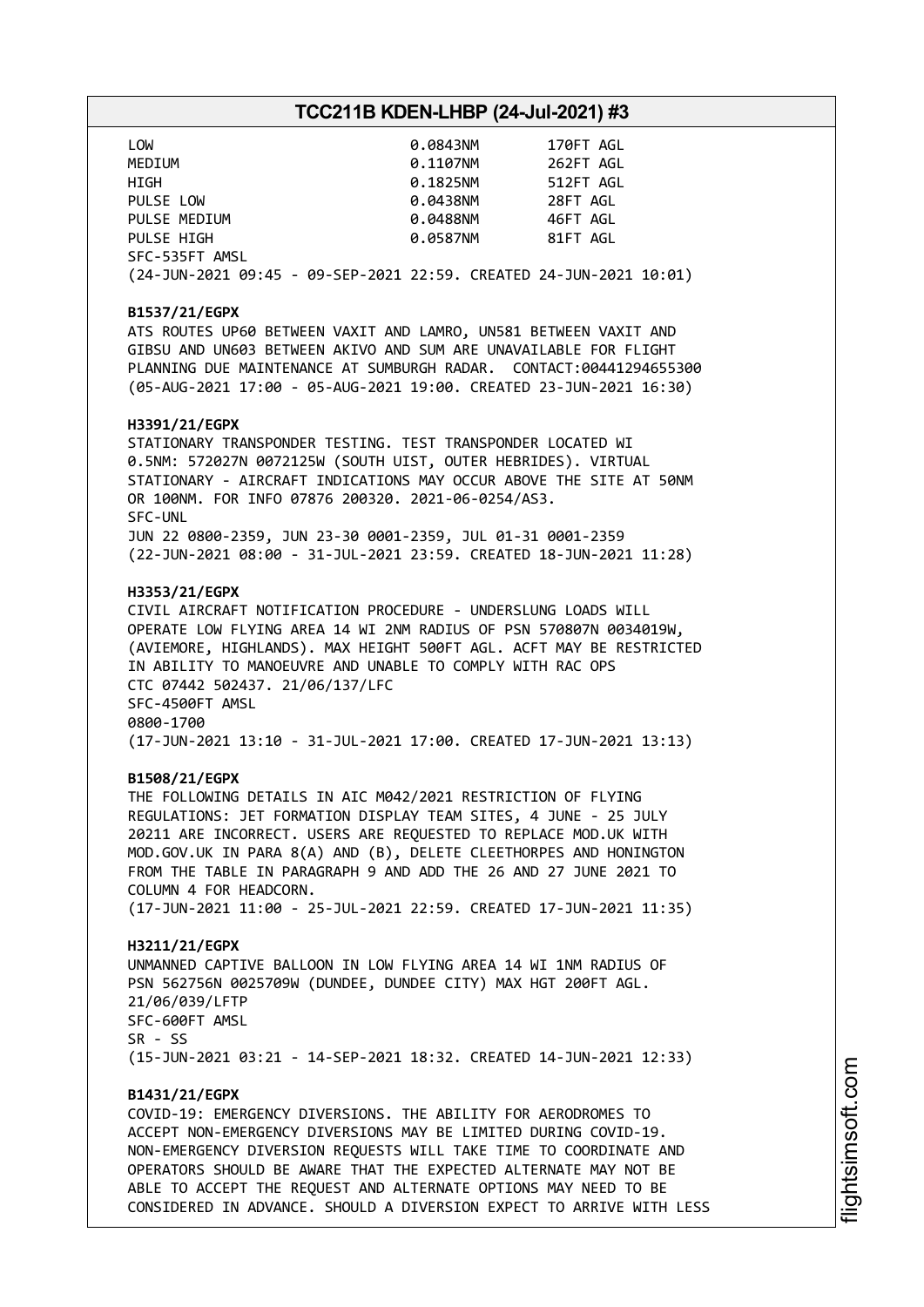THAN THE FINAL RESERVE FUEL THE COMMANDER SHALL IMMEDIATELY INFORM ATC AND DECLARE AN EMERGENCY. AIRCRAFT EMERGENCIES WILL BE OFFERED ANY SUITABLE AND AVAILABLE AERODROME. 2001-05-0459/AS3). (09-JUN-2021 09:15 - 27-AUG-2021 23:59. CREATED 09-JUN-2021 09:29)

#### **B1413/21/EGPX**

THE EUROPEAN GEOSTATIONARY NAVIGATION OVERLAY SERVICE (EGNOS) IS NOT AVAILABLE FOR LPV PROCEDURES. LPV LINES OF OCA(H) DISPLAYED ON RNP INSTRUMENT APPROACH CHARTS ARE NOT AVAILABLE FOR USE. (25-JUN-2021 00:01 - 24-SEP-2021 23:59. CREATED 08-JUN-2021 13:48)

#### **N0118/21/EGPX**

AVIATION LGT INTERMITTANTLY U/S OBST UK0150A006F PSN 560255N 0034057W (LONGANNET POWER STATION, FIFE). HGT 600FT AGL/621FT AMSL. 2020-12-0268/CIV1 (07-JUN-2021 12:00 - 05-SEP-2021 12:00. CREATED 07-JUN-2021 09:31)

#### **K0230/21/EGPX**

LIT CRANE POSITION 550245N 0012658W (WHITLEY BAY, TYNE AND WEAR) IN LOW FLYING AREA 12 AND NIGHT SECTOR 4AS HGT 161FT AMSL (114FT AGL). 21/06/012/LFTP (08-JUN-2021 00:00 - 12-AUG-2021 23:59. CREATED 07-JUN-2021 09:24)

#### **B1372/21/EGPX**

AIRSPACE RESTRICTION ISSUED BY THE DEPARTMENT FOR TRANSPORT - AIRCRAFT OPERATING SCHEDULED SERVICES BY OR ON BEHALF OF BELAVIA BELARUSIAN AIRLINES ARE PROHIBITED FROM FLYING IN UK AIRSPACE, INCLUDING THAT AIRSPACE ABOVE THE TERRITORIAL SEA OF THE UK. THIS REGULATION DOES NOT APPLY TO ANY AIRCRAFT FLYING IN ACCORDANCE WITH THE PERMISSION OF THE UK SECRETARY OF STATE FOR TRANSPORT OR TO ACFT FLYING IN ACCORDANCE WITH A CLEARANCE ISSUED BY LONDON TERMINAL CONTROL CENTRE SWANWICK THE AIR TRAFFIC CONTROL CENTRE PRESTWICK. PERMISSION AVAILABLE FROM UK DEPARTMENT FOR TRANSPORT +44 0300 330 3000, MON-FRI 0830-1730, OR VIA DUTYOFFICERS(AT)DFT.GOV.UK, OR IN WRITING TO CONTACTDFT(AT)DFT.GOV.UK 2021-05-0542/AS6 (03-JUN-2021 11:00 - 01-SEP-2021 10:59 EST. CREATED 03-JUN-2021 11:08)

**B1363/21/EGPX**

TRIGGER NOTAM - PERM AIRAC AIP AMDT 07/21 WEF 15 JUL 2021. MULTIPLE ENR CHANGES, SEE COVER SHEET FOR FULL DETAILS ENR SECTION (15-JUL-2021 00:00 - 29-JUL-2021 23:59. CREATED 03-JUN-2021 00:14)

#### **V0009/21/EGPX**

AIRSPACE SECURITY WARNING ISSUED BY THE DEPARTMENT FOR TRANSPORT - RISK TO CIVIL AVIATION IN BELARUS. OPERATORS ARE ADVISED NOT TO ENTER THE TERRITORY AND AIRSPACE OF BELARUS DUE TO SERIOUS SAFETY AND SECURITY CONCERNS POSED TO COMMERCIAL AVIATION. OPERATORS ARE ADVISED TO TAKE THIS INFORMATION INTO ACCOUNT IN THEIR OWN RISK ASSESSMENTS AND ROUTING DECISIONS. CONTACT UK DEPARTMENT FOR TRANSPORT +44(0)207 082 6639 OR +44(0)207 944 5999 OUT OF HOURS. FOR FURTHER DETAILS. 2021-05-0542/AS6 SFC-UNL (25-MAY-2021 06:36 - 22-AUG-2021 16:00 EST. CREATED 25-MAY-2021 06:36)

### **H2465/21/EGPX** MILITARY EXERCISE. EXER TYPHOON WARRIOR. UP TO 60 MIL ACFT WILL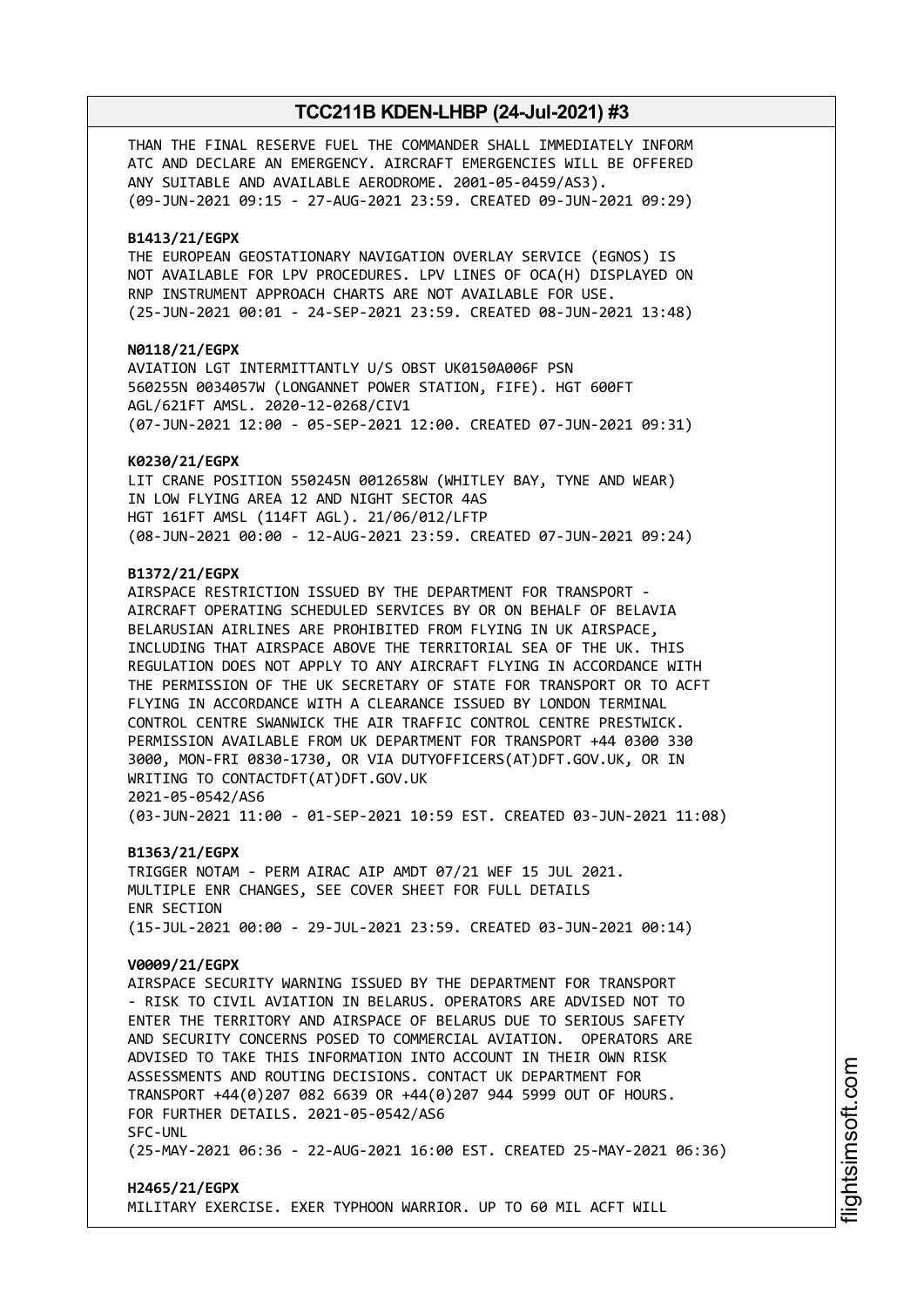## **TCC211B KDEN-LHBP (24-Jul-2021) #3** OPERATE AND CONDUCT HIGH ENERGY MANOEVRES WI AREA BOUNDED BY: 574800N 0002400E - 544500N 0025700E - 542300N 0024500E - 533000N 0030000E - 531600N 0030000E - 532000N 0023000E - 531200N 0023000E - 530900N 0020600E - 532200N 0000400E - 534300N 0000800W - 544200N 0011400W - 550100N 0013000W - 550300N 0014100W - 550600N 0013800W - 552600N 0023700W - 553800N 0025100W - 560000N 0024900W - 560700N 0025600W - 560700N 0033000W - 561400N 0033200W - 562400N 0031500W - 571600N 0021000W - 574800N 0002400E. ACCESS TO CONTROLLED AIRSPACE SUBJ ATC CLR. ACFT MAY BE UNABLE TO COMPLY WITH RAC. FOR OPERATIONAL INFO CTC: 01522 731625 (1ACC DURING HOURS OF ACTIVITY) OR 01526 346346 (AT ALL OTHER TIMES). AIRSPACE COORDINATION NOTICE 2021-07-0028/AS3 REFERS. SFC-FL660 17 19 24 26 0830-1130 (17-AUG-2021 08:30 - 26-AUG-2021 11:30. CREATED 18-MAY-2021 11:16) **H2462/21/EGPX** MILITARY EXERCISE. EXER TYPHOON WARRIOR. UP TO 60 MIL ACFT WILL OPERATE AND CONDUCT HIGH ENERGY MANOEVRES WI AREA BOUNDED BY: 574800N 0002400E - 544500N 0025700E - 542300N 0024500E - 533000N 0030000E - 531600N 0030000E - 532000N 0023000E - 531200N 0023000E - 530900N 0020600E - 532200N 0000400E - 534300N 0000800W - 544200N 0011400W - 550100N 0013000W - 550300N 0014100W - 550600N 0013800W - 552600N 0023700W - 553800N 0025100W - 560000N 0024900W - 560700N 0025600W - 560700N 0033000W - 561400N 0033200W - 562400N 0031500W - 571600N 0021000W - 574800N 0002400E. ACCESS TO CONTROLLED AIRSPACE SUBJ ATC CLR. ACFT MAY BE UNABLE TO COMPLY WITH RAC. FOR OPERATIONAL INFO CTC: 01522 731625 (1ACC DURING HOURS OF ACTIVITY) OR 01526 346346 (AT ALL OTHER TIMES). AIRSPACE COORDINATION NOTICE 2021-07-0028/AS3 REFERS. SFC-FL660 JUL 15 20 0830-1130, JUL 22 0830-1430, JUL 27 29 AUG 03 0830-1130 (15-JUL-2021 08:30 - 03-AUG-2021 11:30. CREATED 18-MAY-2021 11:01) **B1209/21/EGPX** SAFETY AND OPERATIONAL DIRECTIVE, NUMBER 2021/003 ISSUED 14 MAY 2021, BOEING 737-8 BOEING 737-8200 AND BOEING 737-9 (MAX) RETURN TO SERVICE.IN ACCORDANCE WITH SD-2021/003 THE CIVIL AVIATION AUTHORITY (CAA), IN EXERCISE OF ITS POWERS UNDER ARTICLE 248, AND IN ACCORDANCE WITH ARTICLE 17(1), OF THE AIR NAVIGATION ORDER 2016, AND SUBJECT TO, AND IN ACCORDANCE WITH, UK REGULATION (EU) 2018/1139 (AS RETAINED IN UK LAW), ARTICLE 70, DIRECTS OPERATORS AND PILOTS IN COMMAND OF ANY BOEING 737-8 MAX OR BOEING 737-9 MAX AIRCRAFT WHICH IS REGISTERED OTHER THAN IN THE UK NOT TO CONDUCT FLIGHTS WITHIN UK AIRSPACE UNLESS THEY HAVE SUBMITTED A DECLARATION TO THE CAA. ADDITIONALLY SUCH AEROPLANES TOGETHER WITH ANY BOEING 737-8200 AEROPLANE ARE NOT TO CONDUCT RNP-AR APPROACH OPERATIONS WITHIN THE UK. NOTWITHSTANDING THE ABOVE OPERATORS AND PILOTS IN COMMAND OF ANY SUCH BOEING 737-8 MAX OR BOEING 737-9 MAX AIRCRAFT REGISTERED OTHER THAN IN THE UK MAY CONDUCT A FERRY FLIGHT OPERATION FOR THE PURPOSE OF ESSENTIAL MAINTENANCE OR MODIFICATION INTO, OUT OF OR THROUGH UK AIRSPACE, SUBJECT TO THE EXPRESS PERMISSION OF THE CAA AND SUBJECT TO SUCH REQUIREMENTS AND CONDITIONS AS THE PERMISSION CONTAINS.TO BE GRANTED A PERMISSION FOR ANY ABOVE FERRY FLIGHT, THE OPERATOR MUST APPLY TO THE CAA AND COMPLY WITH THEIR REQUIREMENTS AND CONDITIONS. PERMISSION WILL BE PROVIDED TO THE OPERATOR IN WRITING.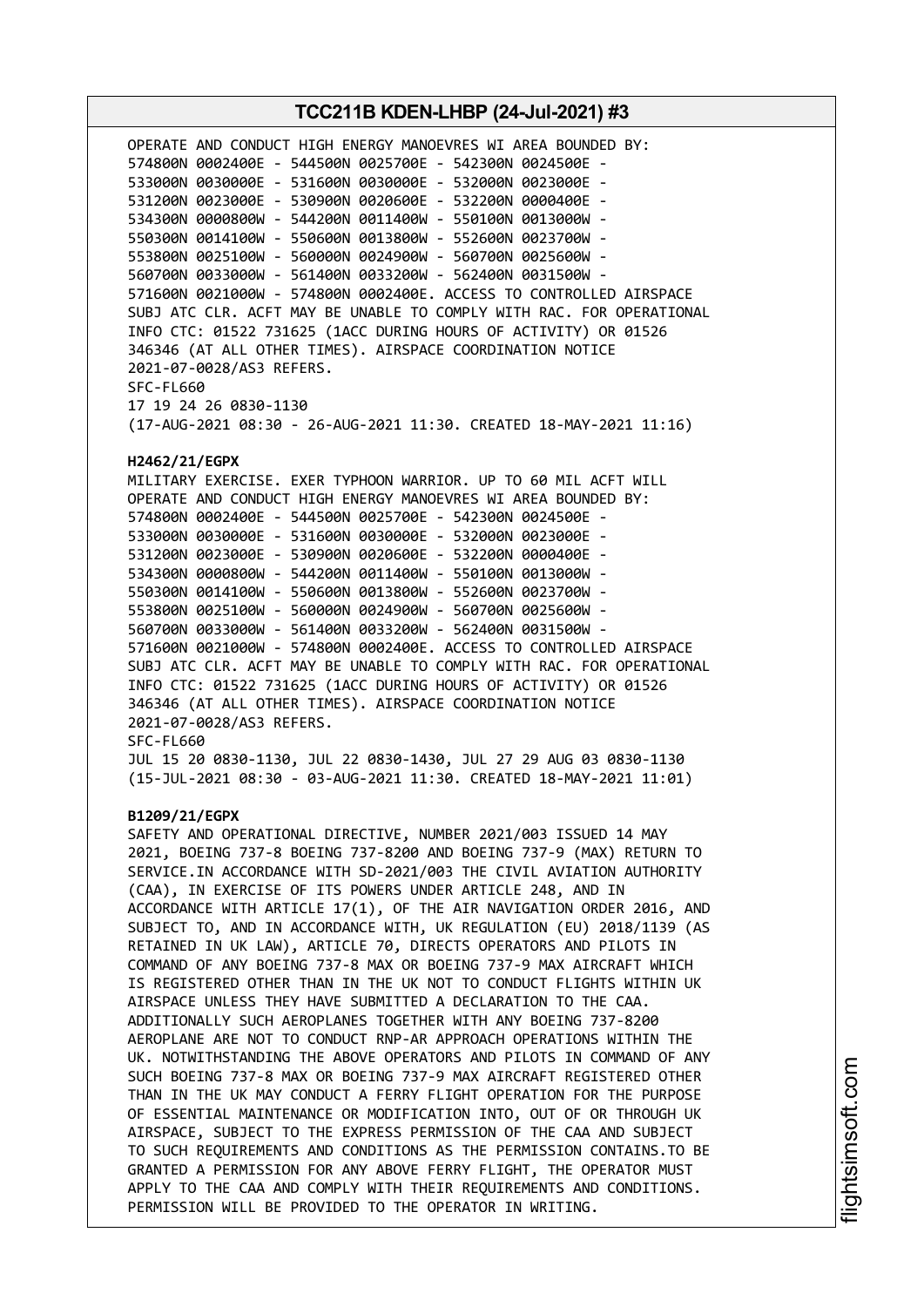2019-03-0217/AS4. (14-MAY-2021 16:46 - 11-AUG-2021 19:00 EST. CREATED 14-MAY-2021 16:47) **B1207/21/EGPX** MILITARY EXERCISE. SSR MODE 3/A CODES 0100, 0200, 0300, 0400, 0500, 0600, 0700, 1510 - 1577 AND 2400 - 2477 TEMPO ALLOCATED TO EXER TYPHOON WARRIOR 21. INFO CTC 01526 346346 OR 01526 346351. 2021-06-0138/AS3. (15-JUL-2021 00:01 - 26-AUG-2021 23:59. CREATED 14-MAY-2021 14:22) **B1205/21/EGPX** COVID-19: FLIGHT RESTRICTIONS. ISLE OF MAN. ALL ACFT INTENDING TO LAND ON THE ISLE OF MAN MUST DO SO AT ISLE OF MAN AIRPORT DURING PUBLISHED AIRPORT OPENING HOURS TO COMPLETE PORT ARRIVALS PROCESS PRIOR TO LANDING ELSEWHERE ON THE ISLAND. LANDING FEES ARE WAIVED FOR ACFT DEPARTING TO AN ALTERNATIVE SITE WITHIN 1 HOUR. FAILURE TO COMPLY MAY RESULT IN A FINE OR IMPRISONMENT. FOR INFO SEE COVID19.GOV.IM/GENERAL-INFORMATION/PRIVATE-VESSELS-AND-AIRCRAFTS/ OR PHONE +44 1624 687171. 2020-08-0241/AS4 (14-MAY-2021 09:06 - 12-AUG-2021 12:00 EST. CREATED 14-MAY-2021 09:07) **B1175/21/EGPX** COVID-19: CREWS/PASSENGERS REQUIREMENTS. CREWS SHOULD COMPLETE THE ENHANCED GENERAL AIRCRAFT DECLARATION (GAD) PROCESS FOR ALL INTERNATIONAL FLIGHTS INTO THE UK, INCLUDING THE ACTIVE REPORTING OF NIL RETURNS. IF SYMPTOMATIC PASSENGERS ARE IDENTIFIED, THIS MUST BE NOTIFIED. GADS FOR FLIGHTS TO ENGLAND SHOULD BE SENT TO THE HEALTH CONTROL UNIT TEL: +44 (0) 20 8745 7209 EMAIL: HEATHROW.HCU(AT)PHE.GOV.UK.GADS. FOR FLIGHTS TO SCOTLAND SHOULD BE SENT TO PUBLIC HEALTH SCOTLAND TEL: +44 (0)141 300 1414 EMAIL: NSS.HPSCORONAVIRUS(AT)NHS.NET (SUBJECT: AIRCRAFT DECLARATION). GADS FOR FLIGHTS TO NORTHERN IRELAND SHOULD BE SENT TO PUBLIC HEALTH AGENCY TEL: +44 (0)141 300 1414 EMAIL: NIPORTHEALTH(AT)HSCNI.NET. 2021-05-0359/AS6 (12-MAY-2021 09:45 - 07-AUG-2021 23:59. CREATED 12-MAY-2021 09:39) **B0989/21/EGPX** ADD ACTIVITY TO THE REMARKS OF THE PLYMOUTH PORTLAND AND PORTSMOUTH DANGER AREAS. ACTIVITY: ELECTRONIC/ OPTICAL HAZARDS. FOR THE FOLLOWING DANGER AREAS: EG D003 - PLYMOUTH EG D004 - PLYMOUTH EG D006 A,B,C - FALMOUTH BAY EG D007 A,B,C - FOWEY, FOWEY INNER EG D008 A,B,C - PLYMOUTH EG D009 A,B - WEMBURY EG D012 - LYME BAY NORTH EG D013 - LYME BAY EG D014 - PORTLAND EG D017 - PORTLAND EG D021 - PORTLAND EG D023 - PORTLAND EG D031 - PORTLAND EG D036 - PORTSMOUTH EG D037 - PORTSMOUTH EG D038 - PORTSMOUTH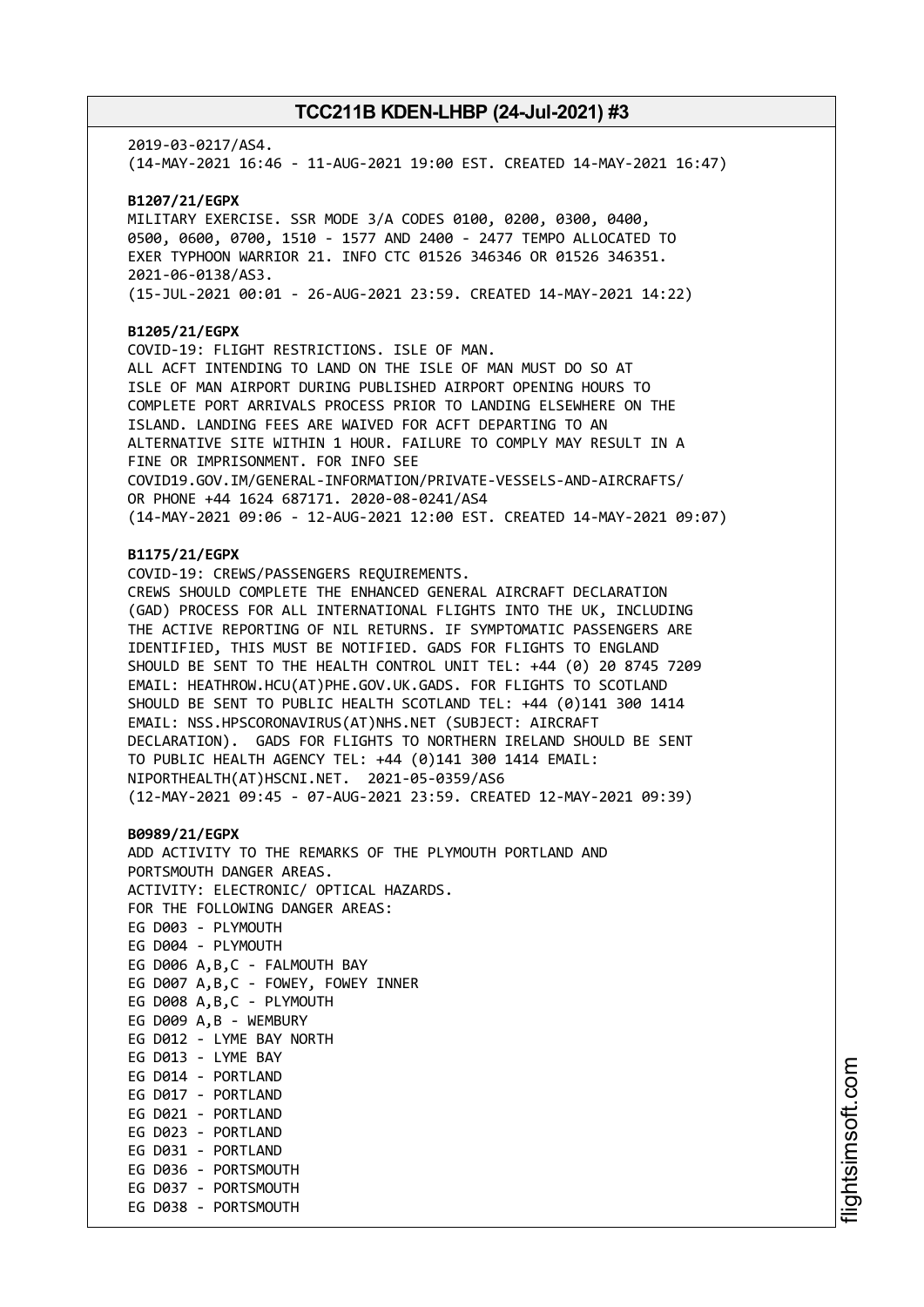EG D039 - PORTSMOUTH EG D040 - PORTSMOUTH UK AIP ENR 5.1 REFERS (26-APR-2021 00:00 - PERM. CREATED 23-APR-2021 13:40) **B0950/21/EGPX** ENR 5.1 RESTRICTED AREAS EG RU908A SUMBURGH TO EG RU908G SUMBURGH UPDATE REMARK TO: FRZ ACTIVE H24. UNMANNED AIRCRAFT FLIGHT NOT PERMITTED UNLESS PERMISSION HAS BEEN GRANTED BY THE RELEVANT AIR TRAFFIC SERVICE UNIT. ATC MUST BE CONTACTED DURING OPENING HOURS AND INFORMED OF FLIGHTS 24 HOURS IN ADVANCE OF OPERATION. FOR CONTACT DETAILS SEE AIP, PART 3 - AERODROMES, SECTION AD 2.2. UK AIP ENR 5.1, EGPB AD 2.2 REFERS (19-APR-2021 16:14 - PERM. CREATED 19-APR-2021 16:14) **B0911/21/EGPX** SSR CODES 1260-1277 REALLOCATED FROM THE CHANNEL ISLANDS TO QUEEN ELIZABETH CLASS AIRCRAFT CARRIERS. UK AIP ENR 1.6 REFERS (01-MAY-2021 00:00 - PERM. CREATED 15-APR-2021 08:49) **H1573/21/EGPX** MODEL ROCKET FIRING WI 2NM LOCATION 554300N 0044800W (FAIRLIE MOOR, NORTH AYRSHIRE). FOR INFO 07733 250135. 2021-06-0042/AS2 SFC-16000FT AMSL (06-NOV-2021 12:00 - 06-NOV-2021 17:00. CREATED 14-APR-2021 14:24) **H1571/21/EGPX** MODEL ROCKET FIRING WI 2NM LOCATION 554300N 0044800W (FAIRLIE MOOR, NORTH AYRSHIRE). FOR INFO 07733 250135. 2021-06-0042/AS2 SFC-16000FT AMSL (27-NOV-2021 12:00 - 27-NOV-2021 17:00. CREATED 14-APR-2021 14:22) **H1567/21/EGPX** MODEL ROCKET FIRING WI 2NM LOCATION 554300N 0044800W (FAIRLIE MOOR, NORTH AYRSHIRE). FOR INFO 07733 250135. 2021-06-0042/AS2 SFC-16000FT AMSL (16-OCT-2021 12:00 - 16-OCT-2021 18:00. CREATED 14-APR-2021 14:19) **H1565/21/EGPX** MODEL ROCKET FIRING WI 2NM LOCATION 554300N 0044800W (FAIRLIE MOOR, NORTH AYRSHIRE). FOR INFO 07733 250135. 2021-06-0042/AS2 SFC-16000FT AMSL (07-AUG-2021 12:00 - 07-AUG-2021 18:00. CREATED 14-APR-2021 14:19) **H1568/21/EGPX** MODEL ROCKET FIRING WI 2NM LOCATION 554300N 0044800W (FAIRLIE MOOR, NORTH AYRSHIRE). FOR INFO 07733 250135. 2021-06-0042/AS2 SFC-16000FT AMSL (25-SEP-2021 12:00 - 25-SEP-2021 18:00. CREATED 14-APR-2021 14:19) ┌──────────────────────────────────────────────────────────────────────────────┐ │**EKDK (COPENHAGEN FIR/UIR)** │ └──────────────────────────────────────────────────────────────────────────────┘

**D1266/21/EKDK** OBST LIGHTS STOREBAELT 552025N0110124E AND 552037N0110254E U/S (PYLON 16 AND PYLON 17, FROM TOP TO CENTRAL NODE (23-JUL-2021 12:11 - 02-AUG-2021 12:00 EST. CREATED 23-JUL-2021 12:12)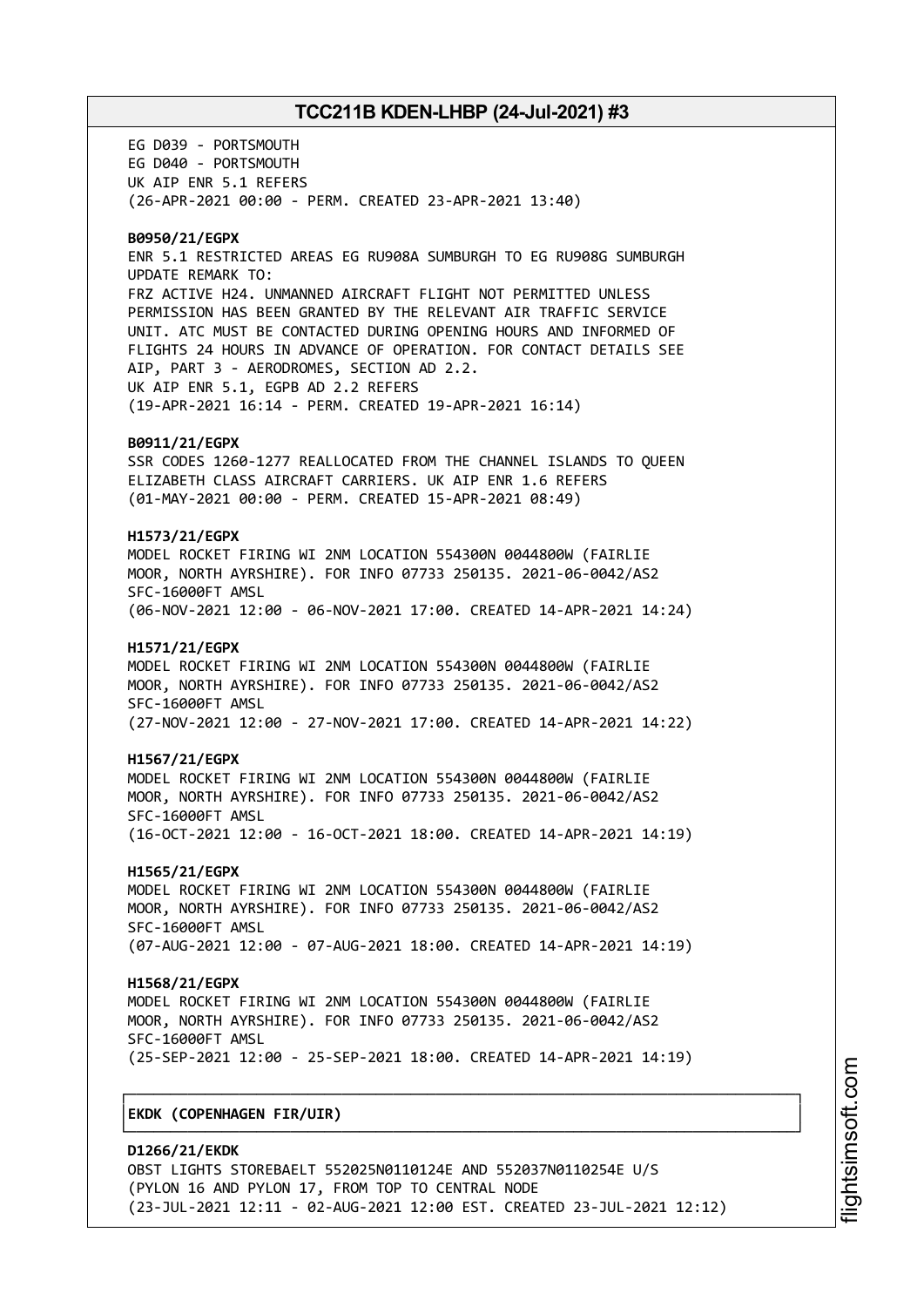**A2442/21/EKDK** DANGER AREA EKD304 DOGGER TSA ACTIVATED. SFC-FL530 (26-JUL-2021 07:55 - 26-JUL-2021 09:35. CREATED 23-JUL-2021 11:38) **A2443/21/EKDK** DANGER AREA EKD304 DOGGER TSA ACTIVATED. SFC-FL530 (26-JUL-2021 11:00 - 26-JUL-2021 12:40. CREATED 23-JUL-2021 11:38) **A2441/21/EKDK** DANGER AREA EKD303 HANSTHOLM B - TSA ACTIVATED. FL055-FL530 (26-JUL-2021 11:00 - 26-JUL-2021 12:40. CREATED 23-JUL-2021 11:37) **A2440/21/EKDK** DANGER AREA EKD303 HANSTHOLM B - TSA ACTIVATED. FL055-FL530 (26-JUL-2021 07:55 - 26-JUL-2021 09:35. CREATED 23-JUL-2021 11:36) **A2439/21/EKDK** DANGER AREA EKD302 HANSTHOLM A - TSA ACTIVATED. SFC-FL530 (26-JUL-2021 11:00 - 26-JUL-2021 12:40. CREATED 23-JUL-2021 11:35) **A2438/21/EKDK** DANGER AREA EKD302 HANSTHOLM A - TSA ACTIVATED. SFC-FL530 (26-JUL-2021 07:55 - 26-JUL-2021 09:35. CREATED 23-JUL-2021 11:35) **A2437/21/EKDK** DANGER AREA EKD301 FANOE - TSA ACTIVATED. SFC-FL530 (26-JUL-2021 11:00 - 26-JUL-2021 12:40. CREATED 23-JUL-2021 11:35) **A2436/21/EKDK** DANGER AREA EKD301 FANOE - TSA ACTIVATED. SFC-FL530 (26-JUL-2021 07:55 - 26-JUL-2021 09:35. CREATED 23-JUL-2021 11:32) **D1262/21/EKDK** LGTD OBST CRANE ERECTED AT VALBY IN PSN 553955N0123202E. HGT 457FT AGL, ELEV 491FT AMSL. (22-JUL-2021 12:47 - 10-OCT-2021 12:00 EST. CREATED 22-JUL-2021 12:48) **C0622/21/EKDK** ALL AIRCRAFT TO EKGF 1 HOUR PPR REQUIRED. PHONE +45 76121429. (20-JUL-2021 05:13 - 31-DEC-2021 12:00 EST. CREATED 20-JUL-2021 05:15) **D1241/21/EKDK** OBST LIGHTS AABENRAA, ENSTEDVAERKET 1 550114N0092632E U/S. (14-JUL-2021 06:38 - 30-SEP-2021 12:00 EST. CREATED 14-JUL-2021 06:40) **A2284/21/EKDK** DENMIL UHF 246.350 AND VHF 129.825 RADIOS ON THE FOLLOWING SITE SKROEBELEV, IS OUT OF COMMISSION DUE TO MAINTENANCE. TRAFFIC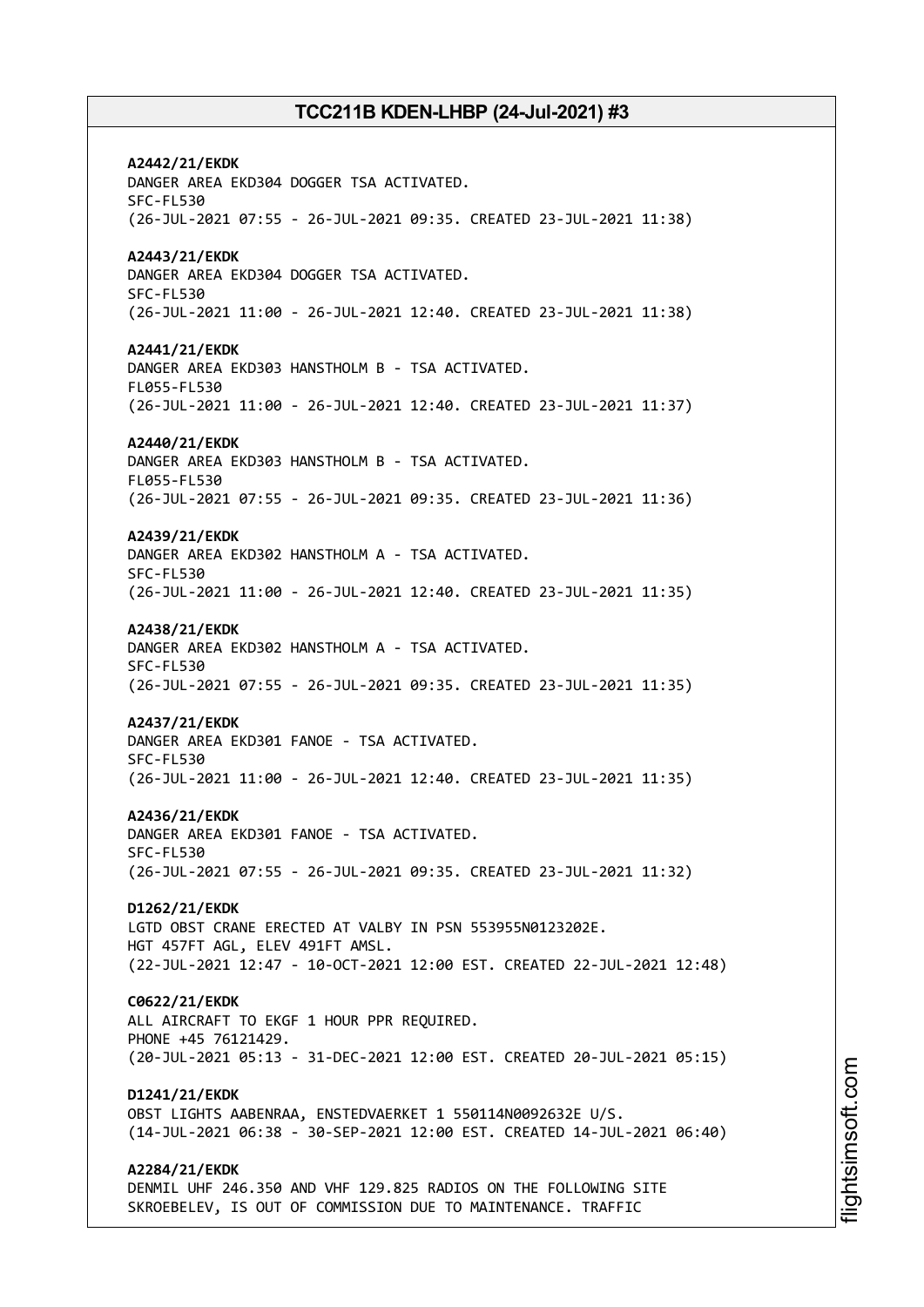INFORMATION IS STILL AVAILABLE FROM DENMIL, BUT POOR TO NONE LOW LEVEL COVERAGE CAN BE EXPECTED AROUND LANGELAND, LOLLAND AND WESTERN PART OF BALTIC SEA. REF.: MILNOTAM M0340/21 (18-AUG-2021 07:00 - 18-AUG-2021 11:00. CREATED 12-JUL-2021 09:13) **A2283/21/EKDK** DENMIL UHF 246.350 AND 243.0 RADIOS ON THE FOLLOWING SITE KASTRUP, IS OUT OF COMMISSION DUE TO MAINTENANCE. POOR TO NONE LOW LEVEL COVERAGE CAN BE EXPECTED IN THE EASTERN PART OF DENMARK ON 243.0. AND IN KOEGE BUGT AND SOUTHERN PART OF KATTEGAT ON 246.350. REF.: MILNOTAM M0339/21 (13-AUG-2021 07:00 - 13-AUG-2021 11:00. CREATED 12-JUL-2021 09:12) **A2275/21/EKDK** TRIGGER NOTAM - PERM VFG AIRAC AMDT 09/21 WEF 09 SEP 2021. REF GEN 0.6: CORRECTION TO HEADER (AD 1.2) WITH REF TO AIRAC AMDT 12 AUG 2021. (09-SEP-2021 00:00 - 22-SEP-2021 23:59. CREATED 12-JUL-2021 08:25) **A2274/21/EKDK** TRIGGER NOTAM - PERM AIP DENMARK AND VFG AIRAC AMDT 09/21 WEF 09 SEP 2021. REF GEN 0.5 AND ENR 5.4: NEW OBSTACLES AULUM, ST. SOELS ENERGIPARK, VELLING 1 AND VELLING 2. REF GEN 1.1: CHANGE OF CAA NAME AND EMAIL. (09-SEP-2021 00:00 - 22-SEP-2021 23:59. CREATED 12-JUL-2021 08:24) **A2268/21/EKDK** DENMIL UHF 246.350 AND VHF 129.825 RADIOS ON THE FOLLOWING SITE VEJRHOEJ, IS OUT OF COMMISSION DUE TO MAINTENANCE. TRAFFIC INFORMATION IS STILL AVAILABLE FROM DENMIL, BUT POOR TO NONE LOW LEVEL COVERAGE CAN BE EXPECTED AROUND GREAT BELT AND NORTHERN PART OF SEALAND. REF MIL NOTAM M0338/21. (09-AUG-2021 07:00 - 09-AUG-2021 11:00. CREATED 12-JUL-2021 06:34) **M0340/21/EKDK** DENMIL UHF 246.350 AND VHF 129.825 RADIOS ON THE FOLLOWING SITE SKROEBELEV, IS OUT OF COMMISSION DUE TO MAINTENANCE. TRAFFIC INFORMATION IS STILL AVAILABLE FROM DENMIL, BUT POOR TO NONE LOW LEVEL COVERAGE CAN BE EXPECTED AROUND LANGELAND, LOLLAND AND WESTERN PART OF BALTIC SEA. (18-AUG-2021 07:00 - 18-AUG-2021 11:00. CREATED 12-JUL-2021 05:59) **M0339/21/EKDK** DENMIL UHF 246.350 AND 243.0 RADIOS ON THE FOLLOWING SITE KASTRUP, IS OUT OF COMMISSION DUE TO MAINTENANCE. POOR TO NONE LOW LEVEL COVERAGE CAN BE EXPECTED IN THE EASTERN PART OF DENMARK ON 243.0. AND IN KOEGE BUGT AND SOUTHERN PART OF KATTEGAT ON 246.350. (13-AUG-2021 07:00 - 13-AUG-2021 11:00. CREATED 12-JUL-2021 05:58) **M0338/21/EKDK** DENMIL UHF 246.350 AND VHF 129.825 RADIOS ON THE FOLLOWING SITE VEJRHOEJ,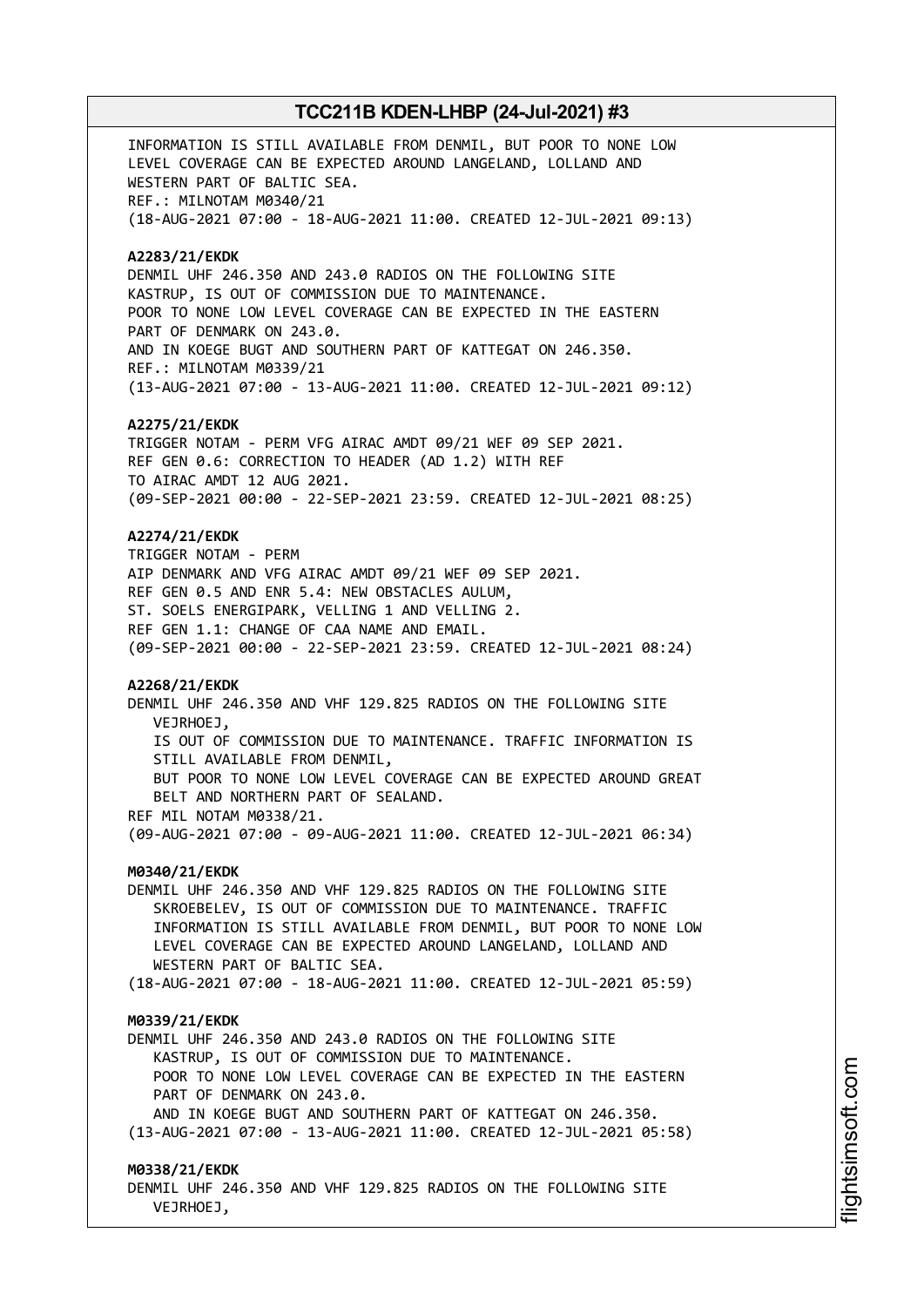IS OUT OF COMMISSION DUE TO MAINTENANCE. TRAFFIC INFORMATION IS STILL AVAILABLE FROM DENMIL, BUT POOR TO NONE LOW LEVEL COVERAGE CAN BE EXPECTED AROUND GREAT BELT AND NORTHERN PART OF SEALAND. (09-AUG-2021 07:00 - 09-AUG-2021 11:00. CREATED 12-JUL-2021 05:56) **A2258/21/EKDK** NAV WARNING: PJE HALO/HAHO WILL TAKE PLACE AT BIERSTED REF MIL NOTAM M0336/21 SFC-30000FT AMSL (13-AUG-2021 07:00 - 13-AUG-2021 11:00. CREATED 09-JUL-2021 14:09) **A2257/21/EKDK** NAV WARNING: PJE HALO/HAHO WILL TAKE PLACE AT BIERSTED REF MIL NOTAM M0333/21 SFC-30000FT AMSL (12-AUG-2021 07:00 - 12-AUG-2021 15:00. CREATED 09-JUL-2021 14:07) **A2256/21/EKDK** NAV WARNING: PJE HALO/HAHO WILL TAKE PLACE AT BIERSTED REF MIL NOTAM M0329/21 SFC-30000FT AMSL (11-AUG-2021 07:00 - 11-AUG-2021 15:00. CREATED 09-JUL-2021 13:59) **D1214/21/EKDK** OBST LIGHTS AVEDOERE HOLME U/S. (09-JUL-2021 11:51 - 09-AUG-2021 12:00 EST. CREATED 09-JUL-2021 11:53) **A2238/21/EKDK** NAV WARNING PJE HALO/HAHO WILL TAKE PLACE AT BIERSTED PSN 571050N 0094908E, RADIUS 10 NM . REF MIL NOTAM M0323/21 SFC-30000FT AMSL (09-AUG-2021 08:00 - 09-AUG-2021 15:00. CREATED 09-JUL-2021 11:04) **A2236/21/EKDK** NAV WARNING PJE HALO/HAHO WILL TAKE PLACE AT BIERSTED PSN 571050N0094908E, RADIUS 10 NM. REF MIL NOTAM M0326/21 SFC-30000FT AMSL (10-AUG-2021 07:00 - 10-AUG-2021 15:00. CREATED 09-JUL-2021 11:00) **M0336/21/EKDK** NAV WARNING PJE HALO/HAHO WILL TAKE PLACE AT BIERSTED PSN 571050N 0094908E RADIUS 10 NM SFC-30000FT AMSL (13-AUG-2021 07:00 - 13-AUG-2021 11:00. CREATED 09-JUL-2021 10:19) **M0333/21/EKDK** NAV WARNING PJE HALO/HAHO WILL TAKE PLACE AT BIERSTED PSN 571050N 0094908E RADIUS 10 NM SFC-30000FT AMSL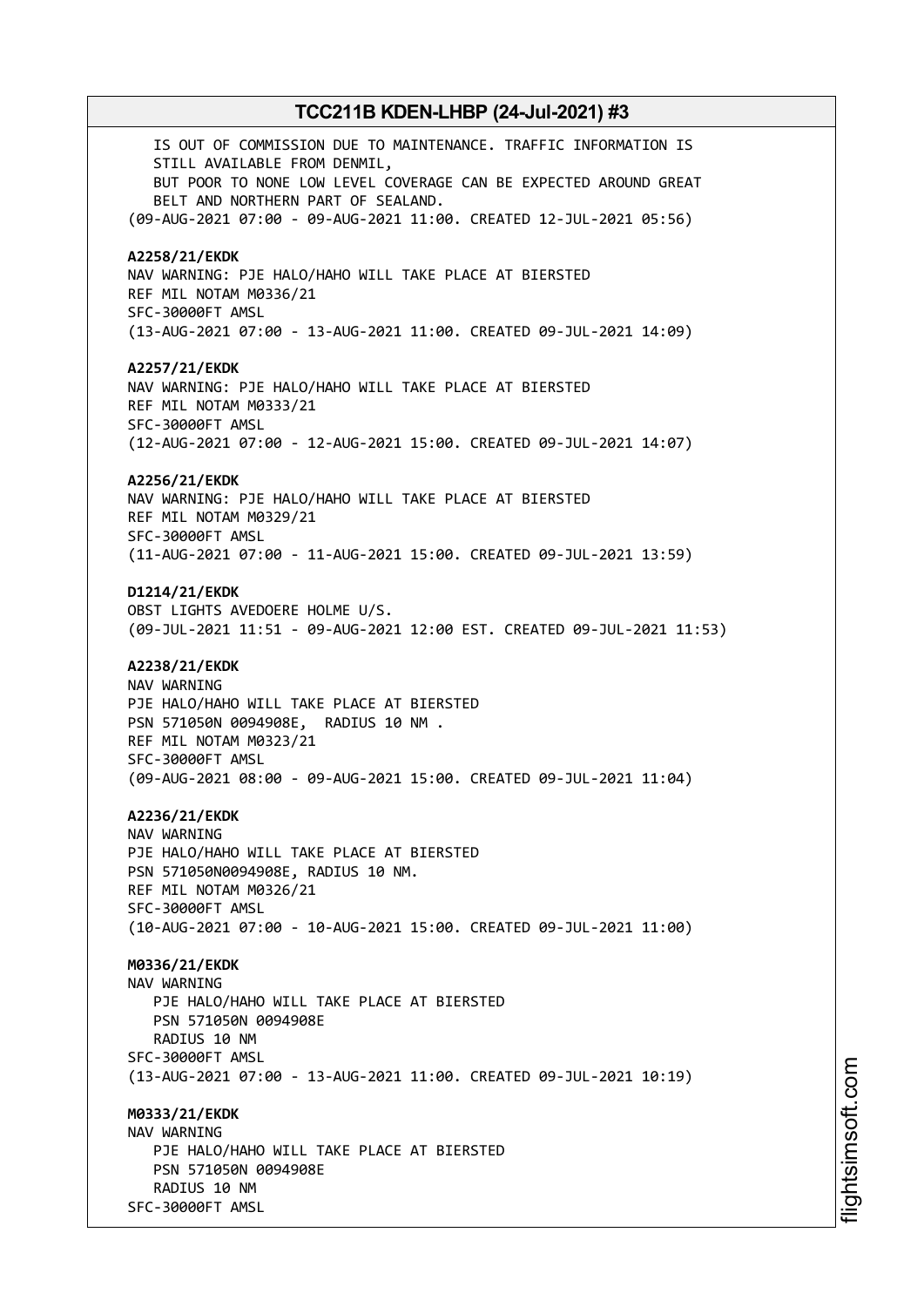(12-AUG-2021 07:00 - 12-AUG-2021 15:00. CREATED 09-JUL-2021 10:15) **M0329/21/EKDK** NAV WARNING PJE HALO/HAHO WILL TAKE PLACE AT BIERSTED PSN 571050N 0094908E RADIUS 10 NM SFC-30000FT AMSL (11-AUG-2021 07:00 - 11-AUG-2021 15:00. CREATED 09-JUL-2021 10:09) **M0326/21/EKDK** NAV WARNING PJE HALO/HAHO WILL TAKE PLACE AT BIERSTED PSN 571050N 0094908E RADIUS 10 NM SFC-30000FT AMSL (10-AUG-2021 07:00 - 10-AUG-2021 15:00. CREATED 09-JUL-2021 08:43) **M0323/21/EKDK** NAV WARNING PJE HALO/HAHO WILL TAKE PLACE AT BIERSTED PSN 571050N 0094908E RADIUS 10 NM SFC-30000FT AMSL (09-AUG-2021 08:00 - 09-AUG-2021 15:00. CREATED 09-JUL-2021 08:36) **D1201/21/EKDK** OBST LIGHTS TOLNE 573001N0101806E U/S. (08-JUL-2021 11:39 - 29-JUL-2021 14:00 EST. CREATED 08-JUL-2021 11:40) **D1200/21/EKDK** OBST LIGHTS VIDEBAEK 560827N0084218E U/S. (08-JUL-2021 11:38 - 29-JUL-2021 14:00 EST. CREATED 08-JUL-2021 11:39) **D1198/21/EKDK** OBST LIGHTS TOMMERUP 551853N0101335E U/S. (08-JUL-2021 11:31 - 29-JUL-2021 14:00 EST. CREATED 08-JUL-2021 11:33) **A2219/21/EKDK** COVID-19: FLIGHT RESTRICTIONS. DUE TO COVID-19, RESTRICTIONS APPLY FOR FLIGHTS WITH PASSENGERS LANDING IN DENMARK. RESTRICTIONS DEPEND ON A. COVID-19 TEST RESULT B. COVID-19 TEST TYPE C. COVID-19 TEST TIME D. PASSENGER AGE E. POINT OF DEPARTURE F. FLIGHT DESTINATION G. VACCINATION STATUS H. AUTHORITY ISSUING PROOF OF VACCINATION. FOR DETAILED DESCRIPTION OF RESTRICTIONS SEE HTTPS://EN.CORONASMITTE.DK/RULES-AND-REGULATIONS/ ENTRY-INTO-DENMARK . SPECIAL ATTENTION: UNTIL 31 OCTOBER 2021 PASSENGERS ARE REQUIRED TO HAVE A NEGATIVE PCR-TEST TAKEN NO LATER THAN 72 HOURS BEFORE TIME OF DEPARTURE WHEN TRAVELLING FROM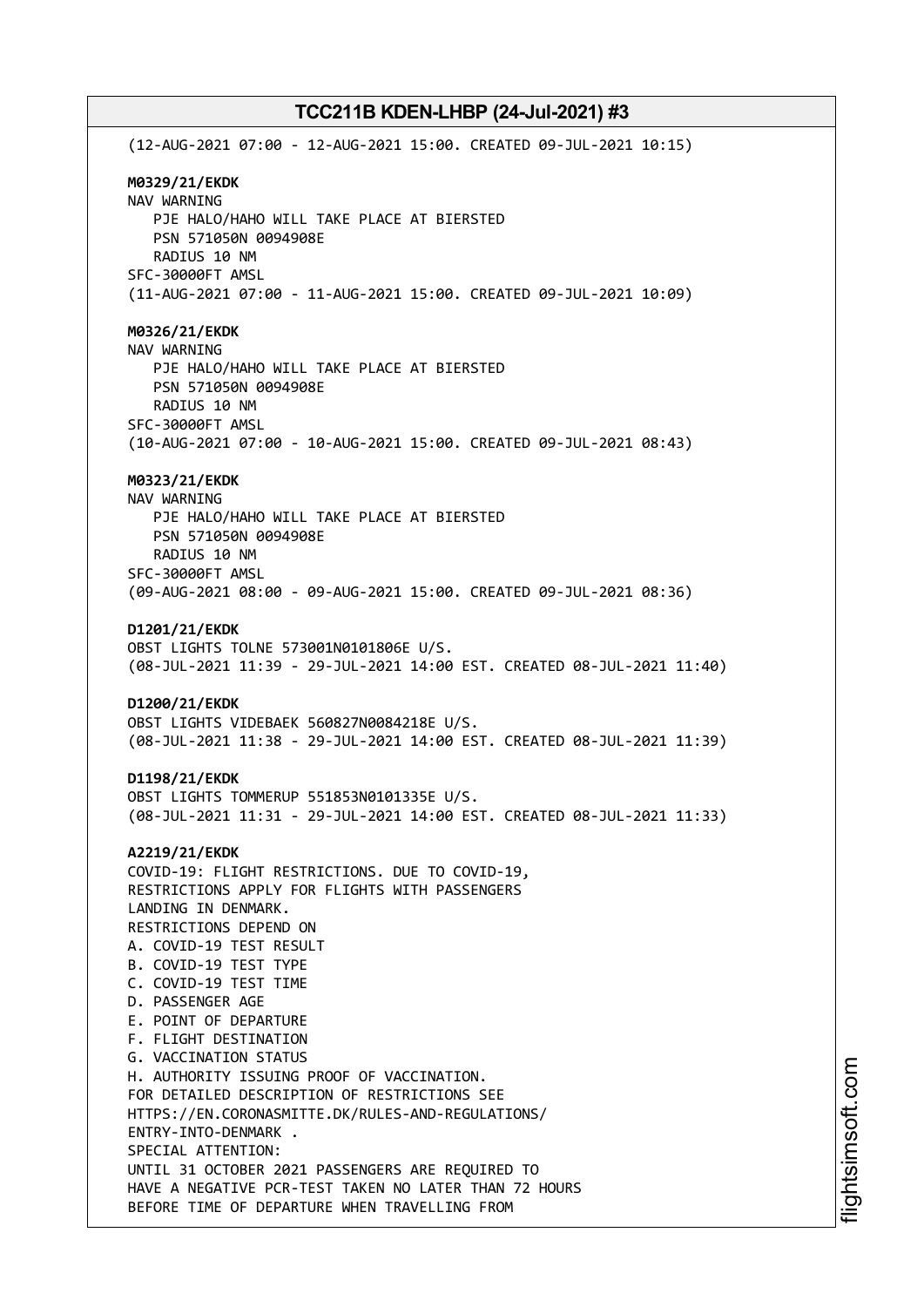COUNTRIES AND REGIONS THAT ARE CLASSIFIED AS RED. THE AIR CARRIER IS RESPONSIBLE FOR MAKING SURE THAT THE FLIGHT DOES NOT LAND IN DENMARK WITH PASSENGERS ONBOARD WERE NOT ABLE TO PROVIDE A NEGATIVE TEST BEFORE BOARDING. CHILDREN UNDER THE AGE OF 16 ARE EXEMPT AS ARE CERTAIN OTHER GROUPS. FOR ALL EXCEPTIONS SEE HTTPS://EN.CORONASMITTE.DK/RULES-AND-REGULATIONS/ENTRY-INTO-DENMARK/REGARDING-PERSONS-TRAVELLING-TO-DENMARK-BY-AIR. FOR A DESCRIPTION AND OVERVIEW OF THE COLOUR CATEGORY FOR COUNTRIES SEE HTTPS://EN.CORONASMITTE.DK/RULES-AND-REGULATIONS/ ENTRY-INTO-DENMARK/CATEGORIZATION-OF-COUNTRIES (08-JUL-2021 10:00 - 30-OCT-2021 21:59. CREATED 08-JUL-2021 10:03) **C0618/21/EKDK** TRIGGER NOTAM - AIP SUP 06/21 AND VFG SUP 06/21 - WEF 08 JUL 2021. TEMPORARY RESTRICTED AREA VESTER ALLING. SFC-2500FT AMSL (07-AUG-2021 08:00 - 08-AUG-2021 16:00. CREATED 08-JUL-2021 09:56) **C0617/21/EKDK** TEMPORARY RESTRICTED AREA AT VESTER ALLING ACTIVATED. REF AIP AND VFG SUP 06/21. LATERAL LIMITS: A CIRCLE CENTERED AT PSN 562505N0101723E. RADIUS 3NM. NO TFC PERMITTED IN THE AREA WITHOUT PRIOR PERMISSION FROM ATC. RELEVANT ATS UNIT REF AIP DENMARK ENR 5.1 ITEM 3: EKAH APP. SFC-2500FT AMSL (08-AUG-2021 08:00 - 08-AUG-2021 16:00. CREATED 08-JUL-2021 09:55) **C0616/21/EKDK** TEMPORARY RESTRICTED AREA AT VESTER ALLING ACTIVATED. REF AIP AND VFG SUP 06/21. LATERAL LIMITS: A CIRCLE CENTERED AT PSN 562505N0101723E. RADIUS 3NM. NO TFC PERMITTED IN THE AREA WITHOUT PRIOR PERMISSION FROM ATC. RELEVANT ATS UNIT REF AIP DENMARK ENR 5.1 ITEM 3: EKAH APP. SFC-2500FT AMSL (07-AUG-2021 08:00 - 07-AUG-2021 16:00. CREATED 08-JUL-2021 09:54) **D1195/21/EKDK** TEMPORARY RESTRICTED AREA AT STRUER ACTIVATED. REF AIP AND VFG SUP 05/21. LATERAL LIMITS: A CIRCLE CENTERED AT PSN 562917N0083430E. RADIUS 3.5NM. NO TFC PERMITTED IN THE AREA WITHOUT PRIOR PERMISSION FROM ATC. RELEVANT ATS UNIT REF AIP DENMARK ENR 5.1 ITEM 3: KARUP APP/TWR. SFC-1500FT AMSL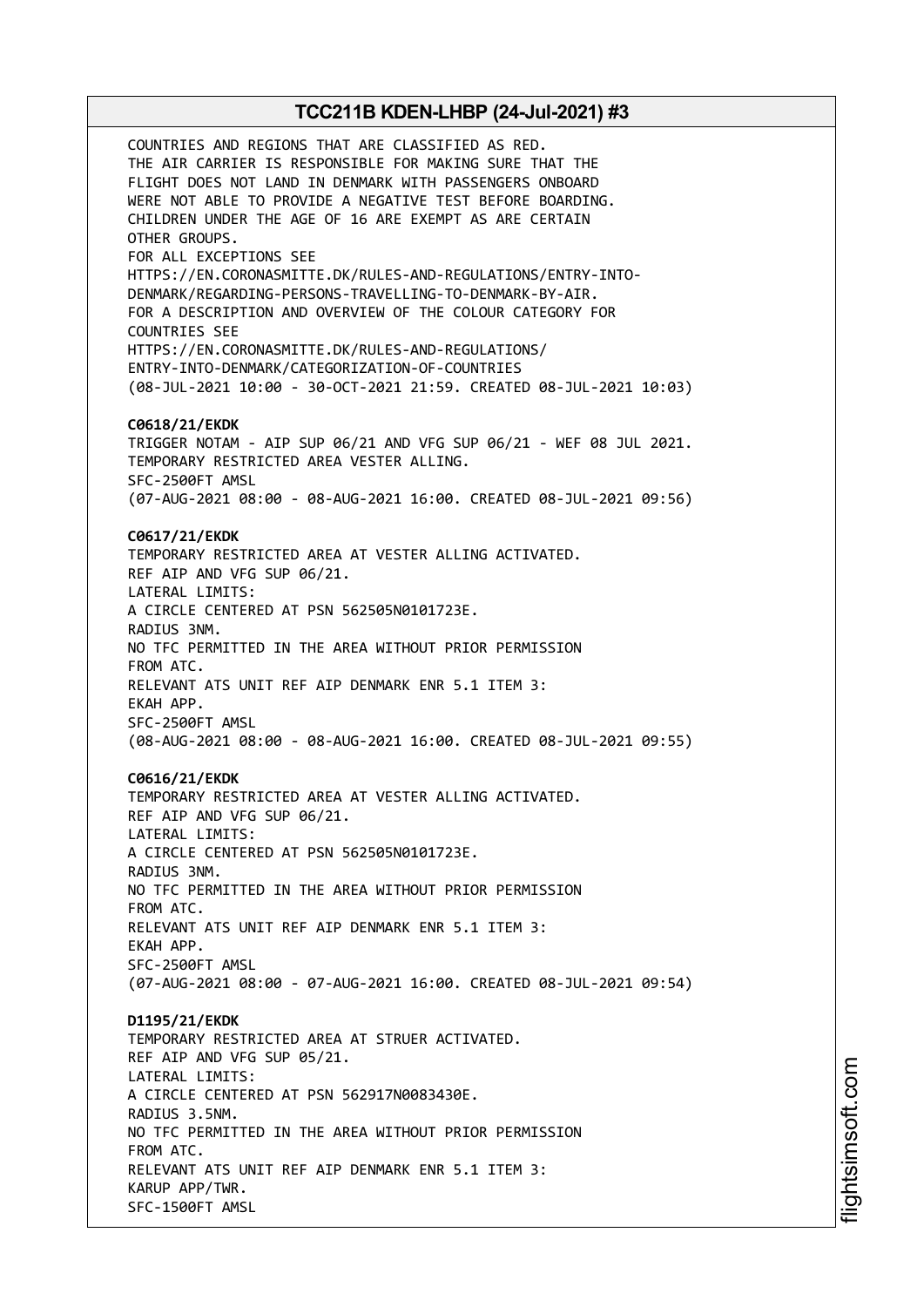(10-AUG-2021 04:00 - 10-AUG-2021 14:00. CREATED 08-JUL-2021 09:50) **D1192/21/EKDK** TRIGGER NOTAM - AIP SUP 05/21 AND VFG SUP 05/21 - WEF 08 JUL 2021. TEMPORARY RESTRICTED AREA STRUER. SFC-1500FT AMSL (10-AUG-2021 04:00 - 10-AUG-2021 14:00. CREATED 08-JUL-2021 09:41) **A2211/21/EKDK** FBZ HAS BEEN ESTABLISHED, IN RELATION TO THE EXTENDED RESTRICTED AREA EKR 81 (EXTENSION PUBLISHED ON NOTAM A2210/21). FBZ IS A AMC MANAGEABLE AREA AND DAILY EXTENSION WILL BE PUBLISHED VIA THE AUP. FBZ LATERAL LIMITS: 553201N0074005E 553408N0073752E 554207N0074106E 554737N0074819E 555122N0075948E 555020N0080439E 554405N0080808E 554230N0080729E 553812N0080016E 553119N0075340E 553029N0075017E 553201N0074005E FBZ VERTICAL LIMITS: FL195-FL245 19 0800-1330, 20 0800-1030, 23-26 0800-1330, 27 0800-1030 (19-AUG-2021 08:00 - 27-AUG-2021 10:30. CREATED 08-JUL-2021 07:33) **A2210/21/EKDK** DUE TO MILITARY EXERCISE EK R81 HAS BEEN VERTICALLY EXTENDED. NO TRAFFIC IS PERMITTED IN THE AREAS. FBZ IS ESTABLISHED. RELEVANT ATS UNITS REF. AIP DENMARK ENR 5.1 ITEM 3: COPENHAGEN ACC. SFC-23000FT AMSL 19 0800-1330, 20 0800-1030, 23-26 0800-1330, 27 0800-1030 (19-AUG-2021 08:00 - 27-AUG-2021 10:30. CREATED 08-JUL-2021 07:29) **A2209/21/EKDK** FBZ HAS BEEN ESTABLISHED, IN RELATION TO THE EXTENDED RESTRICTED AREA EKR 80 (EXTENSION PUBLISHED ON NOTAM A2208/21). FBZ IS A AMC MANAGEABLE AREA AND DAILY EXTENSION WILL BE PUBLISHED VIA THE AUP. FBZ LATERAL LIMITS: 553106N0074604E 553347N0074358E 554134N0075125E 554153N0075148E 554717N0080050E 554630N0080648E 554153N0080921E 554054N0080918E 553339N0080436E 553057N0080451E 552901N0080043E 553106N0074604E FBZ VERTICAL LIMITS: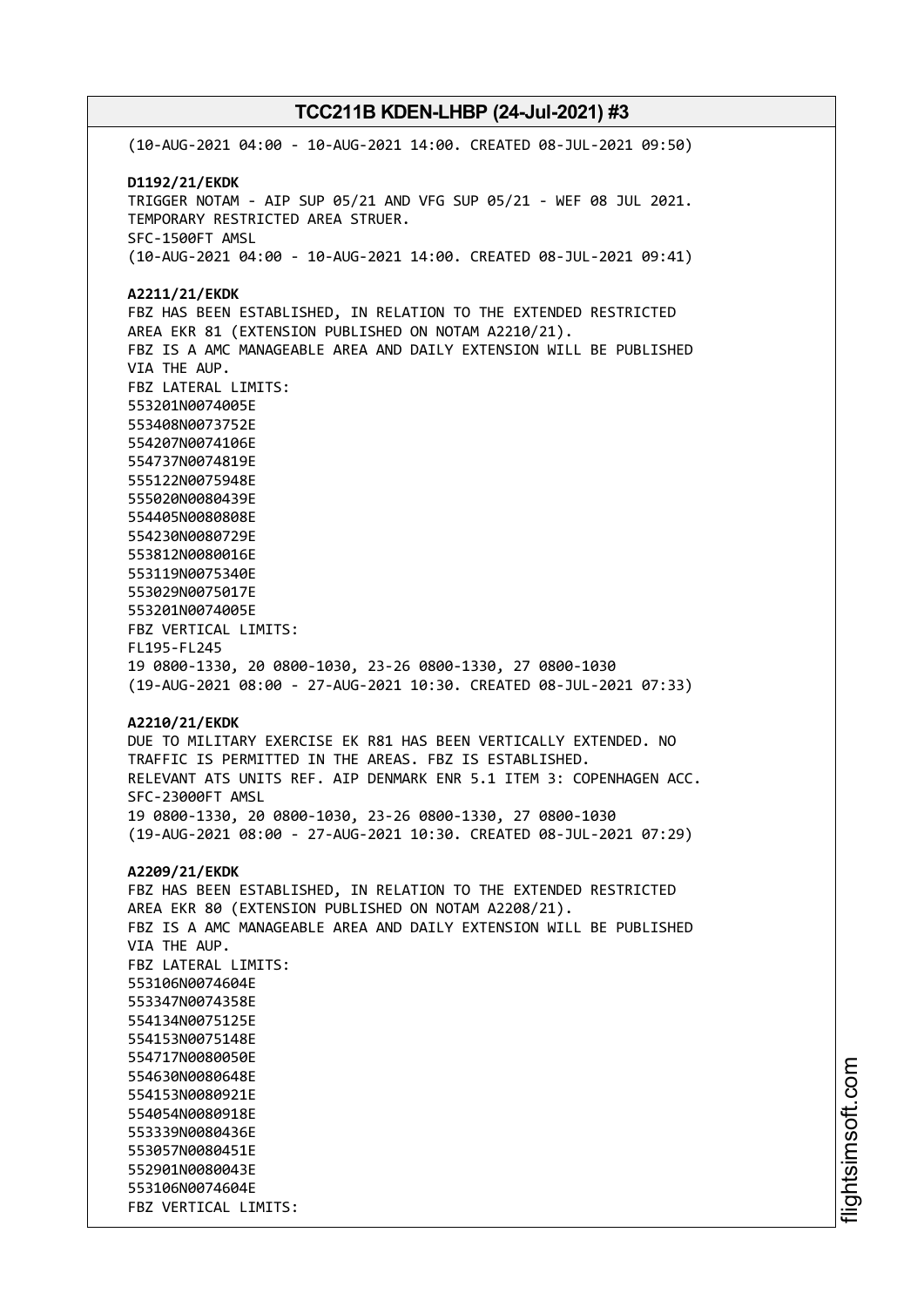FL195-FL245 19 0800-1330, 20 0800-1030, 23-26 0800-1330, 27 0800-1030 (19-AUG-2021 08:00 - 27-AUG-2021 10:30. CREATED 08-JUL-2021 07:27) **A2208/21/EKDK** DUE TO MILITARY EXERCISE EK R80 HAS BEEN VERTICALLY EXTENDED. NO TRAFFIC IS PERMITTED IN THE AREAS. FBZ IS ESTABLISHED. RELEVANT ATS UNITS REF. AIP DENMARK ENR 5.1 ITEM 3: COPENHAGEN ACC. SFC-23000FT AMSL 19 0800-1330, 20 0800-1030, 23-26 0800-1330, 27 0800-1030 (19-AUG-2021 08:00 - 27-AUG-2021 10:30. CREATED 08-JUL-2021 07:24) **A2207/21/EKDK** FBZ EK R34Z HAS BEEN EXTENDED, IN RELATION TO THE EXTENDED RESTRICTED AREA EK R34 (EXTENSION PUBLISHED ON NOTAM A2205/21). FBZ IS A AMC MANAGEABLE AREA AND DAILY EXTENSION WILL BE PUBLISHED VIA THE AUP. FBZ EK R34Z VERTICAL LIMITS: 3500FT MSL-FL195 19 0800-1330, 20 0800-1030, 23-26 0800-1330, 27 0800-1030 (19-AUG-2021 08:00 - 27-AUG-2021 10:30. CREATED 08-JUL-2021 07:22) **A2206/21/EKDK** FBZ HAS BEEN ESTABLISHED, IN RELATION TO THE EXTENDED RESTRICTED AREA EKR 34 (EXTENSION PUBLISHED ON NOTAM A2205/21). FBZ IS A AMC MANAGEABLE AREA AND DAILY EXTENSION WILL BE PUBLISHED VIA THE AUP. FBZ LATERAL LIMITS: 553433N0080532E 553446N0080336E 553554N0080125E 554209N0075805E 554438N0080145E 554330N0081930E 554204N0082206E 553301N0082418E 553103N0082146E 552944N0080815E 553213N0080420E 553433N0080532E FBZ VERTICAL LIMITS: FL195-FL245 19 0800-1330, 20 0800-1030, 23-26 0800-1330, 27 0800-1030 (19-AUG-2021 08:00 - 27-AUG-2021 10:30. CREATED 08-JUL-2021 07:16) **A2205/21/EKDK** DUE TO MILITARY EXERCISE EK R34 HAS BEEN VERTICALLY EXTENDED. NO TRAFFIC IS PERMITTED IN THE AREAS. FBZ IS ESTABLISHED. RELEVANT ATS UNITS REF. AIP DENMARK ENR 5.1 ITEM 3: COPENHAGEN ACC OR BILLUND APP. SFC-23000FT AMSL 19 0800-1330, 20 0800-1030, 23-26 0800-1330, 27 0800-1030 (19-AUG-2021 08:00 - 27-AUG-2021 10:30. CREATED 08-JUL-2021 07:13) **A2204/21/EKDK** FBZ EK R33Z HAS BEEN EXTENDED, IN RELATION TO THE EXTENDED RESTRICTED AREA EK R33 (EXTENSION PUBLISHED ON NOTAM A2200/21). FBZ IS A AMC MANAGEABLE AREA AND DAILY EXTENSION WILL BE PUBLISHED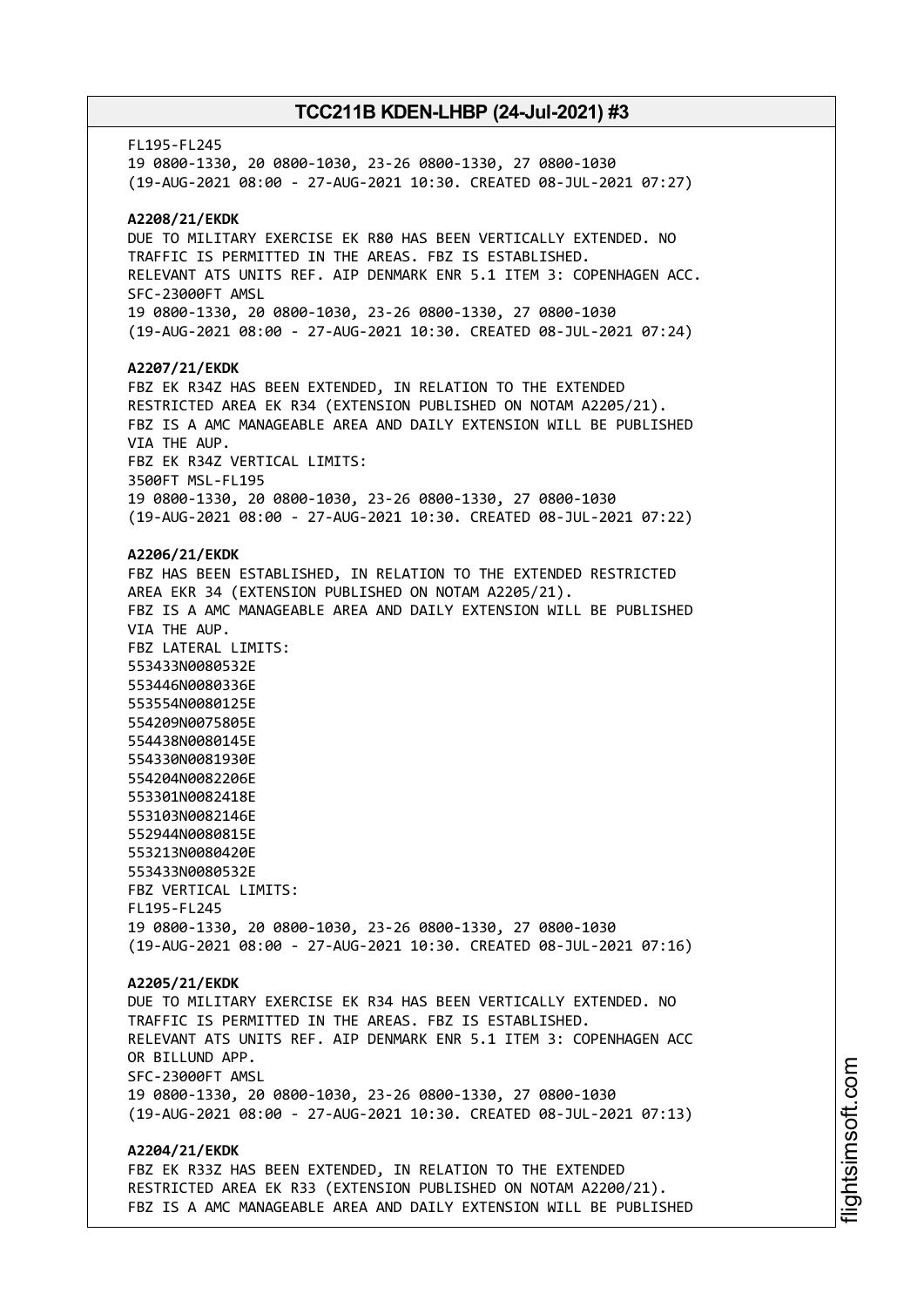VIA THE AUP. FBZ EK R33Z VERTICAL LIMITS: 3500FT MSL-FL195 19 0800-1330, 20 0800-1030, 23-26 0800-1330, 27 0800-1030 (19-AUG-2021 08:00 - 27-AUG-2021 10:30. CREATED 07-JUL-2021 13:01) **A2202/21/EKDK** FBZ HAS BEEN ESTABLISHED, IN RELATION TO THE EXTENDED RESTRICTED AREA EKR 33 (EXTENSION PUBLISHED ON NOTAM A2200/21). FBZ IS A AMC MANAGEABLE AREA AND DAILY EXTENSION WILL BE PUBLISHED VIA THE AUP. FBZ LATERAL LIMITS: 553045N0081030E 552953N0080818E 552910N0075746E 553051N0075415E 553415N0075355E 553450N0075405E 554432N0080018E 554424N0080800E 554009N0081015E 553945N0081343E 553706N0081602E 553045N0081030E FBZ VERTICAL LIMITS: FL195-FL245 19 0800-1330, 20 0800-1030, 23-26 0800-1330, 27 0800-1030 (19-AUG-2021 08:00 - 27-AUG-2021 10:30. CREATED 07-JUL-2021 12:59) **A2200/21/EKDK** DUE TO MILITARY EXERCISE EK R33 HAS BEEN VERTICALLY EXTENDED. NO TRAFFIC IS PERMITTED IN THE AREAS. FBZ IS ESTABLISHED. RELEVANT ATS UNITS REF. AIP DENMARK ENR 5.1 ITEM 3: COPENHAGEN ACC OR BILLUND APP. SFC-23000FT AMSL 19 0800-1330, 20 0800-1030, 23-26 0800-1330, 27 0800-1030 (19-AUG-2021 08:00 - 27-AUG-2021 10:30. CREATED 07-JUL-2021 12:53) **A2199/21/EKDK** FBZ EK R32Z HAS BEEN EXTENDED, IN RELATION TO THE EXTENDED RESTRICTED AREA EK R32 (EXTENSION PUBLISHED ON NOTAM A2198/21). FBZ IS A AMC MANAGEABLE AREA AND DAILY EXTENSION WILL BE PUBLISHED VIA THE AUP. FBZ EK R32Z VERTICAL LIMITS: 3500FT MSL-FL245 19 0800-1330, 20 0800-1030, 23-26 0800-1330, 27 0800-1030 (19-AUG-2021 08:00 - 27-AUG-2021 10:30. CREATED 07-JUL-2021 12:50) **A2198/21/EKDK** DUE TO MILITARY EXERCISE EK R32 HAS BEEN VERTICALLY EXTENDED. NO TRAFFIC IS PERMITTED IN THE AREAS. FBZ IS ESTABLISHED. RELEVANT ATS UNITS REF. AIP DENMARK ENR 5.1 ITEM 3: COPENHAGEN ACC OR BILLUND APP. SFC-23000FT AMSL 19 0800-1330, 20 0800-1030, 23-26 0800-1330, 27 0800-1030 (19-AUG-2021 08:00 - 27-AUG-2021 10:30. CREATED 07-JUL-2021 12:46) **C0570/21/EKDK**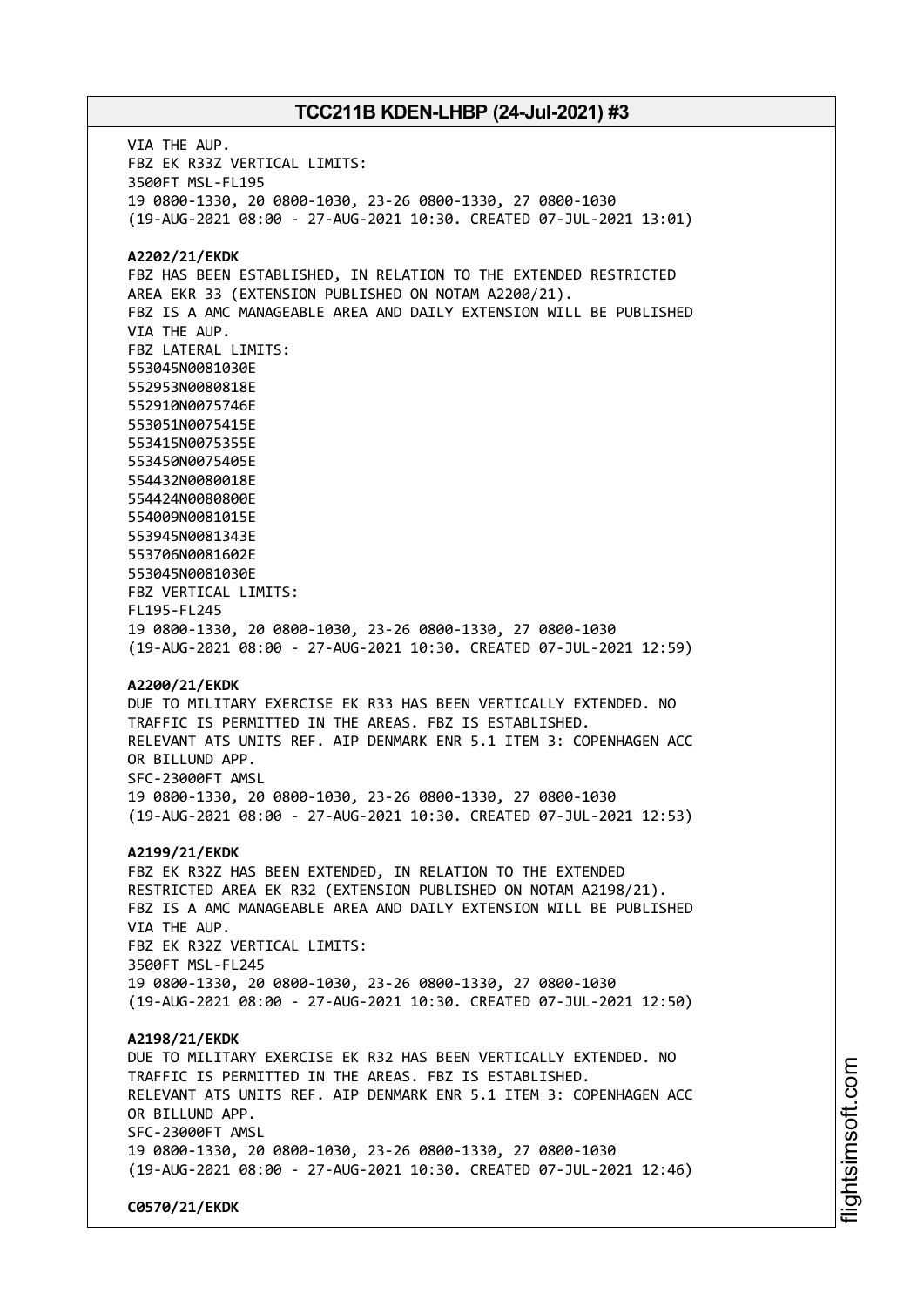FLYIN AT BLOKHUS BEACH PPR INTENSE VFR TRAFFIC LANDING AND DEPARTING VFR TRAFFIC AT BLOKHUS BEACH. POSITION: N571520 E0093441 RADIUS 3 NM 3500FT-GND. GND-3500FT AMSL (22-AUG-2021 10:30 - 22-AUG-2021 14:00. CREATED 02-JUL-2021 09:05) **D1166/21/EKDK** OBST ERECTED. 7 WIND TURBINES ERECTED AT AULUM, ST. SOELS ENERGIPARK AT PSN: 561630N0084427E 561639N0084418E 561648N0084408E 561657N0084359E 561706N0084349E 561715N0084339E 561724N0084330E HEIGHT 459 FT AGL, ELEV 651 FT AMSL. OBST LGT LIM FLG W. (01-JUL-2021 11:30 - PERM. CREATED 01-JUL-2021 11:33) **C0561/21/EKDK** CHECKLIST YEAR=2021 0251 0555 0556 0557 0558 0559 0560 LATEST AIS PUBLICATIONS ISSUED: AIP AIRAC AMDT IFR 008/2021 EFFECTIVE DATE 12 AUG 21 AIP AIRAC AMDT VFR 008/2021 EFFECTIVE DATE 12 AUG 21 AIP AMDT IFR 003/2018 EFFECTIVE DATE 15 MAR 18 AIP AMDT VFR 003/2018 EFFECTIVE DATE 15 MAR 18 AIP SUP IFR 004/2021 EFFECTIVE DATE 27 JUN 21 AIP SUP VFR 004/2021 EFFECTIVE DATE 27 JUN 21 AIC IFR A001/2021 EFFECTIVE DATE 23 MAR 21 AIC VFR A001/2021 EFFECTIVE DATE 23 MAR 21 AIC CHECKLIST AIP IFR A005/2004 A002/2012 A008/2012 A004/2013 A005/2013 A004/2014 A005/2014 A005/2015 A001/2016 A004/2016 A005/2017 A001/2018 A005/2018 A002/2019 A004/2019 A005/2019 A006/2019 A007/2019 A001/2020 A001/2021 AIP VFR A005/2004 A002/2012 A008/2012 A004/2013 A005/2013 A004/2014 A005/2014 A005/2015 A001/2016 A004/2016 A005/2017 A001/2018 A005/2018 A002/2019 A003/2019 A004/2019 A005/2019 A006/2019 A007/2019 A001/2020 A001/2021 SUP CHECKLIST AIP IFR 010/2017 014/2017 008/2018 004/2021 AIP VFR 010/2017 014/2017 008/2018 004/2021 (01-JUL-2021 01:48 - 01-AUG-2021 00:00 EST. CREATED 01-JUL-2021 01:48) **E0067/21/EKDK CHECKLIST** YEAR=2018 0101 YEAR=2019 0038 YEAR=2021 0059 0062 0064 0065 0066 LATEST AIS PUBLICATIONS ISSUED: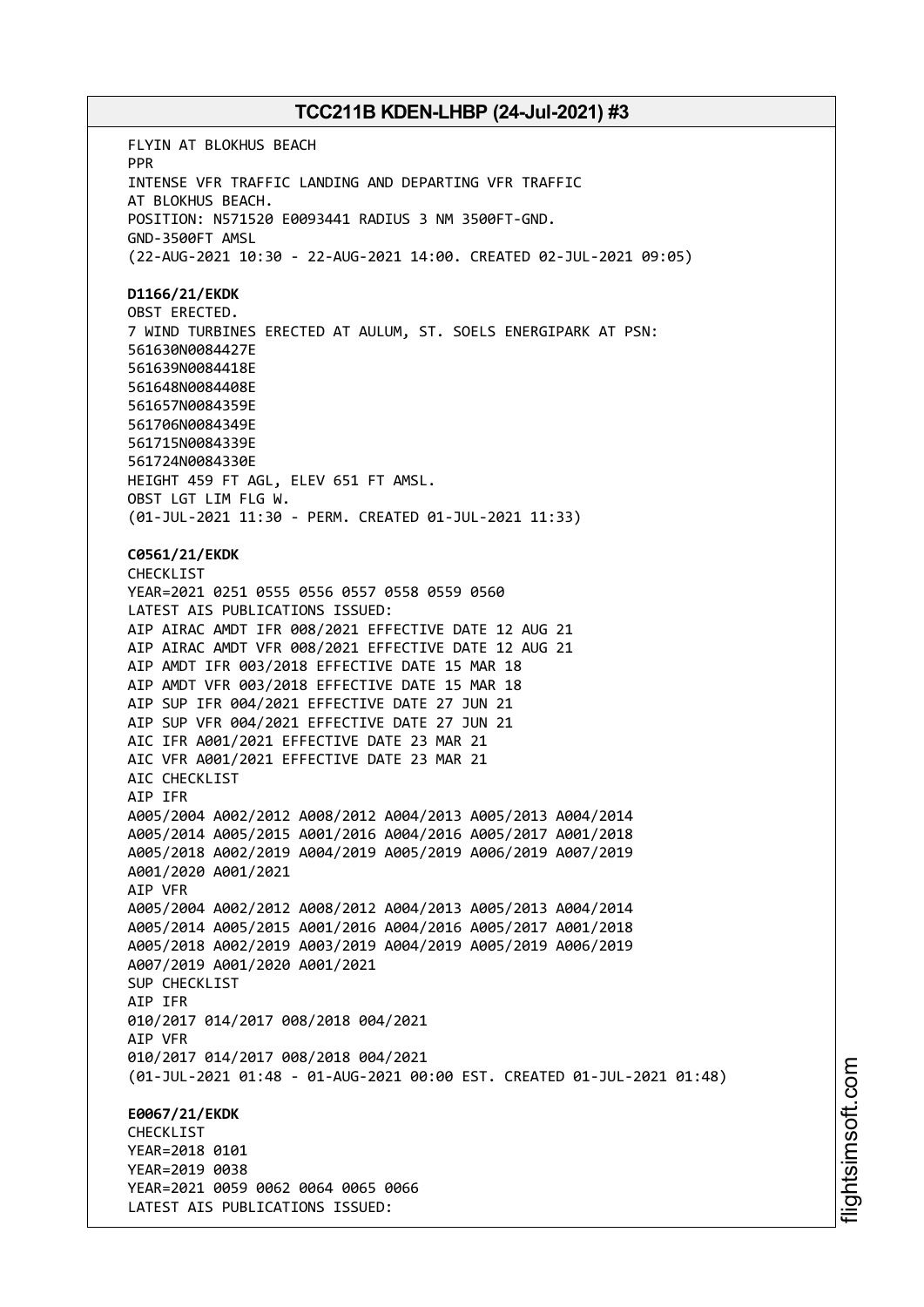FOR FAROE ISLANDS: AIP AIRAC AMDT IFR 003/2021 EFFECTIVE DATE 17 JUN 21 AIP AMDT IFR 002/2018 EFFECTIVE DATE 15 MAR 18 AIP SUP IFR 002/2017 EFFECTIVE DATE 10 OCT 17 AIC IFR A001/2019 EFFECTIVE DATE 19 FEB 19 AIRAC EFFECTIVE DATE 15 JUL 2021 NIL AIRAC EFFECTIVE DATE 12 AUG 2021 NIL AIC CHECKLIST AIP IFR A001/2016 A002/2016 A001/2018 A002/2018 A004/2018 A001/2019 AIP VFR **NTI** AIP MIL NIL SUP CHECKLIST AIP IFR NIL AIP VFR NIL AIP MIL NIL (01-JUL-2021 00:43 - 01-AUG-2021 00:00 EST. CREATED 01-JUL-2021 00:43) **A2116/21/EKDK** CHECKLIST YEAR=2017 3023 YEAR=2020 0288 YEAR=2021 0009 0153 0267 0429 0487 1080 1081 1082 1102 1137 1217 1272 1381 1382 1383 1530 1531 1532 1724 1834 1835 1875 1876 2011 2034 2036 2051 2054 2095 2100 2101 2102 2107 2110 2111 2112 2113 2114 2115 LATEST AIS PUBLICATIONS ISSUED: AIP AIRAC AMDT IFR 008/2021 EFFECTIVE DATE 12 AUG 21 AIP AIRAC AMDT VFR 008/2021 EFFECTIVE DATE 12 AUG 21 AIP AMDT IFR 003/2018 EFFECTIVE DATE 15 MAR 18 AIP AMDT VFR 003/2018 EFFECTIVE DATE 15 MAR 18 AIP SUP IFR 004/2021 EFFECTIVE DATE 27 JUN 21 AIP SUP VFR 004/2021 EFFECTIVE DATE 27 JUN 21 AIC IFR A001/2021 EFFECTIVE DATE 23 MAR 21 AIC VFR A001/2021 EFFECTIVE DATE 23 MAR 21 AIC CHECKLIST AIP IFR A005/2004 A002/2012 A008/2012 A004/2013 A005/2013 A004/2014 A005/2014 A005/2015 A001/2016 A004/2016 A005/2017 A001/2018 A005/2018 A002/2019 A004/2019 A005/2019 A006/2019 A007/2019 A001/2020 A001/2021 AIP VFR A005/2004 A002/2012 A008/2012 A004/2013 A005/2013 A004/2014 A005/2014 A005/2015 A001/2016 A004/2016 A005/2017 A001/2018 A005/2018 A002/2019 A003/2019 A004/2019 A005/2019 A006/2019 A007/2019 A001/2020 A001/2021 SUP CHECKLIST AIP IFR 010/2017 014/2017 008/2018 004/2021 AIP VFR 010/2017 014/2017 008/2018 004/2021 (01-JUL-2021 00:36 - 01-AUG-2021 00:00 EST. CREATED 01-JUL-2021 00:36)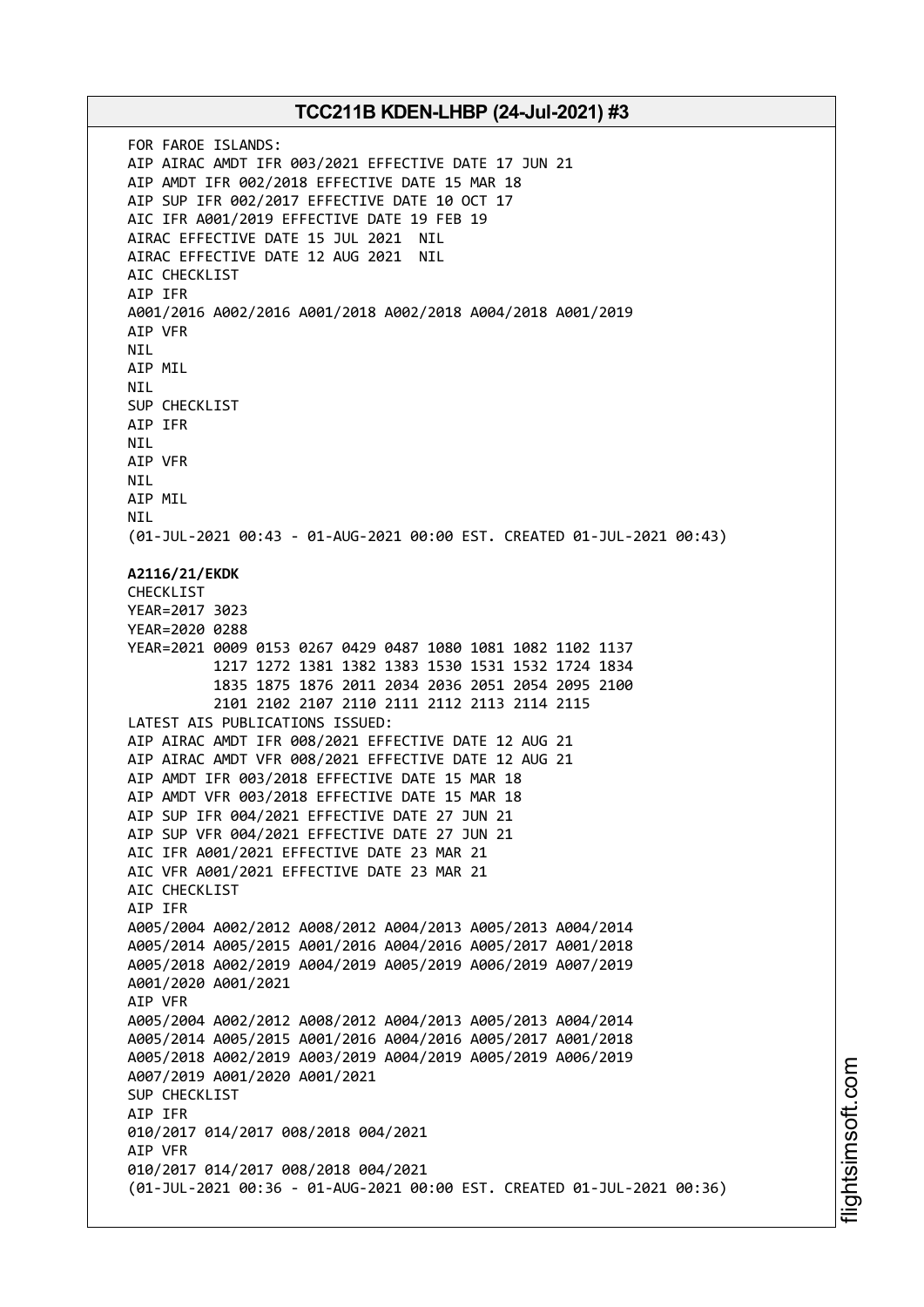**D1159/21/EKDK** CHECKLIST YEAR=2016 0128 1595 1597 YEAR=2017 1278 1279 1280 YEAR=2020 0288 0369 0773 1122 1467 YEAR=2021 0334 0431 0501 0592 0813 0834 0854 0860 0919 0938 0953 0979 1020 1051 1053 1054 1084 1098 1112 1114 1119 1124 1132 1133 1135 1148 1154 1155 1156 1157 LATEST AIS PUBLICATIONS ISSUED: AIP AIRAC AMDT IFR 008/2021 EFFECTIVE DATE 12 AUG 21 AIP AIRAC AMDT VFR 008/2021 EFFECTIVE DATE 12 AUG 21 AIP AMDT IFR 003/2018 EFFECTIVE DATE 15 MAR 18 AIP AMDT VFR 003/2018 EFFECTIVE DATE 15 MAR 18 AIP SUP IFR 004/2021 EFFECTIVE DATE 27 JUN 21 AIP SUP VFR 004/2021 EFFECTIVE DATE 27 JUN 21 AIC IFR A001/2021 EFFECTIVE DATE 23 MAR 21 AIC VFR A001/2021 EFFECTIVE DATE 23 MAR 21 AIC CHECKLIST AIP IFR A005/2004 A002/2012 A008/2012 A004/2013 A005/2013 A004/2014 A005/2014 A005/2015 A001/2016 A004/2016 A005/2017 A001/2018 A005/2018 A002/2019 A004/2019 A005/2019 A006/2019 A007/2019 A001/2020 A001/2021 AIP VFR A005/2004 A002/2012 A008/2012 A004/2013 A005/2013 A004/2014 A005/2014 A005/2015 A001/2016 A004/2016 A005/2017 A001/2018 A005/2018 A002/2019 A003/2019 A004/2019 A005/2019 A006/2019 A007/2019 A001/2020 A001/2021 SUP CHECKLIST AIP IFR 010/2017 014/2017 008/2018 004/2021 AIP VFR 010/2017 014/2017 008/2018 004/2021 (01-JUL-2021 00:34 - 01-AUG-2021 00:00 EST. CREATED 01-JUL-2021 00:34) **B1770/21/EKDK** CHECKLIST YEAR=2020 1765 2412 3161 3162 3163 3164 3165 3166 3704 YEAR=2021 0480 0853 0864 0875 0879 0880 0910 0911 1005 1027 1063 1070 1088 1132 1133 1134 1168 1169 1225 1267 1268 1269 1270 1271 1272 1273 1294 1378 1415 1448 1449 1498 1530 1585 1586 1642 1645 1669 1677 1678 1681 1682 1684 1685 1689 1694 1695 1705 1708 1715 1724 1741 1742 1744 1752 1753 1757 1758 1759 1760 1761 1762 1765 1766 1767 1768 1769 LATEST AIS PUBLICATIONS ISSUED: AIP AIRAC AMDT IFR 008/2021 EFFECTIVE DATE 12 AUG 21 AIP AIRAC AMDT VFR 008/2021 EFFECTIVE DATE 12 AUG 21 AIP AMDT IFR 003/2018 EFFECTIVE DATE 15 MAR 18 AIP AMDT VFR 003/2018 EFFECTIVE DATE 15 MAR 18 AIP SUP IFR 004/2021 EFFECTIVE DATE 27 JUN 21 AIP SUP VFR 004/2021 EFFECTIVE DATE 27 JUN 21 AIC IFR A001/2021 EFFECTIVE DATE 23 MAR 21 AIC VFR A001/2021 EFFECTIVE DATE 23 MAR 21 AIC CHECKLIST AIP IFR A005/2004 A002/2012 A008/2012 A004/2013 A005/2013 A004/2014 A005/2014 A005/2015 A001/2016 A004/2016 A005/2017 A001/2018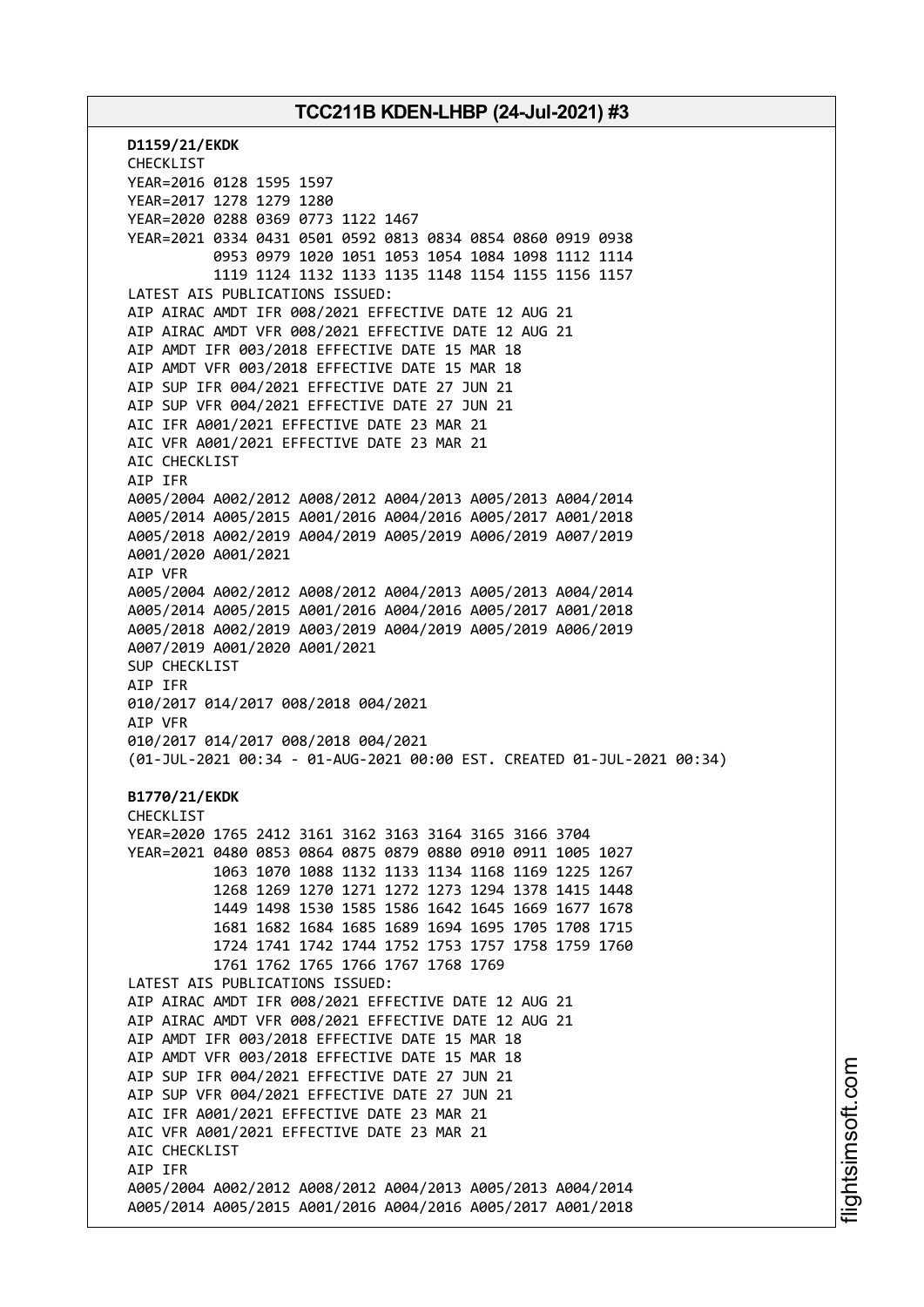A005/2018 A002/2019 A004/2019 A005/2019 A006/2019 A007/2019 A001/2020 A001/2021 AIP VFR A005/2004 A002/2012 A008/2012 A004/2013 A005/2013 A004/2014 A005/2014 A005/2015 A001/2016 A004/2016 A005/2017 A001/2018 A005/2018 A002/2019 A003/2019 A004/2019 A005/2019 A006/2019 A007/2019 A001/2020 A001/2021 SUP CHECKLIST AIP IFR 010/2017 014/2017 008/2018 004/2021 AIP VFR 010/2017 014/2017 008/2018 004/2021 (01-JUL-2021 00:33 - 01-AUG-2021 00:00 EST. CREATED 01-JUL-2021 00:33) **D1154/21/EKDK** OBST LIGHTS HOVE 554300N0121415E U/S. (29-JUN-2021 13:46 - 29-JUL-2021 12:00 EST. CREATED 29-JUN-2021 13:50) **D1148/21/EKDK** OBST LIGHT ASNAESVAERKET CHIMNEY NO. 5 U/S. MIDDLE NORTH EASTERN LIGHT IS FLASHING IRREGULARLY. (29-JUN-2021 05:10 - 29-AUG-2021 13:00. CREATED 29-JUN-2021 05:10) **D1135/21/EKDK** OBST ERECTED 11 WINDTURBINES (KRIEGERS FLAK) ERECTED AT PSN: 550313N0124604E 550232N0124555E 550158N0124542E 550123N0124543E 550048N0124540E 550016N0124522E 545941N0124544E 545905N0124606E 545829N0124633E 545823N0124814E 545903N0124838E HEIGHT 617 FT AGL, ELEV 617 FT AMSL OBST LGT DAYTIME LIM FLG W. OBST LGT NIGHTTIME LIM FLG R. (28-JUN-2021 06:53 - PERM. CREATED 28-JUN-2021 06:54) **D1132/21/EKDK** OESTERILD 9 WINDTURBINES AND 12 MASTS, LIH FLG W OUT OF SERVICE. LATERAL LIMITS FOR OBSTACLE AREA: 570513N0085250E 570502N0085302E 570404N0085303E 570306N0085303E 570231N0085300E 570231N0085231E 570503N0085233E MAX HEIGHT 1083FT AGL, MAX ELEV 1126FT AMSL. (27-JUN-2021 11:46 - 30-SEP-2021 12:00 EST. CREATED 27-JUN-2021 11:47)

**A2095/21/EKDK** COVID-19: PASSENGER RESTRICTIONS.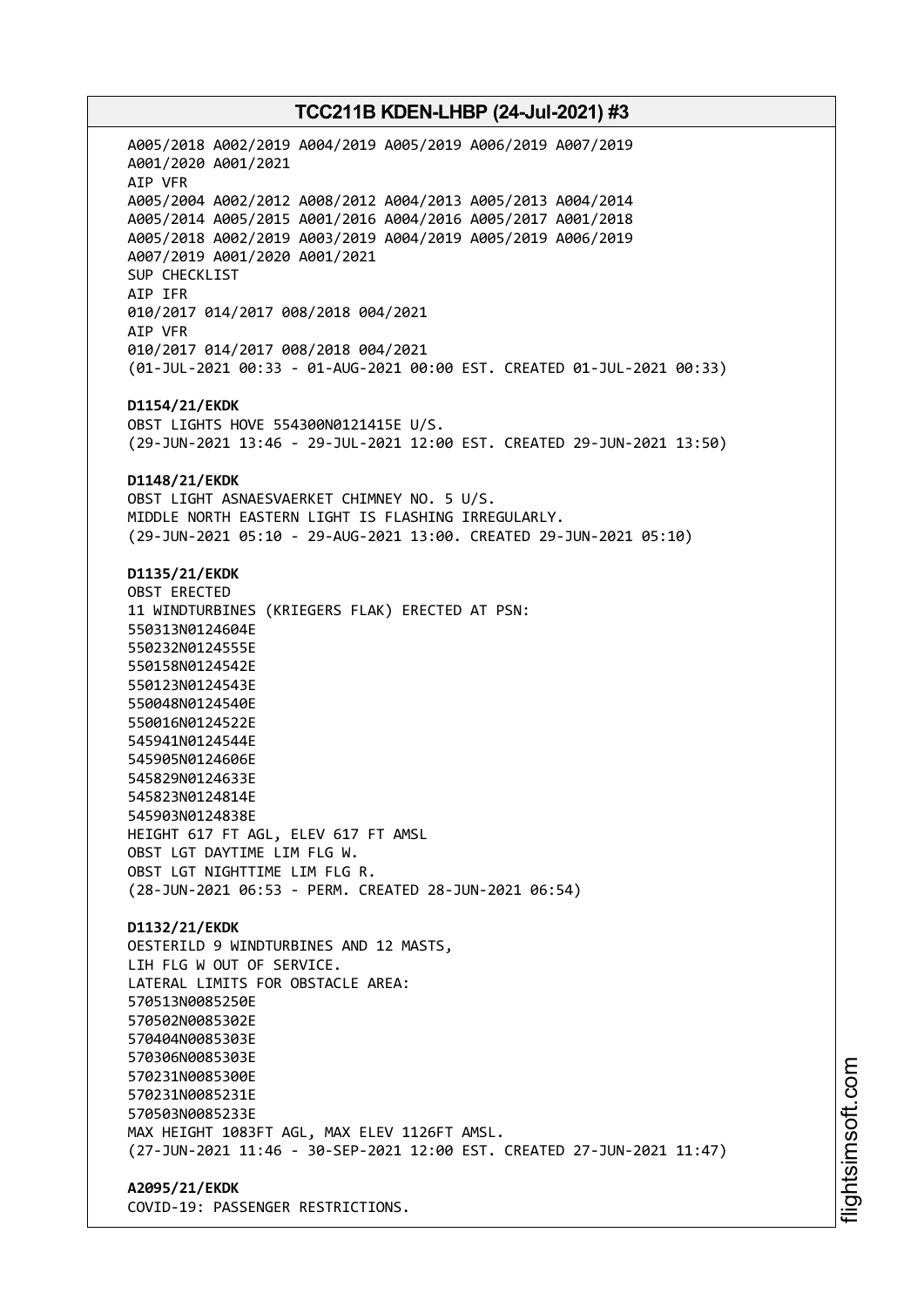A NUMBER OF RESTRICTIONS AND REQUIREMENTS APPLY TO PASSENGERS WHEN ENTERING DENMARK DEPENDING ON THE COUNTRY OR REGION OF DEPARTURE, COUNTRY OF RESIDENCE OR OF NATIONALITY. COUNTRIES AND REGIONS ARE LABELLED AS EITHER GREEN, YELLOW, ORANGE OR RED DEPENDING ON A CURRENT RISK ASSESSMENT. THE COLOR CATEGORIZATION OF COUNTRIES AND REGIONS IS REGULARLY UPDATED AND AVAILABLE AT: HTTPS://EN.CORONASMITTE.DK/RULES-AND-REGULATIONS/ ENTRY-INTO-DENMARK/CATEGORIZATION-OF-COUNTRIES DEPENDING ON THE COLOR CATEGORY OF THE COUNTRY OF RESIDENCE, PASSENGERS MIGHT BE REQUIRED TO PRESENT PROOF OF WORTHY PURPOSE TO ENTER, PROOF OF NEGATIVE TEST RESULT OR PROOF OF COMPLETED VACCINATION. A FULL DESCRIPTION OF TRAVEL AND ENTRY RESTRICTIONS DUE TO COVID-19 AND DETAILS ON WHAT EXEMPTIONS THAT APPLY ARE AVAILABLE AT: HTTPS://EN.CORONASMITTE.DK/RULES-AND-REGULATIONS/ENTRY-INTO-DENMARK. IN ADDITION TO THE ENTRY RESTRICTIONS FURTHER REQUIREMENTS ON TESTS AND VACCINATIONS APPLY ACCORDING TO THE FLIGHT BAN. IT IS FURTHER REQUIRED TO WEAR AN APPROVED MEDICAL FACEMASK AT DANISH AIRPORTS (25-JUN-2021 22:00 - 31-OCT-2021 22:59. CREATED 24-JUN-2021 17:28) **A2054/21/EKDK** DANISH AIR CARRIERS AND CAPTAINS OF ACFT IN CHARGE OF AIR SERVICE MANAGED BY CARRIERS HOLDERS OF OPERATING LICENCE ISSUED BY DENMARK, WHETHER THEY ARE CONTRACTUAL CARRIERS AND/OR DE FACTO CARRIERS , OR PERFORMING AIR SERVICE WITH COMMERCIAL CHARTER AGREEMENT OR WITH CODE SHARING AND TO ALL FLIGHT PERFORMED WITH DANISH ACFT REGISTRATION ARE REQUESTED TO AVOID MINSK FIR (UMMV). FOREIGN AIR CARRIERS INBOUND EU ARE RECOMMENDED TO AVOID BELARUS MINSK FIR (UMMV). (23-JUN-2021 08:09 - 01-AUG-2021 21:59. CREATED 23-JUN-2021 08:10) **A2051/21/EKDK** MIL UHF FREQ CHANGED. MIL FIC FREQ 309.600 CHANGED TO FREQ 246.350. REF AIP ENR 2.1, ENR 3.4, ENR 6.2-3 AND ENR 6.5-1. (22-JUN-2021 10:04 - PERM. CREATED 22-JUN-2021 10:06) **A2034/21/EKDK** COVID-19: OPERATOR REQUIREMENT FOR CREWS/PASSENGERS INFORMATION OPERATORS ARE REQUIRED TO SEND A PASSENGER LIST CONTAINING FLIGHT NUMBER, PASSENGER NAMES, SEAT NUMBER AND TELEPHONE NUMBER TO, STYRELSEN FOR PATIENTSIKKERHED, REJSEOPSPORING(AT)STPS.DK NO LATER THAN THREE HOURS AFTER LANDING OR IF LANDING AFTER 1900 LOCAL TIME NO LATER THAN 0800 LOCAL TIME THE FOLLOWING DAY. THE REQUIREMENT DOES NOT APPLY TO DOMESTIC FLIGHTS NOR FLIGHTS FROM GREENLAND AND THE FAROE ISLANDS. FORM TO BE FILED MAY BE FOUND VIA LINK: HTTPS://EN.STPS.DK/EN/COVID-19/COVID-19-INFORMATION-TO-AIRLINES/ (22-JUN-2021 05:29 - 31-OCT-2021 22:59. CREATED 22-JUN-2021 05:31) **D1084/21/EKDK**

OBST LIGHTS HORNS REV 3 D07 554043N0073615E U/S. (21-JUN-2021 12:48 - 01-SEP-2021 12:00 EST. CREATED 21-JUN-2021 12:50)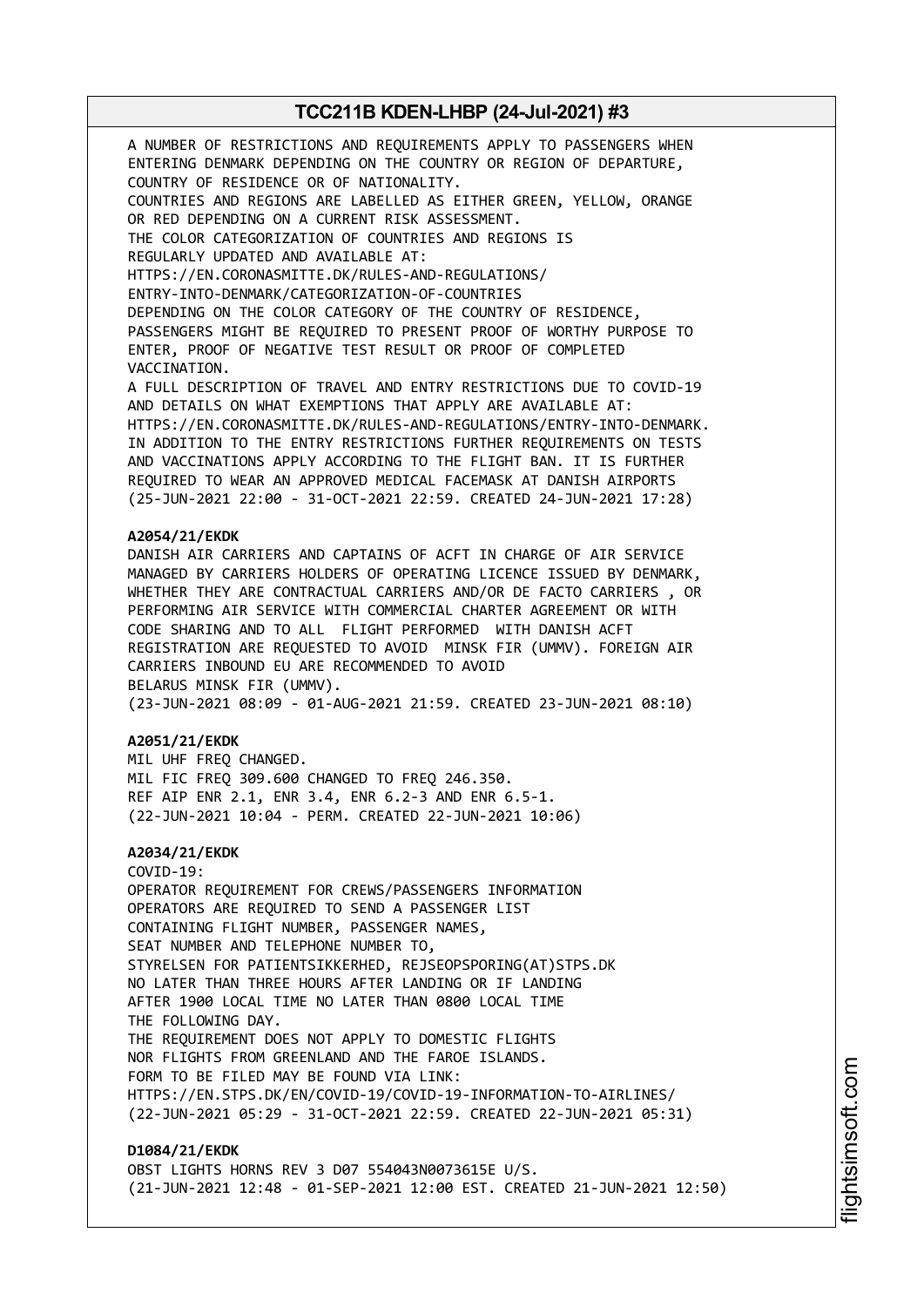**D1054/21/EKDK** OBST ERECTED. WINDTURBINE VELLING 2 AT PSN: 560144N0081900E HEIGHT 656 FT AGL, ELEV 660 FT AMSL. OBST LGT: LIM FLG W DAYTIME, LIM FLG R NIGHTTIME. (17-JUN-2021 10:29 - PERM. CREATED 17-JUN-2021 10:31) **D1053/21/EKDK** OBST ERECTED. WINDTURBINE VELLING 1 AT PSN: 560122N0081906E. HEIGHT 656 FT AGL, ELEV 660 FT AMSL. OBST LGT LIH FLG W. (17-JUN-2021 10:27 - PERM. CREATED 17-JUN-2021 10:29) **A1875/21/EKDK** ALL FLIGHTS TO/FROM AIRPORTS OF DENMARK, OR OVERFLYING DANISH AIRSPACE FROM BELARUSSIAN AIRSPACE, ARE NOT ALLOWED IF AIRCRAFT ARE OPERATED BY BELARUSSIAN AIR CARRIERS AND/OR REGISTRATED IN BELARUS EXCEPT FOR AIRCRAFT IN EMERGENCY OR HUMANITARIAN FLIGHTS. (10-JUN-2021 08:01 - 01-AUG-2021 21:59. CREATED 10-JUN-2021 08:03) **A1835/21/EKDK** TRIGGER NOTAM PERM AIP AND VFG AIRAC AMDT 08/21 WEF 12 AUG 2021. REF GEN 0.5: CHANGE TO UPPER VERTICAL LIMIT IN ED-D46 (NORDSEE). REF GEN 3.3: CHANGES TO POSTAL ADDRESS AND TEL/FAX/TLX/AFS AT TYRA AFIS. REF AD 1.2: CHANGES TO RESCUE AND FIRE FIGHTING SERVICES AND RUNWAY SURFACE CONDITION ASSESSMENT AND REPORTING AND SNOW PLAN. (12-AUG-2021 00:00 - 25-AUG-2021 23:59. CREATED 09-JUN-2021 07:56) **A1834/21/EKDK** TRIGGER NOTAM - PERM AIP AIRAC AMDT 08/21 WEF 12 AUG 2021. REF ENR 5.1: CHANGES TO VERTICAL LIMITS ED-D46 (NORDSEE) AND ED-D46Z (NORDSEE FBZ). REF ENR 6.5: UPPER LIMIT OF ED D46 CHANGED. GND-FL660 (12-AUG-2021 00:00 - 25-AUG-2021 23:59. CREATED 09-JUN-2021 07:55) **D0938/21/EKDK** OBST LIGHTS VARDE 554005N0082155E U/S. (03-JUN-2021 08:35 - 01-AUG-2021 10:00. CREATED 03-JUN-2021 08:36) **M0208/21/EKDK** NAV WARNING CL-604 CHALLENGER WILL DROP 2. PARACHUTEFLARE, 2. SEA-MARKER, 2.LIFE RAFT, AT AALBAEK BAY PSN 5728N 1038E RADIUS 2 NM THE DROP WILL BE ON 2 SEPARATE FLIGHTS SFC-4000FT AMSL (02-JUN-2031 09:05 - 02-JUN-2031 10:35. CREATED 31-MAY-2021 09:48)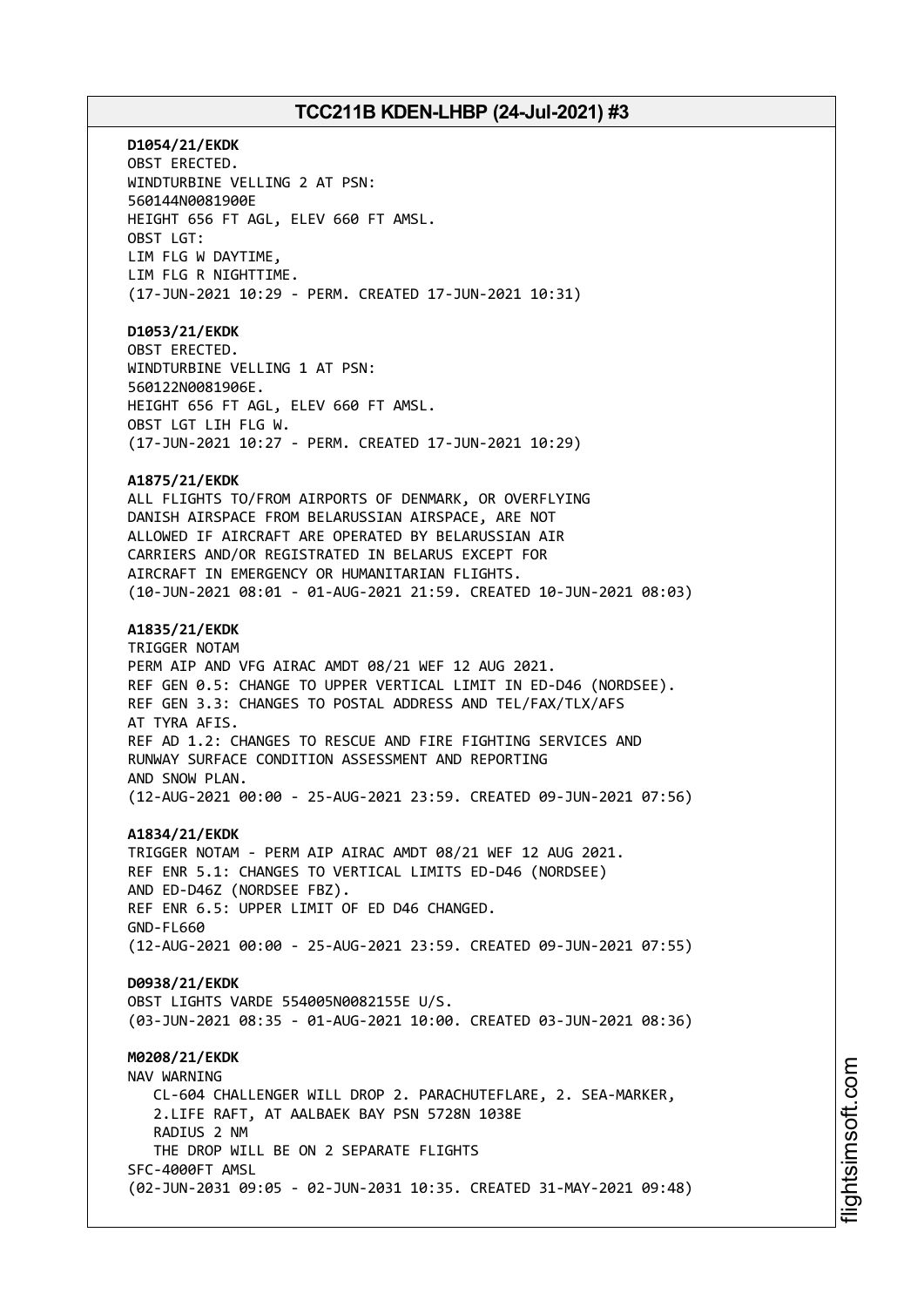**D0860/21/EKDK** OBST ERECTED. 9 WINDTURBINES UNDER CONSTRUCTION AT VEDDUM, PSN: 564557N0101148E 564708N0101143E 564720N0101137E 564731N0101132E 564743N0101126E 564742N0101151E 564731N0101157E 564719N0101203E 564708N0101208E. HEIGHT 492 FT AGL, ELEV 505 FT AMSL. NO OBST LGT DURING CONSTRUCTION PHASE. (30-MAY-2021 00:00 - PERM. CREATED 20-MAY-2021 21:45)

#### **A1532/21/EKDK**

TRIGGER NOTAM - PERM AIP AND VFG AIRAC AMDT 07/21 WEF 15 JUL 2021. REF GEN 2.5: LOCATOR IN AND SB WITHDRAWN. REF AD 3.1: REMARK AT EKHO WITHDRAWN. (15-JUL-2021 00:00 - 28-JUL-2021 23:59. CREATED 19-MAY-2021 16:09)

#### **A1531/21/EKDK**

TRIGGER NOTAM - PERM VFG AIRAC AMDT 07/21 WEF 15 JUL 2021. REF ENR 4.1: LOCATER IN AND SB WITHDRAWN. REF AD 4.1: CHANGE TO EKML RADIO FREQ. (15-JUL-2021 00:00 - 28-JUL-2021 23:59. CREATED 19-MAY-2021 16:09)

#### **A1530/21/EKDK**

TRIGGER NOTAM - PERM AIP AIRAC AMDT 07/21 WEF 15 JUL 2021. REF ENR 2.1: CS FOR UNIT APP ROENNE CHANGED TO ROENNE TOWER. (15-JUL-2021 00:00 - 28-JUL-2021 23:59. CREATED 19-MAY-2021 16:08)

#### **A1383/21/EKDK**

MIL UHF FREQ CHANGED. MIL SECTOR E FREO 387.950 CHANGED TO FREO 313.425. REF AIP ENR 2.1 AND ENR 6.2-3. (20-MAY-2021 00:00 - PERM. CREATED 08-MAY-2021 11:14)

### **A1382/21/EKDK**

MIL UHF FREQ CHANGED. MIL SECTOR B+I FREQ 264.825 CHANGED TO FREQ 251.475. REF AIP ENR 2.1 AND ENR 6.2-3. (20-MAY-2021 00:00 - PERM. CREATED 08-MAY-2021 11:11)

#### **A1381/21/EKDK**

MIL UHF FREQ CHANGED. MIL SECTOR UV+V+L FREQ 259.375 CHANGED TO FREQ 242.650. REF AIP ENR 2.1, ENR 6.2-1 AND ENR 6.2-3. (20-MAY-2021 00:00 - PERM. CREATED 08-MAY-2021 11:06)

**A0487/21/EKDK** DANGER AREA AND FBZ CHANGED. DANGER AREA ED-D46 NORDSEE AND FBZ ED-D46Z NORDSEE FBZ, VERTICAL LIMITS SHOULD READ UPPER: FL660 LOWER: GND REF AIP DENMARK ENR 5.1, 9.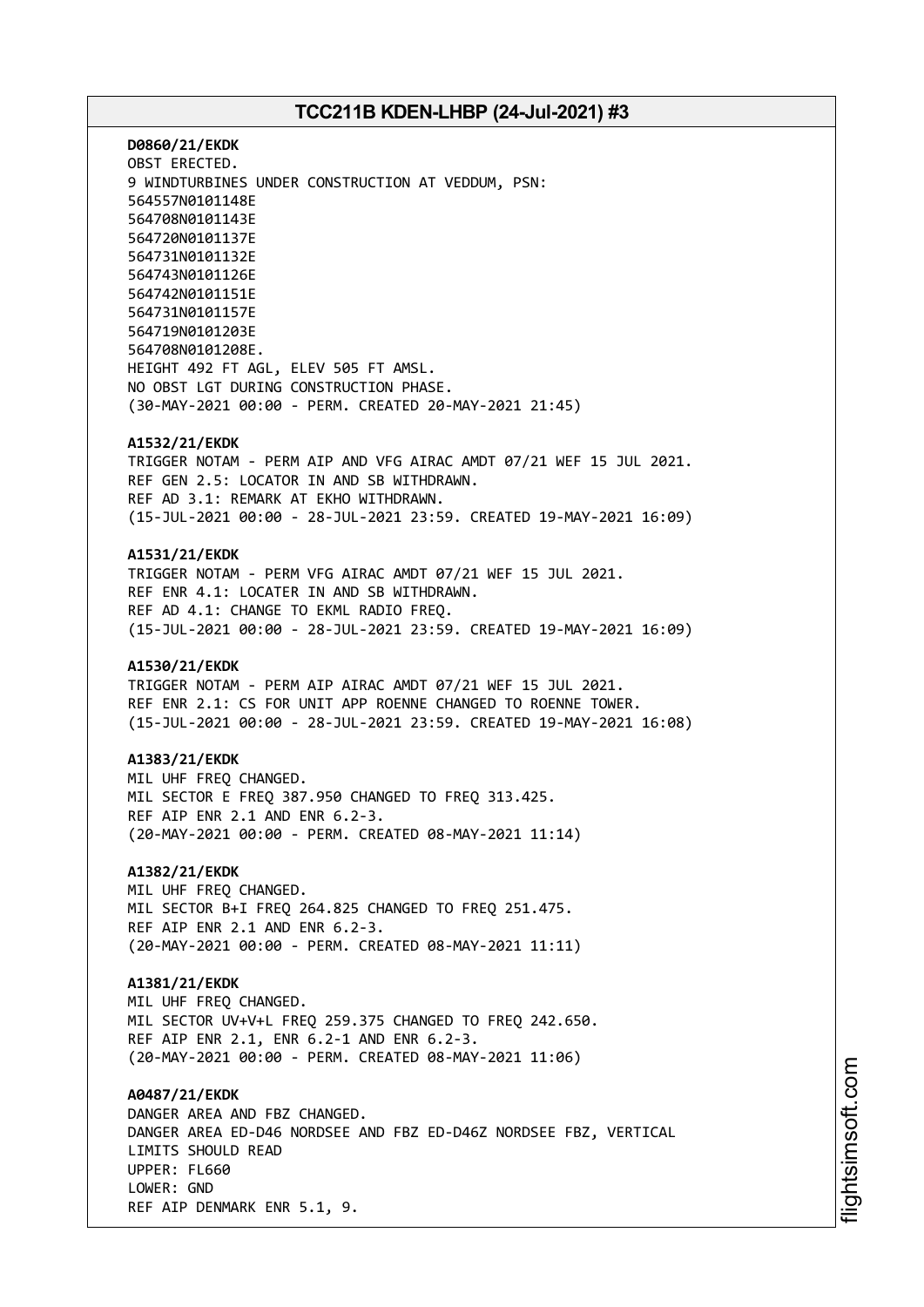SFC-FL660

(25-MAR-2021 00:00 - PERM. CREATED 17-FEB-2021 10:10)

#### **A0153/21/EKDK**

COVID 19: TO ENSURE SAFE AND EXPEDITIOUS DELIVERY OF COVID-19 VACCINES, AIRCRAFT OPERATORS OF FLIGHTS CARRYING SUCH VACCINES SHOULD ASK APPROVAL FROM NAVIAIR REF. AIP DENMARK ENR 1.9 ITEM 10.5 FOR EXEMPTION FROM ATFM MEASURES FOR EACH FLIGHT DEEMED CRITICAL. UPON APPROVAL, STS/ATFMX AND RMK/VACCINE SHALL BE INSERTED IN ITEM 18 OF THE FLIGHT PLAN. AIRCRAFT OPERATORS CARRYING COVID 19 VACCINES REGULARLY MAY REQUEST APPROVAL IN ADVANCE FOR ALL FLIGHTS INVOLVED. (28-JAN-2021 00:00 - 30-SEP-2021 23:59. CREATED 19-JAN-2021 12:38)

#### **D1122/20/EKDK**

OBST ERECTED 2 WIND TURBINE AT MAADE 2 UNDER CONSTRUCTION AT PSN: 552715N0083009E 552721N0082941E HEIGHT FT 656 AGL , ELEV 672 FT AMSL NO OBST LIGHT DURING CONSTRUCTION PHASE (17-SEP-2020 12:23 - PERM. CREATED 17-SEP-2020 12:24)

#### │**EHAA (AMSTERDAM FIR/UIR)** │

#### **B0506/21/EHAA**

MOBILE RIG SEAFOX-4 RELOCATED PSN 5318.4N00356.8E (ACP K15-G) . (22-JUL-2021 17:47 - 22-OCT-2021 09:00 EST. CREATED 22-JUL-2021 17:49)

┌──────────────────────────────────────────────────────────────────────────────┐

└──────────────────────────────────────────────────────────────────────────────┘

#### **M2218/21/EHAA**

PJE WILL TAKE PLACE AT COLMSCHATE PSN 521455N 0061327E RADIUS 5NM. GND-6500FT AGL (27-JUL-2021 17:00 - 27-JUL-2021 19:00. CREATED 22-JUL-2021 11:38)

#### **M2215/21/EHAA**

TEMPORARY RESTRICTED AREA EHTRA81 (MAAS/WAAL) ACTIVATED. AREA PROHIBITED. GND-3000FT AMSL 0830-1530 1730-2130 (13-DEC-2021 08:30 - 13-DEC-2021 21:30. CREATED 22-JUL-2021 09:46)

#### **M2200/21/EHAA**

TEMPORARY RESTRICTED AREA 'BIDDINGHUIZEN' ACTIVATED FOR MUSIC FESTIVALS 'LOWLANDS' AND 'DOWN THE RABBIT HOLE'. AREA: 522503N 0054318E - 522634N 0054201E - 522757N 0054526E - 522644N 0054931E - 522427N 0054531E BACK TO 522503N 0054318E BTN GND/1500FT AMSL. NON PARTICIPATING ACFT REQ TO AVOID AREA. POLICE, SAR AND HELICOPTER EMERGENCY MEDICAL SERVICE FLIGHTS EXEMPTED. FOR MORE INFORMATION SEE DECISION ILT-2021/33960. GND-1500FT AMSL 19 0600-23 1300, 26 0700-30 1400 (19-AUG-2021 06:00 - 30-AUG-2021 14:00. CREATED 21-JUL-2021 09:13) **M2193/21/EHAA**

MIL ACFT HAVE TO AVOID OVERFLYING OF ZWIGGELTE AT PSN 525358N 0063348E RADIUS 0,5NM BTN GND/500FT AGL. GND-500FT AGL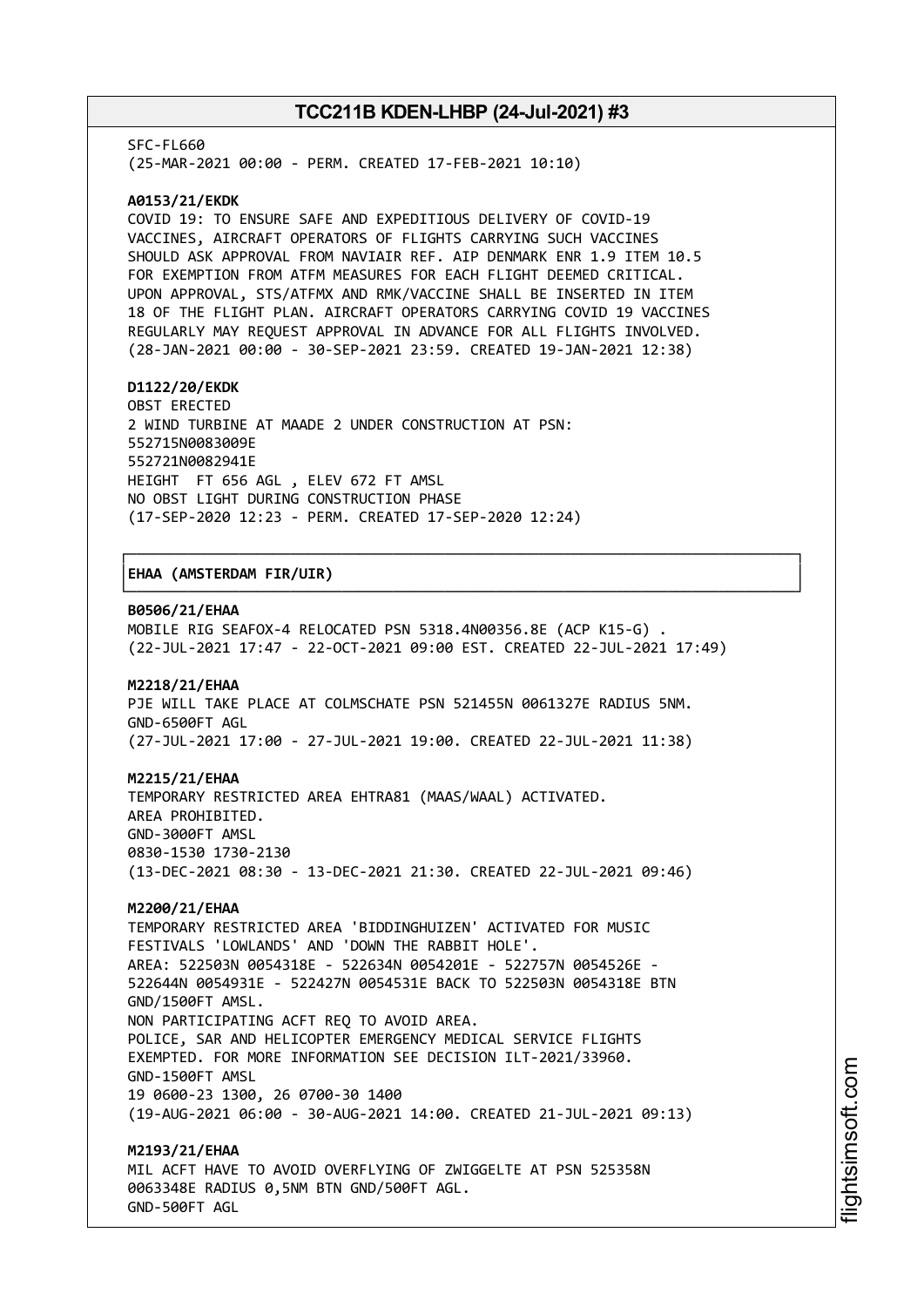(20-JUL-2021 13:35 - 20-OCT-2021 23:59 EST. CREATED 20-JUL-2021 13:35) **A1675/21/EHAA** COVID-19: BY ORDER OF THE GOVERNMENT OF THE KINGDOM OF THE NETHERLANDS, THERE ARE CURRENTLY COVID-19 RESTRICTIONS IN EFFECT. NOTICE 1: AS OF JULY 22ND 2021, 00:01 HOURS DUTCH LOCAL TIME, THE MANDATORY QUARANTINE DECLARATION FOR TRAVELLERS COMING FROM VERY HIGH RISK COUNTRIES OR AREAS DOES NOT NECESSARILY NEED TO BE PRESENTED BEFORE BOARDING AS A PAPER COPY, BUT MUST ALSO BE ACCEPTED WHEN PRESENTED IN THE FORM OF A DIGITAL CONFIRMATION. PLEASE REFER FOR MORE DETAILED INFORMATION TO QUARANTINEDECLARATION.GOVERNMENT.NL (LINK LIVE ON THE 22ND) . PLEASE REFER TO THE FOLLOWING WEBSITE FOR MORE INFORMATION: HTTPS://WWW.GOVERNMENT.NL/COVID19NOTAM (DOCUMENTS: NL COVID-19 TRAVEL RESTRICTIONS AND VACCINE DECLARATION). DURATION OF TRAVEL RESTRICTIONS: THE TEMPORARY TRAVEL RESTRICTIONS ARE APPLICABLE UNTIL FURTHER NOTICE, REGARDLESS OF THE INDICATED ENDING TIME OF THIS NOTAM. ANY POSSIBLE CHANGE OF THIS PERIOD WILL BE ASSESSED DEPENDING ON FURTHER DEVELOPMENTS). (19-JUL-2021 16:42 - 31-JUL-2021 22:01 EST. CREATED 19-JUL-2021 16:42) **B0497/21/EHAA** EHTRA14 AMEND CO-ORDINATES TO READ: 525716N 0071115E - ALONG DUTCH-GERMAN BORDER - 521956N 0070320E - 521811N 0064627E - 522808N 0062830E - 523821N 0062000E - 524117N 0062000E - 524157N 0063506E - 525236N 0063146E - 525716N 0071115E. REF AIP NETHERLANDS ENR 5.1. 2000FT AMSL-FL065 (19-JUL-2021 14:42 - PERM. CREATED 19-JUL-2021 14:44) **M2179/21/EHAA** UAS FLYING WILL TAKE PLACE AT NIEUW MILLIGEN PSN 521324N 0054554E RADIUS 0,5NM BTN GND/130FT AMSL, REQ TO AVOID AREA. GND-130FT AMSL DAILY 0600-1400 (06-SEP-2021 06:00 - 10-SEP-2021 14:00. CREATED 19-JUL-2021 11:53) **M2174/21/EHAA** PARAGLIDING WILL TAKE PLACE WITH WINCH LAUNCHING CABLE UP TO 2500FT AMSL AT TOLDIJK PSN 5202N00613E RADIUS 2NM, EXP INTENSE ACT IN VCY AND ABOVE. GND-2500FT AMSL DATLY SR-SS (25-JUL-2021 03:46 - 25-OCT-2021 16:20. CREATED 19-JUL-2021 07:42) **M2173/21/EHAA** DANGER AREA EHD42 ACTIVATED. AREA PROHIBITED. VERTICAL LIMITS CHANGED DURING ACTIVATION. SFC-20000FT AMSL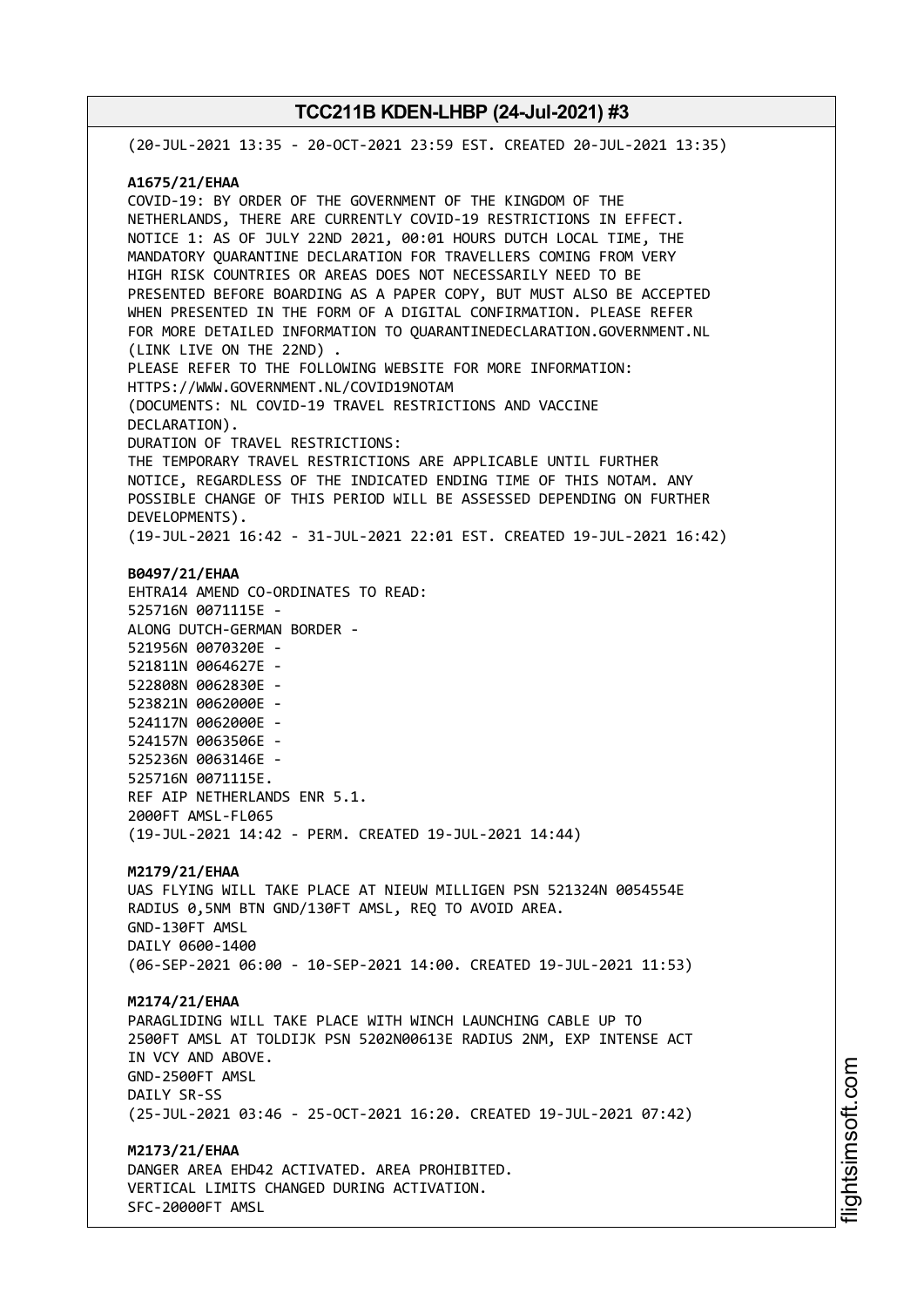26-27 30 1315-1430 (26-JUL-2021 13:15 - 30-JUL-2021 14:30. CREATED 19-JUL-2021 07:17)

**B0496/21/EHAA** MOBILE RIG PROSPECTOR-1 RELOCATED, PSN 5229.7N 00412.8E (ACP  $010 - A$ ). (18-JUL-2021 17:04 - 18-OCT-2021 09:00 EST. CREATED 18-JUL-2021 17:05)

**M2158/21/EHAA**

TEMPORARY RESTRICTED AREA 'PRAKTIJKGEBIED RWS WEST' ACTIVATED FOR FLIGHTS WITH UNMANNED AERIAL SYSTEM. AREA: 515444N 0053338E - 515432N 0054055E - 515312N 0054956E - 515223N 0055102E - 515117N 0054943E - 515317N 0054051E - 515346N 0053338E BACK TO 515444N 0053338E BTN GND/500FT AGL. AREA PROHIBITED. POLICE, SAR AND HELICOPTER EMERGENCY MEDICAL SERVICE FLIGHTS ARE EXEMPTED. GND-500FT AGL

(27-JUL-2021 07:00 - 27-JUL-2021 19:50. CREATED 16-JUL-2021 10:54)

#### **M2155/21/EHAA**

FIREWORKS AT NIEUWEGEIN PSN 520256N 0050726E. GND-130FT AGL (19-AUG-2021 20:00 - 19-AUG-2021 22:00. CREATED 16-JUL-2021 07:57)

#### **A1645/21/EHAA**

IN LINE WITH THE DATA LINK SERVICE IMPLEMENTING RULE EU 29/2009, MAASTRICHT-UAC, WILL AS OF 24 AUG 2021 ONLY SUPPORT CONTROLLER PILOT DATA LINK COMMUNICATIONS (CPDLC) VIA ATN. LEGACY FANS 1/A SUPPORT WILL SEIZE AS OF THEN.

WIE ALL AIRLINES WITH EUROCONTROL NM LOG-ON LISTED DUAL STACK AIRFRAMES, SHOULD ENSURE THE APPROPRIATE AVIONICS CONFIGURATION AND COCKPIT PROCEDURES TO LOG-ON VIA ATN TO EDYY (ISO FANS 1/A), TO SMOOTHEN THE OPERATIONAL TRANSITION TO ATN ONLY CPDLC AS SOON AS PRACTICABLE.

VALIDITY OF THE AIRCRAFT DATA PROVIDED TO EUROCONTROL NM IN THE LOG ON LIST AND NECESSARY UPDATES UPDATES SHOULD BE PROVIDED VIA ONE SKY TEAMS. THE PROCESS TO ADD AIRCRAFT TO THE LOGON LIST IS DESCRIBED: HTTPS://EXT.EUROCONTROL.INT/WIKILINK/INDEX.PHP/LOGON(UNDERSCORE)LIST IN CASE AIRCRAFT/FLEET ARE ELIGIBLE FOR LOG ON LISTING, BUT NOT YET L ISTED, REGISTRATION PROCESS SHOULD BE STARTED ASAP DUE TO THE ATN LOG -ON REQUIREMENTS AT MAASTRICHT-UAC.

(15-JUL-2021 12:00 - 15-SEP-2021 12:00 EST. CREATED 15-JUL-2021 10:06)

#### **M2137/21/EHAA**

RESTRICTED AREA EHR2A (MARNEWAARD A) ACTIVATED. AREA PROHIBITED. VERTICAL LIMITS CHANGED DURING ACTIVATION. GND-FL065 SEP 27-29 0700-1000 1130-1330, OCT 01 0700-1000 1130-1330 (27-SEP-2021 07:00 - 01-OCT-2021 13:30. CREATED 15-JUL-2021 08:23)

**M2135/21/EHAA CHECKLIST** YEAR=2020 3689 YEAR=2021 0085 0086 0087 0088 0089 0090 0091 0092 0136 0137 0175 0260 0390 0830 0844 0946 0953 0959 0974 1105 1125 1150 1151 1161 1174 1205 1206 1207 1208 1216 1217 1218 1221 1259 1296 1301 1433 1479 1494 1496 1504 1510 1511 1512 1513 1537 1597 1598 1602 1603 1611 1612 1614 1616 1617 1618 1619 1630 1653 1663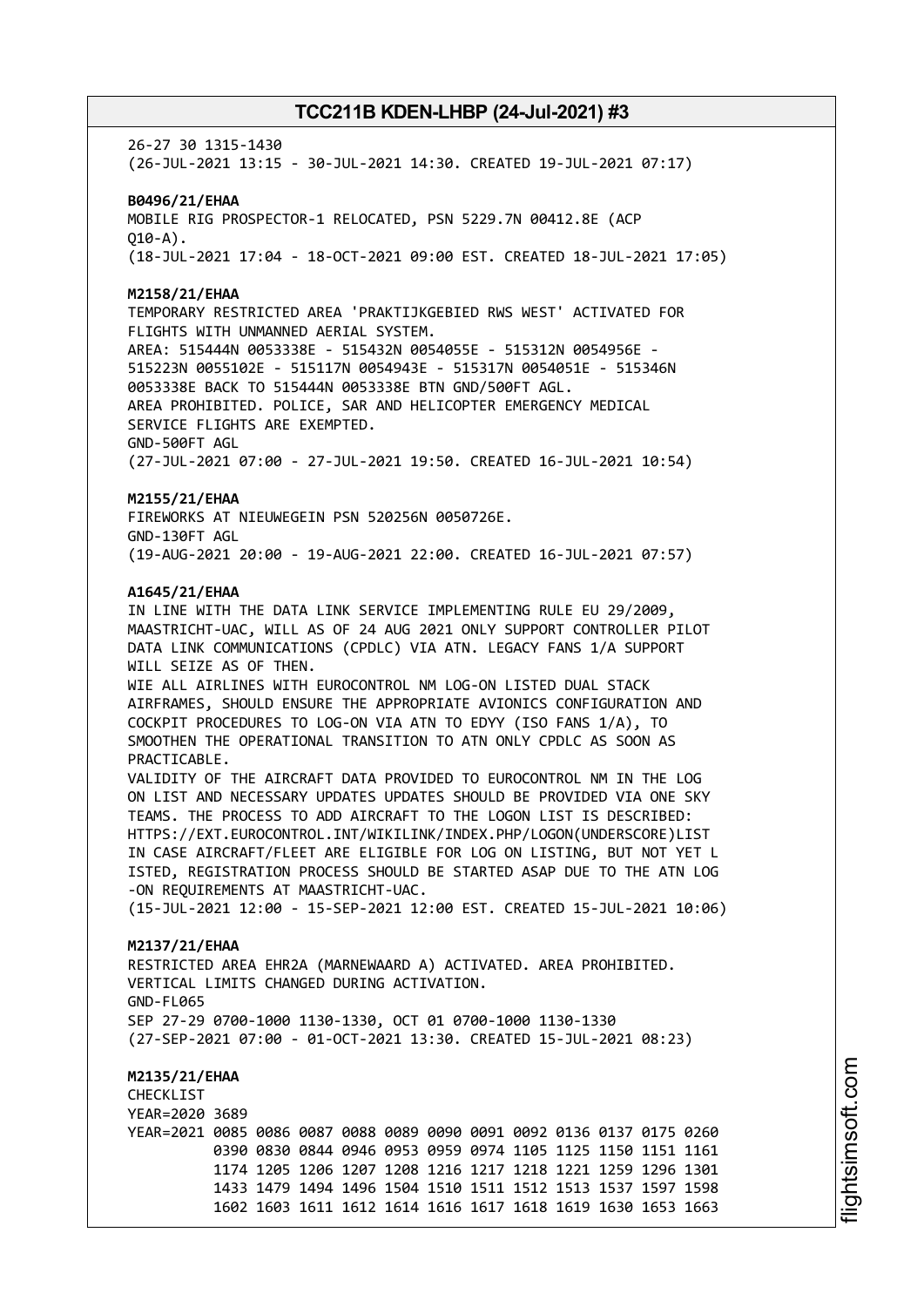**TCC211B KDEN-LHBP (24-Jul-2021) #3** 1670 1671 1673 1674 1675 1680 1729 1730 1731 1732 1744 1749 1757 1765 1769 1770 1794 1795 1796 1802 1822 1824 1825 1826 1828 1829 1830 1833 1834 1835 1836 1837 1838 1839 1861 1862 1863 1864 1865 1866 1869 1886 1895 1899 1900 1902 1908 1924 1937 1941 1945 1947 1951 1961 1966 1974 1980 1989 1996 1997 1998 1999 2000 2001 2005 2006 2007 2013 2016 2025 2026 2030 2034 2035 2036 2042 2043 2044 2045 2050 2051 2052 2056 2058 2059 2060 2061 2062 2063 2064 2065 2067 2068 2075 2076 2082 2084 2086 2089 2091 2092 2093 2094 2099 2100 2103 2104 2105 2106 2108 2109 2110 2111 2112 2117 2119 2120 2121 2122 2123 2124 2126 2128 2129 2130 2131 2132 2133 2134 LATEST PUBLICATIONS AIP AIRAC AMDT MIL 008/2021 EFFECTIVE DATE 12 AUG 21 AIP AIRAC SUP MIL 002/2011 EFFECTIVE DATE 17 NOV 11 AIP SUP MIL 002/2015 EFFECTIVE DATE 21 OCT 15 AIC CHECKLIST AIP VFR NIL AIP MIL NIL SUP CHECKLIST AIP VFR NIL AIP MIL NIL (15-JUL-2021 06:20 - 15-AUG-2021 06:20 EST. CREATED 15-JUL-2021 06:21) **B0492/21/EHAA** INFO EEMSHAVEN HELIPORT IN AD.3 NOT FOR OPERATIONAL USE. REF AIP NETHERLANDS AIRAC AMDT 07/2021, AD 3.EHHE. (14-JUL-2021 18:26 - 03-SEP-2021 12:00 EST. CREATED 14-JUL-2021 18:26) **M2128/21/EHAA** TEMPORARY SEGREGATED AREA EHTSA52 (HAVELTE) ACTIVATED. AREA PROHIBITED. GND-600FT AMSL 23 1000-1500, 24 25 0600-1500 (23-AUG-2021 10:00 - 25-AUG-2021 15:00. CREATED 14-JUL-2021 13:14) **M2126/21/EHAA** TEMPORARY SEGREGATED AREA EHTSA50 (MARNE) ACTIVATED. AREA PROHIBITED. VERTICAL LIMITS CHANGED DURING ACTIVATION. GND-600FT AMSL SEP 27 0600-OCT 01 1000, 04 0600-08 0600 (27-SEP-2021 06:00 - 08-OCT-2021 06:00. CREATED 14-JUL-2021 13:03) **B0489/21/EHAA** CRANE ERECTED AT PSN 5256N00656E BUINERVEEN, 551FT AMSL, AND 524FT AGL, MARKED AND LGTD. (13-JUL-2021 09:25 - 30-JUL-2021 23:59. CREATED 13-JUL-2021 09:27) **M2094/21/EHAA** TEMPORARY SEGREGATED AREA EHTSA50 (MARNE) ACTIVATED. AREA PROHIBITED.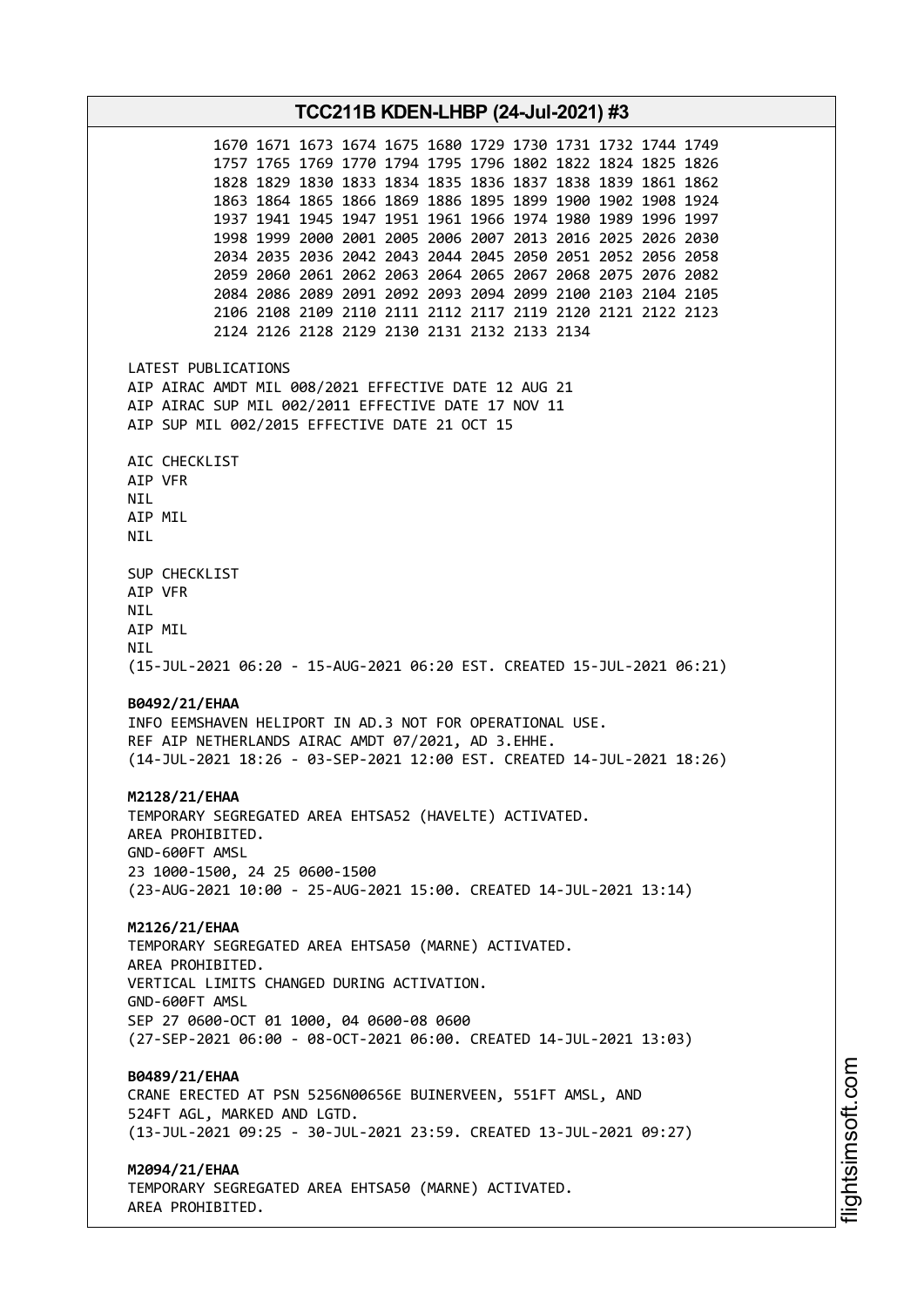GND-1200FT AMSL (13-SEP-2021 10:00 - 13-SEP-2021 21:59. CREATED 12-JUL-2021 13:56) **M2093/21/EHAA** RESTRICTED AREA EHR2 (MARNEWAARD) ACTIVATED. AREA PROHIBITED. VERTICAL LIMITS CHANGED DURING ACTIVATION. GND-FL065 (13-SEP-2021 10:00 - 13-SEP-2021 21:59. CREATED 12-JUL-2021 13:54) **M2092/21/EHAA** RESTRICTED AREA EHR2A (MARNEWAARD A) ACTIVATED. AREA PROHIBITED. VERTICAL LIMITS CHANGED DURING ACTIVATION. GND-FL065 (13-SEP-2021 10:00 - 13-SEP-2021 21:59. CREATED 12-JUL-2021 13:51) **M2091/21/EHAA** RESTRICTED AREA EHR2A (MARNEWAARD A) ACTIVATED. AREA PROHIBITED. VERTICAL LIMITS CHANGED DURING ACTIVATION. GND-1200FT AGL 08 1400-12 2359, 13 0000-1000 2200-2359, 14 0000-0600 (08-SEP-2021 14:00 - 14-SEP-2021 06:00. CREATED 12-JUL-2021 13:47) **M2082/21/EHAA** TEMPORARY RESERVED AIRSPACE EHTRA80 (DEELEN HOOG) ACTIVATED. AREA PROHIBITED. 3000FT AMSL-FL065 (17-AUG-2021 10:30 - 17-AUG-2021 12:00. CREATED 12-JUL-2021 09:02) **M2076/21/EHAA** FIREWORKS AT ZWOLLE PSN 523053N 0060520E GND-100FT AGL (09-SEP-2021 19:00 - 09-SEP-2021 21:00. CREATED 12-JUL-2021 06:28) **B0485/21/EHAA** FIREWORKS AT DE ZILK PSN 521824N 0043241E. GND-363FT AGL (03-SEP-2021 15:00 - 03-SEP-2021 20:00. CREATED 09-JUL-2021 16:34) **M2056/21/EHAA** TEMPORARY SEGREGATED AREA EHTSA52 (HAVELTE) ACTIVATED. AREA PROHIBITED. GND-600FT AMSL DAILY 0600-1300 (06-SEP-2021 06:00 - 07-SEP-2021 13:00. CREATED 09-JUL-2021 06:06) **A1569/21/EHAA** CROSSING AND ENTERING EHR4, EHR4A, EHR4B, EHR4C, EHR4D, EHR4E AND EHR4F (VLIEHORS) IS PROHIBITED TO GENERAL AVIATION WHEN ACTIVE. POLICE, SAR, HEMS AND FLIGHTS TO AND FROM OIL PLATFORM L15-FA-1 ARE EXEMPTED. THESE FLIGHTS MUST BE COORDINATED WITH DUTCH MIL INFO (132.350) PRIOR TO ENTRY. AIRSPACE CLASSIFICATION G IS APPLICABLE WITHIN THE ABOVE MENTIONED AIRSPACE. REF AIP NETHERLANDS ENR 5.1 PARA 7.2. SFC-FL285 (08-JUL-2021 11:22 - PERM. CREATED 08-JUL-2021 11:22) **M2052/21/EHAA** RESTRICTED AREA EHR2C (MARNEWAARD C) ACTIVATED. AREA PROHIBITED.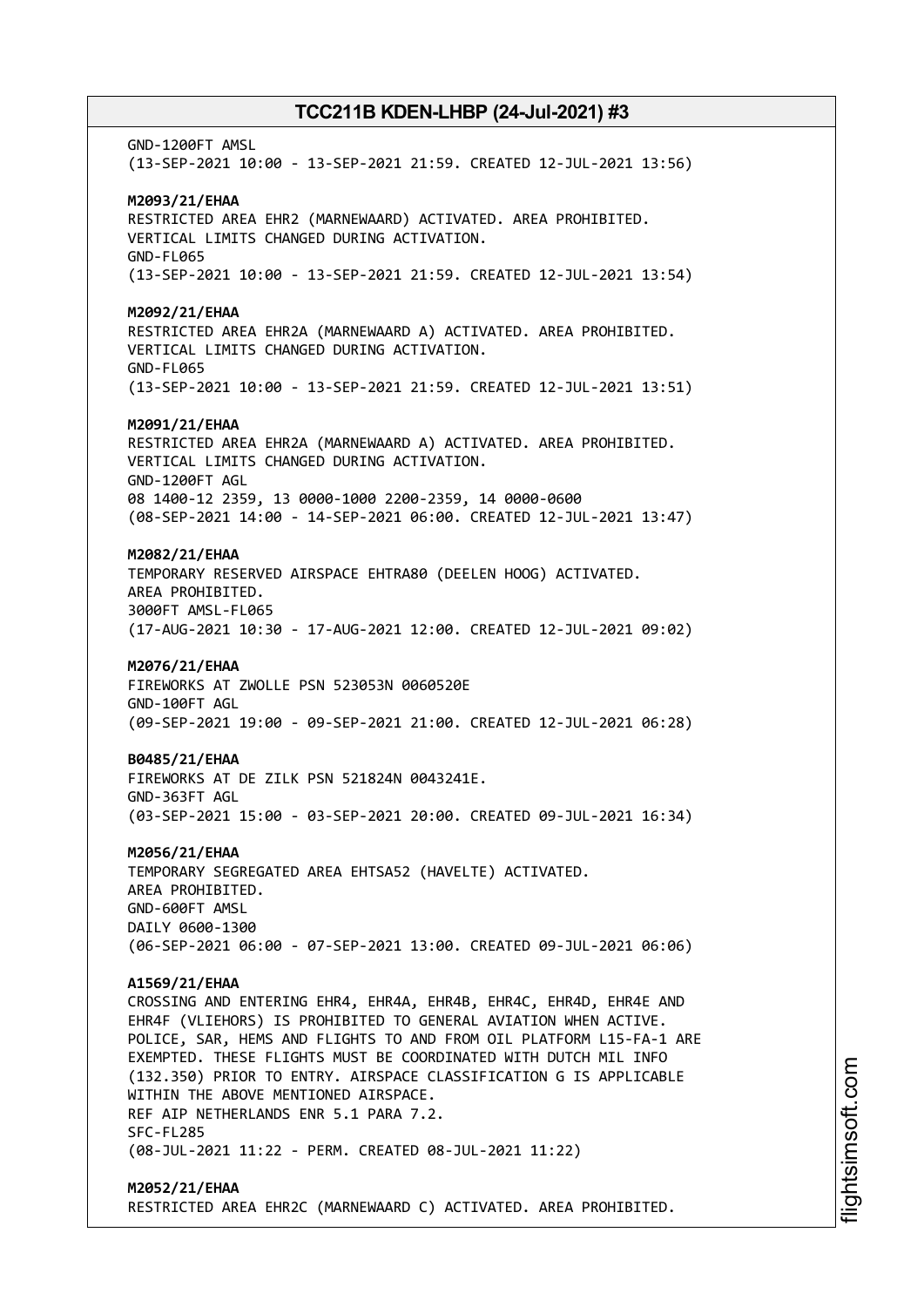1200FT AMSL-2500FT AMSL (30-SEP-2021 06:00 - 30-SEP-2021 14:30. CREATED 08-JUL-2021 10:07) **M2050/21/EHAA** RESTRICTED AREA EHR2A (MARNEWAARD A) ACTIVATED. AREA PROHIBITED. VERTICAL LIMITS CHANGED DURING ACTIVATION. GND-FL065 (30-SEP-2021 06:00 - 30-SEP-2021 14:30. CREATED 08-JUL-2021 10:05) **B0484/21/EHAA** OBST LIGHTS CHIMNEY NIJMEGEN 515122N 0054944E U/S. REF AIP ENR 5.4 ITEM 123. HEIGT 512FT AGL, ELEVATION 551FT AMSL. (08-JUL-2021 07:22 - 26-AUG-2021 09:00 EST. CREATED 08-JUL-2021 07:22) **M2045/21/EHAA** FIREWORKS AT UTRECHT PSN 520436N 0050327E. GND-200FT AGL (04-SEP-2021 18:00 - 04-SEP-2021 21:30. CREATED 08-JUL-2021 06:52) **M2044/21/EHAA** FIREWORKS AT ELIM PSN 524056N 0063414E. GND-135FT AGL (06-SEP-2021 19:00 - 06-SEP-2021 21:00. CREATED 08-JUL-2021 06:48) **M2043/21/EHAA** FIREWORKS AT SINT-NICOLAASGA PSN 525514N 0054406E. GND-100FT AGL (03-SEP-2021 20:00 - 03-SEP-2021 21:00. CREATED 08-JUL-2021 06:44) **M2042/21/EHAA** FIREWORKS AT GRAMSBERGEN PSN 523649N 0064035E. GND-495FT AGL (03-SEP-2021 19:00 - 03-SEP-2021 20:30. CREATED 08-JUL-2021 06:41) **M2035/21/EHAA** DUE TO LACK OF PERSONNEL NO OAT ATS WILL BE PROVIDED IN EHAA FIR BY DUTCHMIL BTN GND AND FL245 UNLESS PPR OBTAINED VIA DUTCHMIL SUPERVISOR PHONE +31 (0)577 45 8700. DAILY 0600-1500 (07-JUL-2021 13:54 - 07-OCT-2021 15:00. CREATED 07-JUL-2021 13:55) **M2034/21/EHAA** TEMPORARY SEGREGATED AREA EHTSA56 (LEUSDERHEIDE) ACTIVATED. AREA PROHIBITED. GND-600FT AMSL DAILY 0600-1300 (01-SEP-2021 06:00 - 03-SEP-2021 13:00. CREATED 07-JUL-2021 13:34) **M2026/21/EHAA** CROSSING AND ENTERING EHR4, EHR4A, EHR4B, EHR4C, EHR4D, EHR4E AND EHR4F (VLIEHORS) IS PROHIBITED TO GENERAL AVIATION WHEN ACTIVE. POLICE, SAR, HEMS AND FLIGHTS TO AND FROM OIL PLATFORM L15-FA-1 ARE EXEMPTED. THESE FLIGHTS MUST BE COORDINATED WITH DUTCH MIL INFO (FREQ 132.350MHZ) PRIOR TO ENTRY. AIRSPACE CLASSIFICATION G IS APPLICABLE WITHIN THE ABOVE MENTIONED AIRSPACE. SFC-FL285 (07-JUL-2021 08:32 - 25-AUG-2021 10:00 EST. CREATED 07-JUL-2021 08:33)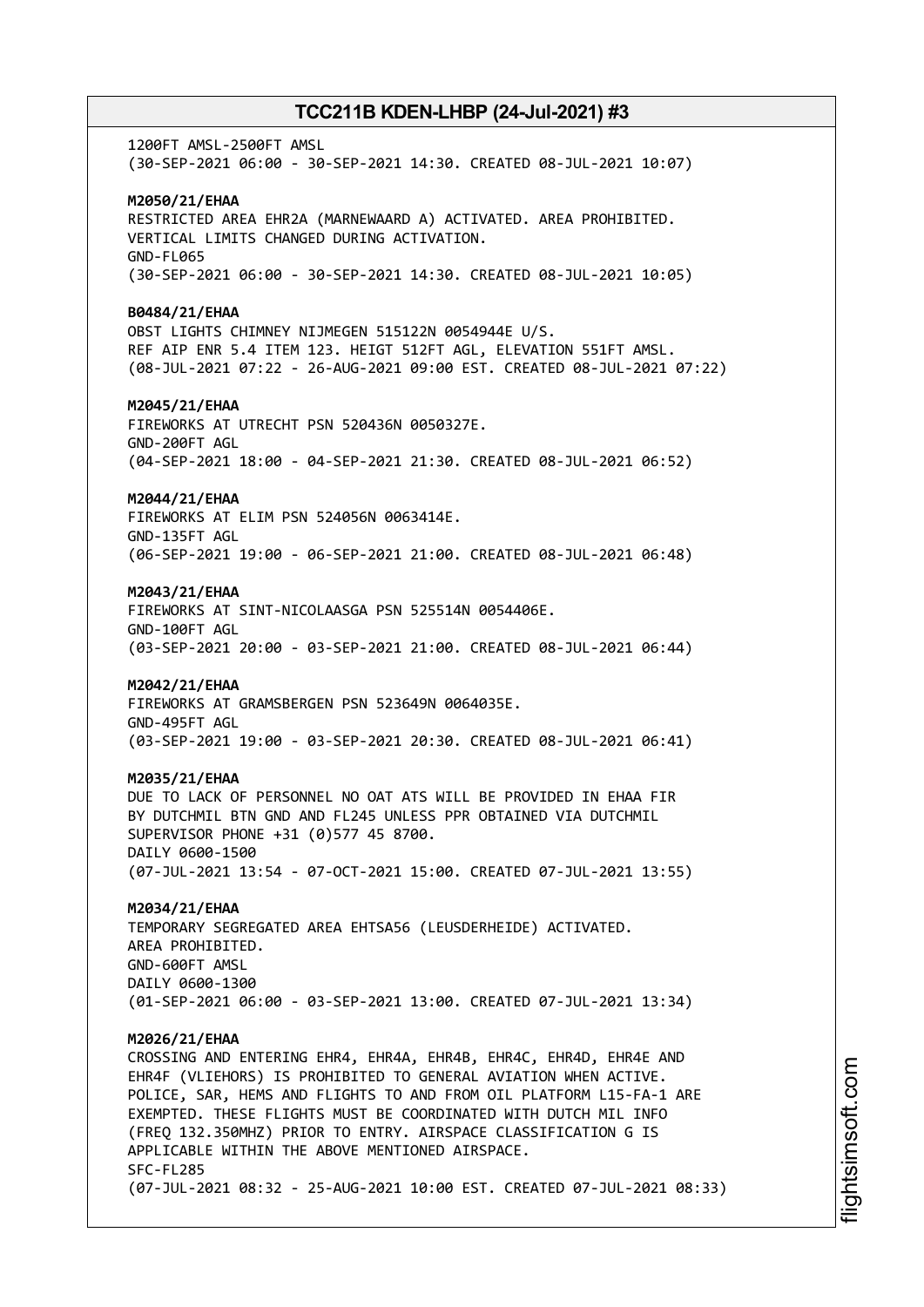# **M2025/21/EHAA** TEMPORARY RESTRICTED AREA ACTIVATED FOR 'DONAC 2021'. AREA: 513039N 0034113E - 513045N 0034609E - 512908N 0034609E - 512908N 0034113E BACK TO 513039N 0034113E BTN 500FT AMSL/FL050. AREA PROHIBITED. SAR, POLICE AND HELICOPTER EMERGENCY MEDICAL SERVICES ARE EXEMPTED AFTER PRIOR PERMISSION FROM DUTCH MIL INFO. 500FT AMSL-FL050 02 1000-1800, 03 0700-1800, 04 0700-1500 (02-SEP-2021 10:00 - 04-SEP-2021 15:00. CREATED 07-JUL-2021 08:29) **B0478/21/EHAA** LASERSHOW AT LEERDAM, PSN 515312N 0050513E. GND-UNL (19-AUG-2021 20:30 - 19-AUG-2021 23:15. CREATED 06-JUL-2021 10:38) **M2007/21/EHAA** UAS FLYING WILL TAKE PLACE AT OPIJNEN PSN 515002N 0051738E RADIUS 1000M BTN GND/329FT AGL, REQ TO AVOID AREA. GND-329FT AGL (07-AUG-2021 07:00 - 07-AUG-2021 16:00. CREATED 06-JUL-2021 09:54) **M2006/21/EHAA** LASERSHOW WILL TAKE PLACE AT ARNHEM PSN 515704N 0055258E. GND-UNL JUL 30-AUG 01 1800-0600, 02 AUG 1600-0600, AUG 03-AUG 08 1800-0600 (30-JUL-2021 18:00 - 09-AUG-2021 06:00. CREATED 06-JUL-2021 09:49) **M2005/21/EHAA** LASERSHOW WILL TAKE PLACE AT LEERDAM PSN 515317N 0050509E. GND-UNL (19-AUG-2021 20:30 - 19-AUG-2021 23:15. CREATED 06-JUL-2021 09:37) **M2001/21/EHAA** FIREWORKS AT UTRECHT PSN 520657N 0050250E. GND-135FT AGL (29-AUG-2021 18:00 - 29-AUG-2021 20:00. CREATED 06-JUL-2021 06:33) **M1999/21/EHAA** FIREWORKS AT MAKKUM PSN 530305N 0052237E. GND-220FT AGL (11-AUG-2021 19:30 - 11-AUG-2021 21:00. CREATED 06-JUL-2021 06:29) **M1998/21/EHAA** FIREWORKS AT HOLTEN PSN 521635N 0062427E. GND-165FT AGL (27-AUG-2021 19:30 - 27-AUG-2021 20:30. CREATED 06-JUL-2021 06:21) **M1997/21/EHAA** FIREWORKS AT GORINCHEM PSN 514932N 0045938E. GND-660FT AGL (28-AUG-2021 20:00 - 28-AUG-2021 22:00. CREATED 06-JUL-2021 06:18) **M1996/21/EHAA** FIREWORKS AT OMMEN PSN 523049N 0062446E. GND-100FT AGL (27-AUG-2021 20:30 - 27-AUG-2021 22:00. CREATED 06-JUL-2021 06:15)

**A1543/21/EHAA**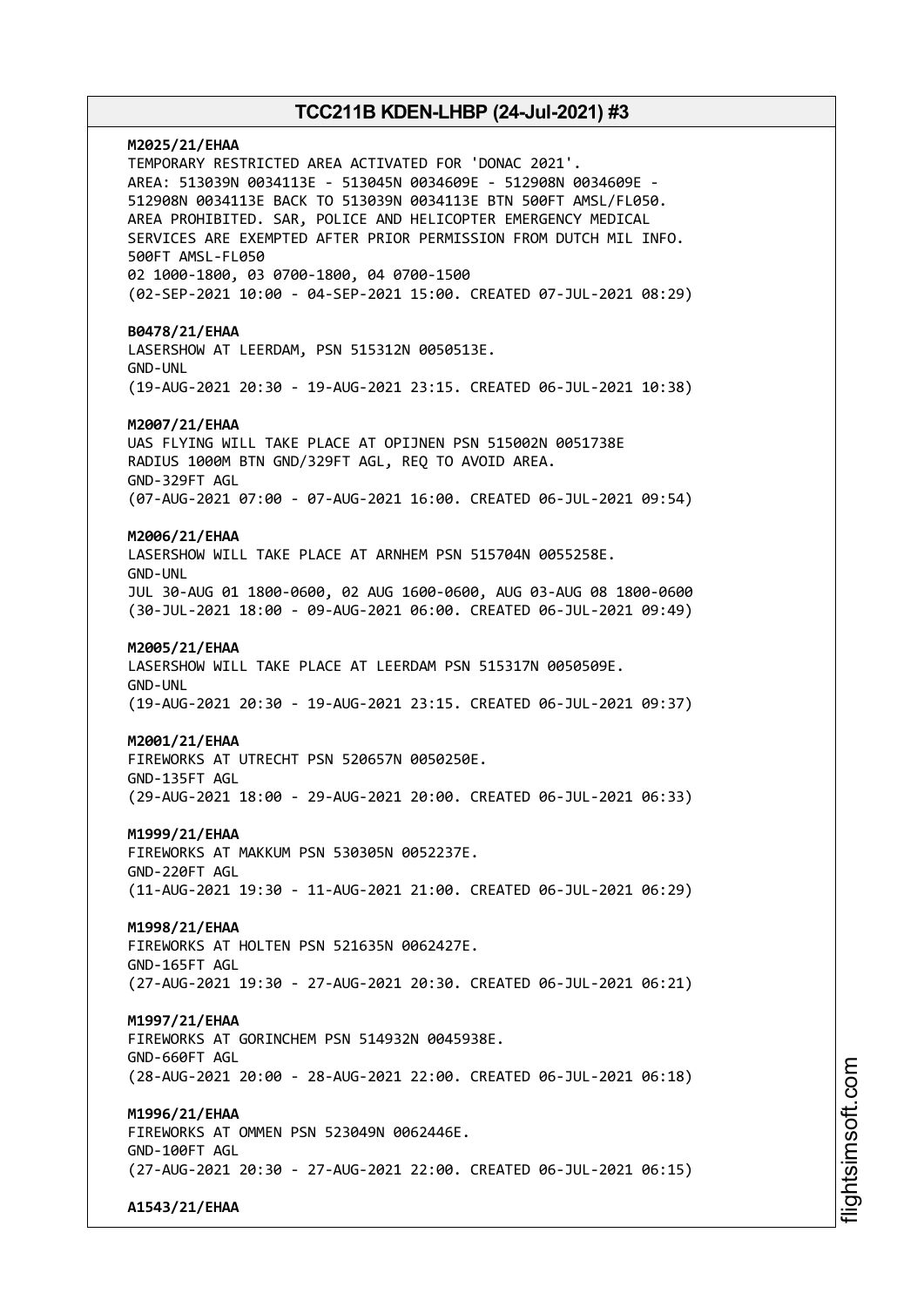OPERATIONS IN FIR MINSK (UMMV) NETHERLANDS AIR CARRIERS AND CAPTAINS OF ACFT IN CHARGE OF AIR SERVICE MANAGED BY CARRIERS HOLDERS OF OPERATING LICENCE ISSUED BY THE NETHERLANDS, WHETHER THEY ARE CONTRACTUAL CARRIERS AND/OR DE FACTO CARRIERS, OR PERFORMING AIR SERVICE WITH COMMERCIAL CHARTER AGREEMENT OR WITH CODE SHARING AND TO ALL FLIGHT PERFORMED WITH NETHERLANDS ACFT REGISTRATION, ARE REQUESTED TO AVOID MINSK FIR (UMMV). FOREIGN AIR CARRIERS INBOUND EU ARE RECOMMENDED TO AVOID BELARUS MINSK FIR(UMMV). (02-JUL-2021 18:08 - 02-SEP-2021 23:59 EST. CREATED 02-JUL-2021 18:09) **B0472/21/EHAA** PJE WILL TAKE PLACE AT ROCKANJE, PSN 515232N 0040244E. GND-FL050 (04-SEP-2021 15:00 - 04-SEP-2021 18:00. CREATED 02-JUL-2021 16:49) **A1539/21/EHAA** AMSTERDAM INFORMATION 124.300MHZ EXPECT LIMITED RADIO COVERAGE BELOW 1500FT BETWEEN EHRD CTR AND EHSE. (02-JUL-2021 14:10 - 02-OCT-2021 12:00 EST. CREATED 02-JUL-2021 13:31) **A1538/21/EHAA** AMSTERDAM INFORMATION 119.175MHZ EXPECT LIMITED RADIO COVERAGE BELOW 2000FT AROUND ATRIX RADIUS 10NM. (02-JUL-2021 14:10 - 02-OCT-2021 12:00 EST. CREATED 02-JUL-2021 13:27) **M1966/21/EHAA** DUE TO TECHNICAL ISSUES DUTCH MIL LOWER FREQUENCY 128.355MHZ HAS LIMITED RADIO COVERAGE IN CTA NORTH AND TMA A. CONTACT DUTCH MIL INFO ON 132.350MHZ WHEN UNABLE TO MAKE RADIO CONTACT. (02-JUL-2021 12:28 - 02-OCT-2021 23:59. CREATED 02-JUL-2021 12:32) **A1537/21/EHAA** BASED ON THE LATEST COVID-19 REGULATIONS (TIJDELIJKE REGELING MAATREGELEN COVID-19) ALL FLIGHTS SHOULD ADHERE TO THE FOLLOWING CONDITIONS: 1. DISINFECT CABIN, SEATS AND INSTRUMENTS. 2. ALL PASSENGERS ARE REQUIRED TO USE A MANDATORY NON MEDICAL FACE MASK FROM BEFORE BOARDING UNTIL AFTER DISEMBARKING (NON COMMERCIAL FLIGHTS ARE EXEMPTED) . 3. BEFORE BOARDING, A HEALTH CHECK OF ALL POB SHALL BE PERFORMED BY CREW BASED ON THE RIVM GUIDELINES: HTTPS://WWW.RIVM.NL/CORONAVIRUS-COVID-19/ADVIEZEN-WERK-VRIJE-TIJD/GEN ERIEK-KADER-CORONAMAATREGELEN 4. COMPANIES SHALL ADHERE TO COMPANY SPECIFIC PROTOCOL. NOTE: POLICE, HELICOPTER EMERGENCY SERVICES AND SAR FLIGHTS ARE EXEMPTED. (02-JUL-2021 10:43 - 21-AUG-2021 23:59 EST. CREATED 02-JUL-2021 10:43) **A1521/21/EHAA** TRIGGER NOTAM - AIRAC AIP AMDT 08/2021 WEF 12 AUG 2021: PERMANENTLY OUT OF SERVICE: VOR AMS, HDR, HSD, PAM, SPY: NDB EHN, ROT, STD / CH, NV, OA, PS, RR: LOCATORS CH, NV, OA, PS, RR. (12-AUG-2021 00:00 - 25-AUG-2021 23:59. CREATED 01-JUL-2021 10:03)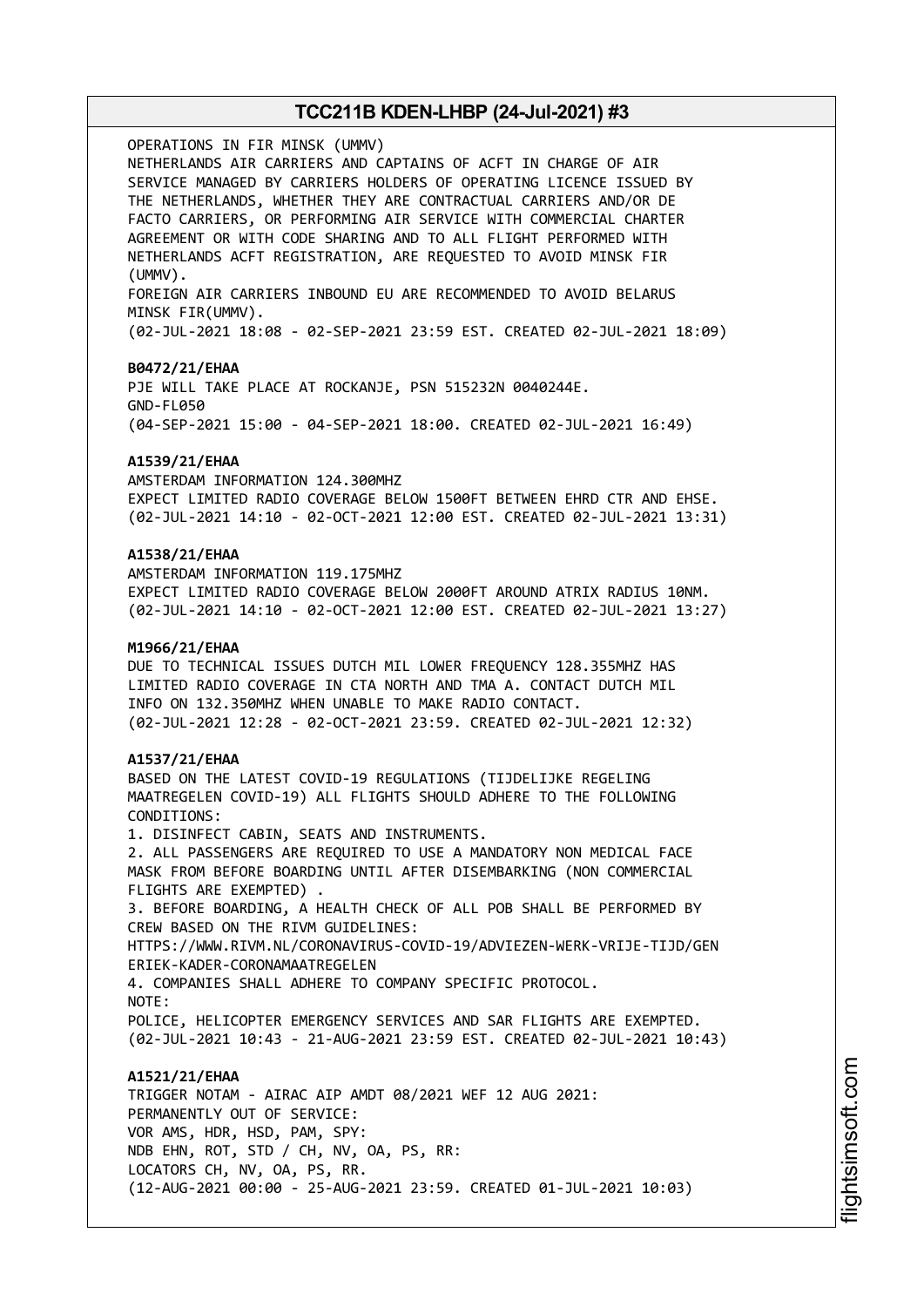**M1947/21/EHAA** TEMPORARY SEGREGATED AREA EHTSA56 (LEUSDERHEIDE) ACTIVATED. AREA PROHIBITED. GND-600FT AMSL (28-JUL-2021 06:00 - 28-JUL-2021 21:59. CREATED 01-JUL-2021 06:19) **A1508/21/EHAA** CHECKLIST YEAR=2021 0196 0206 0207 0334 0379 0439 0461 0462 0463 0464 0465 0466 0489 0541 0564 0648 0734 0735 0746 0814 0828 0863 0864 0878 0879 0895 0921 0948 0951 0978 0980 0981 0992 0999 1000 1006 1008 1014 1047 1048 1049 1111 1149 1160 1161 1162 1230 1244 1255 1258 1278 1283 1284 1286 1290 1308 1333 1334 1338 1355 1366 1371 1375 1379 1384 1385 1387 1390 1391 1394 1396 1409 1414 1426 1427 1431 1432 1437 1444 1451 1452 1453 1454 1455 1456 1457 1458 1459 1460 1466 1468 1474 1475 1477 1478 1479 1483 1484 1485 1486 1487 1488 1489 1490 1494 1496 1498 1499 1500 1501 1502 1503 1504 1505 1507 LATEST PUBLICATIONS AIP AIRAC AMDT IFR 007/2021 EFFECTIVE DATE 15 JUL 21 AIP AIRAC SUP IFR 001/2020 EFFECTIVE DATE 27 FEB 20 AIP SUP IFR 005/2021 EFFECTIVE DATE 08 APR 21 AIC IFR B003/2021 EFFECTIVE DATE 03 JUN 21 AIC IFR A003/2021 EFFECTIVE DATE 03 JUN 21 AIC CHECKLIST AIP IFR A019/1992 B061/1992 B006/2002 A016/2002 B023/2004 B001/2006 A012/2007 A001/2008 B003/2008 A009/2008 A013/2010 A014/2010 A006/2011 B009/2011 B005/2013 A006/2013 A003/2014 A004/2014 A006/2014 A004/2015 B004/2015 B005/2016 B001/2017 B002/2018 B001/2019 A002/2019 B002/2019 B003/2019 A004/2019 A006/2019 A009/2019 A011/2019 A012/2019 A013/2019 A014/2019 A002/2020 A004/2020 B001/2021 A001/2021 A002/2021 B002/2021 B003/2021 A003/2021 AIP VFR NIL SUP CHECKLIST AIP IFR 001/2020 004/2020 004/2021 005/2021 AIP VFR **NTI** (01-JUL-2021 00:05 - 01-AUG-2021 00:05 EST. CREATED 01-JUL-2021 00:08) **B0469/21/EHAA CHECKLIST** YEAR=2021 0230 0246 0247 0255 0274 0281 0282 0290 0293 0309 0334 0335 0337 0345 0347 0348 0350 0368 0370 0373 0378 0383 0384 0399 0424 0434 0435 0450 0451 0452 0453 0454 0455 0456 0457 0459 0460 0461 0462 0463 0464 0467 0468 LATEST PUBLICATIONS AIP AIRAC AMDT IFR 007/2021 EFFECTIVE DATE 15 JUL 21 AIP AIRAC SUP IFR 001/2020 EFFECTIVE DATE 27 FEB 20 AIP SUP IFR 005/2021 EFFECTIVE DATE 08 APR 21 AIC IFR B003/2021 EFFECTIVE DATE 03 JUN 21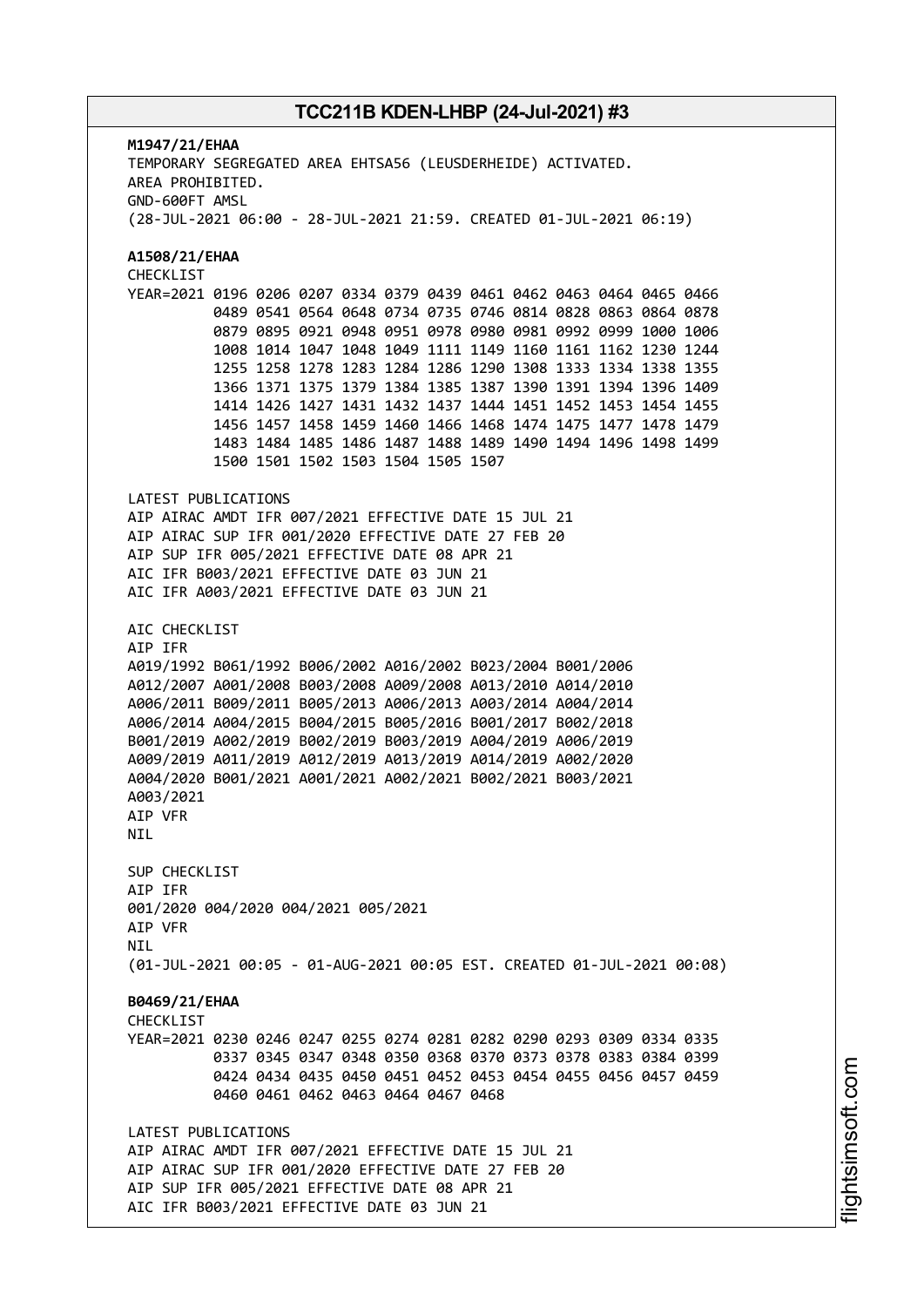AIC IFR A003/2021 EFFECTIVE DATE 03 JUN 21 AIC CHECKLIST AIP IFR A019/1992 B061/1992 B006/2002 A016/2002 B023/2004 B001/2006 A012/2007 A001/2008 B003/2008 A009/2008 A013/2010 A014/2010 A006/2011 B009/2011 B005/2013 A006/2013 A003/2014 A004/2014 A006/2014 A004/2015 B004/2015 B005/2016 B001/2017 B002/2018 B001/2019 A002/2019 B002/2019 B003/2019 A004/2019 A006/2019 A009/2019 A011/2019 A012/2019 A013/2019 A014/2019 A002/2020 A004/2020 B001/2021 A001/2021 A002/2021 B002/2021 B003/2021 A003/2021 AIP VFR NIL SUP CHECKLIST AIP IFR 001/2020 004/2020 004/2021 005/2021 AIP VFR NIL (01-JUL-2021 00:05 - 01-AUG-2021 00:05 EST. CREATED 01-JUL-2021 00:08) **M1945/21/EHAA** TEMPORARY SEGREGATED AREA EHTSA52 (HAVELTE, RPAS) ACTIVATED. AREA PROHIBITED. GND-600FT AMSL DAILY 0600-1400 (02-SEP-2021 06:00 - 03-SEP-2021 14:00. CREATED 30-JUN-2021 13:48) **B0467/21/EHAA** NEW PARAGLIDING SITE VELDHOEK, PSN 520200N 0062510E. MAX CABLE HGT 1500FT AMSL, ACTIVE DAILY UDP. REF AIP NETHERLANDS ENR 5.5. GND-1500FT AMSL (30-JUN-2021 09:50 - PERM. CREATED 30-JUN-2021 09:51) **B0464/21/EHAA** PJE AT OUDENBOSCH, PSN 513622N 0043256E. GND-3000FT AMSL (13-AUG-2021 07:00 - 13-AUG-2021 18:00. CREATED 30-JUN-2021 08:56) **B0462/21/EHAA** PJE AT OUDENBOSCH, PSN 513622N 0043256E. GND-3000FT AMSL (08-AUG-2021 07:00 - 08-AUG-2021 18:00. CREATED 30-JUN-2021 07:42) **B0452/21/EHAA** NEW OBSTACLE UNDER CONSTRUCTION IJSSELMEER WINDFARM FRYSLAN, 89 WIND TURBINES WITHIN AREA: 530153N0051541E-530145N0051700E-525933N0051851E-525816N0051633E-52583 4N0051357E-530040N0051246E-530144N0051433E-530153N0051541E. ELEV 590FT AMSL, NOT LGTD. REF AIP ENR 5.4 (28-JUN-2021 14:48 - PERM. CREATED 28-JUN-2021 14:49) **M1895/21/EHAA** UAS FLYING WILL TAKE PLACE AT BIDDINGHUIZEN PSN 522616N 0054519E

RADIUS 1000M BTN GND/400FT AGL, REQ TO AVOID AREA.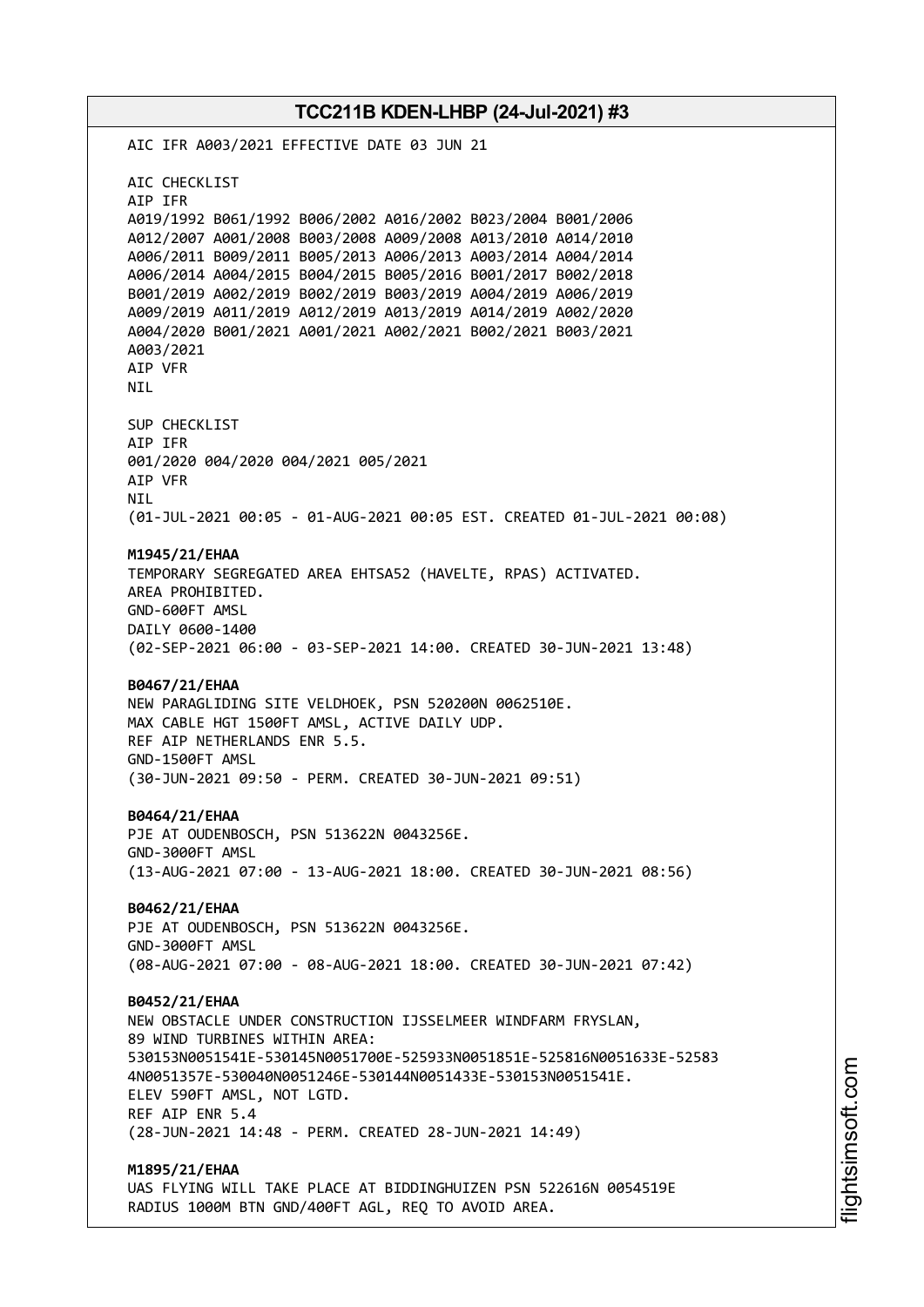GND-400FT AGL DAILY 1300-1906 (20-AUG-2021 13:00 - 21-AUG-2021 19:06. CREATED 28-JUN-2021 09:01) **B0451/21/EHAA** PART OF THE OBST LIGHTS PRINSES AMALIAWINDPARK U/S. REF AIP 5.4 ID 317. (26-JUN-2021 15:08 - 26-JUL-2021 09:00 EST. CREATED 26-JUN-2021 15:08) **B0450/21/EHAA** OBST LIGHT 18 AND 24 U/S AT WINDPARK NOORDZEE LUCHTERDUINEN. REF AIP ENR 5.4 ID 454. (25-JUN-2021 17:19 - 25-JUL-2021 09:00 EST. CREATED 25-JUN-2021 17:19) **M1839/21/EHAA** MIL ACFT HAVE TO AVOID OVERFLYING OF WEST-BETUWE DUE TO BREEDING BIRDS AT PSN 515157N 0050900E RADIUS 0,5NM BTN GND/1000FT AGL. GND-1000FT AGL (22-JUN-2021 12:56 - 31-JUL-2021 21:59. CREATED 22-JUN-2021 12:57) **M1838/21/EHAA** MIL ACFT HAVE TO AVOID OVERFLYING OF EEMMEER DUE TO BREEDING BIRDS AT PSN 521837N 0051904E RADIUS 0,5NM BTN GND/1000FT AGL. GND-1000FT AGL (22-JUN-2021 12:55 - 31-JUL-2021 21:59. CREATED 22-JUN-2021 12:55) **M1837/21/EHAA** MIL ACFT HAVE TO AVOID OVERFLYING OF OOSTVAARDERSPLASSEN DUE TO BREEDING BIRDS AT PSN 522700N 0052128E RADIUS 0,5NM BTN GND/1000FT AGL. GND-1000FT AGL (22-JUN-2021 12:51 - 31-JUL-2021 23:59. CREATED 22-JUN-2021 12:51) **M1836/21/EHAA** MIL ACFT HAVE TO AVOID OVERFLYING OF KETELMEER DUE TO BREEDING BIRDS AT PSN 523638N 0054929E RADIUS 0,5NM BTN GND/1000FT AGL. GND-1000FT AGL (22-JUN-2021 12:49 - 31-JUL-2021 21:59. CREATED 22-JUN-2021 12:49) **M1835/21/EHAA** MIL ACFT HAVE TO AVOID OVERFLYING OF KOUDUM DUE TO BREEDING BIRDS AT PSN 525459N 0052818E RADIUS 0,5NM BTN GND/1000FT AGL. GND-1000FT AGL (22-JUN-2021 12:46 - 31-JUL-2021 21:59. CREATED 22-JUN-2021 12:47) **M1834/21/EHAA** MIL ACFT HAVE TO AVOID OVERFLYING OF HAVIKERWAARD DUE TO BREEDING BIRDS AT PSN 520019N 0060629E RADIUS 0,5NM BTN GND/1000FT AGL. GND-1000FT AGL (22-JUN-2021 12:42 - 31-JUL-2021 21:59. CREATED 22-JUN-2021 12:44) **M1833/21/EHAA** MIL ACFT HAVE TO AVOID OVERFLYING OF HARINGVLIET DUE TO BREEDING BIRDS AT PSN 514651N 0041354E RADIUS 0,5NM BTN GND/1000FT AGL. GND-1000FT AGL (22-JUN-2021 12:27 - 31-JUL-2021 21:59. CREATED 22-JUN-2021 12:28)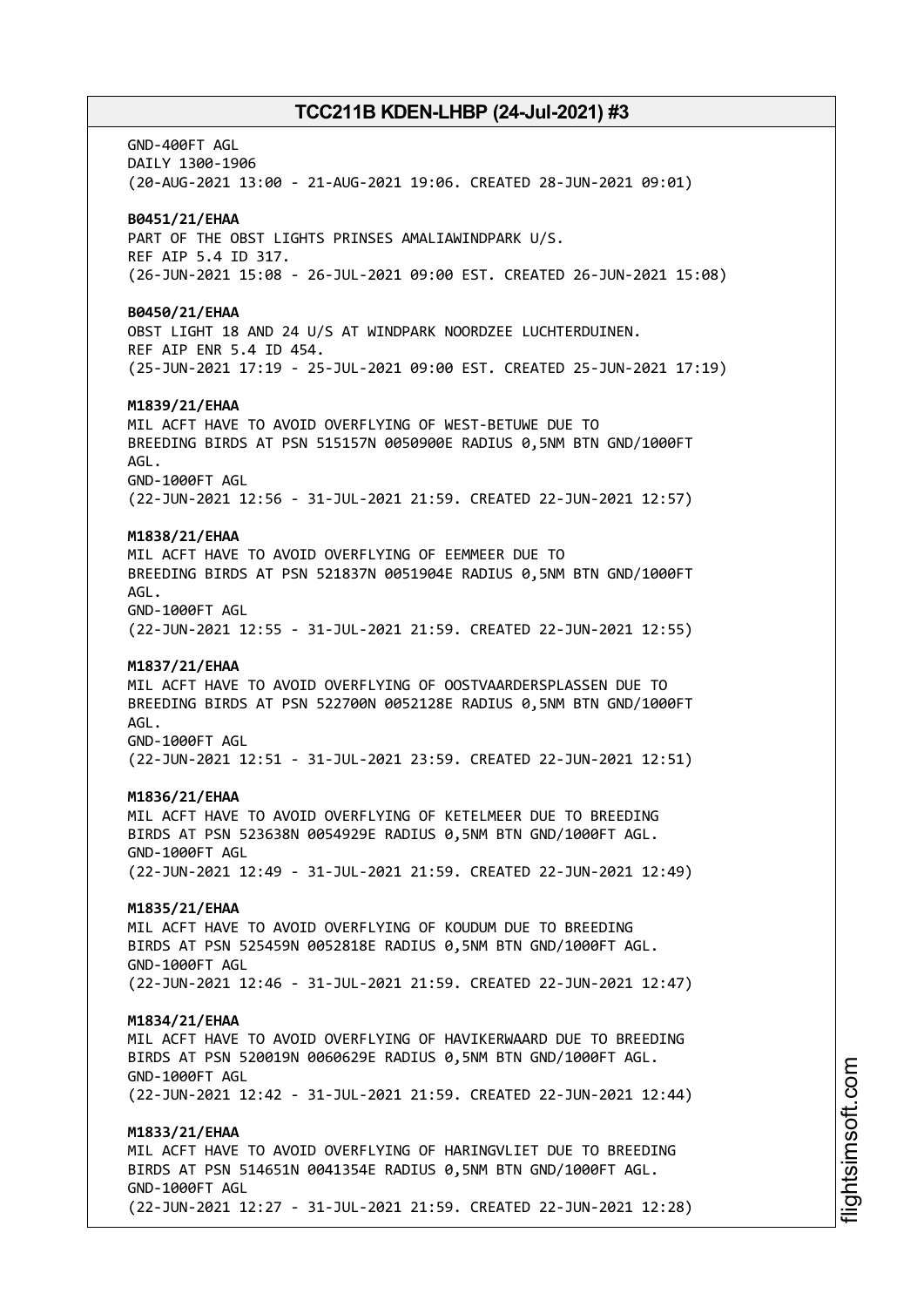**M1829/21/EHAA** RESTRICTED AREA EHR49 (BREEZANDDIJK) ACTIVATED. AREA PROHIBITED. SFC-19500FT AMSL MON-FRI 0600-1500 (27-SEP-2021 06:00 - 08-OCT-2021 15:00. CREATED 22-JUN-2021 10:13) **M1826/21/EHAA** FIREWORKS AT STEGEREN PSN 523237N 0062922E. GND-100FT AGL (24-AUG-2021 20:00 - 24-AUG-2021 21:00. CREATED 22-JUN-2021 09:56) **M1825/21/EHAA** FIREWORKS AT STEGEREN PSN 523237N 0062922E. GND-100FT AGL (10-AUG-2021 20:00 - 10-AUG-2021 21:00. CREATED 22-JUN-2021 09:56) **M1824/21/EHAA** FIREWORKS AT STEGEREN PSN 523237N 0062922E. GND-100FT AGL (27-JUL-2021 20:00 - 27-JUL-2021 21:00. CREATED 22-JUN-2021 09:55) **M1822/21/EHAA** FIREWORKS AT UTRECHT PSN 520729N 0050755E. GND-200FT AGL (28-AUG-2021 20:00 - 28-AUG-2021 22:00. CREATED 22-JUN-2021 09:48) **M1796/21/EHAA** TEMPORARY SEGREGATED AREA EHTSA50 (MARNE) ACTIVATED. AREA PROHIBITED. GND-1200FT AMSL 14-16 20-23 0600-2159, 17 0600-1500 (14-SEP-2021 06:00 - 23-SEP-2021 21:59. CREATED 18-JUN-2021 13:16) **M1795/21/EHAA** RESTRICTED AREA EHR2A (MARNEWAARD A) ACTIVATED. AREA PROHIBITED. VERTICAL LIMITS CHANGED DURING ACTIVATION. GND-6500FT AMSL 14-16 20-23 0600-2159, 17 0600-1500 (14-SEP-2021 06:00 - 23-SEP-2021 21:59. CREATED 18-JUN-2021 13:13) **M1794/21/EHAA** RESTRICTED AREA EHR2 (MARNEWAARD) ACTIVATED. AREA PROHIBITED. VERTICAL LIMITS CHANGED DURING ACTIVATION. SFC-6500FT AMSL 14-16 20-23 0600-2159, 17 0600-1500 (14-SEP-2021 06:00 - 23-SEP-2021 21:59. CREATED 18-JUN-2021 13:09) **M1765/21/EHAA** TEMPORARY SEGREGATED AREA EHTSA50 (MARNE) ACTIVATED. AREA PROHIBITED. GND-600FT AGL (30-AUG-2021 20:00 - 08-SEP-2021 20:00. CREATED 16-JUN-2021 10:12) **M1749/21/EHAA** PJE WILL TAKE PLACE AT GROESBEEK PSN 514512N 0055527E RADIUS 2NM. GND-3000FT AGL (17-SEP-2021 04:59 - 17-SEP-2021 18:01. CREATED 15-JUN-2021 07:49)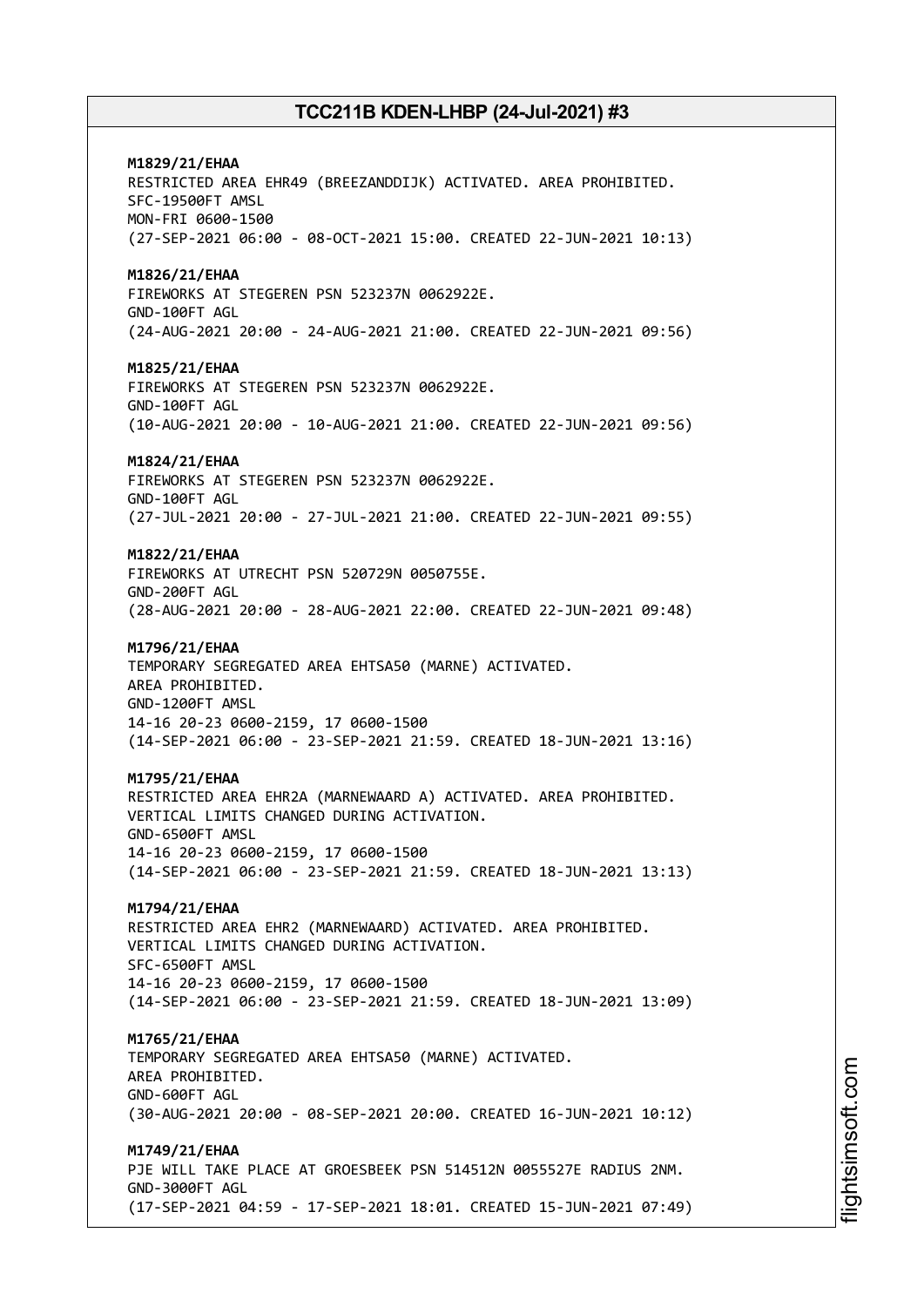# **M1744/21/EHAA**

FIREWORKS AT LOPIKERKAPEL PSN 515913N 0050302E GND-165FT AGL (13-AUG-2021 14:00 - 13-AUG-2021 22:00. CREATED 15-JUN-2021 06:22)

### **B0435/21/EHAA**

OBST LIGHTS WIND FARM BARD OFFSHORE 1 PARTLY U/S. ELEVATION 492FT AMSL. REF AIP THE NETHERLANDS ENR 5.4 ID 333. (14-JUN-2021 14:44 - 14-SEP-2021 09:00 EST. CREATED 14-JUN-2021 14:45)

#### **B0434/21/EHAA**

MOBILE RIG MAERSK RESOLUTE RELOCATED, PSN 5222.7N 00323.9E (ACP P11-UNITY). (13-JUN-2021 00:53 - 13-SEP-2021 09:00 EST. CREATED 13-JUN-2021 00:54)

### **M1731/21/EHAA**

ACFT HAVE TO AVOID OVERFLYING OF OUWEHANDS DIERENPARK RHENEN AT PSN 515727N 0053525E RADIUS 1.5NM BTN GND/3000FT AGL. GND-3000FT AGL (11-JUN-2021 11:40 - 11-SEP-2021 23:59 EST. CREATED 11-JUN-2021 11:41)

#### **M1730/21/EHAA**

MIL ACFT HAVE TO AVOID OVERFLYING OF SLUIS DUE TO OSTRICH FARM AT PSN 511658N 0032501E RADIUS 2NM BTN GND/3000FT AGL. GND-3000FT AGL (11-JUN-2021 11:40 - 11-SEP-2021 23:59 EST. CREATED 11-JUN-2021 11:41)

### **M1732/21/EHAA**

MIL ACFT HAVE TO AVOID OVERFLYING OF DIERENPARK APENHEUL AT PSN 521257N 0055505E RADIUS 0.5NM BTN GND/1000FT AGL. GND-1000FT AGL (11-JUN-2021 11:41 - 11-SEP-2021 23:59 EST. CREATED 11-JUN-2021 11:41)

### **M1729/21/EHAA**

MIL ACFT HAVE TO AVOID OVERFLYING OF LITHOIJEN PSN 514600N 0052622E RADIUS 1NM BTN GND/500FT AGL. GND-500FT AGL (11-JUN-2021 11:39 - 11-SEP-2021 23:59 EST. CREATED 11-JUN-2021 11:40)

### **B0424/21/EHAA**

MOBILE RIG TEST PLATFORM 590021-TEST PSN 5314.0N 00314.5E. (11-JUN-2021 07:45 - 06-SEP-2021 12:00 EST. CREATED 11-JUN-2021 07:46)

### **M1675/21/EHAA**

FIREWORKS AT OLDENZAAL PSN 521822N 0065317E GND-265FT AGL DAILY 1830-2030 (27-AUG-2021 18:30 - 28-AUG-2021 20:30. CREATED 09-JUN-2021 06:43)

#### **M1674/21/EHAA**

FIREWORKS AT HARLINGEN PSN 531023N 0052426E GND-465FT AGL (28-AUG-2021 19:30 - 28-AUG-2021 21:30. CREATED 09-JUN-2021 06:40)

### **M1673/21/EHAA**

FIREWORKS AT ENSCHEDE PSN 521050N 0065013E. GND-297FT AGL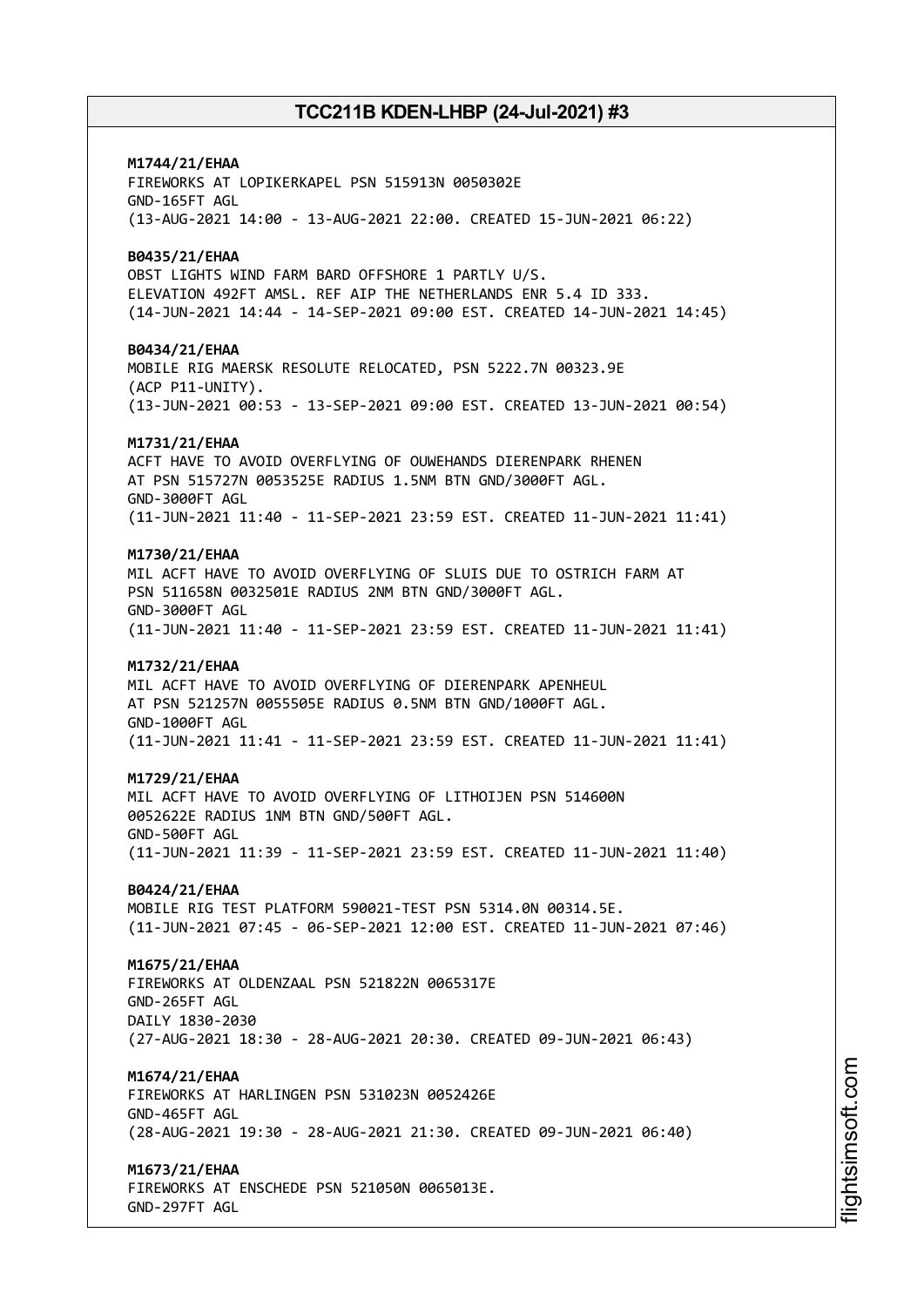#### DATIY 1600-2200

(14-AUG-2021 16:00 - 15-AUG-2021 22:00. CREATED 09-JUN-2021 06:27)

#### **M1671/21/EHAA**

FIREWORKS AT DROUWENERMOND PSN 525816N 0065227E. GND-280FT AGL 19 0700-1100 2100-2330, 20 2100-2359, 21 2100-0015 (19-AUG-2021 07:00 - 22-AUG-2021 00:15. CREATED 09-JUN-2021 06:21)

#### **M1670/21/EHAA**

FIREWORKS AT LUTTENBERG PSN 522410N 0062147E. GND-120FT AGL (15-AUG-2021 20:00 - 15-AUG-2021 21:30. CREATED 09-JUN-2021 06:17)

#### **A1278/21/EHAA**

ALL FLIGHTS TO/FROM AIRPORTS IN THE NETHERLANDS, OR OVERFLYING NETHERLANDS TERRITORY, ARE NOT ALLOWED IF AIRCRAFT ARE OPERATED BY BELARUSIAN AIR CARRIERS AND/OR REGISTERED IN BELARUS, EXCEPT FOR AIRCRAFT IN EMERGENCY OR HUMANITARIAN FLIGHTS. (05-JUN-2021 00:00 - 06-SEP-2021 12:00 EST. CREATED 04-JUN-2021 18:50)

### **A1255/21/EHAA**

TRIGGER NOTAM - AIRAC AIP AMDT 07/2021 WEF 15 JUL 2021: MUAC FRA, FUNCTIONALITY OF SEVERAL FRA POINTS CHANGED. (15-JUL-2021 00:00 - 27-JUL-2021 23:59. CREATED 03-JUN-2021 09:41)

#### **M1611/21/EHAA**

TEMPORARY RESTRICTED AREA 'TGB MARNEWAARD' ACTIVATED FOR EXERCISE 'FALCON LEAP'. AREA: PSN 532300N 0061504E RADIUS 5NM BTN GND/3000FT AMSL. AREA PROHIBITED. SAR, POLICE, HELICOPTER EMERGENCY MEDICAL SERVICES AND OTHER AUTHORISED TFC ARE EXEMPTED AFTER PRIOR PERMISSION FROM MILATCC SCHIPHOL. GND-3000FT AMSL 07 08 0800-1000 1200-1400 1600-1800, 13 0700-1600 (07-SEP-2021 08:00 - 13-SEP-2021 16:00. CREATED 02-JUN-2021 10:04)

#### **M1598/21/EHAA**

IN EXERCISE 'WEAPON INSTRUCTOR COURSE' INTENSE MIL ACTIVITY CAN BE EXPECTED BELOW MNM VFR ALT IN THE FOLLOWING AREA: 532732N 0064038E - 532437N 0063630E - 524803N 0051711E - 524350N 0043648E ALONG A LINE (1NM WEST OF THE NORTH SEA COAST) TO 525835N 0044259E ALONG THE SOUTHERN BOUNDARY OF THE 'WADDENZEE' AREA (SEE: AIP ENR 5.6 AND ENR 6-5.3) TO 532441N 0060956E ALONG A CLOCKWISE ARC (RADIUS 4NM WITH CENTRE 532300N 0061600E) TO 532446N 0062159E ALONG THE SOUTHERN BOUNDARY OF THE 'WADDENZEE' AREA (SEE: AIP ENR 5.6 AND ENR 6-5.3) BACK TO 532732N 0064038E BTN SFC/1500FT AGL. BIRD SANCTUARIES (AS DEFINED IN AIP ENR 5.6.3 AND ENR 6-5.3) 'LAUWERSMEER/WIERUMMER WAD/WAD FERWERADEEL' AND 'HORNHUIZER WAD' ARE EXCLUDED. REQ TO AVOID AREA. SFC-1500FT AGL DAILY 0700-1000 1130-1330 (27-SEP-2021 07:00 - 01-OCT-2021 13:30. CREATED 01-JUN-2021 12:13)

**M1597/21/EHAA** IN EXERCISE 'WEAPON INSTRUCTOR COURSE' INTENSE MIL ACTIVITY CAN BE EXPECTED BELOW MNM VFR ALT IN THE FOLLOWING AREA: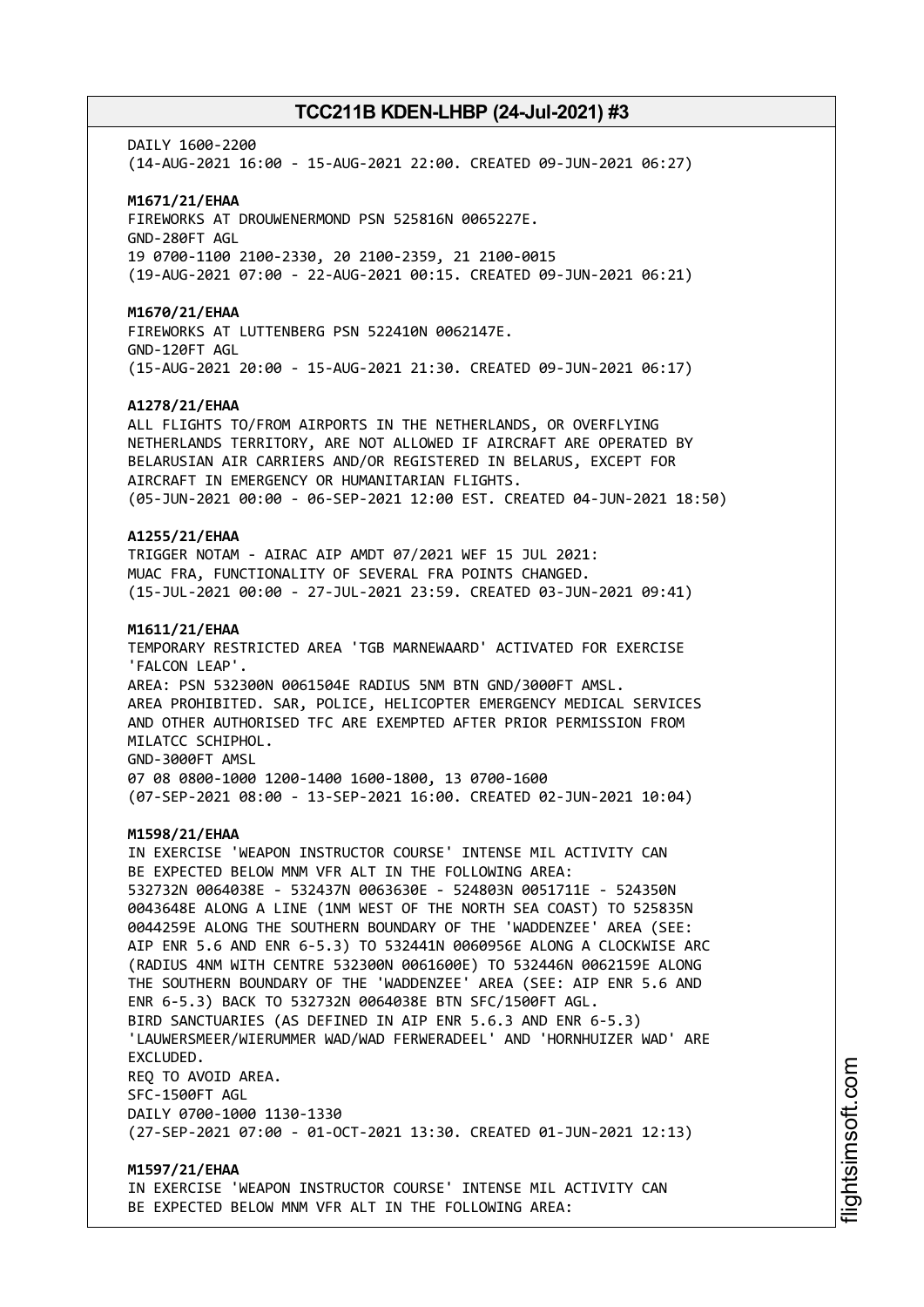532732N 0064038E - 532437N 0063630E - 524803N 0051711E - 524350N 0043648E ALONG A LINE (1NM WEST OF THE NORTH SEA COAST) TO 525835N 0044259E ALONG THE SOUTHERN BOUNDARY OF THE 'WADDENZEE' AREA (SEE: AIP ENR 5.6 AND ENR 6-5.3) TO 532441N 0060956E ALONG A CLOCKWISE ARC (RADIUS 4NM WITH CENTRE 532300N 0061600E) TO 532446N 0062159E ALONG THE SOUTHERN BOUNDARY OF THE 'WADDENZEE' AREA (SEE: AIP ENR 5.6 AND ENR 6-5.3) BACK TO 532732N 0064038E BTN SFC/1500FT AGL. BIRD SANCTUARIES (AS DEFINED IN AIP ENR 5.6.3 AND ENR 6-5.3) 'LAUWERSMEER/WIERUMMER WAD/WAD FERWERADEEL' AND 'HORNHUIZER WAD' ARE EXCLUDED. REQ TO AVOID AREA. SFC-1500FT AGL DAILY 0700-1000 1130-1330 (16-AUG-2021 07:00 - 20-AUG-2021 13:30. CREATED 01-JUN-2021 12:05) **B0378/21/EHAA** LIMITED RADIO COVERAGE OF THE AMSTERDAM INFO FREQUENCY 119.175MHZ BETWEEN UTIRA AND EPOXU BELOW 1000FT. NORTH SEA AREA AMSTERAM IS A RADIO MANDATORY ZONE AND RADIO COMMUNICATION WITH AMSTERDAM INFORMATION IS REQUIRED. TO PREVENT SAFETY INCIDENTS KEEP TRYING TO CALL AMSTERDAM INFO WHEN OPERATING IN THIS AREA. (01-JUN-2021 09:04 - 01-SEP-2021 12:00 EST. CREATED 01-JUN-2021 09:05) **B0373/21/EHAA** SEVERAL CRANES ERECTED AT ZEEWOLDE PSN 522055N 0052025E, 548FT AMSL, AND 558FT AGL. (28-MAY-2021 14:31 - 28-AUG-2021 09:00 EST. CREATED 28-MAY-2021 14:31) **B0370/21/EHAA** FIREWORKS AT HOORN PSN 523828N 0050522E. GND-660FT AGL (28-AUG-2021 21:45 - 28-AUG-2021 22:30. CREATED 26-MAY-2021 13:45) **M1504/21/EHAA** MILITARY TRAFFIC WITH DEPARTURE OR DESTINATION ETNG OVERFLYING EHAA FIR SHALL FILE A GAT FLIGHTPLAN, FILED IN ACCORDANCE WITH AIP THE NETHERLANDS SECTION ENR1.10 AND ACKNOWLEDGED BY IFPS. (25-MAY-2021 06:56 - 26-AUG-2021 23:59 EST. CREATED 25-MAY-2021 06:58) **M1496/21/EHAA** TEMPORARY RESTRICTED AREA 'MARNEWAARD' ACTIVATED FOR MIL EXER 'WEAPON INSTRUCTOR COURSE'. AREA: 532422N 0060943E ALONG CLOCKWISE ARC (RADIUS 4NM WITH CENTRE 532300N 0061600E) TO 532500N 0062147E ALONG THE BOUNDARY OF EHR2A (MARNEWAARD A) BACK TO 532422N 0060943E BTN SFC/2000FT AMSL. AREA PROHIBITED. POLICE, SAR, HELICOPTER EMERGENCY MEDICAL SERVICE FLIGHTS AND PARTICIPATING FLIGHTS ARE EXEMPTED AFTER PRIOR PERMISSION FROM MILATCC SCHIPHOL. SFC-2000FT AMSL DAILY 0700-1000 1130-1330 (27-SEP-2021 07:00 - 01-OCT-2021 13:30. CREATED 21-MAY-2021 12:50) **M1494/21/EHAA** TEMPORARY RESTRICTED AREA 'MARNEWAARD' ACTIVATED FOR MIL EXER 'WEAPON INSTRUCTOR COURSE'. AREA: 532422N 0060943E ALONG CLOCKWISE ARC (RADIUS 4NM WITH CENTRE 532300N 0061600E) TO 532500N 0062147E ALONG THE BOUNDARY OF EHR2A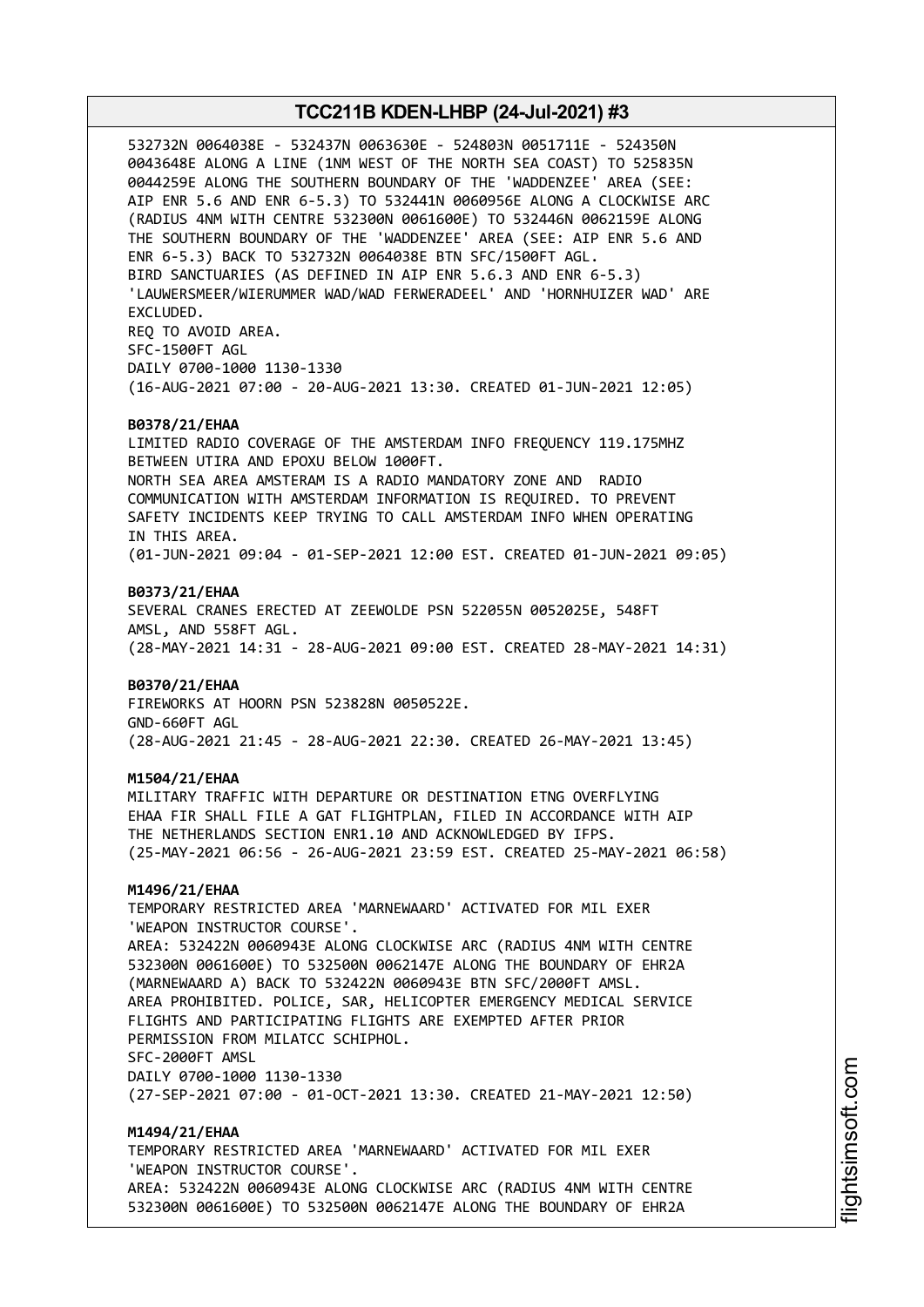(MARNEWAARD A) BACK TO 532422N 0060943E BTN SFC/2000FT AMSL. AREA PROHIBITED. POLICE, SAR, HELICOPTER EMERGENCY MEDICAL SERVICE FLIGHTS AND PARTICIPATING FLIGHTS ARE EXEMPTED AFTER PRIOR PERMISSION FROM MILATCC SCHIPHOL. SFC-2000FT AMSL DAILY 0700-1000 1130-1330 (16-AUG-2021 07:00 - 20-AUG-2021 13:30. CREATED 21-MAY-2021 12:44)

#### **B0348/21/EHAA**

NEW OBSTACLES UNDER CONSTRUCTION AT OSPELDIJK, 4 WIND TURBINES (LINE) BTN PSN 511858N 0055138E AND 511827N 0055008E. HEIGHT 689FT AGL, ELEV 784FT AMSL. NOT LGT. REF AIP ENR 5.4. (20-MAY-2021 14:15 - PERM. CREATED 20-MAY-2021 14:16)

#### **B0347/21/EHAA**

FIREWORKS AT LUTJEBROEK PSN 524200N 0051159E. GND-330FT AGL (28-AUG-2021 20:00 - 28-AUG-2021 20:15. CREATED 20-MAY-2021 11:07)

#### **B0337/21/EHAA**

FIREWORKS AT HOORN PSN 523831N 0050521E. GND-660FT AGL (13-AUG-2021 20:00 - 13-AUG-2021 21:00. CREATED 18-MAY-2021 16:09)

#### **B0334/21/EHAA**

NEW OBSTACLES AT HATTEMERBROEK, 4 WIND TURBINES (LINE) BTN PSN 522958N 0060004E AND 522929N 0060048E. HEIGHT 492FT AGL, ELEV 495FT AMSL, NOT LGT. REF AIP ENR 5.4. (18-MAY-2021 12:15 - PERM. CREATED 18-MAY-2021 12:15)

#### **B0309/21/EHAA**

SEVERAL OBST LIGHTS NOORDZEE RIFFGAT U/S. 487FT AMSL. REF AIP NETHERLANDS ENR 5.4 ID 415. (05-MAY-2021 12:16 - 05-AUG-2021 10:00 EST. CREATED 05-MAY-2021 12:16)

#### **B0293/21/EHAA**

SEVERAL OBSTACLE LIGHTS U/S AT NOORDZEE TRIANEL WINDPARK BORKUM. PSN 5403N 00627E RADIUS 5NM. REF AIP THE NETHERLANDS ENR 5.4 ID 420. (29-APR-2021 11:01 - 29-JUL-2021 12:00 EST. CREATED 29-APR-2021 11:02)

#### **M1208/21/EHAA**

MIL ACFT HAVE TO AVOID OVERFLYING OF DRENTS-FRIESE WOLD DUE TO BREEDING BIRDS PSN 5253N 00616E RADIUS 1,5NM BTN GND/1000FT AGL. GND-1000FT AGL (29-APR-2021 07:59 - 31-JUL-2021 23:59. CREATED 29-APR-2021 08:00)

#### **M1207/21/EHAA**

MIL ACFT HAVE TO AVOID OVERFLYING OF DE GROOTE PEEL DUE TO BREEDING BIRDS PSN 5121N 00549E RADIUS 1,5NM BTN GND/1000FT AGL. GND-1000FT AGL (29-APR-2021 07:54 - 31-JUL-2021 23:59. CREATED 29-APR-2021 07:55)

#### **M1205/21/EHAA**

MIL ACFT HAVE TO AVOID OVERFLYING OF DWINGELDERVELD DUE TO BREEDING BIRDS PSN 5248N 00624E RADIUS 1,5NM BTN GND/1000FT AGL. GND-1000FT AGL (29-APR-2021 07:47 - 31-JUL-2021 23:59. CREATED 29-APR-2021 07:48)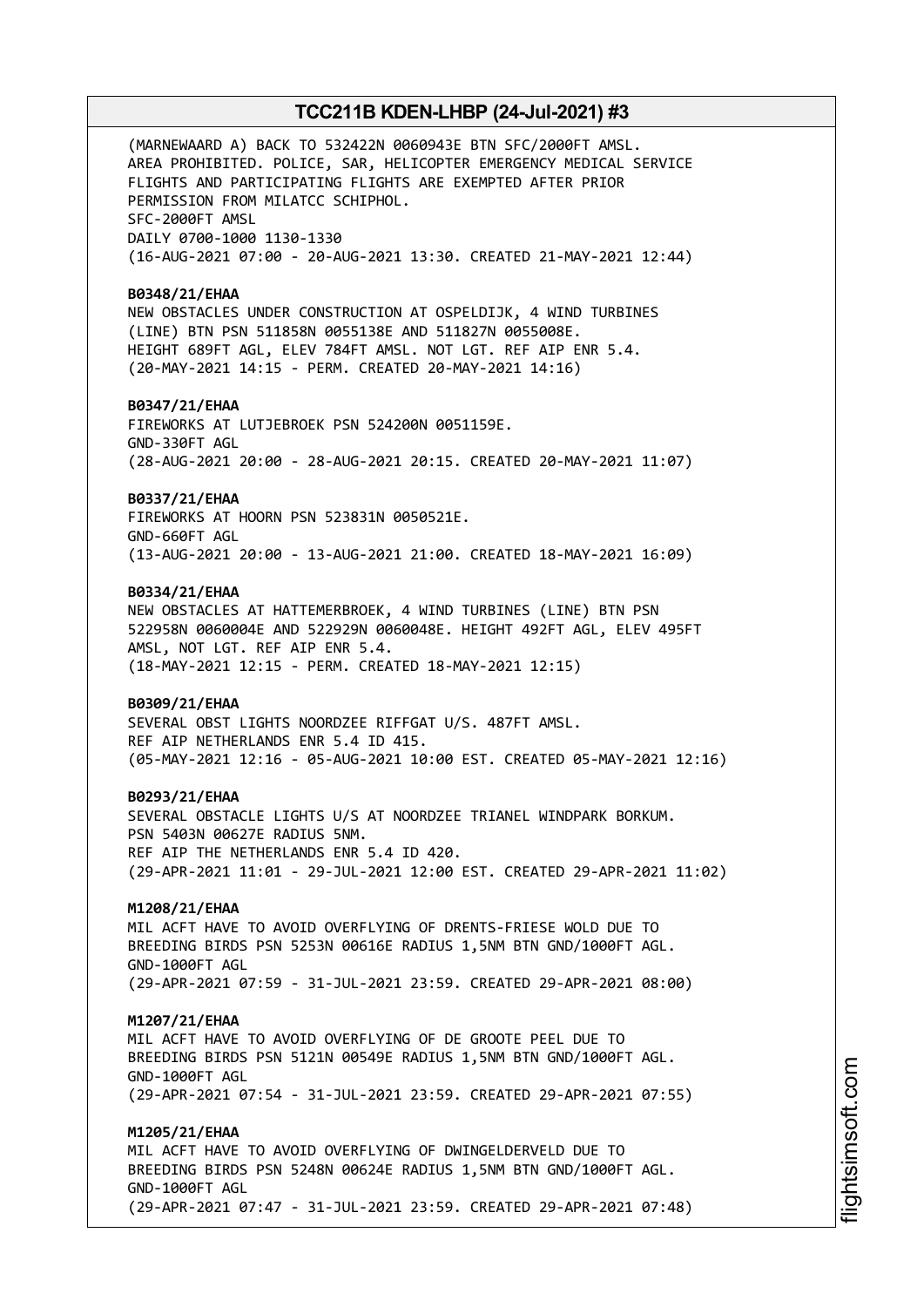### **A0878/21/EHAA**

COVID-19: TO ENSURE SAFE AND EXPEDITIOUS DELIVERY OF COVID-19 VACCINES, AIRCRAFT OPERATORS OF FLIGHTS CARRYING SUCH VACCINES ARE EXEMPTED FROM ANY DUTCH ATFM MEASURES FOR EACH FLIGHT DEEMED CRITICAL. FOR SUCH CRITICAL FLIGHTS INSERT STS/ATFMX AND RMK/VACCINE IN ITEM 18 OF THE FLIGHT PLAN. (28-APR-2021 06:38 - 28-JUL-2021 10:00 EST. CREATED 28-APR-2021 06:39)

#### **B0282/21/EHAA**

NEW OBSTACLES AT NEER UNDER CONSTRUCTION, 3 WIND TURBINES IN LINE BTN 511706N 0055851E AND 511646N 0055950E. HEIGHT 659FT AGL, ELEV 751FT AMSL. LGT OBST/DAY FLG WHITE, NIGHT RED. REF AIP ENR 5.4. (26-APR-2021 14:34 - PERM. CREATED 26-APR-2021 14:34)

#### **B0281/21/EHAA**

NEW OBSTACLES AT EGCHEL UNDER CONSTRUCTION, 5 WIND TURBINES IN **LTNF** BTN 511917N 0055423E AND 511839N 0055638E. HEIGHT 656FT AGL, ELEV 757FT AMSL. LGT OBST/DAY FLG WHITE, NIGHT RED. REF AIP ENR 5.4. (26-APR-2021 14:21 - PERM. CREATED 26-APR-2021 14:25)

#### **M1161/21/EHAA**

PARAGLIDING WILL TAKE PLACE WITH WINCH LAUNCHING CABLE UP TO 2500FT AMSL AT TOLDIJK PSN 5202N00613E RADIUS 2NM, EXP INTENSE ACT IN VCY AND ABOVE. GND-2500FT AMSL DAILY SR-SS (24-APR-2021 19:13 - 24-JUL-2021 19:38. CREATED 24-APR-2021 19:14)

#### **M1150/21/EHAA**

RESTRICTED AREA EHR2A (MARNEWAARD A) ACTIVATED. AREA PROHIBITED. VERTICAL LIMITS CHANGED DURING ACTIVATION. GND-FL065 DAILY 0700-1000 1130-1330 (16-AUG-2021 07:00 - 20-AUG-2021 13:30. CREATED 23-APR-2021 08:46)

#### **B0274/21/EHAA**

OBST ERECTED, 4 NEW WIND TUNBINES AT ANGERLO BTN PSN 515833N 0060722E AND 515850N 0060825E. HEIGHT 577 FT AGL, ELEV 606FT AMSL, LGT OBST/DAY FLG W, NIGHT R. REF AIP ENR 5.4. (22-APR-2021 14:45 - PERM. CREATED 22-APR-2021 14:45)

#### **M0844/21/EHAA**

TEMPORARY RESTRICTED AREA 'TGB HOUTDORPERVELD' ACTIVATED. AREA: PSN 521528N 0054345E RADIUS 5NM BTN GND/3000FT AMSL. AREA PROHIBITED. SAR, POLICE, HELICOPTER EMERGENCY MEDICAL SERVICES AND OTHER AUTHORISED TFC EXEMPTED AFTER PRIOR PERMISSION FROM MILATCC SCHIPHOL. GND-3000FT AMSL 14 16 0700-1600 (14-SEP-2021 07:00 - 16-SEP-2021 16:00. CREATED 26-MAR-2021 12:06)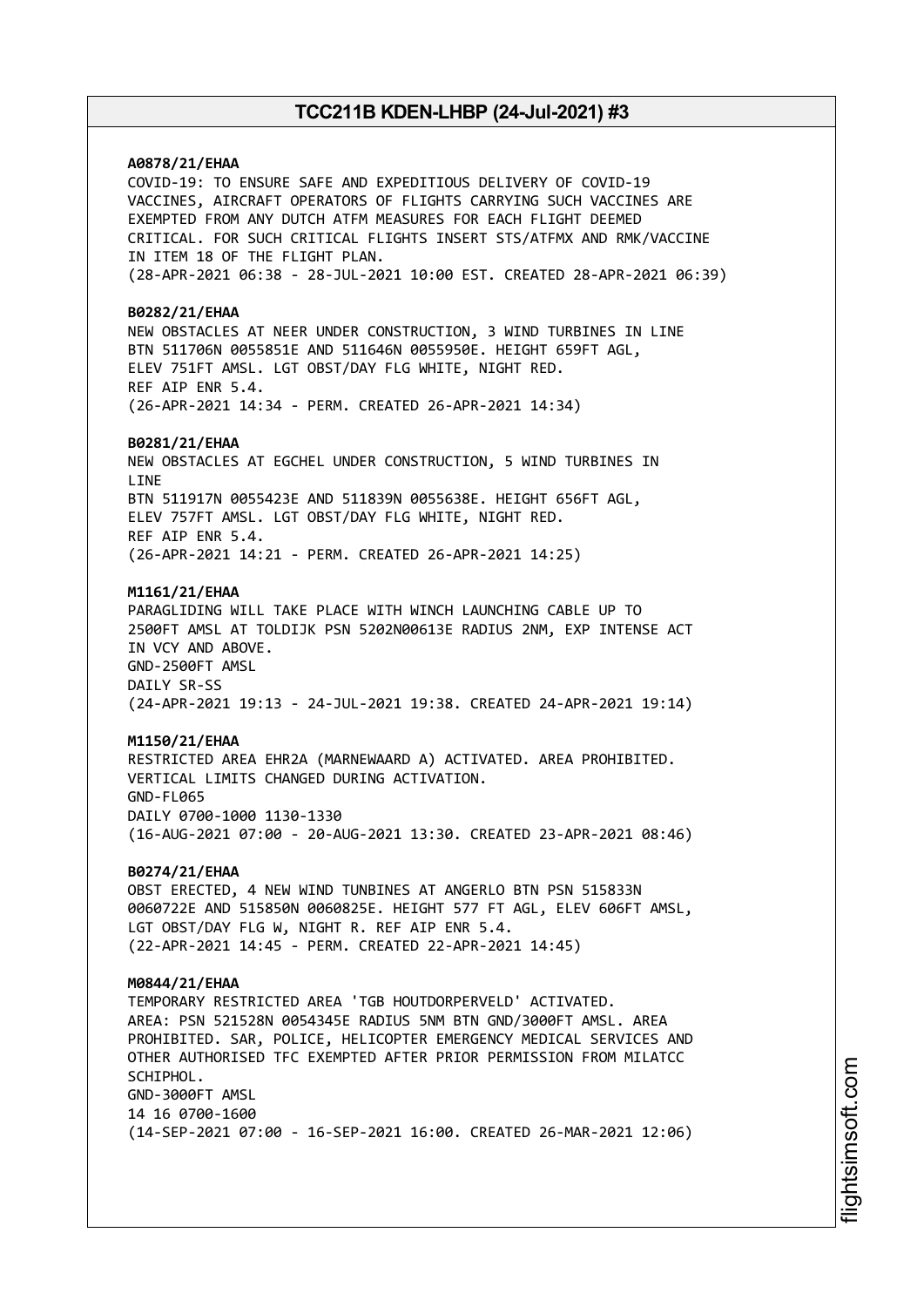└──────────────────────────────────────────────────────────────────────────────┘

└──────────────────────────────────────────────────────────────────────────────┘

┌──────────────────────────────────────────────────────────────────────────────┐

└──────────────────────────────────────────────────────────────────────────────┘

#### ┌──────────────────────────────────────────────────────────────────────────────┐ │**EDVV (HANNOVER UIR)** │

WARNING: CAN'T RETRIEVE NOTAMS

#### ┌──────────────────────────────────────────────────────────────────────────────┐ │**EDUU (RHEIN UIR)** │

WARNING: CAN'T RETRIEVE NOTAMS

### │**LKAA (PRAGUE FIR/UIR)** │

#### **B1641/21/LKAA**

NAV WRNG - MASS MOVEMENT OF ULTRALIGHT ACFT IN AREA PSN 500631,64N0164304,68E (2.1NM E LICHKOV) - ALONG STATE BDRY OF CR - PSN 500906,50N0164653,53E (1.9NM N DOLNI MORAVA) - ARC OF A CIRCLE RADIUS 5KM CENTERED AT PSN 500625,54N0164715,95E (1KM NW CERVENY POTOK) - PSN 500631,64N0164304,68E /2.1NM E LICHKOV/ GND-4500FT AMSL JUL 29 1400-SS 30 SR-SS 31 SR-1200 1800-SS AUG 01 SR-1800 (29-JUL-2021 14:00 - 01-AUG-2021 18:00. CREATED 24-JUL-2021 09:45)

#### **B1632/21/LKAA**

NAV WRNG. GLIDER MASS MOV IN AREA PSN 503011,61N0161924,59E (1.8NM E MACHOV) - ALONG STATE BOUNDARY - PSN 502330,59N0161531,02E (1.2NM SE CESKA CERMNA) - ARC OF A CIRCLE RADIUS 5NM CENTERED PSN 502804,00N0161220,00E (LKVP) - PSN 503011,61N0161924,59E (1.8NM E MACHOV GND-5000FT AMSL DAILY 0700-1700 (07-AUG-2021 07:00 - 14-AUG-2021 17:00. CREATED 23-JUL-2021 08:10)

#### **B1629/21/LKAA**

TEMPO RESTRICTED AREA RADIUS 2NM PSN 494752,84N0134543,23E (1.2NM NE MYTO). PJE GND-5000FT AMSL (31-JUL-2021 10:30 - 31-JUL-2021 15:00. CREATED 23-JUL-2021 05:43)

#### **B1628/21/LKAA**

TEMPO RESTRICTED AREA RADIUS 0.9NM PSN 491053,12N0162253,92E (ROSICE). PJE. ACT WITH APP BRNO APV GND-2500FT AMSL (31-JUL-2021 07:00 - 31-JUL-2021 14:30. CREATED 23-JUL-2021 05:40)

### **A0787/21/LKAA**

TEMPO RESTRICTED AREA RADIUS 2NM PSN 503507,00N0141955,00E (USTEK). PJE GND-5000FT AMSL (31-JUL-2021 16:30 - 31-JUL-2021 17:30. CREATED 23-JUL-2021 05:10)

# **B1627/21/LKAA**

NAV WRNG - PJE IN AREA RADIUS 3NM PSN 490146N0172623E (LKKU), AFIS KUNOVICE INFO 120,105 MHZ GND-5000FT AMSL 24 0600-SS 25 0600-SS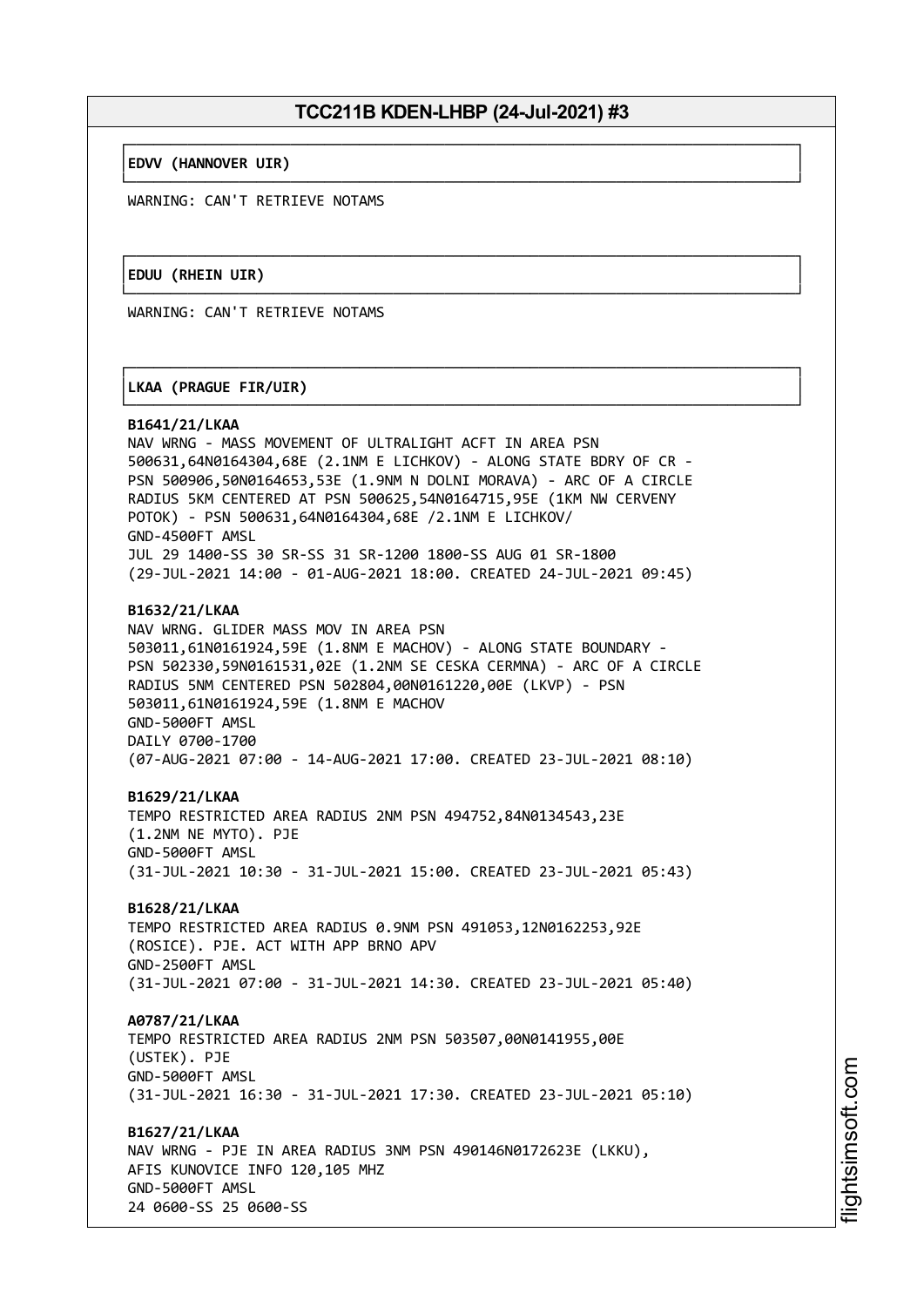(24-JUL-2021 06:00 - 25-JUL-2021 18:41. CREATED 23-JUL-2021 04:42) **A0786/21/LKAA** TEMPO RESTRICTED AREA RADIUS 2NM PSN 494734,00N0124937,40E (1.7NM S TREBEL). PJE GND-FL095 (07-AUG-2021 15:00 - 07-AUG-2021 18:43. CREATED 22-JUL-2021 10:51) **A0785/21/LKAA** TEMPO RESTRICTED AREA RADIUS 2NM PSN 492615,00N0125510,10E (DOMAZLICE). PJE GND-FL095 (15-AUG-2021 13:00 - 15-AUG-2021 18:00. CREATED 22-JUL-2021 10:49) **B1624/21/LKAA** NAV WRNG. INTRODUCTORY HELICOPTER FLIGHTS IN AREA RADIUS 4KM PSN 490858,73N0170013,25E /BUCOVICE/ GND-2500FT AMSL (25-JUL-2021 06:00 - 25-JUL-2021 18:00. CREATED 22-JUL-2021 09:32) **B1623/21/LKAA** NAV WRNG. INTRODUCTORY HELICOPTER FLIGHTS IN AREA RADIUS 5KM PSN 485503,88N0165034,33E /BORETICE/ GND-2500FT AMSL (25-JUL-2021 06:00 - 25-JUL-2021 18:00. CREATED 22-JUL-2021 09:30) **B1622/21/LKAA** NAV WRNG. INTRODUCTORY HELICOPTER FLIGHTS IN AREA RADIUS 5KM PSN 503520,69N0133428,53E /1.4NM NE HORNI JIRETIN/ GND-3000FT AMSL (25-JUL-2021 06:00 - 25-JUL-2021 18:00. CREATED 22-JUL-2021 09:28) **B1621/21/LKAA** NAV WRNG. INTRODUCTORY HELICOPTER FLIGHTS IN AREA RADIUS 5KM PSN 503316,13N0134731,53E /0.7NM NE BILINA/ GND-3000FT AMSL (25-JUL-2021 06:00 - 25-JUL-2021 18:00. CREATED 22-JUL-2021 09:26) **B1620/21/LKAA** NAV WRNG.INTRODUCTORY HELICOPTER FLIGHTS IN AREA RADIUS 5KM PSN 503717,16N0134600,33E /0.8NM SE JENIKOV/ GND-3000FT AMSL (25-JUL-2021 06:00 - 25-JUL-2021 18:00. CREATED 22-JUL-2021 09:24) **B1619/21/LKAA** NAV WRNG. INTRODUCTORY HELICOPTER FLIGHTS IN AREA RADIUS 5KM PSN 503719,22N0134838,22E /1.2NM SW TEPLICE/ GND-3000FT AMSL (25-JUL-2021 06:00 - 25-JUL-2021 18:00. CREATED 22-JUL-2021 09:21) **A0782/21/LKAA** TEMPO RESTRICTED AREA RADIUS 5.5KM PSN 494925,00N0145301,00E (0,9NM NE TREMOSNICE) MTMA KBELY AND TMA PRAHA EXCLUDED. PJE. ACT AFTER MTWR/MAPP KBELY AND APP PRAHA APV GND-FL065 AUG 09 10 1300-1600 (09-AUG-2021 13:00 - 10-AUG-2021 16:00. CREATED 22-JUL-2021 05:57)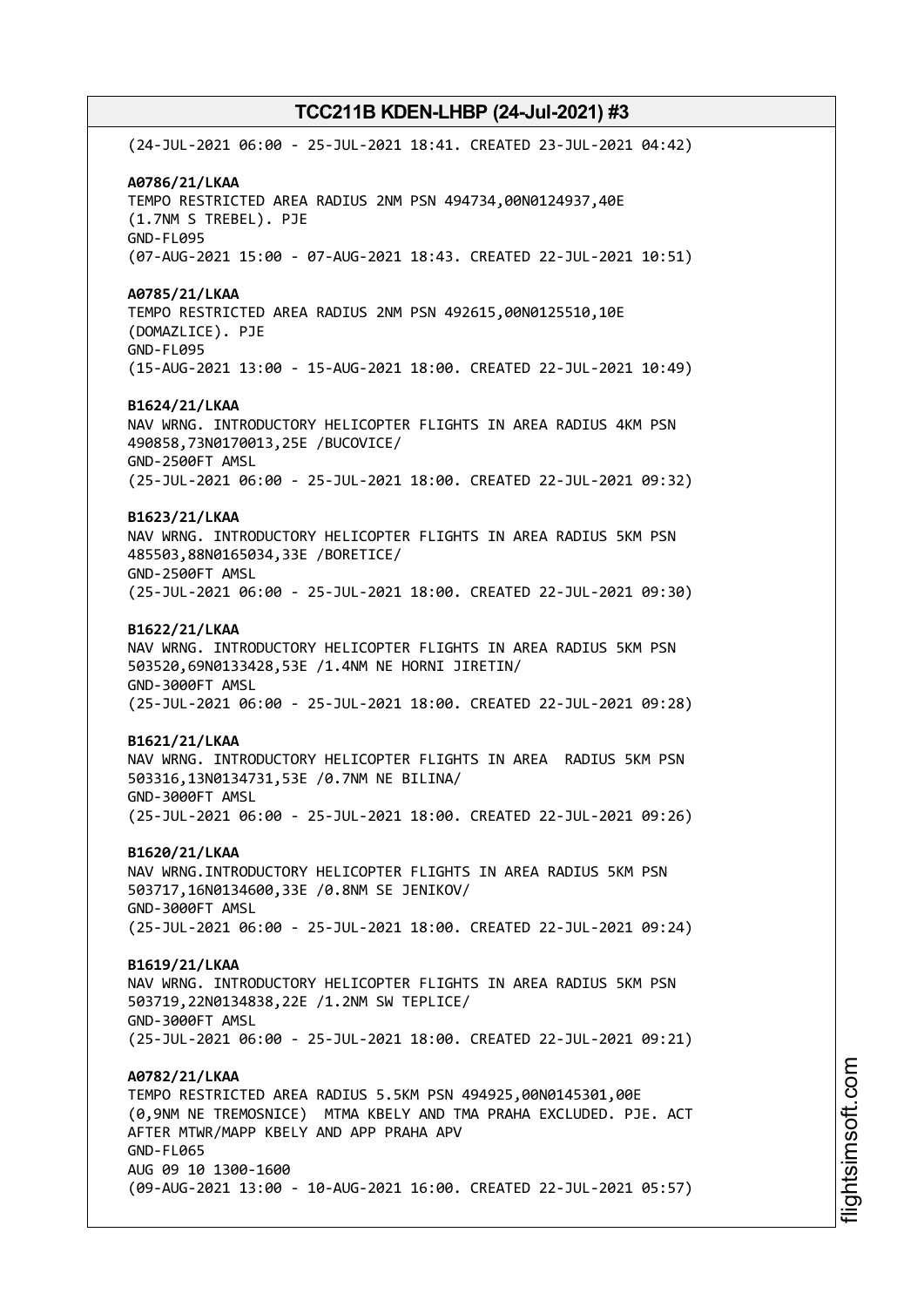**A0781/21/LKAA** TEMPO RESTRICTED AREA RADIUS 4.5KM PSN 494327,00N0151055,00E (0.5NM SE VLASTEJOVICE). PJE GND-FL075 (02-AUG-2021 08:00 - 02-AUG-2021 13:00. CREATED 21-JUL-2021 10:46) **A0780/21/LKAA** TEMPO RESTRICTED AREA RADIUS 2.5NM PSN 493752,85N0152917,20E (OKROUHLICE). PJE. TO ENTER REQ BROD RADIO 128,905 GND-FL065 (02-AUG-2021 11:00 - 02-AUG-2021 16:00. CREATED 21-JUL-2021 10:24) **A0779/21/LKAA** TEMPO RESTRICTED AREA RADIUS 1NM PSN 495540,87N0164346,26E (0.5NM SE COTKYTLE). PJE GND-FL075 (31-JUL-2021 12:00 - 31-JUL-2021 18:39. CREATED 21-JUL-2021 07:45) **A0778/21/LKAA** TEMPO RESTRICTED AREA RADIUS 10KM PSN 492652,00N0170802,00E (LKPJ). PJE GND-FL125 (12-AUG-2021 08:00 - 12-AUG-2021 15:00. CREATED 21-JUL-2021 07:03) **B1596/21/LKAA** NAV WRNG - MASS MOVEMENT OF GLIDERS IN AREA RADIUS 3NM PSN 502438N0141334E (LKRO) INTENSE TRAFFIC OF GLIDERS GND-FL065 DAILY SR-SS (21-JUL-2021 03:14 - 08-AUG-2021 18:38. CREATED 20-JUL-2021 10:37) **A0767/21/LKAA** TEMPO RESTRICTED AREA RADIUS 10KM PSN 492533,00N0172417,00E (LKPO) TMA BRNO AND TMA OSTRAVA EXCLUDED. PJE. ACT AFTER APP BRNO AND APP OSTRAVA APV GND-FL125 (12-AUG-2021 08:00 - 12-AUG-2021 15:00. CREATED 20-JUL-2021 08:41) **A0766/21/LKAA** TEMPO RESTRICTED AREA RADIUS 10KM PSN 492533,00N0172417,00E (LKPO) TMA BRNO AND TMA OSTRAVA EXCLUDED. PJE. ACT AFTER APP BRNO AND APP OSTRAVA APV GND-FL125 (10-AUG-2021 08:00 - 10-AUG-2021 15:00. CREATED 20-JUL-2021 08:41) **A0765/21/LKAA** TEMPO RESTRICTED AREA RADIUS 10KM PSN 492652,00N0170802,00E (LKPJ). PJE GND-FL125 (10-AUG-2021 08:00 - 10-AUG-2021 15:00. CREATED 20-JUL-2021 08:41) **B1594/21/LKAA** TEMPO RESTRICTED AREA RADIUS 3KM PSN 492810,13N0170204,88E (0.5NM W MOSTKOVICE). PJE GND-FL095 (12-AUG-2021 08:00 - 12-AUG-2021 15:00. CREATED 20-JUL-2021 05:28) **B1593/21/LKAA**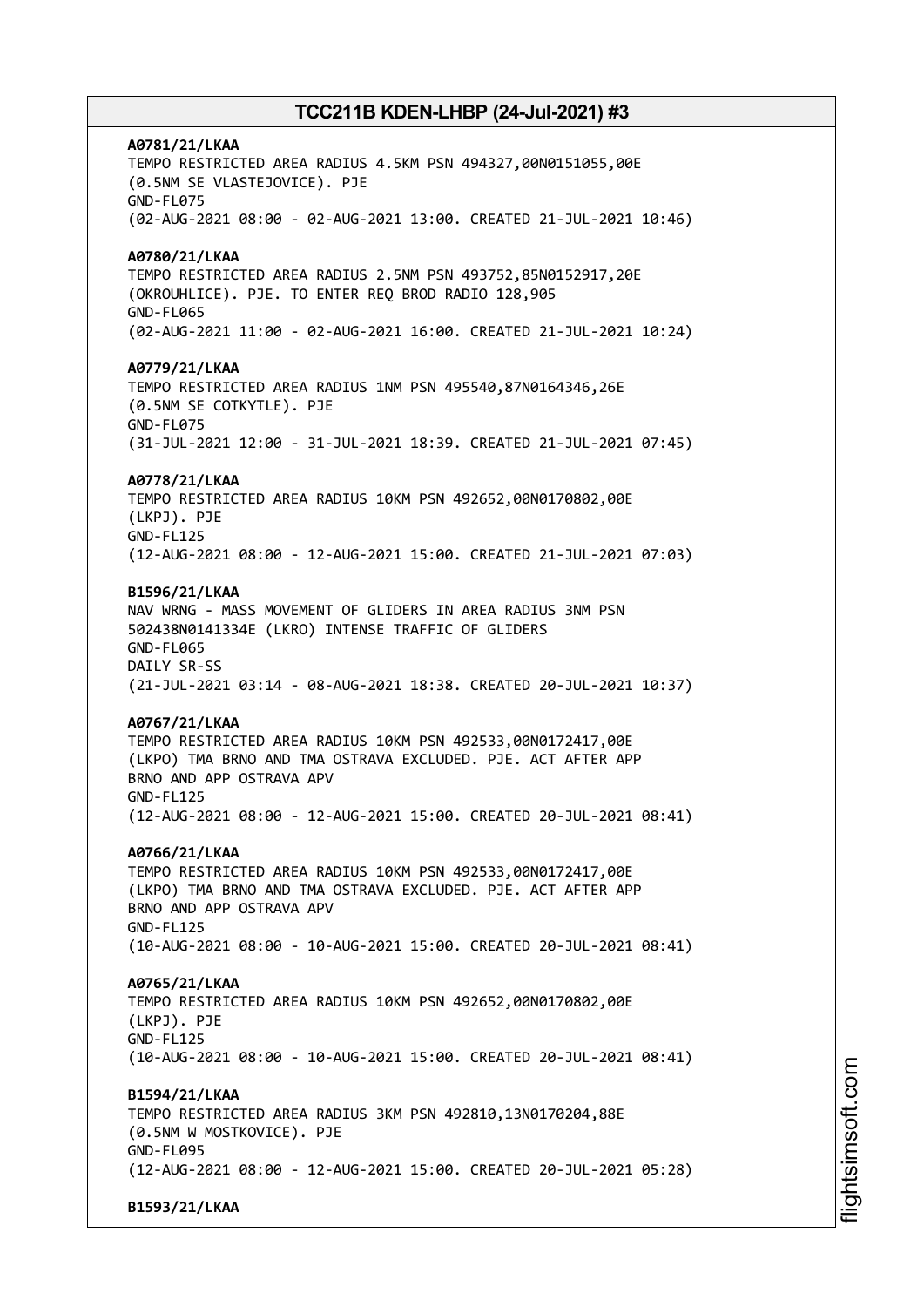TEMPO RESTRICTED AREA RADIUS 3KM PSN 492810,13N0170204,88E (0.5NM W MOSTKOVICE). PJE GND-FL095 (10-AUG-2021 08:00 - 10-AUG-2021 15:00. CREATED 20-JUL-2021 05:19) **B1592/21/LKAA** TEMPO RESTRICTED AREA RADIUS 2NM PSN 502902,46N0133955,15E (2.6NM S LKMO). PJE GND-FL075 (31-JUL-2021 08:00 - 31-JUL-2021 11:00. CREATED 20-JUL-2021 05:03) **B1590/21/LKAA** NAV WRNG. PJE IN AREA RADIUS 3NM PSN 501903N0133046E (LKZD GND-FL095 (08-AUG-2021 08:00 - 08-AUG-2021 18:00. CREATED 19-JUL-2021 16:12) **B1589/21/LKAA** NAV WRNG. PJE IN AREA RADIUS 3NM PSN 501903N0133046E (LKZD GND-FL095 (07-AUG-2021 08:00 - 07-AUG-2021 18:00. CREATED 19-JUL-2021 16:09) **B1585/21/LKAA** TEMPO RESTRICTED AREA RADIUS 2NM PSN 495434,40N0162719,99E (0.6NM NE CESKA TREBOVA). PJE GND-FL065 (31-JUL-2021 10:30 - 31-JUL-2021 15:00. CREATED 19-JUL-2021 08:31) **B1584/21/LKAA** TEMPO RESTRICTED AREA RADIUS 3NM PSN 500406,00N0154844,00E (RABY) MCTR PARDUBICE EXCLUDED. PJE. ACT AFTER MTWR/MAPP PARDUBICE APV GND-2000FT AMSL AUG 02 0630-SS (02-AUG-2021 06:30 - 02-AUG-2021 18:40. CREATED 19-JUL-2021 08:26) **A0759/21/LKAA** TEMPO RESTRICTED AREA RADIUS 2NM PSN 500623,68N0164735,05E (MALA MORAVA). PJE GND-FL065 (31-JUL-2021 12:00 - 31-JUL-2021 18:00. CREATED 19-JUL-2021 07:49) **A0758/21/LKAA** TEMPO RESTRICTED AREA RADIUS 3KM PSN 495119,60N0181117,89E (HELIPORT OSTRAVA-MARTINOV). UAS FLIGHTS GND-2500FT AMSL (01-AUG-2021 11:00 - 01-AUG-2021 14:00. CREATED 19-JUL-2021 07:42) **A0757/21/LKAA** TEMPO RESTRICTED AREA RADIUS 10KM PSN 492652,00N0170802,00E (LKPJ). PJE GND-FL125 (28-JUL-2021 10:00 - 28-JUL-2021 12:00. CREATED 16-JUL-2021 10:56) **B1550/21/LKAA** NAV WRNG. MASS MOV OF GLIDERS IN AREA RADIUS 3NM PSN 495621,00N0153259,00E (LKPN). PJE POSSIBILITY. TO ENTER COMMUNICATION WITH MTWR, MAPP LKCV AND LKPD

GND-FL095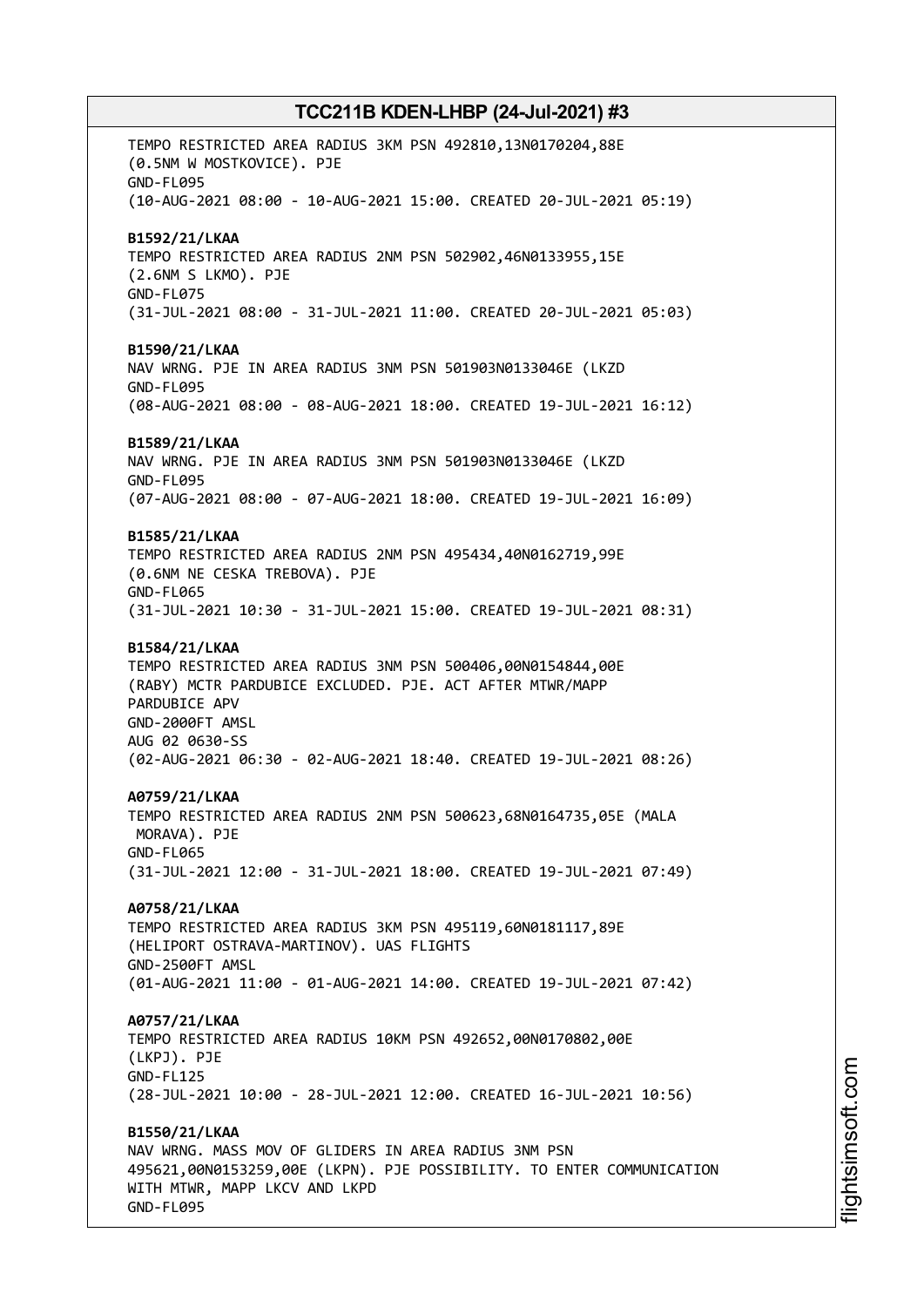DATI Y SR-SS (17-JUL-2021 03:06 - 31-JUL-2021 18:44. CREATED 15-JUL-2021 12:20) **A0752/21/LKAA** NAV WRNG - MASS MOV OF GLIDERS IN AREA RADIUS 10KM PSN 495738,00N0170104,00E (LKSU). CTC: +420 732 849 873 GND-FL095 DAILY 0800-SS (24-JUL-2021 08:00 - 31-JUL-2021 18:38. CREATED 14-JUL-2021 13:37) **A0746/21/LKAA** TEMPO RESTRICTED AREA RADIUS 5.5KM PSN 492533,00N0172417,00E (LKPO) TMA BRNO EXCLUDED. PJE. ACT WITH APP BRNO APV GND-FL125 AUG 03 04 0600-1600 (03-AUG-2021 06:00 - 04-AUG-2021 16:00. CREATED 12-JUL-2021 13:34) **A0745/21/LKAA** TEMPO RESTRICTED AREA RADIUS 5.5KM PSN 492533,00N0172417,00E (LKPO) TMA BRNO EXCLUDED. PJE. ACT WITH APP BRNO APV GND-FL125 (05-AUG-2021 06:00 - 05-AUG-2021 16:00. CREATED 12-JUL-2021 13:32) **A0744/21/LKAA** TEMPO RESTRICTED AREA RADIUS 10KM PSN 492652,00N0170802,00E (LKPJ). PJE GND-FL125 (29-JUL-2021 16:00 - 29-JUL-2021 23:59. CREATED 12-JUL-2021 13:29) **A0743/21/LKAA** TEMPO RESTRICTED AREA RADIUS 10KM PSN 492652,00N0170802,00E (LKPJ). PJE GND-FL125 JUL 26 27 28 1600-2359 (26-JUL-2021 16:00 - 28-JUL-2021 23:59. CREATED 12-JUL-2021 13:26) **B1512/21/LKAA** NAV WRNG - PJE IN AREA RADIUS 2.5NM PSN 493550N0153257E /LKHB/ GND-FL095 (02-AUG-2021 10:00 - 02-AUG-2021 16:00. CREATED 12-JUL-2021 09:35) **A0738/21/LKAA** TEMPO RESTRICTED AREA RADIUS 3NM PSN 500406,00N0154844,00E (RABY) MCTR PARDUBICE EXCLUDED. PJE. ACT WITH MTWR/MAPP PARDUBICE APV GND-2000FT AMSL AUG 01 0700-SS (01-AUG-2021 07:00 - 01-AUG-2021 18:42. CREATED 12-JUL-2021 09:17) **A0733/21/LKAA** TEMPO RESTRICTED AREA RADIUS 3NM PSN 501410,00N0145603,00E (1NM W STRAKY) EXCEPT TMA PRAHA AND MTMA KBELY. PJE. TO ENTRY REQ FRQ 130,540 MILOVICE RADIO. ACT WITH APP PRAHA AND MTWR/MAPP KBELY APPROVAL GND-FL095 JUL 23 1600-SS 24 0800-1700 25 0800-1300 (23-JUL-2021 16:00 - 25-JUL-2021 13:00. CREATED 12-JUL-2021 06:39)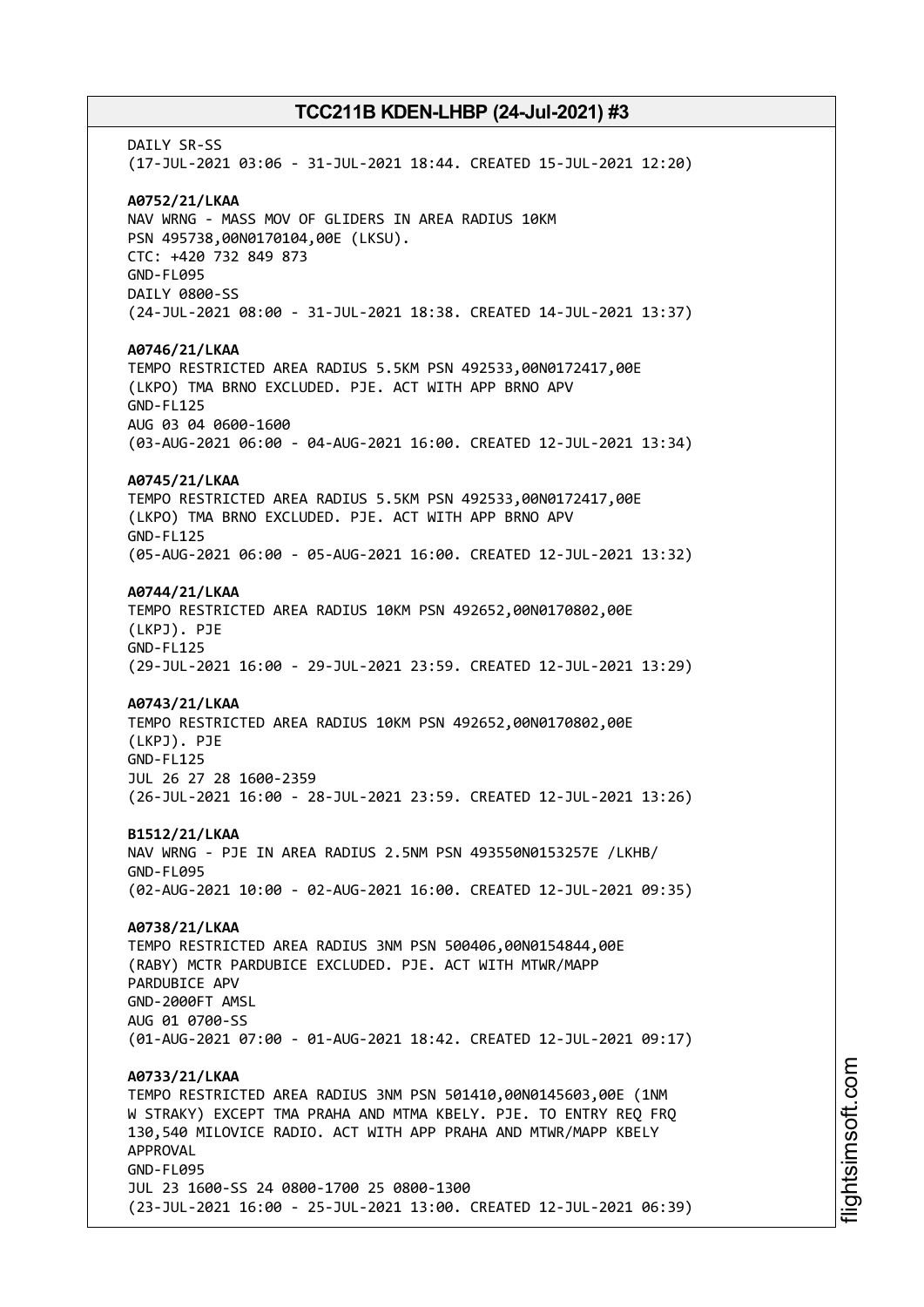# **A0727/21/LKAA** TEMPORARY RESTRICTED AREA TORNADO II IS ESTABLISHED PSN 484743,76N0165438,38E (0.8NM E LKBA) - PSN 485252,32N0170648,06E (2.1NM N HODONIN) - PSN 485241,15N0171207,29E (0.8NM E ROHATEC) - ALONG STATE BOUNDARY - PSN 484240,54N0170000,46E (1.5NM SE LANZHOT) - PSN 484743,76N0165438,38E (0.8NM E LKBA). ENTRY TO THE TEMPORARY RESTRICTED AREA TORNADO II IS PROHIBITED TO ALL FLIGHTS EXCEPT FLIGHTS OF INTEGRATED RESCUE SYSTEM AND MILITARY FLIGHTS GND-2500FT AMSL (12-JUL-2021 20:00 - 25-JUL-2021 22:00. CREATED 09-JUL-2021 06:53) **A0724/21/LKAA** TEMPO RESTRICTED AREA RADIUS 1.5NM PSN 493228,09N0153533,34E (2NM SE LIPA). PJE GND-FL065 (31-JUL-2021 09:45 - 31-JUL-2021 10:45. CREATED 08-JUL-2021 11:51) **A0721/21/LKAA** TEMPO RESTRICTED AREA RADIUS 3NM PSN 490903,00N0145818,00E (LKJH). PUBLIC AIR DISPLAY. REQ ENTRY ON HRADEC RADIO 123,605 GND-FL095 (31-JUL-2021 10:00 - 31-JUL-2021 15:00. CREATED 07-JUL-2021 16:22) **A0720/21/LKAA** TEMPO RESTRICTED AREA RADIUS 3NM PSN 490903,00N0145818,00E (LKJH). OAT FLIGHTS. REQ ENTRY ON HRADEC RADIO 123,605 GND-FL095 (30-JUL-2021 10:00 - 30-JUL-2021 12:00. CREATED 07-JUL-2021 16:18) **A0710/21/LKAA** TEMPO RESTRICTED AREA RADIUS 5.5KM PSN 491624,99N0143005,59E (1.7NM SE BECHYNE). PJE GND-FL095 (28-JUL-2021 06:00 - 28-JUL-2021 10:00. CREATED 02-JUL-2021 08:04) **B1420/21/LKAA** TEMPO RESTRICTED AREA RADIUS 2NM PSN 502211,67N0132506,69E (0.5NM N NECHRANICE). PJE GND-FL065 (25-JUL-2021 07:00 - 25-JUL-2021 17:00. CREATED 01-JUL-2021 10:52) **B1419/21/LKAA** TEMPO RESTRICTED AREA RADIUS 3NM PSN 490903,00N0145818,00E(LKJH). PJE GND-FL095 (31-JUL-2021 07:00 - 31-JUL-2021 16:00. CREATED 01-JUL-2021 08:43) **B1411/21/LKAA** NAV WRNG - PJE IN AREA RADIUS 2NM PSN 501903,00N0133046,00E /LKZD/ GND-FL095 (25-JUL-2021 07:00 - 25-JUL-2021 19:02. CREATED 30-JUN-2021 15:59) **B1360/21/LKAA** CHECKLIST YEAR=2021 0497 0529 0539 0540 0592 0593 0594 0595 0602 0603 0640 0650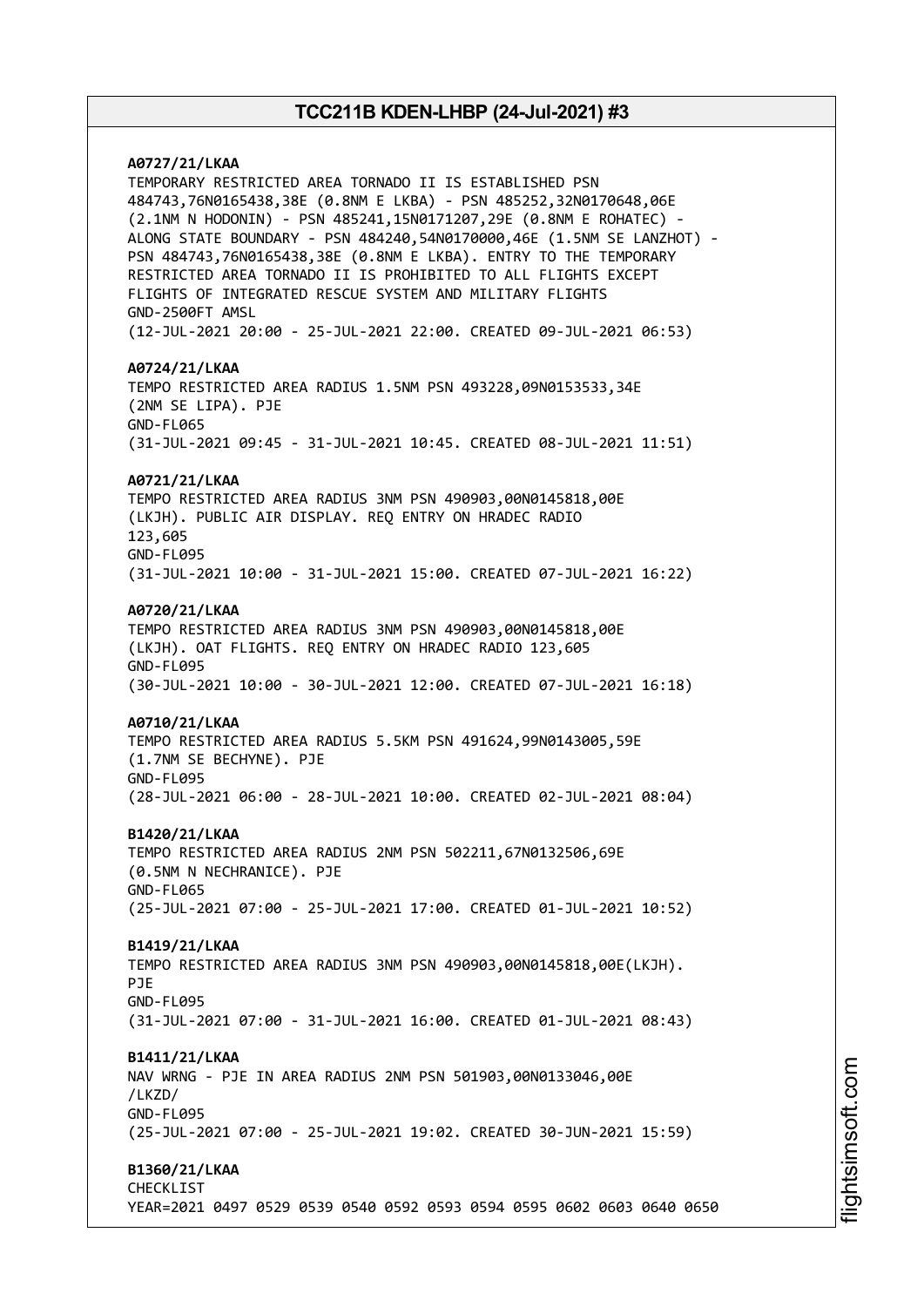0654 0709 0754 0790 0847 0849 0889 0894 0973 0975 0976 0978 0980 0984 1015 1038 1046 1047 1074 1078 1079 1080 1081 1082 1083 1084 1086 1087 1103 1105 1120 1122 1139 1154 1185 1190 1198 1199 1203 1205 1206 1212 1231 1234 1251 1252 1253 1254 1255 1256 1258 1259 1260 1268 1270 1274 1278 1293 1299 1302 1310 1311 1312 1313 1314 1315 1318 1319 1320 1321 1323 1324 1325 1327 1328 1331 1337 1346 1348 1352 1353 1354 1356 1357 1358 1359 (25-JUN-2021 10:57 - 25-JUL-2021 23:59 EST. CREATED 25-JUN-2021 10:55) **M0389/21/LKAA** CHECKLIST YEAR=2021 0164 0265 0266 0267 0306 0314 0315 0320 0321 0322 0323 0324 0325 0326 0328 0333 0354 0359 0372 0380 0383 0384 0385 0386 0387 0388 LATEST PUBLICATIONS MIL AIP AIRAC AMDT 6/21 EFFECTIVE DATE 15 JUL 21 MIL AIP AMDT 201/21 EFFECTIVE DATE 17 JUN 21 MIL AIP SUP - 01/21 MIL AIC - 06/21 MIL AIP AIRAC EFFECTIVE DATE 12 AUG 21 = NIL LIST OF VALID PUBLICATIONS MIL AIC SERIES C 12/08 07/09 03/11 08/11 08/12 08/14 01/15 05/16 04/17 04/18 02/20 06/20 08/20 09/20 01/21 02/21 03/21 04/21 05/21 06/21 MIL SUP 01/21 (25-JUN-2021 09:16 - 25-JUL-2021 23:59 EST. CREATED 25-JUN-2021 09:15) **A0677/21/LKAA** CHECKLIST YEAR=2021 0098 0361 0390 0505 0529 0530 0531 0533 0548 0549 0550 0551 0552 0553 0554 0561 0569 0570 0573 0598 0600 0601 0604 0605 0606 0607 0608 0613 0614 0616 0617 0619 0620 0621 0622 0626 0629 0630 0631 0641 0643 0645 0652 0655 0658 0660 0662 0663 0664 0665 0666 0667 0673 0674 LATEST PUBLICATIONS AIP AIRAC AMDT 6/21 EFFECTIVE DATE 15 JUL 21 AIP AMDT 394/21 EFFECTIVE DATE 17 JUN 21 AIP SUP 16/21 EFFECTIVE DATE 17 JUN 21 VFR MANUAL AMDT 17 JUN 21 (1) VFR MANUAL SUP 15/21 AIC A 2/21 AIRAC NIL EFFECTIVE DATE 12 AUG 21 THE LIST OF VALID PUBLICATIONS AIP SUP 1/20 5/20 2/21 3/21 5/21 8/21 10/21 11/21 12/21 13/21 14/21 15/21 16/21 VFR MANUAL SUP 14/14 16/16 13/17 12/20 13/20 2/21 4/21 6/21 7/21 8/21 9/21 10/21 11/21 12/21 13/21 14/21 15/21 AIC A 9/03 2/04 8/07 1/10 8/14 9/14 1/16 5/16 1/18 7/19 2/20 5/20 6/20 7/20 8/20 9/20 10/20 1/21 2/21 (25-JUN-2021 08:45 - 25-JUL-2021 23:59 EST. CREATED 25-JUN-2021 08:44) **M0354/21/LKAA** TRIGGER NOTAM - PERM MIL AIP AIRAC AMDT 6/21 EFFECTIVE DATE 15 JUL 2021 CONTAINS: - ENR - NEW TRA GA FRYDLANT (15-JUL-2021 00:00 - 28-JUL-2021 23:59. CREATED 09-JUN-2021 07:34)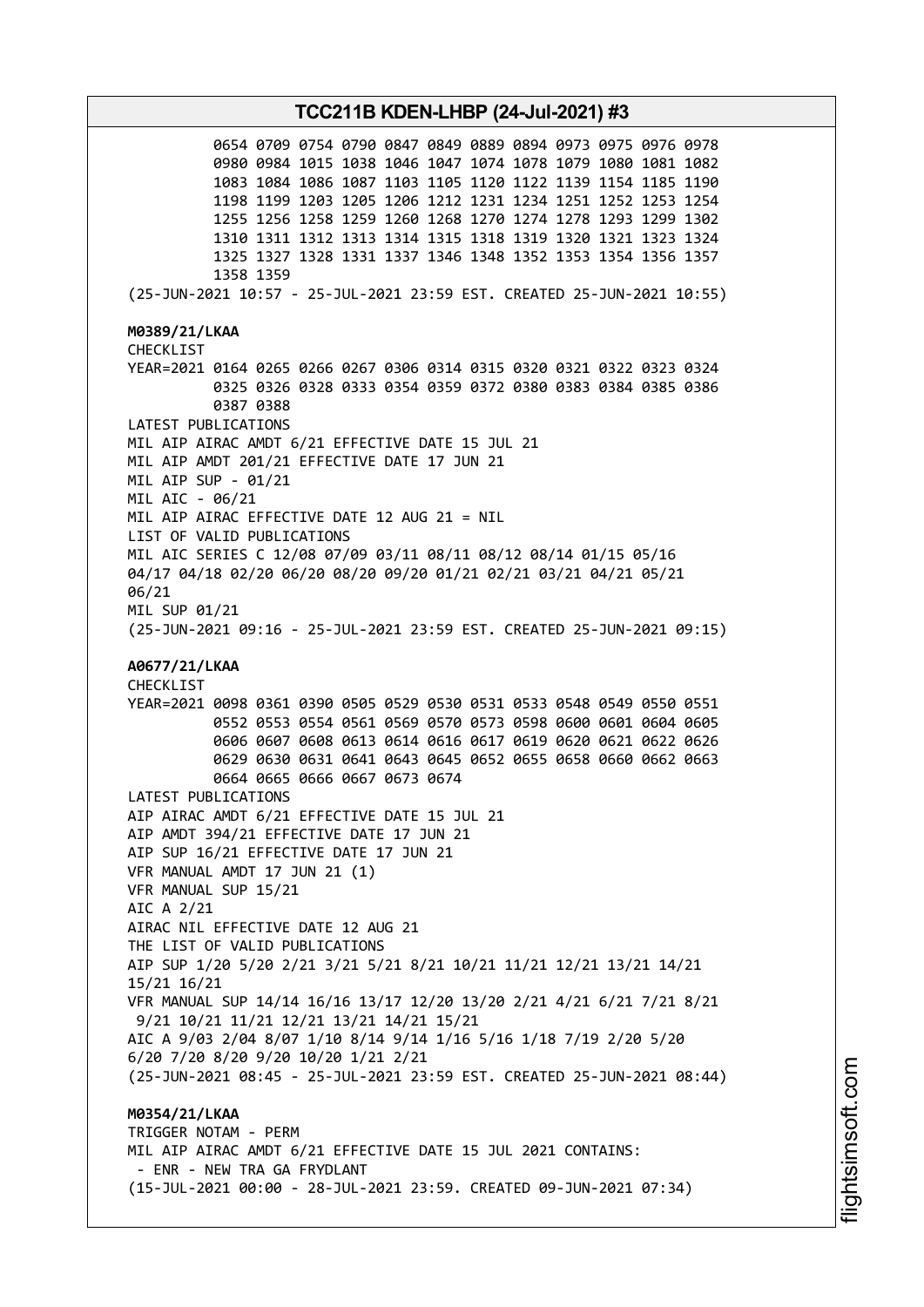# **A0573/21/LKAA** IN ACCORDANCE WITH COUNCIL REGULATION (EU) 2021/907, ALL FLIGHTS TO/FROM AIRPORTS OF THE CZECH REPUBLIC, OR OVERFLYING CZECH TERRITORY, ARE NOT ALLOWED IF AIRCRAFT ARE OPERATED BY BELARUSSIAN AIR CARRIERS, INCLUDING AS A MARKETING CARRIER IN CODE-SHARING OR BLOCKED-SPACE ARRANGEMENTS, AND/OR REGISTRATED IN BELARUS EXCEPT FOR AIRCRAFT IN EMERGENCY OR HUMANITARIAN FLIGHTS (07-JUN-2021 15:00 - 06-SEP-2021 23:59. CREATED 07-JUN-2021 14:31) **A0561/21/LKAA** CZECH AIR CARRIERS AND CAPTAINS OF ACFT IN CHARGE OF AIR SERVICE MANAGED BY CARRIERS HOLDERS OF OPERATING LICENCE ISSUED BY CZECH REPUBLIC, WHETHER THEY ARE CONTRACTUAL CARRIERS AND/OR DE FACTO CARRIERS, OR PERFORMING AIR SERVICE WITH COMMERCIAL CHARTER AGREEMENT OR WITH CODE SHARING AND TO ALL FLIGHT PERFORMED WITH ACFT REGISTRATION OF CZECH REPUBLIC, ARE REQUESTED TO AVOID MINSK FIR (UMMV). FOREIGN AIR CARRIERS INBOUND EU ARE RECOMMENDED TO AVOID BELARUS MINSK FIR (UMMV). (03-JUN-2021 21:08 - PERM. CREATED 03-JUN-2021 21:09) **A0552/21/LKAA** TRIGGER NOTAM - AIP SUP 14/21 WEF 5 SEP 21 TIL 17 SEP 21 - TEMPORARY SEGREGATED AREAS FOR INTERNATIONAL MILITARY AIR EXERCISE AMPLE STRIKE 2021 (05-SEP-2021 00:00 - 17-SEP-2021 23:59. CREATED 03-JUN-2021 08:10) **A0550/21/LKAA** TRIGGER NOTAM - PERM AIP AIRAC AMDT 6/21 - WEF 15 JUL 21 CONTAINS: ENR - PLANNING OF FLIGHTS INSIDE/OUTSIDE FRA, FRA DEFINITION, NEW AREAS TRA GA FRYDLANT 1 AND FRYDLANT 2 (15-JUL-2021 00:00 - 28-JUL-2021 23:59. CREATED 03-JUN-2021 07:46) **B0980/21/LKAA** NAV WRNG. PJE IN AREA RADIUS 3NM PSN 491801N0170131E (LKVY) TMA BRNO EXCLUDED GND-FL095 (26-SEP-2021 07:00 - 26-SEP-2021 16:44. CREATED 20-MAY-2021 19:07) **B0978/21/LKAA** NAV WRNG. PJE IN AREA RADIUS 3NM PSN 485647N0142539E (LKCS GND-FL095 OCT 23 24 0700-SS (23-OCT-2021 07:00 - 24-OCT-2021 15:58. CREATED 20-MAY-2021 18:48) **B0976/21/LKAA** NAV WRNG. PJE IN AREA RADIUS 3NM PSN 485647N0142539E (LKCS GND-FL095 AUG 28 29 0700-SS (28-AUG-2021 07:00 - 29-AUG-2021 17:54. CREATED 20-MAY-2021 18:05) **B0975/21/LKAA** NAV WRNG. PJE IN AREA RADIUS 3NM PSN 502817,00N0132812,00E(LKCH GND-FL095 JUL 31 0700-SS (31-JUL-2021 07:00 - 31-JUL-2021 18:54. CREATED 20-MAY-2021 17:41) **A0390/21/LKAA**

COVID-19: INFORMATION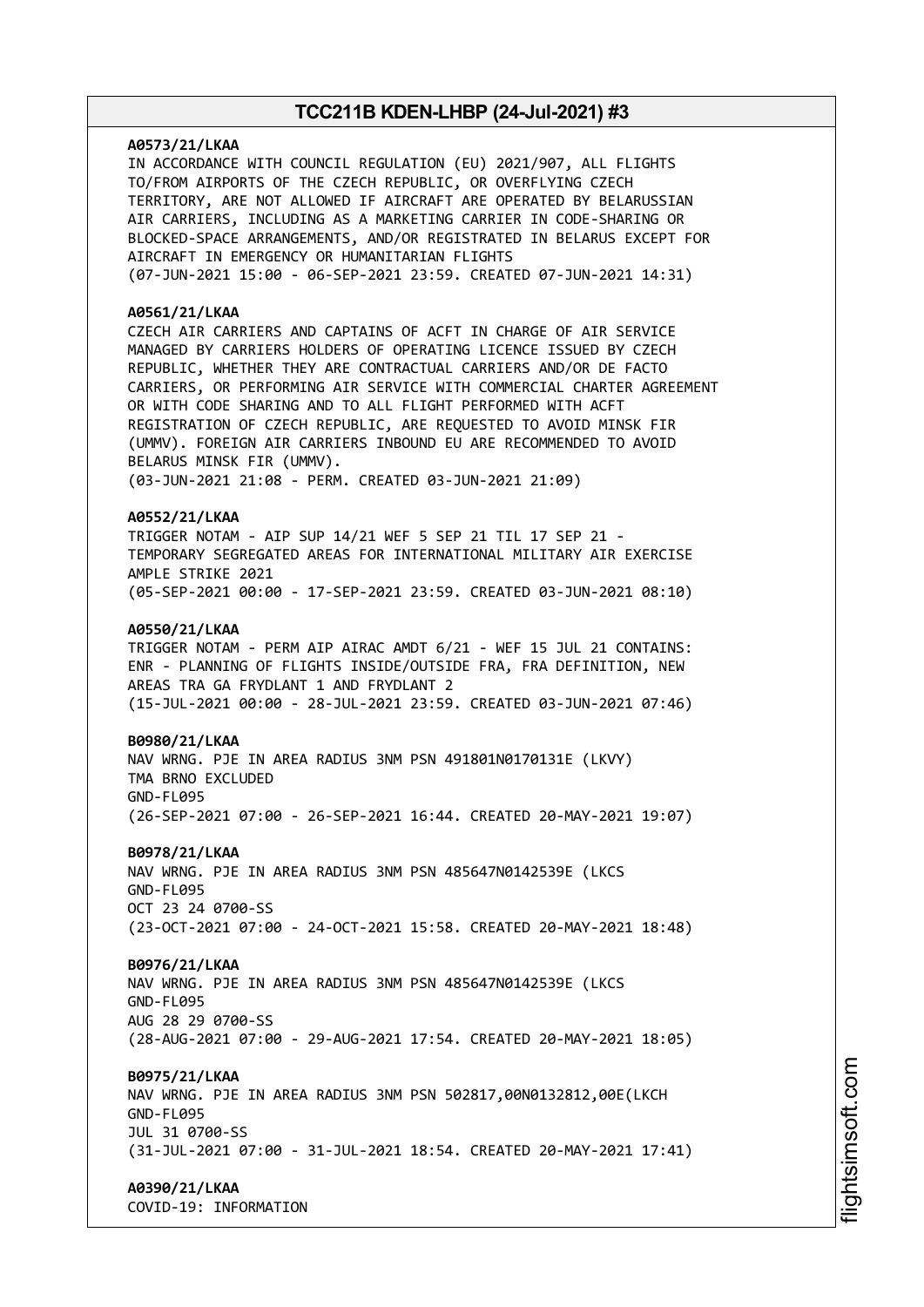┌──────────────────────────────────────────────────────────────────────────────┐

└──────────────────────────────────────────────────────────────────────────────┘

TO ENSURE SAFE AND EXPEDITIOUS DELIVERY OF COVID-19 VACCINES, AIRCRAFT OPERATORS OF FLIGHTS CARRYING SUCH VACCINES SHOULD ASK APPROVAL FROM CIVIL AVIATION AUTHORITY FOR EXEMPTION FROM ATFM MEASURES FOR EACH FLIGHT DEEMED CRITICAL. UPON APPROVAL, STS/ATFMX AND RMK/VACCINE SHALL BE INSERTED IN ITEM 18 OF THE FLIGHT PLAN. AIRCRAFT OPERATORS CARRYING COVID-19 VACCINES REGULARY MAY REQUEST APPROVAL IN ADVANCE FOR ALL FLIGHTS INVOLVED. APPLICATIONS MUST BE SUBMITTED IN ACCORDANCE WITH AIP ENR 1.9.1.8.3.2 (30-APR-2021 11:56 - 31-JUL-2021 23:59 EST. CREATED 30-APR-2021 11:56)

### │**LZBB (BRATISLAVA FIR/UIR)** │

**A1250/21/LZBB**

PERM AIR NAVIGATION OBSTACLE - AREA 1: SMOLINSKE - MAST, PSN: 484104N 0171023E, ELEV/HGT GND: 405M/105M, MARKINGS: YES, LGT - COLOUR: W/R, TYPE: FLG, LIM/LIL, RADIUS OF THE AREA OF ANCHOR ROPES: 50M. REF ENR 5.4, AERONAUTICAL CHART ICAO 1:500 000. (21-JUL-2021 11:50 - 21-OCT-2021 23:59 EST. CREATED 21-JUL-2021 11:51)

#### **A1189/21/LZBB**

LATEST PUBLICATIONS

AIRAC AIP SUP 1/20

AIRAC AIP AMDT 225 (12 AUG 2021)

AIP AMDT 193 (17 JUN 2021)

COVID-19: AIRCRAFT OPERATORS REQUIREMENTS THE AIRCRAFT OPERATORS ARRIVING TO FIR LZBB AND LANDING AT THE AIRPORT IN THE TERRITORY OF THE SLOVAK REPUBLIC: I. ENABLE BOARDING ONLY PASSENGERS WITH FILLED ELECTRONIC PLF (PUBLIC HEALTH PASSENGER LOCATOR FORM). II. INFORM PASSENGERS ABOUT THE OBLIGATION TO FILL IN ELECTRONIC PLF. III. KEEP THE DATA AVAILABLE TO THEM (IDENTIFICATION, CONTACT DETAILS OF PASSENGERS AND SEATING PLANS) FOR MINIMUM 30 DAYS. IV. UPON REQUEST OF A PUBLIC HEALTH AUTHORITY PROVIDE PASSENGERS DATA NECESSARY FOR THE CONTACT-TRACING PURPOSES. V. ENABLE PASSENGERS ONLY WITH COVERED UPPER RESPIRATORY TRACT WITH FFP2, KN95 OR N95 RESPIRATOR WITHOUT EXHALATION VALVE TO ENTER AND STAY ON BOARD THE AIRCRAFT. VI. FROM COUNTRIES NOT LISTED ON THE WEBPAGE OF THE MINISTRY OF TRANSPORT AND CONSTRUCTION OF THE SLOVAK REPUBLIC IN PARAGRAPH VII ARE RECOMMENDED TO ASK FROM THE PASSENGERS OVER 12 YEARS TO PRESENT THE NEGATIVE RT-PCR TEST RESULT NOT OLDER THAN 72 HOURS BEFORE BOARDING. VII THE ELECTRONIC PLF AND THE CIVIL AVIATION ANTI-EPIDEMIC MEASURES ARE AVAILABLE ON THE WEBPAGE OF THE MINISTRY OF TRANSPORT AND CONSTRUCTION OF THE SLOVAK REPUBLIC HTTPS://WWW.MINDOP.SK/FACILITATION-AIR-TRANSPORT (13-JUL-2021 12:08 - 13-OCT-2021 23:59 EST. CREATED 13-JUL-2021 12:09) **A1135/21/LZBB** CHECKL<sub>TST</sub> YEAR=2021 0468 0533 0694 0751 0767 0769 0770 0795 0796 0955 0956 0967 0985 0986 0989 1013 1014 1078 1093 1094 1096 1110 1111 1112 1113 1130 1131 1132 1133 1134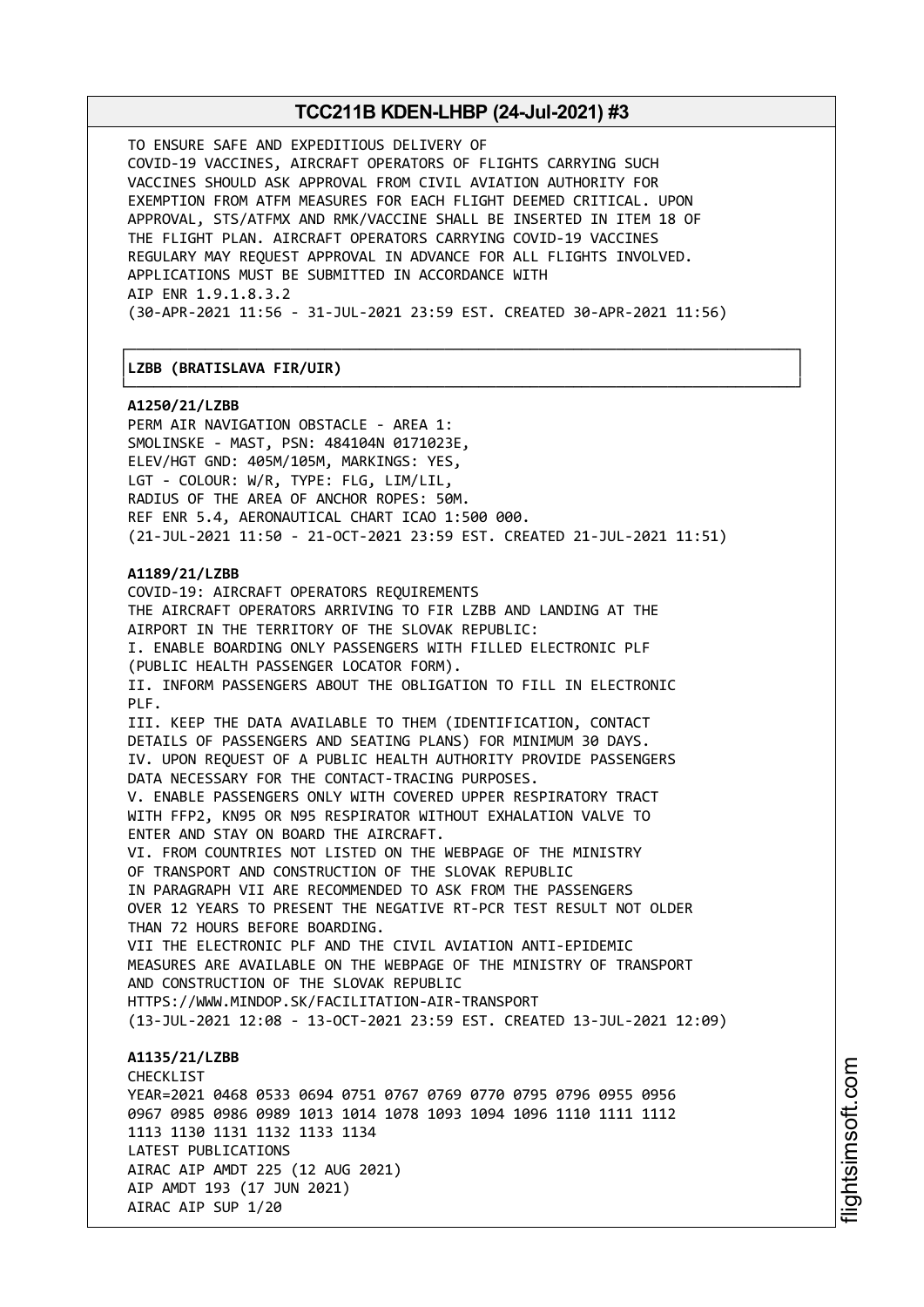AIP SUP 2/12 AIC A2/21 AIC C4/21 VALID PUBLICATIONS AIP SUP: 2/12 1/20 AIC A: 3/05 4/11 3/13 1/14 6/18 4/19 3/20 4/20 5/20 6/20 7/20 1/21 2/21 AIC C: 35/05 11/06 9/09 25/09 34/09 18/11 7/14 11/14 12/14 13/14 5/15 7/15 8/15 1/16 2/16 3/16 5/16 6/16 9/16 11/16 2/17 1/18 2/18 3/18 4/18 1/19 1/20 2/20 3/20 4/20 6/20 7/20 8/20 9/20 10/20 11/20 12/20 1/21 2/21 3/21 4/21. (01-JUL-2021 09:39 - 01-AUG-2021 23:59 EST. CREATED 01-JUL-2021 09:40) **A1133/21/LZBB** HORNAD AREA DEDICATED TO GLIDER FLIGHTS ACTIVATED. REAL TIME OF ACTIVITY AVAILABLE FROM: BRATISLAVA INFORMATION 124,300 MHZ AND KOSICE RADAR 129,350 MHZ (119,850 MHZ). 5000FT AMSL-7000FT AMSL 0900-SS (01-JUL-2021 09:00 - 30-SEP-2021 16:19. CREATED 01-JUL-2021 08:42) **A1130/21/LZBB** TRIGGER NOTAM - PERM AIRAC AIP AMDT NR 225 WEF 12 AUG 2021: GEN 1.5 - EXEMPTION FOR NON-EQUIPPED STATE AIRCRAFT WITH SSR TRANSPONDER UPDATED - AN EDITORIAL AMENDMENT (ENGLISH VERSION ONLY) GEN 2.5 - NEW RADIO NAVIGATION AIDS DME KTN, DME CRT ADDED GEN 3.2 - CORRECTIONS TO CHARTS NOT CONTAINED IN THE AIP UPDATED ENR 1.8 - INFORMATION FOR NON-EQUIPPED AIRCRAFT WITH SSR TRANSPONDER ADDED ENR 4.1 - NEW RADIO NAVIGATION AIDS DME KTN, DME CRT ADDED ENR 5.4 - AIR NAVIGATION OBSTACLE IN AREA 1 ADDED ENR 6-7 - NEW DME ADDED. (12-AUG-2021 00:00 - 25-AUG-2021 23:59. CREATED 01-JUL-2021 07:47) **A1113/21/LZBB** BESKYDY AREA DEDICATED TO GLIDER FLIGHTS ACTIVATED. REAL TIME OF ACTIVITY AVAILABLE FROM: BRATISLAVA INFORMATION 124,300 MHZ AND BRATISLAVA RADAR 134,475 MHZ (126,475 MHZ). 8000FT AMSL-9500FT AMSL 0900-SS (27-JUN-2021 09:01 - 30-SEP-2021 16:23. CREATED 27-JUN-2021 09:01) **A1112/21/LZBB** MARTINKY AREA DEDICATED TO GLIDER FLIGHTS ACTIVATED. REAL TIME OF ACTIVITY AVAILABLE FROM: BRATISLAVA INFORMATION 124,300 MHZ AND ZILINA TOWER 118,400 MHZ. 7500FT AMSL-8000FT AMSL 0900-SS (27-JUN-2021 09:00 - 30-SEP-2021 16:25. CREATED 27-JUN-2021 09:01) **A1111/21/LZBB** CHOPOK AREA DEDICATED TO GLIDER FLIGHTS ACTIVATED. REAL TIME OF ACTIVITY AVAILABLE FROM: BRATISLAVA INFORMATION 124,300 MHZ AND BRATISLAVA RADAR 134,475 MHZ (126,475 MHZ). 8000FT AMSL-9500FT AMSL 0900-SS (27-JUN-2021 09:00 - 30-SEP-2021 16:23. CREATED 27-JUN-2021 09:00)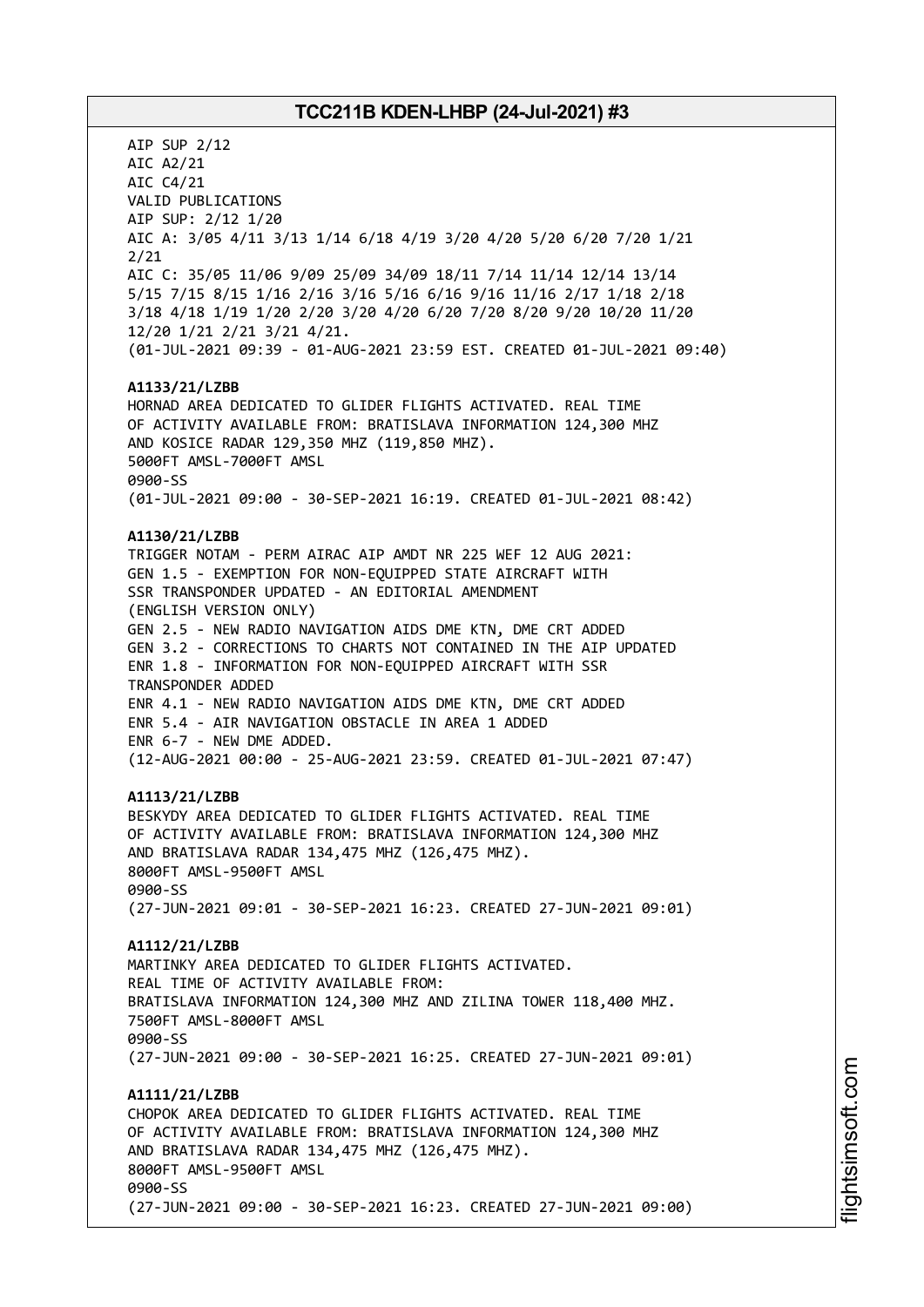**A1110/21/LZBB** LIPTOV AREA DEDICATED TO GLIDER FLIGHTS ACTIVATED. REAL TIME OF ACTIVITY AVAILABLE FROM: BRATISLAVA INFORMATION 124,300 MHZ AND BRATISLAVA RADAR 134,475 MHZ (126,475 MHZ). 8000FT AMSL-9500FT AMSL 0900-SS

(27-JUN-2021 09:00 - 30-SEP-2021 16:23. CREATED 27-JUN-2021 09:00)

#### **A1096/21/LZBB**

ALL FLIGHTS TO/FROM AIRPORTS OF BRATISLAVA FIR, OR OVERFLYING BRATISLAVA FIR TERRITORY ARE NOT ALLOWED IF AIRCRAFT ARE OPERATED BY BELARUSSIAN AIR CARRIERS AND/OR REGISTRATED IN BELARUS EXCEPT FOR AIRCRAFT IN EMERGENCY OR HUMANITARIAN FLIGHTS. (23-JUN-2021 11:26 - 23-SEP-2021 23:59 EST. CREATED 23-JUN-2021 11:27)

#### **A1014/21/LZBB**

NAVIGATION WARNING - PARACHUTE JUMPS IN AREA: CIRCLE RADIUS 3 NM CENTRED ON 475742N 0181102E (ARP LZNZ). GND-8000FT AMSL SR-SS (11-JUN-2021 02:47 - 31-AUG-2021 17:30. CREATED 09-JUN-2021 11:32)

#### **A1013/21/LZBB**

SLOVAK AIR CARRIERS AND CAPTAINS OF ACFT IN CHARGE OF AIR SERVICE MANAGED BY CARRIERS HOLDERS OF OPERATING LICENCE ISSUED BY SLOVAK REPUBLIC, WHETHER THEY ARE CONTRACTUAL CARRIERS AND/OR DE FACTO CARRIERS, OR PERFORMING AIR SERVICE WITH COMMERCIAL CHARTER AGREEMENT OR WITH CODE SHARING AND TO ALL FLIGHT PERFORMED WITH SLOVAK REPUBLIC ACFT REGISTRATION, ARE REQUESTED TO AVOID MINSK FIR (UMMV). FOREIGN AIR CARRIERS INBOUND EUROPEAN UNION ARE RECOMMENDED TO AVOID BELARUS MINSK FIR (UMMV). (09-JUN-2021 10:10 - 09-SEP-2021 23:59 EST. CREATED 09-JUN-2021 10:09)

### **A0989/21/LZBB**

PERM AIR NAVIGATION OBSTACLE - AREA 1: KLIZSKA NEMA - MAST, PSN: 474444N 0174757E, ELEV/HGT GND: 215M/105M, LGT - COLOUR: R, TYPE: FLG, LIM/LIL. REF ENR 5.4, AERONAUTICAL CHART ICAO 1:500 000. (07-JUN-2021 08:24 - 07-SEP-2021 23:59 EST. CREATED 07-JUN-2021 08:24)

### **A0985/21/LZBB**

COVID-19: CREWS REQUIREMENTS I. THE PILOT RESPONSIBLE FOR AN AIRCRAFT ARRIVING TO FIR LZBB UPON LANDING AT THE FIRST AIRPORT IN THE TERRITORY OF THE SLOVAK REPUBLIC HAS TO PROVIDE THE GENERAL DECLARATION AND AIRCRAFT COVID-19 DISINFECTION CONTROL SHEET TO AUTHORIZED PERSONNEL OF THE AIRPORT OPERATOR. II. THE PILOT RESPONSIBLE FOR AN AIRCRAFT IS REQUESTED TO REPORT SUSPECTED COVID-19 CASES ON BOARD, IF POSSIBLE BEFORE LANDING, TO THE AIR TRAFFIC CONTROL. III. THE GENERAL DECLARATION IN ENGLISH LANGUAGE AND THE CIVIL AVIATION ANTI-EPIDEMIC MEASURES ARE AVAILABLE AT THE WEBPAGE OF THE MINISTRY OF TRANSPORT AND CONSTRUCTION OF THE SLOVAK REPUBLIC HTTPS://WWW.MINDOP.SK/FACILITATION-AIR-TRANSPORT (06-JUN-2021 08:58 - 06-SEP-2021 23:59 EST. CREATED 06-JUN-2021 08:58)

**A0751/21/LZBB**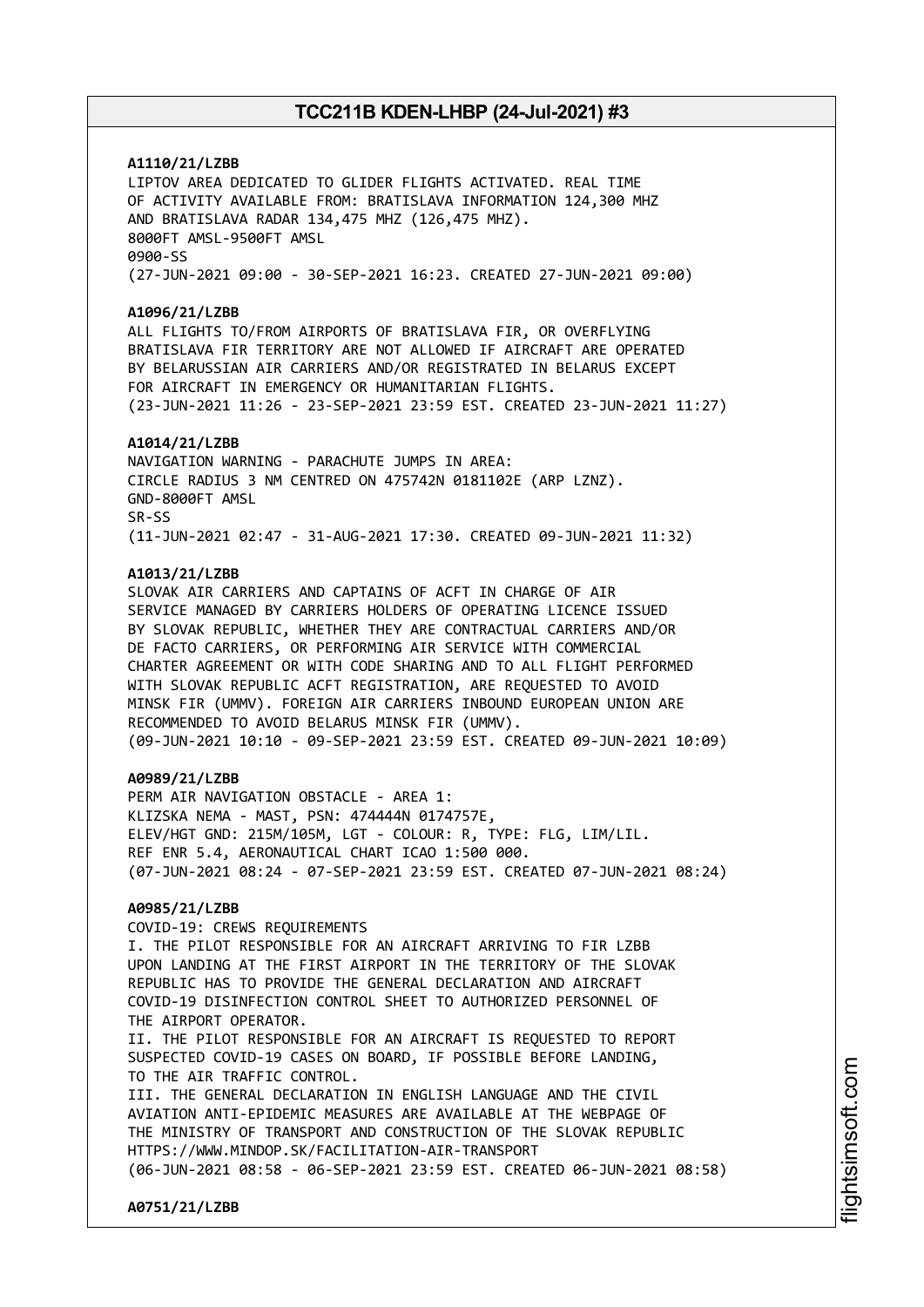COVID-19: AIRCRAFT OPERATORS REQUIREMENTS: I. TO ENSURE SAFE AND EXPEDITIOUS DELIVERY OF COVID-19 VACCINES, AIRCRAFT OPERATORS OF FLIGHTS CARRYING SUCH VACCINES SHOULD ASK APPROVAL FROM TRANSPORT AUTHORITY FOR EXEMPTION FROM ATFM MEASURES FOR EACH FLIGHT DEEMED CRITICAL. II. UPON APPROVAL, STS/ATFMX AND RMK/VACCINE SHALL BE INSERTED IN ITEM 18 OF THE FLIGHT PLAN. III. AIRCRAFT OPERATORS CARRYING COVID-19 VACCINES REGULARLY MAY REQUEST APPROVAL IN ADVANCE FOR ALL FLIGHTS INVOLVED. IV. THE APPLICATION FORM FOR APPROVAL OF EXEMPTION FROM ATFM MEASURES IS AVAILABLE AT THE WEBPAGE OF THE TRANSPORT AUTHORITY HTTP://LETECTVO.NSAT.SK/COVID-19-OPATRENIA/ V. THE REQUEST FOR THE EXEMPTION FROM ATFM MEASURES SHALL BE ADDRESSED IN WORKING DAYS TO CIVIL AVIATION DIVISION OF TRANSPORT AUTHORITY AT LEAST 48 HOURS IN ADVANCE VIA E-MAIL: NAVIGACIA(A)NSAT.SK. (26-APR-2021 12:27 - 26-JUL-2021 23:59 EST. CREATED 26-APR-2021 12:27)

### │**LHCC (BUDAPEST FIR/UIR)** │

#### **A3349/21/LHCC**

UNMANNED AIRCRAFT WILL TAKE PLACE WITHIN 400M RADIUS CENTERED AT COORD POINT 465720N 0173631E (KAPOLCS). FURTHER INFO ABOUT THE ACTUAL OPR HR VIA TEL: +36 30 870 6160. GND-120M AGL (28-JUL-2021 00:00 - 03-AUG-2021 23:59. CREATED 23-JUL-2021 09:05)

┌──────────────────────────────────────────────────────────────────────────────┐

└──────────────────────────────────────────────────────────────────────────────┘

### **A3348/21/LHCC**

UNMANNED AIRCRAFT WILL TAKE PLACE WITHIN 600M RADIUS CENTERED AT COORD POINT 471020N 0182452E (SZEKESFEHERVAR). FURTHER INFO ABOUT THE ACTUAL OPR HR VIA TEL: +36 20 489 9809. GND-1000FT AMSL (06-AUG-2021 00:00 - 12-AUG-2021 23:59. CREATED 23-JUL-2021 09:02)

#### **A3347/21/LHCC**

UNMANNED AIRCRAFT WILL TAKE PLACE WITHIN 300M RADIUS CENTERED AT COORD POINT 472830N 0190542E (BUDAPEST, GROUPAMA ARENA). FURTHER INFO ABOUT THE ACTUAL OPR HR VIA TEL: +36 20 489 9809. GND-1200FT AMSL (06-AUG-2021 00:00 - 12-AUG-2021 23:59. CREATED 23-JUL-2021 08:59)

#### **A3346/21/LHCC**

UNMANNED AIRCRAFT WILL TAKE PLACE WITHIN AREA BOUNDED BY THE FOLLOWING COORD POINTS: 472941N0190256E 472953N0190249E 472956N0190305E 472942N0190311E 472941N0190256E (BUDAPEST, VIGADO TER). FURTHER INFO ABOUT THE ACTUAL OPR HR VIA TEL: +36 30 966 4324. GND-1000FT AMSL (03-AUG-2021 00:00 - 09-AUG-2021 23:59. CREATED 23-JUL-2021 08:56)

**A3345/21/LHCC** UNMANNED AIRCRAFT WILL TAKE PLACE WITHIN AREA BOUNDED BY THE FOLLOWING COORD POINTS: 473209N0212840E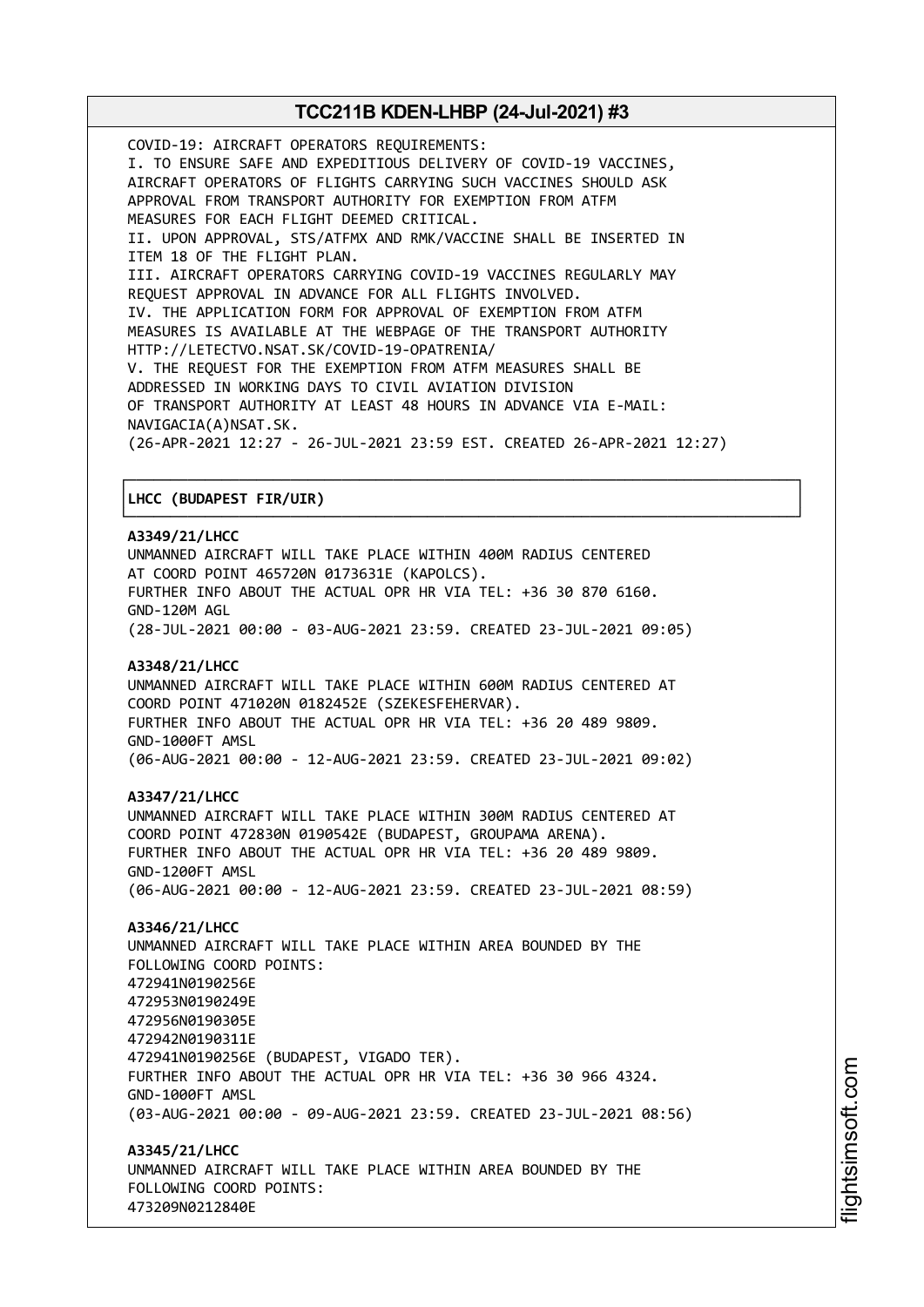472927N0213613E 472950N0213702E 473018N0213749E 473103N0213737E 473006N0213520E 473213N0213503E 473232N0213450E 473230N0212919E 473209N0212840E (DEBRECEN ONDOD TEGLASKERT). FURTHER INFO ABOUT THE ACTUAL OPR HR VIA TEL: +36 30 346 4446 . GND-50M AGL 0600-1900 (02-AUG-2021 06:00 - 08-AUG-2021 19:00. CREATED 23-JUL-2021 08:55) **A3344/21/LHCC** UNMANNED AIRCRAFT WILL TAKE PLACE WITHIN AREA BOUNDED BY THE FOLLOWING COORD POINTS: 472746N0190335E 472748N0190306E 472811N0190308E 472808N0190343E 472746N0190335E (BUDAPEST, KOPASZI-GAT). FURTHER INFO ABOUT THE ACTUAL OPR HR VIA TEL: +36 30 966 4324. GND-1500FT AMSL (03-AUG-2021 00:00 - 09-AUG-2021 23:59. CREATED 23-JUL-2021 08:53) **A3343/21/LHCC** UNMANNED AIRCRAFT WILL TAKE PLACE WITHIN 1200M RADIUS CENTERED AT COORD POINT 461705N 0183846E (SZALKA). FURTHER INFO ABOUT THE ACTUAL OPR HR VIA TEL: +36 20 981 0895. GND-120M AGL 0630-2130 (02-AUG-2021 06:30 - 03-AUG-2021 21:30. CREATED 23-JUL-2021 08:53) **A3342/21/LHCC** UNMANNED AIRCRAFT WILL TAKE PLACE WITHIN AREA BOUNDED BY THE FOLLOWING COORD POINTS: 471012N0201210E 471023N0201158E 471026N0201200E 471024N0201209E 471012N0201210E (SZOLNOK, TISZA-HID). FURTHER INFO ABOUT THE ACTUAL OPR HR VIA TEL: +36 30 328 9309. GND-700FT AMSL 0700-2100 (03-AUG-2021 07:00 - 06-AUG-2021 21:00. CREATED 23-JUL-2021 08:49) **A3341/21/LHCC** UNMANNED AIRCRAFT WILL TAKE PLACE WITHIN 2600M RADIUS CENTERED AT COORD POINT 465306N 0164717E (ZALAEGERSZEG REPULOTER). FURTHER INFO ABOUT THE ACTUAL OPR HR VIA TEL: +36 70 318 7378. GND-2500FT AMSL 0400-1900 (06-AUG-2021 04:00 - 12-AUG-2021 19:00. CREATED 23-JUL-2021 08:49) **A3340/21/LHCC** UNMANNED AIRCRAFT WILL TAKE PLACE WITHIN AREA BOUNDED BY THE FOLLOWING COORD POINTS: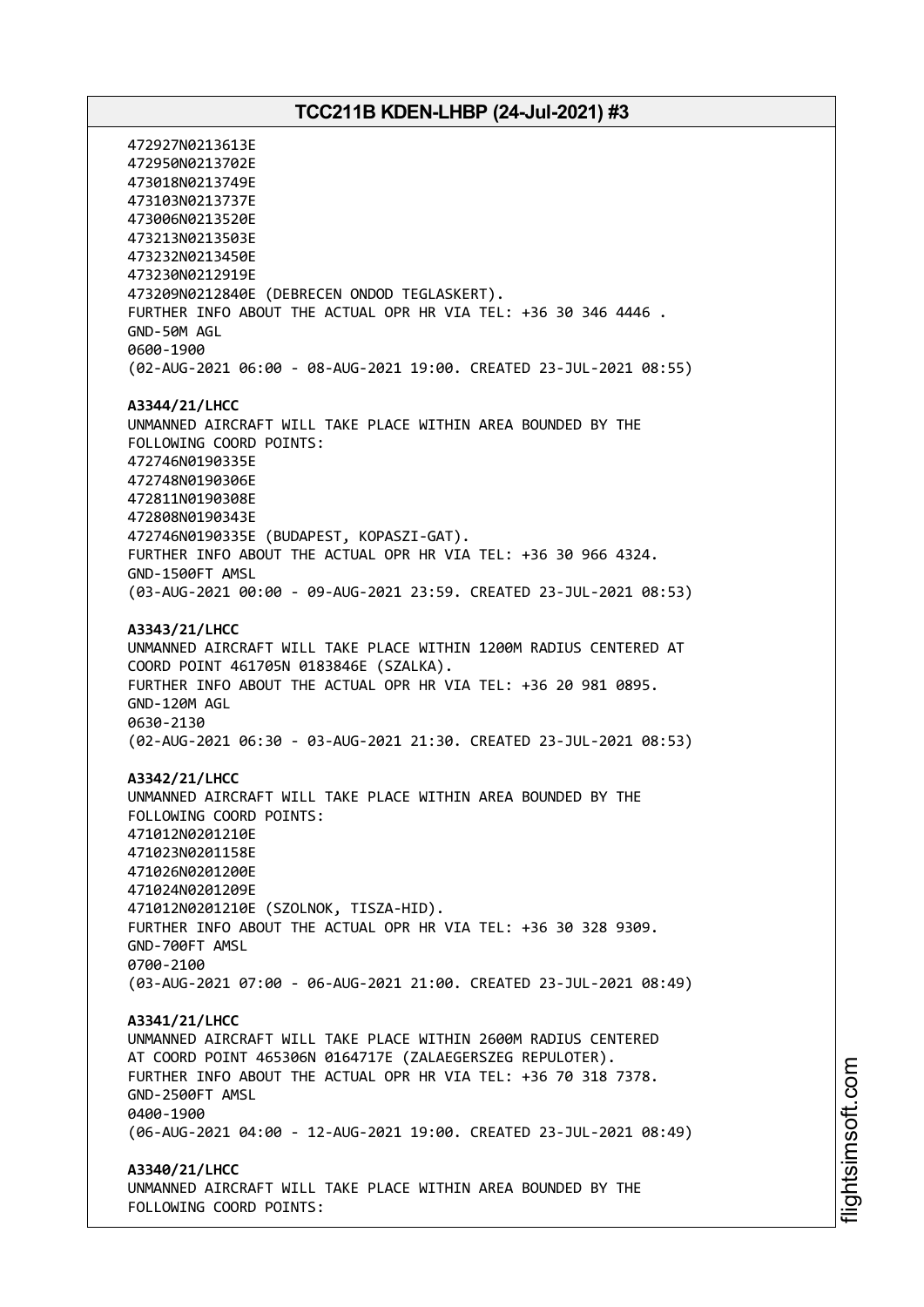474803N0213124E 475115N0220203E 474336N0215923E 474242N0215341E 473859N0214159E 473826N0213938E 473745N0212800E 474803N0213124E (HAJDUDOROG) . FURTHER INFO ABOUT THE ACTUAL OPR HR VIA TEL: +36 30 574 4287. GND-3500FT AMSL (02-AUG-2021 00:00 - 04-AUG-2021 23:59. CREATED 23-JUL-2021 08:41) **A3339/21/LHCC** UNMANNED AIRCRAFT WILL TAKE PLACE WITHIN AREA BOUNDED BY THE FOLLOWING COORD POINTS: 473403N0213550E 473253N0213410E 473241N0213520E 473036N0213549E 473116N0213745E 473000N0213759E 472910N0213749E 472910N0214108E 473332N0214045E 473403N0213550E (DEBRECEN NYULAS LENCZTELEP). FURTHER INFO ABOUT THE ACTUAL OPR HR VIA TEL: +36 30 346 4446 . GND-50M AGL 0600-1900 (02-AUG-2021 06:00 - 08-AUG-2021 19:00. CREATED 23-JUL-2021 08:38) **A3338/21/LHCC** UNMANNED AIRCRAFT WILL TAKE PLACE WITHIN AREA BOUNDED BY THE FOLLOWING COORD POINTS: 472931N0190229E 472955N0190153E 473005N0190235E 472937N0190250E 472931N0190229E (BUDAPEST, BUDAI VAR). FURTHER INFO ABOUT THE ACTUAL OPR HR VIA TEL: +36 30 821 2323. GND-1000FT AMSL 0430-2030 (02-AUG-2021 04:30 - 08-AUG-2021 20:30. CREATED 23-JUL-2021 08:37) **A3337/21/LHCC** UNMANNED AIRCRAFT WILL TAKE PLACE WITHIN AREA BOUNDED BY THE FOLLOWING COORD POINTS: 472911N0190218E 472932N0190315E 472912N0190356E 472859N0190406E 472844N0190330E 472845N0190241E 472911N0190218E (BUDAPEST, MUEGYETEM RKP). FURTHER INFO ABOUT THE ACTUAL OPR HR VIA TEL: +36 70 773 2885. GND-1000FT AMSL (02-AUG-2021 00:00 - 08-AUG-2021 23:59. CREATED 23-JUL-2021 08:34) **A3336/21/LHCC**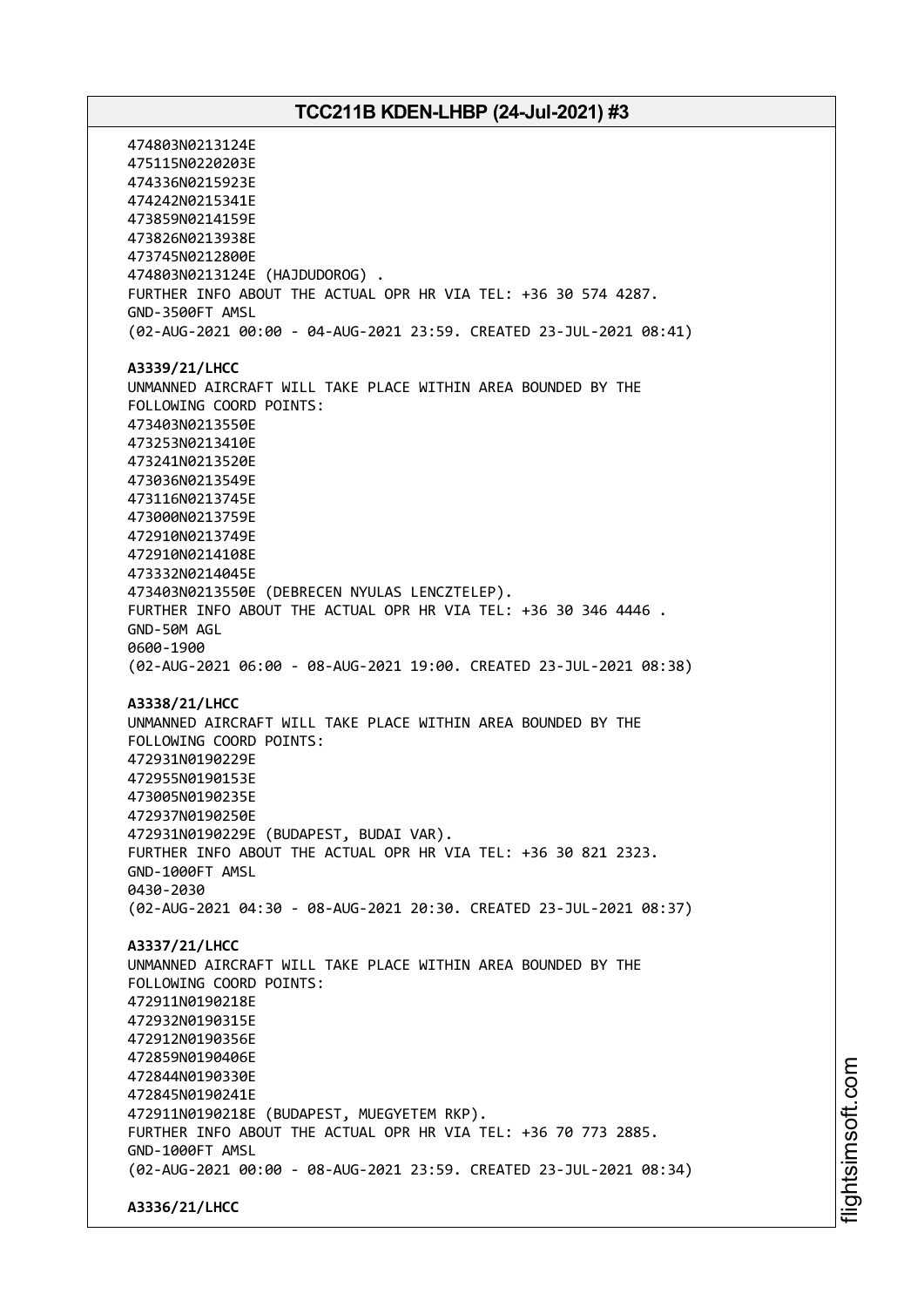UNMANNED AIRCRAFT WILL TAKE PLACE WITHIN AREA BOUNDED BY THE FOLLOWING COORD POINTS: 473347N0214134E 473400N0213642E 473602N0213821E 473711N0214301E 473347N0214134E (DEBRECEN MEHESZKERT). FURTHER INFO ABOUT THE ACTUAL OPR HR VIA TEL: +36 30 346 4446 . GND-50M AGL 0600-1900 (02-AUG-2021 06:00 - 08-AUG-2021 19:00. CREATED 23-JUL-2021 08:32) **A3335/21/LHCC** TEMPORARY RESTRICTED AREA ESTABLISHED DUE TO POLICE OPERATIONS AND UNMANNED AIRCRAFT OPERATIONS WITHIN AREA BOUNDED BY THE FOLLOWING COORD POINTS: 475843N0222828E 480307N0225204E STATE BORDER 482401N0220925E 482307N0220906E 481305N0220456E 475953N0220450E 475705N0221858E 475843N0222828E (MAGYAR-UKRAN HATARSZAKASZ). FURTHER INFO ABOUT THE ACTUAL OPR HR VIA TEL: +36 20 267 4757. GND-1500FT AMSL (27-JUL-2021 00:00 - 02-AUG-2021 23:59. CREATED 23-JUL-2021 08:30) **A3334/21/LHCC** UNMANNED AIRCRAFT WILL TAKE PLACE WITHIN AREA BOUNDED BY THE FOLLOWING COORD POINTS: 465119N0194136E 465206N0194109E 465216N0194147E 465130N0194216E 465119N0194136E (KECSKEMET). FURTHER INFO ABOUT THE ACTUAL OPR HR VIA TEL: +36 70 270 4578. GND-1300FT AMSL 0600-1800 (05-AUG-2021 06:00 - 11-AUG-2021 18:00. CREATED 23-JUL-2021 08:26) **A3333/21/LHCC** UNMANNED AIRCRAFT WILL TAKE PLACE WITHIN AREA BOUNDED BY THE FOLLOWING COORD POINTS: 472809N0214412E 473122N0214429E 473137N0214951E 473148N0214957E 473211N0214104E 473051N0214122E 472820N0214342E 472809N0214412E (DEBRECEN NAGYCSERE BANK). FURTHER INFO ABOUT THE ACTUAL OPR HR VIA TEL: +36 30 346 4446 . GND-50M AGL 0600-1900 (02-AUG-2021 06:00 - 08-AUG-2021 19:00. CREATED 23-JUL-2021 08:23)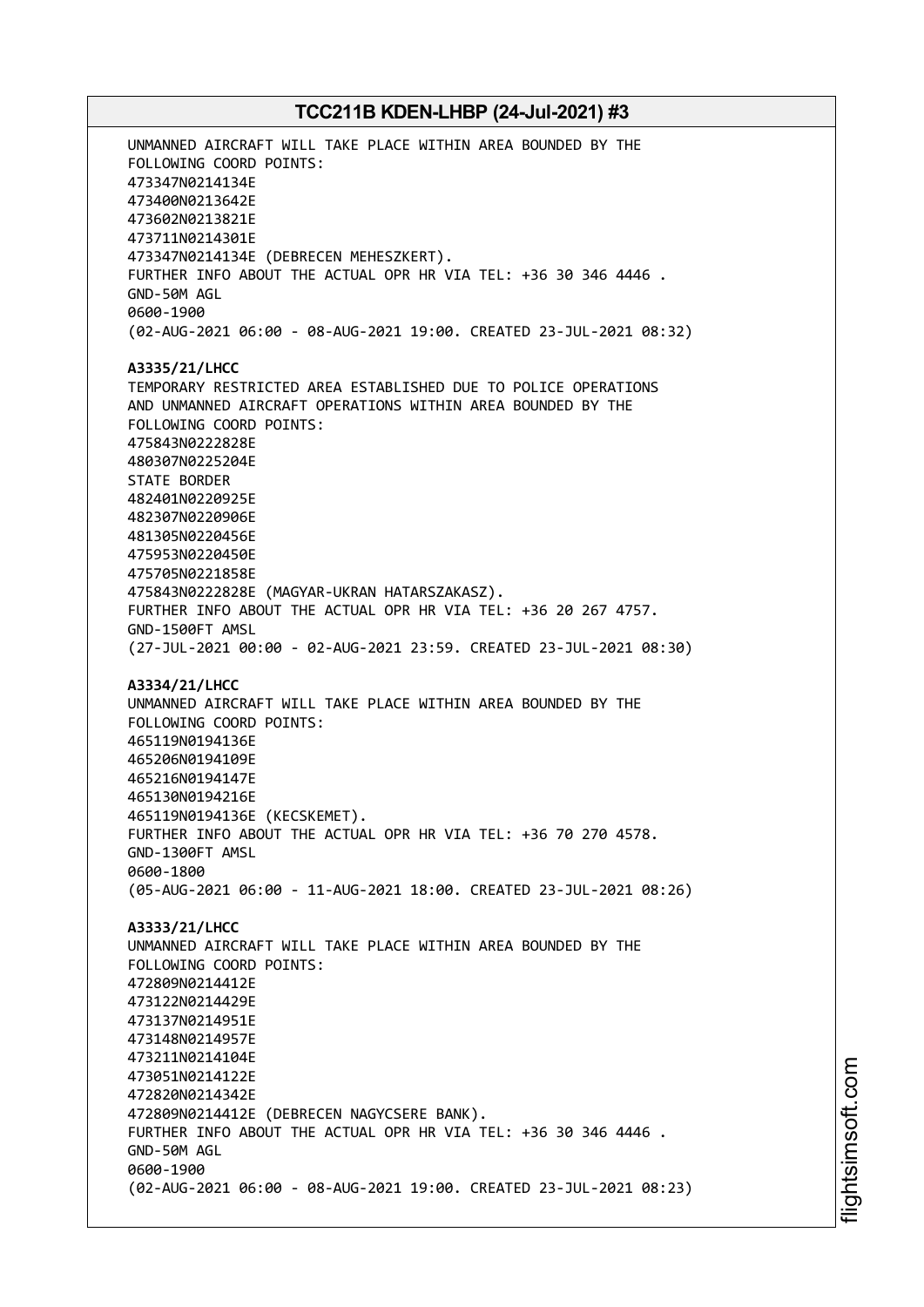**A3332/21/LHCC** UNMANNED AIRCRAFT WILL TAKE PLACE WITHIN AREA BOUNDED BY THE FOLLOWING COORD POINTS: 473403N0213550E 473253N0213410E 473241N0213520E 473036N0213549E 473116N0213745E 473000N0213759E 472910N0213749E 472910N0214108E 473332N0214045E 473403N0213550E (DEBRECEN NYULAS LENCZTELEP). FURTHER INFO ABOUT THE ACTUAL OPR HR VIA TEL: +36 30 346 4446 . GND-50M AGL 0600-1900 (26-JUL-2021 06:00 - 01-AUG-2021 19:00. CREATED 23-JUL-2021 08:21) **A3331/21/LHCC** DUE TO INDUSTRIAL ACTION OF THE HUNGARIAN AIR TRAFFIC CONTROLLERS UNION, AIR TRAFFIC CONTROL SERVICE WILL BE LIMITED TO THE MINIMUM SERVICE LEVEL. DURING THE INDUSTRIAL ACTION ATC CAPACITY FOR LHBP WILL BE REDUCED TO 15 ARRIVAL PER HOUR. ATC CAPACITY FOR BUDAPEST ACC WILL BE REDUCED TO MAXIMUM 3 SECTORS. KFOR SECTOR AIRSPACE ONE SECTOR WILL BE AVAILABLE FOR OVERFLIGHT TRAFFIC. SAR, STATE, MILITARY, HUMANITARIAN, FLIGHTS INVOLVED IN VACCINE DELIVERY AND FLIGHTS IN EMERGENCY WILL NOT BE AFFECTED. 0800-1300 (27-JUL-2021 08:00 - 02-AUG-2021 13:00. CREATED 23-JUL-2021 08:12) **A3313/21/LHCC** GLIDER FLYING WILL TAKE PLACE WITHIN AREA BOUNDED BY THE FOLLOWING COORD POINTS: 473640N0190610E 473725N0190357E 473838N0190405E 473826N0190554E 473640N0190610E (DUNAKESZI NYUGAT). FURTHER INFO ABOUT THE ACTUAL OPR HR VIA TEL: +36 20 944 2662 1500FT AMSL-4500FT AMSL 0700-1900 (24-JUL-2021 07:00 - 25-JUL-2021 19:00. CREATED 21-JUL-2021 18:55) **A3305/21/LHCC** UNMANNED AIRCRAFT WILL TAKE PLACE WITHIN AREA BOUNDED BY THE FOLLOWING COORD POINTS: 473038N0190226E 473038N0190204E 473051N0190209E 473049N0190226E (BUDAPEST,BEM JOZSEF TER). FURTHER INFO ABOUT THE ACTUAL OPR HR VIA TEL: +36 403 7503. GND-1000FT AMSL 0600-2000 (10-AUG-2021 06:00 - 16-AUG-2021 20:00. CREATED 21-JUL-2021 15:44)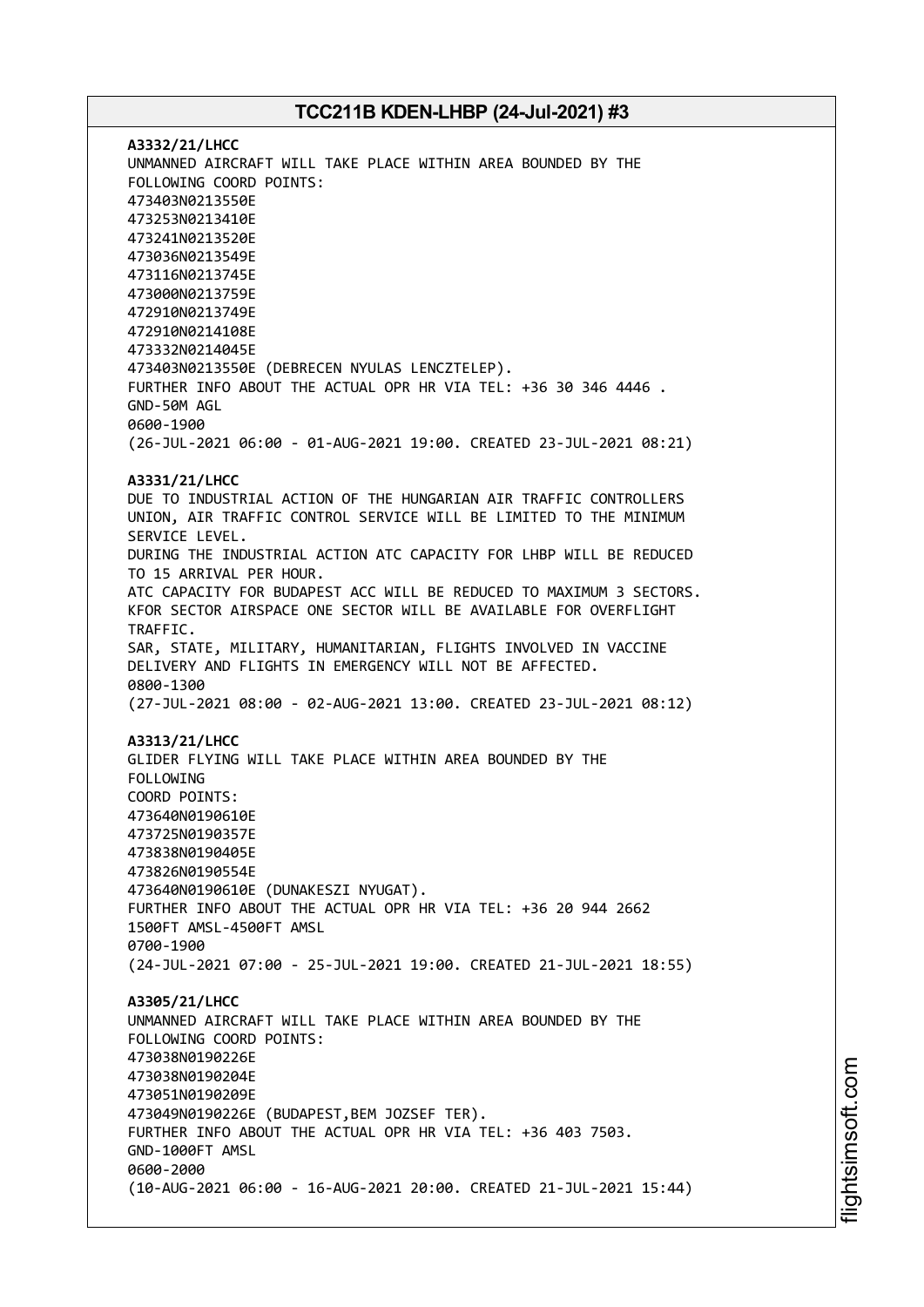**A3300/21/LHCC** UNMANNED AIRCRAFT WILL TAKE PLACE WITHIN 60M RADIUS CENTERED AT COORD POINT 473044N 0190215E (BUDAPEST FEKETE SAS UTCA). FURTHER INFO ABOUT THE ACTUAL OPR HR VIA TEL: +36 30 359 9482. GND-30M AGL 0430-1500 (09-AUG-2021 04:30 - 13-AUG-2021 15:00. CREATED 21-JUL-2021 12:02) **A3299/21/LHCC** UNMANNED AIRCRAFT WILL TAKE PLACE WITHIN 60M RADIUS CENTERED AT COORD POINT 473044N 0190215E (BUDAPEST FEKETE SAS UTCA). FURTHER INFO ABOUT THE ACTUAL OPR HR VIA TEL: +36 30 359 9482. GND-30M AGL 0430-1500 (02-AUG-2021 04:30 - 06-AUG-2021 15:00. CREATED 21-JUL-2021 12:01) **A3298/21/LHCC** UNMANNED AIRCRAFT WILL TAKE PLACE WITHIN 60M RADIUS CENTERED AT COORD POINT 473044N 0190215E (BUDAPEST FEKETE SAS UTCA). FURTHER INFO ABOUT THE ACTUAL OPR HR VIA TEL: +36 30 359 9482. GND-30M AGL 0430-1500 (23-AUG-2021 04:30 - 27-AUG-2021 15:00. CREATED 21-JUL-2021 12:01) **A3297/21/LHCC** UNMANNED AIRCRAFT WILL TAKE PLACE WITHIN 60M RADIUS CENTERED AT COORD POINT 473044N 0190215E (BUDAPEST FEKETE SAS UTCA). FURTHER INFO ABOUT THE ACTUAL OPR HR VIA TEL: +36 30 359 9482. GND-30M AGL 0430-1500 (16-AUG-2021 04:30 - 19-AUG-2021 15:00. CREATED 21-JUL-2021 12:00) **A3296/21/LHCC** UNMANNED AIRCRAFT WILL TAKE PLACE WITHIN AREA BOUNDED BY THE FOLLOWING COORD POINTS: 470856N0184908E 470842N0184816E 470748N0184850E 470813N0184948E 470856N0184908E (IVANCSA). FURTHER INFO ABOUT THE ACTUAL OPR HR VIA TEL: +36 20 415 1370. GND-700FT AMSL 0500-1800 (09-AUG-2021 05:00 - 15-AUG-2021 18:00. CREATED 21-JUL-2021 11:59) **A3295/21/LHCC** UNMANNED AIRCRAFT WILL TAKE PLACE WITHIN 1000M RADIUS CENTERED AT COORD POINT 465320N 0165016E (SAGOD). FURTHER INFO ABOUT THE ACTUAL OPR HR VIA TEL: +36 20 747 2397. GND-1000FT AMSL 0500-2000 (05-AUG-2021 05:00 - 11-AUG-2021 20:00. CREATED 21-JUL-2021 11:58) **A3294/21/LHCC** UNMANNED AIRCRAFT WILL TAKE PLACE WITHIN AREA BOUNDED BY THE FOLLOWING COORD POINTS: 470856N0184908E 470842N0184816E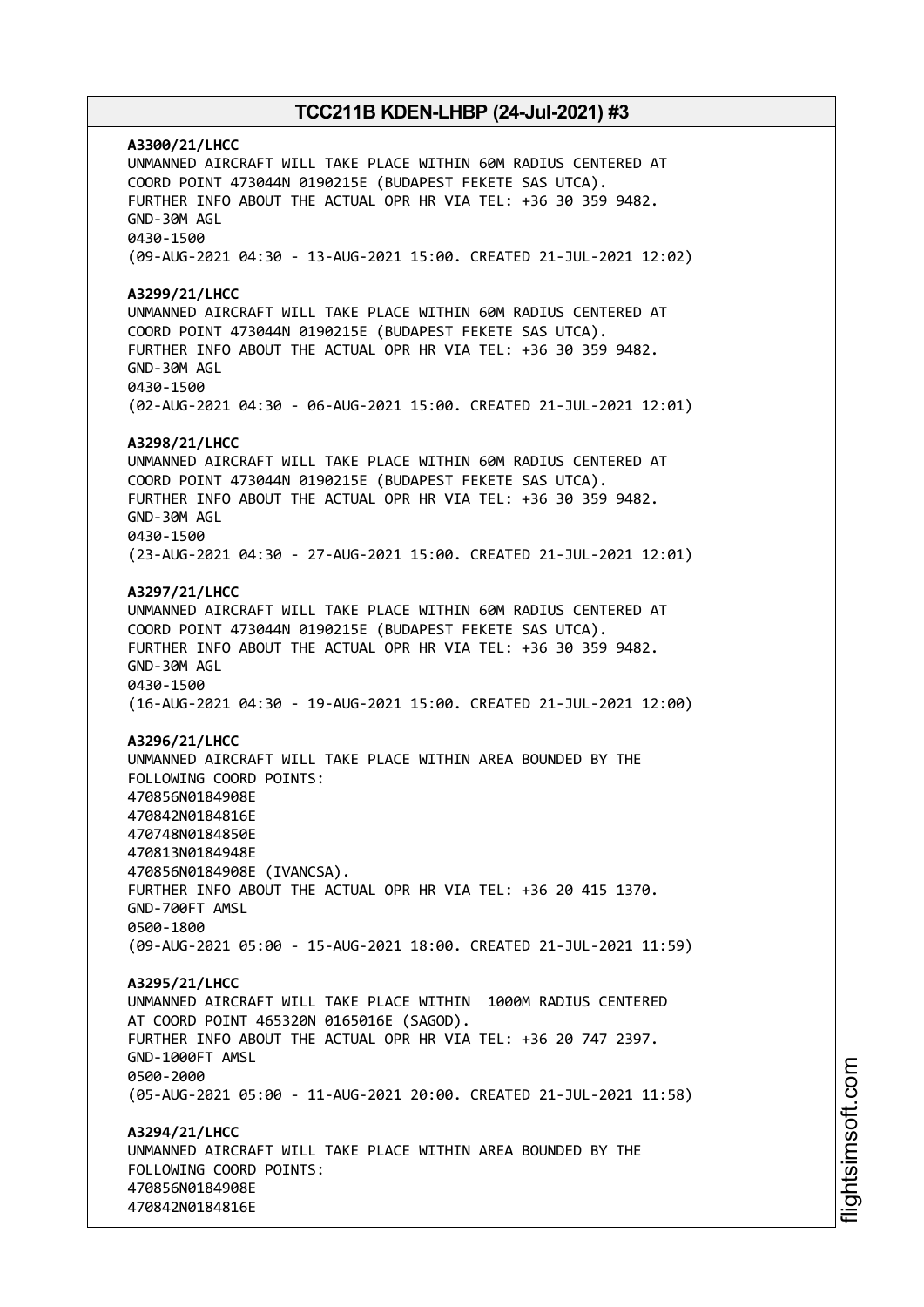470748N0184850E 470813N0184948E 470856N0184908E (IVANCSA). FURTHER INFO ABOUT THE ACTUAL OPR HR VIA TEL: +36 20 415 1370. GND-700FT AMSL 0500-1800 (16-AUG-2021 05:00 - 22-AUG-2021 18:00. CREATED 21-JUL-2021 11:58) **A3293/21/LHCC** UNMANNED AIRCRAFT WILL TAKE PLACE WITHIN AREA BOUNDED BY THE FOLLOWING COORD POINTS: 463056N0184613E 463325N0185237E 463317N0185257E 463223N0185323E 463220N0185445E 463158N0185538E 463158N0185618E 463149N0185618E 463159N0185311E 462923N0185414E 463056N0184613E (PAKS - KALOCSA). FURTHER INFO ABOUT THE ACTUAL OPR HR VIA TEL: +36 20 480 8811. GND-800FT AMSL 0400-2000 (08-AUG-2021 04:00 - 14-AUG-2021 20:00. CREATED 21-JUL-2021 11:57) **A3292/21/LHCC** UNMANNED AIRCRAFT WILL TAKE PLACE WITHIN AREA BOUNDED BY THE FOLLOWING COORD POINTS: 462536N0174632E 462523N0174636E 462520N0174618E 462510N0174612E 462353N0174642E 462346N0174624E 462509N0174556E 462530N0174605E 462536N0174632E (KAPOSFURED). FURTHER INFO ABOUT THE ACTUAL OPR HR VIA TEL: +36 20 433 3587. GND-800FT AMSL 0300-2100 (11-AUG-2021 03:00 - 17-AUG-2021 21:00. CREATED 21-JUL-2021 11:56) **A3291/21/LHCC** UNMANNED AIRCRAFT WILL TAKE PLACE WITHIN AREA BOUNDED BY THE FOLLOWING COORD POINTS: 463056N0184613E 463325N0185237E 463317N0185257E 463223N0185323E 463220N0185445E 463158N0185538E 463158N0185618E 463149N0185618E 463159N0185311E 462923N0185414E 463056N0184613E (PAKS - KALOCSA).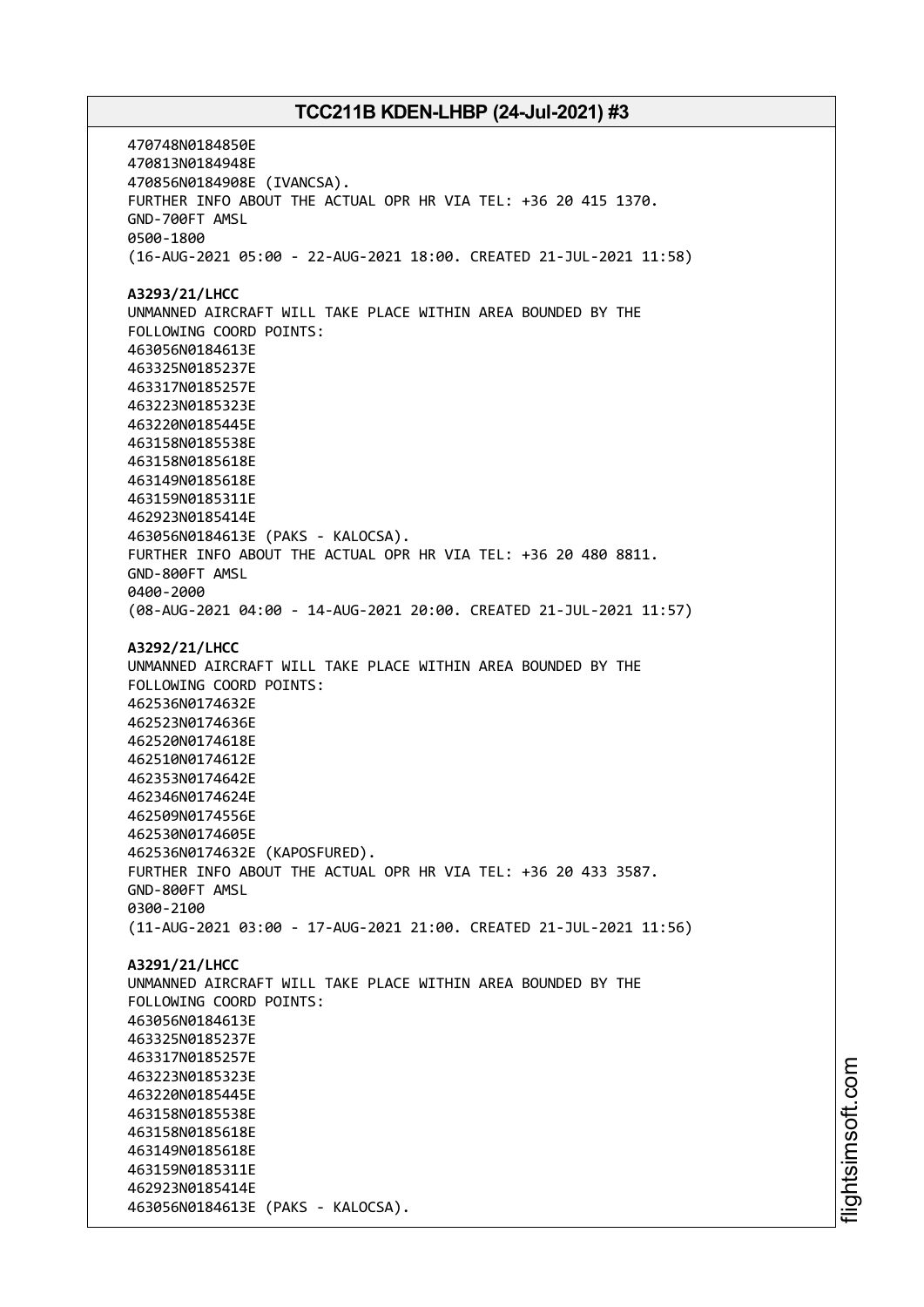FURTHER INFO ABOUT THE ACTUAL OPR HR VIA TEL: +36 20 480 8811. GND-800FT AMSL 0400-2000 (15-AUG-2021 04:00 - 21-AUG-2021 20:00. CREATED 21-JUL-2021 11:55) **A3290/21/LHCC** UNMANNED AIRCRAFT WILL TAKE PLACE WITHIN 1000M RADIUS CENTERED AT COORD POINT 465320N 0165016E (SAGOD). FURTHER INFO ABOUT THE ACTUAL OPR HR VIA TEL: +36 20 747 2397. GND-1000FT AMSL 0500-2000 (12-AUG-2021 05:00 - 18-AUG-2021 20:00. CREATED 21-JUL-2021 11:54) **A3289/21/LHCC** UNMANNED AIRCRAFT WILL TAKE PLACE WITHIN 1000M RADIUS CENTERED AT COORD POINT 465320N 0165016E (SAGOD). FURTHER INFO ABOUT THE ACTUAL OPR HR VIA TEL: +36 20 747 2397. GND-1000FT AMSL 0500-2000 (19-AUG-2021 05:00 - 25-AUG-2021 20:00. CREATED 21-JUL-2021 11:53) **A3288/21/LHCC** TEMPORARY RESTRICTED AREA ESTABLISHED DUE TO MILITARY AND UNMANNED AIRCRAFT OPERATIONS WITHIN AREA BOUNDED BY THE FOLLOWING COORD POINTS: 460921N0201807E 461500N0201300E 462529N0205740E 462629N0211307E 462849N0211712E STATE BORDER 460921N0201807E (ROMAN I). FURTHER INFO ABOUT THE ACTUAL OPR HR VIA TEL: +36 88 543 036. GND-1500FT AMSL (04-AUG-2021 23:00 - 10-AUG-2021 23:00. CREATED 21-JUL-2021 11:52) **A3287/21/LHCC** TEMPORARY RESTRICTED AREA ESTABLISHED DUE TO MILITARY AND UNMANNED AIRCRAFT OPERATIONS WITHIN AREA BOUNDED BY THE FOLLOWING COORD POINTS: 455428N0185004E 460013N0184753E 460950N0190957E 461651N0193417E 461500N0200000E 461217N0200526E 461500N0201300E 460921N0201807E STATE BORDER 455428N0185004E (SZERB). FURTHER INFO ABOUT THE ACTUAL OPR HR VIA TEL: +36 88 543 036. GND-1500FT AMSL (06-AUG-2021 23:00 - 12-AUG-2021 23:00. CREATED 21-JUL-2021 11:47) **A3286/21/LHCC** UNMANNED AIRCRAFT WILL TAKE PLACE WITHIN AREA BOUNDED BY THE FOLLOWING COORD POINTS: 462536N0174632E 462523N0174636E 462520N0174618E 462510N0174612E 462353N0174642E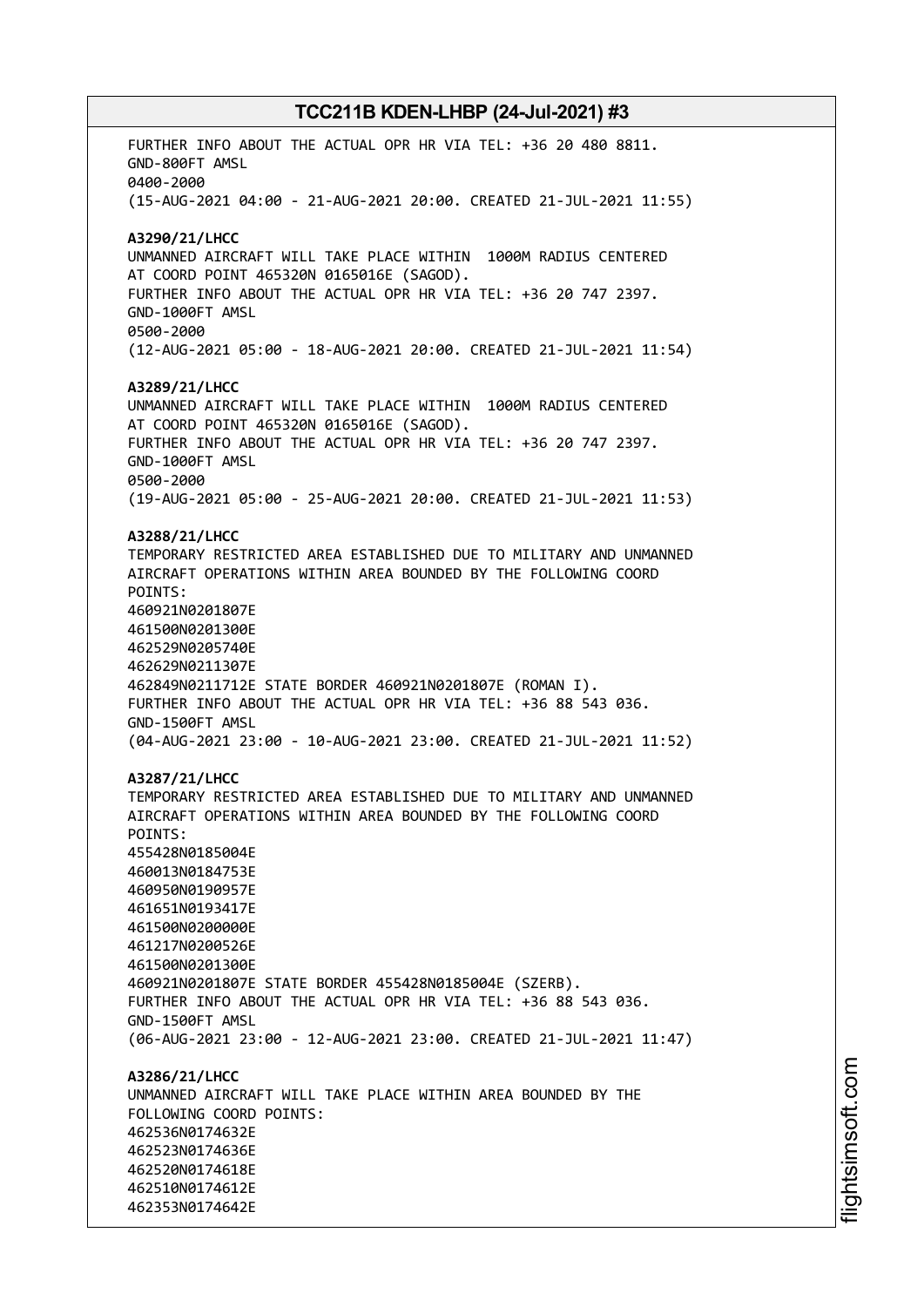462346N0174624E 462509N0174556E 462530N0174605E 462536N0174632E (KAPOSFURED). FURTHER INFO ABOUT THE ACTUAL OPR HR VIA TEL: +36 20 433 3587. GND-800FT AMSL 0300-2100 (18-AUG-2021 03:00 - 24-AUG-2021 21:00. CREATED 21-JUL-2021 11:42) **A3285/21/LHCC** TEMPORARY RESTRICTED AREA ESTABLISHED DUE TO MILITARY AND UNMANNED AIRCRAFT OPERATIONS WITHIN AREA BOUNDED BY THE FOLLOWING COORD POINTS: 470945N0214841E 471152N0212607E 473338N0215503E 475654N0221905E 480307N0225204E STATE BORDER 470945N0214841E (ROMAN III). FURTHER INFO ABOUT THE ACTUAL OPR HR VIA TEL: +36 88 543 036. GND-1500FT AMSL (05-AUG-2021 23:00 - 11-AUG-2021 23:00. CREATED 21-JUL-2021 11:39) **A3284/21/LHCC** MISSILE, ROCKET FIRING WILL TAKE PLACE WITHIN AREA BOUNDED BY THE FOLLOWING COORD POINTS: 474454N0191959E 474852N0191533E 474601N0191244E 474454N0191959E (PUSPOKSZILAGY). FURTHER INFO ABOUT THE ACTUAL OPR HR VIA TEL: +36 30 777 5073. GND-4500FT AMSL 0700-1500 (23-AUG-2021 07:00 - 27-AUG-2021 15:00. CREATED 21-JUL-2021 11:09) **A3283/21/LHCC** MISSILE, ROCKET FIRING WILL TAKE PLACE WITHIN AREA BOUNDED BY THE FOLLOWING COORD POINTS: 474454N0191959E 474852N0191533E 474601N0191244E 474454N0191959E (PUSPOKSZILAGY). FURTHER INFO ABOUT THE ACTUAL OPR HR VIA TEL: +36 30 777 5073. GND-4500FT AMSL 0700-1500 (16-AUG-2021 07:00 - 20-AUG-2021 15:00. CREATED 21-JUL-2021 11:08) **A3282/21/LHCC** UNMANNED AIRCRAFT WILL TAKE PLACE WITHIN 100M RADIUS CENTERED AT COORD POINT 473213N 0190245E (BUDAPEST, LAJOS U.). FURTHER INFO ABOUT THE ACTUAL OPR HR VIA TEL: +36 30 517 4251. GND-1500FT AMSL 0300-1900 (26-JUL-2021 03:00 - 30-JUL-2021 19:00. CREATED 21-JUL-2021 11:07) **A3281/21/LHCC** MISSILE, ROCKET FIRING WILL TAKE PLACE WITHIN AREA BOUNDED BY THE FOLLOWING COORD POINTS: 474454N0191959E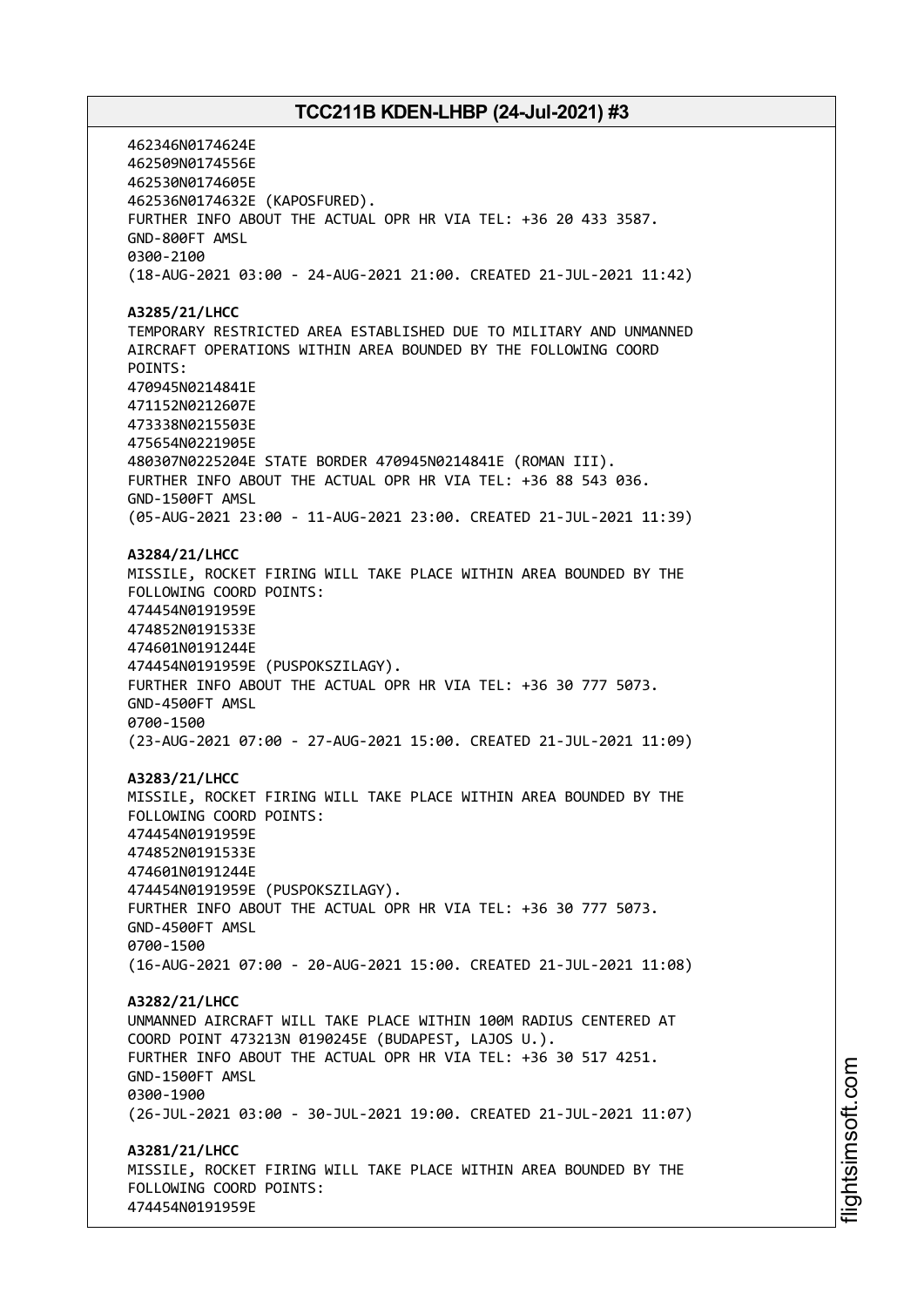474852N0191533E 474601N0191244E 474454N0191959E (PUSPOKSZILAGY). FURTHER INFO ABOUT THE ACTUAL OPR HR VIA TEL: +36 30 777 5073. GND-4500FT AMSL 0700-1500 (02-AUG-2021 07:00 - 06-AUG-2021 15:00. CREATED 21-JUL-2021 11:06) **A3280/21/LHCC** MISSILE, ROCKET FIRING WILL TAKE PLACE WITHIN AREA BOUNDED BY THE FOLLOWING COORD POINTS: 474454N0191959E 474852N0191533E 474601N0191244E 474454N0191959E (PUSPOKSZILAGY). FURTHER INFO ABOUT THE ACTUAL OPR HR VIA TEL: +36 30 777 5073. GND-4500FT AMSL 0700-1500 (09-AUG-2021 07:00 - 13-AUG-2021 15:00. CREATED 21-JUL-2021 11:05) **A3279/21/LHCC** AEROBATICS WILL TAKE PLACE WITHIN 1200M RADIUS CENTERED AT COORD POINT 471750N 0185027E (RACKERESZTUR). FURTHER INFO ABOUT THE ACTUAL OPR HR VIA TEL: +36 1 999 1174. GND-4500FT AMSL 0400-1800 (18-AUG-2021 04:00 - 24-AUG-2021 18:00. CREATED 21-JUL-2021 11:04) **A3278/21/LHCC** UNMANNED AIRCRAFT WILL TAKE PLACE WITHIN 200M RADIUS CENTERED AT COORD POINT 481146N 0211639E (MAD) . FURTHER INFO ABOUT THE ACTUAL OPR HR VIA TEL: +36 30 626 0325. GND-1000FT AMSL (16-AUG-2021 00:00 - 22-AUG-2021 23:59. CREATED 21-JUL-2021 11:04) **A3277/21/LHCC** AEROBATICS WILL TAKE PLACE WITHIN 1200M RADIUS CENTERED AT COORD POINT 471750N 0185027E (RACKERESZTUR). FURTHER INFO ABOUT THE ACTUAL OPR HR VIA TEL: +36 1 999 1174. GND-4500FT AMSL 0400-1800 (11-AUG-2021 04:00 - 17-AUG-2021 18:00. CREATED 21-JUL-2021 11:03) **A3276/21/LHCC** UNMANNED AIRCRAFT WILL TAKE PLACE WITHIN 100M RADIUS CENTERED AT COORD POINT 472946N 0190339E (BUDAPEST, DOHANY UTCA). FURTHER INFO ABOUT THE ACTUAL OPR HR VIA TEL: +36 30 517 4251. GND-1500FT AMSL 0300-1900 (26-JUL-2021 03:00 - 31-JUL-2021 19:00. CREATED 21-JUL-2021 11:03) **A3275/21/LHCC** UNMANNED AIRCRAFT WILL TAKE PLACE WITHIN AREA BOUNDED BY THE FOLLOWING COORD POINTS: 473245N0205433E 473453N0205350E 473521N0205629E 473307N0205707E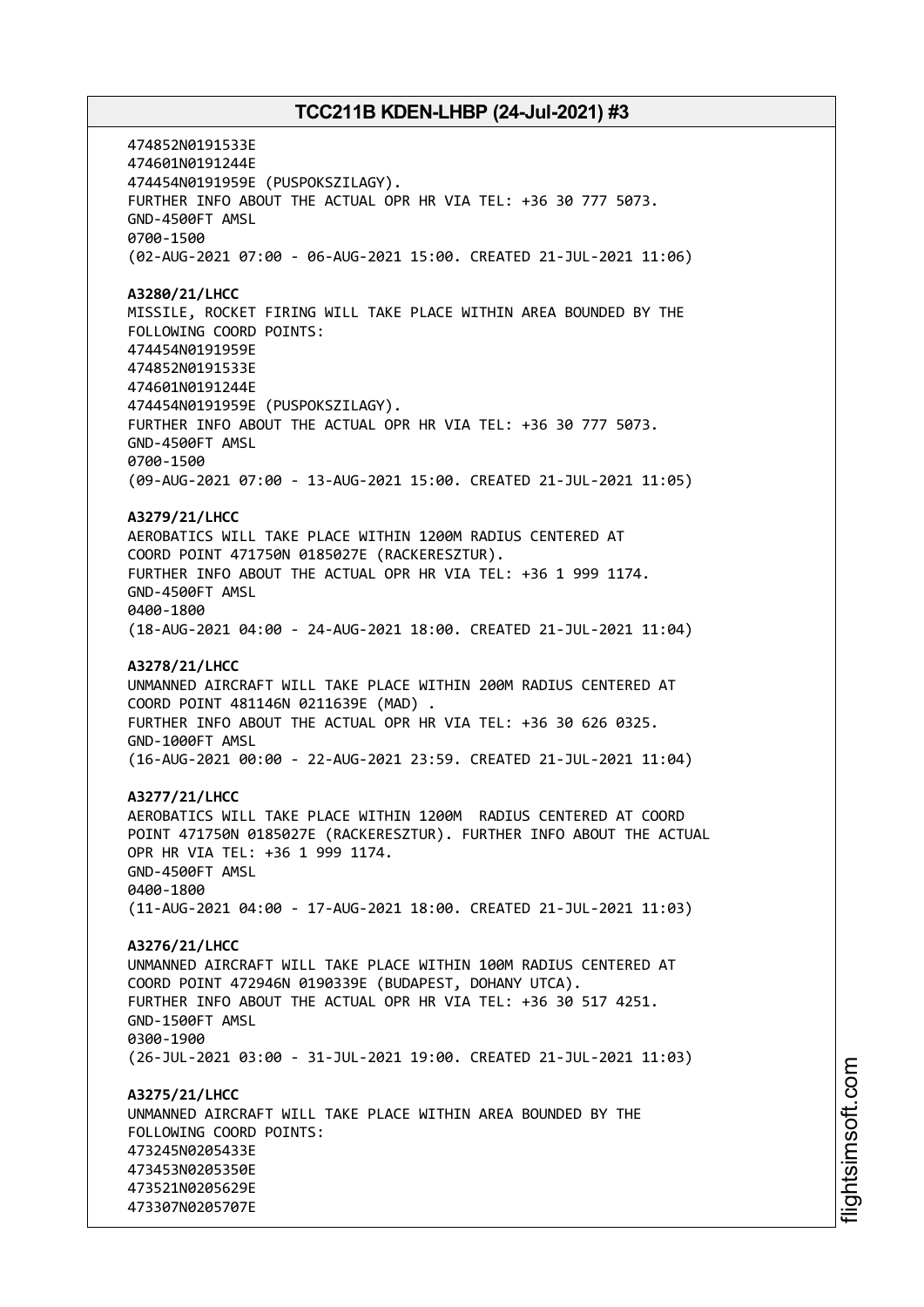473245N0205433E (TISZAFURED). FURTHER INFO ABOUT THE ACTUAL OPR HR VIA TEL: +36 30 285 2531. GND-1000FT AMSL 0300-1900 (26-JUL-2021 03:00 - 01-AUG-2021 19:00. CREATED 21-JUL-2021 11:02) **A3274/21/LHCC** UNMANNED AIRCRAFT WILL TAKE PLACE WITHIN AREA BOUNDED BY THE FOLLOWING COORD POINTS: 465654N0193822E 465716N0193753E 465735N0193820E 465712N0193852E 465654N0193822E (KECSKEMET). FURTHER INFO ABOUT THE ACTUAL OPR HR VIA TEL: +36 70 270 4578. GND-1300FT AMSL 0600-1800 (26-JUL-2021 06:00 - 01-AUG-2021 18:00. CREATED 21-JUL-2021 11:01) **A3273/21/LHCC** AEROBATICS WILL TAKE PLACE WITHIN 1200M RADIUS CENTERED AT COORD POINT 471750N 0185027E (RACKERESZTUR). FURTHER INFO ABOUT THE ACTUAL OPR HR VIA TEL: +36 1 999 1174. GND-4500FT AMSL 0400-1800 (04-AUG-2021 04:00 - 10-AUG-2021 18:00. CREATED 21-JUL-2021 11:01) **A3272/21/LHCC** UNMANNED AIRCRAFT WILL TAKE PLACE WITHIN AREA BOUNDED BY THE FOLLOWING COORD POINTS: 462536N0174632E 462523N0174636E 462520N0174618E 462510N0174612E 462353N0174642E 462346N0174624E 462509N0174556E 462530N0174605E 462536N0174632E (KAPOSFURED). FURTHER INFO ABOUT THE ACTUAL OPR HR VIA TEL: +36 20 433 3587. GND-800FT AMSL 0300-2100 (04-AUG-2021 03:00 - 10-AUG-2021 21:00. CREATED 21-JUL-2021 11:00) **A3271/21/LHCC** UNMANNED AIRCRAFT WILL TAKE PLACE WITHIN AREA BOUNDED BY THE FOLLOWING COORD POINTS: 470856N0184908E 470842N0184816E 470748N0184850E 470813N0184948E 470856N0184908E (IVANCSA). FURTHER INFO ABOUT THE ACTUAL OPR HR VIA TEL: +36 20 415 1370. GND-700FT AMSL 0500-1800 (02-AUG-2021 05:00 - 08-AUG-2021 18:00. CREATED 21-JUL-2021 10:59) **A3270/21/LHCC**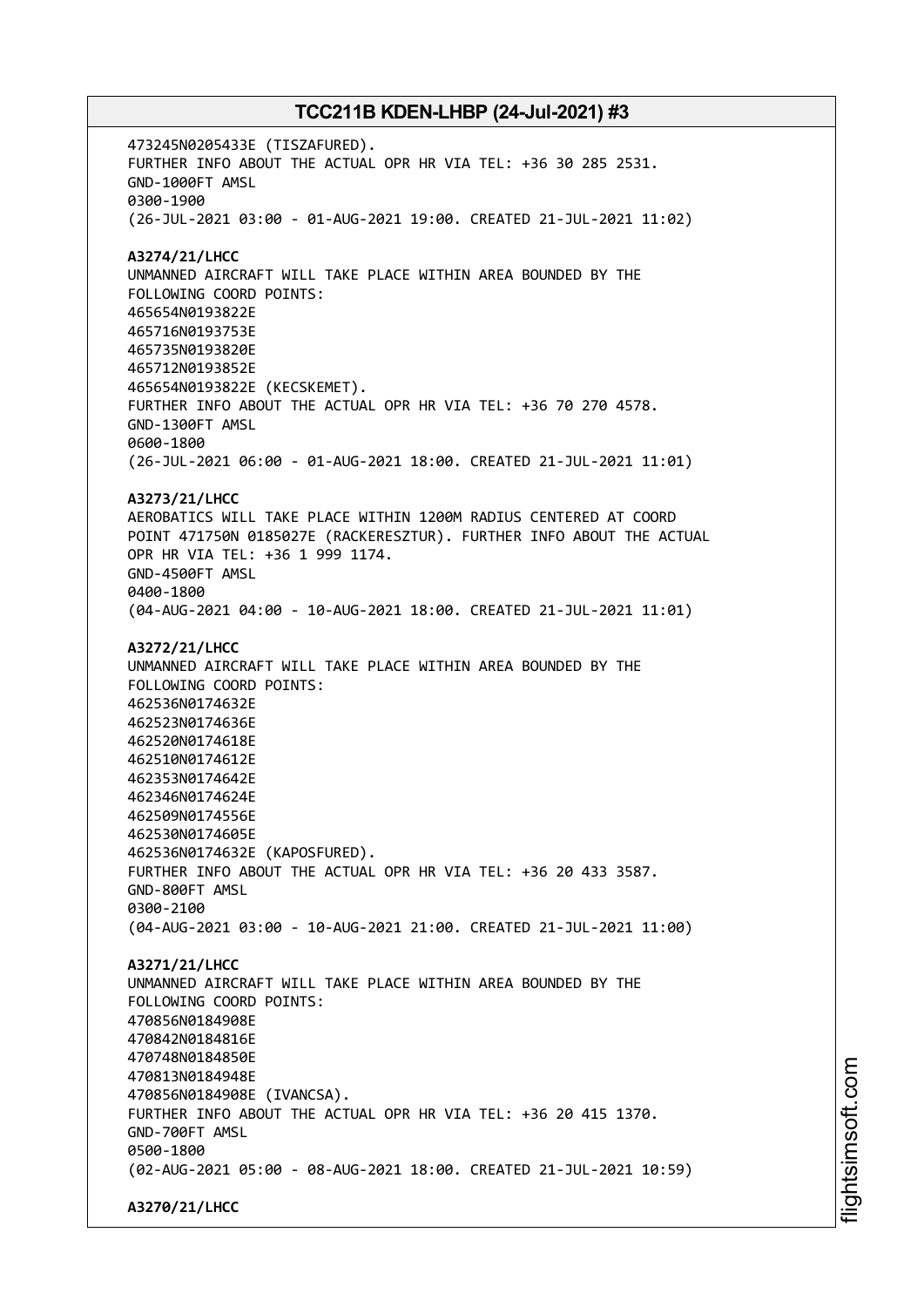UNMANNED AIRCRAFT WILL TAKE PLACE WITHIN AREA BOUNDED BY THE FOLLOWING COORD POINTS: 455713N0183029E 455544N0183810E 455630N0183949E 461044N0184246E 461058N0183535E 460839N0183445E 460832N0183212E 461359N0183103E 461353N0182525E 455713N0183029E (BOLY). FURTHER INFO ABOUT THE ACTUAL OPR HR VIA TEL: +36 70 296 4105. GND-120M AGL 0300-2000 (01-AUG-2021 03:00 - 07-AUG-2021 20:00. CREATED 21-JUL-2021 10:58)

#### **A3266/21/LHCC** COVID-19: PASSENGER RESTRICTIONS

ARRIVAL ENTRY AT HUNGARIAN AIRPORTS IS ALLOWED ONLY FOR HUNGARIAN CITIZENS AND CITIZENS WITH PERMANENT RESIDENCE PERMIT IN HUNGARY AND THEIR FAMILY MEMBERS, CITIZENS WITH ANY RESIDENCE PERMIT ISSUED BY THE HUNGARIAN IMMIGRATION AUTHORITY WITH A LONGER VALIDITY THAN 90 DAYS, CITIZENS PROVIDING SATISFACTORY PROOF THAT THEY HAVE UNDERGONE COVID-19 INFECTION WITHIN SIX MONTHS PRIOR TO ENTRY. PASSENGERS RESTRICTIONS DO NOT APPLY TO PERSONS WITH COVID-19 IMMUNITY CERTIFICATES ISSUED BY HUNGARY, SERBIA, MONTENEGRO, SLOVENIA, BAHRAIN, CROATIA, TURKEY, NORTH MACEDONIA, CZECHIA, MONGOLIA, GEORGIA, ROMANIA, MOLDOVA, SLOVAKIA, CYPRUS, ALBANIA, MOROCCO, UKRAINE, KAZAKHSTAN, SAN MARINO, SWITZERLAND AND TO MINORS UNDER 18 YEARS IN THEIR COMPANY. PASSENGER RESTRICTIONS DO NOT APPLY TO PERSONS WITH EU DIGITAL COVID CERTIFICATE PROVING THAT THEY ARE VACCINATED WITH EMA APPROVED VACCINES OR WITH VACCINES ON WHO EMERGENCY LIST OR WITH VACCINES APPROVED AND USED IN HUNGARY VACCINATED AT LEAST ONCE WITHIN LESS THAN ONE YEAR, OR THAT THEY HAVE ONE NEGATIVE SARS-COVID2 PCR TEST WITHIN 72 HOURS BEFORE ENTRY.

PASSENGERS IN TRANSIT ARE ALLOWED TO ENTER IN CASE OF NEGATIVE HEALTH SCREENING AT ENTRY, IF THEY ARE ABLE TO CERTIFY THE PURPOSE AND DESTINATION OF THEIR TRAVEL AND THEIR ENTRY INTO A NEIGHBOURING COUNTRY OF HUNGARY ON THEIR WAY TO THEIR FINAL DESTINATION IS ENSURED.

END PART 1 OF 2 (20-JUL-2021 19:53 - 03-AUG-2021 23:59 EST. CREATED 20-JUL-2021 19:55)

### **A3266/21/LHCC**

PASSENGERS ARRIVING FOR CULTURAL OR SPORT EVENTS IN HUNGARY ARE ALLOWED TO ENTER WITH A TICKET OF THE EVENT PROVIDED THAT THEY HAVE ONE NEGATIVE SARS-COV2 PCR TEST RESULTS WITHIN 3 DAYS BEFORE ENTRY CERTIFIED BY A DOCUMENT IN HUNGARIAN OR ENGLISH. CITIZENS OF EU, EEA, EU CANDIDATE STATES, GREAT BRITAIN, NORTHERN IRELAND, UNITED STATES OF AMERICA, BAHRAIN, UNITED ARAB EMIRATES, INDIA, INDONESIA, STATE OF ISRAEL, JAPAN, CHINA, RUSSIA, SINGAPORE, TURKEY, UKRAINE, KOREA, AZERBAIJAN, KAZAKHSTAN, KYRGYZSTAN, UZBEKISTAN AND CITIZENS WITH RESIDENCE PERMIT IN THESE COUNTRIES WITH LONGER VALIDITY THAN 90 DAYS ARE ALLOWED TO ENTER DOING BUSINESS OR ECONOMIC ACTIVITIES IN HUNGARY AND THIS CAN BE PROVED AT ENTRY.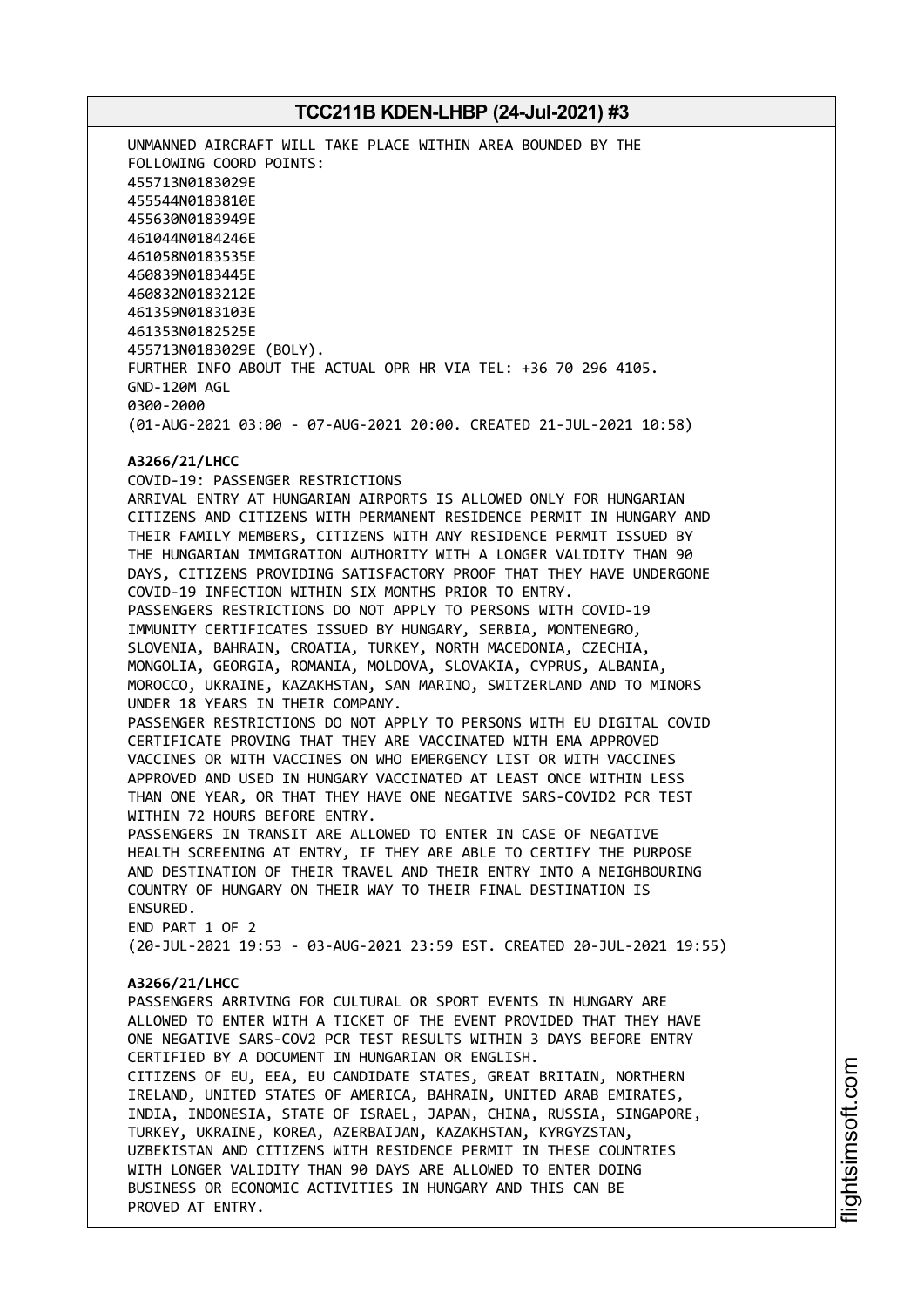THESE PASSENGERS ARRIVING FOR BUSINESS OR ECONOMIC ACTIVITIES ARE EXEMPTED FROM HEALTH SCREENING AND QUARANTINE. SPECIAL QUARANTINE MEASURES APPLY FOR PASSENGERS FOR CULTURAL OR SPORT EVENTS. ANY OTHER INDIVIDUAL EXEMPTION REQUIRES PRIOR PERMISSION. EVERYBODY ENTERING HUNGARY MAY BE SUBJECT TO HEALTH SCREENING AND QUARANTINED. END PART 2 OF 2 (20-JUL-2021 19:53 - 03-AUG-2021 23:59 EST. CREATED 20-JUL-2021 19:55) **A3262/21/LHCC** UNMANNED AIRCRAFT WILL TAKE PLACE WITHIN 300M RADIUS CENTERED AT COORD POINT 473420N 0185613E (BUDAPEST, BUDALIGET). FURTHER INFO ABOUT THE ACTUAL OPR HR VIA TEL: +36 20 500 1197. GND-60M AGL 0600-2000 (22-JUL-2021 06:00 - 25-JUL-2021 20:00. CREATED 20-JUL-2021 16:20) **A3256/21/LHCC** ALL FLIGHTS TO/FROM AIRPORTS OF HUNGARY, OR OVERFLYING HUNGARIAN TERRITORY, ARE NOT ALLOWED IF AIRCRAFT ARE OPERATED BY BELARUSSIAN AIR CARRIERS AND/OR REGISTRATED IN BELARUS EXCEPT FOR AIRCRAFT IN EMERGENCY OR HUMANITARIAN FLIGHTS. (20-JUL-2021 06:30 - 03-AUG-2021 22:00 EST. CREATED 20-JUL-2021 06:36) **A3255/21/LHCC** AEROBATICS WILL TAKE PLACE WITHIN AREA BOUNDED BY THE FOLLOWING COORD POINT: 473426N0191207E 473640N0190610E 473826N0190554E 473838N0190405E 473938N0190430E 473611N0191325E 473426N0191207E (CSOMOR). FURTHER INFO ABOUT THE ACTUAL OPR HR VIA TEL: +36 20 944 2662. GND-4500FT AMSL 0700-1900 (24-JUL-2021 07:00 - 25-JUL-2021 19:00. CREATED 20-JUL-2021 06:20) **A3254/21/LHCC** UNMANNED AIRCRAFT WILL TAKE PLACE WITHIN 100M RADIUS CENTERED AT COORD POINT 472558N 0190405E (BUDAPEST, CSEPEL II. RAKOCZI F. U.). FURTHER INFO ABOUT THE ACTUAL OPR HR VIA TEL: +36 70 374 1561. GND-500FT AMSL 0500-1800 (23-JUL-2021 05:00 - 29-JUL-2021 18:00. CREATED 20-JUL-2021 06:09) **A3246/21/LHCC** UNMANNED AIRCRAFT WILL TAKE PLACE WITHIN 1100M RADIUS CENTERED AT COORD POINT 465902N 0175626E (PALOZNAK). FURTHER INFO ABOUT THE ACTUAL OPR HR VIA TEL: +36 20 922 0934. GND-1000FT AMSL (31-JUL-2021 03:00 - 01-AUG-2021 19:00. CREATED 19-JUL-2021 13:42) **A3245/21/LHCC** UNMANNED AIRCRAFT WILL TAKE PLACE WITHIN AREA BOUNDED BY THE FOLLOWING COORD POINTS: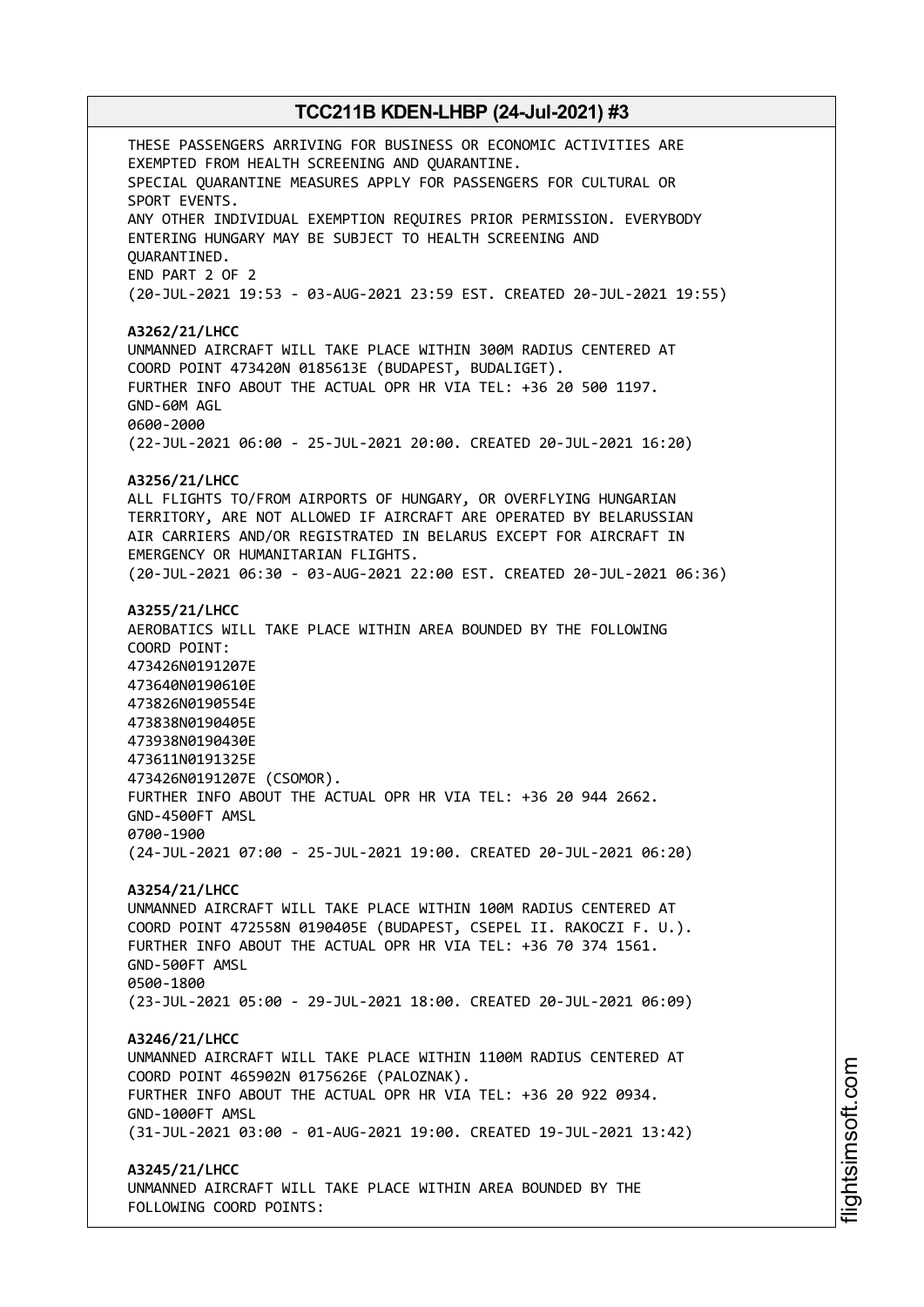461500N0200000E 461217N0200526E 461718N0200722E 461721N0200000E 461500N0200000E (SZEGED, REPULOTER). FURTHER INFO ABOUT THE ACTUAL OPR HR VIA TEL: +36 30 9677 064. GND-FL135 0500-2200 (31-JUL-2021 05:00 - 06-AUG-2021 22:00. CREATED 19-JUL-2021 13:37) **A3244/21/LHCC** UNMANNED AIRCRAFT WILL TAKE PLACE WITHIN AREA BOUNDED BY THE FOLLOWING COORD POINTS: 470856N0184908E 470842N0184816E 470748N0184850E 470813N0184948E 470856N0184908E (IVANCSA). FURTHER INFO ABOUT THE ACTUAL OPR HR VIA TEL: +36 20 415 1370. GND-700FT AMSL 0500-1800 (26-JUL-2021 05:00 - 01-AUG-2021 18:00. CREATED 19-JUL-2021 13:33) **A3243/21/LHCC** UNMANNED AIRCRAFT WILL TAKE PLACE WITHIN AREA BOUNDED BY THE FOLLOWING COORD POINTS: 473246N0191853E 473240N0192007E 473255N0192121E 473208N0192244E 473139N0192224E 473016N0192453E 472848N0192311E 473032N0192013E 473039N0191805E 473158N0191832E 473246N0191853E (KEREPES). FURTHER INFO ABOUT THE ACTUAL OPR HR VIA TEL: +36 70 642 3911. GND-1500FT AMSL 0300-1900 (26-JUL-2021 03:00 - 28-JUL-2021 19:00. CREATED 19-JUL-2021 13:23) **A3238/21/LHCC** UNMANNED AIRCRAFT WILL TAKE PLACE WITHIN 2000M RADIUS CENTERED AT COORD POINT 465811N 0183342E (SARSZENTAGOTA). FURTHER INFO ABOUT THE ACTUAL OPR HR VIA TEL: +36 30 485 0379. GND-800FT AMSL 0500-2130 (27-JUL-2021 05:00 - 30-JUL-2021 21:30. CREATED 19-JUL-2021 13:04) **A3237/21/LHCC** UNMANNED AIRCRAFT WILL TAKE PLACE WITHIN AREA BOUNDED BY THE FOLLOWING COORD POINTS: 472736N0190119E 472736N0190114E 472744N0190114E 472744N0190119E 472736N0190119E (BUDAPEST, KELENFOLD).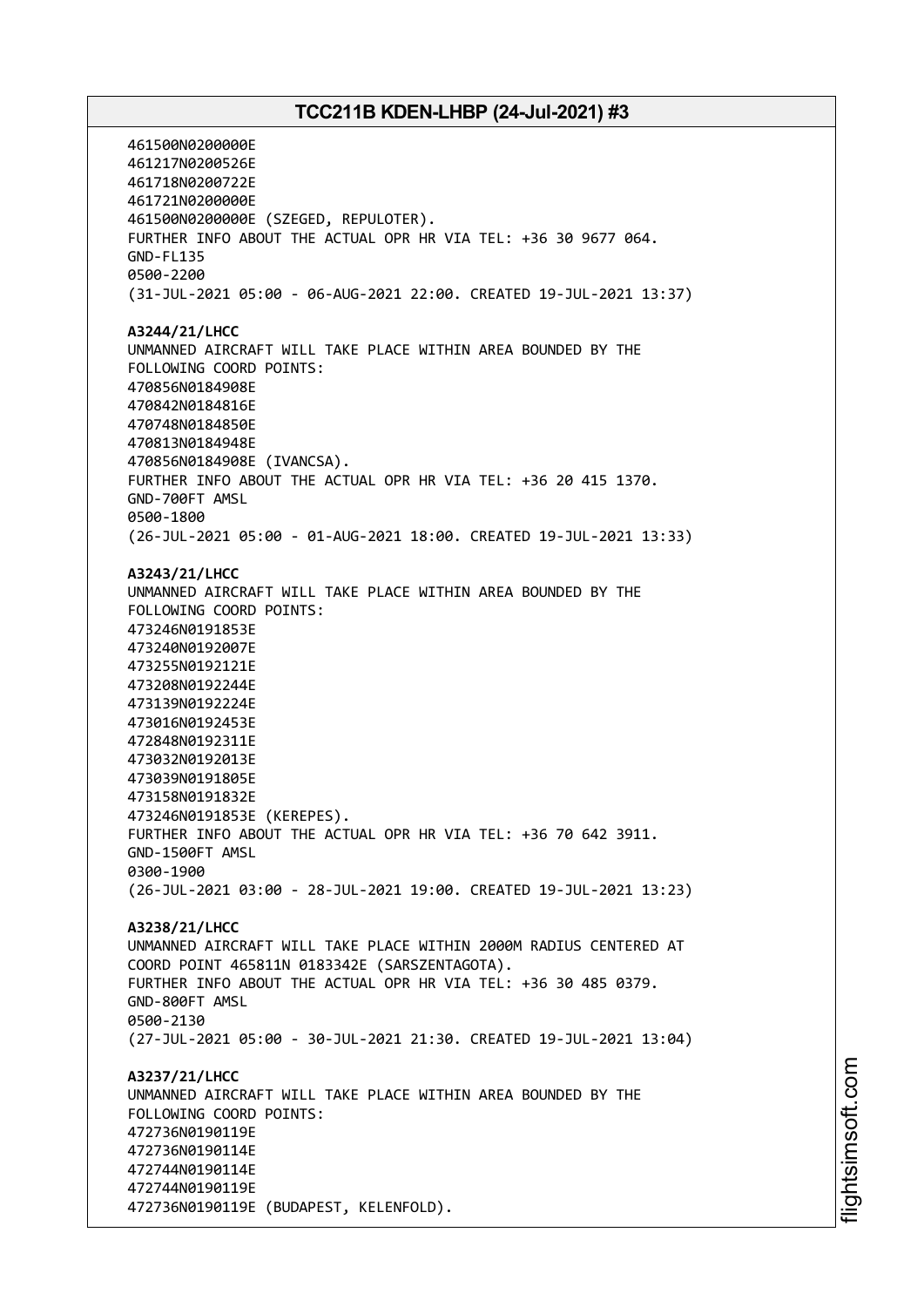FURTHER INFO ABOUT THE ACTUAL OPR HR VIA TEL: +36 20 509 4439. GND-800FT AMSL 0500-1800 (28-JUL-2021 05:00 - 03-AUG-2021 18:00. CREATED 19-JUL-2021 13:00) **A3236/21/LHCC** UNMANNED AIRCRAFT WILL TAKE PLACE WITHIN AREA BOUNDED BY THE FOLLOWING COORD POINTS: 462536N0174632E 462523N0174636E 462520N0174618E 462510N0174612E 462353N0174642E 462346N0174624E 462509N0174556E 462530N0174605E 462536N0174632E (KAPOSFURED). FURTHER INFO ABOUT THE ACTUAL OPR HR VIA TEL: +36 20 433 3587. GND-800FT AMSL 0300-2100 (28-JUL-2021 03:00 - 03-AUG-2021 21:00. CREATED 19-JUL-2021 12:56) **A3235/21/LHCC** UNMANNED AIRCRAFT WILL TAKE PLACE WITHIN 1000M RADIUS CENTERED AT COORD POINT 465320N 0165016E (SAGOD). FURTHER INFO ABOUT THE ACTUAL OPR HR VIA TEL: +36 20 747 2397. GND-1000FT AMSL 0500-2000 (29-JUL-2021 05:00 - 04-AUG-2021 20:00. CREATED 19-JUL-2021 12:45) **A3234/21/LHCC** UNMANNED AIRCRAFT WILL TAKE PLACE WITHIN AREA BOUNDED BY THE FOLLOWING COORD POINTS: 473507N0182340E 473511N0182338E 473515N0182350E 473508N0182356E 473507N0182340E (TATABANYA). FURTHER INFO ABOUT THE ACTUAL OPR HR VIA TEL: +36 20 580 8519. GND-1000FT AMSL 0300-1900 (30-JUL-2021 03:00 - 05-AUG-2021 19:00. CREATED 19-JUL-2021 12:39) **A3232/21/LHCC** UNMANNED AIRCRAFT WILL TAKE PLACE WITHIN 500M RADIUS CENTERED AT COORD POINT 473054N 0190238E (MARGITSZIGET). FURTHER INFO ABOUT THE ACTUAL OPR HR VIA TEL: +36 30 497 9089. GND-1000FT AMSL (31-JUL-2021 00:00 - 06-AUG-2021 23:59. CREATED 19-JUL-2021 12:12) **A3231/21/LHCC** AIR DISPLAY WILL TAKE PLACE WITHIN 1200M RADIUS CENTERED AT COORD POINT 471750N 0185027E (RACKERESZTUR). FURTHER INFO ABOUT THE ACTUAL OPR HR VIA TEL: +36 01 999 1174. GND-4500FT AMSL 0400-1800 (28-JUL-2021 04:00 - 03-AUG-2021 18:00. CREATED 19-JUL-2021 12:08)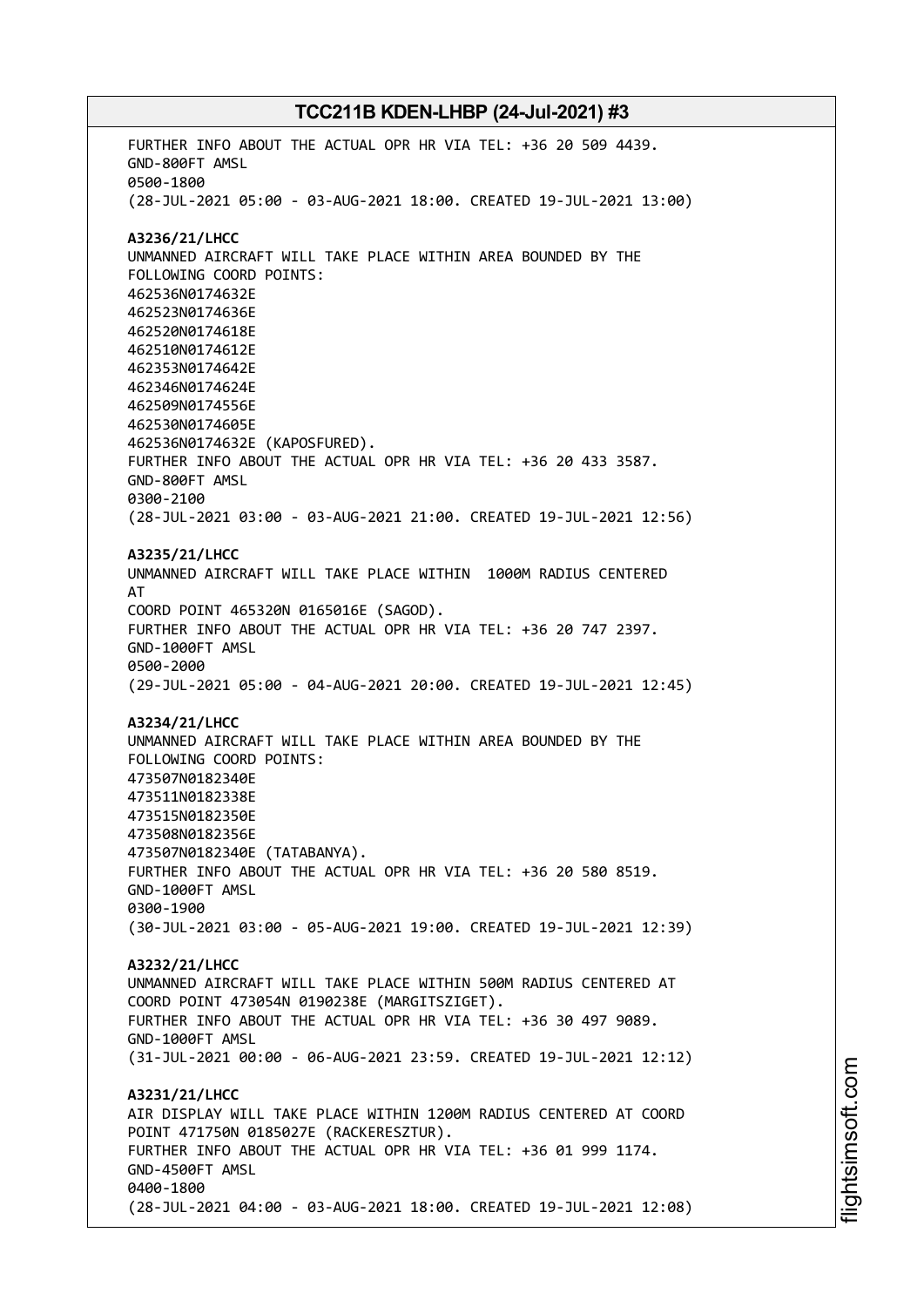**A3230/21/LHCC** UNMANNED AIRCRAFT WILL TAKE PLACE WITHIN AREA BOUNDED BY THE FOLLOWING COORD POINTS: 473427N0172143E 473556N0172006E 473557N0172129E 473505N0172241E 473427N0172143E (BAGYOGSZOVAT). FURTHER INFO ABOUT THE ACTUAL OPR HR VIA TEL: +36 20 358 5857. GND-120M AGL 0300-2000 (24-JUL-2021 03:00 - 30-JUL-2021 20:00. CREATED 19-JUL-2021 12:05) **A3229/21/LHCC** TEMPORARY RESTRICTED AREA ESTABLISHED DUE TO MILITARY AND UNMANNED ACFT OPERATIONS WITHIN AREA BOUNDED BY THE FOLLOWING COORD POINTS: 463747N0212055E 464613N0212426E 465341N0212325E 471152N0212607E 470945N0214841E STATE BORDER 463747N0212055E (ROMAN II). FURTHER INFO ABOUT THE ACTUAL OPR HR VIA TEL: +36 88 543 036. GND-1500FT AMSL (24-JUL-2021 23:00 - 30-JUL-2021 23:00. CREATED 19-JUL-2021 11:59) **A3228/21/LHCC** UNMANNED AIRCRAFT WILL TAKE PLACE WITHIN AREA BOUNDED BY THE FOLLOWING COORD POINTS: 472856N0174106E 472913N0174053E 472937N0174146E 472918N0174206E 472856N0174106E (SOKOROPATKA). FURTHER INFO ABOUT THE ACTUAL OPR HR VIA TEL: +36 20 358 5857. GND-120M AGL 0300-2000 (29-JUL-2021 03:00 - 04-AUG-2021 20:00. CREATED 19-JUL-2021 11:55) **A3227/21/LHCC** AIR DISPLAY WILL TAKE PLACE WITHIN 3000M RADIUS CENTERED AT COORD POINT 464112N 0170935E (ZALAVAR). FURTHER INFO ABOUT THE ACTUAL OPR HR VIA TEL: +36 83 200 310. GND-4500FT AMSL 0800-1900 (24-JUL-2021 08:00 - 25-JUL-2021 19:00. CREATED 19-JUL-2021 11:54) **A3225/21/LHCC** UNMANNED AIRCRAFT WILL TAKE PLACE WITHIN 600M RADIUS CENTERED AT COORD POINT 471020N 0182452E (SZEKESFEHERVAR). FURTHER INFO ABOUT THE ACTUAL OPR HR VIA TEL: +36 20 489 9809. GND-1000FT AMSL (30-JUL-2021 00:00 - 05-AUG-2021 23:59. CREATED 19-JUL-2021 11:48) **A3224/21/LHCC** UNMANNED AIRCRAFT WILL TAKE PLACE WITHIN 300M RADIUS CENTERED AT COORD POINT 472830N 0190542E (BUDAPEST, GROUPAMA ARENA).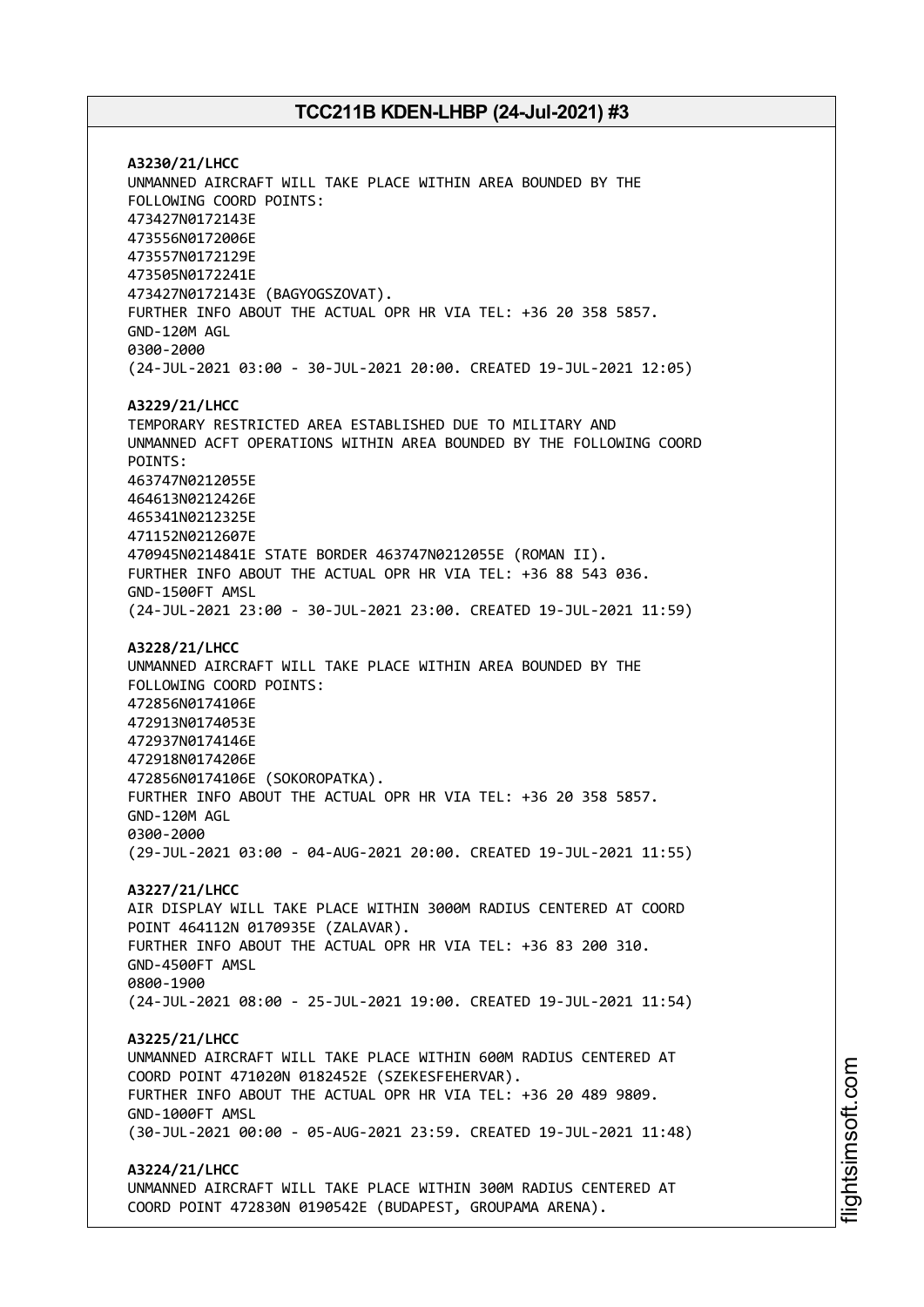FURTHER INFO ABOUT THE ACTUAL OPR HR VIA TEL: +36 20 489 9809. GND-1300FT AMSL (30-JUL-2021 00:00 - 05-AUG-2021 23:59. CREATED 19-JUL-2021 11:44) **A3222/21/LHCC** UNMANNED AIRCRAFT WILL TAKE PLACE WITHIN AREA BOUNDED BY THE FOLLOWING COORD POINTS: 473524N0190409E 473526N0190221E 473730N0190226E 473721N0190414E 473524N0190409E (BUDAPEST, ROMAI PART). FURTHER INFO ABOUT THE ACTUAL OPR HR VIA TEL: +36 30 512 3815. GND-1500FT AMSL (31-JUL-2021 06:00 - 06-AUG-2021 22:00. CREATED 19-JUL-2021 11:13) **A3221/21/LHCC** UNMANNED AIRCRAFT WILL TAKE PLACE WITHIN 300M RADIUS CENTERED AT COORD POINT 473010N 0190158E (BUDAPEST, BUDAI VAR). FURTHER INFO ABOUT THE ACTUAL OPR HR VIA TEL: +36 30 431 1277. GND-100M AGL (26-JUL-2021 06:00 - 26-JUL-2021 22:00. CREATED 19-JUL-2021 11:09) **A3220/21/LHCC** UNMANNED AIRCRAFT WILL TAKE PLACE WITHIN 400M RADIUS CENTERED AT COORD POINT 470828N 0182509E (SZEKESFEHERVAR). FURTHER INFO ABOUT THE ACTUAL OPR HR VIA TEL: +36 20 953 0255. GND-600FT AMSL 0500-1800 (29-JUL-2021 05:00 - 04-AUG-2021 18:00. CREATED 19-JUL-2021 11:05) **A3219/21/LHCC** UNMANNED AIRCRAFT WILL TAKE PLACE WITHIN 250M RADIUS CENTERED AT COORD POINT 473009N 0190206E (BUDAPEST, HUNYADI LEPCSO). FURTHER INFO ABOUT THE ACTUAL OPR HR VIA TEL: +36 20 982 7272. GND-1500FT AMSL (26-JUL-2021 00:00 - 01-AUG-2021 23:59. CREATED 19-JUL-2021 11:01) **A3218/21/LHCC** UNMANNED AIRCRAFT WILL TAKE PLACE WITHIN AREA BOUNDED BY THE FOLLOWING COORD POINTS: 473627N0213441E 473550N0213235E 473337N0213316E 473314N0213206E 473306N0213252E 473614N0213721E 473627N0213441E (DEBRECEN, JOZSA). FURTHER INFO ABOUT THE ACTUAL OPR HR VIA TEL: +36 30 346 4446. GND-50M AGL 0600-1900 (26-JUL-2021 06:00 - 01-AUG-2021 19:00. CREATED 19-JUL-2021 10:53) **A3215/21/LHCC**

AIR CARRIERS HOLDING OPERATING LICENCE ISSUED BY HUNGARY - PILOTS IN COMMAND OF ACFT CONDUCTING AIR SERVICES BY HUNGARIAN OPERATING LICENCE HOLDERS AND OPERATORS OF HUNGARIAN REGISTERED ACFT ARE NOT PERMITTED TO ENTER MINSK FIR (UMMV) UNLESS THE USE OF THAT AIRSPACE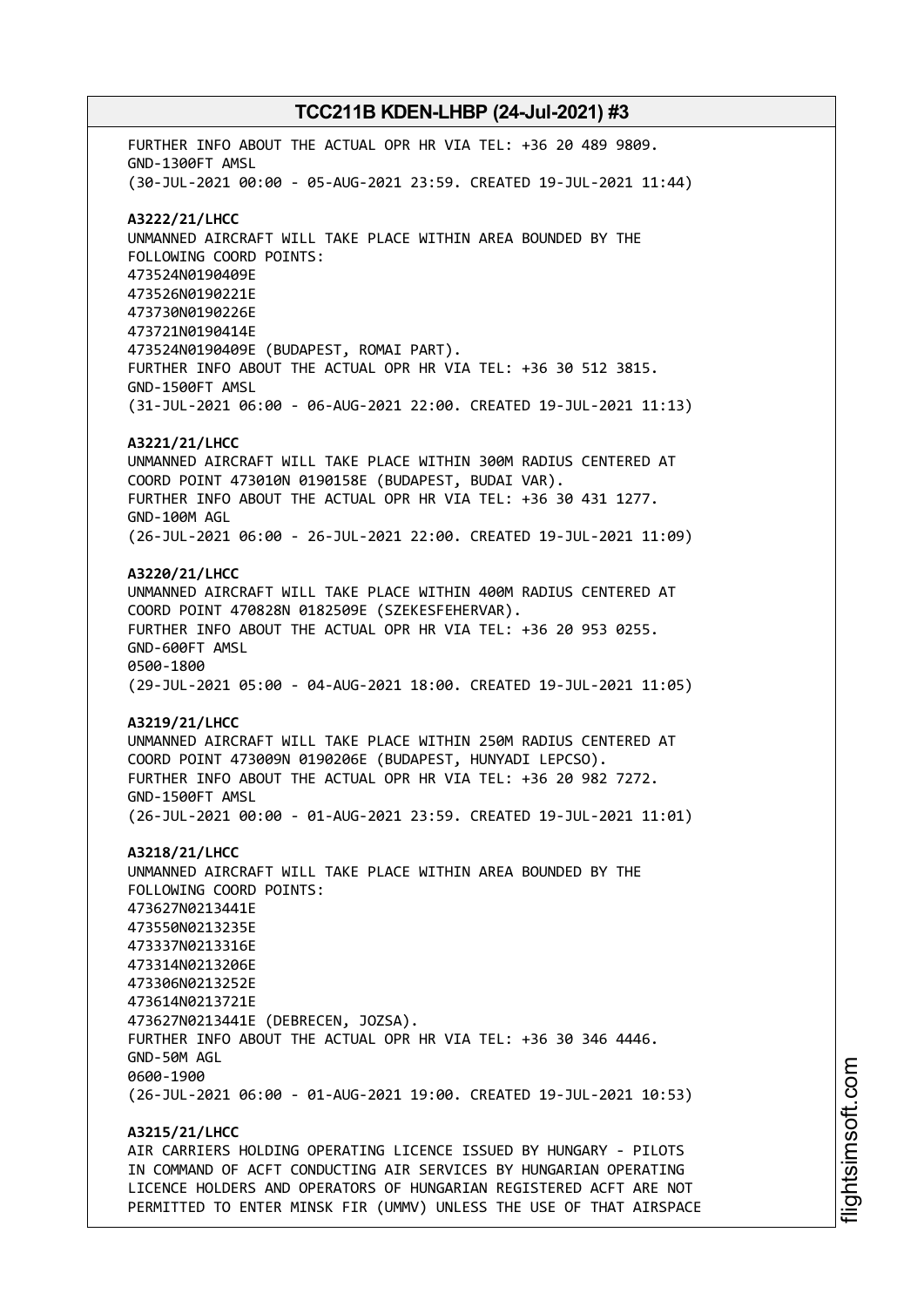IS DEEMED NECESSARY TO ENSURE SAFE OPERATION IN CASE OF UNFORESEEN CIRCUMSTANCES. FOREIGN AIR CARRIERS INBOUND AND OUTBOUND EU ARE RECOMMENDED TO AVOID BELARUS MINSK FIR (UMMV). (19-JUL-2021 07:02 - 02-AUG-2021 23:59 EST. CREATED 19-JUL-2021 07:03) **A3190/21/LHCC** UNMANNED AIRCRAFT WILL TAKE PLACE WITHIN AREA BOUNDED BY THE FOLLOWING COORD POINTS: 473209N0212840E 472927N0213613E 472950N0213702E 473018N0213749E 473103N0213737E 473006N0213520E 473213N0213503E 473232N0213450E 473230N0212919E 473209N0212840E (DEBRECEN). FURTHER INFO ABOUT THE ACTUAL OPR HR VIA TEL: +36 30 346 4446. GND-50M AGL 0600-1900 (26-JUL-2021 06:00 - 01-AUG-2021 19:00. CREATED 16-JUL-2021 12:26) **A3188/21/LHCC** UNMANNED AIRCRAFT WILL TAKE PLACE WITHIN AREA BOUNDED BY THE FOLLOWING COORD POINTS: 472010N0211706E 471940N0211758E 471853N0211728E 471718N0211938E 471657N0211749E 471720N0211617E 471855N0211455E 472010N0211706E (KABA). FURTHER INFO ABOUT THE ACTUAL OPR HR VIA TEL: +36 30 285 2531. GND-800FT AMSL 0300-1900 (26-JUL-2021 03:00 - 01-AUG-2021 19:00. CREATED 16-JUL-2021 12:23) **A3186/21/LHCC** MISSILE, ROCKET FIRING WILL TAKE PLACE WITHIN AREA BOUNDED BY THE FOLLOWING COORD POINTS: 474454N0191959E 474852N0191533E 474601N0191244E 474454N0191959E (PUSPOKSZILAGY). FURTHER INFO ABOUT THE ACTUAL OPR HR VIA TEL: +36 30 777 5073. GND-4500FT AMSL 0700-1500 (26-JUL-2021 07:00 - 30-JUL-2021 15:00. CREATED 16-JUL-2021 12:18) **A3185/21/LHCC** UNMANNED AIRCRAFT WILL TAKE PLACE WITHIN AREA BOUNDED BY THE FOLLOWING COORD POINTS: 472822N0190316E 472822N0190229E 472844N0190229E 472844N0190316E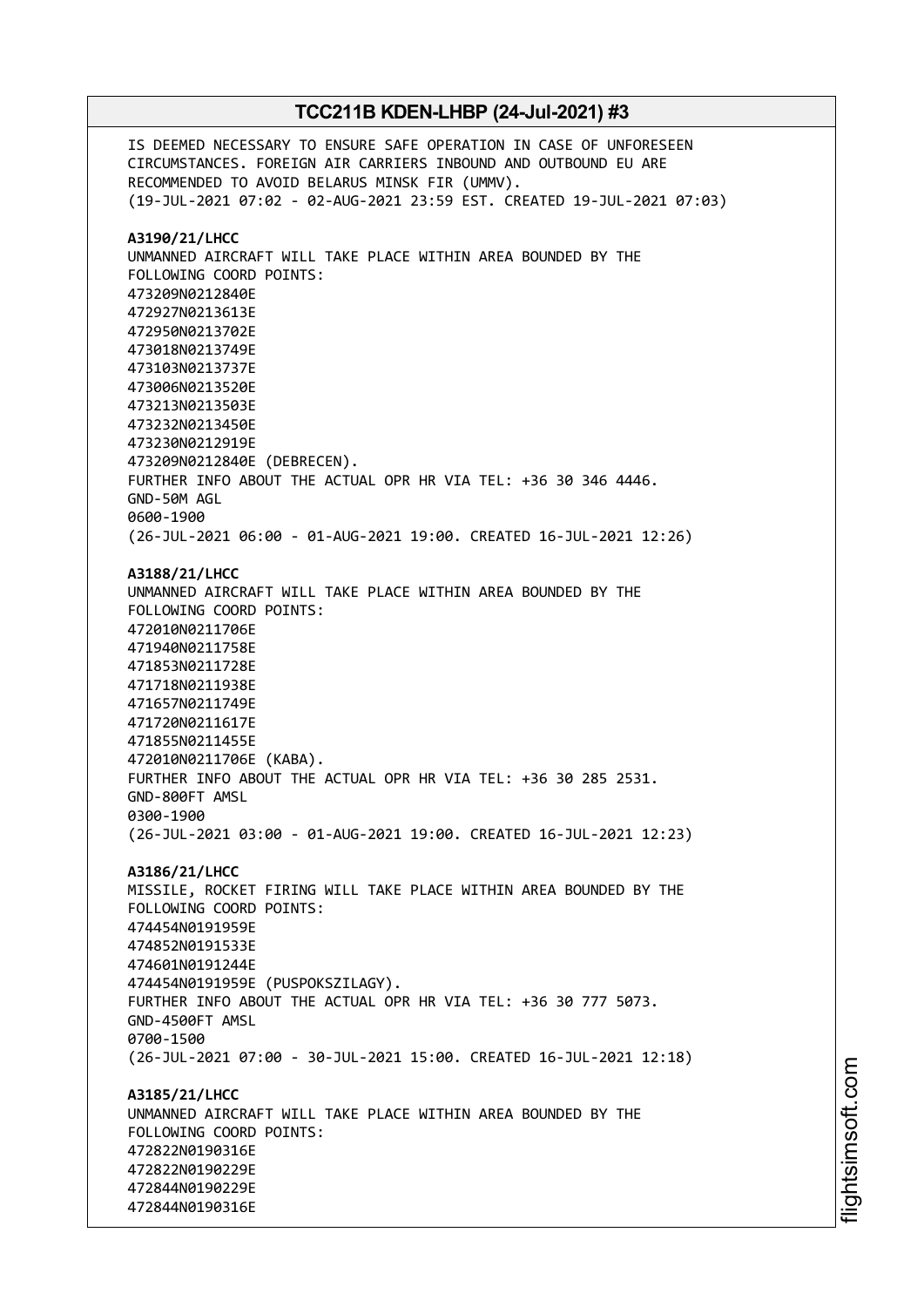472822N0190316E (BUDAPEST, MORICZ ZS. KORTER). FURTHER INFO ABOUT THE ACTUAL OPR HR VIA TEL: +36 20 500 1197. GND-1500FT AMSL 0500-2000 (24-JUL-2021 05:00 - 30-JUL-2021 20:00. CREATED 16-JUL-2021 12:17) **A3183/21/LHCC** UNMANNED AIRCRAFT WILL TAKE PLACE WITHIN AREA BOUNDED BY THE FOLLOWING COORD POINTS: 472954N0190153E 472927N0190233E 472924N0190218E 472949N0190152E 472954N0190153E (BUDAPEST, TABAN). FURTHER INFO ABOUT THE ACTUAL OPR HR VIA TEL: +36 20 982 7272. GND-1500FT AMSL (18-JUL-2021 00:00 - 24-JUL-2021 23:59. CREATED 16-JUL-2021 12:09) **A3182/21/LHCC** UNMANNED AIRCRAFT WILL TAKE PLACE WITHIN 500M RADIUS CENTERED AT COORD POINT 473054N 0190238E (MARGITSZIGET). FURTHER INFO ABOUT THE ACTUAL OPR HR VIA TEL: +36 30 497 9089. GND-1000FT AMSL (29-JUL-2021 00:00 - 30-JUL-2021 23:59. CREATED 16-JUL-2021 12:08) **A3179/21/LHCC** AEROBATICS WILL TAKE PLACE WITHIN AREA BOUNDED BY THE FOLLOWING COORD POINTS: 480749N0204741E 480744N0204712E 480722N0204721E 480712N0204451E 480810N0204332E 480943N0204435E 481030N0204650E 480949N0204804E 480858N0204714E 480749N0204741E (MISKOLC). FURTHER INFO ABOUT THE ACTUAL OPR HR VIA TEL: +36 70 941 0709. GND-FL145 0600-1900 (24-JUL-2021 06:00 - 30-JUL-2021 19:00. CREATED 16-JUL-2021 12:06) **A3176/21/LHCC** UNMANNED AIRCRAFT WILL TAKE PLACE WITHIN AREA BOUNDED BY THE FOLLOWING COORD POINTS: 473347N0214134E 473400N0213642E 473602N0213821E 473711N0214301E 473347N0214134E (HAJDUHADHAZ). FURTHER INFO ABOUT THE ACTUAL OPR HR VIA TEL: +36 30 346 4446. GND-50M AGL 0600-1900 (26-JUL-2021 06:00 - 01-AUG-2021 19:00. CREATED 16-JUL-2021 11:45) **A3175/21/LHCC**

UNMANNED AIRCRAFT WILL TAKE PLACE WITHIN 300M RADIUS CENTERED AT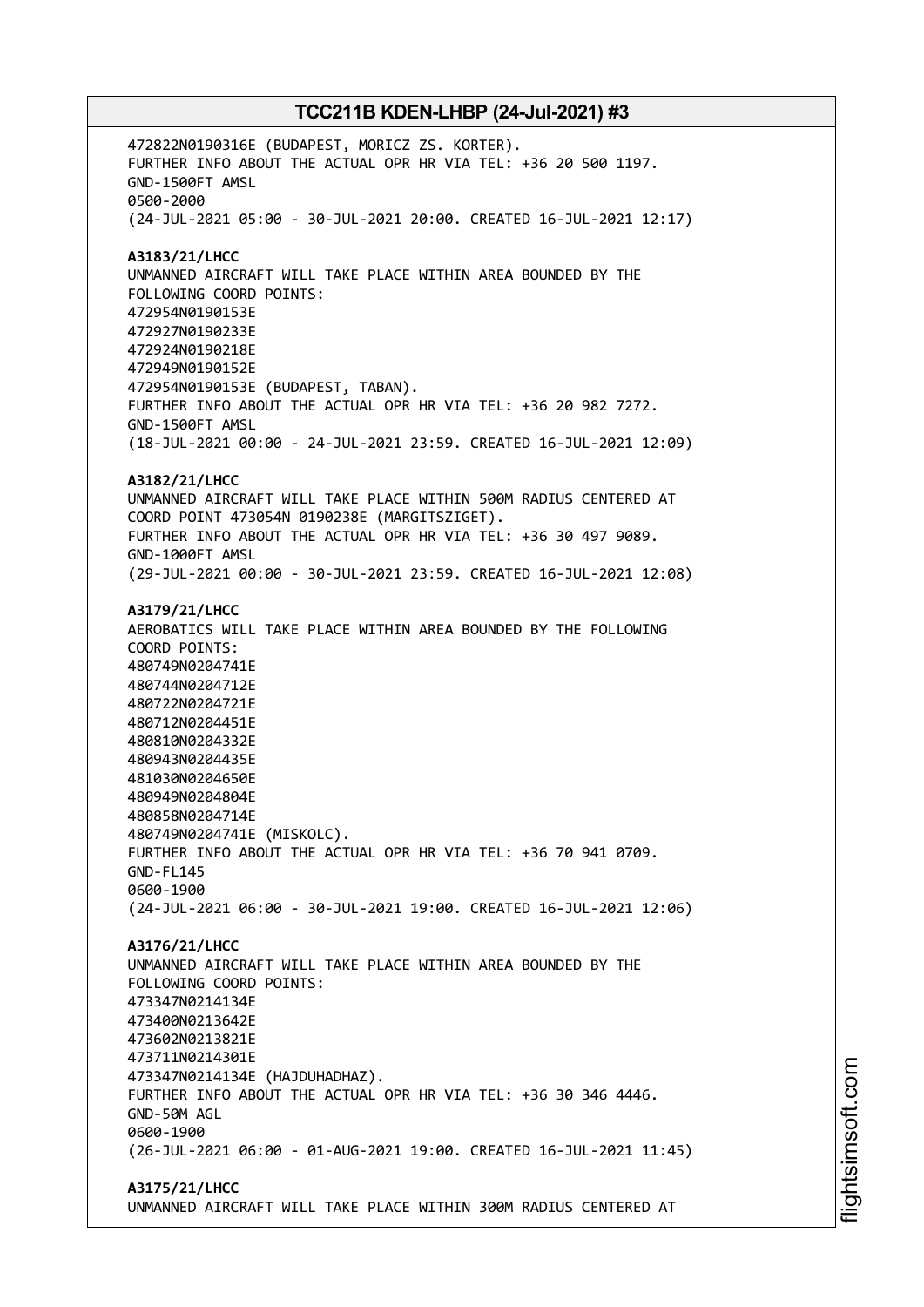COORD POINT 473055N 0190443E (BUDAPEST, HOSOK TERE). FURTHER INFO ABOUT THE ACTUAL OPR HR VIA TEL: +36 30 431 1277. GND-100M AGL (23-JUL-2021 00:00 - 29-JUL-2021 23:59. CREATED 16-JUL-2021 11:30) **A3174/21/LHCC** UNMANNED AIRCRAFT WILL TAKE PLACE WITHIN AREA BOUNDED BY THE FOLLOWING COORD POINTS: 472809N0214412E 473122N0214429E 473137N0214951E 473148N0214957E 473211N0214104E 473051N0214122E 472820N0214342E 472809N0214412E (DEBRECEN, BANK). FURTHER INFO ABOUT THE ACTUAL OPR HR VIA TEL: +36 30 346 4446. GND-50M AGL 0600-1900 (26-JUL-2021 06:00 - 01-AUG-2021 19:00. CREATED 16-JUL-2021 11:22) **A3166/21/LHCC** UNMANNED AIRCRAFT WILL TAKE PLACE WITHIN AREA BOUNDED BY THE FOLLOWING COORD POINTS: 473354N0213729E 473223N0213722E 473202N0213741E 473117N0213743E 473000N0213759E 472910N0213749E 472910N0214108E 473330N0214054E 473354N0213729E (DEBRECEN, NAGYERDO). FURTHER INFO ABOUT THE ACTUAL OPR HR VIA TEL: +36 30 346 4446. GND-50M AGL 0600-1900 (19-JUL-2021 06:00 - 25-JUL-2021 19:00. CREATED 15-JUL-2021 17:56) **A3165/21/LHCC** UNMANNED AIRCRAFT WILL TAKE PLACE WITHIN 300M RADIUS CENTERED AT COORD POINT 465105N 0175237E (BALATONFOLDVAR). FURTHER INFO ABOUT THE ACTUAL OPR HR VIA TEL: +36 30 371 5574. GND-119M AGL 20 21 23-26 0311-1831 (20-JUL-2021 03:11 - 26-JUL-2021 18:31. CREATED 15-JUL-2021 17:52) **A3164/21/LHCC** UNMANNED AIRCRAFT WILL TAKE PLACE WITHIN AREA BOUNDED BY THE FOLLOWING COORD POINTS: 472809N0214412E 473122N0214429E 473137N0214951E 473148N0214957E 473211N0214104E 473051N0214122E 472820N0214342E 472809N0214412E (DEBRECEN, BANK). FURTHER INFO ABOUT THE ACTUAL OPR HR VIA TEL: +36 30 346 4446.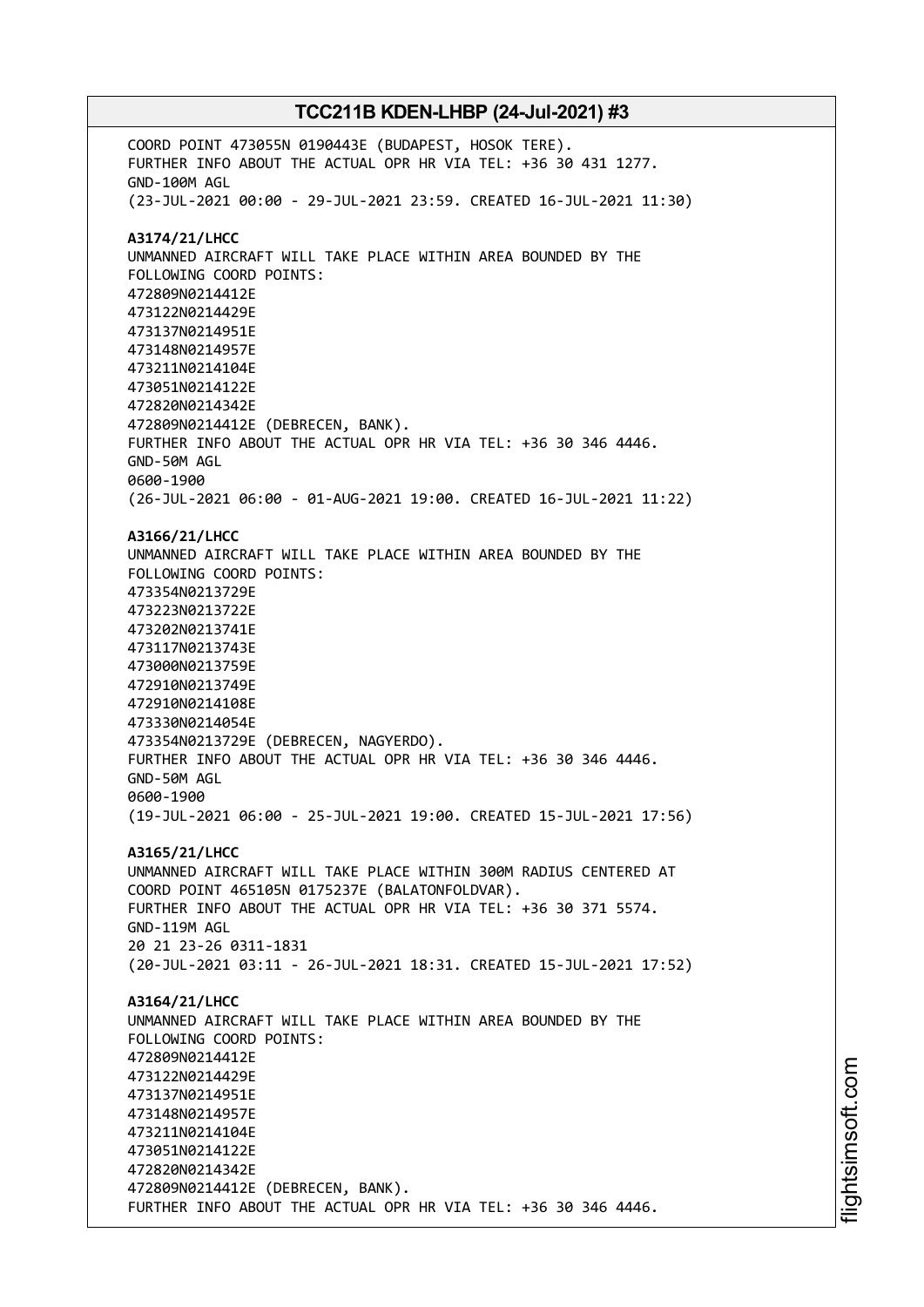GND-50M AGL 0600-1900 (19-JUL-2021 06:00 - 25-JUL-2021 19:00. CREATED 15-JUL-2021 17:50) **A3163/21/LHCC** UNMANNED AIRCRAFT WILL TAKE PLACE WITHIN AREA BOUNDED BY THE FOLLOWING COORD POINTS: 471010N0172627E 471142N0172627E 471049N0172859E 471010N0172627E (NOSZLOP). FURTHER INFO ABOUT THE ACTUAL OPR HR VIA TEL: +36 20 961 0631. GND-100M AGL 0400-2000 (20-JUL-2021 04:00 - 25-JUL-2021 20:00. CREATED 15-JUL-2021 17:45) **A3161/21/LHCC** UNMANNED AIRCRAFT WILL TAKE PLACE WITHIN AREA BOUNDED BY THE FOLLOWING COORD POINTS: 470708N0183501E 470658N0183714E 470559N0183714E 470559N0183501E 470708N0183501E(SEREGELYES). FURTHER INFO ABOUT THE ACTUAL OPR HR VIA TEL: +36 30 437 1636 GND-120M AGL 0400-2030 (02-AUG-2021 04:00 - 08-AUG-2021 20:30. CREATED 15-JUL-2021 16:23) **A3160/21/LHCC** UNMANNED AIRCRAFT WILL TAKE PLACE WITHIN AREA BOUNDED BY THE FOLLOWING COORD POINTS: 470708N0183501E 470658N0183714E 470559N0183714E 470559N0183501E 470708N0183501E(SEREGELYES). FURTHER INFO ABOUT THE ACTUAL OPR HR VIA TEL: +36 30 437 1636 GND-120M AGL 0400-2030 (16-AUG-2021 04:00 - 22-AUG-2021 20:30. CREATED 15-JUL-2021 16:23) **A3159/21/LHCC** UNMANNED AIRCRAFT WILL TAKE PLACE WITHIN AREA BOUNDED BY THE FOLLOWING COORD POINTS: 470708N0183501E 470658N0183714E 470559N0183714E 470559N0183501E 470708N0183501E(SEREGELYES). FURTHER INFO ABOUT THE ACTUAL OPR HR VIA TEL: +36 30 437 1636 GND-120M AGL 0400-2030 (09-AUG-2021 04:00 - 15-AUG-2021 20:30. CREATED 15-JUL-2021 16:22) **A3153/21/LHCC** UNMANNED AIRCRAFT WILL TAKE PLACE WITHIN AREA BOUNDED BY THE FOLLOWING COORD POINTS: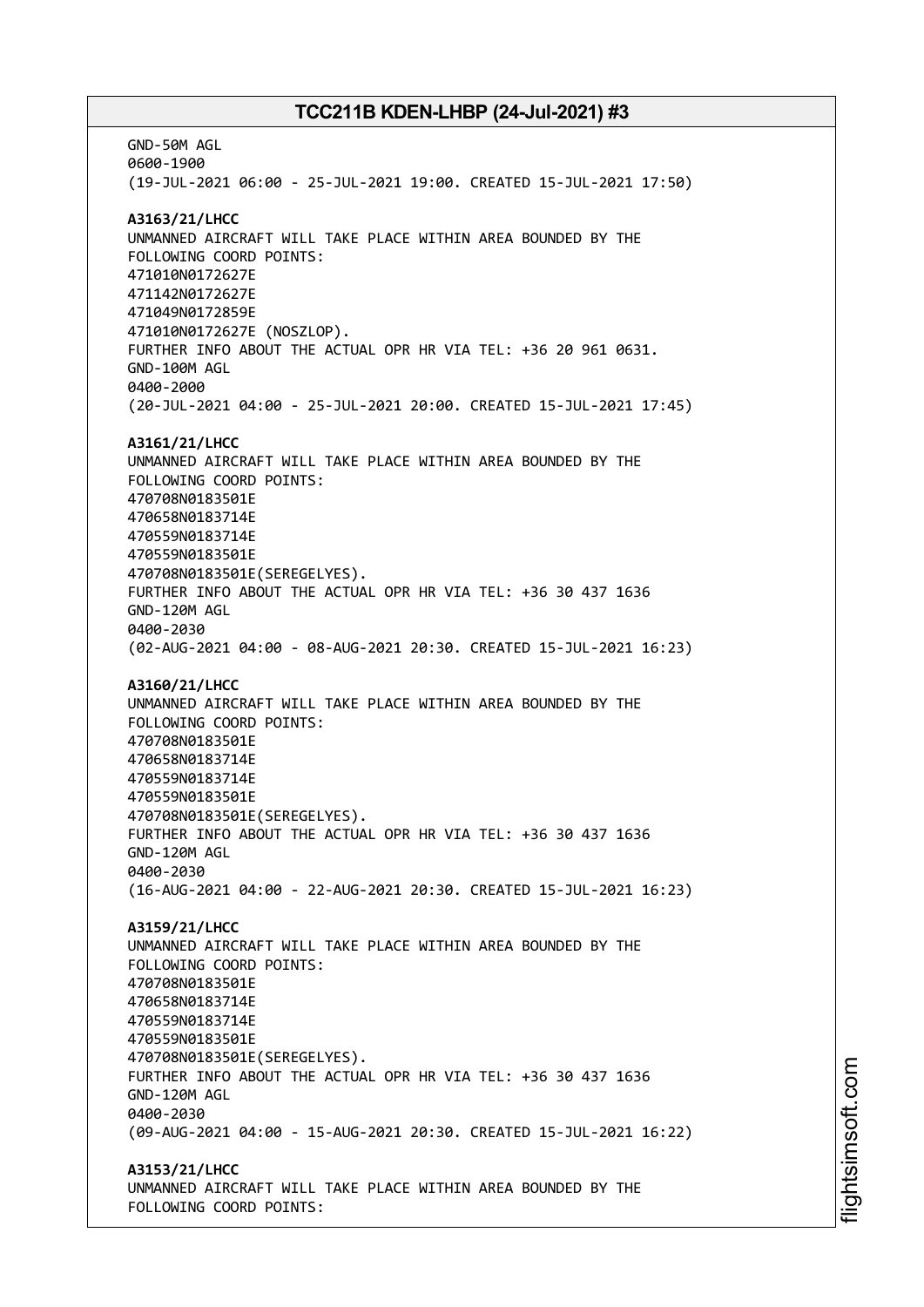473627N0213441E 473550N0213235E 473337N0213316E 473224N0212909E 473206N0212845E 473149N0213101E 473614N0213721E 473627N0213441E (DEBRECEN JOZSA). FURTHER INFO ABOUT THE ACTUAL OPR HR VIA TEL: +36 30 346 4446. GND-40M AGL 0600-1900 (19-JUL-2021 06:00 - 25-JUL-2021 19:00. CREATED 15-JUL-2021 15:23) **A3152/21/LHCC** UNMANNED AIRCRAFT WILL TAKE PLACE WITHIN AREA BOUNDED BY THE FOLLOWING COORD POINTS: 473036N0190244E 473009N0190243E 473007N0190224E 473044N0190221E 473036N0190244E (BUDAPEST ID ANTALL JOZSEF RKP). FURTHER INFO ABOUT THE ACTUAL OPR HR VIA TEL: +36 30 431 1277. GND-100M AGL (22-JUL-2021 00:00 - 28-JUL-2021 23:59. CREATED 15-JUL-2021 15:22) **A3149/21/LHCC** UNMANNED AIRCRAFT WILL TAKE PLACE WITHIN AREA BOUNDED BY THE FOLLOWING COORD POINTS: 474751N0211102E 474701N0211718E 474941N0212014E 475009N0211954E 474913N0211457E 474818N0211449E 474833N0211115E 474751N0211102E (GORBEHAZA). FURTHER INFO ABOUT THE ACTUAL OPR HR VIA TEL: +36 30 512 3815. GND-1500FT AMSL (18-JUL-2021 06:00 - 24-JUL-2021 22:00. CREATED 15-JUL-2021 15:19) **A3148/21/LHCC** UNMANNED AIRCRAFT WILL TAKE PLACE WITHIN AREA BOUNDED BY THE FOLLOWING COORD POINTS: 470708N0183501E 470658N0183714E 470559N0183714E 470559N0183501E 470708N0183501E(SEREGELYES). FURTHER INFO ABOUT THE ACTUAL OPR HR VIA TEL: +36 30 437 1636 GND-120M AGL 0400-2030 (26-JUL-2021 04:00 - 01-AUG-2021 20:30. CREATED 15-JUL-2021 14:54) **A3147/21/LHCC** UNMANNED AIRCRAFT WILL TAKE PLACE WITHIN 100M RADIUS CENTERED AT COORD POINT 473003N 0190314E (BUDAPEST SZENT ISTVAN TER). FURTHER INFO ABOUT THE ACTUAL OPR HR VIA TEL: +36 30 431 1277 GND-100M AGL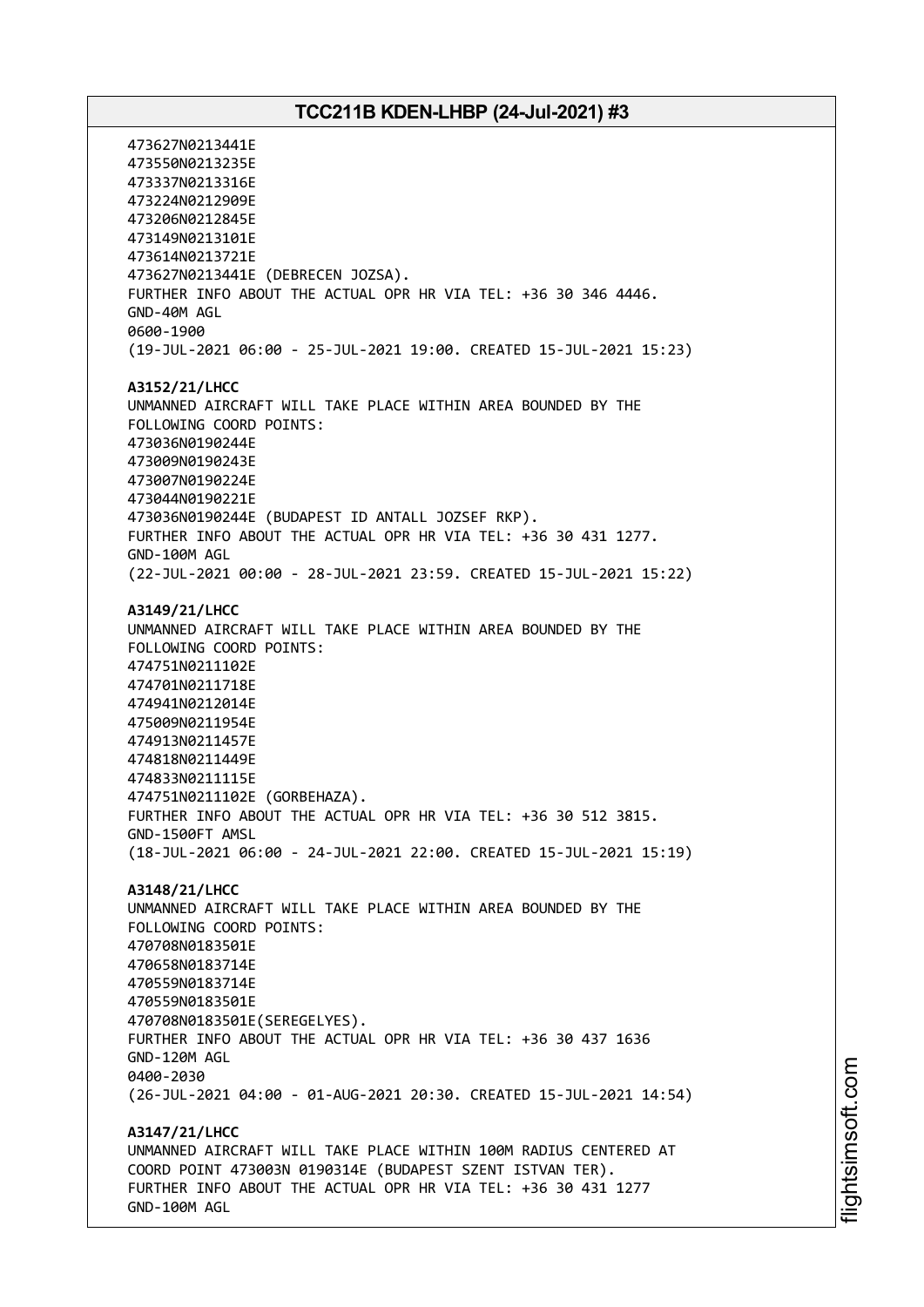(22-JUL-2021 00:00 - 28-JUL-2021 23:59. CREATED 15-JUL-2021 14:53) **A3146/21/LHCC** TEMPORARY RESTRICTED AREA ESTABLISHED DUE TO MILITARY AND UNMANNED AIRCRAFT OPERATIONS WITHIN AREA BOUNDED BY THE FOLLOWING COORD POINTS: 460921N0201807E 461500N0201300E 462529N0205740E 462629N0211307E 462849N0211712E STATE BORDER 460921N0201807E (ROMAN I). FURTHER INFO ABOUT THE ACTUAL OPR HR VIA TEL: +36 88 543 036. GND-1500FT AMSL (23-JUL-2021 23:00 - 29-JUL-2021 23:00. CREATED 15-JUL-2021 14:52) **A3143/21/LHCC** TEMPORARY RESTRICTED AREA ESTABLISHED WITHIN 880M RADIUS CENTERED AT COORD POINT 472928N 0190309E. ENTERING AND/OR OVERFLYING THIS AIRSPACE ONLY PERMITTED TO SEARCH AND RESCUE, POLICE, AMBULANCE FLIGHT AND ARRIVAL/DEPARTURE FLIGHT TO/FROM LHBP. GND-1000FT AMSL (24-JUL-2021 06:00 - 24-JUL-2021 21:59. CREATED 15-JUL-2021 11:09) **A3129/21/LHCC** UNMANNED AIRCRAFT WILL TAKE PLACE WITHIN AREA BOUNDED BY THE FOLLOWING COORD POINTS: 473347N0214134E 473400N0213642E 473602N0213821E 473711N0214301E 473347N0214134E (DEBRECEN). FURTHER INFO ABOUT THE ACTUAL OPR HR VIA TEL: +36 30 346 4446. GND-50M AGL 0600-1900 (19-JUL-2021 06:00 - 25-JUL-2021 19:00. CREATED 14-JUL-2021 12:10) **A3128/21/LHCC** UNMANNED AIRCRAFT WILL TAKE PLACE WITHIN 200M RADIUS CENTERED AT COORD POINT 473328N 0190038E (BUDAPEST,ERDOALJA UT). FURTHER INFO ABOUT THE ACTUAL OPR HR VIA TEL: +36 20 500 1197. GND-120M AGL 0600-2000 (19-JUL-2021 06:00 - 25-JUL-2021 20:00. CREATED 14-JUL-2021 12:09) **A3127/21/LHCC** UNMANNED AIRCRAFT WILL TAKE PLACE WITHIN 300M RADIUS CENTERED AT COORD POINT 472933N 0190739E (BUDAPEST, LIGETTELEK). FURTHER INFO ABOUT THE ACTUAL OPR HR VIA TEL: +36 30 996 8270. GND-900FT AMSL 0300-1900 (19-JUL-2021 03:00 - 25-JUL-2021 19:00. CREATED 14-JUL-2021 12:08) **A3126/21/LHCC** UNMANNED AIRCRAFT WILL TAKE PLACE WITHIN AREA BOUNDED BY THE FOLLOWING COORD POINTS: 473138N0213220E 472922N0213602E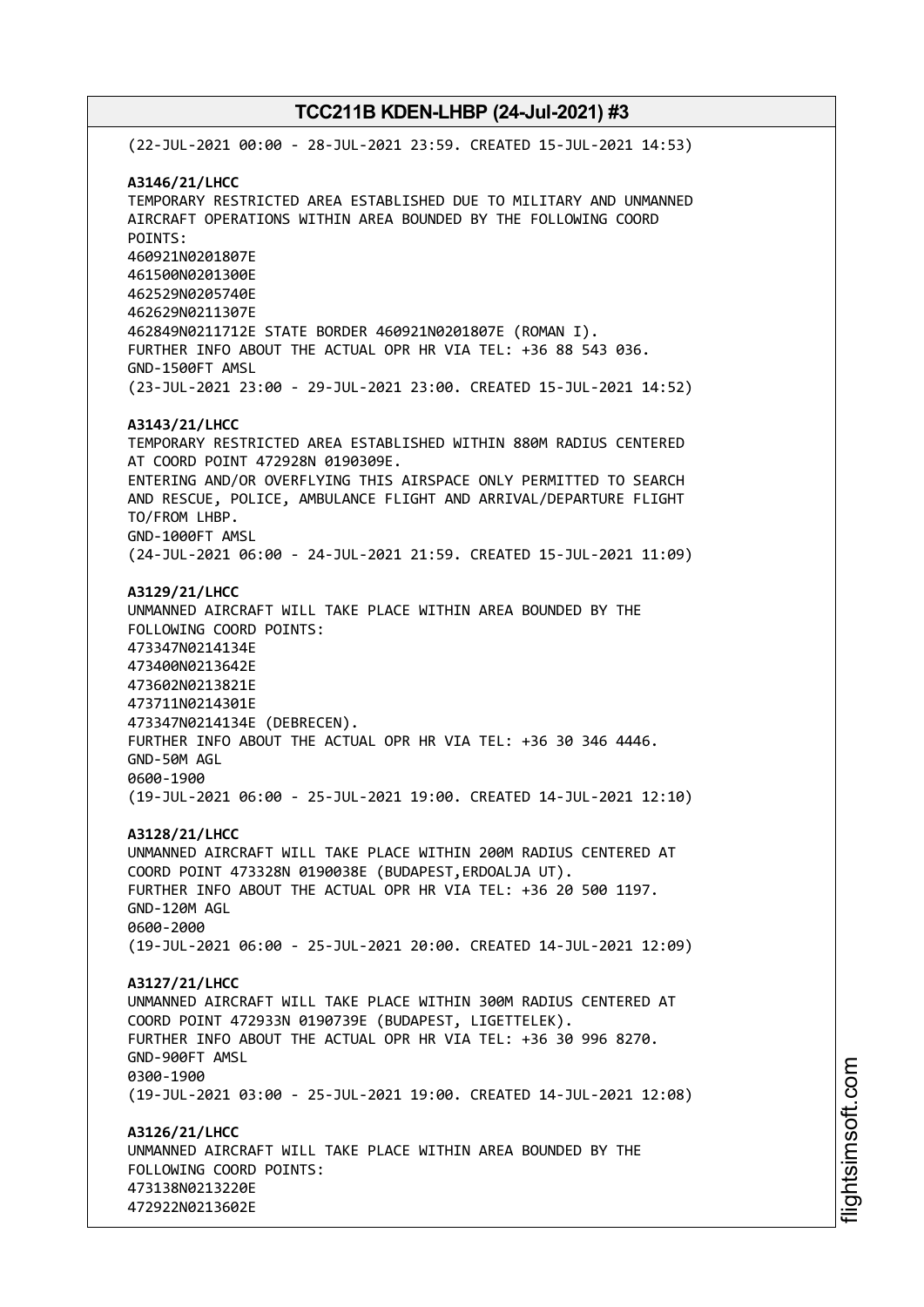472956N0213710E 473000N0213754E 473147N0213737E 473150N0213704E 473202N0213713E 473354N0213715E 473412N0213448E 473138N0213220E (DEBRECEN). FURTHER INFO ABOUT THE ACTUAL OPR HR VIA TEL: +36 30 346 4446. GND-50M AGL 0600-1900 (19-JUL-2021 06:00 - 25-JUL-2021 19:00. CREATED 14-JUL-2021 12:06) **A3123/21/LHCC** UNMANNED AIRCRAFT WILL TAKE PLACE WITHIN AREA BOUNDED BY THE FOLLOWING COORD POINTS: 473004N0190237E 472936N0190252E 472938N0190259E 473005N0190248E 473004N0190237E (BUDAPEST DUNAKORZO). FURTHER INFO ABOUT THE ACTUAL OPR HR VIA TEL: +36 20 982 7272. GND-1500FT AMSL (18-JUL-2021 00:00 - 24-JUL-2021 23:59. CREATED 14-JUL-2021 12:00) **A3122/21/LHCC** UNMANNED AIRCRAFT WILL TAKE PLACE WITHIN 100M RADIUS CENTERED AT COORD POINT 475238N 0220118E (MARIAPOCS). FURTHER INFO ABOUT THE ACTUAL OPR HR VIA TEL: +36 30 431 1277. GND-100M AGL 0600-2200 (21-JUL-2021 06:00 - 25-JUL-2021 22:00. CREATED 14-JUL-2021 11:58) **A3120/21/LHCC** UNMANNED AIRCRAFT WILL TAKE PLACE WITHIN 200 RADIUS CENTERED AT COORD POINT 475250N 0215934E (POCSPETRI). FURTHER INFO ABOUT THE ACTUAL OPR HR VIA TEL: +36 30 431 1277. GND-800FT AMSL 0600-2200 (21-JUL-2021 06:00 - 25-JUL-2021 22:00. CREATED 14-JUL-2021 11:52) **A3119/21/LHCC** UNMANNED AIRCRAFT WILL TAKE PLACE WITHIN AREA BOUNDED BY THE FOLLOWING COORD POINTS: 471838N0184653E 471855N0184628E 471913N0184654E 471857N0184717E 471838N0184653E (MARTONVASAR). FURTHER INFO ABOUT THE ACTUAL OPR HR VIA TEL: +36 20 915 2801. GND-120M AGL (20-JUL-2021 00:00 - 26-JUL-2021 23:59. CREATED 14-JUL-2021 11:46) **A3116/21/LHCC** UNMANNED AIRCRAFT WILL TAKE PLACE WITHIN 500M RADIUS CENTERED AT COORD POINT 464321N 0172955E (BALATONFENYVES). FURTHER INFO ABOUT THE ACTUAL OPR HR VIA TEL: +36 30 359 2769. GND-120M AGL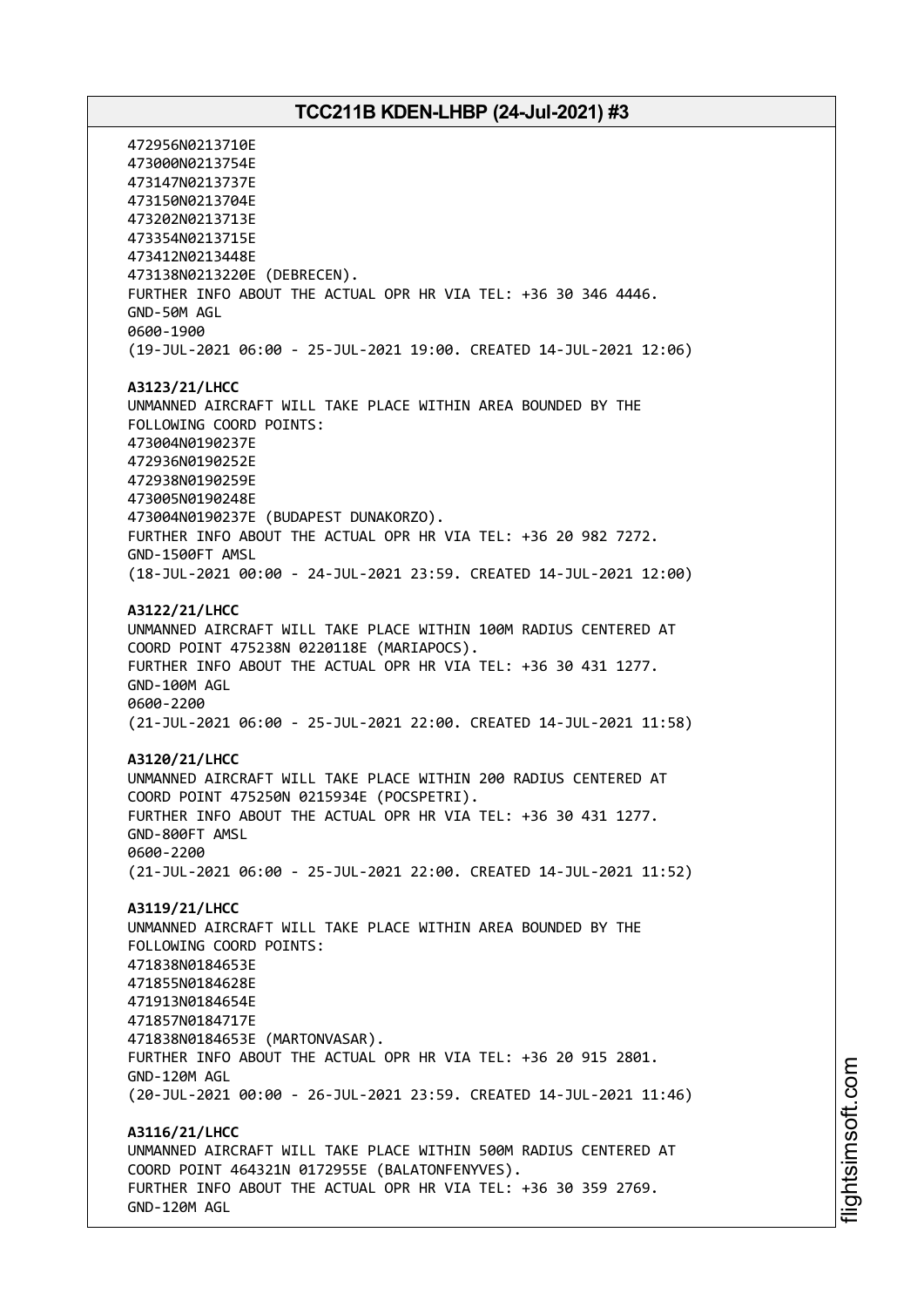0300-2100 (23-JUL-2021 03:00 - 27-JUL-2021 21:00. CREATED 14-JUL-2021 08:39) **A3102/21/LHCC** DANGER AREA LHD34 MARIANOSZTRA ACTIVATED. GND-2300FT AMSL (27-JUL-2021 06:00 - 27-JUL-2021 14:00. CREATED 12-JUL-2021 14:48) **A3052/21/LHCC** UNMANNED AIRCRAFT WILL TAKE PLACE WITHIN 100M RADIUS CENTERED AT COORD POINT 472949N 0190227E (BUDAPEST,ONTOHAZ U.). FURTHER INFO ABOUT THE ACTUAL OPR HR VIA TEL: +36 30 645 8513 GND-900FT AMSL (24-JUL-2021 20:45 - 24-JUL-2021 23:59. CREATED 08-JUL-2021 09:12) **A3051/21/LHCC** UNMANNED AIRCRAFT WILL TAKE PLACE WITHIN 300M RADIUS CENTERED AT COORD POINT 480618N 0203724E (LILLAFURED) . FURTHER INFO ABOUT THE ACTUAL OPR HR VIA TEL: +36 30 626 0325. GND-1500FT AMSL (16-AUG-2021 00:00 - 22-AUG-2021 23:59. CREATED 08-JUL-2021 08:31) **A3050/21/LHCC** UNMANNED AIRCRAFT WILL TAKE PLACE WITHIN 300M RADIUS CENTERED AT COORD POINT 480552N 0204117E (DIOSGYOR). FURTHER INFO ABOUT THE ACTUAL OPR HR VIA TEL: +36 30 626 0325. GND-1200FT AMSL (16-AUG-2021 00:00 - 22-AUG-2021 23:59. CREATED 08-JUL-2021 08:27) **A3047/21/LHCC** UNMANNED AIRCRAFT WILL TAKE PLACE WITHIN 300M RADIUS CENTERED AT COORD POINT 480338N 0204440E (MISKOLCTAPOLCA). FURTHER INFO ABOUT THE ACTUAL OPR HR VIA TEL: +36 30 626 0325. GND-1200FT AMSL (16-AUG-2021 00:00 - 22-AUG-2021 23:59. CREATED 08-JUL-2021 07:23) **A3046/21/LHCC** UNMANNED AIRCRAFT WILL TAKE PLACE WITHIN 300M RADIUS CENTERED AT COORD POINT 480741N 0212438E (TOKAJ). FURTHER INFO ABOUT THE ACTUAL OPR HR VIA TEL: +36 30 626 0325. GND-900FT AMSL (16-AUG-2021 00:00 - 22-AUG-2021 23:59. CREATED 08-JUL-2021 07:17) **A3039/21/LHCC** TEMPORARY RESTRICTED AREA ESTABLISHED DUE TO MILITARY AND UNMANNED AIRCRAFT OPERATIONS WITHIN AREA BOUNDED BY THE FOLLOWING COORD POINTS: 470945N0214841E 471152N0212607E 473338N0215503E 475654N0221905E 480307N0225204E STATE BORDER 470945N0214841E (ROMAN III). FURTHER INFO ABOUT THE ACTUAL OPR HR VIA TEL: +36 88 543 036. GND-1500FT AMSL (18-JUL-2021 23:00 - 24-JUL-2021 23:00. CREATED 07-JUL-2021 08:47) **A3038/21/LHCC**

UNMANNED AIRCRAFT WILL TAKE PLACE WITHIN AREA BOUNDED BY THE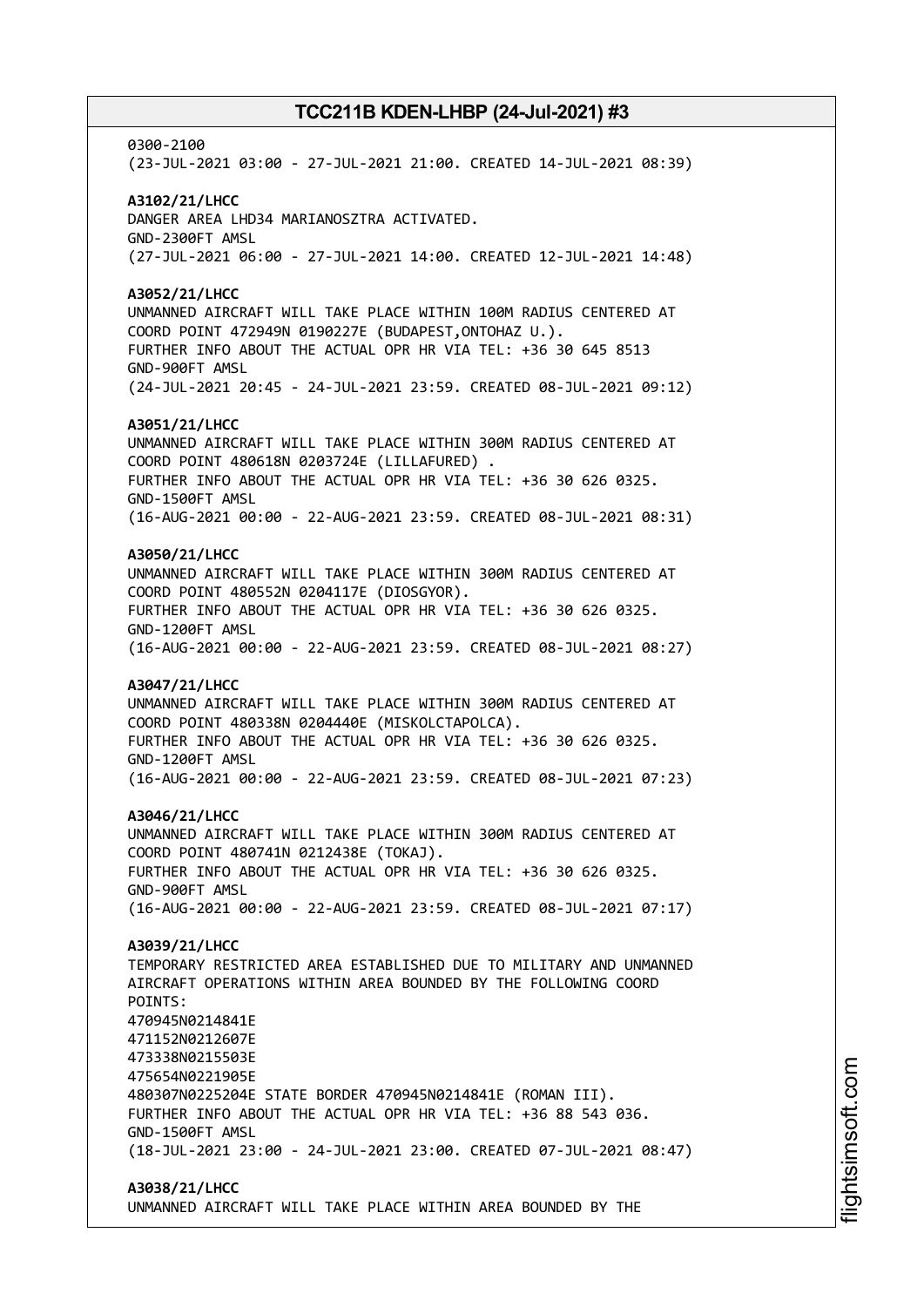FOLLOWING COORD POINTS: 473954N0190446E 474003N0190443E 474010N0190445E 474011N0190441E 474003N0190440E 473953N0190443E 473954N0190446E (SZENTENDRE). FURTHER INFO ABOUT THE ACTUAL OPR HR VIA TEL: +36 30 292 3519. GND-800FT AMSL 0600-1800 (19-JUL-2021 06:00 - 25-JUL-2021 18:00. CREATED 07-JUL-2021 08:44) **A3037/21/LHCC** AEROBATICS WILL TAKE PLACE WITHIN 750M RADIUS CENTERED AT COORD POINT 465617N 0175157E (BALATONFURED). FURTHER INFO ABOUT THE ACTUAL OPR HR VIA TEL: +36 88 587 410. GND-2500FT AMSL 0700-1900 (21-JUL-2021 07:00 - 27-JUL-2021 19:00. CREATED 07-JUL-2021 08:41) **A3031/21/LHCC** TEMPORARY RESTRICTED AREA ESTABLISHED DUE TO MILITARY OPERATIONS WITHIN 13000M RADIUS CENTERED AT COORD POINT 472157N 0170846E(KENYERI). FURTHER INFO ABOUT THE ACTUAL OPR HR VIA TEL: + 36 30 857 5673. GND-3500FT AMSL (26-AUG-2021 00:00 - 01-SEP-2021 23:59. CREATED 06-JUL-2021 12:49) **A3030/21/LHCC** TEMPORARY RESTRICTED AREA ESTABLISHED DUE TO MILITARY OPERATIONS WITHIN 13000M RADIUS CENTERED AT COORD POINT 472157N 0170846E(KENYERI). FURTHER INFO ABOUT THE ACTUAL OPR HR VIA TEL: + 36 30 857 5673. GND-3500FT AMSL (19-AUG-2021 00:00 - 25-AUG-2021 23:59. CREATED 06-JUL-2021 12:48) **A3029/21/LHCC** TEMPORARY RESTRICTED AREA ESTABLISHED DUE TO MILITARY AND UNMANNED ACFT OPERATIONS WITHIN AREA BOUNDED BY THE FOLLOWING COORD POINTS: 463128N0163150E 463851N0164616E 462158N0170416E 460242N0173732E 455347N0175950E 454614N0181508E 455106N0182820E 460013N0184753E 455428N0185004E STATE BORDER 463128N0163150E (HORVAT). FURTHER INFO ABOUT THE ACTUAL OPR HR VIA TEL: +36 88 543 036. GND-1500FT AMSL (06-AUG-2021 23:00 - 12-AUG-2021 23:00. CREATED 06-JUL-2021 12:48) **A3027/21/LHCC** TEMPORARY RESTRICTED AREA ESTABLISHED DUE TO MILITARY OPERATIONS WITHIN 13000M RADIUS CENTERED AT COORD POINT 472157N 0170846E(KENYERI).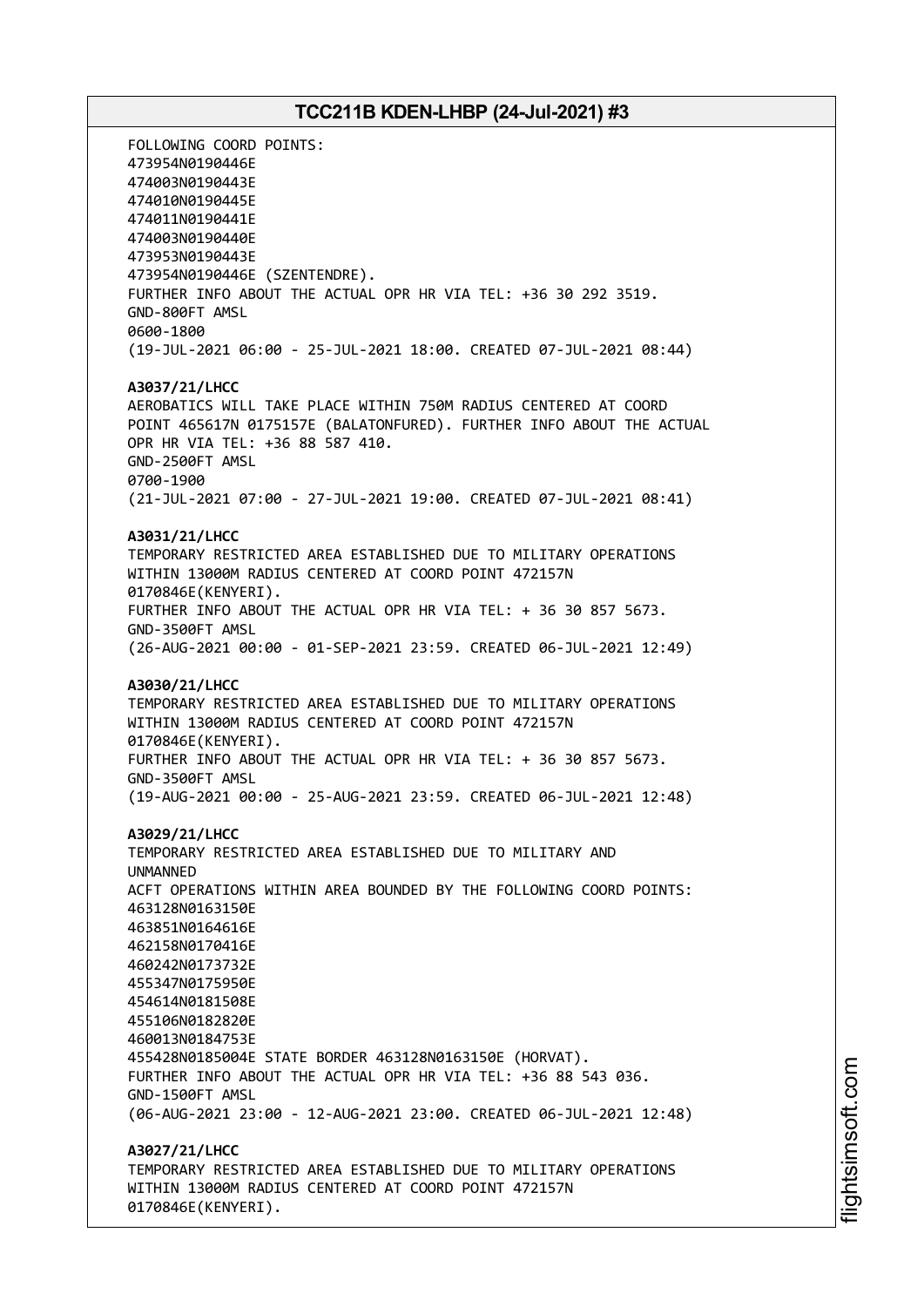FURTHER INFO ABOUT THE ACTUAL OPR HR VIA TEL: + 36 30 857 5673. GND-3500FT AMSL (05-AUG-2021 00:00 - 11-AUG-2021 23:59. CREATED 06-JUL-2021 12:43) **A3025/21/LHCC** UNMANNED AIRCRAFT WILL TAKE PLACE WITHIN AREA BOUNDED BY THE FOLLOWING COORD POINTS: 473352N0212946E 473325N0213057E 473319N0213134E 473339N0213308E 473508N0213226E 473452N0213003E 473352N0212946E (DEBRECEN, BMW GYAR). FURTHER INFO ABOUT THE ACTUAL OPR HR VIA TEL: +36 20 237 3799. GND-2500FT AMSL 0500-1700 (31-JUL-2021 05:00 - 06-AUG-2021 17:00. CREATED 06-JUL-2021 12:41) **A3024/21/LHCC** UNMANNED AIRCRAFT WILL TAKE PLACE WITHIN AREA BOUNDED BY THE FOLLOWING COORD POINTS: 473352N0212946E 473325N0213057E 473319N0213134E 473339N0213308E 473508N0213226E 473452N0213003E 473352N0212946E (DEBRECEN, BMW GYAR). FURTHER INFO ABOUT THE ACTUAL OPR HR VIA TEL: +36 20 237 3799. GND-2500FT AMSL 0500-1700 (21-AUG-2021 05:00 - 27-AUG-2021 17:00. CREATED 06-JUL-2021 12:35) **A3023/21/LHCC** UNMANNED AIRCRAFT WILL TAKE PLACE WITHIN AREA BOUNDED BY THE FOLLOWING COORD POINTS: 473352N0212946E 473325N0213057E 473319N0213134E 473339N0213308E 473508N0213226E 473452N0213003E 473352N0212946E (DEBRECEN, BMW GYAR). FURTHER INFO ABOUT THE ACTUAL OPR HR VIA TEL: +36 20 237 3799. GND-2500FT AMSL 0500-1700 (07-AUG-2021 05:00 - 13-AUG-2021 17:00. CREATED 06-JUL-2021 12:34) **A3020/21/LHCC** UNMANNED AIRCRAFT WILL TAKE PLACE WITHIN AREA BOUNDED BY THE FOLLOWING COORD POINTS: 473352N0212946E 473325N0213057E 473319N0213134E 473339N0213308E 473508N0213226E 473452N0213003E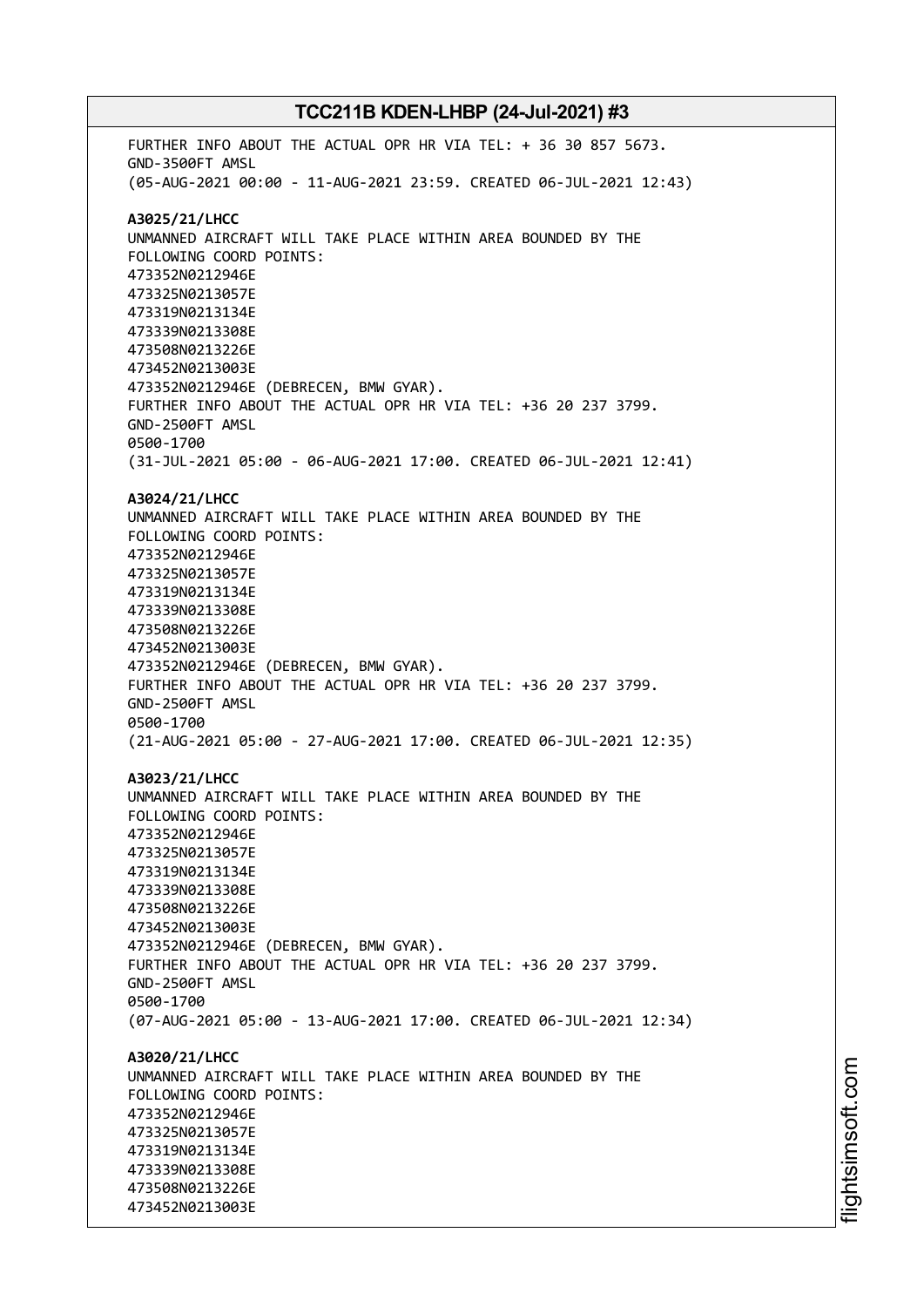473352N0212946E (DEBRECEN, BMW GYAR). FURTHER INFO ABOUT THE ACTUAL OPR HR VIA TEL: +36 20 237 3799. GND-2500FT AMSL 0500-1700 (14-AUG-2021 05:00 - 20-AUG-2021 17:00. CREATED 06-JUL-2021 12:31) **A3018/21/LHCC** UNMANNED AIRCRAFT WILL TAKE PLACE WITHIN AREA BOUNDED BY THE FOLLOWING COORD POINTS: 470743N0174824E 471109N0180203E 471039N0181855E 471854N0181653E 471839N0181457E 471925N0181446E 471252N0174720E 470743N0174824E (MARKO). FURTHER INFO ABOUT THE ACTUAL OPR HR VIA TEL: +36 70 478 5920. GND-4500FT AMSL 0300-1900 (26-JUL-2021 03:00 - 01-AUG-2021 19:00. CREATED 06-JUL-2021 12:27) **A3017/21/LHCC** UNMANNED AIRCRAFT WILL TAKE PLACE WITHIN AREA BOUNDED BY THE FOLLOWING COORD POINTS: 474455N0180628E 474435N0180837E 474403N0180815E 474434N0180612E 474455N0180628E (KOMAROM). FURTHER INFO ABOUT THE ACTUAL OPR HR VIA TEL: +36 20 580 8519. GND-1500FT AMSL 0300-1900 (19-JUL-2021 03:00 - 25-JUL-2021 19:00. CREATED 06-JUL-2021 12:26) **A3016/21/LHCC** UNMANNED AIRCRAFT WILL TAKE PLACE WITHIN AREA BOUNDED BY THE FOLLOWING COORD POINTS: 472609N0184417E 472614N0184408E 472620N0184428E 472619N0184430E 472609N0184417E (ETYEK). FURTHER INFO ABOUT THE ACTUAL OPR HR VIA TEL: +36 30 233 3621. GND-1500FT AMSL (31-JUL-2021 10:00 - 31-JUL-2021 22:00. CREATED 06-JUL-2021 12:25) **A3015/21/LHCC** UNMANNED AIRCRAFT, AEROBATICS, AIR DISPLAY AND MISSILE, ROCKET FIRING WILL TAKE PLACE WITHIN AREA BOUNDED BY THE FOLLOWING COORD POINTS: 461500N0200000E 461217N0200526E 461718N0200722E 461721N0200000E 461500N0200000E (SZEGED, REPULOTER). FURTHER INFO ABOUT THE ACTUAL OPR HR VIA TEL: +36 30 967 7064. GND-FL135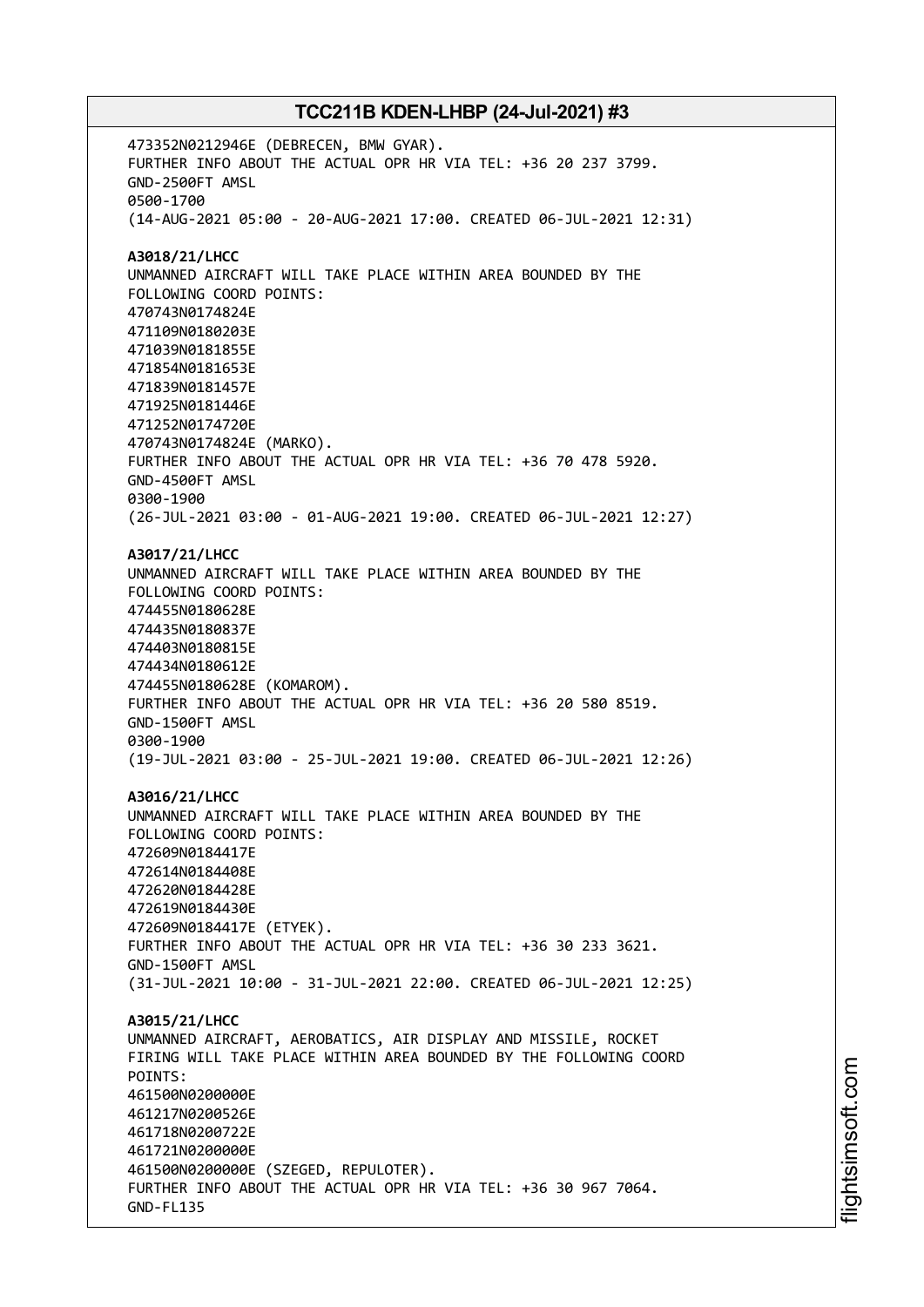0500-2200 (24-JUL-2021 05:00 - 30-JUL-2021 22:00. CREATED 06-JUL-2021 12:25) **A3014/21/LHCC** UNMANNED AIRCRAFT WILL TAKE PLACE WITHIN AREA BOUNDED BY THE FOLLOWING COORD POINTS: 455249N0183153E 455637N0183042E 455645N0183242E 455433N0183308E 455433N0183406E 455545N0183408E 455425N0183522E 455249N0183153E (MAROK). FURTHER INFO ABOUT THE ACTUAL OPR HR VIA TEL: +36 20 433 3587. GND-800FT AMSL (31-JUL-2021 00:00 - 06-AUG-2021 23:59. CREATED 06-JUL-2021 12:24) **A3013/21/LHCC** UNMANNED AIRCRAFT WILL TAKE PLACE WITHIN AREA BOUNDED BY THE FOLLOWING COORD POINTS: 455249N0183153E 455637N0183042E 455645N0183242E 455433N0183308E 455433N0183406E 455545N0183408E 455425N0183522E 455249N0183153E (MAROK). FURTHER INFO ABOUT THE ACTUAL OPR HR VIA TEL: +36 20 433 3587. GND-800FT AMSL (24-JUL-2021 00:00 - 30-JUL-2021 23:59. CREATED 06-JUL-2021 12:23) **A3012/21/LHCC** UNMANNED AIRCRAFT WILL TAKE PLACE WITHIN AREA BOUNDED BY THE FOLLOWING COORD POINTS: 463056N0184613E 463325N0185237E 463317N0185257E 463223N0185323E 463220N0185445E 463158N0185538E 463158N0185618E 463149N0185618E 463159N0185311E 462923N0185414E 463056N0184613E (PAKS - KALOCSA). FURTHER INFO ABOUT THE ACTUAL OPR HR VIA TEL: +36 20 480 8811. GND-800FT AMSL 0400-2000 (01-AUG-2021 04:00 - 07-AUG-2021 20:00. CREATED 06-JUL-2021 12:23) **A3011/21/LHCC** UNMANNED AIRCRAFT WILL TAKE PLACE WITHIN AREA BOUNDED BY THE FOLLOWING COORD POINTS: 463056N0184613E 463325N0185237E 463317N0185257E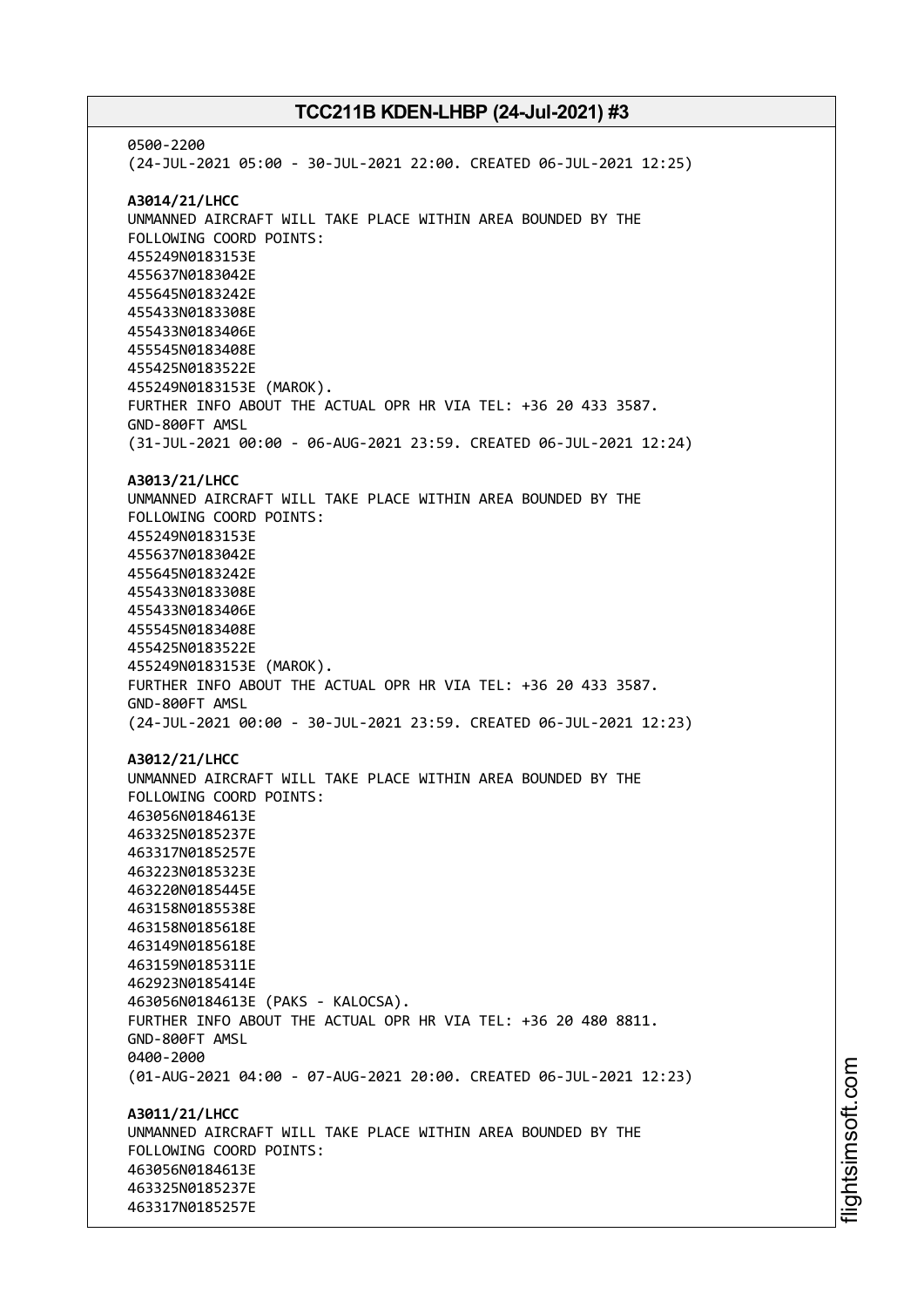463223N0185323E 463220N0185445E 463158N0185538E 463158N0185618E 463149N0185618E 463159N0185311E 462923N0185414E 463056N0184613E (PAKS - KALOCSA). FURTHER INFO ABOUT THE ACTUAL OPR HR VIA TEL: +36 20 480 8811. GND-800FT AMSL 0400-2000 (25-JUL-2021 04:00 - 31-JUL-2021 20:00. CREATED 06-JUL-2021 12:22) **A3010/21/LHCC** UNMANNED AIRCRAFT WILL TAKE PLACE WITHIN AREA BOUNDED BY THE FOLLOWING COORD POINTS: 465902N0173609E 465923N0174002E 470133N0173649E 465902N0173609E(TALIANDOROGD). FURTHER INFO ABOUT THE ACTUAL OPR HR VIA TEL: +36 70 642 3911. GND-1500FT AMSL 0300-1800 (16-AUG-2021 03:00 - 22-AUG-2021 18:00. CREATED 06-JUL-2021 12:21) **A3009/21/LHCC** UNMANNED AIRCRAFT WILL TAKE PLACE WITHIN AREA BOUNDED BY THE FOLLOWING COORD POINTS: 465902N0173609E 465923N0174002E 470133N0173649E 465902N0173609E(TALIANDOROGD). FURTHER INFO ABOUT THE ACTUAL OPR HR VIA TEL: +36 70 642 3911. GND-1500FT AMSL 0300-1900 (26-JUL-2021 03:00 - 01-AUG-2021 19:00. CREATED 06-JUL-2021 12:20) **A3008/21/LHCC** UNMANNED AIRCRAFT WILL TAKE PLACE WITHIN 2900M RADIUS CENTERED AT COORD POINT 470814N 0184033E (ZICHYUJFALU). FURTHER INFO ABOUT THE ACTUAL OPR HR VIA TEL: +36 30 412 2504. GND-1000FT AMSL (24-JUL-2021 00:00 - 30-JUL-2021 23:59. CREATED 06-JUL-2021 12:20) **A3005/21/LHCC** UNMANNED AIRCRAFT WILL TAKE PLACE WITHIN AREA BOUNDED BY THE FOLLOWING COORD POINTS: 472444N0185709E 472551N0185541E 472605N0185606E 472508N0185802E 472444N0185709E (TOROKBALINT). FURTHER INFO ABOUT THE ACTUAL OPR HR VIA TEL: +36 70 7081066. GND-1000FT AMSL 01-16 0800-2000,17 0900-2000,18-30 0800-2000 (06-JUL-2021 06:59 - 30-JUL-2021 20:00. CREATED 06-JUL-2021 07:48) **A2989/21/LHCC**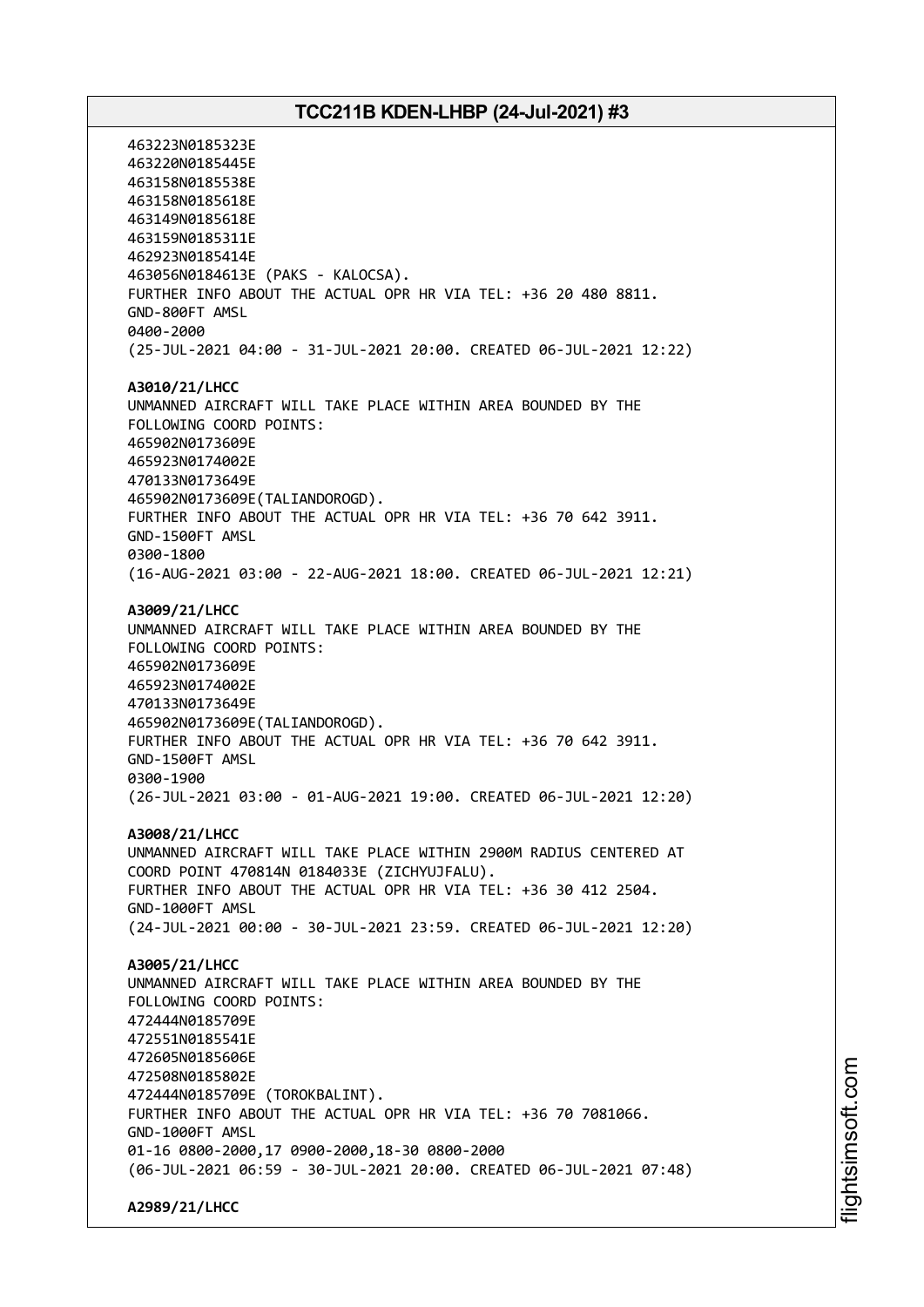TEMPORARY RESTRICTED AREA ESTABLISHED DUE TO MILITARY OPERATIONS WITHIN 13000M RADIUS CENTERED AT COORD POINT 472157N 0170846E(KENYERI). FURTHER INFO ABOUT THE ACTUAL OPR HR VIA TEL: + 36 30 857 5673. GND-3500FT AMSL (12-AUG-2021 00:00 - 18-AUG-2021 23:59. CREATED 03-JUL-2021 13:18) **A2987/21/LHCC** TEMPORARY RESTRICTED AREA ESTABLISHED DUE TO MILITARY OPERATIONS WITHIN 13000M RADIUS CENTERED AT COORD POINT 472157N 0170846E(KENYERI). FURTHER INFO ABOUT THE ACTUAL OPR HR VIA TEL: + 36 30 857 5673. GND-3500FT AMSL (29-JUL-2021 00:00 - 04-AUG-2021 23:59. CREATED 03-JUL-2021 13:03) **A2978/21/LHCC** UNMANNED AIRCRAFT WILL TAKE PLACE WITHIN AREA BOUNDED BY THE FOLLOWING COORD POINTS: 455249N0183153E 455637N0183042E 455645N0183242E 455433N0183308E 455433N0183406E 455545N0183408E 455425N0183522E 455249N0183153E (MAROK). FURTHER INFO ABOUT THE ACTUAL OPR HR VIA TEL: +36 20 433 3587. GND-800FT AMSL (07-AUG-2021 00:00 - 13-AUG-2021 23:59. CREATED 02-JUL-2021 19:51) **A2977/21/LHCC** UNMANNED AIRCRAFT WILL TAKE PLACE WITHIN AREA BOUNDED BY THE FOLLOWING COORD POINTS: 455249N0183153E 455637N0183042E 455645N0183242E 455433N0183308E 455433N0183406E 455545N0183408E 455425N0183522E 455249N0183153E (MAROK). FURTHER INFO ABOUT THE ACTUAL OPR HR VIA TEL: +36 20 433 3587. GND-800FT AMSL (14-AUG-2021 00:00 - 20-AUG-2021 23:59. CREATED 02-JUL-2021 19:45) **A2976/21/LHCC** UNMANNED AIRCRAFT WILL TAKE PLACE WITHIN AREA BOUNDED BY THE FOLLOWING COORD POINTS: 474001N0190443E 474002N0190426E 474011N0190429E 474010N0190445E 474001N0190443E (SZENTENDRE). FURTHER INFO ABOUT THE ACTUAL OPR HR VIA TEL: +36 30 626 0325. GND-900FT AMSL (02-AUG-2021 00:00 - 08-AUG-2021 23:59. CREATED 02-JUL-2021 19:38) **A2970/21/LHCC**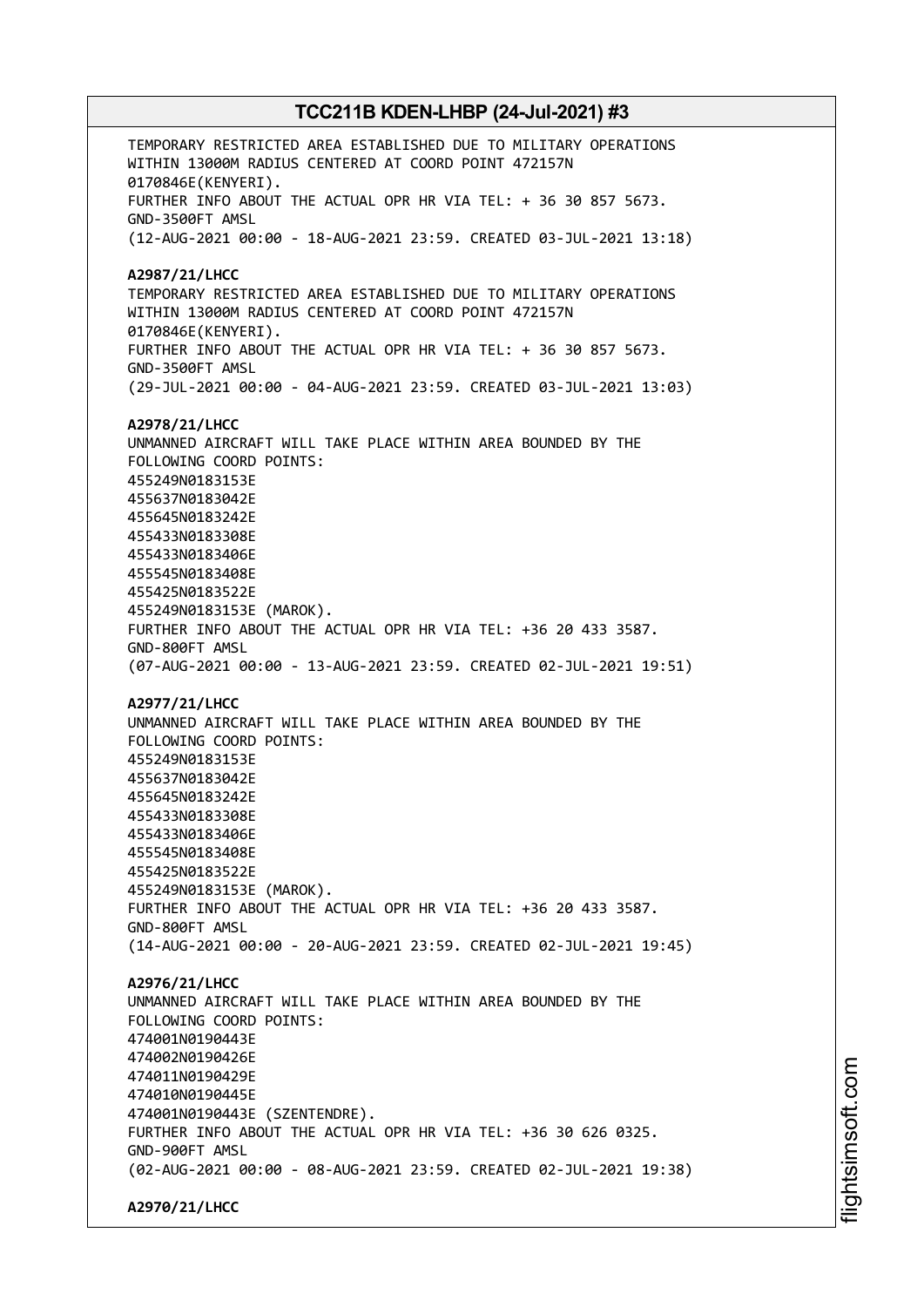TEMPORARY RESTRICTED AREA ESTABLISHED DUE TO POLICE OPERATIONS AND UNMANNED AIRCRAFT OPERATIONS WITHIN AREA BOUNDED BY THE FOLLOWING COORD POINTS: 475843N0222828E 480307N0225204E STATE BORDER 482401N0220925E 482307N0220906E 481305N0220456E 475953N0220450E 475705N0221858E 475843N0222828E (MAGYAR-UKRAN HATARSZAKASZ). FURTHER INFO ABOUT THE ACTUAL OPR HR VIA TEL: +36 20 267 4757. GND-1500FT AMSL (10-AUG-2021 00:00 - 16-AUG-2021 23:59. CREATED 02-JUL-2021 18:47) **A2969/21/LHCC** TEMPORARY RESTRICTED AREA ESTABLISHED DUE TO POLICE OPERATIONS AND UNMANNED AIRCRAFT OPERATIONS WITHIN AREA BOUNDED BY THE FOLLOWING COORD POINTS: 475843N0222828E 480307N0225204E STATE BORDER 482401N0220925E 482307N0220906E 481305N0220456E 475953N0220450E 475705N0221858E 475843N0222828E (MAGYAR-UKRAN HATARSZAKASZ). FURTHER INFO ABOUT THE ACTUAL OPR HR VIA TEL: +36 20 267 4757. GND-1500FT AMSL (03-AUG-2021 00:00 - 09-AUG-2021 23:59. CREATED 02-JUL-2021 18:42) **A2964/21/LHCC** UNMANNED AIRCRAFT WILL TAKE PLACE WITHIN 150M RADIUS CENTERED AT COORD POINT 473452N 0190817E (BUDAPEST, FELSOKERT UTCA). FURTHER INFO ABOUT THE ACTUAL OPR HR VIA TEL: +36 70 257 2282. GND-1100FT AMSL (23-AUG-2021 00:00 - 29-AUG-2021 23:59. CREATED 02-JUL-2021 15:57) **A2963/21/LHCC** UNMANNED AIRCRAFT WILL TAKE PLACE WITHIN 150M RADIUS CENTERED AT COORD POINT 473452N 0190817E (BUDAPEST, FELSOKERT UTCA). FURTHER INFO ABOUT THE ACTUAL OPR HR VIA TEL: +36 70 257 2282. GND-1100FT AMSL (30-AUG-2021 00:00 - 05-SEP-2021 23:59. CREATED 02-JUL-2021 15:54) **A2962/21/LHCC** UNMANNED AIRCRAFT WILL TAKE PLACE WITHIN AREA BOUNDED BY THE FOLLOWING COORD POINTS: 462536N0174632E 462523N0174636E 462520N0174618E 462510N0174612E 462353N0174642E 462346N0174624E 462509N0174556E 462530N0174605E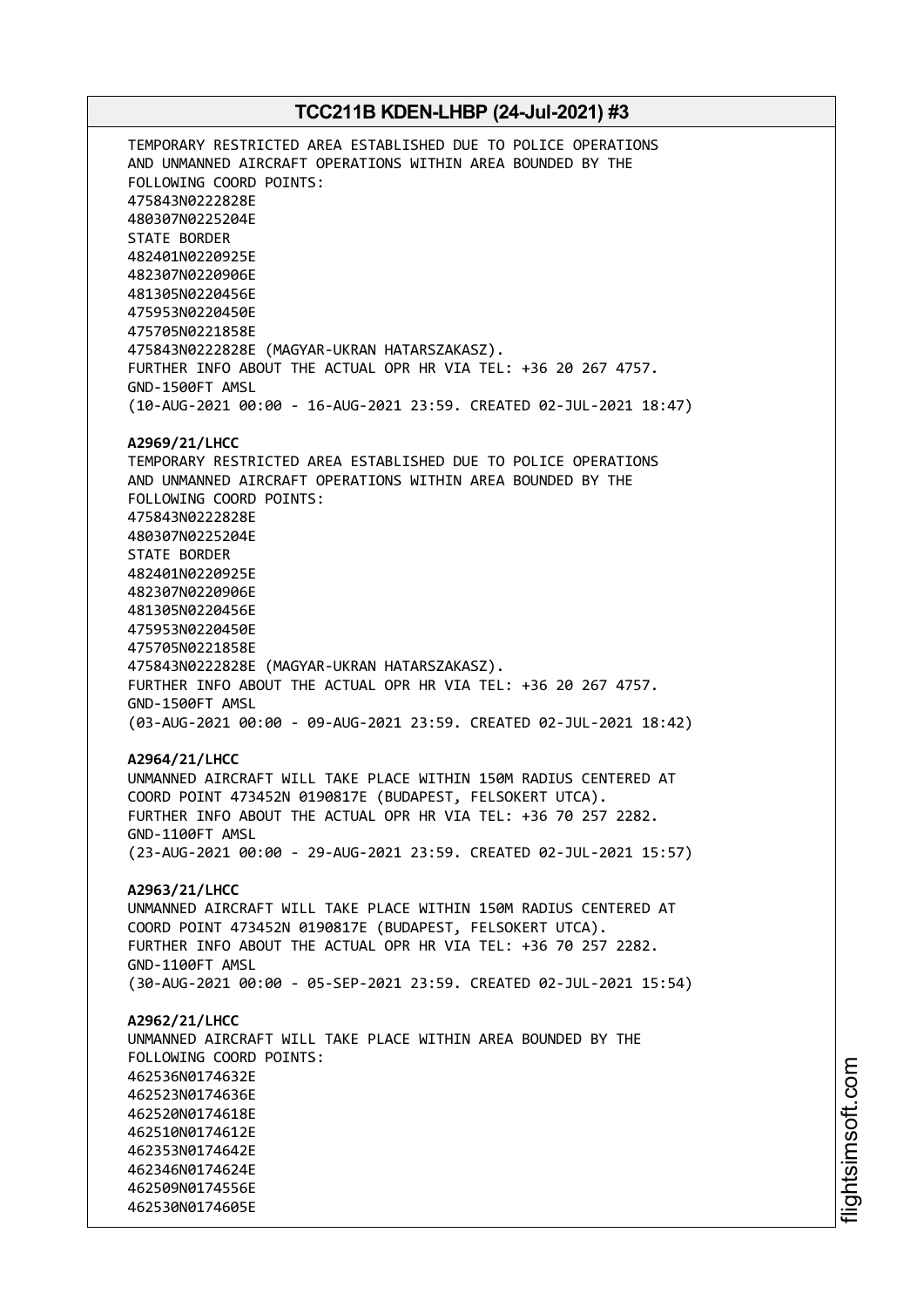462536N0174632E (KAPOSVAR). FURTHER INFO ABOUT THE ACTUAL OPR HR VIA TEL: +36 20 433 3587. GND-800FT AMSL 0300-2100 (21-JUL-2021 03:00 - 27-JUL-2021 21:00. CREATED 02-JUL-2021 15:53) **A2959/21/LHCC** UNMANNED AIRCRAFT WILL TAKE PLACE WITHIN 1000M RADIUS CENTERED AT COORD POINT 465320N 0165016E (SAGOD). FURTHER INFO ABOUT THE ACTUAL OPR HR VIA TEL: +36 20 747 2397. GND-1000FT AMSL 0500-2000 (22-JUL-2021 05:00 - 28-JUL-2021 20:00. CREATED 02-JUL-2021 15:22) **A2958/21/LHCC** UNMANNED AIRCRAFT WILL TAKE PLACE WITHIN AREA BOUNDED BY THE FOLLOWING COORD POINTS: 474718N0185714E 474703N0185833E 474744N0185909E 474751N0185832E 474732N0185815E 474725N0185721E 474718N0185714E (NAGYMAROS). FURTHER INFO ABOUT THE ACTUAL OPR HR VIA TEL: +36 30 626 0325. GND-1500FT AMSL (02-AUG-2021 00:00 - 08-AUG-2021 23:59. CREATED 02-JUL-2021 15:21) **A2957/21/LHCC** UNMANNED AIRCRAFT WILL TAKE PLACE WITHIN 2600M RADIUS CENTERED AT COORD POINT 465306N 0164717E (ZALAEGERSZEG REPULOTER). FURTHER INFO ABOUT THE ACTUAL OPR HR VIA TEL: +36 70 318 7378. GND-2500FT AMSL 0400-1900 (30-JUL-2021 04:00 - 05-AUG-2021 19:00. CREATED 02-JUL-2021 15:18) **A2956/21/LHCC** UNMANNED AIRCRAFT WILL TAKE PLACE WITHIN AREA BOUNDED BY THE FOLLOWING COORD POINTS: 465119N0194136E 465206N0194109E 465216N0194147E 465130N0194216E 465119N0194136E (KECSKEMET). FURTHER INFO ABOUT THE ACTUAL OPR HR VIA TEL: +36 70 270 4578. GND-1300FT AMSL 0600-1800 (29-JUL-2021 06:00 - 04-AUG-2021 18:00. CREATED 02-JUL-2021 15:16) **A2955/21/LHCC** UNMANNED AIRCRAFT WILL TAKE PLACE WITHIN 500M RADIUS CENTERED AT COORD POINT 465312N 0175300E (TIHANY). FURTHER INFO ABOUT THE ACTUAL OPR HR VIA TEL: +36 30 255 7277. GND-1000FT AMSL 0500-1800 (25-JUL-2021 05:00 - 31-JUL-2021 18:00. CREATED 02-JUL-2021 15:13) **A2954/21/LHCC**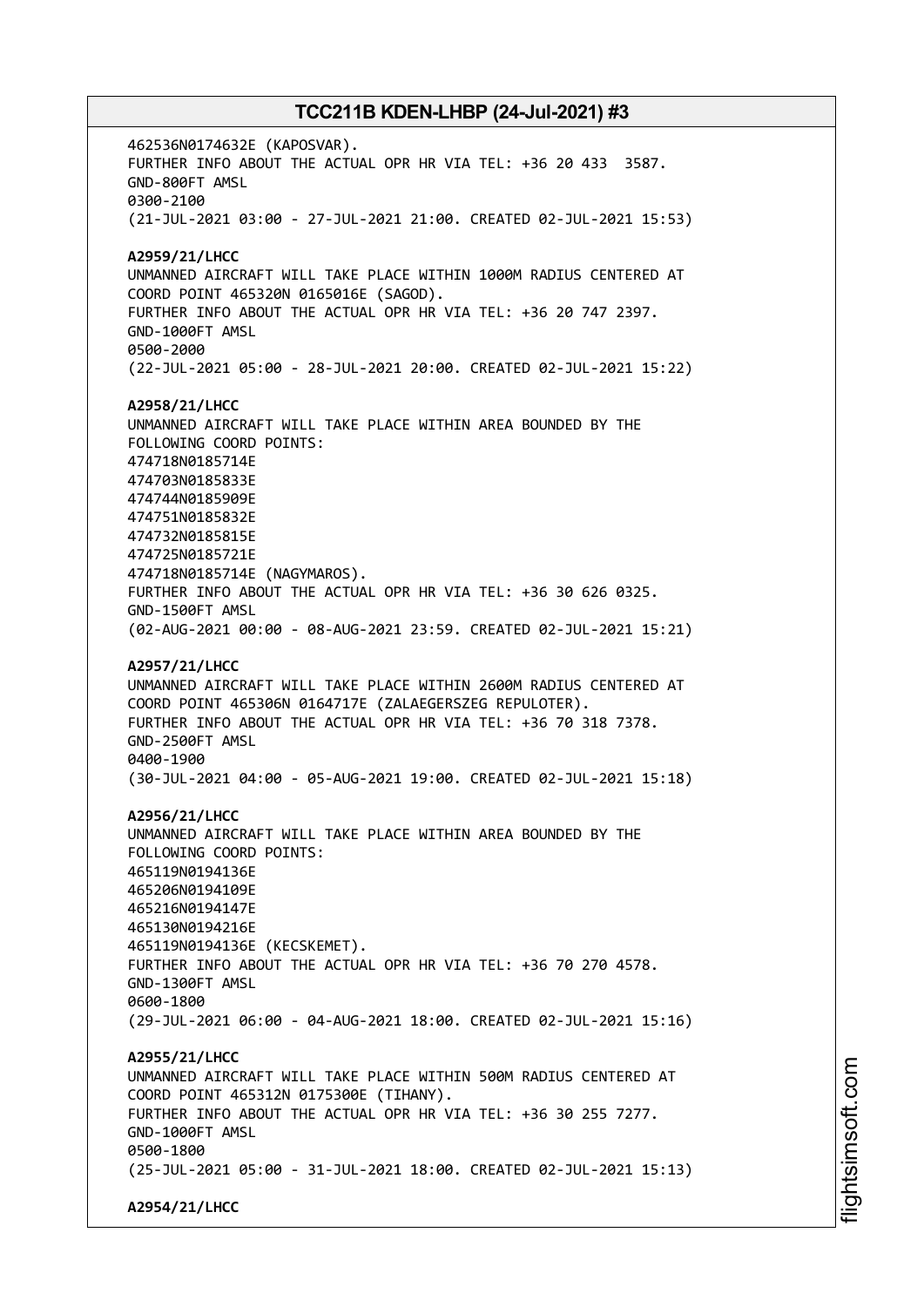UNMANNED AIRCRAFT WILL TAKE PLACE WITHIN AREA BOUNDED BY THE FOLLOWING COORD POINTS: 473352N0212946E 473325N0213057E 473319N0213134E 473339N0213308E 473508N0213226E 473452N0213003E 473352N0212946E (DEBRECEN). FURTHER INFO ABOUT THE ACTUAL OPR HR VIA TEL: +36 20 237 3799. GND-2500FT AMSL 0500-1700 (24-JUL-2021 05:00 - 30-JUL-2021 17:00. CREATED 02-JUL-2021 15:10) **A2953/21/LHCC** UNMANNED AIRCRAFT WILL TAKE PLACE WITHIN 2600M RADIUS CENTERED AT COORD POINT 465306N 0164717E (ZALAEGERSZEG REPULOTER). FURTHER INFO ABOUT THE ACTUAL OPR HR VIA TEL: +36 70 318 7378. GND-2500FT AMSL 0400-1900 (23-JUL-2021 04:00 - 29-JUL-2021 19:00. CREATED 02-JUL-2021 14:49) **A2952/21/LHCC** UNMANNED AIRCRAFT WILL TAKE PLACE WITHIN AREA BOUNDED BY THE FOLLOWING COORD POINTS: 465119N0194136E 465206N0194109E 465216N0194147E 465130N0194216E 465119N0194136E (KECSKEMET). FURTHER INFO ABOUT THE ACTUAL OPR HR VIA TEL: +36 70 270 4578. GND-1300FT AMSL 0600-1800 (22-JUL-2021 06:00 - 28-JUL-2021 18:00. CREATED 02-JUL-2021 14:44) **A2943/21/LHCC** UNMANNED AIRCRAFT WILL TAKE PLACE WITHIN AREA BOUNDED BY THE FOLLOWING COORD POINTS: 472931N0190229E 472955N0190153E 473005N0190235E 472937N0190250E 472931N0190229E (BUDAPEST, BUDAI VAR). FURTHER INFO ABOUT THE ACTUAL OPR HR VIA TEL: +36 30 821 2323. GND-1000FT AMSL 0430-2030 (18-JUL-2021 04:30 - 24-JUL-2021 20:30. CREATED 02-JUL-2021 13:38) **A2937/21/LHCC** UNMANNED AIRCRAFT WILL TAKE PLACE WITHIN AREA BOUNDED BY THE FOLLOWING COORD POINTS: 473052N0190245E 473129N0190309E 473128N0190348E 473115N0190408E 473041N0190317E 473052N0190245E (BUDAPEST, UJLIPOTVAROS). FURTHER INFO ABOUT THE ACTUAL OPR HR VIA TEL: +36 20 500 1197.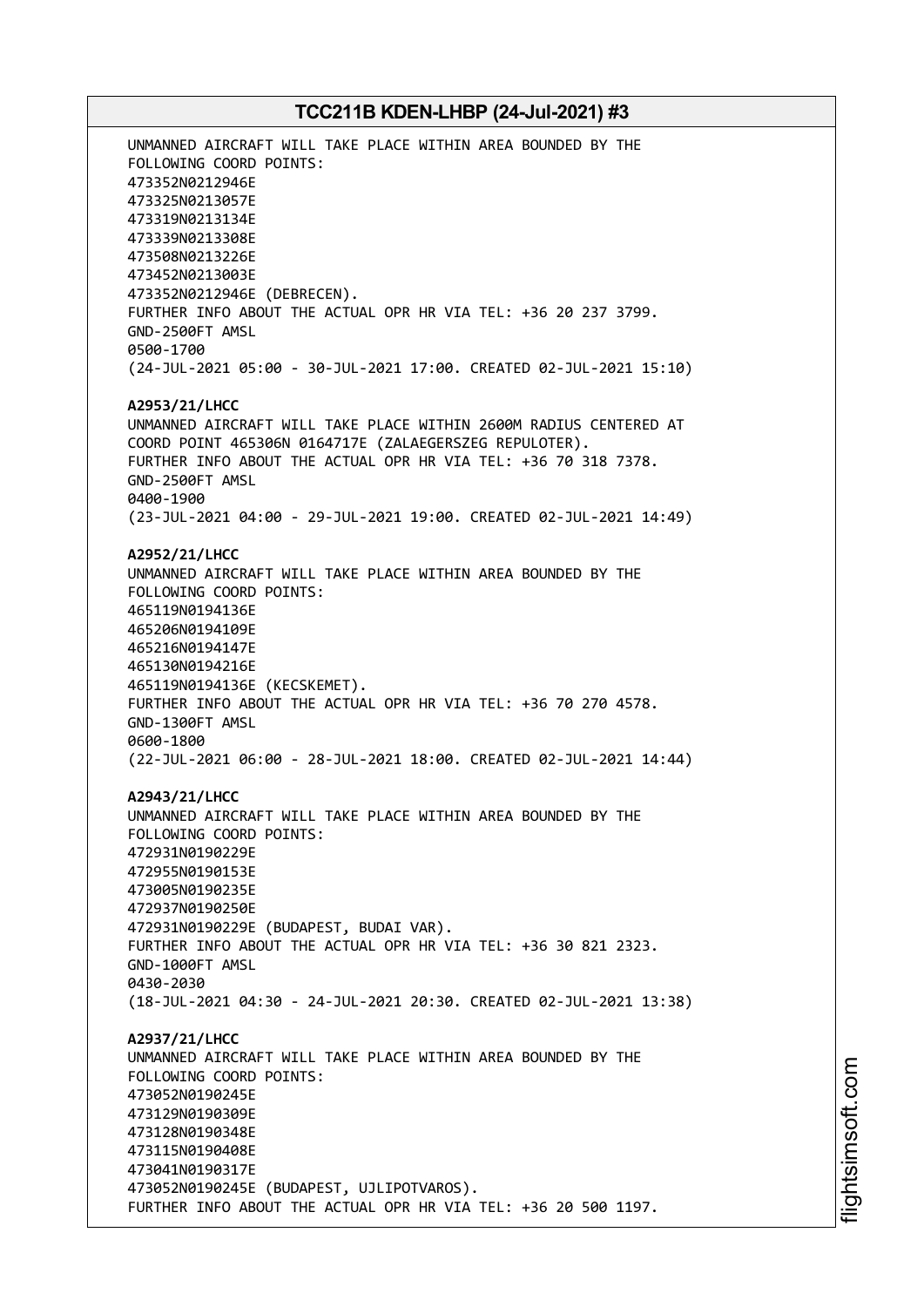GND-1500FT AMSL 0600-2000 (19-JUL-2021 06:00 - 25-JUL-2021 20:00. CREATED 02-JUL-2021 12:49) **A2906/21/LHCC** UNMANNED AIRCRAFT WILL TAKE PLACE WITHIN AREA BOUNDED BY THE FOLLOWING COORD POINTS: 470823N0174057E 470933N0173953E 470813N0174557E 470741N0174509E 470823N0174057E (VAROSLOD). FURTHER INFO ABOUT THE ACTUAL OPR HR VIA TEL: +36 20 961 0631. GND-100M AGL 0400-2100 (26-JUL-2021 04:00 - 30-JUL-2021 21:00. CREATED 01-JUL-2021 17:58) **A2902/21/LHCC** UNMANNED AIRCRAFT WILL TAKE PLACE WITHIN AREA BOUNDED BY THE FOLLOWING COORD POINTS: 472951N0190319E 473008N0190320E 473005N0190244E 472942N0190255E 472951N0190319E (BUDAPEST, JOZSEF ATTILA UTCA). FURTHER INFO ABOUT THE ACTUAL OPR HR VIA TEL: +36 20 366 6661. GND-1500FT AMSL 0600-2200 (12-AUG-2021 06:00 - 15-AUG-2021 22:00. CREATED 01-JUL-2021 15:07) **A2901/21/LHCC** UNMANNED AIRCRAFT AND AEROBATICS WILL TAKE PLACE WITHIN AREA BOUNDED BY THE FOLLOWING COORD POINTS: 473607N0190439E 473447N0191004E 473355N0190601E 473212N0190326E 473200N0190238E 473607N0190439E (MOGYOROD-DRAVA HELIPORT). FURTHER INFO ABOUT THE ACTUAL OPR HR VIA TEL: +36 70 944 4440. GND-1500FT AMSL 0500-1930 (31-JUL-2021 05:00 - 01-AUG-2021 19:30. CREATED 01-JUL-2021 15:06) **A2900/21/LHCC** UNMANNED AIRCRAFT WILL TAKE PLACE WITHIN 300M RADIUS CENTERED AT COORD POINT 482612N 0213724E (SZEPHALOM). FURTHER INFO ABOUT THE ACTUAL OPR HR VIA TEL: +36 30 626 0325. GND-1300FT AMSL (16-AUG-2021 00:00 - 22-AUG-2021 23:59. CREATED 01-JUL-2021 15:05) **A2899/21/LHCC** UNMANNED AIRCRAFT WILL TAKE PLACE WITHIN AREA BOUNDED BY THE FOLLOWING COORD POINTS: 481840N0213416E 481849N0213336E 481938N0213410E 481929N0213441E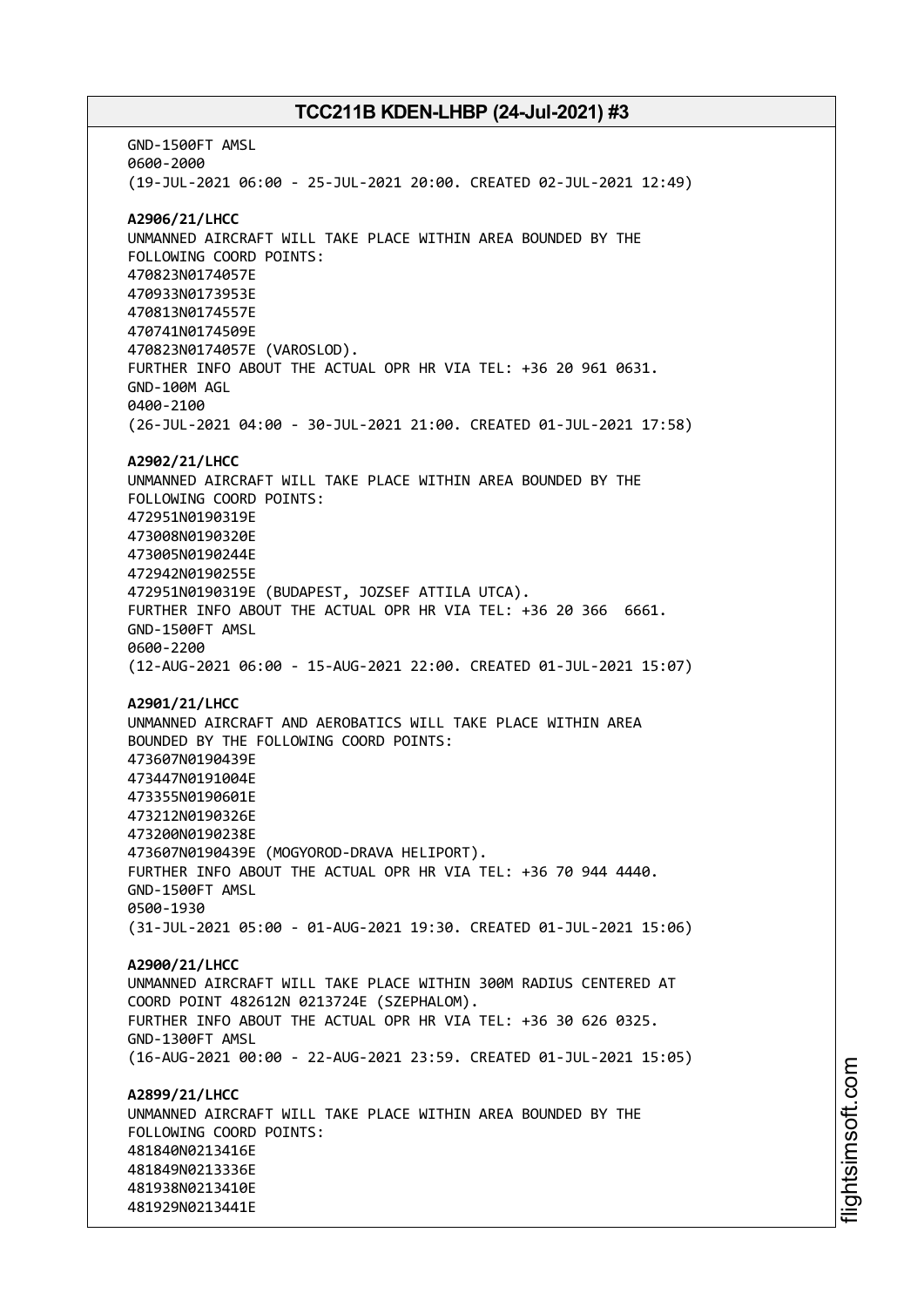481840N0213416E (SAROSPATAK). FURTHER INFO ABOUT THE ACTUAL OPR HR VIA TEL: +36 30 626 0325. GND-1400FT AMSL (16-AUG-2021 00:00 - 22-AUG-2021 23:59. CREATED 01-JUL-2021 15:05) **A2898/21/LHCC** UNMANNED AIRCRAFT WILL TAKE PLACE WITHIN AREA BOUNDED BY THE FOLLOWING COORD POINTS: 474547N0180446E 474518N0180522E 474504N0180629E 474433N0180536E 474446N0180502E 474547N0180446E (KOMAROM). FURTHER INFO ABOUT THE ACTUAL OPR HR VIA TEL: +36 70 339 4345. GND-900FT AMSL (16-AUG-2021 00:00 - 22-AUG-2021 23:59. CREATED 01-JUL-2021 15:04) **A2895/21/LHCC** UNMANNED AIRCRAFT WILL TAKE PLACE WITHIN AREA BOUNDED BY THE FOLLOWING COORD POINTS: 455519N0180025E 455431N0181346E 455403N0182426E 455555N0182655E 455113N0182817E 455109N0182808E 454617N0181509E 455348N0175954E 455519N0180025E (SIKLOS). FURTHER INFO ABOUT THE ACTUAL OPR HR VIA TEL: +36 20 356 1407. GND-1000FT AMSL (19-AUG-2021 00:00 - 25-AUG-2021 23:59. CREATED 01-JUL-2021 14:41) **A2894/21/LHCC** UNMANNED AIRCRAFT WILL TAKE PLACE WITHIN AREA BOUNDED BY THE FOLLOWING COORD POINTS: 455519N0180025E 455431N0181346E 455403N0182426E 455555N0182655E 455113N0182817E 455109N0182808E 454617N0181509E 455348N0175954E 455519N0180025E (SIKLOS). FURTHER INFO ABOUT THE ACTUAL OPR HR VIA TEL: +36 20 356 1407. GND-1000FT AMSL (11-AUG-2021 00:00 - 17-AUG-2021 23:59. CREATED 01-JUL-2021 14:40) **A2893/21/LHCC** UNMANNED AIRCRAFT WILL TAKE PLACE WITHIN AREA BOUNDED BY THE FOLLOWING COORD POINTS: 455519N0180025E 455431N0181346E 455403N0182426E 455555N0182655E 455113N0182817E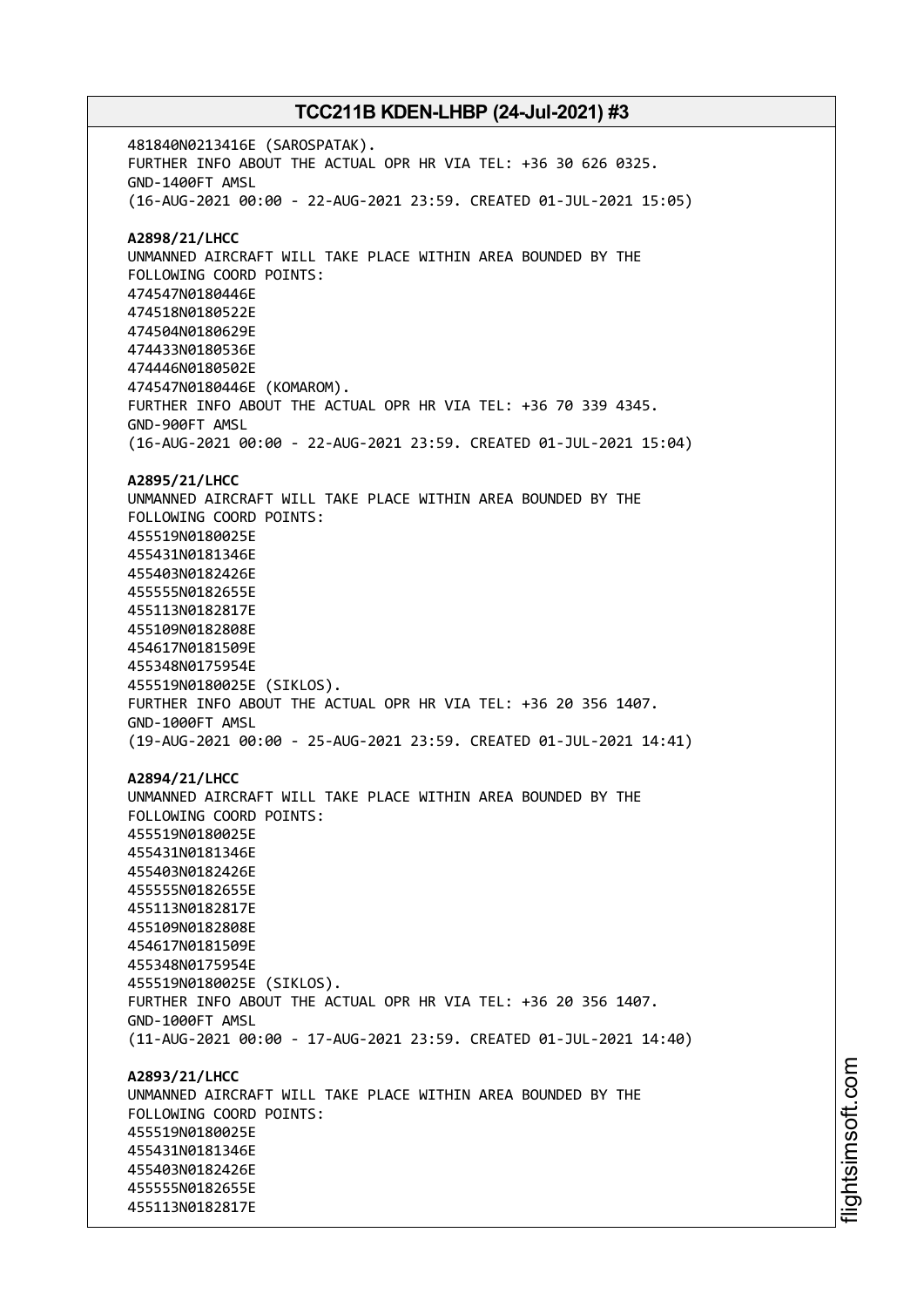455109N0182808E 454617N0181509E 455348N0175954E 455519N0180025E (SIKLOS). FURTHER INFO ABOUT THE ACTUAL OPR HR VIA TEL: +36 20 356 1407. GND-1000FT AMSL (02-AUG-2021 00:00 - 08-AUG-2021 23:59. CREATED 01-JUL-2021 14:39) **A2892/21/LHCC** UNMANNED AIRCRAFT WILL TAKE PLACE WITHIN AREA BOUNDED BY THE FOLLOWING COORD POINTS: 473857N0173647E 473725N0173432E 472858N0172809E 472439N0172558E 472103N0172617E 472040N0172917E 472259N0172841E 473046N0173242E 473702N0173529E 473839N0173729E 473857N0173647E (GYOR). FURTHER INFO ABOUT THE ACTUAL OPR HR VIA TEL: +36 20 433 3587. GND-800FT AMSL (02-AUG-2021 00:00 - 08-AUG-2021 23:59. CREATED 01-JUL-2021 14:37) **A2891/21/LHCC** UNMANNED AIRCRAFT WILL TAKE PLACE WITHIN AREA BOUNDED BY THE FOLLOWING COORD POINTS: 465633N0175205E 465840N0175554E 465735N0175714E 465549N0175615E 465534N0175308E 465633N0175205E (BALATONFURED). FURTHER INFO ABOUT THE ACTUAL OPR HR VIA TEL: +36 70 386 1443. GND-700FT AMSL 0200-1800 (09-SEP-2021 02:00 - 12-SEP-2021 18:00. CREATED 01-JUL-2021 14:33) **A2889/21/LHCC** UNMANNED AIRCRAFT WILL TAKE PLACE WITHIN AREA BOUNDED BY THE FOLLOWING COORD POINTS: 474116N0190242E 474155N0190223E 474159N0190257E 474117N0190336E 474116N0190242E(SZENTENDRE, PASZTOR UTCA). FURTHER INFO ABOUT THE ACTUAL OPR HR VIA TEL: +36 30 626 0325. GND-1100FT AMSL (02-AUG-2021 00:00 - 08-AUG-2021 23:59. CREATED 01-JUL-2021 14:04) **A2888/21/LHCC** UNMANNED AIRCRAFT WILL TAKE PLACE WITHIN AREA BOUNDED BY THE FOLLOWING COORD POINTS: 474739N0184430E 474741N0184354E 474809N0184356E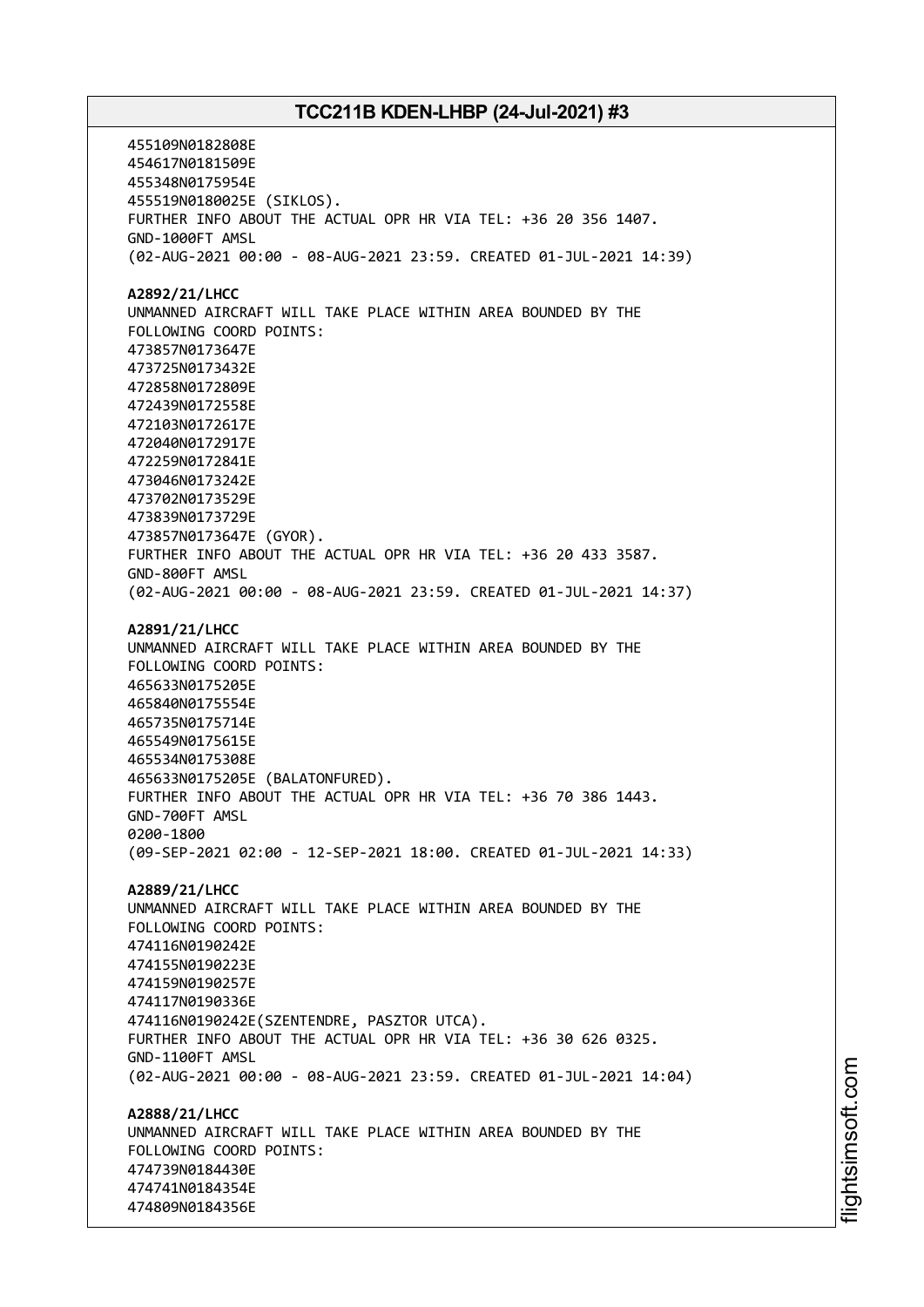474807N0184438E 474739N0184430E (ESZTERGOM). FURTHER INFO ABOUT THE ACTUAL OPR HR VIA TEL: +36 70 339 4345. GND-1000FT AMSL (16-AUG-2021 00:00 - 22-AUG-2021 23:59. CREATED 01-JUL-2021 13:58) **A2887/21/LHCC** UNMANNED AIRCRAFT WILL TAKE PLACE WITHIN 300M RADIUS CENTERED AT COORD POINT 471128N 0182435E (SZEKESFEHERVAR). FURTHER INFO ABOUT THE ACTUAL OPR HR VIA TEL: +36 30 626 0325. GND-900FT AMSL (09-AUG-2021 00:00 - 15-AUG-2021 23:59. CREATED 01-JUL-2021 13:56) **A2886/21/LHCC** UNMANNED AIRCRAFT WILL TAKE PLACE WITHIN AREA BOUNDED BY THE FOLLOWING COORD POINTS: 474627N0190745E 474644N0190732E 474648N0190744E 474634N0190758E 474627N0190745E (VAC). FURTHER INFO ABOUT THE ACTUAL OPR HR VIA TEL: +36 30 626 0325. GND-900FT AMSL (02-AUG-2021 00:00 - 08-AUG-2021 23:59. CREATED 01-JUL-2021 13:56) **A2885/21/LHCC** UNMANNED AIRCRAFT WILL TAKE PLACE WITHIN 1500M RADIUS CENTERED AT COORD POINT 473310N 0174538E (PANNONHALMA). FURTHER INFO ABOUT THE ACTUAL OPR HR VIA TEL: +36 30 844 7199. GND-2500FT AMSL 0500-2000 (19-JUL-2021 05:00 - 25-JUL-2021 20:00. CREATED 01-JUL-2021 13:55) **A2882/21/LHCC** UNMANNED AIRCRAFT WILL TAKE PLACE WITHIN AREA BOUNDED BY THE FOLLOWING COORD POINTS: 473653N0212147E 473628N0212126E 473324N0213001E 473230N0213504E 473007N0213521E 473107N0213746E 473114N0213740E 473035N0213548E 473241N0213519E 473325N0213056E 473653N0212147E (BALMAZUJVAROS). FURTHER INFO ABOUT THE ACTUAL OPR HR VIA TEL: +36 20 509 4439. GND-1000FT AMSL 0500-1700 (28-JUL-2021 05:00 - 03-AUG-2021 17:00. CREATED 01-JUL-2021 13:50) **A2880/21/LHCC** UNMANNED AIRCRAFT WILL TAKE PLACE WITHIN AREA BOUNDED BY THE FOLLOWING COORD POINTS: 472931N0190229E 472955N0190152E 473005N0190236E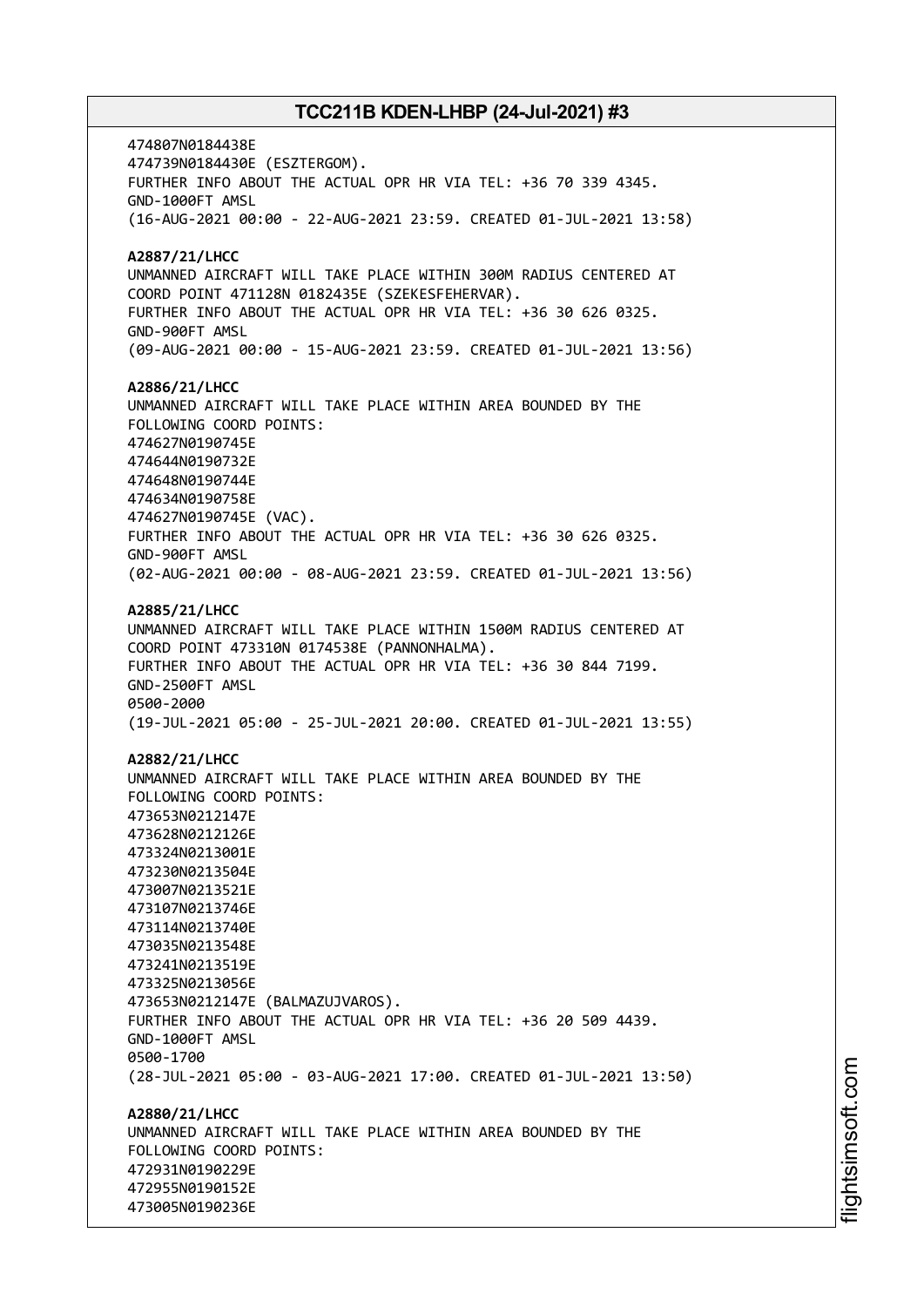472938N0190250E 472931N0190229E (BUDAPEST, BUDAI VAR). FURTHER INFO ABOUT THE ACTUAL OPR HR VIA TEL: +36 30 529 4973. GND-1500FT AMSL (26-JUL-2021 00:00 - 01-AUG-2021 23:59. CREATED 01-JUL-2021 13:49) **A2879/21/LHCC** UNMANNED AIRCRAFT WILL TAKE PLACE WITHIN AREA BOUNDED BY THE FOLLOWING COORD POINTS: 472026N0172810E 472032N0172834E 472031N0172912E 472002N0172921E 471955N0172801E 471953N0172746E 472013N0172747E 472019N0172750E 472026N0172810E (PAPA). FURTHER INFO ABOUT THE ACTUAL OPR HR VIA TEL: +36 30 936 8060. GND-1500FT AMSL 0200-1900 (26-JUL-2021 02:00 - 01-AUG-2021 19:00. CREATED 01-JUL-2021 13:48) **A2878/21/LHCC** UNMANNED AIRCRAFT WILL TAKE PLACE WITHIN AREA BOUNDED BY THE FOLLOWING COORD POINTS: 472233N0164710E 472247N0164728E 472259N0164742E 472316N0164726E 472340N0164644E 472330N0164628E 472309N0164657E 472258N0164651E 472247N0164635E 472233N0164710E (BUKFURDO). FURTHER INFO ABOUT THE ACTUAL OPR HR VIA TEL: +36 30 936 8060. GND-1000FT AMSL 0200-1900 (26-JUL-2021 02:00 - 01-AUG-2021 19:00. CREATED 01-JUL-2021 13:47) **A2877/21/LHCC** UNMANNED AIRCRAFT WILL TAKE PLACE WITHIN 200M RADIUS CENTERED AT COORD POINT 473027N 0190428E (BUDAPEST, VAROSLIGETI FASOR). FURTHER INFO ABOUT THE ACTUAL OPR HR VIA TEL: +36 20 961 6016. GND-1000FT AMSL 0400-1800 (01-AUG-2021 04:00 - 07-AUG-2021 18:00. CREATED 01-JUL-2021 13:46) **A2876/21/LHCC** UNMANNED AIRCRAFT WILL TAKE PLACE WITHIN AREA BOUNDED BY THE FOLLOWING COORD POINTS: 471339N0183539E 471049N0183603E 471349N0184140E 471525N0183832E 471459N0183558E 471339N0183539E (SUKORO).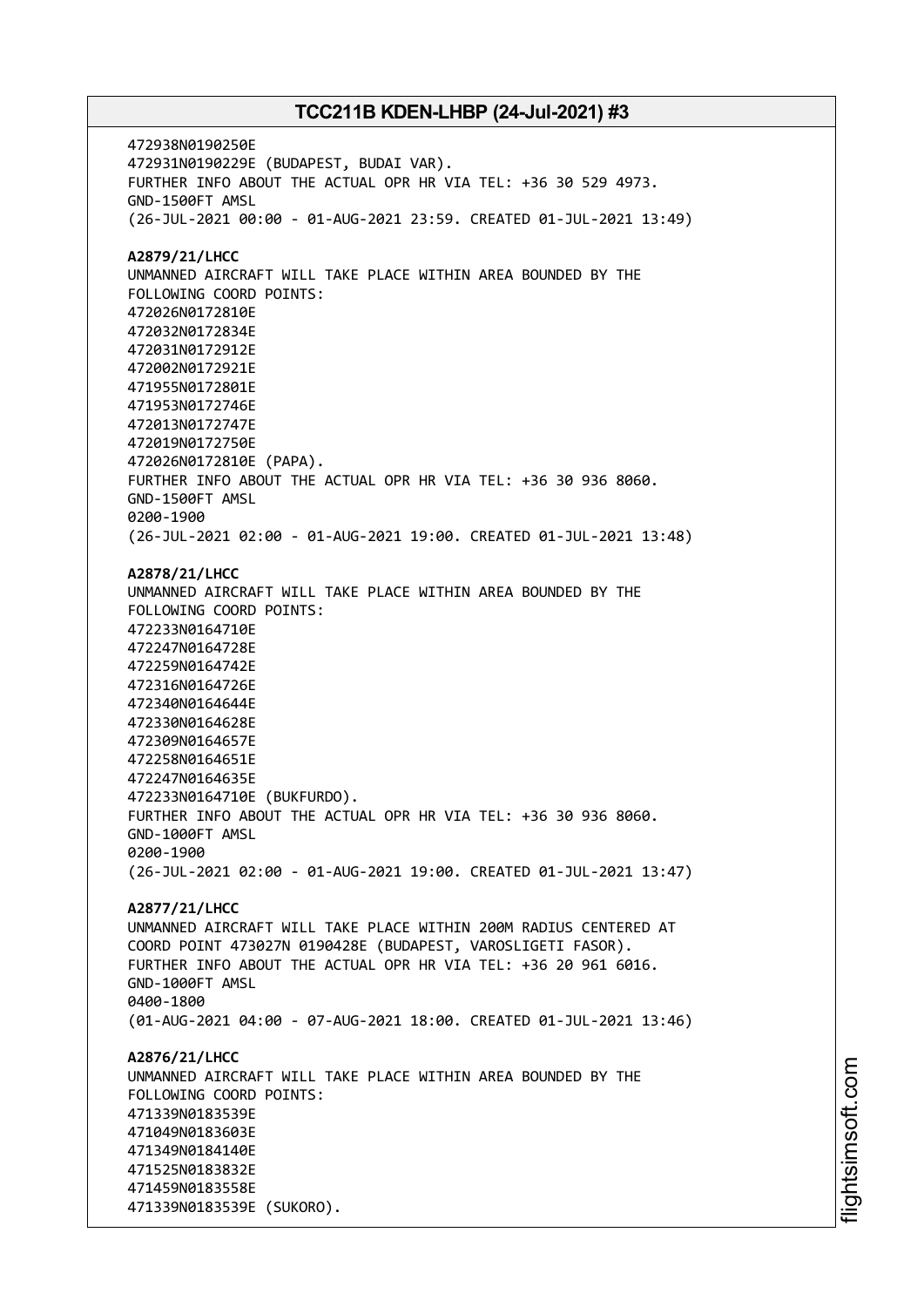FURTHER INFO ABOUT THE ACTUAL OPR HR VIA TEL: +36 20 271 1363. GND-1000FT AMSL (10-AUG-2021 00:00 - 15-AUG-2021 23:59. CREATED 01-JUL-2021 13:45) **A2875/21/LHCC** UNMANNED AIRCRAFT WILL TAKE PLACE WITHIN 900M RADIUS CENTERED AT COORD POINT 465246N 0193831E (KECSKEMET). FURTHER INFO ABOUT THE ACTUAL OPR HR VIA TEL: +36 20 933 5495. GND-1000FT AMSL 0500-2000 (13-AUG-2021 05:00 - 19-AUG-2021 20:00. CREATED 01-JUL-2021 13:44) **A2874/21/LHCC** UNMANNED AIRCRAFT WILL TAKE PLACE WITHIN 900M RADIUS CENTERED AT COORD POINT 465246N 0193831E (KECSKEMET). FURTHER INFO ABOUT THE ACTUAL OPR HR VIA TEL: +36 20 933 5495. GND-1000FT AMSL 0500-2000 (06-AUG-2021 05:00 - 12-AUG-2021 20:00. CREATED 01-JUL-2021 13:44) **A2873/21/LHCC** UNMANNED AIRCRAFT WILL TAKE PLACE WITHIN 900M RADIUS CENTERED AT COORD POINT 465246N 0193831E (KECSKEMET). FURTHER INFO ABOUT THE ACTUAL OPR HR VIA TEL: +36 20 933 5495. GND-1000FT AMSL 0500-2000 (30-JUL-2021 05:00 - 05-AUG-2021 20:00. CREATED 01-JUL-2021 13:43) **A2872/21/LHCC** TEMPORARY RESTRICTED AREA ESTABLISHED DUE TO MILITARY AND UNMANNED AIRCRAFT OPERATIONS WITHIN AREA BOUNDED BY THE FOLLOWING COORD POINTS: 455428N0185004E 460013N0184753E 460950N0190957E 461651N0193417E 461500N0200000E 461217N0200526E 461500N0201300E 460921N0201807E STATE BORDER 455428N0185004E (SZERB). FURTHER INFO ABOUT THE ACTUAL OPR HR VIA TEL: +36 88 543 036. GND-1500FT AMSL (19-JUL-2021 23:00 - 25-JUL-2021 23:00. CREATED 01-JUL-2021 13:43) **A2868/21/LHCC** DANGER AREA LHD53 NADASD ACTIVATED. GND-2300FT AMSL 01-02 05-08 12-15 16-19 20-22 26-29 0600-1330 (01-JUL-2021 10:23 - 29-JUL-2021 13:30. CREATED 01-JUL-2021 10:25) **A2863/21/LHCC** TRIGGER NOTAM - PERM AIRAC AIP AMDT 005/2021 WEF 12 AUG 2021. CONDITIONS OF VISIBILITY AND DISTANCE FROM CLOUDS UPDATED. INTRODUCING USAGE OF RMZ AND TMZ AIRSPACES AND DISCONTINUING USAGE OF RTMZ. UPDATED CHARTS: ENR 6-LHCC-ERC, ENR 6-LHCC-PRD. LHTL AFS ADDRESS ADDED. (12-AUG-2021 00:00 - 25-AUG-2021 23:59. CREATED 01-JUL-2021 08:54)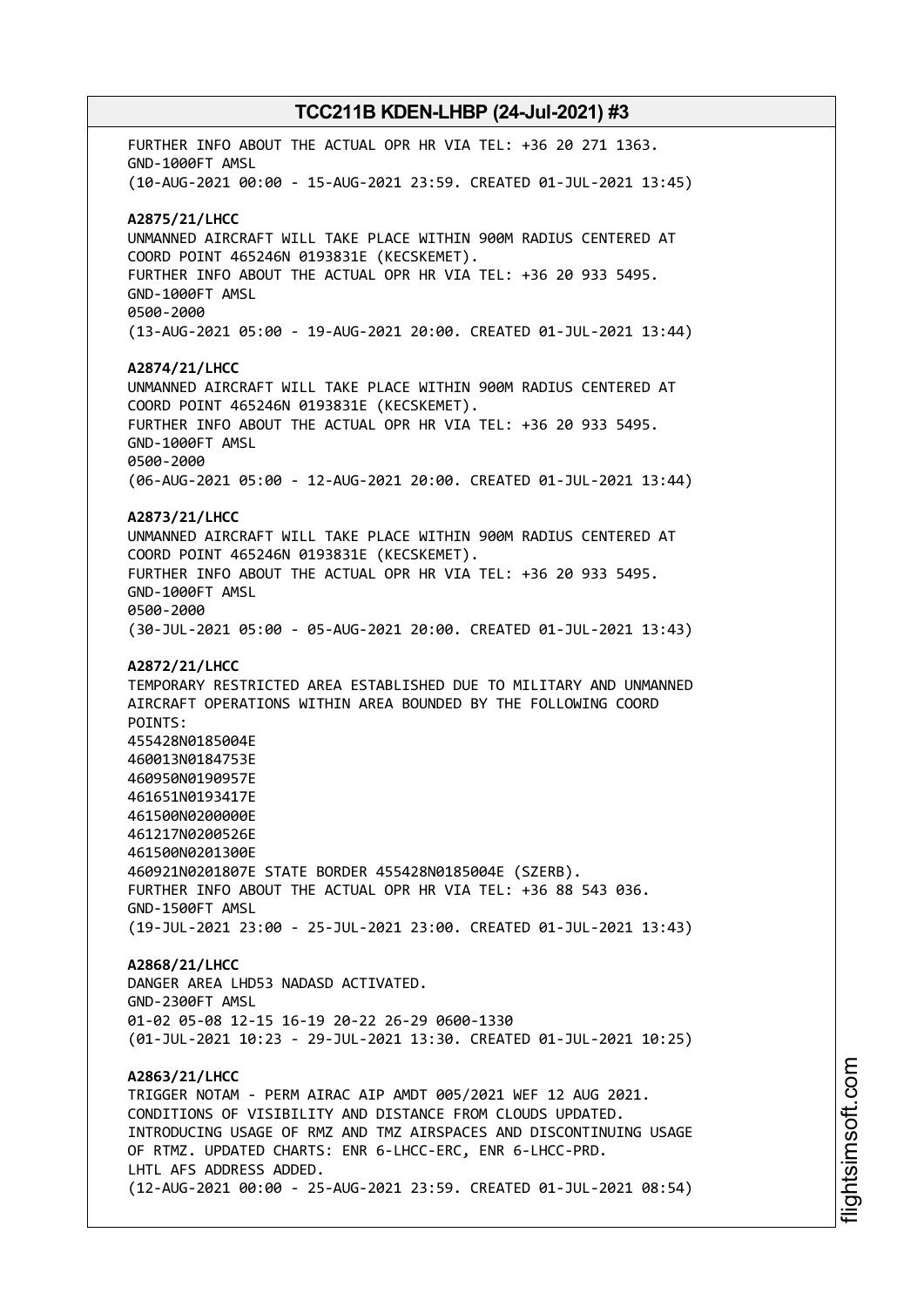# **A2862/21/LHCC** TRIGGER NOTAM - PERM AIRAC AIP AMDT 005/2021 WEF 12 AUG 2021. CAA CONTACTS UPDATED AND REVISION OF THE DIFFERENCES FROM ICAO STANDARDS. SNOWTAM INFORMATION AND MET SERVICE INFORMATION UPDATED. (12-AUG-2021 00:00 - 25-AUG-2021 23:59. CREATED 01-JUL-2021 08:53) **M0340/21/LHCC** AIRAC EFFECTIVE DATE 12 AUG 2021 NIL. (12-AUG-2021 00:00 - 25-AUG-2021 23:59. CREATED 01-JUL-2021 08:38) **A0555/21/LHCC** UNMANNED AIRCRAFT WILL TAKE PLACE WITHIN 250M RADIUS CENTERED AT COORD POINT 465455N 0174934E (ORVENYES). FURTHER INFO ABOUT THE ACTUAL OPR HR VIA TEL: +36 20 961 7066. GND-2000FT AMSL 0600-2200 (01-JUL-2021 06:00 - 30-JUL-2021 22:00. CREATED 01-JUL-2021 06:20) **A2857/21/LHCC** CHECKLIST YEAR=2021 0148 0400 0555 0862 0882 0902 0909 0910 0911 0912 0924 0931 0932 0933 0935 0950 0951 0952 0955 0988 1147 1286 1293 1354 1479 1577 1603 1681 1693 1867 1868 1870 1926 1929 1935 1954 1957 1964 2003 2010 2027 2047 2050 2051 2052 2067 2068 2069 2070 2072 2073 2077 2081 2091 2102 2112 2116 2120 2123 2124 2130 2171 2203 2210 2214 2239 2243 2244 2247 2249 2250 2252 2254 2255 2270 2277 2283 2284 2302 2306 2327 2328 2329 2330 2331 2332 2333 2334 2335 2337 2347 2348 2349 2350 2375 2412 2436 2439 2443 2445 2455 2457 2460 2461 2465 2466 2468 2469 2470 2471 2473 2525 2528 2529 2530 2531 2532 2545 2547 2548 2551 2552 2553 2554 2558 2559 2560 2561 2562 2564 2566 2567 2570 2571 2574 2575 2576 2582 2583 2586 2588 2601 2602 2608 2621 2622 2640 2647 2648 2649 2650 2651 2652 2653 2654 2655 2656 2657 2669 2670 2671 2672 2673 2674 2675 2676 2677 2678 2679 2683 2687 2690 2691 2693 2701 2702 2703 2704 2705 2706 2707 2708 2709 2710 2711 2712 2713 2717 2718 2719 2720 2721 2722 2723 2724 2725 2726 2727 2728 2729 2730 2731 2732 2733 2734 2735 2736 2737 2738 2739 2741 2742 2743 2744 2745 2746 2747 2748 2749 2750 2751 2752 2753 2754 2756 2757 2758 2759 2760 2761 2762 2763 2764 2765 2767 2771 2788 2789 2790 2796 PART 1 OF 2 (01-JUL-2021 05:53 - 01-AUG-2021 05:53 EST. CREATED 01-JUL-2021 05:58) **A2857/21/LHCC** 2797 2798 2799 2800 2806 2807 2808 2809 2810 2811 2813 2814 2815 2816 2817 2818 2819 2820 2821 2822 2823 2824 2825 2826 2827 2828 2829 2830 2831 2832 2833 2834 2835 2836 2837 2838 2839 2840 2841 2842 2843 2844 2845 2846 2847 2848 2850 2851 2852 2853 2854 2855 2856 2857 LATEST PUBLICATIONS AIP AIRAC AMDT IFR 005/2021 EFFECTIVE DATE 12 AUG 21 AIP AIRAC AMDT MIL 003/2021 EFFECTIVE DATE 17 JUN 21 AIP AIRAC SUP IFR 001/2020 EFFECTIVE DATE 03 DEC 20 AIP AIRAC SUP MIL 001/2019 EFFECTIVE DATE 25 APR 19 AIP SUP IFR 001/2016 EFFECTIVE DATE 01 JUN 16 AIC IFR A001/2021 EFFECTIVE DATE 01 FEB 21 AIC IFR N001/2003 EFFECTIVE DATE 01 JAN 03 AIC CHECKLIST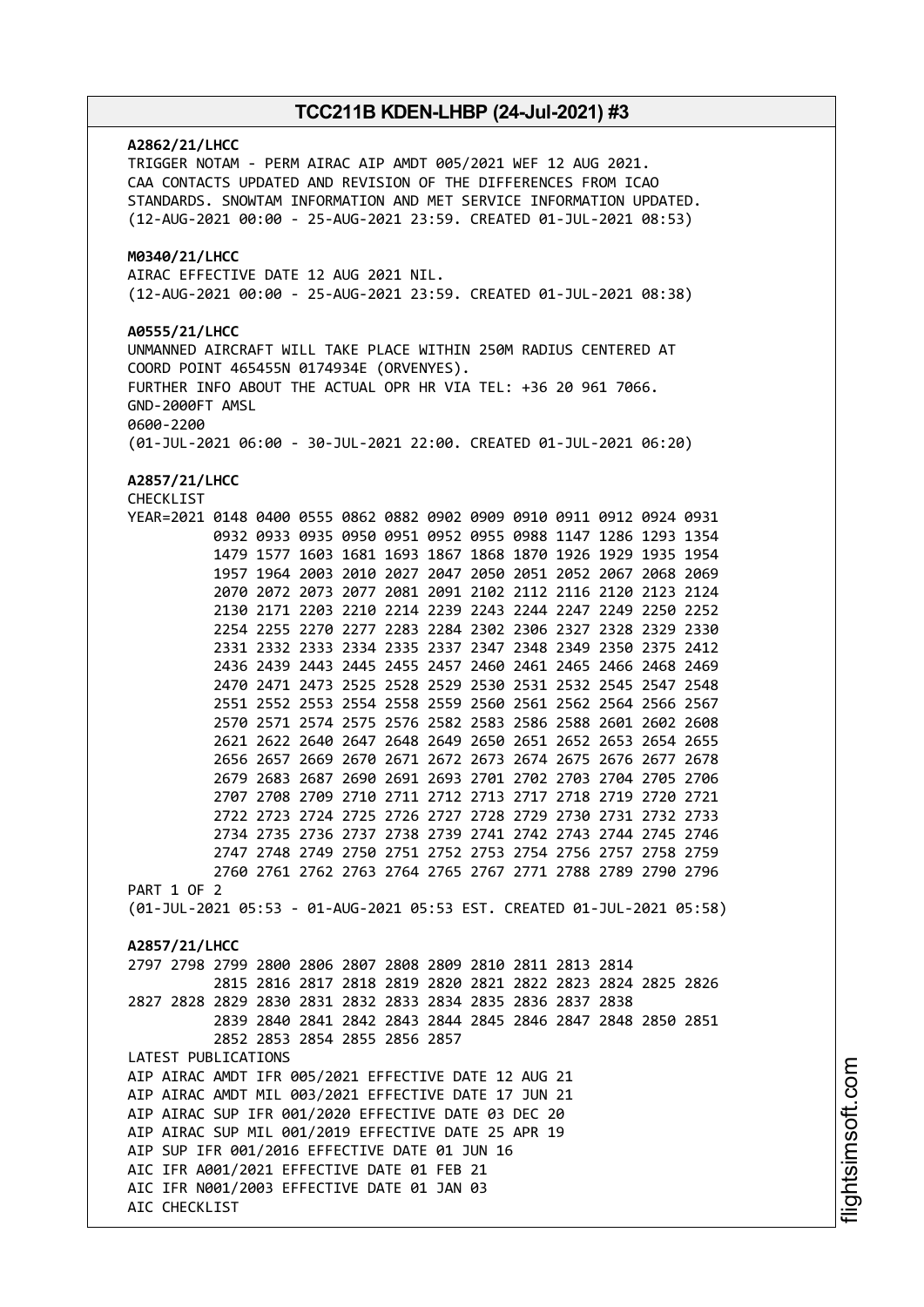AIP IFR NIL AIP VFR NIL AIP MIL NIL SUP CHECKLIST AIP IFR 001/2020 AIP VFR NIL AIP MIL NIL PART 2 OF 2 (01-JUL-2021 05:53 - 01-AUG-2021 05:53 EST. CREATED 01-JUL-2021 05:58) **M0338/21/LHCC** CHECKLIST YEAR=2021 0033 0034 0036 0038 0068 0139 0160 0197 0198 0233 0238 0242 0245 0248 0250 0255 0256 0257 0260 0261 0262 0264 0269 0279 0280 0281 0282 0284 0285 0287 0288 0291 0300 0317 0327 0328 0332 0334 0335 0336 0337 LATEST PUBLICATIONS AIP AIRAC AMDT IFR 005/2021 EFFECTIVE DATE 12 AUG 21 AIP AIRAC AMDT MIL 003/2021 EFFECTIVE DATE 17 JUN 21 AIP AIRAC SUP IFR 001/2020 EFFECTIVE DATE 03 DEC 20 AIP AIRAC SUP MIL 001/2019 EFFECTIVE DATE 25 APR 19 AIP SUP IFR 001/2016 EFFECTIVE DATE 01 JUN 16 AIC IFR A001/2021 EFFECTIVE DATE 01 FEB 21 AIC IFR N001/2003 EFFECTIVE DATE 01 JAN 03 AIC CHECKLIST AIP IFR NIL AIP VFR NIL AIP MIL NIL SUP CHECKLIST AIP IFR 001/2020 AIP VFR NIL AIP MIL **NTI** (01-JUL-2021 05:57 - 01-AUG-2021 05:57 EST. CREATED 01-JUL-2021 05:57) **B0190/21/LHCC** CHECKLIST YEAR=2021 0076 0154 0178 0181 0183 0184 0185 0186 0187 LATEST PUBLICATIONS AIP AIRAC AMDT IFR 005/2021 EFFECTIVE DATE 12 AUG 21 AIP AIRAC AMDT MIL 003/2021 EFFECTIVE DATE 17 JUN 21 AIP AIRAC SUP IFR 001/2020 EFFECTIVE DATE 03 DEC 20 AIP AIRAC SUP MIL 001/2019 EFFECTIVE DATE 25 APR 19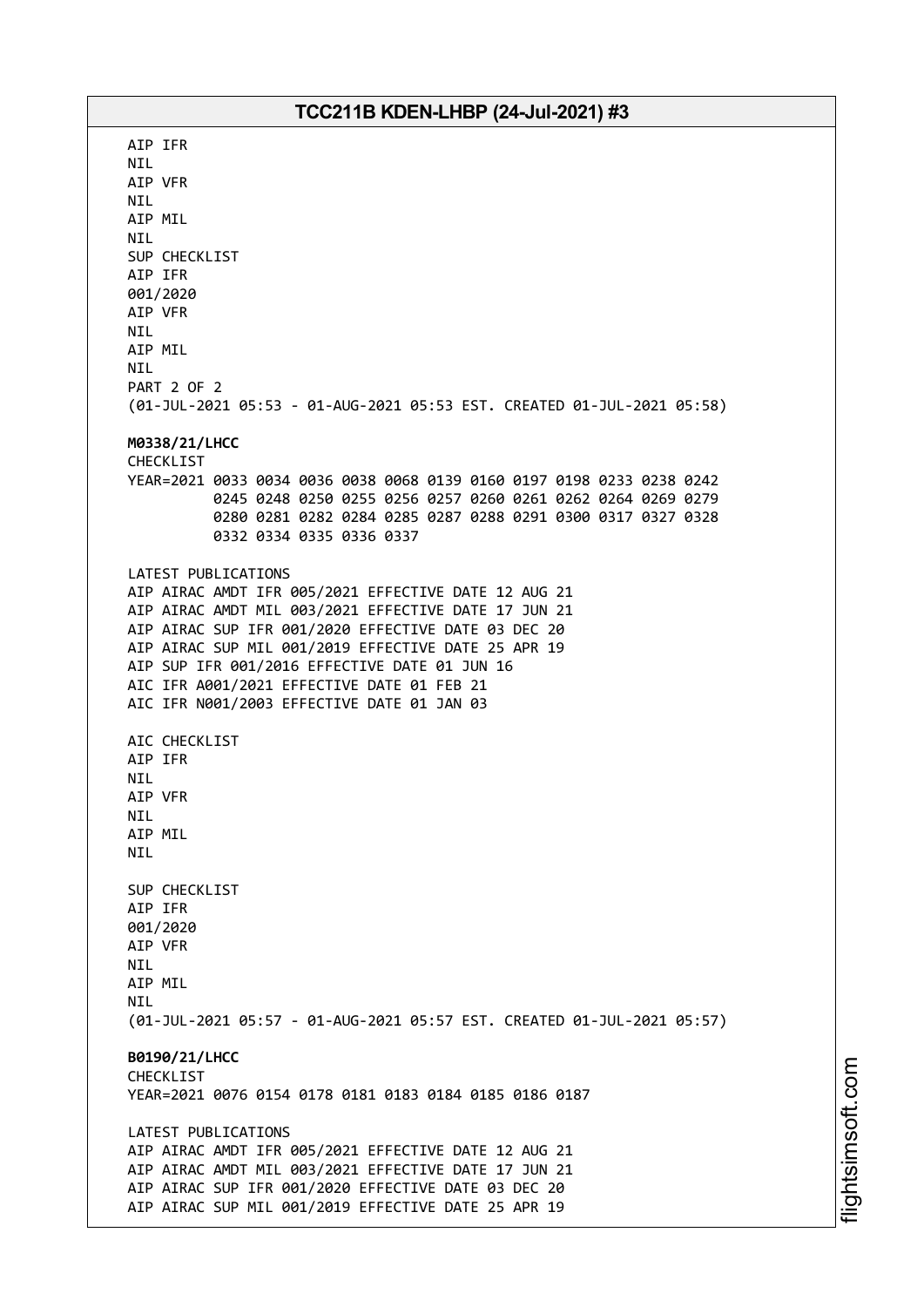| TCC211B KDEN-LHBP (24-Jul-2021) #3 |                                                                                                             |
|------------------------------------|-------------------------------------------------------------------------------------------------------------|
|                                    | AIP SUP IFR 001/2016 EFFECTIVE DATE 01 JUN 16                                                               |
|                                    | AIC IFR A001/2021 EFFECTIVE DATE 01 FEB 21<br>AIC IFR N001/2003 EFFECTIVE DATE 01 JAN 03                    |
|                                    |                                                                                                             |
|                                    | AIC CHECKLIST                                                                                               |
|                                    | AIP IFR<br><b>NIL</b>                                                                                       |
|                                    | AIP VFR                                                                                                     |
|                                    | <b>NIL</b>                                                                                                  |
|                                    | AIP MIL<br><b>NIL</b>                                                                                       |
|                                    |                                                                                                             |
|                                    | SUP CHECKLIST<br>AIP IFR                                                                                    |
|                                    | 001/2020                                                                                                    |
|                                    | AIP VFR                                                                                                     |
|                                    | <b>NIL</b><br>AIP MIL                                                                                       |
|                                    | <b>NIL</b>                                                                                                  |
|                                    | (01-JUL-2021 05:56 - 01-AUG-2021 05:56 EST. CREATED 01-JUL-2021 05:56)                                      |
|                                    | K0008/21/LHCC                                                                                               |
|                                    | CHECKLIST                                                                                                   |
|                                    | YEAR=2015 0002<br>YEAR=2016 NIL                                                                             |
|                                    | YEAR=2017 NIL                                                                                               |
|                                    | YEAR=2018 NIL                                                                                               |
|                                    | YEAR=2019 NIL<br>YEAR=2020 NIL                                                                              |
|                                    | YEAR=2021 NIL                                                                                               |
|                                    | LATEST PUBLICATIONS                                                                                         |
|                                    | AIP AIRAC AMDT IFR 005/2021 EFFECTIVE DATE 12 AUG 21                                                        |
|                                    | AIP AIRAC AMDT MIL 003/2021 EFFECTIVE DATE 17 JUN 21<br>AIP AIRAC SUP IFR 001/2020 EFFECTIVE DATE 03 DEC 20 |
|                                    | AIP AIRAC SUP MIL 001/2019 EFFECTIVE DATE 25 APR 19                                                         |
|                                    | AIP SUP IFR 001/2016 EFFECTIVE DATE 01 JUN 16                                                               |
|                                    | AIC IFR A001/2021 EFFECTIVE DATE 01 FEB 21                                                                  |
|                                    | AIC IFR N001/2003 EFFECTIVE DATE 01 JAN 03                                                                  |
|                                    | AIC CHECKLIST                                                                                               |
|                                    | AIP IFR<br><b>NIL</b>                                                                                       |
|                                    | AIP VFR                                                                                                     |
|                                    | <b>NIL</b>                                                                                                  |
|                                    | AIP MIL<br><b>NIL</b>                                                                                       |
|                                    |                                                                                                             |
|                                    | SUP CHECKLIST<br>AIP IFR                                                                                    |
|                                    | 001/2020                                                                                                    |
|                                    | AIP VFR                                                                                                     |
|                                    | NIL.<br>AIP MIL                                                                                             |
|                                    | <b>NIL</b>                                                                                                  |
|                                    | (01-JUL-2021 05:37 - 01-AUG-2021 05:37 EST. CREATED 01-JUL-2021 05:39)                                      |
|                                    | A2844/21/LHCC                                                                                               |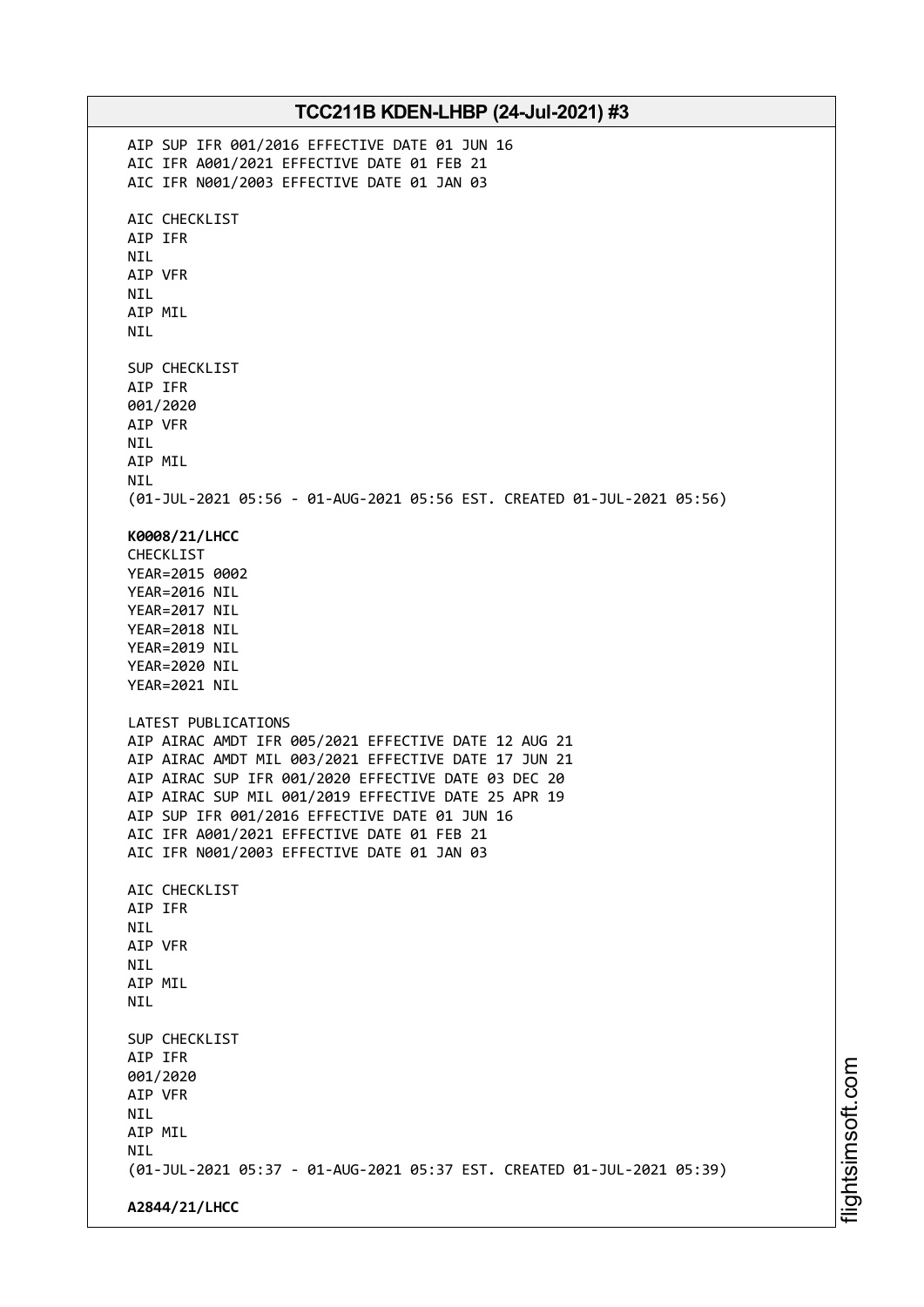UNMANNED AIRCRAFT WILL TAKE PLACE WITHIN AREA BOUNDED BY THE FOLLOWING COORD POINTS: 474749N0185442E 474750N0185453E 474810N0185442E 474807N0185432E 474749N0185442E(ZEBEGENY). FURTHER INFO ABOUT THE ACTUAL OPR HR VIA TEL: +36 30 626 0325 GND-900FT AMSL (02-AUG-2021 00:00 - 08-AUG-2021 23:59. CREATED 30-JUN-2021 09:16) **A2845/21/LHCC** UNMANNED AIRCRAFT WILL TAKE PLACE WITHIN 400M RADIUS CENTERED AT COORD POINT 463841N 0211707E (GYULA). FURTHER INFO ABOUT THE ACTUAL OPR HR VIA TEL: +36 70 339 4345 GND-900FT AMSL (02-AUG-2021 00:00 - 08-AUG-2021 23:59. CREATED 30-JUN-2021 09:16) **A2843/21/LHCC** UNMANNED AIRCRAFT WILL TAKE PLACE WITHIN 600M RADIUS CENTERED AT COORD POINT 474226N 0191356E (VACRATOT). FURTHER INFO ABOUT THE ACTUAL OPR HR VIA TEL: +36 30 626 0325 GND-900FT AMSL (02-AUG-2021 00:00 - 08-AUG-2021 23:59. CREATED 30-JUN-2021 09:15) **A2842/21/LHCC** UNMANNED AIRCRAFT WILL TAKE PLACE WITHIN 300M RADIUS CENTERED AT COORD POINT 472909N 0190316E (SZABADSAG-HID) . FURTHER INFO ABOUT THE ACTUAL OPR HR VIA TEL: +36 30 497 9089 GND-1000FT AMSL (26-JUL-2021 00:00 - 01-AUG-2021 23:59. CREATED 30-JUN-2021 09:15) **A2841/21/LHCC** UNMANNED AIRCRAFT WILL TAKE PLACE WITHIN AREA BOUNDED BY THE FOLLOWING COORD POINTS: 473857N0173647E 473725N0173432E 472858N0172809E 472439N0172558E 472103N0172617E 472040N0172917E 472259N0172841E 473046N0173242E 473702N0173529E 473839N0173729E 473857N0173647E (GYOR). FURTHER INFO ABOUT THE ACTUAL OPR HR VIA TEL: +36 20 433 3587. GND-800FT AMSL (26-JUL-2021 00:00 - 01-AUG-2021 23:59. CREATED 30-JUN-2021 08:27) **A2840/21/LHCC** UNMANNED AIRCRAFT WILL TAKE PLACE WITHIN AREA BOUNDED BY THE FOLLOWING COORD POINTS: 470645N0175831E 470608N0175539E 470508N0175524E 470437N0175356E

470413N0175412E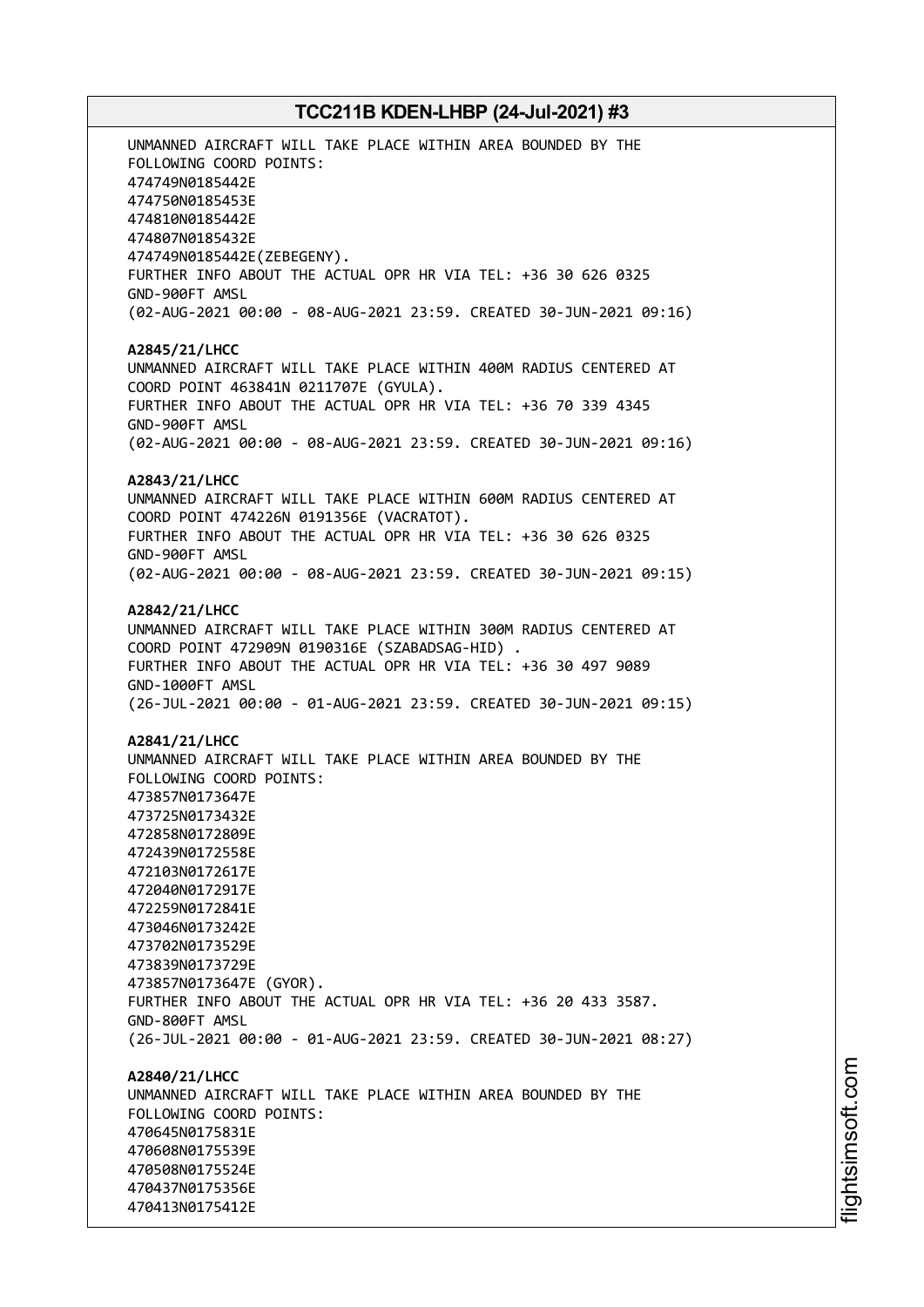470442N0175558E 470545N0175638E 470547N0175755E 470610N0175849E 470632N0175908E 470645N0175831E (VESZPREM KADARTA). FURTHER INFO ABOUT THE ACTUAL OPR HR VIA TEL: +36 30 410 1141. GND-50M AGL 0445-1845 (26-JUL-2021 04:45 - 30-JUL-2021 18:45. CREATED 30-JUN-2021 08:26) **A2839/21/LHCC** UNMANNED AIRCRAFT WILL TAKE PLACE WITHIN AREA BOUNDED BY THE FOLLOWING COORD POINTS: 464658N0172729E 464707N0172503E 464817N0172459E 464831N0172517E 464900N0172526E 464902N0172813E 464658N0172729E (SZIGLIGET). FURTHER INFO ABOUT THE ACTUAL OPR HR VIA TEL: +36 70 371 3375. GND-2500FT AMSL 0500-2359 (28-JUL-2021 05:00 - 03-AUG-2021 23:59. CREATED 30-JUN-2021 08:24) **A2838/21/LHCC** UNMANNED AIRCRAFT WILL TAKE PLACE WITHIN AREA BOUNDED BY THE FOLLOWING COORD POINTS: 455519N0180025E 455431N0181346E 455403N0182426E 455555N0182655E 455113N0182817E 455109N0182808E 454617N0181509E 455348N0175954E 455519N0180025E (SIKLOS). FURTHER INFO ABOUT THE ACTUAL OPR HR VIA TEL: +36 20 356 1407. GND-1000FT AMSL (26-JUL-2021 00:00 - 01-AUG-2021 23:59. CREATED 30-JUN-2021 08:23) **A2835/21/LHCC** TEMPORARY RESTRICTED AREA ESTABLISHED DUE TO MILITARY AND UNMANNED AIRCRAFT OPERATIONS WITHIN AREA BOUNDED BY THE FOLLOWING COORD POINTS: 460921N0201807E 461500N0201300E 462529N0205740E 462629N0211307E 462849N0211712E STATE BORDER 460921N0201807E (ROMAN I). FURTHER INFO ABOUT THE ACTUAL OPR HR VIA TEL: +36 88 543 036. GND-1500FT AMSL (29-JUL-2021 23:00 - 04-AUG-2021 23:00. CREATED 29-JUN-2021 14:48) **A2834/21/LHCC**

TEMPORARY RESTRICTED AREA ESTABLISHED DUE TO MILITARY AND UNMANNED AIRCRAFT OPERATIONS WITHIN AREA BOUNDED BY THE FOLLOWING COORD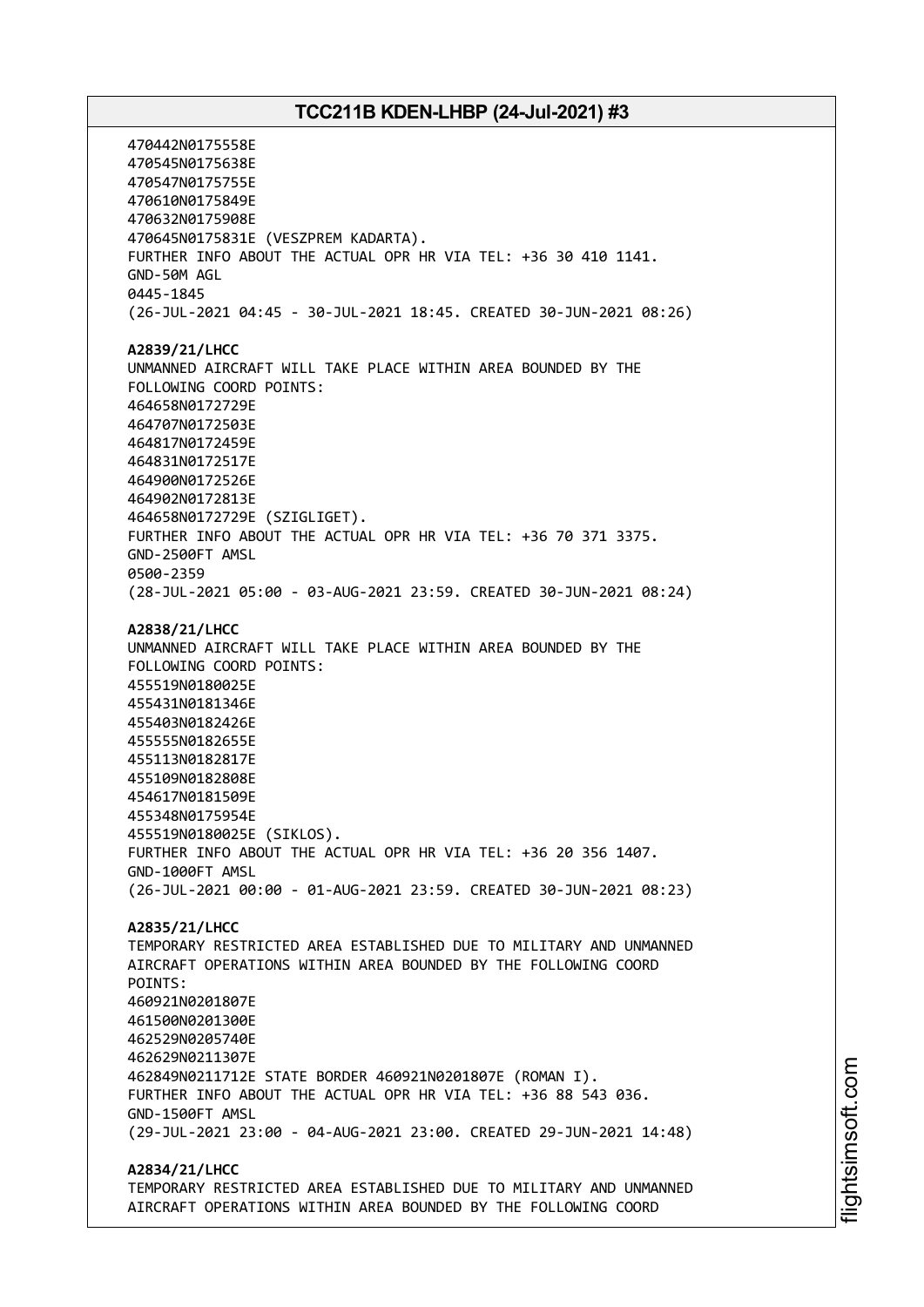POINTS: 455428N0185004E 460013N0184753E 460950N0190957E 461651N0193417E 461500N0200000E 461217N0200526E 461500N0201300E 460921N0201807E STATE BORDER 455428N0185004E (SZERB). FURTHER INFO ABOUT THE ACTUAL OPR HR VIA TEL: +36 88 543 036. GND-1500FT AMSL (31-JUL-2021 23:00 - 06-AUG-2021 23:00. CREATED 29-JUN-2021 14:44) **A2833/21/LHCC** TEMPORARY RESTRICTED AREA ESTABLISHED DUE TO MILITARY AND UNMANNED ACFT OPERATIONS WITHIN AREA BOUNDED BY THE FOLLOWING COORD POINTS: 463747N0212055E 464613N0212426E 465341N0212325E 471152N0212607E 470945N0214841E STATE BORDER 463747N0212055E (ROMAN II). FURTHER INFO ABOUT THE ACTUAL OPR HR VIA TEL: +36 88 543 036. GND-1500FT AMSL (30-JUL-2021 23:00 - 05-AUG-2021 23:00. CREATED 29-JUN-2021 14:40) **A2832/21/LHCC** TEMPORARY RESTRICTED AREA ESTABLISHED DUE TO MILITARY AND UNMANNED AIRCRAFT OPERATIONS WITHIN AREA BOUNDED BY THE FOLLOWING COORD POINTS: 455428N0185004E 460013N0184753E 460950N0190957E 461651N0193417E 461500N0200000E 461217N0200526E 461500N0201300E 460921N0201807E STATE BORDER 455428N0185004E (SZERB). FURTHER INFO ABOUT THE ACTUAL OPR HR VIA TEL: +36 88 543 036. GND-1500FT AMSL (25-JUL-2021 23:00 - 31-JUL-2021 23:00. CREATED 29-JUN-2021 14:37) **A2831/21/LHCC** TEMPORARY RESTRICTED AREA ESTABLISHED DUE TO MILITARY AND UNMANNED ACFT OPERATIONS WITHIN AREA BOUNDED BY THE FOLLOWING COORD POINTS: 463747N0212055E 464613N0212426E 465341N0212325E 471152N0212607E 470945N0214841E STATE BORDER 463747N0212055E (ROMAN II). FURTHER INFO ABOUT THE ACTUAL OPR HR VIA TEL: +36 88 543 036. GND-1500FT AMSL (05-AUG-2021 23:00 - 11-AUG-2021 23:00. CREATED 29-JUN-2021 14:36) **A2830/21/LHCC** TEMPORARY RESTRICTED AREA ESTABLISHED DUE TO MILITARY OPERATIONS

AND UNMANNED AIRCRAFT OPERATIONS WITHIN AREA BOUNDED BY THE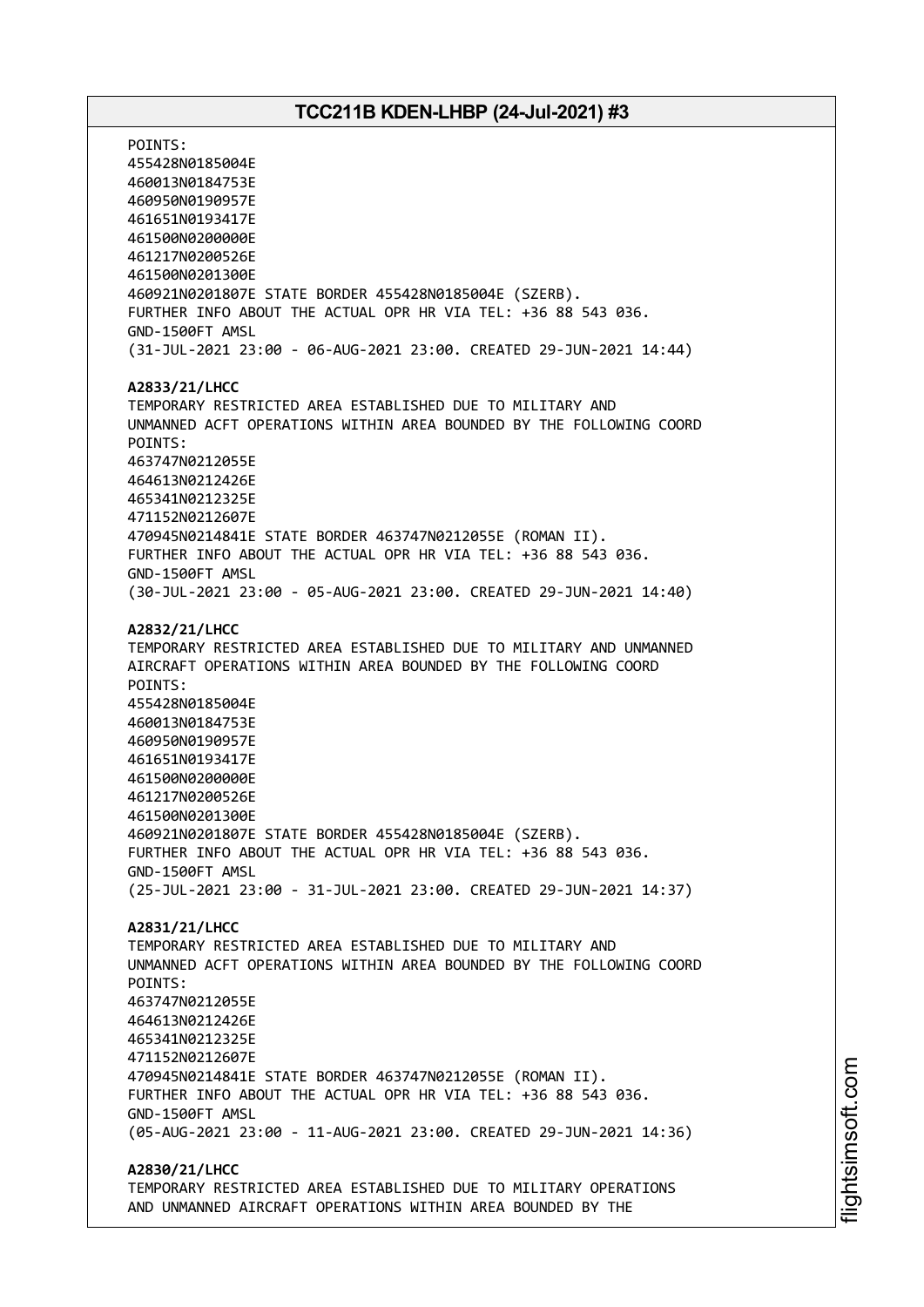FOLLOWING COORD POINTS: 470945N0214841E 471152N0212607E 473338N0215503E 475654N0221905E 480307N0225204E STATE BORDER 470945N 0214841E (ROMAN III). FURTHER INFO ABOUT THE ACTUAL OPR HR VIA TEL: +36 88 543 036. GND-1500FT AMSL (30-JUL-2021 23:00 - 05-AUG-2021 23:00. CREATED 29-JUN-2021 14:31) **A2824/21/LHCC** UNMANNED AIRCRAFT WILL TAKE PLACE WITHIN 600M RADIUS CENTERED AT COORD POINT 464929N 0172217E (NEMESVITA). FURTHER INFO ABOUT THE ACTUAL OPR HR VIA TEL: +36 30 844 7199. GND-120M AGL 0700-2000 (26-JUL-2021 07:00 - 01-AUG-2021 20:00. CREATED 29-JUN-2021 13:31) **A2822/21/LHCC** UNMANNED AIRCRAFT WILL TAKE PLACE WITHIN 1200M RADIUS CENTERED AT COORD POINT 465405N 0174604E (BALATONAKALI). FURTHER INFO ABOUT THE ACTUAL OPR HR VIA TEL: +36 30 844 7199. GND-120M AGL 0700-2000 (26-JUL-2021 07:00 - 01-AUG-2021 20:00. CREATED 29-JUN-2021 13:27) **A2820/21/LHCC** UNMANNED AIRCRAFT WILL TAKE PLACE WITHIN 1900M RADIUS CENTERED AT COORD POINT 460941N 0183333E (FEKED). FURTHER INFO ABOUT THE ACTUAL OPR HR VIA TEL: +36 30 844 7199. GND-120M AGL 0700-2000 (26-JUL-2021 07:00 - 01-AUG-2021 20:00. CREATED 29-JUN-2021 13:22) **A2819/21/LHCC** UNMANNED AIRCRAFT WILL TAKE PLACE WITHIN 60M RADIUS CENTERED AT COORD POINT 473044N 0190215E (BUDAPEST FEKETE SAS UTCA). FURTHER INFO ABOUT THE ACTUAL OPR HR VIA TEL: +36 30 359 9482. GND-30M AGL 0700-1500 (26-JUL-2021 07:00 - 30-JUL-2021 15:00. CREATED 29-JUN-2021 13:19) **A2811/21/LHCC** TEMPORARY RESTRICTED AREA ESTABLISHED DUE TO MILITARY AND UNMANNED ACFT OPERATIONS WITHIN AREA BOUNDED BY THE FOLLOWING COORD POINTS: 463128N0163150E 463851N0164616E 462158N0170416E 460242N0173732E 455347N0175950E 454614N0181508E 455106N0182820E 460013N0184753E 455428N0185004E STATE BORDER 463128N0163150E (HORVAT). FURTHER INFO ABOUT THE ACTUAL OPR HR VIA TEL: +36 88 543 036. GND-1500FT AMSL (25-JUL-2021 23:00 - 31-JUL-2021 23:00. CREATED 29-JUN-2021 07:29)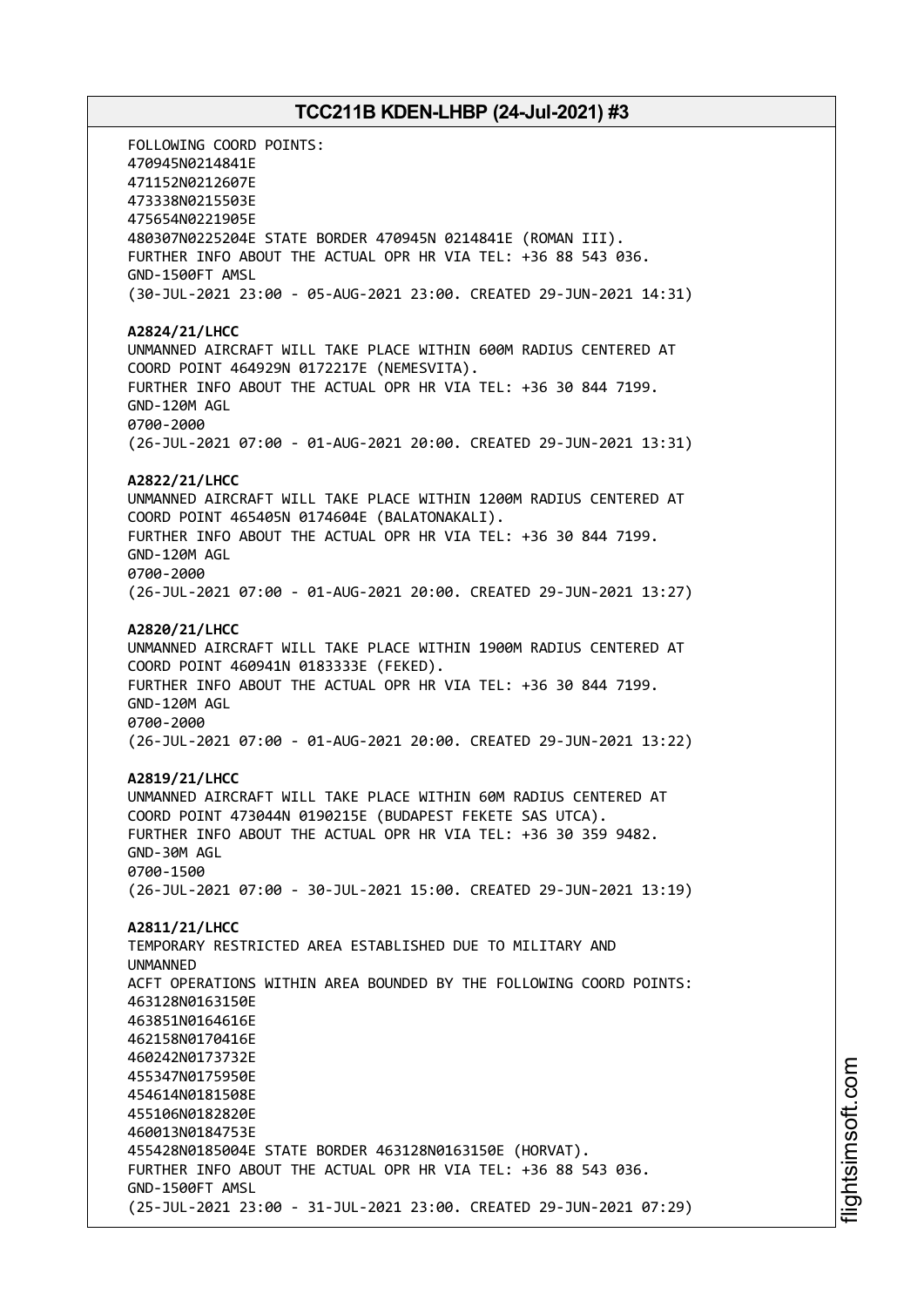**A2810/21/LHCC** TEMPORARY RESTRICTED AREA ESTABLISHED DUE TO MILITARY AND UNMANNED ACFT OPERATIONS WITHIN AREA BOUNDED BY THE FOLLOWING COORD POINTS: 463128N0163150E 463851N0164616E 462158N0170416E 460242N0173732E 455347N0175950E 454614N0181508E 455106N0182820E 460013N0184753E 455428N0185004E STATE BORDER 463128N0163150E (HORVAT). FURTHER INFO ABOUT THE ACTUAL OPR HR VIA TEL: +36 88 543 036. GND-1500FT AMSL (31-JUL-2021 23:00 - 06-AUG-2021 23:00. CREATED 29-JUN-2021 07:21) **A2808/21/LHCC** UNMANNED AIRCRAFT WILL TAKE PLACE WITHIN AREA BOUNDED BY THE FOLLOWING COORD POINTS: 480007N0193426E 480008N0193622E 475931N0193622E 475931N0193427E 480007N0193426E (RIMOC). FURTHER INFO ABOUT THE ACTUAL OPR HR VIA TEL: +36 30 626 0325. GND-2500FT AMSL (19-JUL-2021 00:00 - 25-JUL-2021 23:59. CREATED 29-JUN-2021 06:51) **A2807/21/LHCC** UNMANNED AIRCRAFT WILL TAKE PLACE WITHIN 300M RADIUS CENTERED AT COORD POINT 472909N 0190316E (BUDAPEST, SZABADSAG HID) . FURTHER INFO ABOUT THE ACTUAL OPR HR VIA TEL: +36 30 497 9089. GND-1000FT AMSL (19-JUL-2021 00:00 - 25-JUL-2021 23:59. CREATED 29-JUN-2021 06:45) **A2800/21/LHCC** DANGER AREA LHD36A HAJMASKER ACTIVATED. GND-5500FT AMSL 0730-1300 (26-JUL-2021 07:30 - 27-JUL-2021 13:00. CREATED 28-JUN-2021 10:32) **A2797/21/LHCC** DANGER AREA LHD36B VARPALOTA ACTIVATED. GND-5500FT AMSL 0730-1300 (26-JUL-2021 07:30 - 27-JUL-2021 13:00. CREATED 28-JUN-2021 10:11) **A2764/21/LHCC** UNMANNED AIRCRAFT WILL TAKE PLACE WITHIN AREA BOUNDED BY THE FOLLOWING COORD POINTS: 473857N0173647E 473725N0173432E 472858N0172809E 472439N0172558E 472103N0172617E 472040N0172917E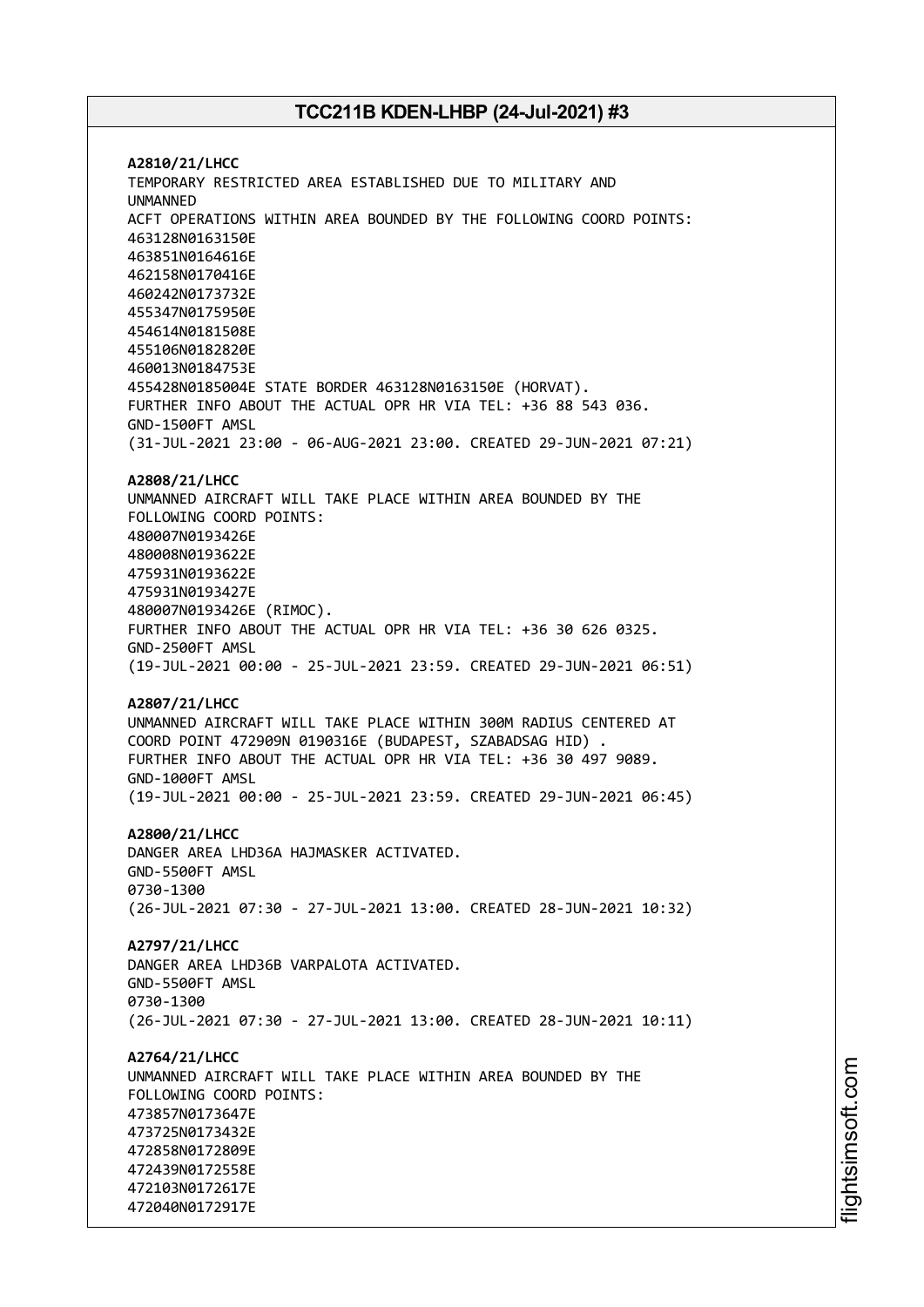472259N0172841E 473046N0173242E 473702N0173529E 473839N0173729E 473857N0173647E (GYOR). FURTHER INFO ABOUT THE ACTUAL OPR HR VIA TEL: +36 20 433 3587. GND-800FT AMSL (19-JUL-2021 00:00 - 25-JUL-2021 23:59. CREATED 25-JUN-2021 16:05) **A2760/21/LHCC** UNMANNED AIRCRAFT WILL TAKE PLACE WITHIN AREA BOUNDED BY THE FOLLOWING COORD POINTS: 470856N0184908E 470842N0184816E 470748N0184850E 470813N0184948E 470856N0184908E (IVANCSA). FURTHER INFO ABOUT THE ACTUAL OPR HR VIA TEL: +36 20 415 1370. GND-700FT AMSL 0500-1800 (19-JUL-2021 05:00 - 25-JUL-2021 18:00. CREATED 25-JUN-2021 16:01) **A2744/21/LHCC** TEMPORARY RESTRICTED AREA ESTABLISHED DUE TO MILITARY AND UNMANNED ACFT OPERATIONS WITHIN AREA BOUNDED BY THE FOLLOWING COORD POINTS: 463747N0212055E 464613N0212426E 465341N0212325E 471152N0212607E 470945N0214841E STATE BORDER 463747N0212055E (ROMAN II). FURTHER INFO ABOUT THE ACTUAL OPR HR VIA TEL: +36 88 543 036. GND-1500FT AMSL (18-JUL-2021 23:00 - 24-JUL-2021 23:00. CREATED 25-JUN-2021 15:15) **A2743/21/LHCC** TEMPORARY RESTRICTED AREA ESTABLISHED DUE TO MILITARY AND UNMANNED AIRCRAFT OPERATIONS WITHIN AREA BOUNDED BY THE FOLLOWING COORD POINTS: 463128N0163150E 463851N0164616E 462158N0170416E 460242N0173732E 455347N0175950E 454614N0181508E 455106N0182820E 460013N0184753E 455428N0185004E STATE BORDER 463128N0163150E (HORVAT). FURTHER INFO ABOUT THE ACTUAL OPR HR VIA TEL: +36 88 543 036. GND-1500FT AMSL (19-JUL-2021 23:00 - 25-JUL-2021 23:00. CREATED 25-JUN-2021 15:14) **A2742/21/LHCC** TEMPORARY RESTRICTED AREA ESTABLISHED DUE TO MILITARY AND UNMANNED AIRCRAFT OPERATIONS WITHIN AREA BOUNDED BY THE FOLLOWING COORD POINTS: 470945N0214841E 471152N0212607E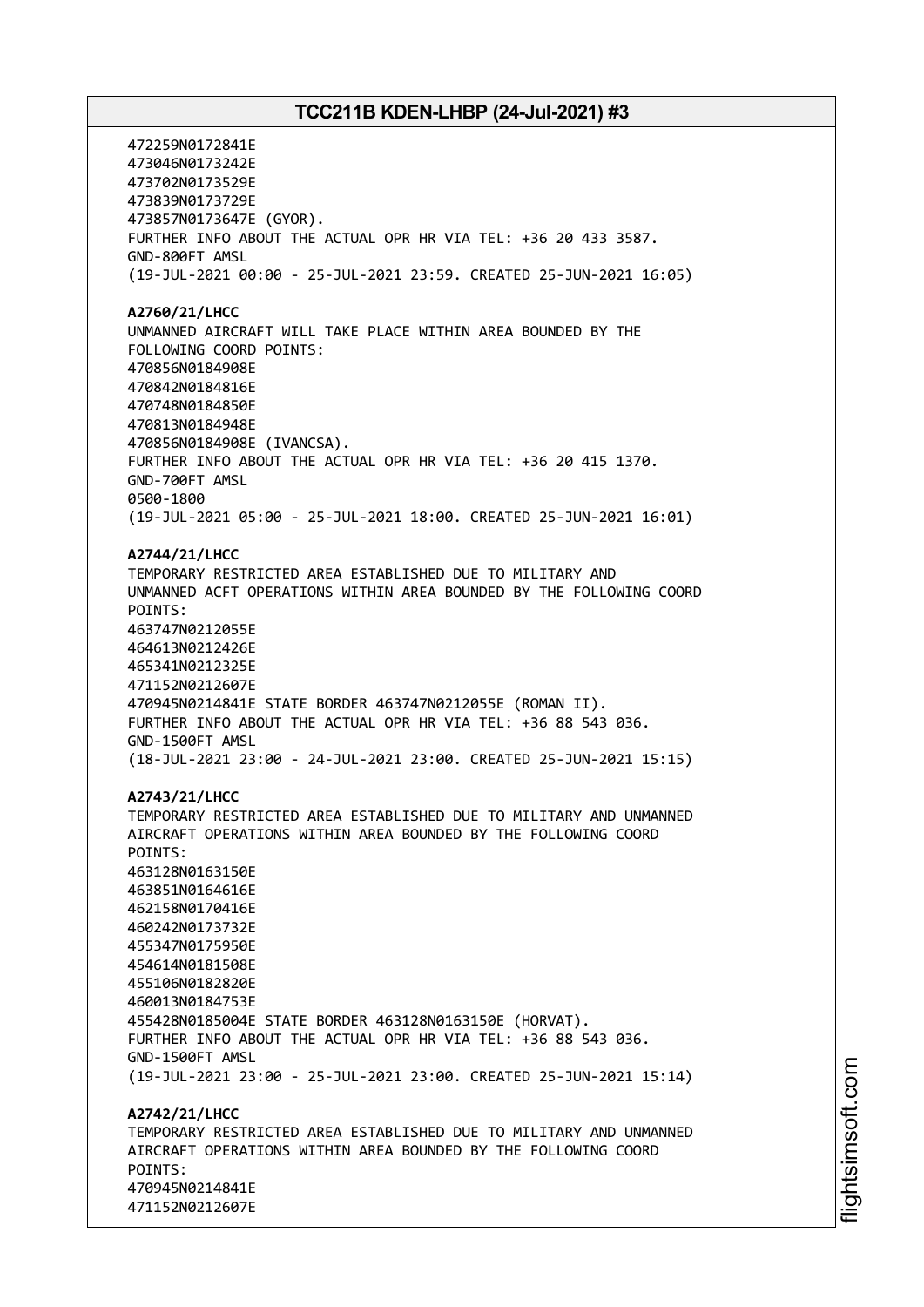473338N0215503E 475654N0221905E 480307N0225204E STATE BORDER 470945N0214841E (ROMAN III). FURTHER INFO ABOUT THE ACTUAL OPR HR VIA TEL: +36 88 543 036. GND-1500FT AMSL (24-JUL-2021 23:00 - 30-JUL-2021 23:00. CREATED 25-JUN-2021 15:13) **A2741/21/LHCC** AIR DISPLAY WILL TAKE PLACE WITHIN 1200M RADIUS CENTERED AT COORD POINT 471750N0185027E(RACKERESZTUR). FURTHER INFO ABOUT THE ACTUAL OPR HR VIA TEL: +36 01 999 1174 GND-4500FT AMSL 0400-1800 (21-JUL-2021 04:00 - 27-JUL-2021 18:00. CREATED 25-JUN-2021 15:12) **A2739/21/LHCC** DANGER AREA LHD14 HAJDUHADHAZ ACTIVATED. GND-FL105 JUL 20 0600-1400, 21 26-28 29-30 0600-2000 (20-JUL-2021 06:00 - 30-JUL-2021 20:00. CREATED 25-JUN-2021 11:19) **A2737/21/LHCC** DANGER AREA LHD11 DOC ACTIVATED. GND-7500FT AMSL JUL 01 06-08 13-15 20-22 27-29 0600-2000 (01-JUL-2021 06:00 - 29-JUL-2021 20:00. CREATED 25-JUN-2021 11:15) **A2736/21/LHCC** DANGER AREA LHD3 TATARSZENTGYORGY ACTIVATED. GND-2500FT AMSL JUL 26-29 0600-2100, 30 0600-1600 (26-JUL-2021 06:00 - 30-JUL-2021 16:00. CREATED 25-JUN-2021 11:10) **A2729/21/LHCC** DANGER AREA LHD2A HAJMASKER ACTIVATED. GND-FL105 (29-JUL-2021 06:00 - 29-JUL-2021 16:00. CREATED 25-JUN-2021 11:02) **A2724/21/LHCC** DANGER AREA LHD29 PUSPOKSZILAGY ACTIVATED. GND-3800FT AMSL 15 22 28 0600-1400 (15-JUL-2021 06:00 - 28-JUL-2021 14:00. CREATED 25-JUN-2021 10:51) **A2722/21/LHCC** DANGER AREA LHD24 SANTOS ACTIVATED. GND-3800FT AMSL 01 06-08 12 13-16 19-22 23 26-30 0600-1400 (01-JUL-2021 06:00 - 30-JUL-2021 14:00. CREATED 25-JUN-2021 10:49) **A2721/21/LHCC** DANGER AREA LHD21 SZOMOD ACTIVATED. GND-FL105 26 1000-2000, 27-29 0600-2000, 30 0600-1100 (26-JUL-2021 10:00 - 30-JUL-2021 11:00. CREATED 25-JUN-2021 10:48) **A2713/21/LHCC**

TEMPORARY RESTRICTED AREA ESTABLISHED DUE TO POLICE OPERATIONS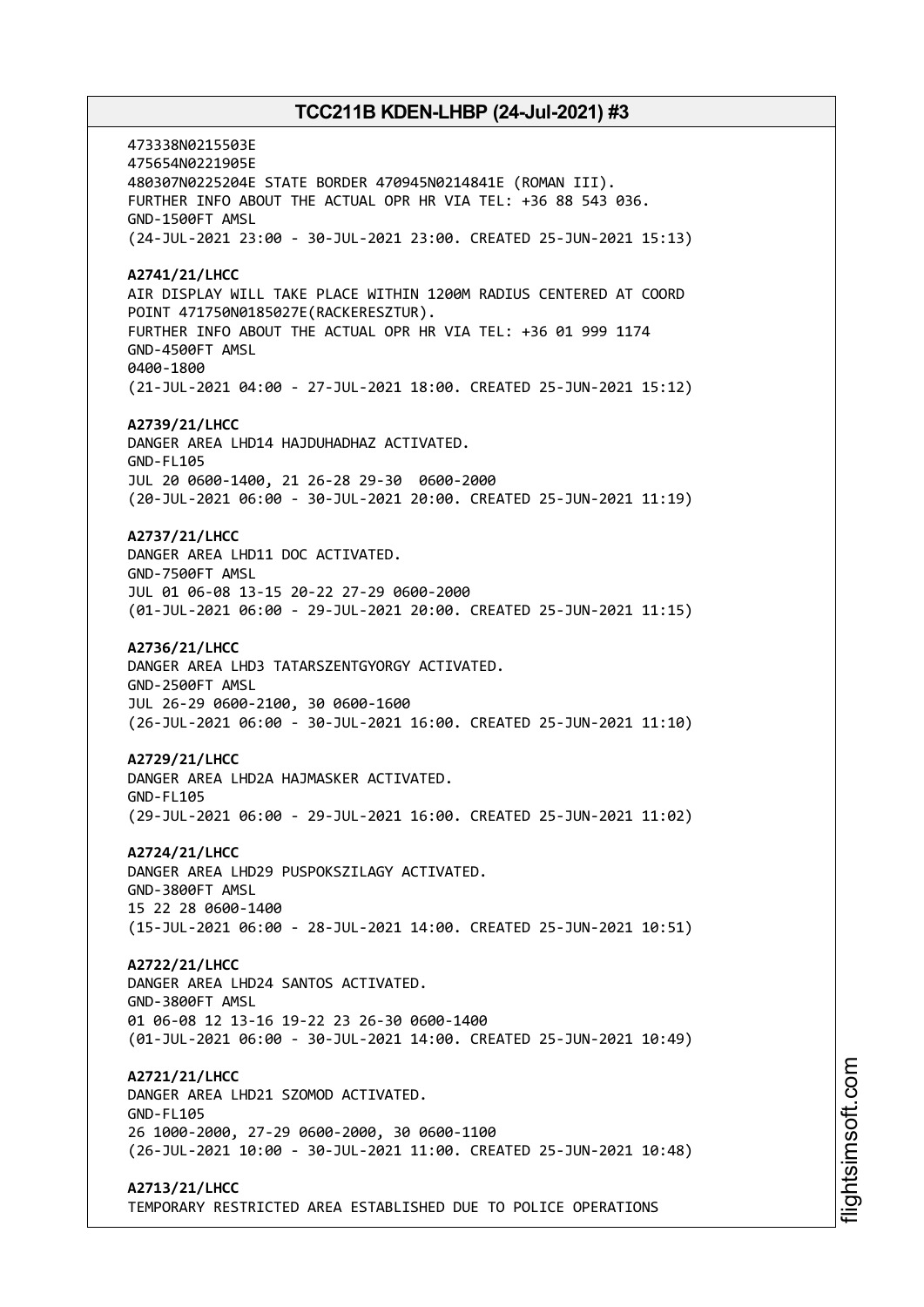AND UNMANNED AIRCRAFT OPERATIONS WITHIN AREA BOUNDED BY THE FOLLOWING COORD POINTS: 475843N0222828E 480307N0225204E STATE BORDER 482401N0220925E 482307N0220906E 481305N0220456E 475953N0220450E 475705N0221858E 475843N0222828E (MAGYAR-UKRAN HATARSZAKASZ). FURTHER INFO ABOUT THE ACTUAL OPR HR VIA TEL: +36 20 267 4757. GND-1500FT AMSL (20-JUL-2021 00:00 - 26-JUL-2021 23:59. CREATED 24-JUN-2021 09:07) **A2530/21/LHCC** UNMANNED AIRCRAFT WILL TAKE PLACE WITHIN AREA BOUNDED BY THE FOLLOWING COORD POINTS: 470708N0183501E 470658N0183714E 470559N0183714E 470559N0183501E 470708N0183501E (SEREGELYES). FURTHER INFO ABOUT THE ACTUAL OPR HR VIA TEL: +36 30 437 1636. GND-120M AGL 0400-2030 (19-JUL-2021 04:00 - 25-JUL-2021 20:30. CREATED 15-JUN-2021 13:24) **A2473/21/LHCC** UNMANNED AIRCRAFT WILL TAKE PLACE WITHIN 2000M RADIUS CENTERED AT COORD POINT 464441N 0173225E (FONYOD) . FURTHER INFO ABOUT THE ACTUAL OPR HR VIA TEL: +36 70 386 1443. GND-700FT AMSL (14-AUG-2021 02:00 - 14-AUG-2021 18:00. CREATED 10-JUN-2021 19:17) **A2471/21/LHCC** UNMANNED AIRCRAFT WILL TAKE PLACE WITHIN AREA BOUNDED BY THE FOLLOWING COORD POINTS: 463056N0184613E 463325N0185237E 463317N0185257E 463223N0185323E 463220N0185445E 463158N0185538E 463158N0185618E 463149N0185618E 463159N0185311E 462923N0185414E 463056N0184613E (PAKS - KALOCSA). FURTHER INFO ABOUT THE ACTUAL OPR HR VIA TEL: +36 20 480 8811. GND-800FT AMSL 0400-2000 (18-JUL-2021 04:00 - 24-JUL-2021 20:00. CREATED 10-JUN-2021 19:09) **A2466/21/LHCC** UNMANNED AIRCRAFT WILL TAKE PLACE WITHIN AREA BOUNDED BY THE FOLLOWING COORD POINTS: 464155N0172812E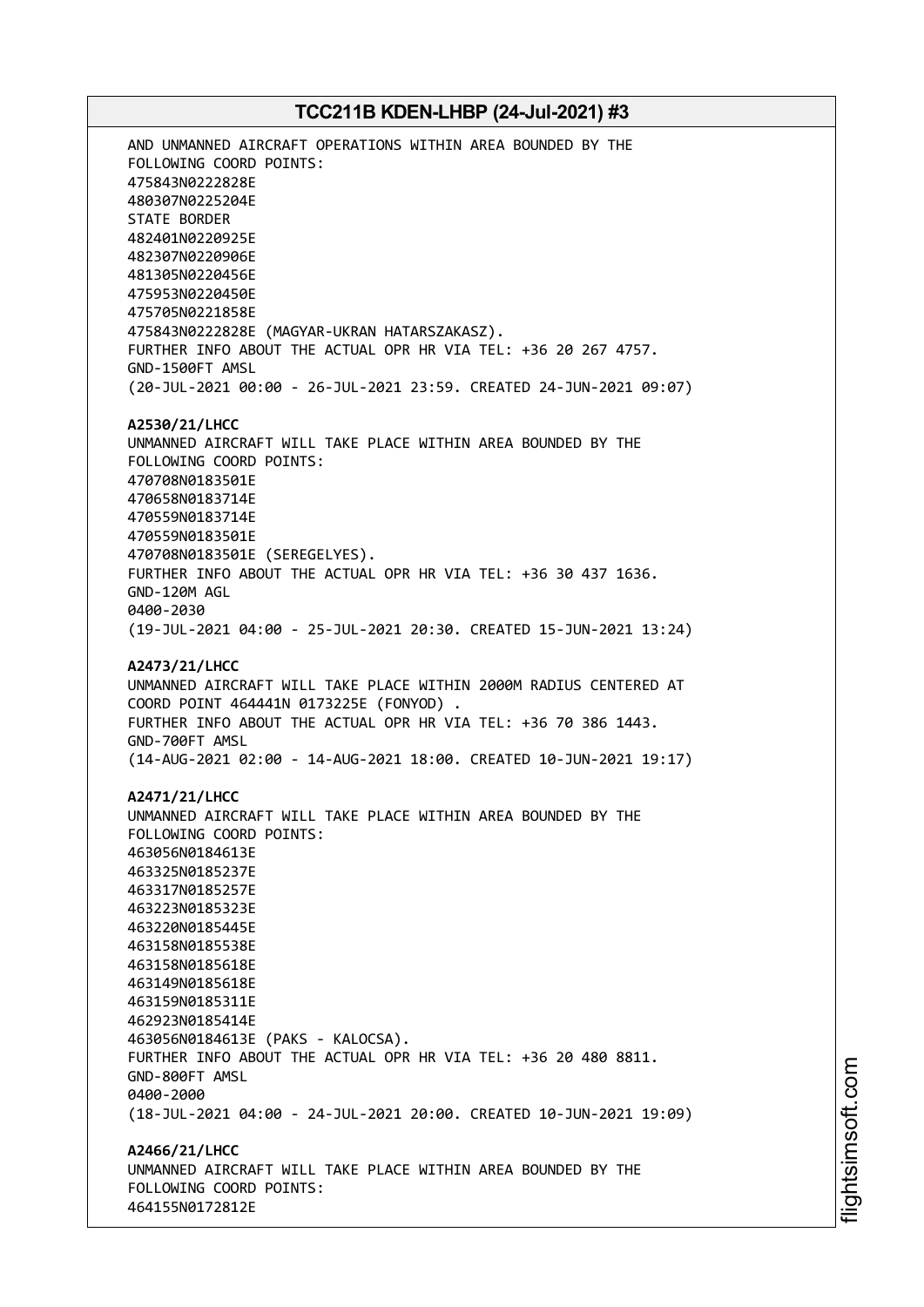464302N0172734E 464639N0173622E 464525N0173739E 464155N0172812E (BALATONFENYVES). FURTHER INFO ABOUT THE ACTUAL OPR HR VIA TEL: +36 30 936 8060. GND-1500FT AMSL 0400-1900 (19-AUG-2021 04:00 - 25-AUG-2021 19:00. CREATED 10-JUN-2021 18:45) **A2455/21/LHCC** TEMPORARY RESTRICTED AREA ESTABLISHED DUE TO MILITARY OPERATIONS AND UNMANNED AIRCRAFT OPERATIONS WITHIN 13000M RADIUS CENTERED AT COORD POINT 472157N 0170846E (KENYERI). FURTHER INFO ABOUT THE ACTUAL OPR HR VIA TEL: +36 30 857 5673. GND-3500FT AMSL (22-JUL-2021 00:00 - 28-JUL-2021 23:59. CREATED 10-JUN-2021 18:05) **A2347/21/LHCC** ACCORDING TO REG. EU 2016/399, PRIVATE FLIGHTS OPERATING FROM OR TO NON-SCHENGEN COUNTRIES, SHALL TRANSMIT TO THE HUNGARIAN POLICE, PRIOR TO TAKE-OFF, A GENERAL DECLARATION COMPRISING INTER ALIA A FLIGHT PLAN IN ACCORDANCE WITH ANNEX 2 TO THE CONVENTION ON INTERNATIONAL CIVIL AVIATION AND INFORMATION CONCERNING THE PASSENGERS' IDENTITY AS THE FOLLOWING: FIRST NAME, LAST NAME, DATE OF BIRTH, NATIONALITY, NUMBER OF ID CARD, DEPARTING FROM. FAX: +36-1-296-82-45, EMAIL: GATUTASLISTA(A)RRI.POLICE.HU REF AIP GEN 1.2. (04-JUN-2021 07:36 - PERM. CREATED 04-JUN-2021 07:37) **A2334/21/LHCC** UNMANNED AIRCRAFT WILL TAKE PLACE WITHIN AREA BOUNDED BY THE FOLLOWING COORD POINTS: 472957N0190201E 472959N0190209E 473008N0190208E 473016N0190156E 473009N0190145E 472957N0190201E (BUDAPEST PALOTA UT). FURTHER INFO ABOUT THE ACTUAL OPR HR VIA TEL: +36 30 154 8246. GND-120M AGL 0800-1900 (19-JUL-2021 08:00 - 25-JUL-2021 19:00. CREATED 03-JUN-2021 15:51) **A2332/21/LHCC** UNMANNED AIRCRAFT WILL TAKE PLACE WITHIN 5000M RADIUS CENTERED AT COORD POINT 481918N 0220546E (KOMORO). FURTHER INFO ABOUT THE ACTUAL OPR HR VIA TEL: +36 70 331 3829. GND-120M AGL (02-AUG-2021 08:00 - 08-AUG-2021 16:00. CREATED 03-JUN-2021 15:46) **A2330/21/LHCC** UNMANNED AIRCRAFT WILL TAKE PLACE WITHIN 5000M RADIUS CENTERED AT COORD POINT 481631N 0220224E (SZABOLCSVERESMART). FURTHER INFO ABOUT THE ACTUAL OPR HR VIA TEL: +36 70 331 3829. GND-120M AGL (09-AUG-2021 08:00 - 15-AUG-2021 16:00. CREATED 03-JUN-2021 15:41) **M0288/21/LHCC**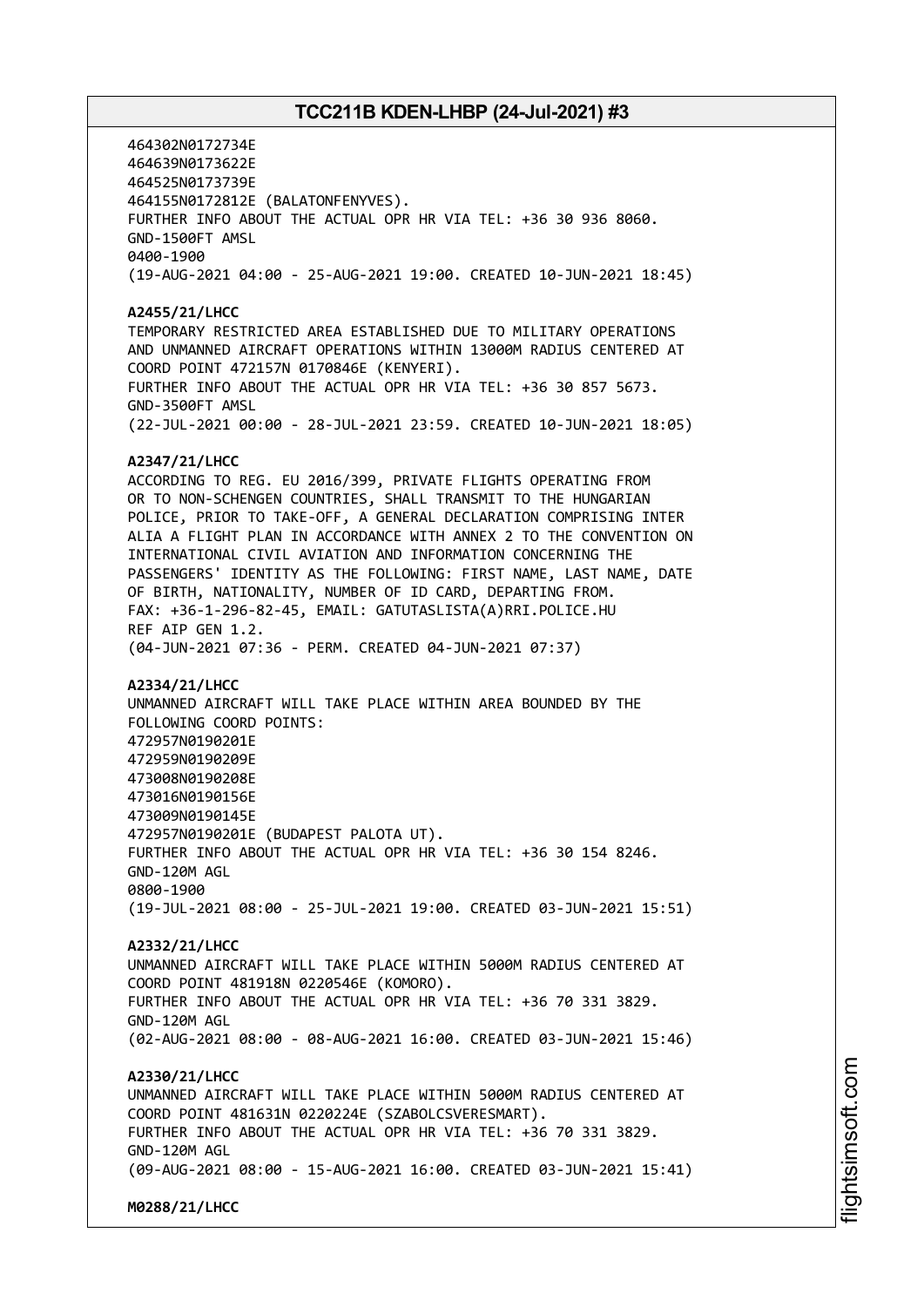AIRAC EFFECTIVE DATE 15 JUL 2021 NIL. (15-JUL-2021 00:00 - 28-JUL-2021 23:59. CREATED 03-JUN-2021 07:57) **A2302/21/LHCC** AIRAC EFFECTIVE DATE 15 JUL 2021 NIL. (15-JUL-2021 00:00 - 28-JUL-2021 23:59. CREATED 03-JUN-2021 07:44) **A2081/21/LHCC** UNMANNED AIRCRAFT WILL TAKE PLACE WITHIN 3000M RADIUS CENTERED AT COORD POINT 472903N 0203510E (TISZA-TO). FURTHER INFO ABOUT THE ACTUAL OPR HR VIA TEL: +36 70 386 1443. GND-1000FT AMSL (14-AUG-2021 02:00 - 14-AUG-2021 18:00. CREATED 20-MAY-2021 14:52) **A2070/21/LHCC** UNMANNED AIRCRAFT WILL TAKE PLACE WITHIN 3000M RADIUS CENTERED AT COORD POINT 472903N 0203510E (TISZA-TO). FURTHER INFO ABOUT THE ACTUAL OPR HR VIA TEL: +36 70 386 1443. GND-1000FT AMSL 0200-1800 (07-AUG-2021 02:00 - 13-AUG-2021 18:00. CREATED 20-MAY-2021 14:16) **A1867/21/LHCC** UNMANNED AIRCRAFT WILL TAKE PLACE WITHIN 3000M RADIUS CENTERED AT COORD POINT 472936N 0203051E (KISKORE). FURTHER INFO ABOUT THE ACTUAL OPR HR VIA TEL: +36 70 386 1443. GND-1000FT AMSL (30-JUL-2021 02:00 - 30-JUL-2021 18:00. CREATED 10-MAY-2021 14:11) **A1693/21/LHCC** UNMANNED AIRCRAFT WILL TAKE PLACE WITHIN AREA BOUNDED BY THE FOLLOWING COORD POINTS: 465548N0194406E 465446N0194627E 465413N0194556E 465513N0194333E 465548N0194335E 465548N0194406E (KECSKEMET REPULOTER). FURTHER INFO ABOUT THE ACTUAL OPR HR VIA TEL: +36 30 827 3302. GND-1000FT AMSL 0400-1800 (29-JUL-2021 04:00 - 04-AUG-2021 18:00. CREATED 03-MAY-2021 08:30) **A1577/21/LHCC** TO ENSURE SAFE AND EXPEDITIOUS DELIVERY OF COVID-19 VACCINES, AIRCRAFT OPERATORS OF FLIGHTS CARRYING SUCH VACCINES ARE EXEMPTED IN HUNGARY FROM ATFM MEASURES FOR EACH FLIGHT DEEMED CRITICAL. STS/ATFMX AND RMK/VACCINE SHALL BE INSERTED IN ITEM 18 OF THE FLIGHT PLAN, AS REQUIREMENT OF THE EXEMPTION. (28-APR-2021 15:11 - 28-JUL-2021 23:59 EST. CREATED 28-APR-2021 15:12) **A0952/21/LHCC** TEMPORARY RESTRICTED AREA ESTABLISHED DUE TO AVIATION EVENT WITHIN AREA BOUNDED BY THE FOLLOWING COORD POINTS: 461852N0200000E 461727N0200458E 461923N0200541E 462300N0200530E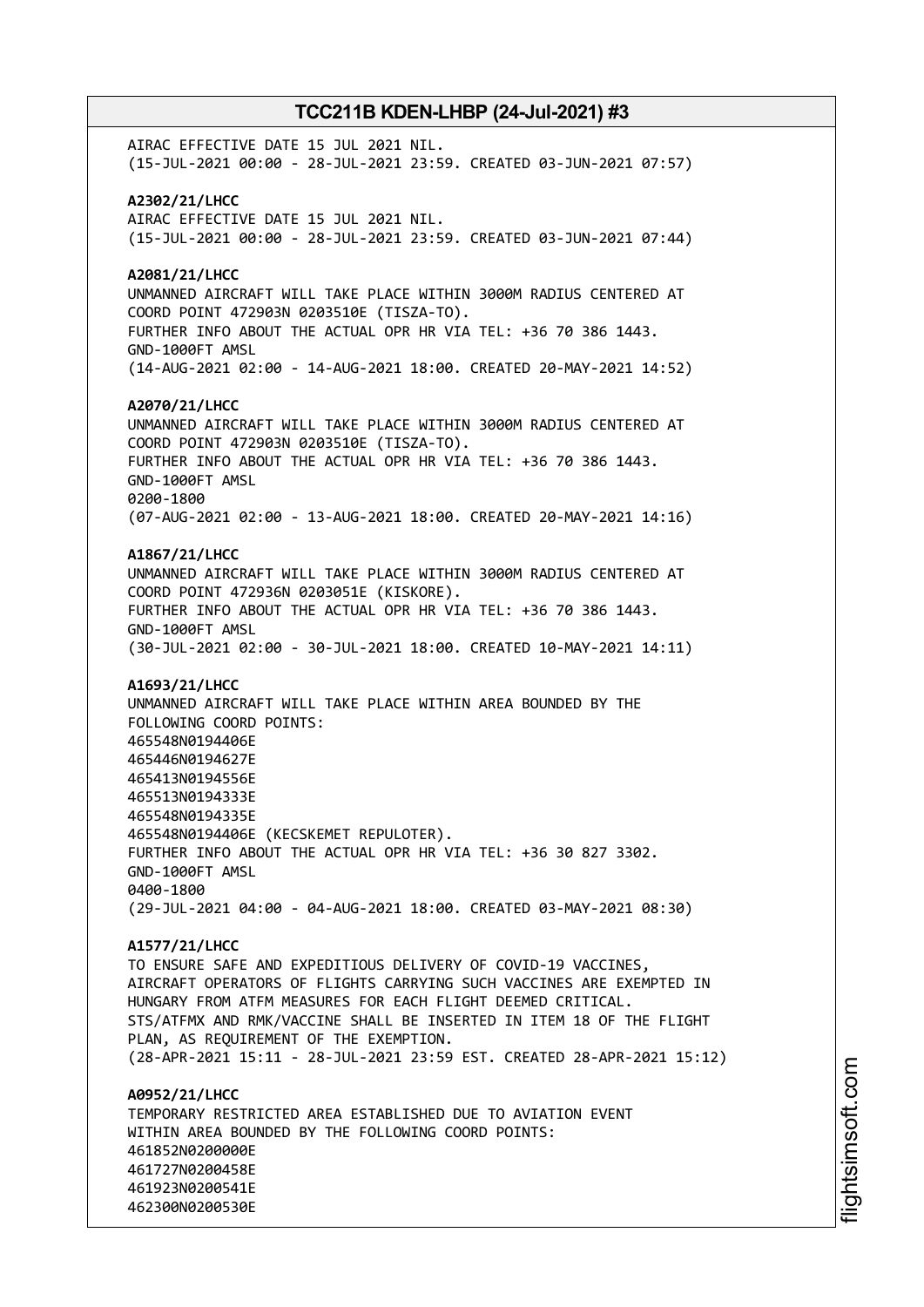462300N0200000E 461852N0200000E (SZATYMAZ REPULOTER). FURTHER INFO ABOUT THE ACTUAL OPR HR VIA TEL: +36 70 701 4883 . GND-8500FT AMSL 0400-1730 (27-SEP-2021 04:00 - 26-OCT-2021 17:30. CREATED 16-MAR-2021 16:47) **A0951/21/LHCC** UNMANNED AIRCRAFT WILL TAKE PLACE WITHIN 250M RADIUS CENTERED AT COORD POINT 465455N 0174934E (ORVENYES). FURTHER INFO ABOUT THE ACTUAL OPR HR VIA TEL: +36 20 961 7066. GND-1500FT AMSL 0600-2200 (02-OCT-2021 06:00 - 31-OCT-2021 22:00. CREATED 16-MAR-2021 16:45) **A0935/21/LHCC** TEMPORARY RESTRICTED AREA ESTABLISHED DUE TO AVIATION EVENT **WITHTN** AREA BOUNDED BY THE FOLLOWING COORD POINTS: 461852N0200000E 461727N0200458E 461923N0200541E 462300N0200530E 462300N0200000E 461852N0200000E (SZATYMAZ REPULOTER). FURTHER INFO ABOUT THE ACTUAL OPR HR VIA TEL: +36 70 701 4883. GND-8500FT AMSL 0400-1730 (27-OCT-2021 04:00 - 25-NOV-2021 17:30. CREATED 12-MAR-2021 15:04) **A0933/21/LHCC** UNMANNED AIRCRAFT WILL TAKE PLACE WITHIN AREA BOUNDED BY THE FOLLOWING COORD POINTS: 472444N0185709E 472551N0185541E 472605N0185606E 472508N0185802E 472444N0185709E (TOROKBALINT). FURTHER INFO ABOUT THE ACTUAL OPR HR VIA TEL: +36 70 708 1066. GND-1000FT AMSL 0800-2000 (01-SEP-2021 08:00 - 30-SEP-2021 20:00. CREATED 12-MAR-2021 14:56) **A0931/21/LHCC** UNMANNED AIRCRAFT WILL TAKE PLACE WITHIN AREA BOUNDED BY THE FOLLOWING COORD POINTS: 472444N0185709E 472551N0185541E 472605N0185606E 472508N0185802E 472444N0185709E (TOROKBALINT). FURTHER INFO ABOUT THE ACTUAL OPR HR VIA TEL: +36 70 708 1066. GND-1000FT AMSL 0800-2000 (01-AUG-2021 08:00 - 30-AUG-2021 20:00. CREATED 12-MAR-2021 14:49) **A0924/21/LHCC** UNMANNED AIRCRAFT WILL TAKE PLACE WITHIN 250M RADIUS CENTERED AT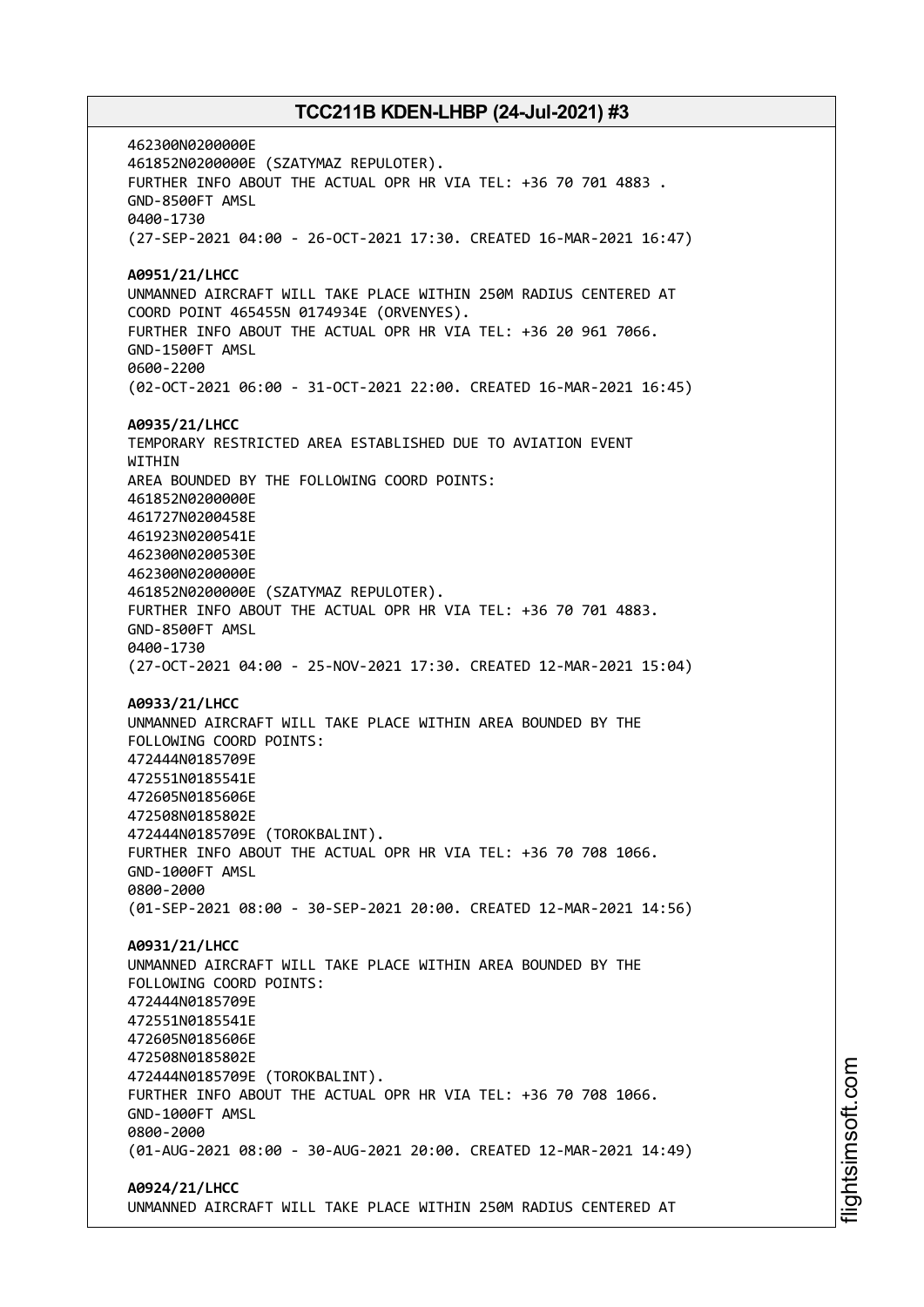COORD POINT 465455N 0174934E (ORVENYES). FURTHER INFO ABOUT THE ACTUAL OPR HR VIA TEL: +36 20 961 7066. GND-1500FT AMSL 0600-2200 (01-AUG-2021 06:00 - 30-AUG-2021 22:00. CREATED 12-MAR-2021 13:41) **A0912/21/LHCC** UNMANNED AIRCRAFT WILL TAKE PLACE WITHIN 250M RADIUS CENTERED AT COORD POINT 465455N 0174934E (ORVENYES). FURTHER INFO ABOUT THE ACTUAL OPR HR VIA TEL: +36 20 961 7066 . GND-1500FT AMSL 0600-2200 (01-SEP-2021 06:00 - 30-SEP-2021 22:00. CREATED 11-MAR-2021 12:24) **A0911/21/LHCC** UNMANNED AIRCRAFT WILL TAKE PLACE WITHIN 250M RADIUS CENTERED AT COORD POINT 465455N 0174934E (ORVENYES). FURTHER INFO ABOUT THE ACTUAL OPR HR VIA TEL: +36 20 961 7066. GND-1500FT AMSL 0600-2200 (02-DEC-2021 06:00 - 31-DEC-2021 22:00. CREATED 11-MAR-2021 12:23) **A0910/21/LHCC** AEROBATICS WILL TAKE PLACE BOUNDED BY THE FOLLOWING COORD POINT: 461852N0200000E 461727N0200458E 461923N0200541E 462300N0200530E 462300N0200000E 461852N0200000E (SZATYMAZ REPULOTER). FURTHER INFO ABOUT THE ACTUAL OPR HR VIA TEL: +36 70 701 4883. GND-8500FT AMSL 0400-1730 (29-JUL-2021 04:00 - 27-AUG-2021 17:30. CREATED 11-MAR-2021 12:22) **A0909/21/LHCC** UNMANNED AIRCRAFT WILL TAKE PLACE WITHIN 250M RADIUS CENTERED AT COORD POINT 465455N 0174934E (ORVENYES). FURTHER INFO ABOUT THE ACTUAL OPR HR VIA TEL: +36 20 961 7066. GND-1500FT AMSL 0600-2200 (01-NOV-2021 06:00 - 30-NOV-2021 22:00. CREATED 11-MAR-2021 12:21) **A0882/21/LHCC** UNMANNED AIRCRAFT WILL TAKE PLACE WITHIN 10000M RADIUS CENTERED AT COORD POINT 462313N 0180843E (DOMBOVAR). FURTHER INFO ABOUT THE ACTUAL OPR HR VIA TEL: +36 70 631 5821. GND-1500FT AMSL (28-JUN-2021 06:00 - 27-JUL-2021 23:00. CREATED 09-MAR-2021 17:46) **A0862/21/LHCC** AEROBATICS WILL TAKE PLACE BOUNDED BY THE FOLLOWING COORD POINT: 461852N0200000E 461727N0200458E 461923N0200541E 462300N0200530E 462300N0200000E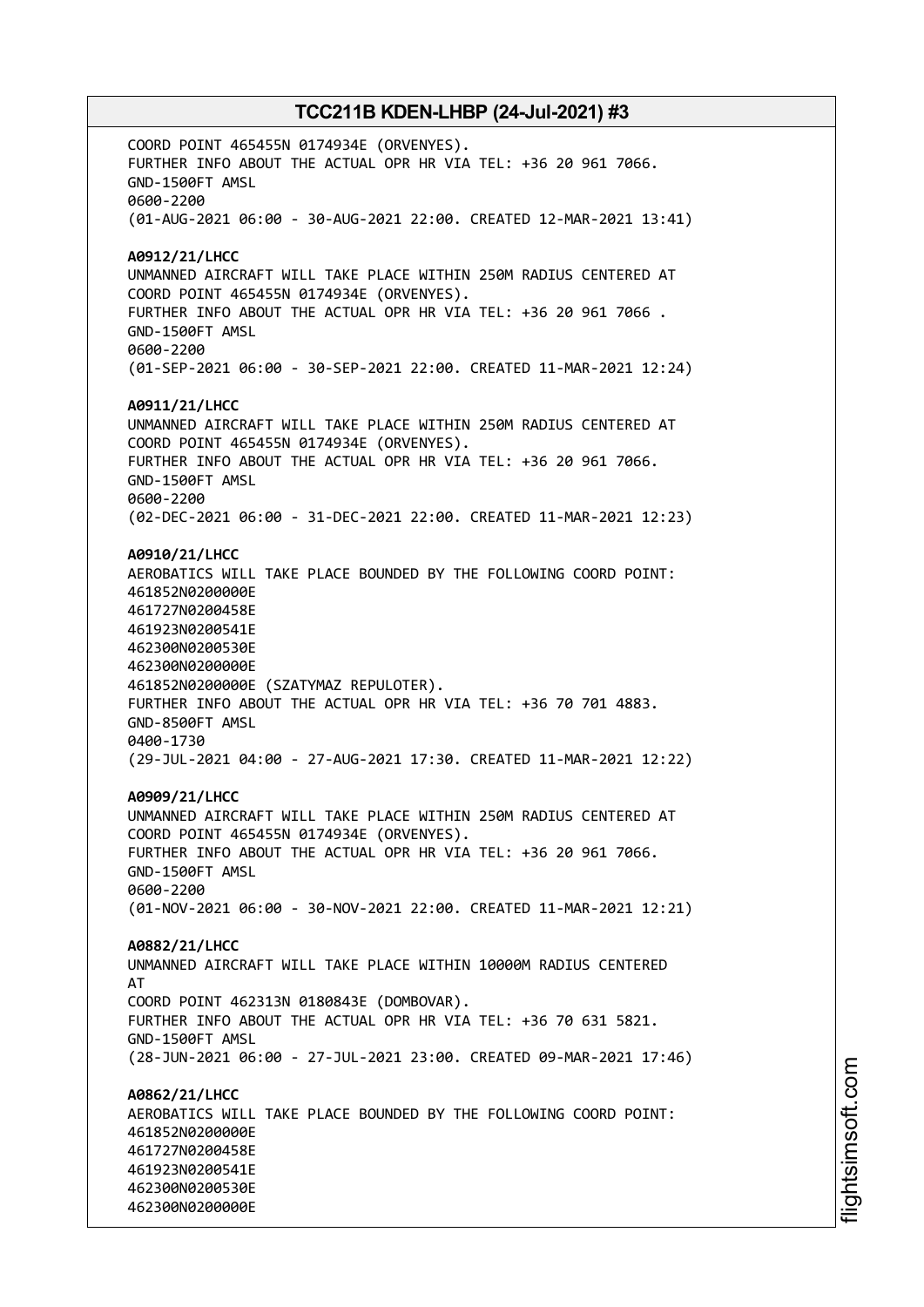┌──────────────────────────────────────────────────────────────────────────────┐

461852N0200000E (SZATYMAZ REPULOTER). FURTHER INFO ABOUT THE ACTUAL OPR HR VIA TEL: +36 70 701 4883. GND-8500FT AMSL 0400-1730 (29-JUN-2021 04:00 - 28-JUL-2021 17:30. CREATED 08-MAR-2021 17:58)

### │**LOVV (VIENNA FIR/UIR)** │

#### └──────────────────────────────────────────────────────────────────────────────┘ **A1994/21/LOVV**

MILITARY TRAINING AREA MTA SCHOBER ACTIVATED: REF AIP AUSTRIA, ENR 5.2-3. FOR DETAILED INFORMATION ABOUT ACTIVITY CONTACT WIEN INFORMATION FREQ 124.400MHZ, FREQ 134.625MHZ OR MILITARY RADAR FREQ 131.025MHZ. FL105-FL245 (26-JUL-2021 12:35 - 26-JUL-2021 13:35. CREATED 23-JUL-2021 10:13)

#### **B1275/21/LOVV**

INTENSIVE MIL TFC WI LATERAL LIMITS OF 4848N01516E WAIDHOFEN/THAYA 4848N01540E GERAS 4831N01544E SCHOENBERG/KAMP 4836N01509E ZWETTL 4843N01505E KIRCHBERG AM WALDE GND-5500FT AMSL 27 0700-1400, 28-29 0600-1400 (27-JUL-2021 07:00 - 29-JUL-2021 14:00. CREATED 23-JUL-2021 08:19)

#### **A1992/21/LOVV**

SER HOURS OF MILITARY CONTROL CENTER MCC (WIEN) ARE NOW: 0600-1430 0600-1430 0600-1430 0600-1430 0600-1400 0600-1400 0600-1400 REF AIP AUSTRIA, ENR 1.1, ITEM 2.8.2.4.2. (26-JUL-2021 06:00 - 01-AUG-2021 14:00. CREATED 23-JUL-2021 08:13)

#### **A1989/21/LOVV**

TO ENSURE SAFE AND EXPEDITIOUS DELIVERY OF COVID-19 VACCINES, AIRCRAFT OPERATORS OF FLIGHTS CARRYING SUCH VACCINES SHOULD ASK APPROVAL FROM (AIS/ARO WIEN) FOR EXEMPTION FROM ATFM MEASURES FOR EACH FLIGHT DEEMED CRITICAL. UPON APPROVAL, STS/ATFMX AND RMK/VACCINE SHALL BE INSERTED IN ITEM 18 OF THE FLIGHT PLAN. AIRCRAFT OPERATORS CARRYING COVID 19 VACCINES REGULARLY MAY REQUEST APPROVAL IN ADVANCE FOR ALL FLIGHTS INVOLVED. AIP AUSTRIA ENR1.9 CHAPTER 1.1.1, 1.1.6 AND 3.7 TO BE CHECKED. THE ATFM APPROVAL REQUEST FORM CAN BE FOUND UNDER THE FOLLOWING LINK HTTPS://TINYURL.COM/YYUROG6S (23-JUL-2021 07:11 - 21-OCT-2021 08:00 EST. CREATED 23-JUL-2021 07:12)

**B1272/21/LOVV** TEMPORARY SLACKLINE ERECTED AREA ZIRL - EHNBACH - STUIBEN SLACKLINE1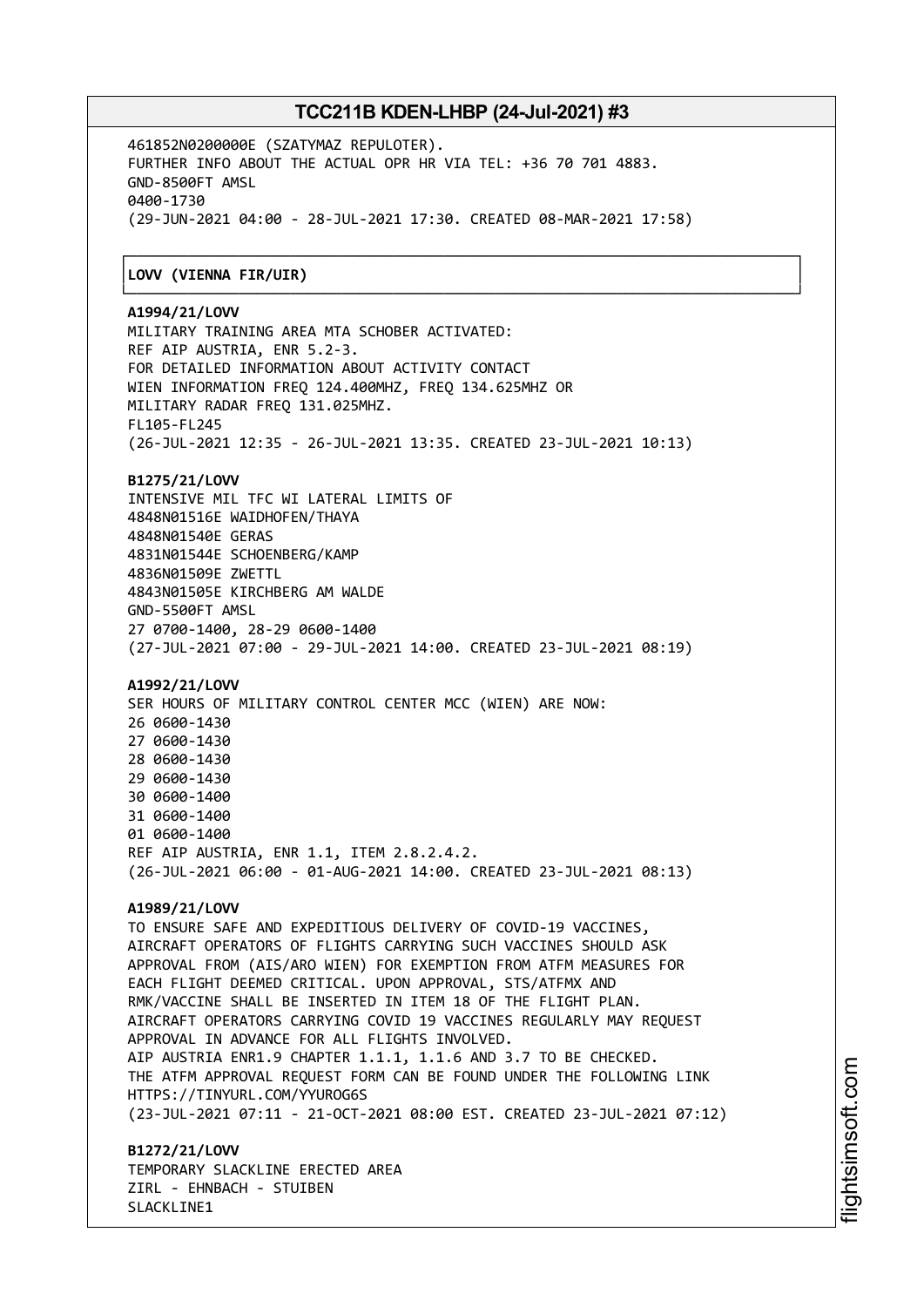BOTTOM STATION SUMMIT STATION 471638N 0111505E 471638N 0111505E ELEV AT THE BASE: 789M/2589FT AMSL 789M/2589FT AMSL MAX HEIGHT ABOVE GROUND 10M/33FT AGL LENGTH OF CABLEWAY APRX: 20M NOT MARKED SLACKLINE2 BOTTOM STATION SUMMIT STATION 471635N 0111505E 471636N 0111505E ELEV AT THE BASE: 790M/2592FT AMSL 789M/2589FT AMSL MAX HEIGHT ABOVE GROUND 49M/161FT AGL LENGTH OF CABLEWAY APRX: 43M NO MASTS ERECTED. DAY MARKED SLACKLINE3 BOTTOM STATION SUMMIT STATION 471635N 0111505E 471639N 0111508E ELEV AT THE BASE: 791M/2596FT AMSL 795M/2609FT AMSL MAX HEIGHT ABOVE GROUND 49M/161FT AGL LENGTH OF CABLEWAY APRX: 140M NO MASTS ERECTED. (24-JUL-2021 05:00 - 25-JUL-2021 17:00. CREATED 23-JUL-2021 06:56) **B1268/21/LOVV** DANGER AREA MARWIESEN - LOD28 - ACTIVATED: RADIUS 1NM AROUND 464100N 0133800E REF AIP AUSTRIA ENR 5.1-8. GND-7500FT AMSL 26 27 0600-1900, 28 0600-1330, 29 0600-2200, 30 0600-1330 (26-JUL-2021 06:00 - 30-JUL-2021 13:30. CREATED 22-JUL-2021 07:06) **A1976/21/LOVV** DANGER AREA ALLENTSTEIG - LOD 25A - ACTIVATED: 484530N 0151100E - 484430N 0152200E - 484135N 0153125E - 483730N 0153355E - 483530N 0152700E - 483630N 0151000E - 484330N 0150500E - 484530N 0151100E. REF AIP AUSTRIA ENR 5.1-7 GND-9500FT AMSL 26 0600-1900, 27-29 0300-2000, 30 0300-1800 (26-JUL-2021 06:00 - 30-JUL-2021 18:00. CREATED 22-JUL-2021 06:51) **A1970/21/LOVV** DANGER AREA RAMSAU - LOD 30 - ACTIVATED: 474716N 0141720E - 474716N 0141542E - 474853N 0141430E - 474849N 0141610E - 474831N 0141740E - 474716N 0141720E. REF AIP AUSTRIA ENR 5.1-8 GND-9500FT AMSL 26 0600-1900, 27 0600-1830, 28 0600-2200, 29 0600-1500 (26-JUL-2021 06:00 - 29-JUL-2021 15:00. CREATED 21-JUL-2021 06:39) **B1259/21/LOVV** 2 CRANES ERECTED AT DOEBLERHOFSTRASSE 10, 1030 VIENNA CRANE 1 PSN: 481108N 0162448E HEIGHT ABOVE GND: 144M/473FT AGL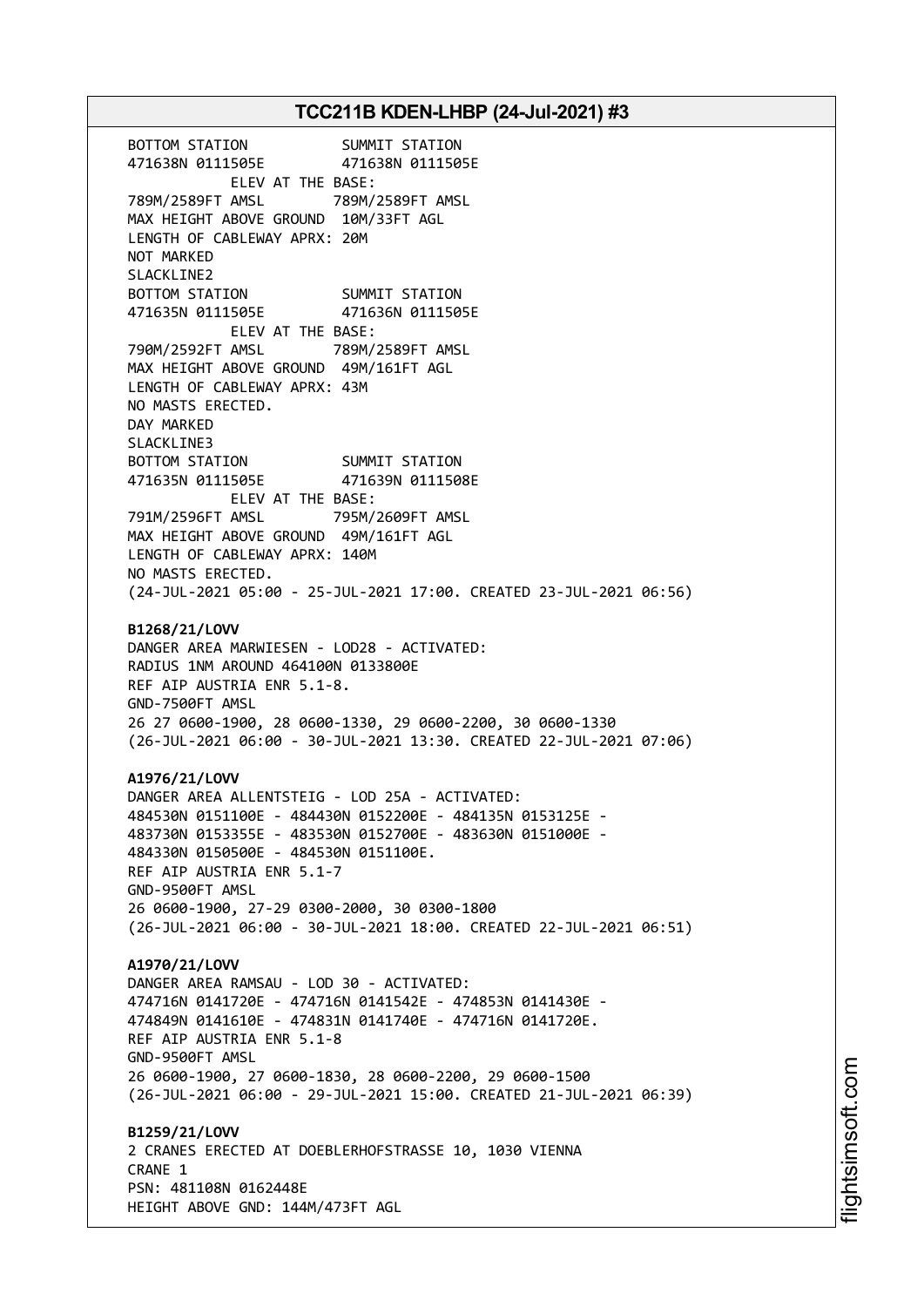CRANE 2 PSN: 481107N 0162449E HEIGHT ABOVE GND: 138M/453FT AGL OBST DAY MARKED : YES OBST NIGHT MARKED : YES (20-JUL-2021 13:26 - 18-OCT-2021 15:00 EST. CREATED 20-JUL-2021 13:26) **A1957/21/LOVV** DANGER AREA SEETALERALPE - LOD 24 - ACTIVATED: 470700N 0143050E - 470406N 0143315E - 470600N 0143800E - 470800N 0143800E - 470800N 0143604E - 470800N 0143111E - 470730N 0143025E - 470700N 0143050E. REF AIP AUSTRIA ENR 5.1-7 GND-FL215 26-29 0600-2000, 30 0600-1500 (26-JUL-2021 06:00 - 30-JUL-2021 15:00. CREATED 20-JUL-2021 06:56) **A1952/21/LOVV** DANGER AREA HOCHFILZEN - LOD 22 - ACTIVATED: 473130N 0123600E - 473000N 0124320E - 472700N 0124130E - 472830N 0123730E - 473130N 0123600E. REF AIP AUSTRIA ENR 5.1-7 GND-9500FT AMSL DAILY 0600-1600 (27-JUL-2021 06:00 - 29-JUL-2021 16:00. CREATED 19-JUL-2021 12:21) **B1249/21/LOVV** TEMPORARY CABLEWAY FOR MATERIAL TRANSPORT ERECTED AREA SPITAL AN DER DRAU - MALLNITZ BOTTOM STATION SUMMIT STATION 465933N 0130901E 465910N 0130911E ELEV AT THE BASE: 1219M/3999FT AMSL 1550M/5085FT AMSL MAX HEIGHT ABOVE GROUND 40M/131FT AGL LENGTH OF CABLEWAY APRX: 850M DAY MARKING : YES (19-JUL-2021 07:29 - 14-OCT-2021 15:00 EST. CREATED 19-JUL-2021 07:41) **A1935/21/LOVV** SER HOURS OF MILITARY CONTROL CENTER MCC (WIEN) ARE NOW: 19 0600-1430 20 0600-1430 21 0600-1430 22 0600-1430 23 0600-1400 24 0600-1400 25 0600-1400 REF AIP AUSTRIA, ENR 1.1, ITEM 2.8.2.4.2. (19-JUL-2021 06:00 - 25-JUL-2021 14:00. CREATED 16-JUL-2021 07:20) **A1930/21/LOVV** COVID-19: CREWS/PASSENGERS REQUIREMENTS . THE REPUBLIC OF AUSTRIA, FEDERAL MINISTRY FOR HEALTH HAS ENACTED FOLLOWING REGULATION CONCERNING THE ENTRY INTO AUSTRIA BY AIR IN RESPECT OF SARS-COV-2 / COVID-19: .

FAQS MINISTRY FOR HEALTH: HTTPS://TINYURL.COM/ENTRYREQAT201017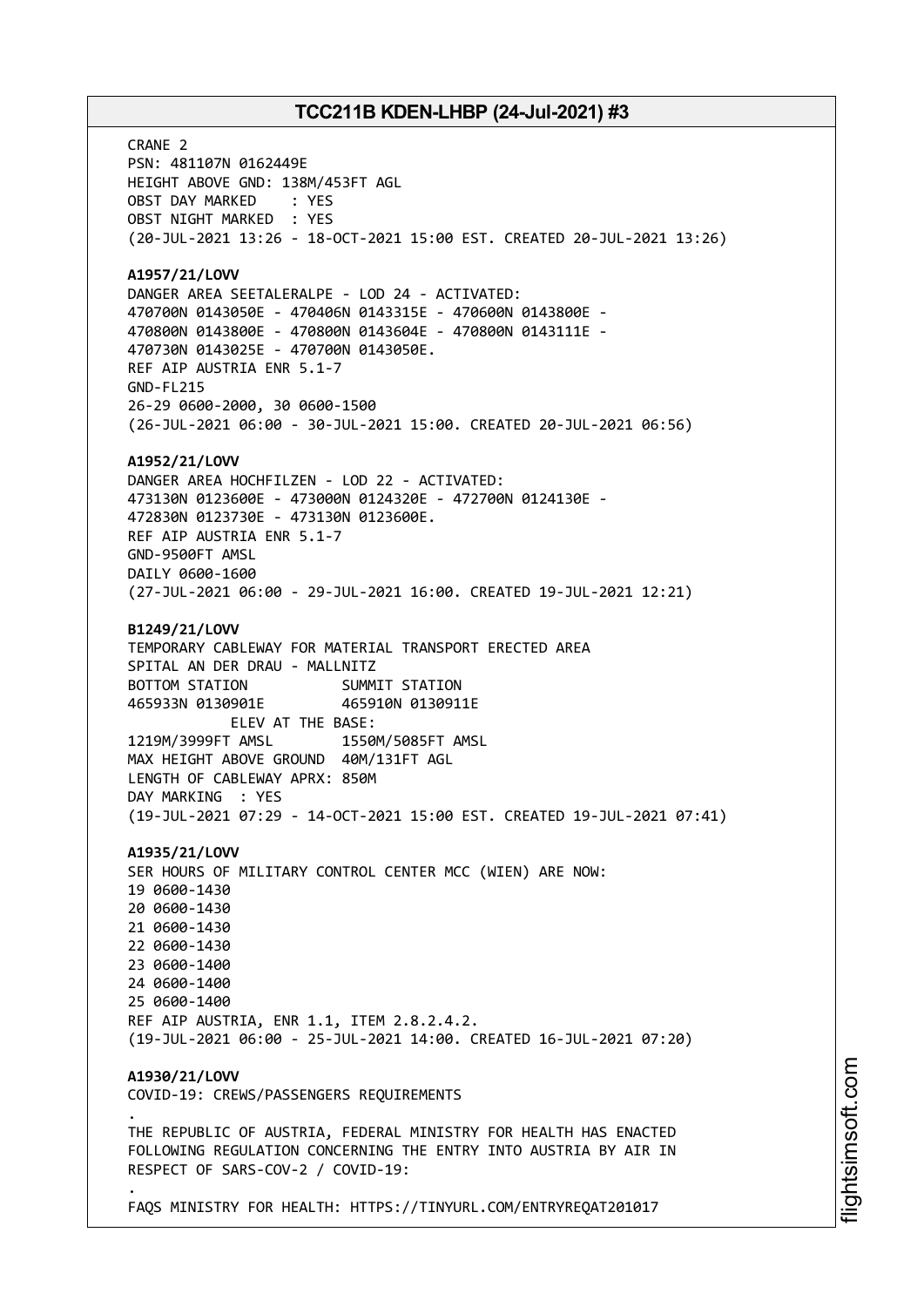. 0) CHANGE-LOG:

0.1) POINT 9 REWORDED

. 1) MEDICAL-, TEST-, VACCINATION- AND RECOVERY-RESULTS/CERTIFICATES A. MEDICAL-CERTIFICATES (NOTE 1), TEST-, VACCINATION- AND RECOVERY-RESULTS/-CERTIFICATES IN GERMAN OR ENGLISH SERVE TO PROVE THAT THE PERSON WAS TESTED NEGATIVE FOR SARS-COV-2 BY A PCR-/LAMP-/TMA- OR ANTIGEN-TEST, VACCINATED AGAINST SARS-COV-2 OR HAS RECOVERED FROM COVID-19.

B. TEST RESULTS MUST INCLUDE FIRST AND LAST NAME OF THE PERSON TESTED, DATE OF BIRTH, DATE AND TIME OF SAMPLING, TEST RESULT, SIGNATURE OF THE PERSON AND STAMP OF THE INSTITUTION PERFORMING THE TEST OR A BAR OR QR CODE. TIME OF SAMPLING WHEN ENTERING THE COUNTRY MUST NOT BE MORE THAN 72 H AGO (PCR-, LAMP-, TMA-TEST), NOT MORE THAN 48 H AGO (ANTIGEN TEST) OR NOT MORE THAN 24 H AGO (ANTIGEN TEST FOR PERSONAL USE WHICH IS RECORDED IN AN OFFICIAL DATA PROCESSING SYSTEM). THE COSTS FOR THE TEST ARE TO BE BORNE BY YOURSELF. THE NEGATIVE TEST RESULT MUST BE PRESENTED AT A CONTROL. C. MEDICAL OR OFFICAL RECOVERY CERTIFIACTES MUST CONFIRM THAT AN INFECTION HAS BEEN OVERCOME IN THE LAST 180 DAYS OR PROOF OF NEUTRALIZING ANTIBODIES THAT MUST NOT BE OLDER THAN 90 DAYS. END PART 1 OF 10

(15-JUL-2021 12:33 - 31-AUG-2021 23:59. CREATED 15-JUL-2021 13:01)

#### **A1930/21/LOVV**

D. VACCINATION CERTIFICATES MUST MEET THE FOLLOWING REQUIREMENTS: I. 21 DAYS HAVE PASSED SINCE THE FIRST VACCINATION, WHEREBY THIS MUST NOT BE MORE THAN 90 DAYS AGO, OR II. SECOND VACCINATION, WHEREBY THE FIRST VACCINATION MUST NOT BE MORE THAN 270 DAYS, OR III. 21 DAYS HAVE PASSED SINCE VACCINATION IN THE CASE OF VACCINES FOR WHICH ONLY ONE VACCINATION IS PLANNED, WHEREBY THIS MUST NOT BE MORE THAN 270 DAYS AGO, OR IV. FROM THE VACCINATION, PROVIDED THAT AT LEAST 21 DAYS BEFORE THE VACCINATION, A DISEASE OF COVID-19 WAS CONFIRMED BY MEANS OF A POSITIVE PCR-/LAMP-/TMA-TEST FOR SARS-COV-2 OR PROOF OF NEUTRALIZING ANTIBODIES, WHEREBY THE VACCINATION IS NO LONGER MAY BE MORE THAN 270 DAYS AGO. E. FOLLOWING VACCINES ARE RECOGNIZED: I. COMIRNATY/BNT162B2/TOZINAMERAN (INN) FROM BIONTECH AND PFIZER (2 VACCINATIONS) II. COVID-19 VACCINE MODERNA/MRNA-1273 (2 VACCINATIONS) III. CHADOX1 NCOV19/CHADOX1-S/AZD1222/VAXZEVRIA COVID-19 VACCINE ASTRAZENECA FROM ASTRAZENECA AND COVISHIELD FROM SERUM INSTITUE OF INDIA (2 VACCINATIONS) IV. COVID-19 VACCINE JANSSEN FROM JOHNSON AND JOHNSON / JANSSEN PHARMACEUTICALS/AD26.COV2.S (US + NL SITES) (1 VACCINATION) V. SINOPHARM/BINP SARS-COV-2-VACCINE (VERO CELL) INACTIVATED FROM BEIJING BIO-INSTITUTE OF BIOLOGICAL PRODUCTS (2 VACCINATIONS) VI. SINOVAC-CORONAVAC VACCINE, SARS-COV-2 VACCINE (VERO CELL) INACTIVATED (2 VACCINATIONS) END PART 2 OF 10 (15-JUL-2021 12:33 - 31-AUG-2021 23:59. CREATED 15-JUL-2021 13:01) **A1930/21/LOVV**

2) PRE-TRAVEL CLEARANCE BEFORE ENTERING THE COUNTRY, PEOPLE MUST REGISTER ONLINE AT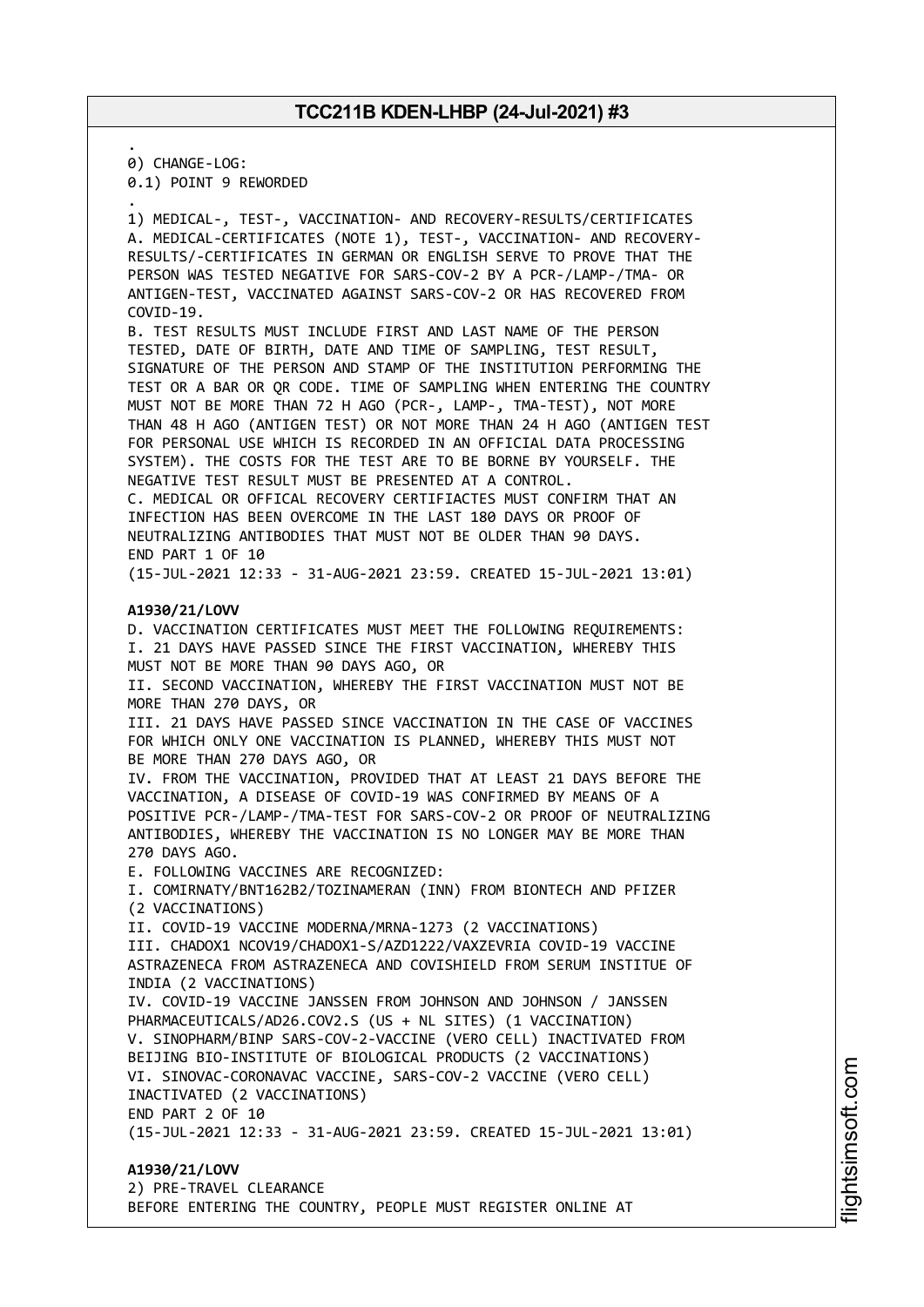HTTPS://ENTRY.PTC.GV.AT, EXCEPT FOR PERSONS ACCORDING 4.A, 6.B OR 8 AND PRESENT THE CONFIRMATION OF TRANSMISSION UPON ENTRY. . 3) QUARANTINE A. PEOPLE WHO ARE OBLIGED TO QUARANTINE HAVE TO BE SELF-MONITORED AT AN EXISTING PLACE OF RESIDENCE (HOME QUARANTINE) OR IN OTHER SUITABLE ACCOMMODATION, THE AVAILABILITY OF WHICH HAS TO BE CONFIRMED UPON ENTRY. ACCOMMODATION COSTS ARE TO BE BORNE BY YOURSELF. B. RESIDENCE OF ACCOMODATION MUST NOT BE LEFT DURING QUARANTINE, EXCEPT TO TAKE A TEST. C. THE QUARANTINE CAN BE ENDED PREMATURELY FOR THE PURPOSE OF LEAVING AUSTRIA IF IT IS ENSURED THAT THE RISK OF INFECTION IS MINIMIZED AS MUCH AS POSSIBLE WHEN LEAVING AUSTRIA. . 4) ENTRY FROM ALBANIA, ANDORRA, AUSTRALIA, BELGIUM, BULGARIA, CROATIA, CYPRUS, CZECH REPUBLIC, DENMARK, ESTONIA, FINLAND, FRANCE, GERMANY, GREECE, HONG KONG, HUNGARY, ICELAND, IRELAND, ISRAEL, ITALY, JAPAN, LATVIA, LIECHTENSTEIN, LITHUANIA, LUXEMBOURG, MACAU, MALTA, MONACO, NETHERLANDS, NEW ZEALAND, NORTH MACEDONIA, NORWAY, POLAND, PORTUGAL, ROMANIA, SAN MARINO, SAUDI ARABIA, SERBIA, SINGAPORE, SLOVAKIA, SLOVENIA, SOUTH KOREA, SPAIN, SWEDEN, SWITZERLAND, TAIWAN, THAILAND, UNITED STATES OF AMERICA, VATICAN OR VIETNAM AS PER 08.07.2021: AS WELL AS ARMENIA, AZERBAIJAN, BOSNIA AND HERZEGOVINA, BRUNEI, CANADA, JORDAN, KOSOVO, MOLDAVIA, MONTENEGRO OR QATAR END PART 3 OF 10 (15-JUL-2021 12:33 - 31-AUG-2021 23:59. CREATED 15-JUL-2021 13:01) **A1930/21/LOVV** A. PASSENGERS ARRIVING FROM ONE OF THESE COUNTRIES AND WHO HAVE BEEN TO THESE COUNTRIES OR AUSTRIA IN THE LAST 10 DAYS WITHOUT EXCEPTION CAN ENTER AUSTRIA FREELY WITH A MEDICAL CERTIFICATE, TEST RESULT, VACCINATION CERTIFICATE OR RECOVERY CERTIFICATE. B. IF NO MEDICAL CERTIFICATE, NO TEST RESULT, NO VACCINATION CERTIFICATE OR NO RECOVERY CERTIFICATE CAN BE PRESENTED, A PCR-/ LAMP-/TMA-/ANTIGEN-TEST FOR SARS-COV-2 MUST BE CARRIED OUT WITHIN 24 HOURS OF ENTRY. . 5) ENTRY FROM BOTSWANA, BRAZIL, ESWATINI, INDIA, LESOTHO, MALAWI, MOZAMBIQUE, NAMIBIA, NEPAL, SOUTH AFRICA, THE UNITED KINGDOM, URUGUAY, ZAMBIA OR ZIMBABWE AS PER 08.07.2021: AS WELL AS RUSSIA A. ENTRY FROM ONE OF THESE STATES OR AREAS AND THE ENTRY OF PERSONS WHO HAVE BEEN IN ONE OF THESE STATES OR AREAS WITHIN THE LAST 10 DAYS IS PROHIBITED. B. THIS DOES NOT APPLY TO: I. AUSTRIAN CITIZENS, EU-/EEA-CITIZENS AND PEOPLE WHO LIVE WITH THEM IN THE SAME HOUSEHOLD, II. SWISS CITIZENS AS WELL AS PERSONS WHO LIVE WITH THEM IN THE SAME HOUSEHOLD, III. PEOPLE WITH RESIDENCE OR HABITUAL ABODE IN EU-/EEA-COUNTRIES OR ANDORRA, MONACO, SAN MARINO, THE VATICAN OR SWITZERLAND AND PEOPLE WHO LIVE WITH THEM IN THE SAME HOUSEHOLD, IV. FOREIGNERS, IF THEY HAVE A PHOTO ID ACCORDING TO PARA 5 OF THE OFFICIAL SEAT ACT, END PART 4 OF 10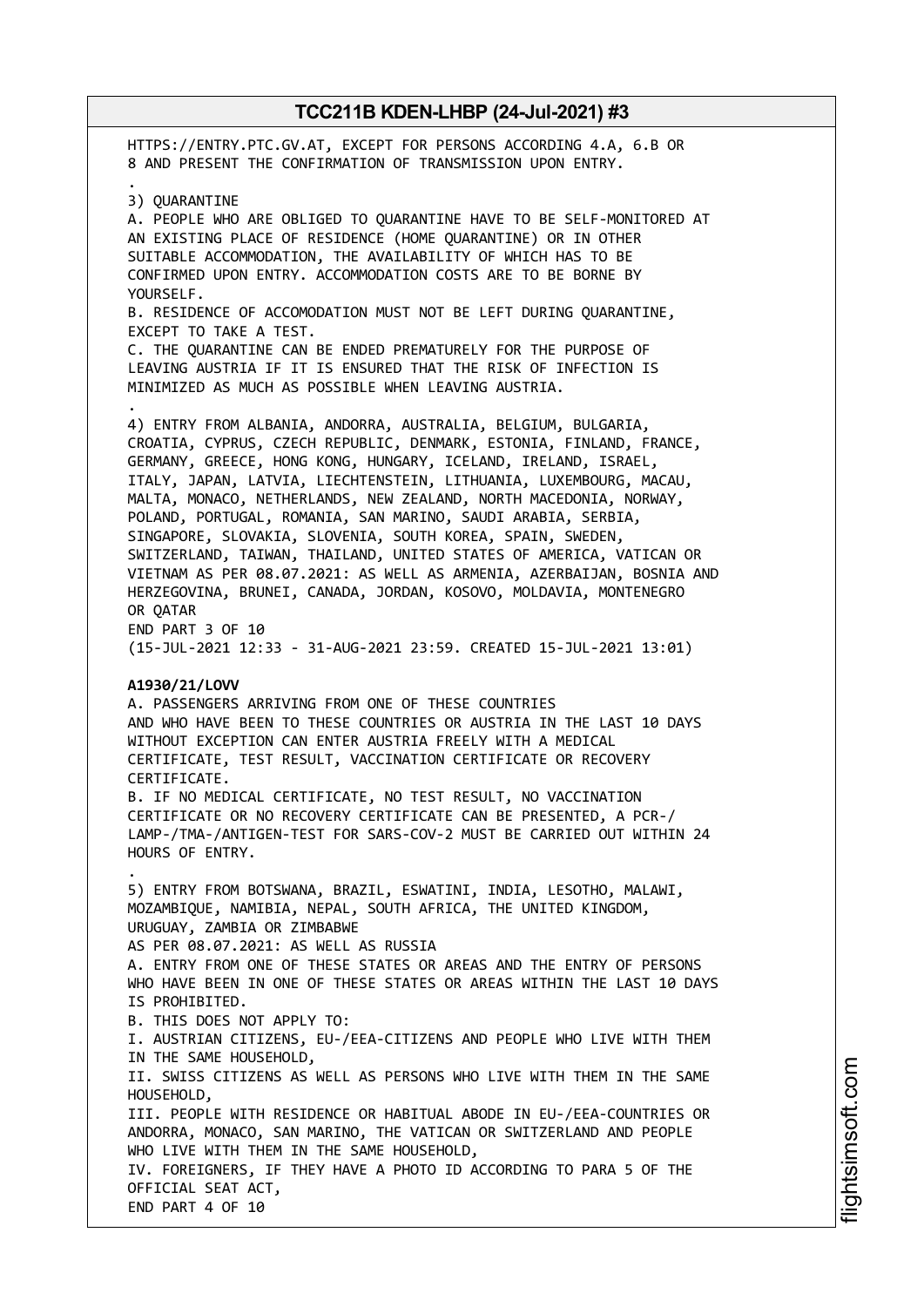(15-JUL-2021 12:33 - 31-AUG-2021 23:59. CREATED 15-JUL-2021 13:01) **A1930/21/LOVV** V. PERSONS WHO ARE ENTITLED TO STAY IN AUSTRIA ON THE BASIS OF A RESIDENCE PERMIT, A RESIDENCE TITLE OR DOCUMENTATION OF THE RIGHT OF RESIDENCE IN ACCORDANCE WITH THE SETTLEMENT AND RESIDENCE ACT OR THE ASYLUM ACT 2005, VI. PERSONS WHO HAVE A CONFIRMATION OF THE APPLICATION PURSUANT TO ART. 18 PARA. 1 OF THE AGREEMENT ON THE WITHDRAWAL OF THE UNITED KINGDOM OF GREAT BRITAIN AND NORTHERN IRELAND FROM THE EUROPEAN UNION AND THE EUROPEAN ATOMIC ENERGY COMMUNITY (WITHDRAWAL AGREEMENT), VII. MEMBERS OF THE STAFF OF DIPLOMATIC MISSIONS OR CONSULAR POSTS AND PERSONS WHO LIVE WITH THEM IN THE SAME HOUSEHOLD, VIII. EMPLOYEES OF INTERNATIONAL ORGANIZATIONS AND PEOPLE WHO LIVE WITH THEM IN THE SAME HOUSEHOLD, IX. PERSONS WHO ARE EMPLOYED BY A DOMESTIC REGIONAL AUTHORITY OR A DOMESTIC CORPORATION UNDER PUBLIC LAW AND WHOSE PLACE OF EMPLOYMENT IS ABROAD OR WHOSE SERVICE IS PERFORMED ABROAD, INSOFAR AS THE ACTIVITY OF THIS CORPORATION ABROAD IS IN THE INTERESTS OF THE REPUBLIC OF AUSTRIA, X. PERSONS WHO ENTER TO BEGIN OR CONTINUE THEIR STUDIES OR FOR RESEARCH, XI. PERSONS WHO COME TO PARTICIPATE IN SCHOOL OPERATIONS, XII. PERSONS WHO ENTER FOR BUSINESS PURPOSES, XIII. HUMANITARIAN FORCES, XIV. AN ACCOMPANYING PERSON DURING ENTRY FOR MEDICAL REASONS, END PART 5 OF 10 (15-JUL-2021 12:33 - 31-AUG-2021 23:59. CREATED 15-JUL-2021 13:01) **A1930/21/LOVV** XV. PEOPLE WHO ENTER THE COUNTRY FOR THE PURPOSE OF PERFORMING A MANDATORY JUDICIAL OR OFFICIAL OBLIGATION, SUCH AS SUMMONING TO COURT HEARINGS, XVI. ENTRY FOR UNFORESEEABLE, URGENT REASONS THAT ARE PARTICULARLY WORTHY OF CONSIDERATION IN THE FAMILY CIRCLE, SUCH AS IN PARTICULAR SERIOUS ILLNESSES, DEATHS, FUNERALS, BIRTHS AND THE CARE OF PEOPLE IN NEED OF SUPPORT IN EMERGENCIES, XVII. FOR ENTRY IN CONNECTION WITH OTHER IMPORTANT EVENTS THAT CAN BE PLANNED IN THE FAMILY CIRCLE, SUCH AS WEDDINGS, CHRISTENINGS, BIRTHDAY PARTIES OR VISITS TO THE PARTNER. C) PERSONS MENTIONED AT POINT B.I - B.XVII HAVE TO PROVIDE (A MEDICAL CERTIFICATE OF) A NEGATIVE PCR-/LAMP-/TMA-TEST AND PERFORM A REGISTRATION. IN ADDITION, A TEN-DAY QUARANTINE MUST BE COMMENCED IMMEDIATELY. THE QUARANTINE IS DEEMED TO HAVE ENDED IF A PCR-/LAMP-/ TMA-TEST FOR SARS-COV-2 IS CARRIED OUT AT THE EARLIEST ON THE FIFTH DAY AFTER ENTRY AND THE TEST RESULT IS NEGATIVE. D. THE QUARANTINE OBLIGATION DOES NOT APPLY TO ENTRY FOR PROFESSIONAL PURPOSES TO VISIT AN INTERNATIONAL INSTITUTION WITHIN THE MEANING OF THE OFFICIAL SEAT ACT OR IN THE MAINLY INTEREST OF THE REPUBLIC OF AUSTRIA, IN PARTICULAR IN CULTURAL OR SPORTING TERMS, WHEREBY THIS ALSO APPLIES TO SUPERVISORS AND TRAINERS, AND OF PERSONS IN ACCORDANCE WITH POINT B.IV AND B.XIII - B.XVI. END PART 6 OF 10 (15-JUL-2021 12:33 - 31-AUG-2021 23:59. CREATED 15-JUL-2021 13:01) **A1930/21/LOVV** E. TRANSPORT COMPANIES MUST ENSURE, WITHIN THE SCOPE OF THEIR

OPERATIONAL AND TECHNICAL POSSIBILITIES, THAT THE PERSONS THEY

m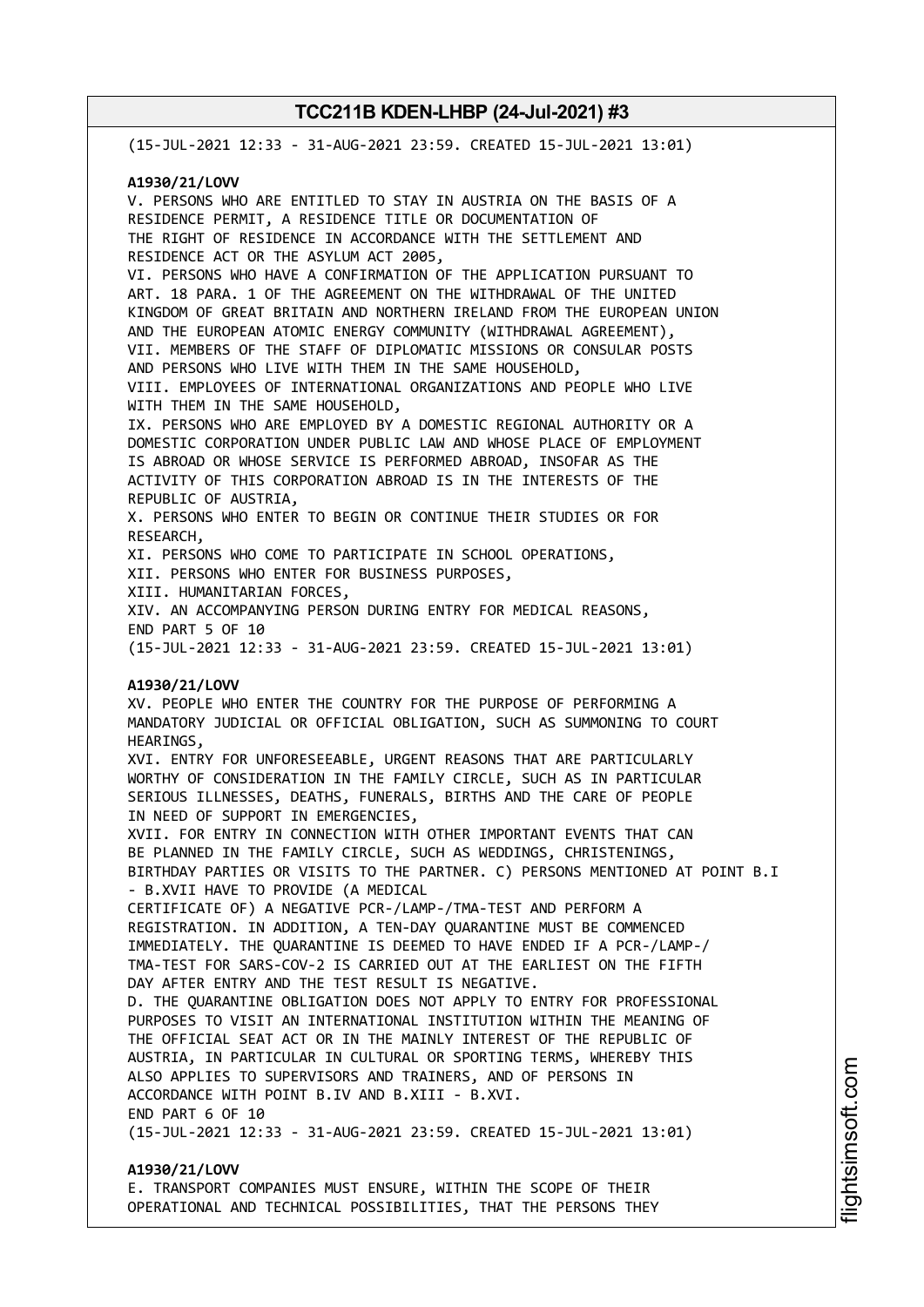TRANSPORT FROM THESE STATES OR AREAS INTO THE FEDERAL TERRITORY OF THE REPUBLIC OF AUSTRIA ARE INFORMED ABOUT THE REQUIREMENTS FOR ENTRY AND ABOUT THE LEGAL CONSEQUENCES OF VIOLATIONS. F. TRANSPORT COMPANIES ARE NOT ALLOWED TO TRANSPORT PERSONS WHO ARE PROHIBITED FROM ENTERING THE FEDERAL REPUBLIC OF AUSTRIA FROM THESE STATES OR TERRITORIES. . 6) ENTRY FROM OTHER STATES OR REGIONS A. PERSONS ENTERING FROM OTHER STATES OR REGIONS OR WHO HAVE STAYED IN OTHER STATES OR REGIONS WITHIN THE LAST 10 DAYS HAVE TO PROVIDE A TEST-RESULT, AVACCINATION CERTIFICATE, A RECOVERY CERTIFICATE OR A MEDICAL CERTIFICATE OF VACCINATION OR RECOVERY AND PERFORM A REGISTRATION. IN ADDITION, A TEN-DAY QUARANTINE MUST BE COMMENCED IMMEDIATELY. THE QUARANTINE IS DEEMED TO HAVE ENDED IF A PCR-/LAMP-/TMA-/ANTIGEN-TEST FOR SARS-COV-2 IS CARRIED OUT AT THE EARLIEST ON THE FIFTH DAY AFTER ENTRY AND THE TEST RESULT IS NEGATIVE. B. THE QUARANTINE AND REGISTRATION REQUIREMENTS DO NOT APPLY TO ENTRY I. AS PART OF THE REGULAR COMMUTER TRAFFIC TO PARTICIPATE IN SCHOOL AND STUDY OPERATIONS OR FOR FAMILY PURPOSES OR TO VISIT A PARTNER, END PART 7 OF 10 (15-JUL-2021 12:33 - 31-AUG-2021 23:59. CREATED 15-JUL-2021 13:01) **A1930/21/LOVV** II. OF PEOPLE WHO HAVE A VACCINATION CERTIFICATE, PROVIDED THAT 14 DAYS AFTER THE LAST VACCINATION DOSE REQUIRED FOR FULL IMMUNIZATION HAVE ELAPSED (ASTRAZENECA, MODERNA, PFIZER-BIONTECH, SINOPHARM OR SINOVAC), OR WHO HAVE A VACCINATION CERTIFICATE, PROVIDED THAT 21 DAYS AFTER THE LAST VACCINATION DOSE REQUIRED FOR FULL IMMUNIZATION HAVE ELAPSED (JANSSEN) AS WELL AS MINORS BETWEEN THE AGES OF 12 AND 18 WHO ARE ACCOMPANIED BY THESE PERSONS, AND III. PERSONS IN ACCORDANCE WITH POINT 5.B.IV AND 5.B.XII - 5.B.XVI. . 7) ENTRY FOR MEDICAL REASONS A. THE ENTRY OF I. AUSTRIAN CITIZENS, II. PERSONS WHO ARE SUBJECT TO COMPULSORY HEALTH INSURANCE IN AUSTRIA, OR III. PERSONS WHO HAVE BEEN GRANTED A TREATMENT AGREEMENT BY AN AUSTRIAN HOSPITAL FOR MEDICAL REASONS THAT ARE PARTICULARLY WORTHY OF CONSIDERATION, IS PERMITTED WITHOUT RESTRICTION IF IT TAKES PLACE IN AUSTRIA FOR THE USE OF ABSOLUTELY NECESSARY MEDICAL SERVICES. UPON ENTRY, A CONFIRMATION OF THE ABSOLUTE NECESSITY OF USING A MEDICAL SERVICE (NOTE 2) MUST BE PRESENTED. B. PEOPLE WITH THEIR PLACE OF RESIDENCE OR HABITUAL ABODE IN AUSTRIA ARE ALLOWED TO RE-ENTER THE COUNTRY WITHOUT RESTRICTIONS AFTER HAVING USED ESSENTIAL MEDICAL SERVICES. UPON RE-ENTRY, A CONFIRMATION OF THE ABSOLUTE NECESSITY OF USING A MEDICAL SERVICE MUST BE PRESENTED. END PART 8 OF 10 (15-JUL-2021 12:33 - 31-AUG-2021 23:59. CREATED 15-JUL-2021 13:01) **A1930/21/LOVV** 8) GENERAL EXEMPTIONS, REGARDLESS OF WHERE THESE PEOPLE COME FROM, APPLY TO (NO PCR-/LAMP-/TMA-/ANTIGEN-TEST FOR SARS-COV-2 NECESSARY, NO QUARANTINE):

A. TO MAINTAIN GOODS AND PASSENGER TRAFFIC (CREWS), IF THE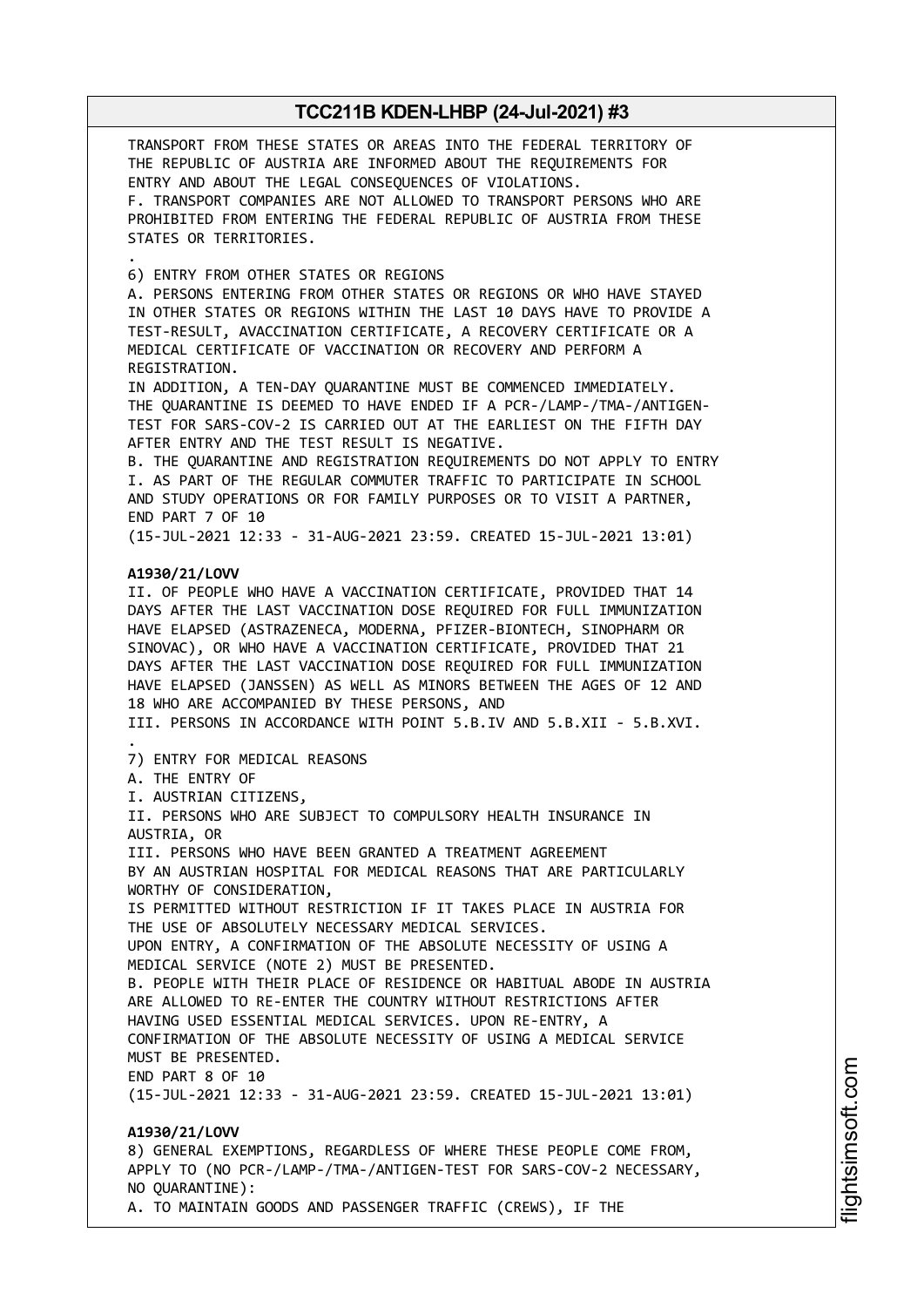DESTINATION COUNTRY IS NOT AUSTRIA, THE EXIT MUST BE ENSURED, B. EXCLUSIVELY FOR COMPELLING REASONS OF ANIMAL CARE OR FOR AGRICULTURAL AND FORESTRY MEASURES IN INDIVIDUAL CASES, C. IN THE CONTEXT OF THE IMPLEMENTATION OF A PROFESSIONAL TRANSFER TRIP / A PROFESSIONAL TRANSFER FLIGHT, D. IN THE IMPERATIVE INTEREST OF THE REPUBLIC OF AUSTRIA, E. TRANSIT PASSENGERS OR THE TRANSIT THROUGH AUSTRIA WITHOUT A STOPOVER, WHICH IS ALSO THE CASE WITH ONLY ESSENTIAL INTERRUPTIONS, IF DEPARTURE IS GUARANTEED, F. THE CREW OF A REPATRIATION TRIP / A REPATRIATION FLIGHT INCLUDING THE ACCOMPANYING ORGANS OF THE PUBLIC SECURITY SERVICE. . 9) MINORS UP TO THE AGE OF TWELVE IF TRAVELLING UNDER SUPERVISION OF AN ADULT ARE EXEMPTED FROM TEST REQUIREMENT. IF TRAVELLING UNATTENDED SAME REQUIREMENTS AS FOR ADULTS APPLY. IF THE QUARANTINE OF THE ADULT UNDER WHOSE SUPERVISION THE MINORS ARE TRAVELING IS DEEMED TO HAVE ENDED, THE QUARANTINE FOR THEM IS ALSO DEEMED TO HAVE ENDED. . END PART 9 OF 10 (15-JUL-2021 12:33 - 31-AUG-2021 23:59. CREATED 15-JUL-2021 13:01) **A1930/21/LOVV** 10) EXEMPTIONS DO NOT RELEASE PASSENGER/CREW FROM FOREIGN IMMIGRATION ENTRY REGULATIONS (VISA ETC.) . NOTE 1: MEDICAL CERTIFICATE ENGLISH: HTTPS://TINYURL.COM/MEDCERTATEN21 . NOTE 2: CONFIRMATION OF MEDICAL SERVICE ENGLISH: HTTPS://TINYURL.COM/MEDSVCATEN21 . NOTE 3: AUSTRIAN RESIDENCE PERMITS: HTTPS://TINYURL.COM/RESIDENCEPERMITSAT . NOTE 4: PRE-TRAVEL-CLEARANCE: HTTPS://ENTRY.PTC.GV.AT END PART 10 OF 10 (15-JUL-2021 12:33 - 31-AUG-2021 23:59. CREATED 15-JUL-2021 13:01) **A1927/21/LOVV** DANGER AREA LIZUM - LOD 21 - ACTIVATED: 471330N 0113700E - 471300N 0114000E - 470930N 0114130E - 470730N 0113900E - 470800N 0113600E - 471020N 0113430E - 471200N 0113520E - 471330N 0113700E. REF AIP AUSTRIA ENR 5.1-7 GND-FL215 28 0700-1300, 29 0700-1400 (28-JUL-2021 07:00 - 29-JUL-2021 14:00. CREATED 15-JUL-2021 10:24) **B1218/21/LOVV** TEMPORARY CABLEWAY FOR MATERIAL TRANSPORT ERECTED AREA MELLITZ-SANKT VEIT IM DEFREGGEN-LIENZ BOTTOM STATION SUMMIT STATION 465544N 0122721E 465616N 0122706E ELEV AT THE BASE: 1410M/4626FT AMSL 1950M/6398FT AMSL MAX HEIGHT ABOVE GROUND: 25M/82FT AGL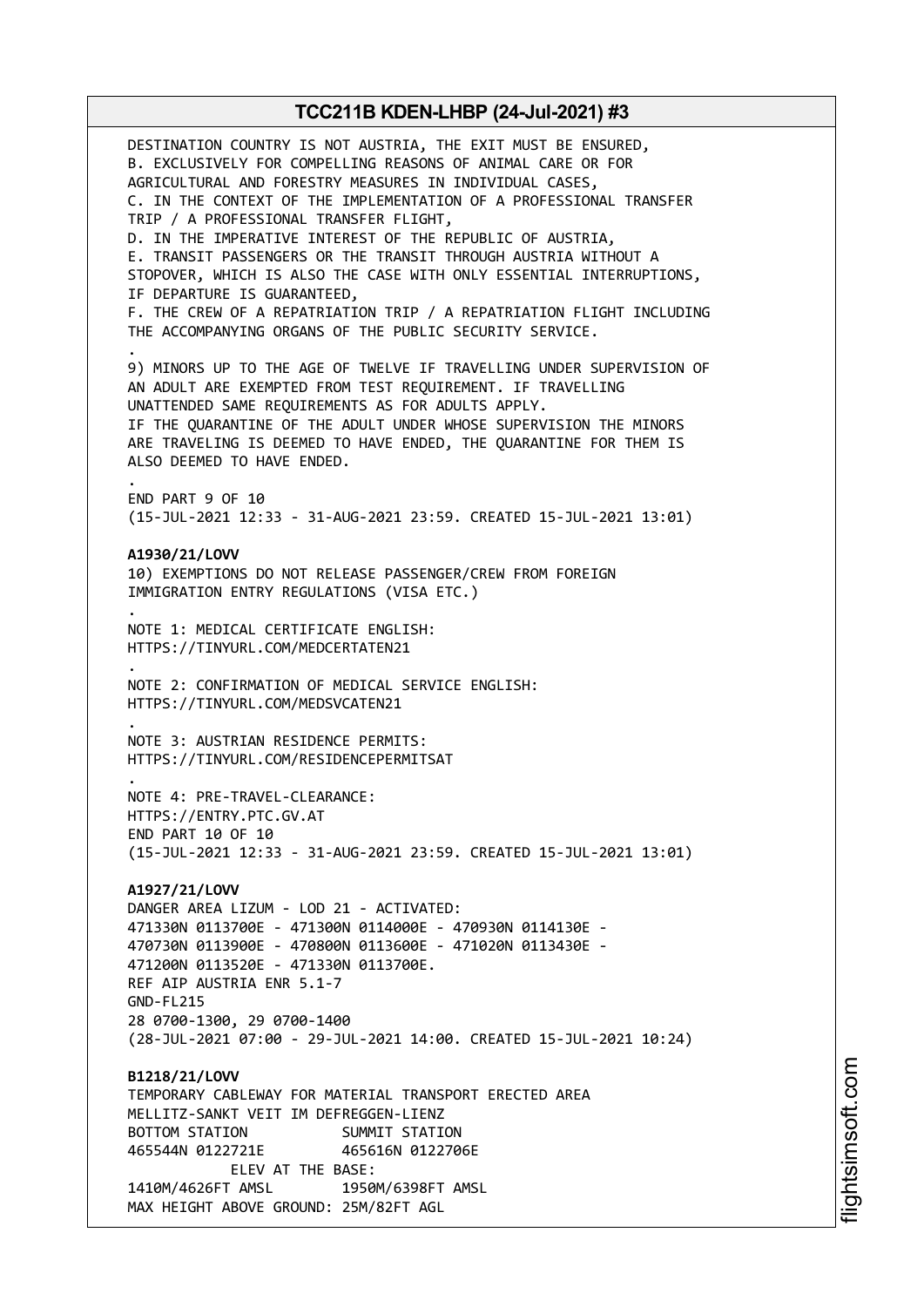LENGTH OF CABLEWAY APRX: 1200M 3 MASTS ERECTED NIGHT MARKING: NO DAY MARKING : YES (13-JUL-2021 05:33 - 11-OCT-2021 15:00 EST. CREATED 13-JUL-2021 05:34) **B1207/21/LOVV** TEMPORARY CABLEWAY FOR MATERIAL TRANSPORT ERECTED AREA ROSENGARTEN POELLTAL - RENNWEG BOTTOM STATION SUMMIT STATION 470333N 0133006E 470343N 0133011E ELEV AT THE BASE: 1394M/4574FT AMSL 1566M/5138FT AMSL MAX HEIGHT ABOVE GROUND: 14M/46FT AGL LENGTH OF CABLEWAY APRX: 350M NIGHT MARKING: NO DAY MARKING : NO (12-JUL-2021 08:20 - 31-AUG-2021 10:00 EST. CREATED 12-JUL-2021 08:21) **B1180/21/LOVV** TEMPORARY CABLEWAY FOR MATERIAL TRANSPORT ERECTED AREA RAURIS SEIDLWINKELTAL KELLGRABEN BOTTOM STATION SUMMIT STATION 471047N 0125823E 471057N 0125746E ELEV AT THE BASE: 1010M/3314FT AMSL 1650M/5414FT AMSL MAX HEIGHT ABOVE GROUND 75M/247FT AGL LENGTH OF CABLEWAY APRX: 860M/2822FT OBST MARKED STRAIGHT LINE DEFINED BY: 471047N 0125823E - 471057N 0125746E (08-JUL-2021 05:10 - 06-OCT-2021 10:00 EST. CREATED 08-JUL-2021 05:10) **A1823/21/LOVV** ENTRY, EXIT AND OVERFLIGHT OF AUSTRIAN AIRSPACE IS PROHIBITED FOR ALL COMMERCIAL ACFT OPERATORS REGISTERED IN THE REPUBLIC OF BELARUS INCLUDING AS A MARKETING CARRIER IN CODE SHARING OR BLOCKSPACE ARRANGEMENTS, EXCEPT FOR AIRCRAFT IN EMERGENCY, SAR AND FLIGHTS FOR HUMANITARIAN PURPOSES. (05-JUL-2021 06:27 - 01-OCT-2021 08:00 EST. CREATED 05-JUL-2021 06:28) **B1151/21/LOVV** CHECKLIST YEAR=2014 0862 YEAR=2015 NIL YEAR=2016 NIL YEAR=2017 NIL YEAR=2018 NIL YEAR=2019 NIL YEAR=2020 NIL YEAR=2021 0550 0557 0558 0567 0586 0587 0588 0593 0598 0615 0619 0666 0680 0697 0712 0713 0720 0724 0738 0739 0740 0754 0760 0773 0803 0816 0827 0833 0835 0844 0852 0853 0862 0885 0891 0899 0901 0902 0903 0913 0920 0933 0957 0965 0966 0968 0969 0978 0990 0991 0995 1002 1007 1020 1021 1027 1036 1044 1049 1051 1053 1054 1068 1071 1072 1073 1074 1088 1089 1091 1092 1094 1095 1096 1101 1104 1107 1108 1109 1113 1114 1116 1117 1118 1119 1120 1121 1126 1128 1129 1130 1131 1132 1133 1134 1135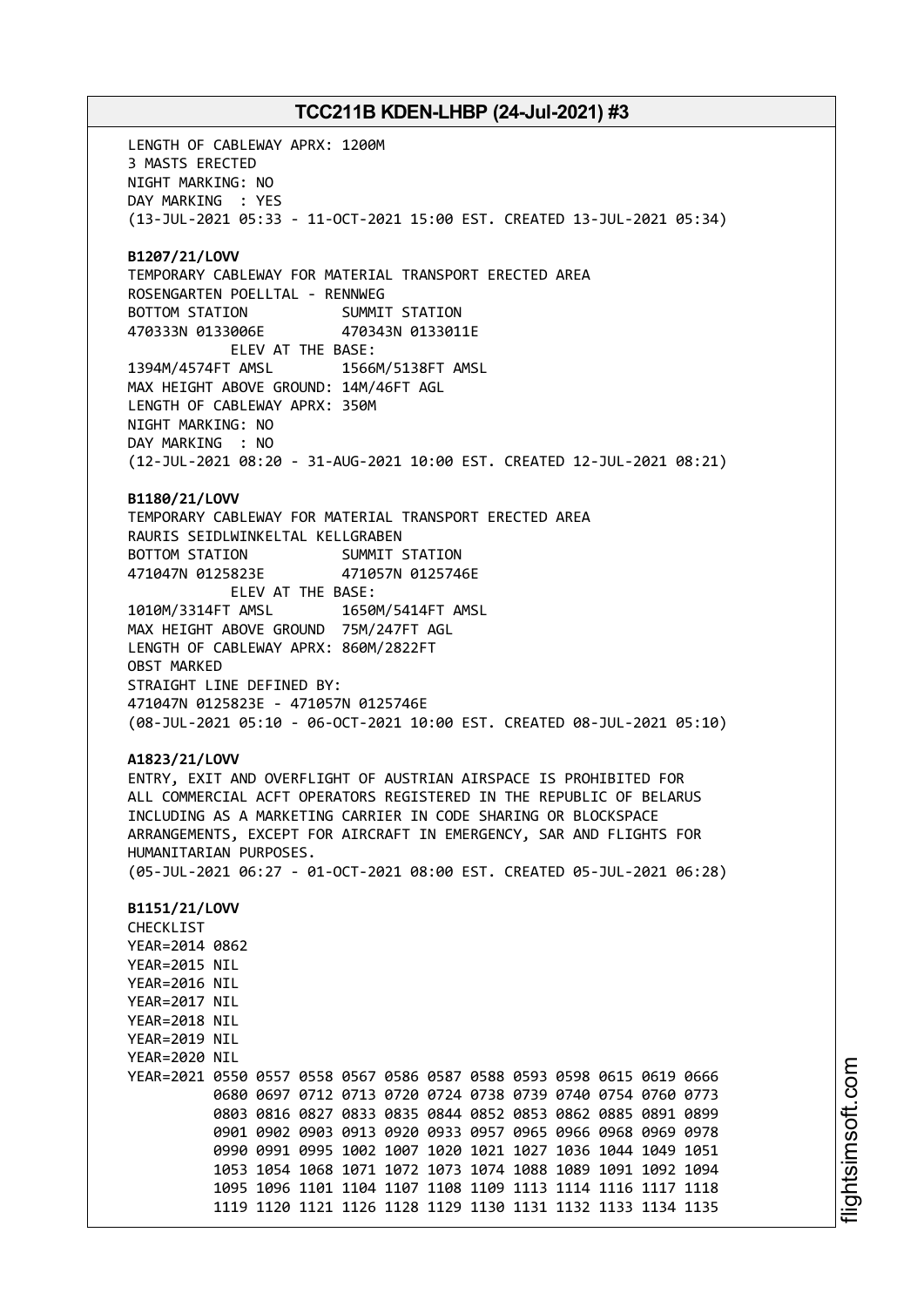1137 1139 1140 1141 1142 1143 1144 1145 1147 1148 1149 1150 LATEST PUBLICATIONS AIP SUPPLEMENT ........ 005 01 JUL 21 AIP AMENDMENT ......... 290 16 JUL 21 AIRAC AIP AMENDMENT ... 248 01 JUL 21 EFFECTIVE 12 AUG 21 AIC INTERNATIONAL .... A011 28 APR 21 AIC NATIONAL ......... B003 01 JUL 21 (02-JUL-2021 08:44 - 02-AUG-2021 08:44 EST. CREATED 02-JUL-2021 08:48) **A1806/21/LOVV** CHECKLIST YEAR=2014 1601 YEAR=2015 NIL YEAR=2016 NIL YEAR=2017 NIL YEAR=2018 NIL YEAR=2019 NIL YEAR=2020 NIL YEAR=2021 0858 0860 0864 0866 0867 0869 0872 0952 0953 0954 0982 0991 1002 1014 1015 1036 1042 1049 1051 1075 1079 1084 1088 1089 1094 1123 1131 1135 1146 1147 1159 1170 1185 1243 1281 1289 1291 1319 1325 1352 1357 1376 1377 1392 1401 1402 1403 1404 1405 1446 1448 1456 1462 1470 1488 1489 1494 1512 1529 1600 1601 1603 1622 1637 1646 1666 1668 1670 1674 1675 1676 1692 1695 1697 1698 1700 1703 1704 1706 1708 1712 1715 1716 1724 1725 1726 1733 1734 1737 1740 1742 1745 1747 1748 1749 1750 1751 1755 1757 1770 1771 1772 1773 1774 1775 1776 1777 1778 1779 1782 1784 1785 1786 1787 1788 1789 1790 1791 1792 1793 1794 1796 1797 1798 1799 1800 1801 1802 1803 1804 1805 LATEST PUBLICATIONS AIP SUPPLEMENT ........ 005 01 JUL 21 AIP AMENDMENT ......... 290 16 JUL 21 AIRAC AIP AMENDMENT ... 248 01 JUL 21 EFFECTIVE 12 AUG 21 AIC INTERNATIONAL .... A011 28 APR 21 AIC NATIONAL ......... B003 01 JUL 21 (02-JUL-2021 08:42 - 02-AUG-2021 08:42 EST. CREATED 02-JUL-2021 08:43) **A1785/21/LOVV** AUSTRIAN AIR CARRIERS AND CAPTAINS OF ACFT IN CHARGE OF AIR SERVICE MANAGED BY CARRIERS HOLDERS OF OPERATING LICENCE ISSUED BY AUSTRIA, WHETHER THEY ARE CONTRACTUAL CARRIERS AND/OR DE FACTO CARRIERS, OR PERFORMING AIR SERVICE WITH COMMERCIAL CHARTER AGREEMENT OR WITH CODE SHARING AND TO ALL FLIGHT PERFORMED WITH AUSTRIAN ACFT REGISTRATION ,ARE REQUESTED TO AVOID MINSK FIR (UMMV). FOREIGN AIR CARRIERS INBOUND EU ARE RECOMMENDED TO AVOID BELARUS MINSK FIR(UMMV). (01-JUL-2021 06:16 - 02-AUG-2021 15:00 EST. CREATED 01-JUL-2021 06:17) **B1139/21/LOVV** TEMPORARY CABLEWAY FOR MATERIAL TRANSPORT ERECTED AREA RAURIS - SCHLEMMWALD BOTTOM STATION SUMMIT STATION 470935N 0125340E 470958N 0125347E ELEV AT THE BASE: 1300M/4266FT AMSL 1660M/5447FT AMSL

MAX HEIGHT ABOVE GROUND 65M/213FT AGL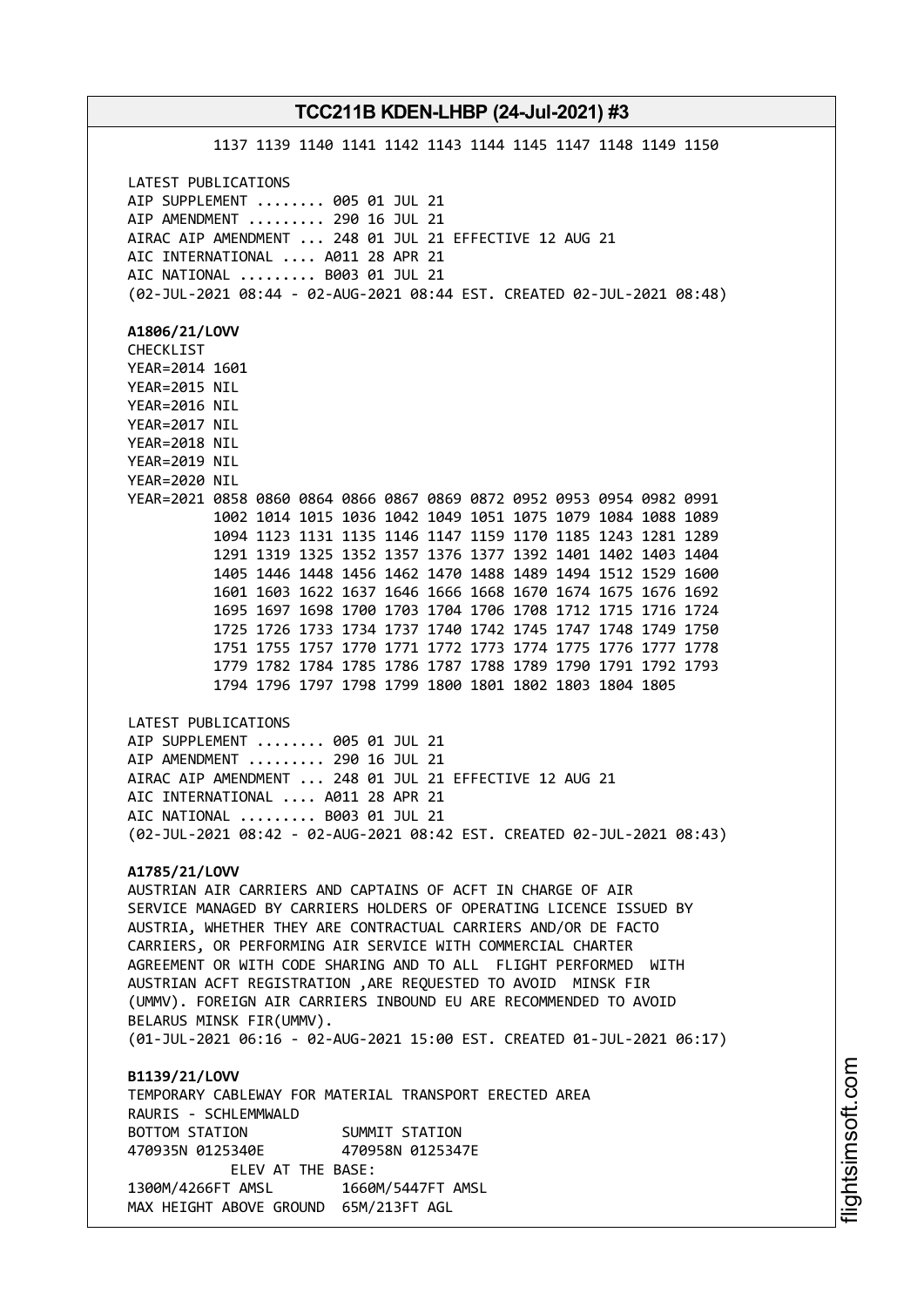LENGTH OF CABLEWAY APRX: 760M 1 MAST ERECTED. NIGHT MARKING: NO DAY MARKING : YES (01-JUL-2021 05:32 - 29-SEP-2021 10:00 EST. CREATED 01-JUL-2021 05:32) **B1137/21/LOVV** OBSTACLE LIGHTS OF CABLEWAY MGD SCHINDLERGRAT OUT OF SERVICE. LOCATION : TIROL/DISTRICT LANDECK COORDINATES BOTTOM STATION: 470818N 0101255E SUMMIT STATION: 470913N 0101329E ELEV: 2642M/8669FT AMSL MAX HEIGHT ABOVE GND: 60M/197FT AGL DAY MARKING : NO REF AIP AUSTRIA ENR 5.4-TIROL-10 (30-JUN-2021 18:27 - 28-SEP-2021 23:59 EST. CREATED 30-JUN-2021 18:28) **A1770/21/LOVV** TRIGGER NOTAM - PERM AIRAC AIP AMDT 248/21 WEF12AUG2021. - FREE ROUTE AIRSPACE (FRA) - INDEX CHART / SLOVENIAN AUSTRIAN PART OF SECSI FRA INCLUDING LOWEST AVAILABLE LEVEL (LAL), - FREE ROUTE AIRSPACE (FRA) - INDEX CHART / SOUTH EAST COMMON SKY INITIATIVE (SECSI) FRA. (12-AUG-2021 00:00 - 25-AUG-2021 23:59. CREATED 30-JUN-2021 09:36) **B1128/21/LOVV** 2 CRANES ERECTED AT PSN: 472415N 0131313E (LOGISTIKZENTRUM BISCHOFSHOFEN) ELEV: 547M/1795FT AMSL HEIGHT ABOVE GND : 66M/217FT AGL (30-JUN-2021 06:13 - 28-SEP-2021 10:00 EST. CREATED 30-JUN-2021 06:13) **A1748/21/LOVV** COVID-19: PASSENGERS REQUIREMENTS . THE REPUBLIC OF AUSTRIA, FEDERAL MINISTRY FOR HEALTH HAS ENACTED FOLLOWING REGULATION CONCERNING THE NEED TO WEAR PROTECTIVE MASKS ON BOARD AIRCRAFT IN RESPECT OF SARS-COV-2 / COVID-19: . 0) CHANGE-LOG: 0.1) APPLICABLE AS FROM 01.07.2021 00:00 0.2) FFP2-MASK RELIEVED TO COMMUNITY-MASK . 1) ENTERING THE AIRPORT AND AICRAFT-CABIN IS ONLY PERMITTED IF A SURGICAL OR COMMUNITY MASK IS WORN. . 2) EXEMPTED ARE CHILDREN UP TO THE AGE OF SIX AND PERSONS WHO CANNOT BE EXPECTED TO WEAR THE MASK FOR HEALTH REASONS. (29-JUN-2021 07:27 - 31-AUG-2021 23:59. CREATED 29-JUN-2021 07:28) **A1725/21/LOVV** SARS-COV-2 / COVID-19: OPERATORS REQUIREMENTS. CONTACT DETAILS OF PASSENGERS BEEN TO RISK AREAS. 0) CHANGE-LOG:

0.1) VALIDITY EXTENDED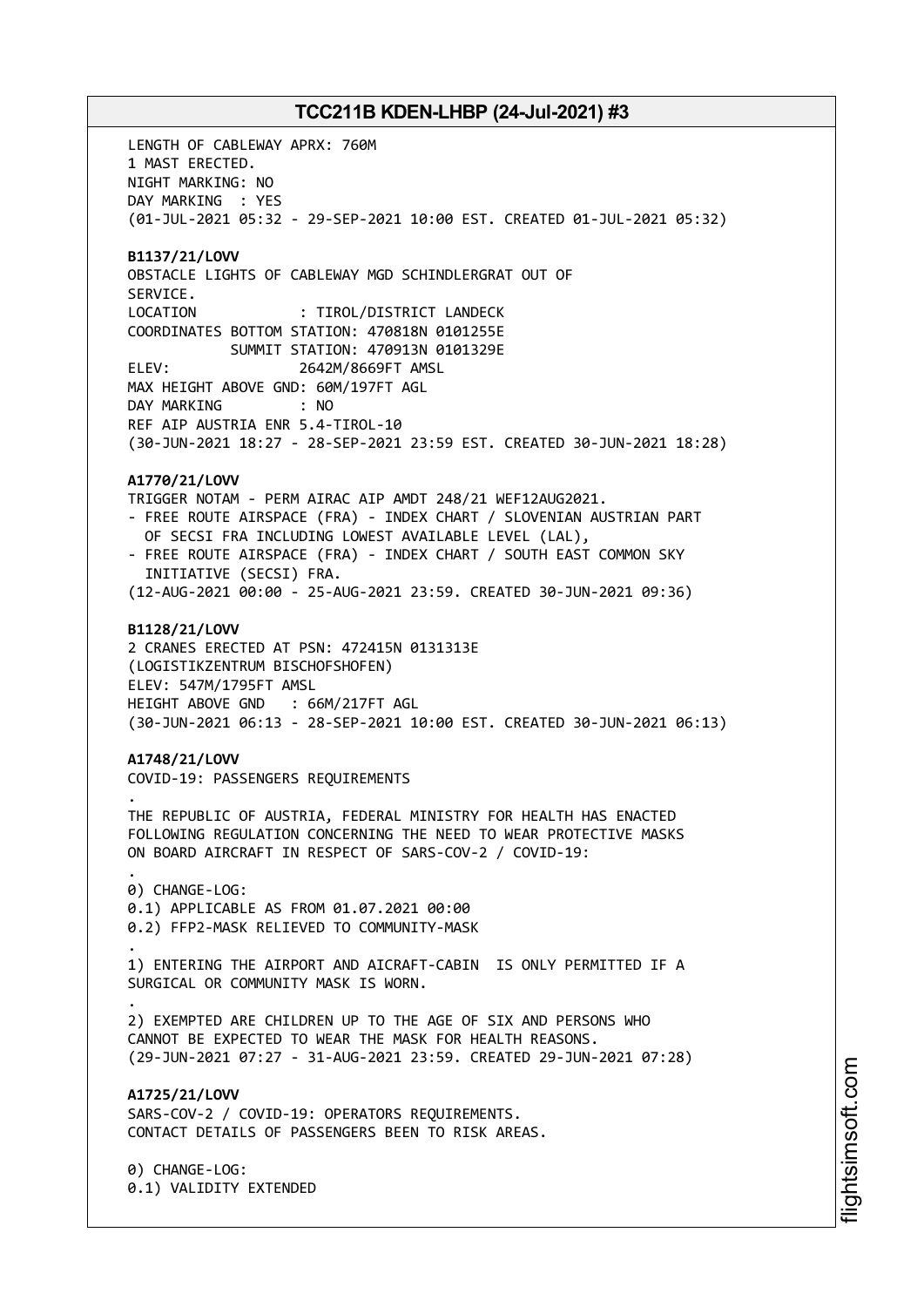1) ACFT OPERATORS ARE OBLIGED TO COLLECT CONTACT DETAILS OF PAX IF DEPARTURE POINT IS AN AREA LISTED ON THE HOMEPAGE OF THE FEDERAL MINISTRY FOR EUROPEAN AND INTERNATIONAL AFFAIRS FOR WHICH A TRAVEL WARNING HAS BEEN ISSUED IN CONNECTION WITH THE OCCURRENCE OF SARS-COV-2. 2) AFFECTED COUNTRIES TO BE FOUND AT HTTPS://WWW.BMEIA.GV.AT/REISE-AUFENTHALT/REISEWARNUNGEN 3) DETAILS TO BE COLLECTED: - ID OF PERSONS (FULL NAME, DATE OF BIRTH AND NATIONALITY), - ORIGINAL PLACE OF DEPARTURE, - DEPARTURE AND ARRIVAL TIME, - BORDER CROSSING POINT FOR ENTRY INTO AUSTRIA, - TOTAL NUMBER OF PEOPLE CARRIED AND - TRANSPORT CODE NUMBER. 4) DATA HAS TO BE STORED FOR 28 DAYS AFTER ARRIVAL AND MADE AVAILABLE IMMEDIATELY TO HEALTH AUTHORITIES ON THEIR REQUEST. (26-JUN-2021 07:41 - 30-SEP-2021 23:59 EST. CREATED 26-JUN-2021 07:42) **A1716/21/LOVV** MILITARY TRAINING AREA - MURTAL HIGH (MUH) - ESTABLISHED. LATERAL LIMITS: 475145.00N 0141828.00E - 475141.00N 0142433.00E - 475126.00N 0144233.00E - 475001.00N 0153044.00E - 474903.00N 0153436.00E - 474806.44N 0153821.75E - 464312.41N 0150033.45E - 463551.30N 0143344.35E - 464117.86N 0141150.72E - 470355.38N 0135248.00E - 475145.00N 0141828.00E. LOWER LIMIT: FL285. UPPER LIMIT: FL325. ACTUAL TIME OF ACTIVATION WILL BE ANNOUNCED BY SEPERATE NOTAM. REF AIP AUSTRIA ENR 5.2. FL285-FL325 (01-JUL-2021 00:00 - 30-SEP-2021 10:00 EST. CREATED 25-JUN-2021 09:53) **A1704/21/LOVV** PARAGLIDER EVENT - 31.ALPENROSENCUP 2021 - WILL TAKE PLACE. AREA: WESTENDORF/KITZBUEHEL. DEP: CHORALPE/WESTENDORF 472510N 0121440E ELEV: 5972FT AMSL ARR: WESTENDORF 472541N 0121249E ELEV: 2602FT AMSL RADIUS: 25NM PARTS OF CTA C, CTA GLOCKNER, TMA LOWI 4, TMA LOWI 5 AND TMZ LOWI E WILL BE AFFECTED. THE COMPETITION AREA EXTENDS FROM PASS STRUB ALONG THE PROVINCIAL BOUNDARY TO THE GERLOS PASS, FURTHER ON TO ALPBACH AND VIA KUFSTEIN BACK TO PASS STRUB. GND-11000FT AMSL DAILY 0830-1838 (07-AUG-2021 08:30 - 08-AUG-2021 18:38. CREATED 24-JUN-2021 08:50) **B1068/21/LOVV** TEMPORARY CABLEWAY FOR MATERIAL TRANSPORT ERECTED AREA OBERVELLACH BOTTOM STATION SUMMIT STATION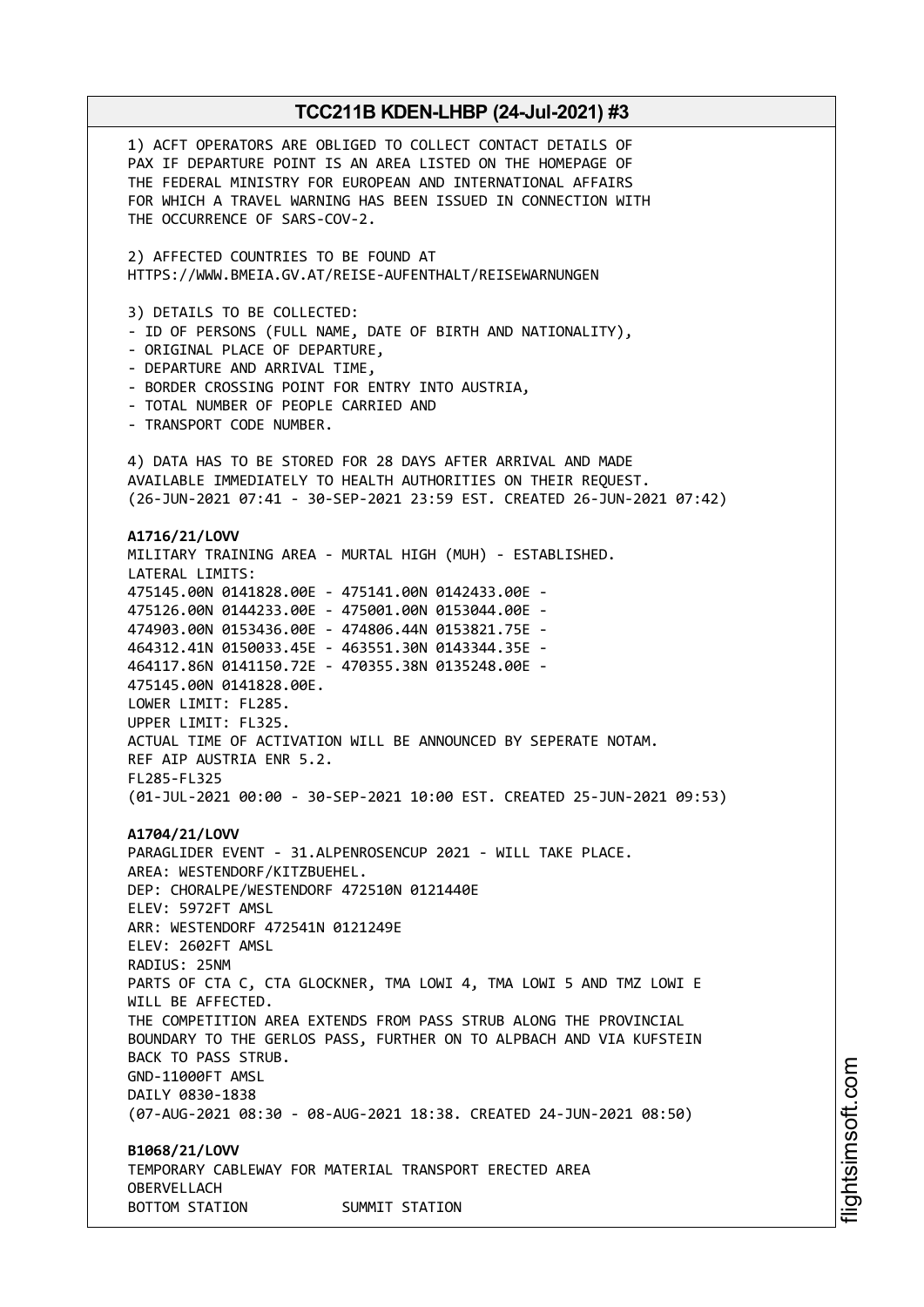465611N 0131128E 465646N 0131144E ELEV AT THE BASE: 675M/2215FT AMSL 1194M/3918FT AMSL MAX HEIGHT ABOVE GROUND 80M/263FT AGL LENGTH OF CABLEWAY APRX: 1214M 4 MASTS ERECTED. NIGHT MARKING: NO DAY MARKING : YES (18-JUN-2021 12:10 - 16-SEP-2021 10:00 EST. CREATED 18-JUN-2021 12:10) **B1036/21/LOVV** TEMPORARY CABLEWAY FOR MATERIAL TRANSPORT ERECTED AREA 'VORDERES ALPJOCH' - IMST BOTTOM STATION SUMMIT STATION 471458N 0104132E 471422N 0104134E ELEV AT THE BASE: 1510M/4955FT AMSL 2059M/6756FT AMSL MAX HGT ABV GND 48M/158FT AGL LENGTH OF CABLEWAY APRX: 1500M 7 MASTS ERECTED. (16-JUN-2021 05:23 - 13-AUG-2021 15:00 EST. CREATED 16-JUN-2021 05:24) **B1007/21/LOVV** EISER/SCHRALL / AREA ZIRKNITZTAL-CABLEWAY FOR MATERIAL TRANSPORT - OBST NOT MARKED. COORDINATES: MAX HGT ABOVE GND: ELEV AT THE BASE: N470034 E0125639 1773M/5817FT 40M/131FT N470054 E0125615 2200M/7218FT. (11-JUN-2021 09:13 - 03-SEP-2021 10:00 EST. CREATED 11-JUN-2021 09:14) **A1470/21/LOVV** RAMOLHAUS - CABLEWAY FOR MATERIAL TRANSPORT - OBST NOT MARKED. COORDINATES: MAX HGT ABOVE GND: ELEV AT THE BASE: 464952N 0105937E 2423M/7949FT 299M/981FT 464947N 0105811E 3006M/9862FT (08-JUN-2021 10:42 - 31-AUG-2021 10:00 EST. CREATED 08-JUN-2021 10:43) **A1392/21/LOVV** ALL OPERATORS WHO WISH TO USE THE STS/ATFMX INDICATOR FOR A FLIGHT DEPARTING FROM WITHIN AUSTRIA SHALL REQUEST AUTHORISATION BEFORE THE FLIGHT BY TRANSMITTING THE REQUIRED INFORMATION AND DOCUMENTATION AS SPECIFIED IN THE ATFMX APPROVAL REQUEST FORM TO AIS/ARO WIEN. REF AIP AUSTRIA ENR 3.7. (01-JUN-2021 00:00 - 23-AUG-2021 08:00 EST. CREATED 31-MAY-2021 14:31) **A1281/21/LOVV** REF AIP AUSTRIA, GEN 3.4 ITEM 3.4. INCREASED CPDLC USAGE WILL BE ENDEAVOURED BY ATC IN THE AREA OF RESPONSIBILITY OF ACC WIEN AND APP LOWW. ALL DATA LINK EQUIPPED AIRCRAFT (CPDLC ATN VDL MODE 2) ARE REQUESTED TO LOG ON TO ACC WIEN / APP WIEN. THE DATA LINK ADDRESS FOR ACC WIEN/ APP WIEN IS LOVV. FLIGHT CREWS SHALL EXPECT TO RECEIVE UPLINK MESSAGES ESPECIALLY IN SITUATIONS OF HIGH RTF FREQUENCY LOAD AND ARE REQUESTED TO REACT TO THEM ASAP. (20-MAY-2021 11:28 - 12-AUG-2021 10:00 EST. CREATED 20-MAY-2021 11:29)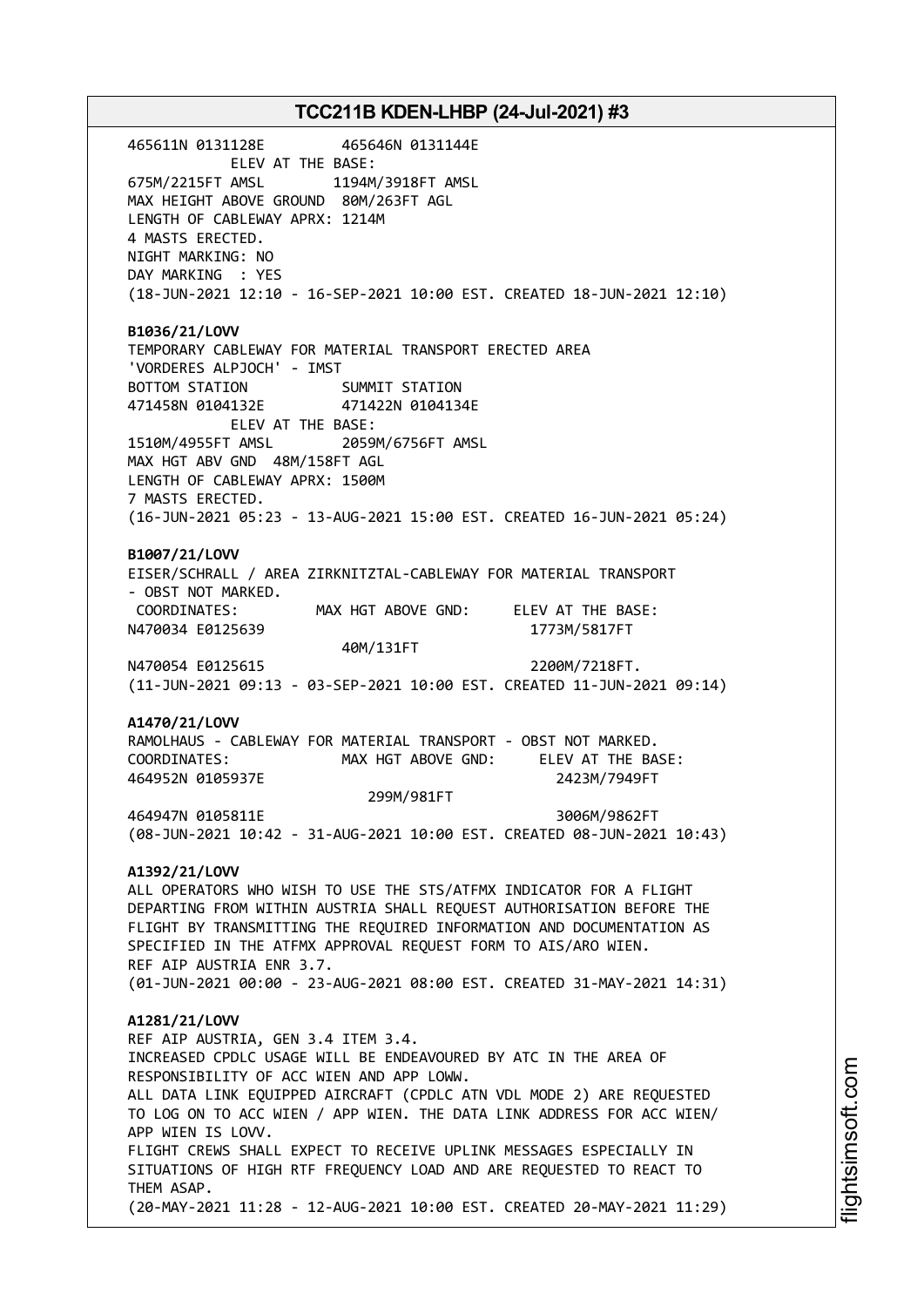**B0803/21/LOVV** TEMPORARY CABLEWAY FOR MATERIAL TRANSPORT ERECTED AREA KAPRUN BOTTOM STATION SUMMIT STATION 471530N 0124450E 471541N 0124527E ELEV AT THE BASE: 997M/3271FT AMSL 1007M/3304FT AMSL MAX HEIGHT ABOVE GROUND 55M/181FT AGL LENGTH OF CABLEWAY APRX: 915M 3 MASTS ERECTED. NIGHT MARKING: NO DAY MARKING : YES (13-MAY-2021 05:28 - 11-AUG-2021 08:00 EST. CREATED 13-MAY-2021 05:29) **A1159/21/LOVV** REF REPRINTED VERSION OF THE AERONAUTICAL CHART-ICAO 1:500 000 AUSTRIA, EDITION 2021. AERODROME CHART SYMBOL MISSING AT THE FOLLOWING 4 AERODROMES: - LOGL - LANZEN-TURNAU - ARP: 47 33 24 N 015 19 27 E - RWY DESIGNATION: 07/25 - SURFACE: GRASS, - LOGM - MARIAZELL - ARP: 47 47 22 N 015 18 01 E - RWY DESIGNATION: 15L/33R - SURFACE: ASPHALT, - LOGT - LEOBEN/TIMMERSDORF - ARP: 47 22 47 N 014 57 51 E - RWY DESIGNATION: 12/30 - SURFACE: GRASS, - LOGW - WEIZ/UNTERFLADNITZ - ARP: 47 10 14 N 015 39 51 E - RWY DESIGNATION: 18/36 - SURFACE: GRASS. NOTE: THE DIGITAL VERSION OF THE AERONAUTICAL CHART-ICAO 1:500 000 AUSTRIA, EDITION 2021 IS NOT AFFECTED. (07-MAY-2021 12:30 - 30-JUL-2021 10:00 EST. CREATED 07-MAY-2021 12:31) **B0760/21/LOVV** TEMPORARY CABLEWAY FOR MATERIAL TRANSPORT ERECTED AREA UNTERBERG - DORFGASTEIN BOTTOM STATION SUMMIT STATION 471456N 0130329E 471441N 0130325E ELEV AT THE BASE: 1523M/4997FT AMSL 1688M/5539FT AMSL MAX HEIGHT ABOVE GROUND 10M/33FT AGL LENGTH OF CABLEWAY APRX: 460M NIGHT MARKING: NO DAY MARKING : NO (07-MAY-2021 05:56 - 05-AUG-2021 10:00 EST. CREATED 07-MAY-2021 05:57) **B0754/21/LOVV** TEMPORARY CABLEWAY FOR MATERIAL TRANSPORT ERECTED AREA MITTELDORF/BACH - VIRGEN BOTTOM STATION SUMMIT STATION 470038N 0122906E 470041N 0122856E ELEV AT THE BASE: 1298M/4259FT AMSL 1350M/4430FT AMSL MAX HEIGHT ABOVE GROUND 60M/197FT AGL LENGTH OF CABLEWAY APRX: 300M DAY MARKING : YES (06-MAY-2021 05:27 - 01-AUG-2021 15:00. CREATED 06-MAY-2021 05:28) **B0740/21/LOVV**

TEMPORARY CABLEWAY FOR MATERIAL TRANSPORT ERECTED AREA